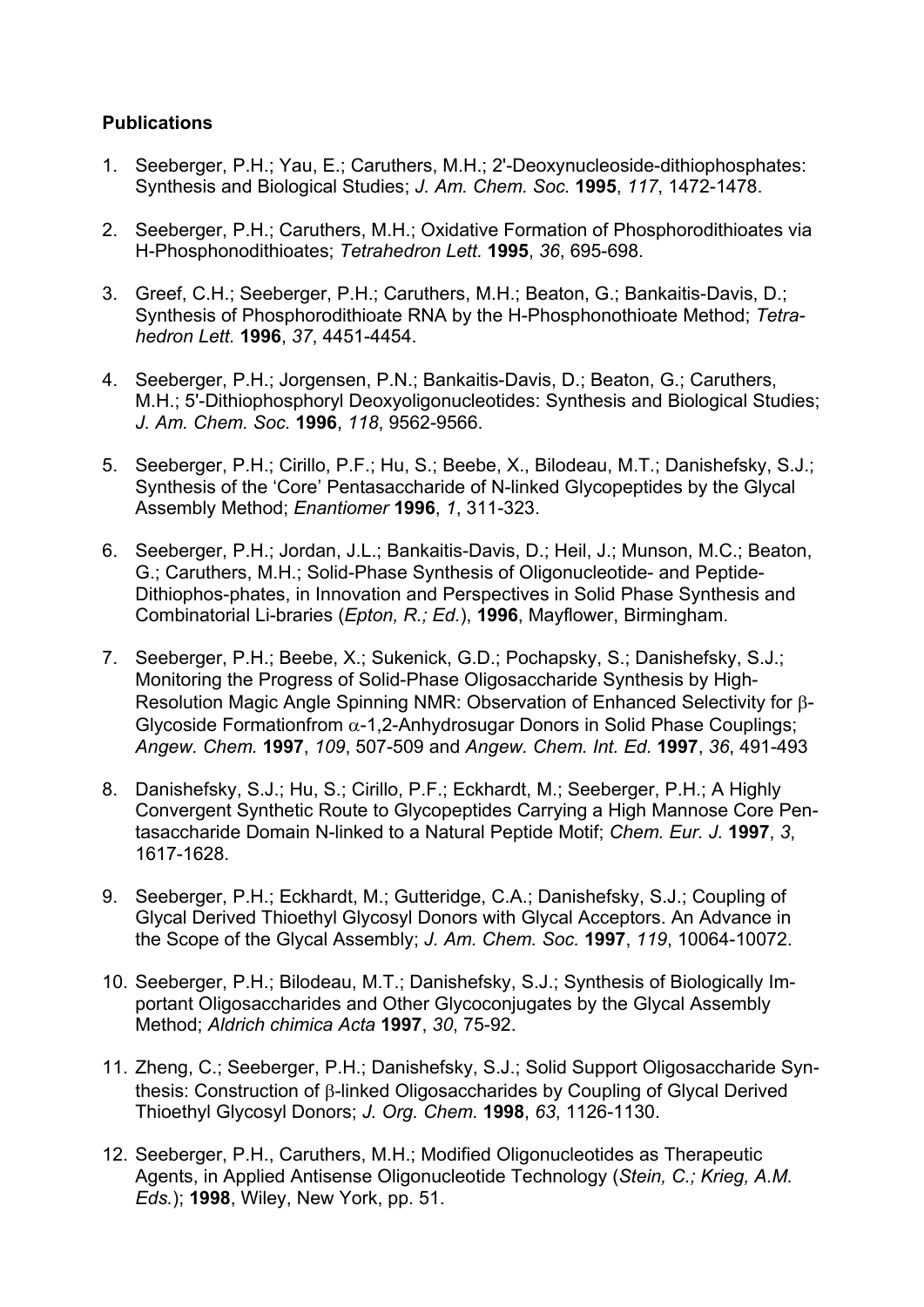- 13. Zheng, C.; Seeberger, P.H.; Danishefsky, S.J.; Amidoglycosylation of Polymerbound Glycals: A Complete Synthesis of the Lewis<sup>b</sup> Blood Group Determinant Oligosaccharide Domain on a Solid Support; *Angew. Chem.* **1998**, *110*, 831-834 and *Angew. Chem. Int. Ed.* **1998**, *37*, 789-792.
- 14. Seeberger, P.H.; Danishefsky, S.J.; Solid Phase Synthesis of Oligosaccharides and Glycopeptides by the Glycal Assembly Method: A Five Year Retrospective; *Acc. Chem. Res.* **1998**, *31*, 685-695.
- 15. Seeberger, P.H.; Zheng, C.; Danishefsky, S.J.; Solid-Phase Synthesis of Oligosaccharides via Glycal-derived Thioethyl Glycosyl Donors, in Innovation and Perspectives in Solid Phase Synthesis and Combinatorial Libraries (*Epton, R.; Ed.*); **1998**, Mayflower, Birmingham, UK, 39-42.
- 16. Jenkins, K.E.; Higson, A.P.; Seeberger, P.H.; Caruthers, M.H.; Solid Phase Synthesis of O-Boranophosphopeptides and O-Dithiophosphopeptides, in Innovation and Perspectives in Solid Phase Synthesis and Combinatorial Libraries (*Epton, R.; Ed.*); **1998**, Mayflower, Birmingham, UK, 225-228.
- 17. Plante, O.J.; Seeberger, P.H. Anomeric Phosphorodithioates as Novel Glycosylating Agents; *J. Org. Chem.* **1998**, *63*, 9150-9151.
- 18. Seeberger, P.H.; Bankaitis-Davis, D.; Beaton, G.; Caruthers, M.H.; Synthesis of Phos-phorodithioate DNA by the H-Phosphonate Approach; *Tetrahedron* **1999**, *55*, 5759-5772.
- 19. Plante, O.J.; Andrade, R.B.; Seeberger, P.H. Synthesis and Use of Glycosyl Phosphates as Glycosylating Agents; *Organic Letters* **1999**, *1*, 211-214.
- 20. Andrade, R.B.; Plante, O.J.; Melean, L.G.; Seeberger, P.H. Solid-Phase Oligosaccharide Synthesis: Preparation of Complex Structures Using a Novel Linker and Different Glycosylating Agents; *Organic Letters* **1999**, *1*, 1811-1814.
- 21. Seeberger, P.H., Roehrig, S., Schell, P.; Wang, Y.; Christ, W.J.; Selective Formation of C2 Azido Glucose Derivatives from Glucal Precursors Using the Azidonitration Reaction; *Carbohydr. Res.* **2000**, *328*, 61-69.
- 22. Melean, L.G.; Haase, W.-C.; Seeberger, P.H.; A Novel 4,5-Dibromooctane-1,8-diol Linker for Solid-Phase Oligosaccharide Synthesis; *Tetrahedron Lett.* **2000**, *41*, 4329-4333.
- 23. Plante, O.J.; Buchwald, S.L.; Seeberger, P.H.; Halobenzyl Ethers as Protecting Groups for Organic Synthesis; *J. Am. Chem. Soc.* **2000**, *122*, 7148-7149.
- 24. Haase, W.-C.; Seeberger, P.H.; Recent Progress in Polymer-Supported Synthesis of Oligosaccharides and Carbohydrate Libraries; *Curr. Org. Chem.* **2000**, *4*, 481- 511.
- 25. Seeberger, P.H.; Haase, W.-C.; Solid-Phase Oligosaccharide Synthesis and Combinatorial Carbohydrate Libraries; *Chem. Rev.* **2000**, *100*, 4349-4394.
- 26. Plante, O.J.; Palmacci, E.R.; Seeberger, P.H.; Formation of  $\beta$ -Glucoamines and  $\beta$ -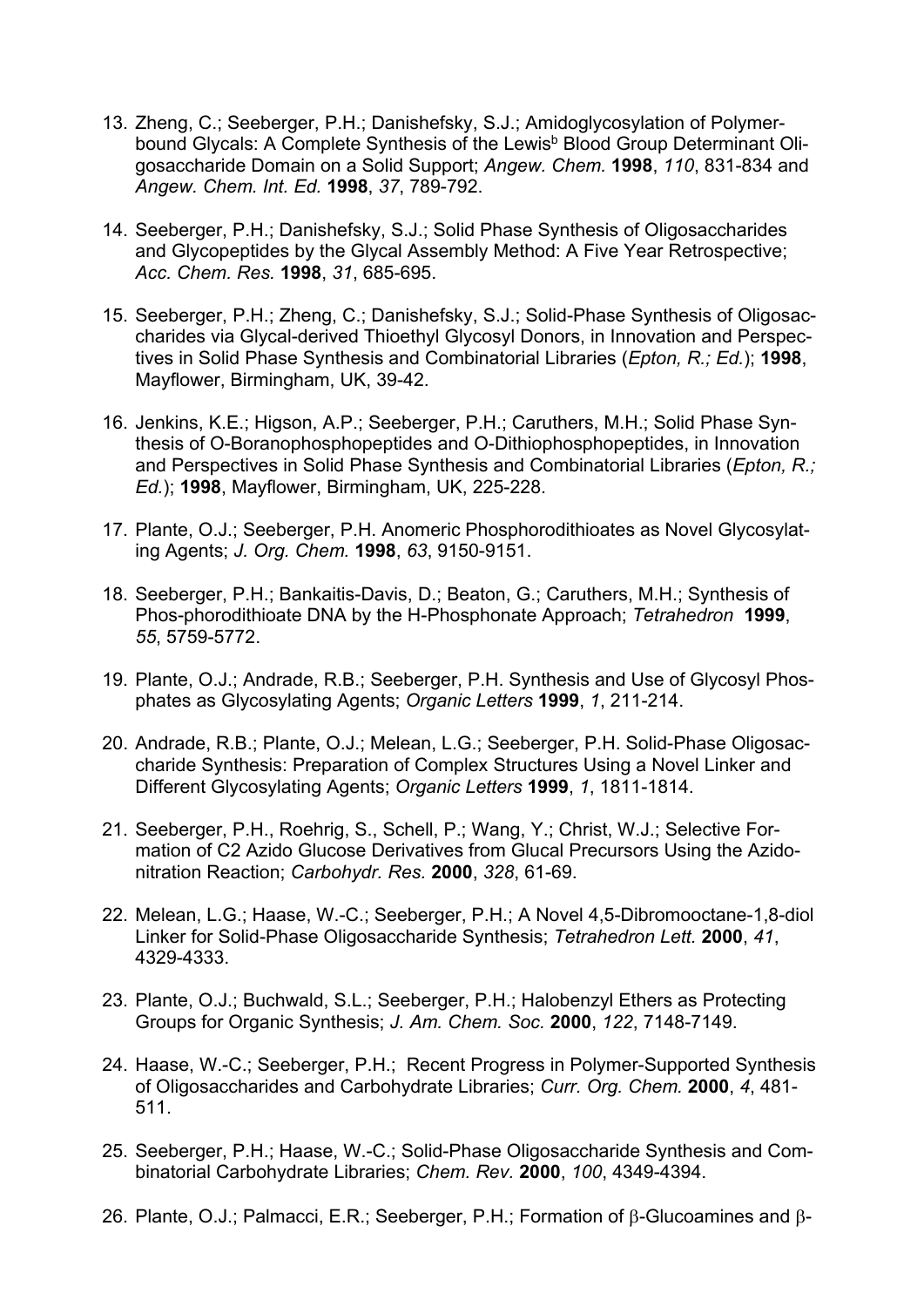Mannose Linkages Using Glycosyl Phosphates; *Organic Letters* **2000**, *2*, 3841- 3843.

- 27. Love, K.R.; Seeberger, P.H.; Parachlorophenyl Carbonate as a Versatile Hydroxyl Pro-tecting Group; *Synthesis* **2001**, 317-322.
- 28. Plante, O.J.; Palmacci, E.R.; Seeberger, P.H.; Automated Solid-Phase Synthesis of Oligosaccharides; *Science* **2001**, *291*, 1523-1527.
- 29. Palmacci, E.R.; Seeberger, P.H.; The Synthesis of *C* Aryl and *C*-Alkyl Glycosides Using Glycosyl Phosphates; *Organic Letters* **2001**, *3*, 1547-1550.
- 30. Seeberger P.H. Solid-Phase Oligosaccharide Synthesis. In: PG Wang, CR Bertozzi, Eds. Glycochemistry: Principles, Synthesis, and Applications; *Marcel Dekker, New York,* **2001**, 1-32.
- 31. Wang, L.-X.; Melean, L.G.; Seeberger, P.H.; Walker, G.C.; Biotin Labeling of the Symbiotically Important Succinoglycan Oligosaccharides of Rhizobium meliloti for Identifi-cation of Putative Plant Receptors; *Carbohydr. Res.* **2001**, *333*, 73-78.
- 32. Hewitt, M.C.; Seeberger, P.H.; Solution and Solid Support Synthesis of a Potential Leishmaniasis Carbohydrate Vaccine*; J. Org. Chem.* **2001**, *66*, 4233-4243.
- 33. Schell, P.H.; Orgueira, H.A.; Roehrig, S.; Seeberger, P.H.; Synthesis and Transformations of D-Glucuronic and L-Iduronic Acid Glycals; *Tetrahedron Lett.* **2001**, *42*, 3811-3814.
- 34. Yabe, T.; Shukla, D.; Spears, P.; Rosenberg, R.D.; Seeberger, P.H.; Shworak, N.; A Portable Sulfotransferase Domain Determines Sequence Specificity of Heparan Sulfate 3-*O*-Sulfotransferases; *Biochem. J.* **2001**, *359*, 235-241.
- 35. Plante, O.J.; Palmacci, E.R.; Andrade, R.B.; Seeberger, P.H.; Oligosaccharide Synthesis Using Glycosyl Phosphate and Dithiophosphate Triesters as Glycosylating Agents; *J. Am. Chem. Soc.* **2001**, *123*, 9545-9554.
- 36. Bartolozzi, A.; Seeberger, P.H.; New Approaches to the Chemical Synthesis of Bioactive Oligosaccharides; *Curr. Opin. Struct. Biol.* **2001**, *11*, 587-592.
- 37. Hewitt, M.C.; Seeberger P.H.; Automated Solid-Phase Synthesis of the Leishmania Cap-Tetrasaccharide; *Organic Letters* **2001**, *3*, 3699-3702.
- 38. Palmacci, E.R.; Hewitt, M.C.; Seeberger P.H.; 'Cap-Tag'-Novel Methods for the Rapid Purification of Oligosaccharides Prepared by Automated Solid-Phase Synthesis; *Angew. Chem. Int. Ed.* **2001**, *40*, 4433-4437.
- 39. Love, K.R.; Andrade, R.B.; Seeberger, P.H.; Linear Synthesis of a Protected Htype II Pentasaccharide Using Glycosyl Phosphate Building Blocks; *J. Org. Chem.* **2001**, *66*, 8165-8176.
- 40. Palmacci, E.R.; Plante, O.J.; Seeberger, P.H.; Solution- and Solid-Phase Synthesis of Oligosaccharides Using Glycosyl Phosphates; *Eur. J. Org. Chem.* **2002**, 595- 606.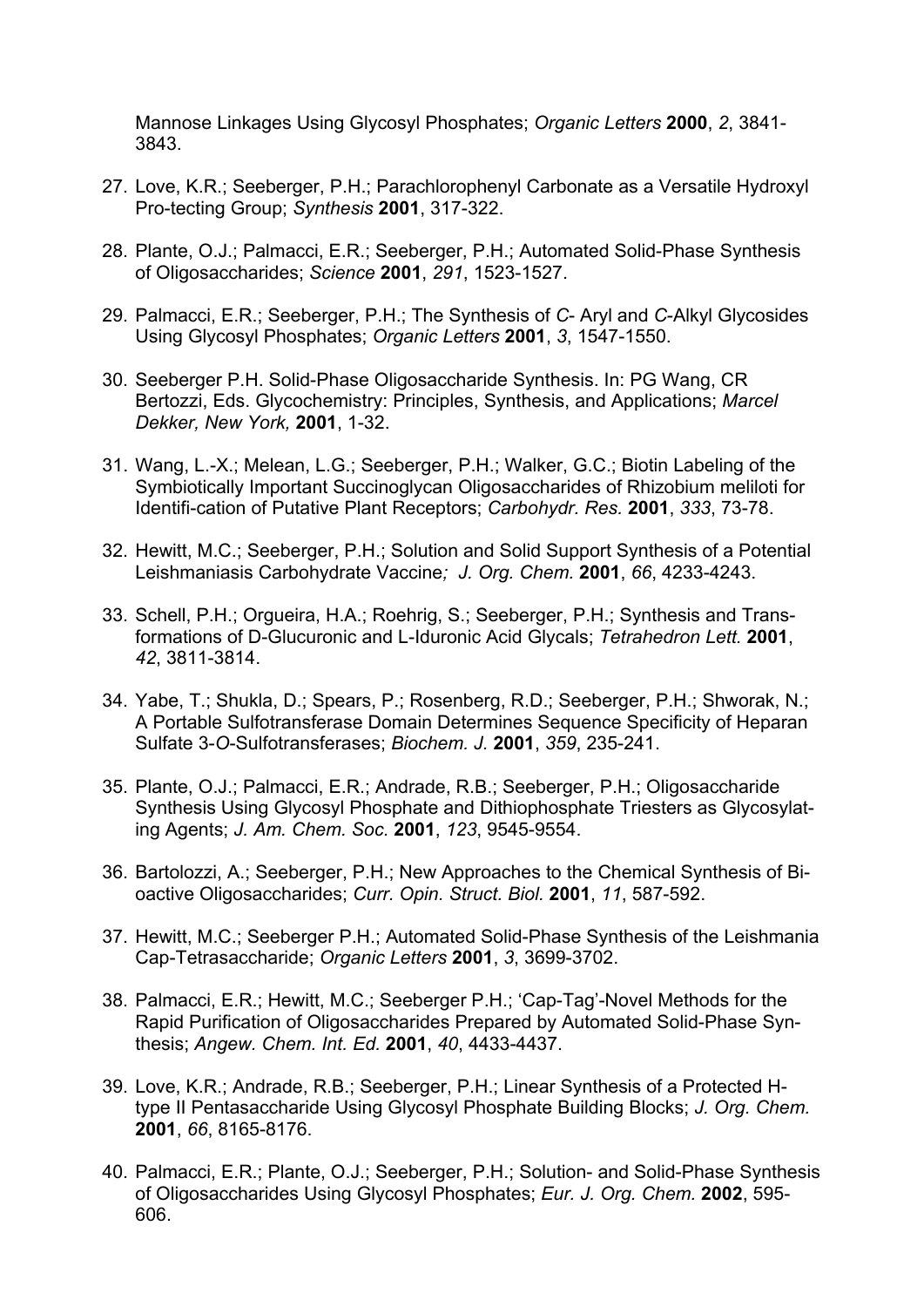- 41. Ratner, D.M.; Plante, O.J.; Seeberger, P.H.; A Linear Synthesis of Branched High-Mannose Oligosaccharides from the HIV-1 Viral Surface Envelope Glycoprotein gp120; *Eur. J. Org. Chem.* **2002**, 826-833.
- 42. Marcaurelle, L.A.; Seeberger, P.H.; Combinatorial Carbohydrate Chemistry; *Curr. Opin. Chem. Bio.* **2002**, *6*, 289-296.
- 43. Jenkins, K.E.; Higson, A.P.; Seeberger, P.H.; Caruthers, M.H.; Solid-Phase Synthesis and Biochemical Studies of O-Boranophosphopeptides and *O*-Dithiophosphopeptides; *J. Am. Chem. Soc.* **2002**, *124*, 6584-6593.
- 44. Orgueira, H.A.; Bartolozzi, A.; Schell, P.H.; Seeberger, P.H.; Stereocontrol of Glycosylation Reactions by Conformational Locking of the Glycosyl Acceptor in Disaccharide Formation; *Angew. Chem. Int. Ed.* **2002**, *41*, 2128-2131.
- 45. Hunt, D.K.; Seeberger, P.H.; Linker Influence on the Stereochemical Outcome of Glycosylations Utilizing Solid Support-bound Glycosyl Phosphates; *Organic Letters* **2002**, *4*, 2751-2754.
- 46. Schofield, L.; Hewitt, M.C.; Evans, K.; Siomos, M.A.; Seeberger, P.H.; Synthetic GPI as a Candidate Anti-toxic Vaccine in a Model of Malaria; *Nature*, **2002**, *418*, 785-789.
- 47. Herzner, H.; Palmacci, E.R.; Seeberger, P.H.; A Short Total Synthesis of 8,10-Di-*O*-Methylbergenin; *Organic Letters* **2002**, *4*, 2965-2967.
- 48. Seeberger, P.H.; Automatisierte Festphasensynthese von Oligosacchariden; *Nachr. Chem.* **2002**, *50*, 940-945.
- 49. Bosse, F.; Marcaurelle, L.A.; Seeberger, P.H.; Linear Synthesis of the Tumor-Associated Carbohydrate Antigens Globo-H, SSEA-3 and Gb3; *J. Org. Chem.* **2002**, *67*, 6659-6670.
- 50. Melean, L.G.; Love, K.R.; Seeberger, P.H.; Toward the Automated Solid Phase Synthesis of Oligoglucosamines: Systematic Evaluation of Glycosyl Phosphate and Glycosyl Trichloroacetimidate Building Blocks; *Carbohydr. Res.* **2002**, *337*, 1893- 1916.
- 51. Love, K.R.; Seeberger, P.H.; Carbohydrate Arrays and Biosensors as Tools for Glycomics; *Angew. Chem. Int. Ed.* **2002**, *41*, 3583-3586.
- 52. Botos, I.; OKeefe, B.R.; Cartner, L.K.; Ratner, D.M.; Seeberger, P.H.; Boyd, M.R.; Wlodawer, A.; Structures of the Complexes of a Potent Anti-HIV Protein Cyanovirin-N and High-Mannose Oligosaccharides; *J. Biol. Chem.* **2002**, *277*, 34336- 34342.
- 53. Shenoy, S.R., Barrientos, L.G. O'Keefe, B.R.; Ratner, D.M.; Seeberger, P.H.; Gronenborn, A.M.; Boyd, M.R.; NMR and Calorimetric Titration Studies of the Anti-HIV Protein Cyanovirin-N with Branched Oligomannosides: Characterization of the Multivalent Binding Effect; *Chem Biol.* **2002**, *9*, 1109-1118.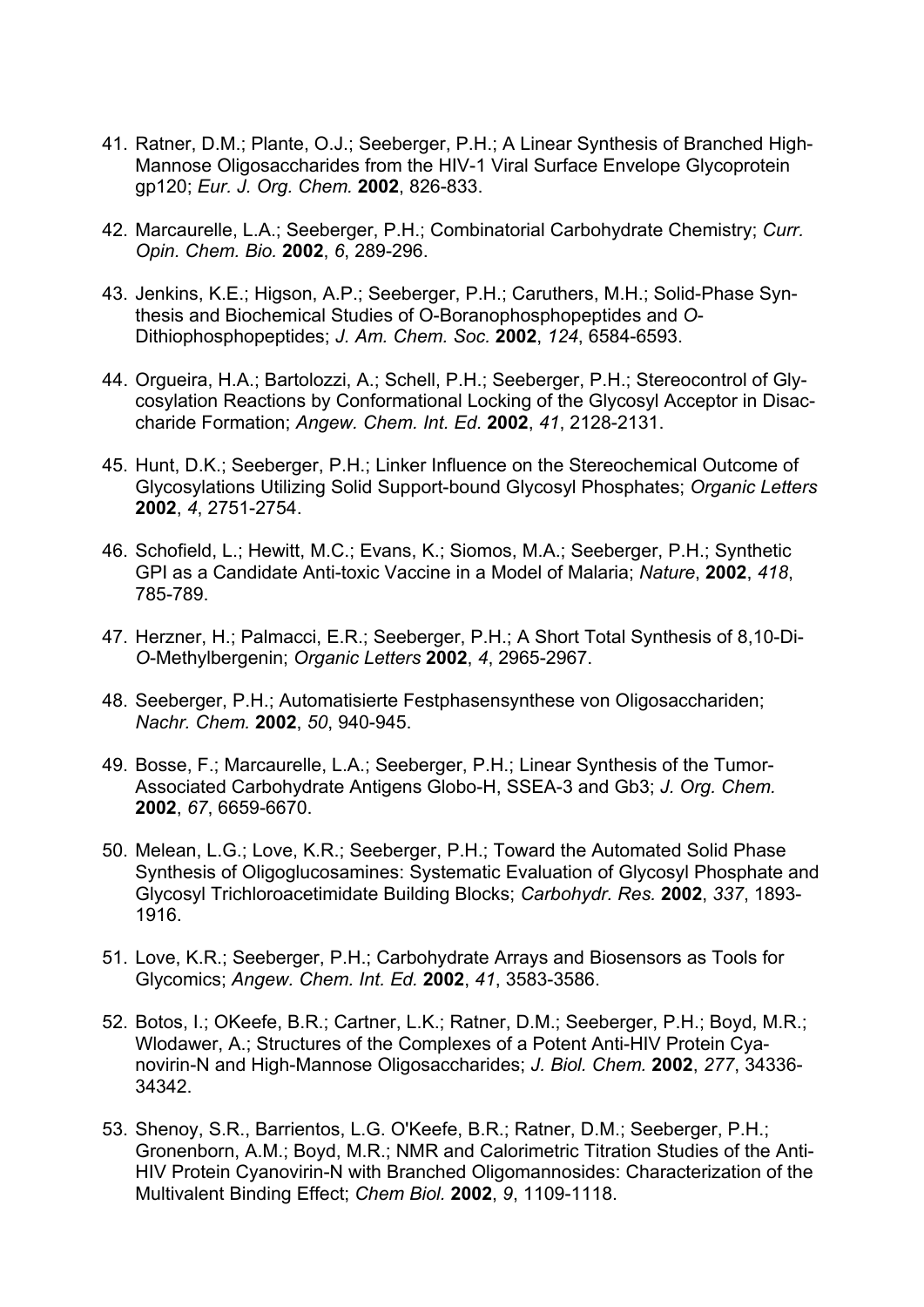- 54. Hewitt, M.C.; Snyder, D.A.; Seeberger, P.H.; Rapid Synthesis of a Glycosylphosphatidylinositol-based Malaria Vaccine Using an Automated Solid-Phase Oligosaccharide Synthesizer; *J. Am. Chem. Soc.* **2002**, *124*, 13434-13436.
- 55. Orgueira, H.A.; Bartolozzi, A.; Schell, P.H.; Litjens, R.; Palmacci, E.R.; Seeberger, P.H.; Modular Synthesis of Heparin Oligosaccharides; *Chem. Eur. J.* **2003**, *9*, 140- 169.
- 56. Barrientos, L.G.; Louis, J.M.; Ratner, D.M.; Seeberger, P.H.; Gronenborn, A.M.; Solution Structure of a Circular-Permuted Variant of the Potent HIV-Inactivating Protein Cyanovirin-N: Structural Basis for Protein Stability and GP120-Binding; *J. Mol. Biol.* **2003**, *325*, 211-223.
- 57. Seeberger P.H.; Automated Carbohydrate Synthesis to Drive Chemical Glycomics; *Chem. Comm.* **2003**, 1115-1121.
- 58. Seeberger, P.H.; Baumann, M.; Zhang, G.; Kanemitsu, T.; Swayze, E.E.; Hofstadler, S.A.; Griffey, R.H.; Synthesis of Neomycin Analogs to Investigate Aminoglycoside-RNA Interactions; *Synlett* **2003**, 1323-1326.
- 59. Plante, O.J.; Seeberger, P.H.; Recent Advances in Automated Solid-Phase Carbohydrate Synthesis: From Screening to Vaccines; *Curr.Opin. Drug. Disc.* **2003**, *6*, 521-525.
- 60. Lohman, G.J.S.; Seeberger P.H.; One-Pot Conversion of Glycals to *cis*-1,2- Isopropy-lidene-Glycosides; *J. Org. Chem.* **2003**, *68*, 7541-7543.
- 61. Lohman, G.J.S.; Hunt, D.K.; Hoegermeier, J.A.; Seeberger P.H.; Synthesis of Iduronic Acid Building Blocks for the Modular Assembly of Glycosaminoglycans; *J. Org. Chem.* **2003**, *68*, 7559-7561.
- 62. Seeberger P.H.; Solid-Phase Oligosaccharide Synthesis. In: C.-H.Wong Ed.; Carbohydrate-based Drug Discovery. Wiley-VCH, Weinheim Germany; **2003**, Wiley-VCH, Weinheim, pp 103 – 128.
- 63. Plante, O.J.; Palmacci, E.R.; Seeberger, P.H.; Development of an Automated Oligosaccharide Synthesizer; *Adv. Carb. Chem Bioch.* **2003**, *58*, 35-54.
- 64. Plante, O.J.; Palmacci, E.R.; Seeberger, P.H.; Automated Synthesis of Polysaccharides; *Meth.Enzym.,* **2003**, *369*, 235-248.
- 65. Adams, E.W.; Uberfeld, J.; Ratner, D.M.; O'Keefe, B.R.; Walt, D.R.; Seeberger, P.H.; Encoded Fiber Optic Microsphere Arrays for Probing Protein-Carbohydrate Interactions; *Angew. Chem. Int. Ed.* **2003**, *42*, 5317-5320.
- 66. Kanemitsu, T.; Seeberger, P.H.; Use of Olefin-Cross Metathesis to Release Amino-Sugars from Solid Support; *Organic Letters* **2003**, *5*, 4541-4544.
- 67. Ratner, D.M.; Swanson, E.R.; Seeberger, P.H. Automated Synthesis of a Protected N-linked Glycoprotein Core Pentasaccharide; *Organic Letters* **2003**, *5*,4717-4720.
- 68. Seeberger, P.H.; Automated Solid-Phase Oligosaccharide Synthesis. Scientific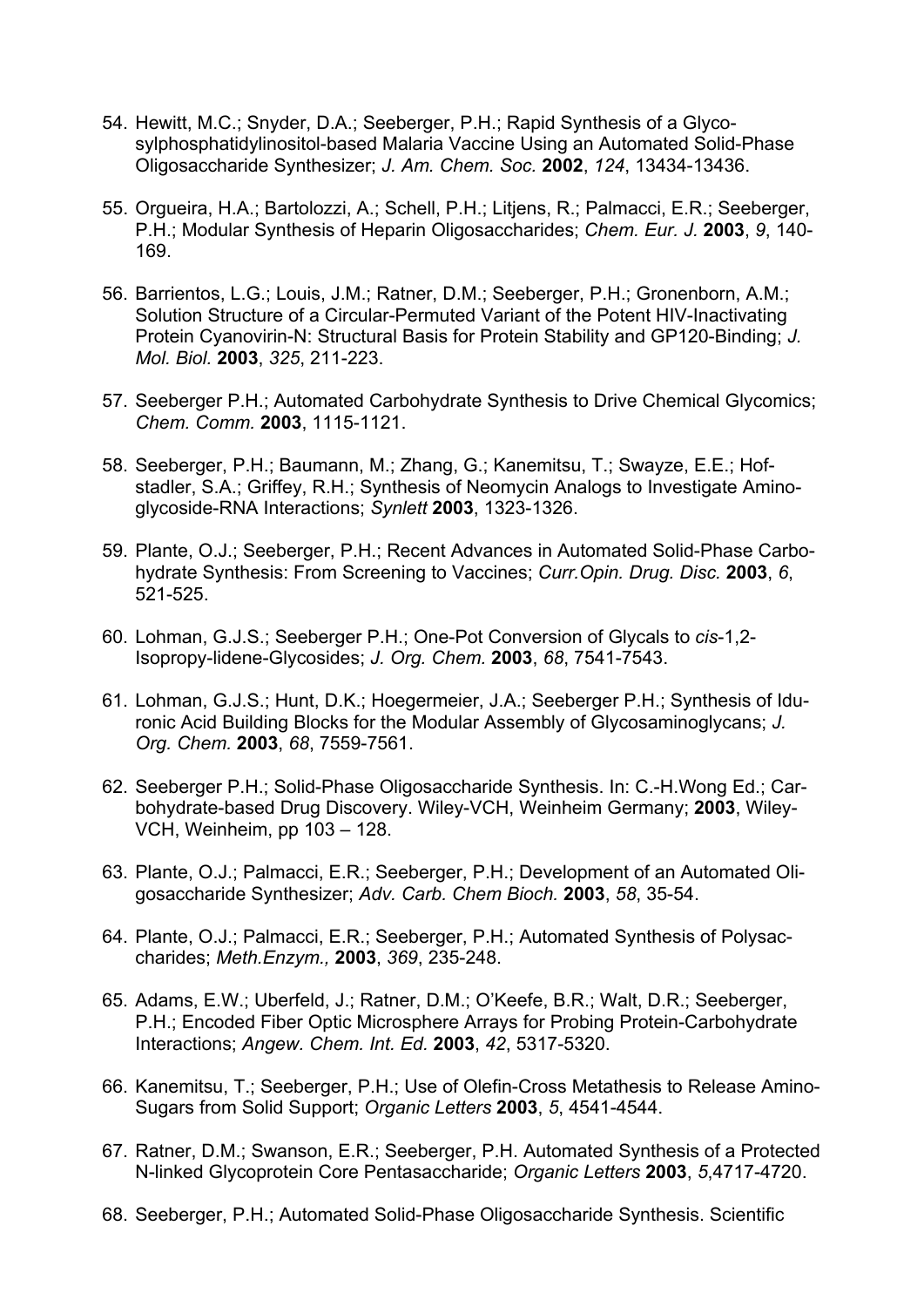Program Committee of ISBC 2003 (Editors); Tokyo; **2003**, Maruzen Co, Ltd., 92- 95.

- 69. Palmacci, E.R.; Plante, O.J.; Hewitt, M.C.; Seeberger, P.H.; Automated Synthesis of Oligosaccharides; *Helv. Chim. Acta*, **2003**, *86,* 3975 – 3990.
- 70. Love, K.R.; Seeberger, P.H.; Automated Solid-Phase Synthesis of Protected Tumor-Associated Antigen and Blood Group Determinant Oligosaccharides; *Angew. Chem. Int. Ed.* **2004**, *43*, 602-605.
- 71. Ratner, D.M.; Adams, E.W.; Su, J.; O'Keefe, B.R.; Mrksich, M.; Seeberger, P.H.; Probing Protein-Carbohydrate Interactions with Microarrays of Synthetic Oligosaccharides; *ChemBioChem*. **2004**, *5*, 379-383.
- 72. Disney, M.D.; Magnet, S.; Blanchard, J.S.; Seeberger, P.H. Aminoglycoside Microarrays to Study Antibiotic Resistance, *Angew. Chem. Int. Ed.* **2004**, *43*, 1591-1594.
- 73. Loening, N.M.; Kanemitsu T.; Seeberger, P.H.; Griffin, R.G.; Solid Phase Synthesis and 1H and 13C HR-MAS NMR of 13C Labeled Resin Bound Saccharides; *Magnetic Resonance in Chemistry* **2004**, *42*, 453-458.
- 74. Lohman, G.J.S.; Seeberger, P.H.; A Stereochemical Surprise at the Late Stage of the Synthesis of Fully *N*-Differentiated Heparin Oligosaccharides Containing Amino, Acetamido, and *N*-Sulfate Groups; *J. Org. Chem.* **2004**, *69*, 4081-4093.
- 75. Adams, E.W.; Ratner, D.M.; Bokesh, H.R.; McMahon, J.B.; O`Keefe, B.R.; Seeberger, P.H. Oligosaccharide and Glycoprotein Microarrays as Tools in HIV-Glycobiology: Glycan Dependent gp120 / protein Interactions, *Chem Biol.* **2004**, *11*, 875-881.
- 76. Disney, M. D.; Seeberger, P. H.; Aminoglycoside Microarrays to Explore Carbohydrate-RNA Interactions, *Chem. Eur. J.* **2004**, *10*, 3308-3314.
- 77. Seeberger, P.H.; Soucy, R.L., Kwon, Y.-U.; Snyder, D.A.; Kanemitsu, T.; A Convergent, Versatile Route to Two Synthetic Conjugate Anti-Toxic Malaria Vaccines; *Chem. Comm*. **2004**, 1706-1707.
- 78. Liu, X.; Seeberger, P.H.; A Suzuki-Miyaura Coupling Mediated Deprotection as Key to the Synthesis of a Fully Lipidated Malarial GPI Disaccharide; *Chem. Comm*. **2004**, 1707-1708.
- 79. Palmacci, E.R.; Seeberger, P.H.; Toward the Modular Synthesis of Glycosaminoglycans: Synthesis of Hyaluronic Acid Disaccharide Building Blocks Using a Periodic Acid Oxidation; *Tetrahedron* **2004**, *60*, 7755-7766.
- 80. Disney, M.D.; Seeberger, P.H.; Carbohydrate Arrays as Tools for the Glycomics Revolution; *Drug Discovery Today: Targets*, **2004**, *3*, 151-158.
- 81. Seeberger, P.H.; Vom Oligosaccharidarray zum Malariaimpfstoff; *Bioworld*, **2004**, *4*, 4.
- 82. Ratner, D.M.; Adams, E. W.; Disney, M. D.; Seeberger, P.H.; Tools for Glycomics: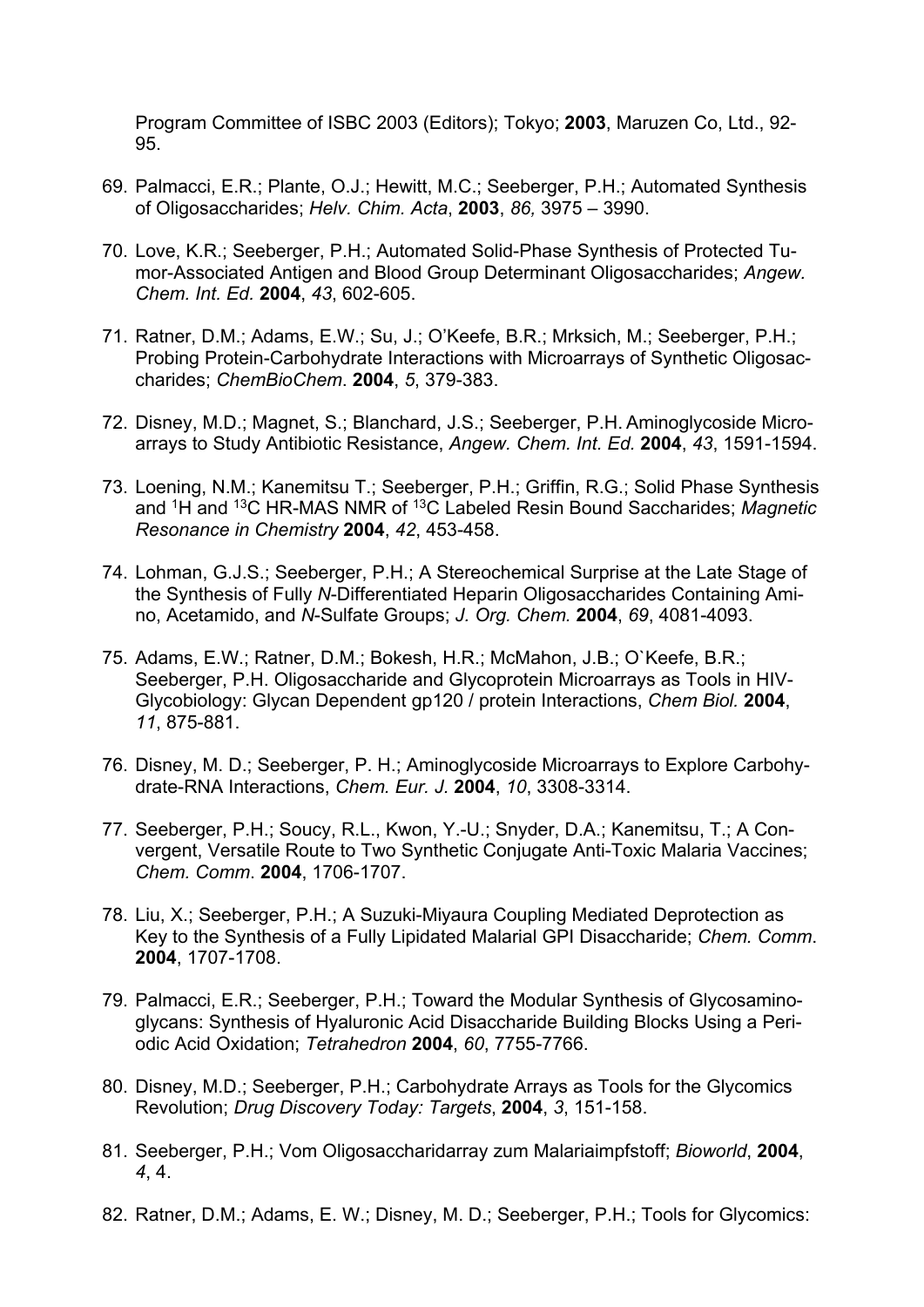Mapping Interactions of Carbohydrates in Biological Systems; *ChemBioChem*. **2004**, *5*, 1375-1383.

- 83. Disney, M.D.; Zheng, J.; Swager, T.; Seeberger, P.H.; Visual Detection of Bacteria with Carbohydrate Containing Fluorescent Polymers, *J. Am. Chem. Soc.* **2004**, *126*, 13343-13346.
- 84. Hölemann, A.; Seeberger, P.H.; Carbohydrate Diversity; *Curr. Opin. Biotechnol.* **2004**, *15*, 615-622.
- 85. Seeberger, P.H.; Mit Zucker gegen Bakterien; *ETH Bulletin*, **2004**, *295*, 16-19.
- 86. Disney, M.D.; Seeberger, P.H.; The Use of Carbohydrate Microarrays to Study Carbohydrate-Cell Interactions and to Detect Pathogens; *Chem. Biol.* **2004**, *11*, 1701-1707.
- 87. Love, K.R.; Seeberger, P.H.; Synthesis and Use of Glycosyl Phosphates as Glycosyl Donors; *Organic Syntheses,* **2004**, *81*, 225-234.
- 88. Snyder, D.A.; Noti, C.; Seeberger, P.H.; Schael, F.; Bieber, T.; Rimmel, G.; Ehrfeld, W.; Modular Microreaction Systems for Homogeneously and Heterogeneously Catalyzed Chemical Synthesis; *Helv. Chim. Acta.* **2005**, *88*, 1-9.
- 89. Ratner, D.M., Murphy, E.R.; Jhunjhunwala, M.; Snyder, D.A; Jensen, K.F.; Seeberger, P.H.; Microreactor-based Reaction Optimization in Organic Chemistry – Glycosylation as a Challenge; *Chem. Comm.* **2005**, 578-581.
- 90. Seeberger, P.H.; Automated Assembly of Oligosaccharides: From a Platform Technology to Applications; *Chimica Oggi/Chemistry Today*, **2005**, *23*, 58-61.
- 91. Liu, X.; Kwon, Y.-U.; Seeberger, P.H.; Convergent Chemical Synthesis of a Fully Lipidated Glycosylphosphatidylinositol Anchor of *Plasmodium falciparum*; *J. Am. Chem. Soc.* **2005**, *127*, 5004-5005.
- 92. Kwon, Y.-U.; Soucy, R.L.; Snyder, D.A.; Seeberger, P.H.; Assembly of a Series of Oligosaccharides to Facilitate the Study of Biosynthesis, Minimal Antigenic Structure and Mode of Toxin Action of Malarial Glycosylphosphatidylinositol Anchors; *Chem. Eur. J.* **2005**, *11*, 2493-2504.
- 93. Love, K.R.; Seeberger, P.H.; Linear Solution Phase Syntheses of Protected Type-II Lewis Blood Group Oligosaccharides; *J. Org. Chem.* **2005**, *70*, 3168-3177.
- 94. Kwon, Y.-U.; Liu, X.; Seeberger, P.H.; A Convergent, Modular Synthesis of the Fully Lipidated Glycosylphosphatidylinositol Anchors of *Toxoplasma gondii*; *Chem. Comm.* **2005**, 2280-2282.
- 95. Werz, D.B.; Seeberger, P.H.; Carbohydrates as the Next Frontier in Pharmaceutical Research; *Chem. Eur. J.* **2005**, *11*, 3194-3206.
- 96. Jensen, K. F.; Seeberger, P.H.; Mikroreaktoren für organische Synthese und Reaktionsoptimierung; *Nachr. Chem.* **2005**, 53, 628-632.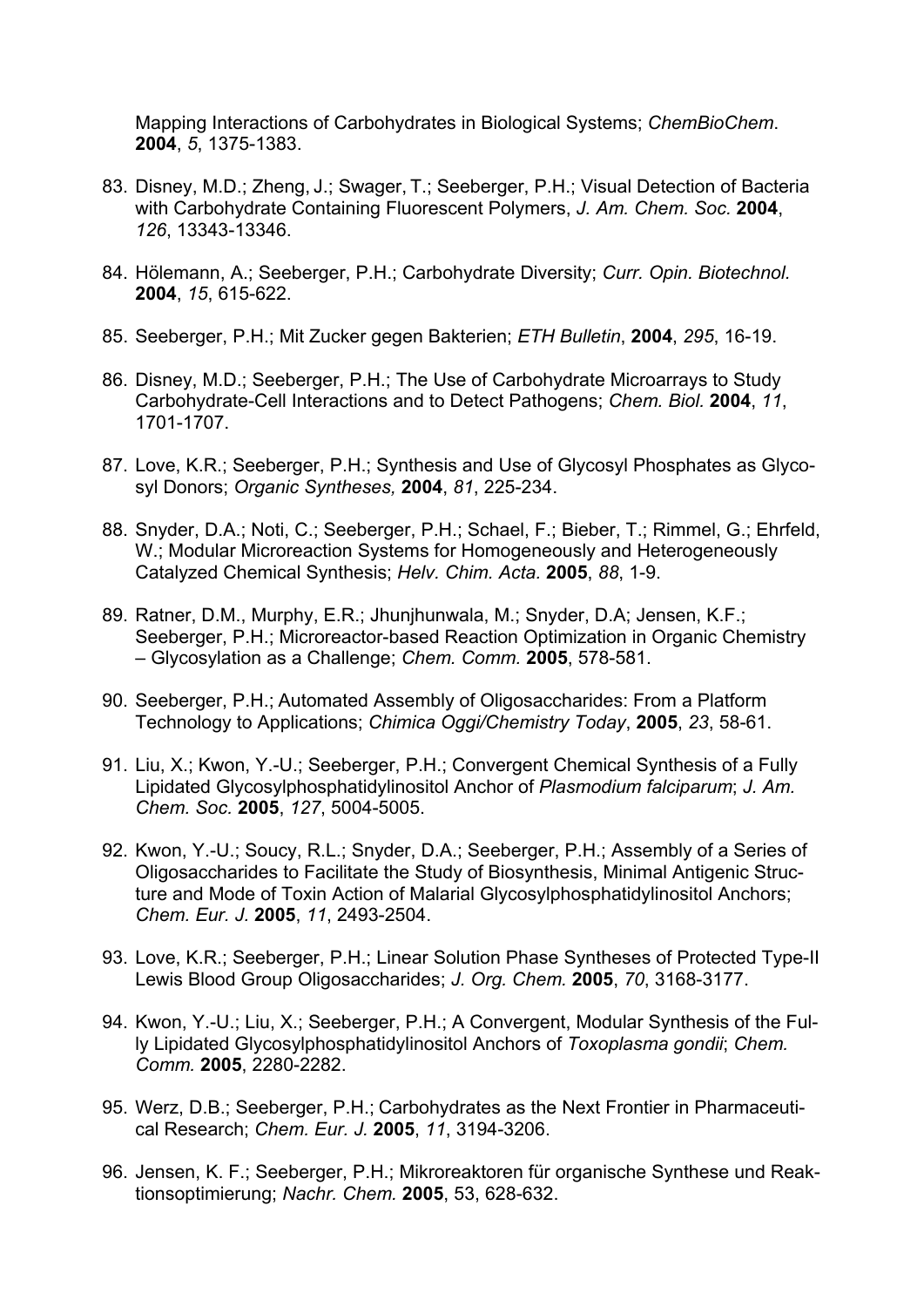- 97. Codée, J.D.C.; Hossain, L.H.; Seeberger, P.H.; Efficient Installation of b-Mannosides Using a Dehydrative Coupling Strategy, *Organic Letters* **2005**, *7*, 3251-3254.
- 98. Noti, C.; Seeberger, P.H.; Chemical Approaches to Define Structure-Activity Relationships of heparin-like Glycosaminoglycans; *Chem. Biol.* **2005**, *12*, 731-756.
- 99. Bufali, S.; Hölemann, A.; Seeberger, P.H.; 2(Dimethyl(2-naphthylmethyl)silyl) ethoxy Carbonate (NSEC) as a New Mode of Hydroxyl Group Protection; *J. Carb. Chem.* **2005**, 24, 441-463.
- 100. Seeberger, P.H.; Werz, D.B.; Automated Synthesis of Oligosaccharides as Basis for Drug Discovery; *Nature Rev. Drug. Disc.* **2005**, 4, 751-763.
- 101. Palmacci, E.R.; Herzner, H.; Seeberger, P.H. Synthesis of C-glycosides with glycosyl phosphates. ACS Symposium Series (**2005**), 896(Glycomimetics), 81-92.
- 102. Werz, D.B.; Seeberger, P.H.; First Total Synthesis of a *Bacillus Anthracis* Tetrasaccharide Antigen – Creation of an Anthrax Vaccine; *Angew. Chem. Int. Ed.* **2005**, *44*, 6315-6318.
- 103. Ramasamy, V.; Ramakrishnan, B.; Boeggeman, E.; Ratner, D.M.; Seeberger,  $P.H.:$  Qasba,  $P.K.:$  Oligosaccharide Preferences of  $\beta$ 1,4-Galactosyltransferase-I: Crystal Structures of Met344His Mutant of Human  $\beta$ 1,4-Galactosyltransferase-I with a Pentasaccharide and Trisaccharides of *N*-Glycan Moiety; *J. Mol. Biol.* **2005**, *353*, 53-67.
- 104. Seeberger, P.H.; Exploring Life's Sweet Spot; *Nature* **2005**, 437, 1239-1239.
- 105. Timmer, M.S.M.; Adibekian, A.; Seeberger, P.H.; Short DeNovo Synthesis of Fully Functionalized Uronic Acid Monosaccharides; *Angew. Chem.Int. Ed.* **2005**, *44*, 7605-7607.
- 106. Nokami, T.; Werz, D.B.; Seeberger, P.H.; Syntheses and Reactions of 1,4- Anhydrogalacto-pyranose and 1,4-Anhydroarabinose – Steric and Electronic Limitations; *Helv. Chim. Acta.* **2005**, *88*, 2823-2831.
- 107. Disney, M.D.; Hook, D.F.; Namoto, K.; Seeberger, P.H.; Seebach, D.; *N*-Linked Glycosylated b-Peptides Are Resistant to Degradation by Glycoamidase A; *Chem. Biodiv.* **2005**, *2*, 1624-1634.
- 108. Noti, C.; Seeberger, P.H.; Defining the Structure-Activity Relationships of Heparin-like Glycosaminoglycans Using Synthetic Chemistry; in Chemistry and Biology of Heparin and Heparan sulfate; In: Garg, H.; Linhardt, R. J.; Hales, C. A. (Eds.) Chemistry and Biology of Heparin and Heparan sulfate; Elsevier, Amsterdam, **2005**, 79-142.
- 109. Kehr, J.C.; Zilliges, Y.; Disney, M.D.; Bouchier, C.; Ratner, D. M.; Seeberger, P.H.; de Marsac, N.T.; Dittmann, E.; A mannan-binding lectin is involved in cell-cell attachment in a toxic strain of *Microcystis aeruginosa*; *Mol. Microbiol.* **2006**, *59*, 893-906.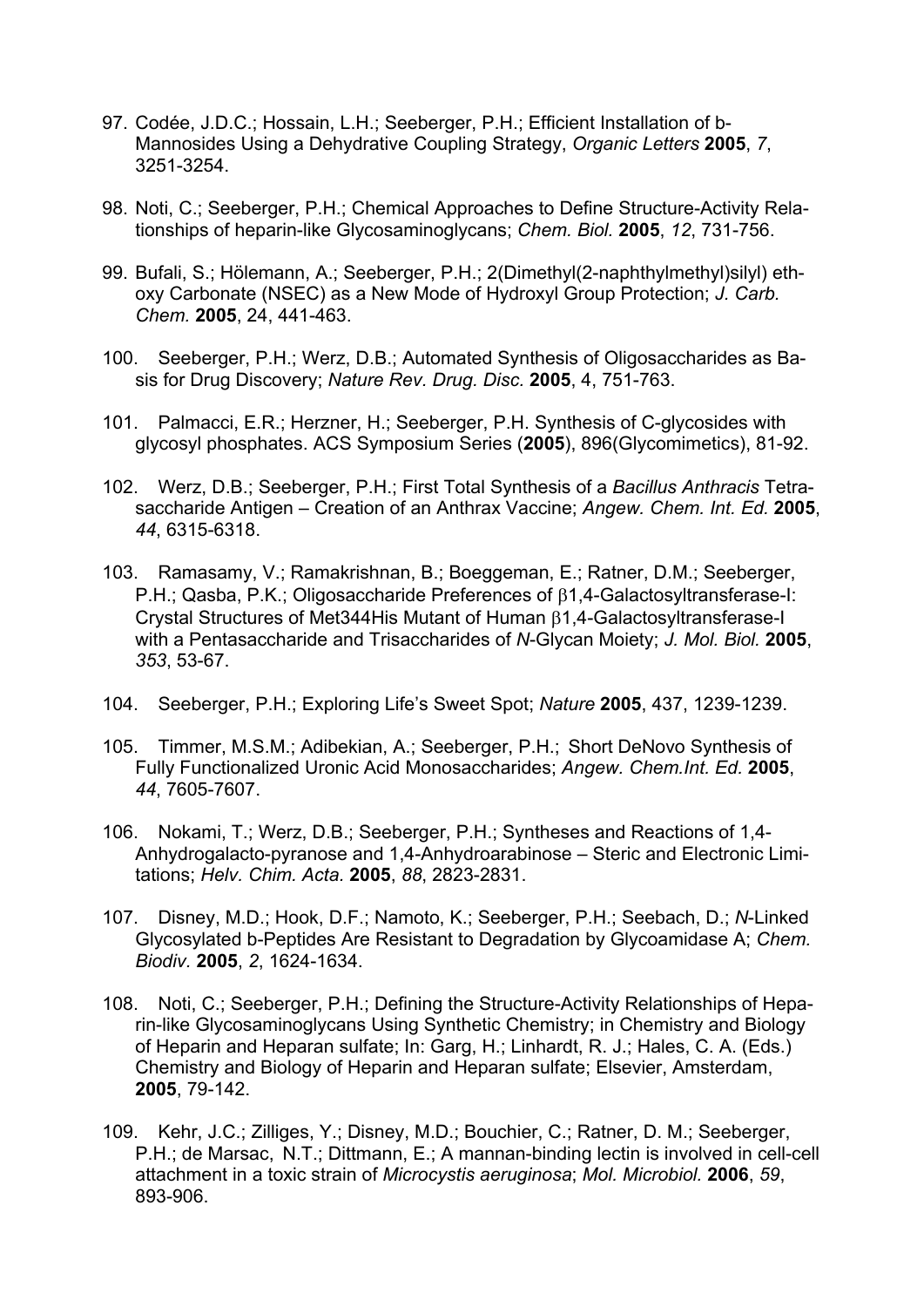- 110. Brun, M.A.; Disney, M.D.; Seeberger, P.H.; Miniaturization of Microwave Assisted Carbohydrate Functionalization to Create Oligosaccharide Microarrays; *Chem-BioChem*. **2006**, *7*, 421-424.
- 111. de Paz, J.L.; Noti, C.; Seeberger, P.H.; Microarrays of Synthetic Heparin Oligosaccharides; *J. Am. Chem. Soc.* **2006**, *128*, 2766-2767.
- 112. Liu, X.; Stocker, B.L.; Seeberger, P.H.; Total Synthesis of Phosphatidylinositol Mannosides of *Mycobacterium tuberculosis*; *J. Am. Chem. Soc.* **2006**, *128*, 3638- 3648.
- 113. Wang, Z.-G.; Warren, D.; Dudkin, V.Y.; Zhang, X.; Iserloh, U.; Visser, M.; Eckhardt, M.; Seeberger, P.H.; Danishefsky, S.J.; Highly Convergent Synthesis of a *N*linked Glycopeptide Presenting the H-type 2 Human Blood Group Determinant; *Tetrahedron*, **2006**, 62, 4954-4978.
- 114. Liu, X.; Siegrist, S.; Amacker, M.; Zurbriggen, R.; Pluschke, G.; Seeberger, P.H.; Enhancement of the Immunogenicity of Synthetic Carbohydrates by Conjugation to Virosomes - A Leishmaniasis Vaccine Candidate, *ACS Chem. Biol.*, **2006**, *1*, 161- 164.
- 115. Ravida, A.; Liu, X.; Kovacs, L.; Seeberger, P.H.; Synthesis of Glycosyl Phosphates from 1,2-Orthoesters and Application to *in situ* Glycosylation Reactions; *Organic Letters* **2006**, *8*, 1815-1818.
- 116. de Paz, J.L.; Spilmann, D.; Seeberger, P.H.; Microarrays of Heparin Oligosaccharides Obtained by Nitrous Acid Depolymerization of Heparin; *Chem. Comm.* **2006**, 3116 – 3118.
- 117. Coullerez, G.; Seeberger, P.H.; Textor, M.; Organic and Polymer Chemistries Merging the Interface towards Glycomaterials for Glycomics, *Macromol. Biosci.* **2006**, *6*, 634-647.
- 118. Hölemann, A.; Seeberger, P.H.; Synthetic Carbohydrate-Based Anti-Malarial Vaccines and Glycobiology; in "Protein-Carbohydrate Interactions in Infectious Diseases". Carole Bewley (Ed.); RSC Publishing, London, **2006**, 151-174.
- 119. Bouckaert, J.; Mackenzie, J.; de Paz, J.L.; Chipwaza B.; Choudhury, D.; Zavialov, A.; Mannerstedt, K.; Anderson, J.; Pierard, D.; Wyns, L.; Seeberger, P.H.; Oscarson, S.; De Greve, H.; Knight, S.D.; Identical urothelial high-mannose epitopes are recognized by FimH from uropathogenic, commensal or enterohaemorrhagic *Escherichia coli*; *Molecular Microbiology*, **2006**, *61*, 1556-1568.
- 120. Tamborrini, M.; Werz, D. B.; Frey, J.; Pluschke, G.; Seeberger, P.H.; Anti-Carbohydrate Antibodies for the Detection of Anthrax Spores; *Angew. Chem. Int. Ed.* **2006**, *45*, 6581-6582.
- 121. Lee, H.; Kobayashi, M.; Wang, P.; Nakayama, J.; Seeberger, P.H.; Fukuda, M.; Expression Cloning of cholesterol  $\alpha$ -glucosyltransferase from *Helicobacter pylori*, a unique enzyme that can be inhibited by natural antibiotic mucin-type *O*-glycans; *Biochem. Biophys. Res. Comm.* **2006**, *349*,1235-1241.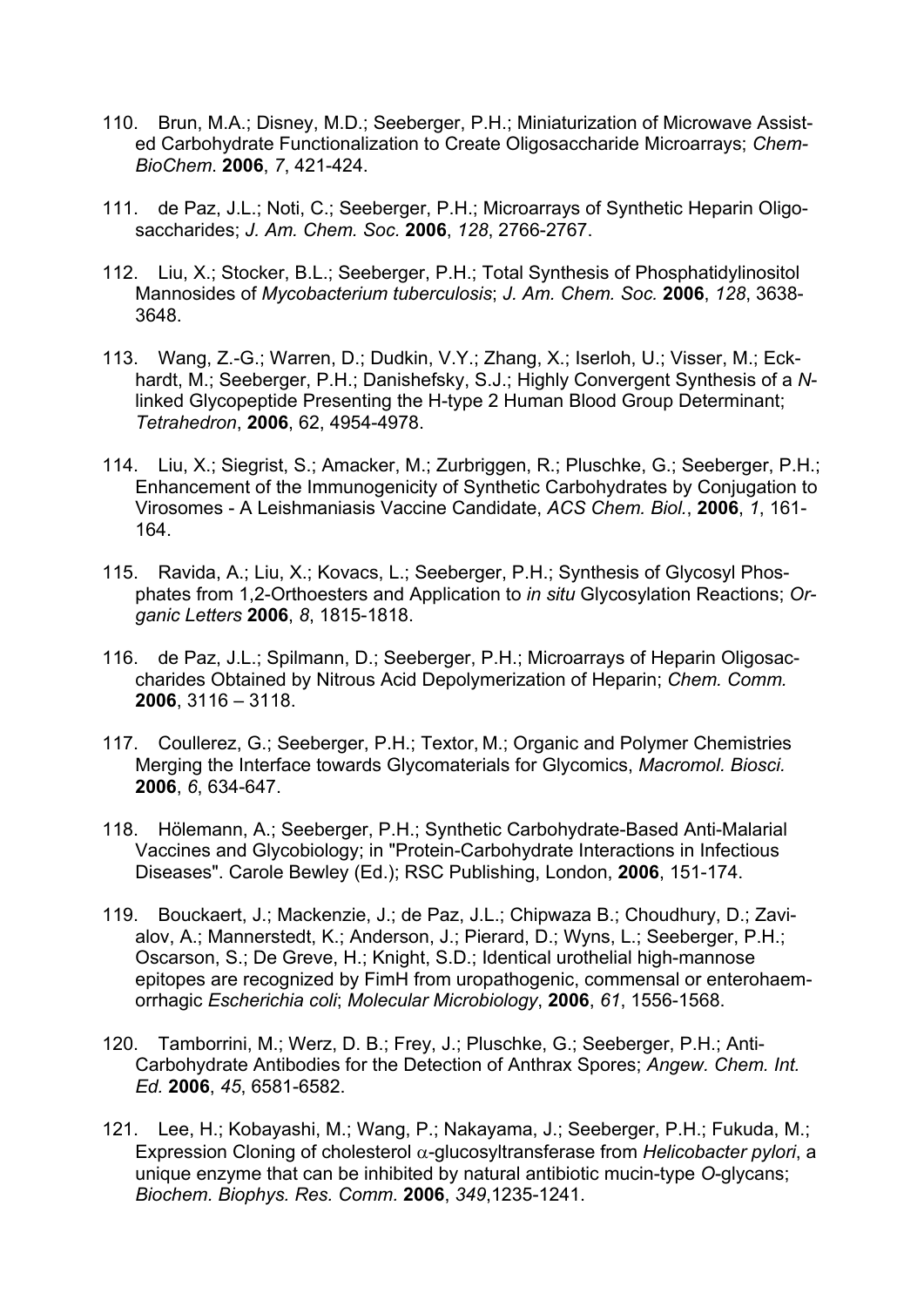- 122. Hölemann, A.; Stocker, B.L.; Seeberger, P.H.; Synthesis of a Core Arabinomannan Oligosaccharide of *Mycobacterium Tuberculosis*; *J. Org. Chem.* **2006**, *71*, 8071-8088.
- 123. Timmer, M.S.M.; Stocker, B.L.; Seeberger, P.H.; De Novo Synthesis of Aceric Acid and an Aceric acid Building Block; *J. Org. Chem.* **2006**, *71*, 8294-8297.
- 124. Horlacher, T.; Seeberger, P.H.; Kohlenhydrat Microarrays Zucker –(süsse)- Chips für die Glycomics Forschung; *Biospektrum*, **2006**, 826-829.
- 125. Flögel, O.; Codée, J.D.C.; Seebach, D.; Seeberger, P.H.; Microreactor Synthesis of β-Peptides; *Angew. Chem. Int. Ed.* **2006**, 45, 7000-7003.
- 126. de Paz, J.L.; Seeberger, P.H.; Recent Advances in Carbohydrate Microarrays; *QCS* **2006**, 25, 1027-1032.
- 127. Geyer, K.; Codee, J.D.C.; Seeberger, P.H.; Microreactors as Tools for Synthetic Chemists – The Chemists' Round-Bottom Flask of the 21st Century?; *Chem. Eur. J.* **2006**, *12*, 8434-8442.
- 128. de Paz, J.L.; Horlacher, T.; Seeberger, P.H.; Oligosaccharide Microarrays for Mapping Interactions of Carbohydrates in Biological Systems; *Meth. Enzym.* **2006**, *415*, 269-291.
- 129. Bindschädler, B.; Noti, C.; Castagnetti, E.; Seeberger, P.H.; Synthesis of the Potential Tetrasaccharide Antigen 10E4 Involved in Scrapie Pathogenesis; *Helv. Chim. Acta.* **2006**, *89*, 2591-2610.
- 130. Noti, C.; de Paz, J.L.; Polito, L.; Seeberger, P.H.; Preparation and Use of Microarrays Containing Synthetic Heparin Oligosaccharides for the Rapid Analysis of Heparin-Protein Interactions; *Chem. Eur. J.* **2006**, *12*, 8664-8686.
- 131. Seeberger, P.H.; Werz, D.B.; Anthrax Detection by Anti-Carbohydrate Antibodies; *Bioforum*, **2006,** *10*, (11) 28-29.
- 132. Horlacher, T.; Seeberger, P.H.; The Utility of Carbohydrate Microarrays in Glycomics; *OMICS*, **2006**, *10*, 490-498.
- 133. Ratner, D. M.; Seeberger, P. H. Carbohydrate Microarrays as Tools in HIV Glycobiology. *Curr. Pharm. Des.* **2007**, 13, 173-183.
- 134. Codée J.D.C.; Seeberger, P.H.; Oligosaccharide Synthesis With Glycosyl Phosphates; ACS Symposium Series, 960 (Glycosylations), Ed.: A.V. Demchenko, ACS, Washington, **2007**, page 150 – 164.
- 135. Timmer, M.S.M.; Stocker, B.L.; Seeberger, P.H.; Probing Glycomics; *Curr. Opin. Chem. Biol.* **2007**, *11*, 59-65.
- 136. Merbouh, N.; Wallner, F.; Cociorva, O.M.; Seeberger, P.H.; 3-Mercaptopropanol as a Traceless Linker for Chemical and Enzymatic Synthesis of Oligosaccharides; *Organic Letters* **2007**, *9*, 651-653.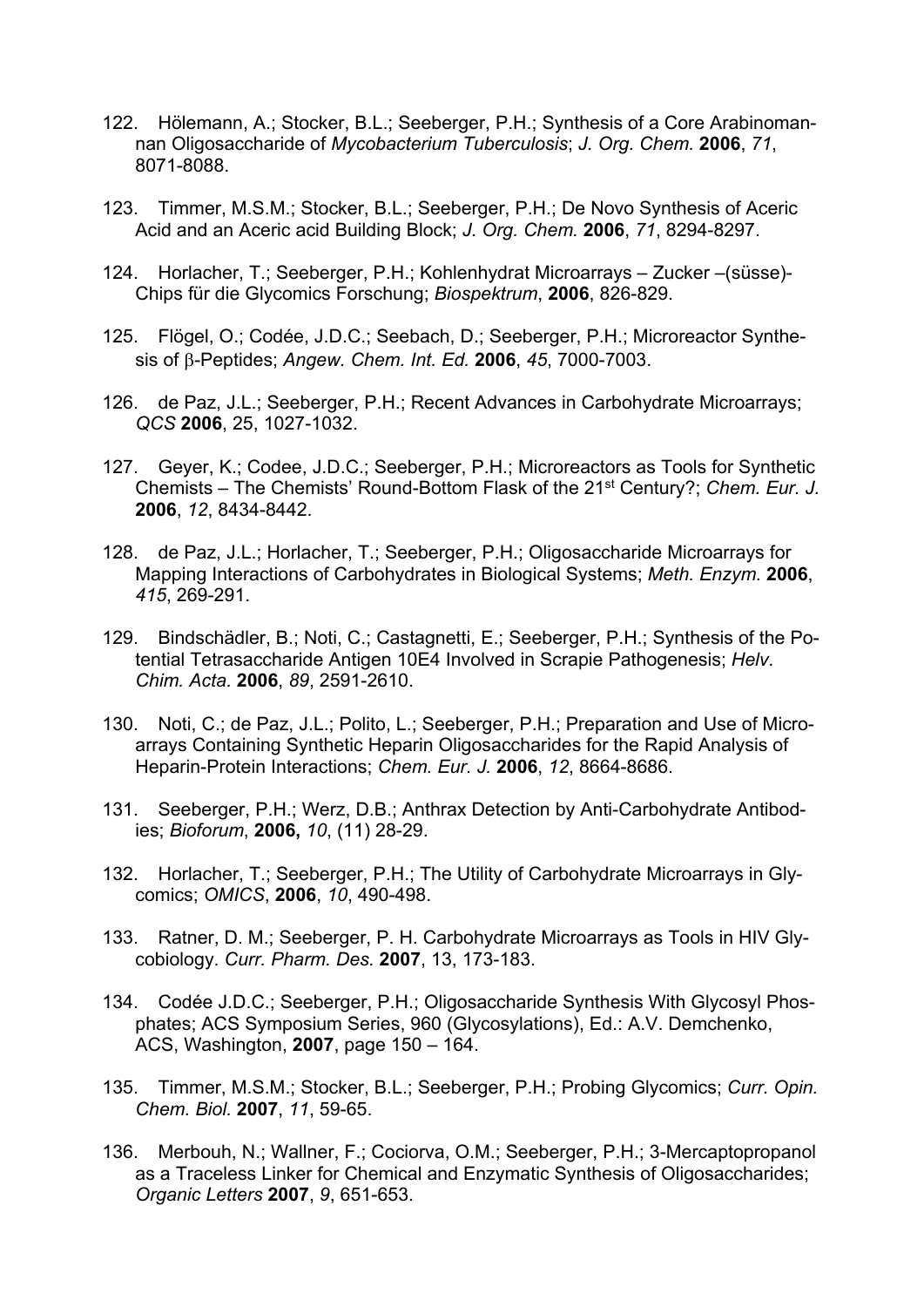- 137. Feinberg, H.; Castelli, R.; Drickamer, K.; Seeberger, P.H.; Weis, W.I.; Multiple Modes of Binding Enhance the Affinity of DC-SIGN for High-Mannose *N*-linked Glycans Found on Viral Glycoproteins; *J. Biol. Chem.* **2007**, *282*, 4202-4209.
- 138. Geyer, K.; Seeberger, P.H.; Optimization of Glycosylation Reactions in a Microreactor; *Helv. Chim. Acta.* **2007**, *90*, 395-403.
- 139. Werz, D.B.; Castagner, B.; Seeberger, P.H.; Automated Synthesis of the Tumor-Associated Carbohydrate Antigens Gb3 and Globo H: Incorporation of  $\alpha$ -Galactosidic Linkages; *J. Am. Chem. Soc.* **2007**, *129*, 2770-2771.
- 140. Werz, D.B.; Seeberger, P.H.; Chemical Glycomics as Basis for Drug Discovery; in "Chemical Biology. From Small Molecules to Systems Biology and Drug Design" Volume 2; Schreiber, S.L.; Kapoor, T.M.; Wess, G. Eds.; Wiley-VCH, Weinheim, **2007**, 668-692.
- 141. Werz, D.B.; Adibekian, A.; Seeberger, P.H.; Synthesis of a Spore Surface Pentasaccharide of *Bacillus anthracis*; *Eur. J. Org. Chem.* **2007**, 1976-1982.
- 142. Hanashima, S.; Castagner, B.; Esposito, D.; Nokami, T.; Seeberger, P.H.**;** Synthesis of a Sialic Acid α(2-3) Galactose Building Block and its Use in a Linear Synthesis of Sialyl Lewis X; *Organic Letters* **2007**, *9*, 1777-1779.
- 143. Seeberger, P.H.; Werz, D.B.; Synthesis and Medical Applications of Oligosaccharides; *Nature* **2007**, *446*, 1046-1051.
- 144. Wang, P.; Lee, H.; Fukuda, M.; Seeberger, P.H.; One-Pot Synthesis of a Pentasaccharide with Antibiotic Activity; *Chem. Comm.* **2007**, 1963 - 1965.
- 145. McFeeters, R.L.; Xiong, C.; O'Keefe, B.R.; Bokesch, H.R.; McMahon, J.B.; Ratner, D.M.; Castelli, R.; Seeberger, P.H.; Byrd; R.A.; The Novel Fold of Scytovirin Shows a New Twist for Antiviral Entry Inhibitors; *J. Mol. Biol.* **2007**, *369*, 451-461.
- 146. Adibekian, A.; Bindschädler, P.; Timmer, M.S.M.; Noti, C.; Schützenmeister, N.; Seeberger, P.H.; *De Novo* Synthesis of Uronic Acid Building Blocks for the Assembly of Heparin Oligosaccharides; *Chem. Eur. J.* **2007**, *13*, 4510-4522.
- 147. Carrel, F.R.; Seeberger, P.H.; Protecting Group Manipulations on Glycosyl Phosphate Triesters, *J. Carb. Chem.* **2007**, *26*, 125-139.
- 148. Carrel, F.R.; Geyer, K.; Codée, J.D.C.; Seeberger, P.H.; Oligosaccharide Synthesis in Microreactors; *Organic Letters* **2007**, *9*, 2285-2288.
- 149. Geyer, K.; Wippo, H.; Seeberger, P.H.; Microreactors as Tools in the Synthesis Laboratory; *ChimicaOggi/ChemistryToday*, **2007**, *25*(2), 38-41.
- 150. Bufali, S.; Seeberger, P.H.; Glycosylation on Polymer Supports; *Organic Reactions,* **2007***,68, 303-522.*
- 151. Potthast, F.; Gerrits, B.; Häkkinen, J.; Rutishauser, D.; Ahrens, C.; Roschitzki, B.; Baerenfaller, K.; Munton, R.; Walther, P.; Lövenich, S.N.; Gehrig, P.; Seif, P.; Seeberger, P.H.; Schlapbach, R.; The Mass Distance Fingerprint: A Statistical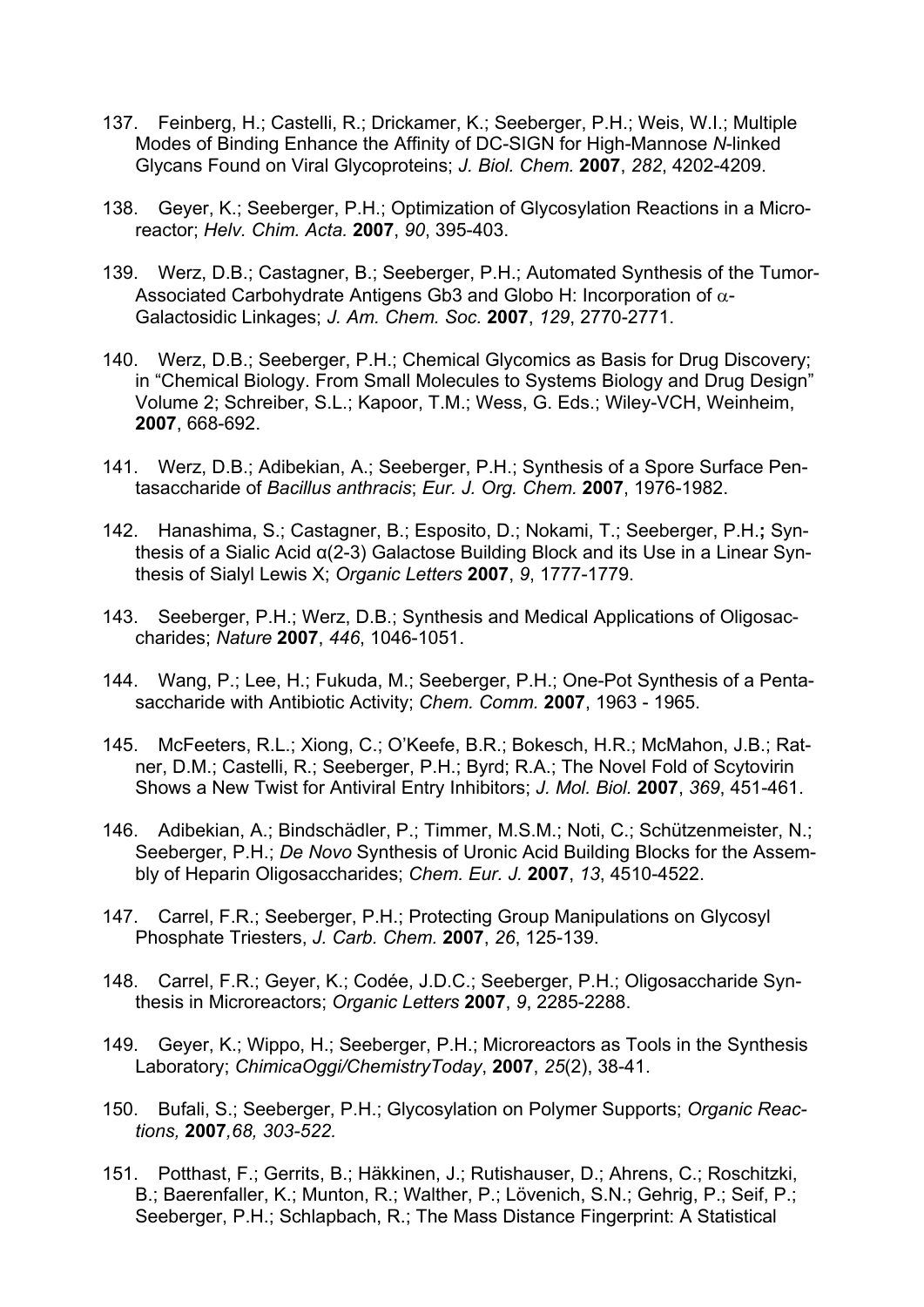Framework for the Detection of frequent Modifications using high-Accuracy Mass Spectrometry; *J. Chrom. B*, **2007**, *854*, 173-182.

- 152. Seeberger, P.H.; Geyer, K.; Codée J.D.C.; Microreactors as Tools in the Hands of Synthetic Chemists; in "New Avenues to Efficient Chemical Synthesis", Ernst Schering Foundation Symposium Proceedings Volume 3; Seeberger, P.H.; Blume, T.; Eds.; Springer-Verlag, Berlin, Heidelberg, **2007**, 1-19.
- 153. Castagner, B.; Seeberger, P.H.; Automated Solid Phase Oligosaccharide Synthesis; *Top. Curr. Chem.* **2007**, 278, 289-309.
- 154. de Paz, J.L.; Noti, C.; Boehm-Knoche, F.; Werner, S.; Seeberger, P.H.; Glycodendrimers Containing Synthetic Heparin Oligosaccharides to Regulate Heparin-Mediated Biological Processes; *Chem. Biol.* **2007**, *14*, 879-887.
- 155. Isobe, H.; Cho, K.; Solin, N.; Werz, D.B.; Seeberger, P.H.; Nakamura, E.; Synthesis of Fullerene Glycoconjugates via a Copper-Catalyzed Huisgen Cycloaddition Reaction; *Organic Letters* **2007**, *9*, 4611-4614.
- 156. Werz, D.B.; Ranzinger, R.; Herget, S.; Adibekian, A.; von der Lieth, C.-W.; Seeberger, P.H.; Exploring the Structural Diversity of Mammalian Carbohydrates ("Glycospace") by Statistical Analysis; *ACS Chem. Biol.*, **2007**, *2*, 685-691.
- 157. Hanashima, S.; Seeberger P.H.; Total Synthesis of Sialylated Glycans Related to Avian and Human Influenza Infection; *Chem. Asian J.* **2007**, 2, 1447-1459.
- 158. Rodríguez, M.A.; Boutureira, O.; Matheu, M.I.; Díaz, Y.; Castillón, S.; Seeberger, P.H.; Synthesis of Glycals and 2-Iodo-Glycals from 2-Deoxy-2-iodo-pyranoses; *J. Org. Chem.* **2007**, *72*, 8998-9001.
- 159. De Paz, J.L.; Moseman, E.A.; Noti, C.; Polito, L.; von Andrian, U.H.; Seeberger, P.H.; Profiling Heparin-Chemokine Interactions Using Synthetic Tools; *ACS Chem. Biol.*, **2007**, *2*, 735-744.
- 160. Seeberger, P.H.; Chemical Glycomics From Carbohydrate Arrays to a Malaria Vaccine; "Molecular Interactions - Bringing Chemistry to Life", Beilstein, Frankfurt, **2007**, 255-272.
- 161. Mathad, R.I.; Jaun, B.; Floegel, O.; Gardiner, J.; Loeweneck, M.; Codee, J.D. C.; Seeberger, P.H.; Seebach, D.; Edmonds, M.K.; Graichen, F.H.M.; Abell, A.D.; NMR-Solution structures of fluoro-substituted beta-peptides: A 3(14)-helix and a hairpin turn. The first case of a 90 degrees O=C-C-F dihedral angle in an alphafluoro-amide group; *Helv Chim Acta* **2007**, *90***,** 2251-2273.
- 162. Stocker, B.L.; Hölemann, A.; Seeberger, P.H.; Automated Oligosacharide Synthesis to Create Vaccines for Malaria and other Parasites, in "Carbohydrate-based Vaccines, Roy, R. (ed.) ACS Symposium Series 989, American Chemical Society, Washington, **2008**, 137-162.
- 163. Seeberger, P.H.; Automated Oligosaccharide Synthesis; *Chem Soc. Rev.* **2008**, 37, 19-28.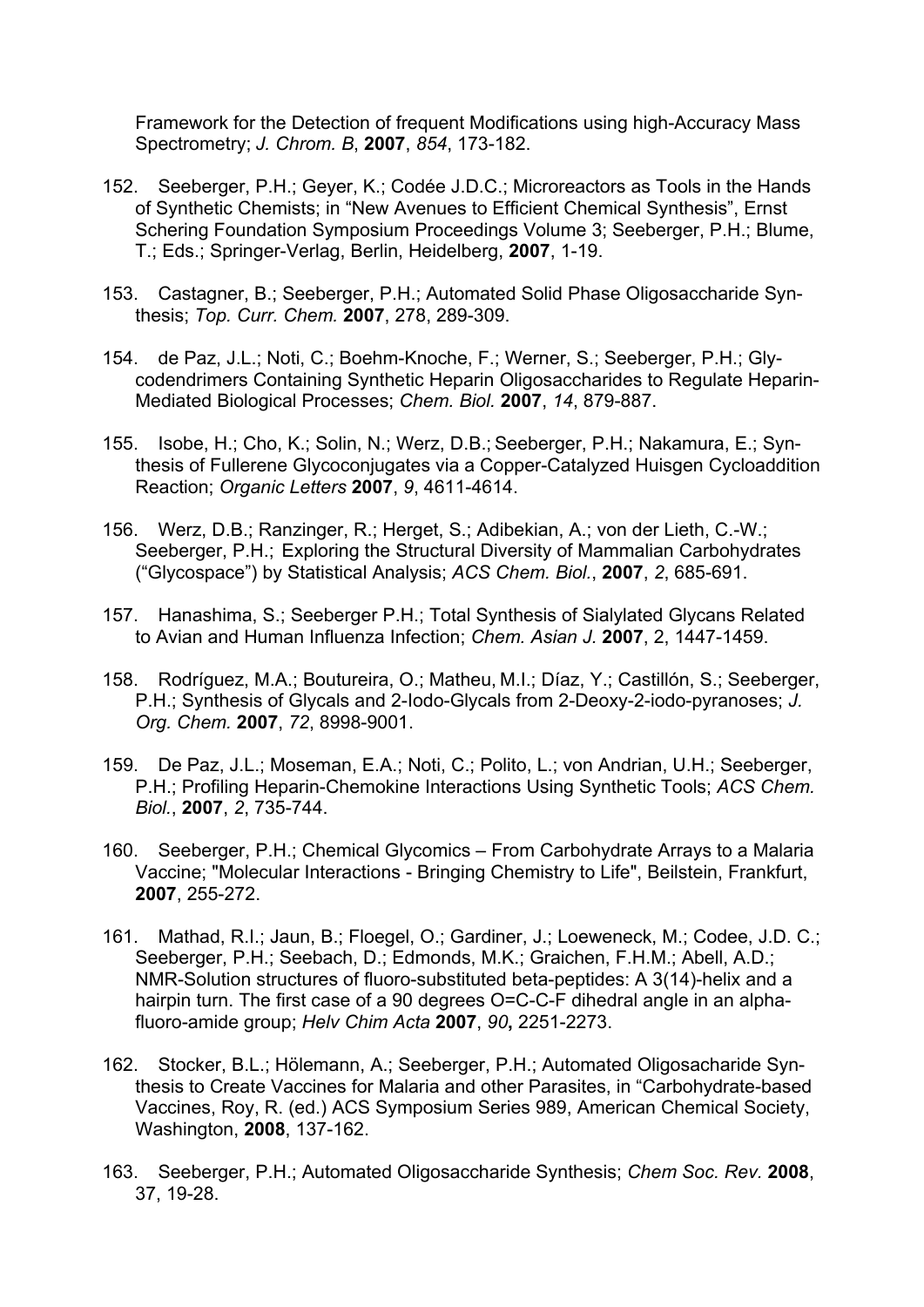- 164. Adams, E.W.; Ratner, D.M.; Seeberger, P.H.; Hacohen, N.; Carbohydrate-Mediated Targeting of Antigen to Dendritic Cells Leads to Enhanced Presentation of Antigen to T Cells; *Chem.Bio.Chem.* **2008**, *9*, 294-303.
- 165. Miyazaki, T.; Angata, K.; Seeberger, P.H., Hindsgaul, O.; Fukuda, M.; CMP substitutions preferentially inhibit polysialic acid synthesis; *Glycobiology*, **2008**, *18*, 187-94.
- 166. Oberli, M.; Seeberger, P.H.; Oligosaccharide in der Wirkstoffforschung; *Deutsche Apothekerzeitung*, **2008**, 148, 71-72.
- 167. Gustafsson, T.; Pontén, F.; Seeberger, P.H.; Trimethylaluminum Mediated Amide Bond Formation in a Continuous Flow Microreactor as Key to the Synthesis of Rimonabant and Efaproxiral; *Chem. Comm.* **2008**, 1100-1102.
- 168. Kröck, L.; Seeberger, P.H.; Automated Synthesis of Oligosaccharides Provides Access to Chemical Tools and Vaccine Candidates; *Chimia* **2008**, *62*, 8-12.
- 169. Oberli, M.A.; Bindschädler, P.; Werz, D.B.; Seeberger, P.H.; Synthesis of a Hexasaccharide Repeating Unit from the Vegetative Cell Walls *of Bacillus anthracis*; *Organic Letters* **2008**, *10*, 905-908.
- 170. Carrel, F.R.; Seeberger, P.H.; Cap-and-Tag Solid Phase Oligosaccharide Synthesis; *J. Org. Chem.* **2008**, *73*, 2058-2065.
- 171. Kamena, F.; Tamborrini, M.; Liu, X.; Kwon, Y.-U.; Thompson, F.; Pluschke, G.; Seeberger; P.H.; Synthetic GPI array to study antitoxic malaria response; *Nature Chem. Bio.*, **2008**, *4*, 238-240.
- 172. Stallforth, P.; Adibekian, A.; Seeberger, P.H.; *De-novo* Synthesis of a D-Galacturonic Acid Thioglycoside as Key to the Total Synthesis of a Glycosphingolipid from *Sphingomonas yanoikuyae*; *Organic Letters* **2008**, *10*, 1573-1576.
- 173. Codee, J.D.C.; Kröck, L.; Castagner, B.; Seeberger, P.H.; Automated Solid-Phase Synthesis of Protected Oligosaccharides Containing beta-Mannosidic Linkages; *Chem. Eur. J.* **2008**, *14*, 3987-3994.
- 174. Kikkeri, R.; Hossain, L.H.; Seeberger, P.H.; Supramolecular One-pot Approach to Fluorescent Glycodendrimers; *Chem. Comm.* **2008**, 2127 - 2129.
- 175. Barth, K.A.; Coullerez, G.; Nilsson, L.M.; Castelli, R.; Seeberger, P.H.; Vogel, V.; Textor, M.; Adhesion of *E. coli* bacteria to mono- and oligomannose-functionalized, PEG-graft copolymers assembled on metal oxide surfaces; *Adv. Funct. Mat.*, **2008**, *18*, 1459-1469.
- 176. de Paz, J.; Seeberger, P.H.; Deciphering the Glycosaminoglycan Code with the Help of Heparin Microarrays; *Molecular BioSystems***2008**, 4, 707-711.
- 177. Seeberger, P.H.; Automated Carbohydrate Synthesis as Platform to Address Fundamental Aspects of Glycobiology – Status Quo and Future Challenges; *Carb. Res.* **2008**, 343, 1889-1896.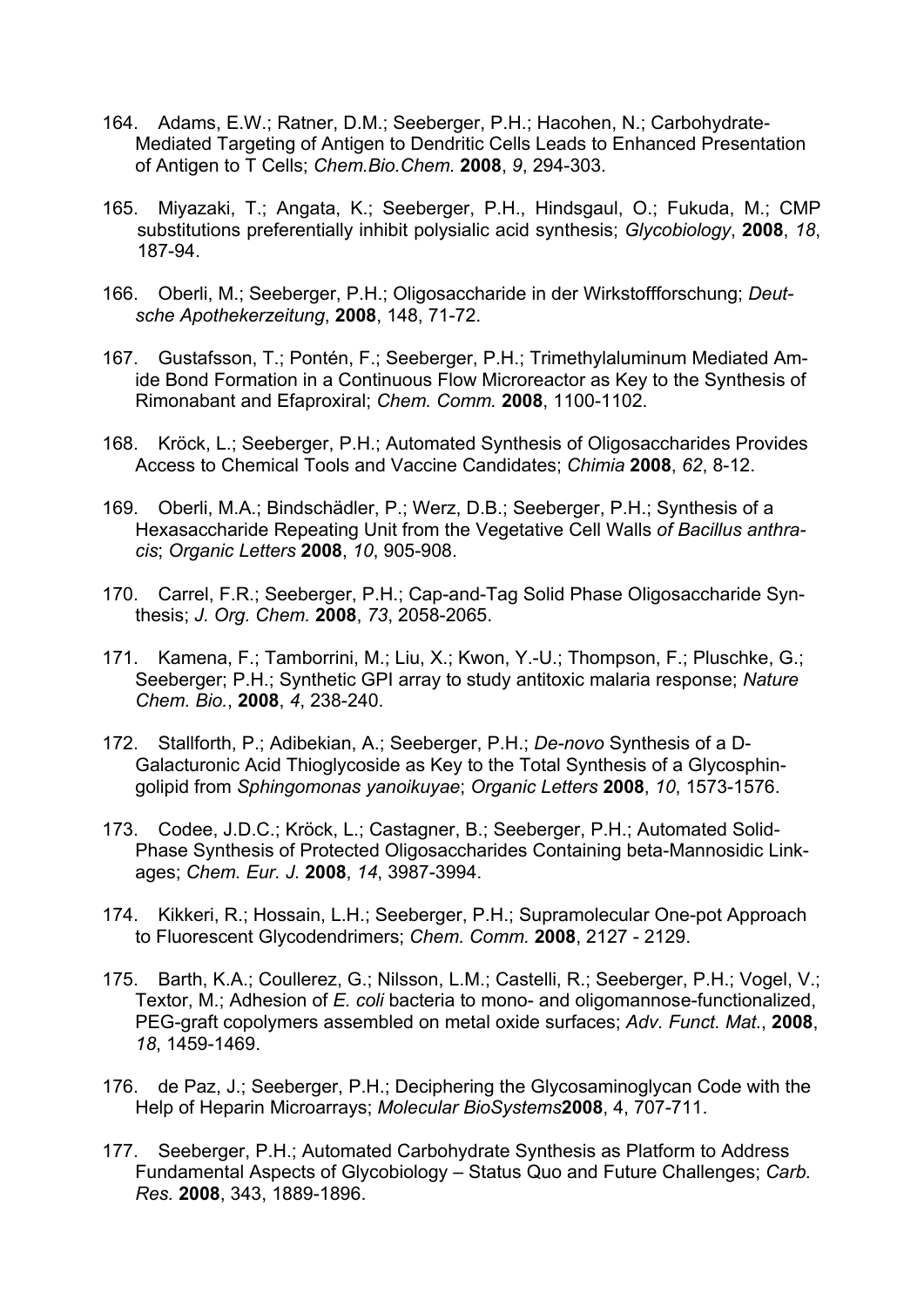- 178. Lee, H.; Hoshino, H.; Ito, Y.; Wang, P; Kobayashi, M.; Nakayama, J.; Seeberger, P.H.; Fukuda, M.; α1,4GlcNAc-capped mucin-type *O*-glycan inhibits  $\alpha$ -glucosyl-transferase from *Helicobacter pylori* and suppresses *H. pylori* growth; *Glycobiology*, **2008**, *18*, 549-558.
- 179. Horlacher, T.; Seeberger, P.H.; Carbohydrate Arrays as Tools for Research and Diagnostics; *Chem Soc. Rev.* **2008**, *37*, 1414-1422.
- 180. Gustafsson, T.; Gilmour, R.; Seeberger, P.H.; Fluorination Reactions in Microreactors; *Chem. Comm.* **2008**, 3022-3024.
- 181. Odedra, A.; Geyer, K; Gustafsson, T.; Gilmour, R.; Seeberger, P.H.; Fast and Efficient Radical Based-Reduction and Hydrosilylation Reactions in a Microreactor Using Trimethylsilylhyride; *Chem. Comm.* **2008**, 3025-3027.
- 182. Horlacher, T.; de Paz, J.L.; Seeberger, P.H.; Carbohydrate Arrays for Basic Science and as Diagnostic Tools; In: H.G. Garg, M.K. Cowman, C.A. Hales Eds.; Carbohydrate Chemistry, Biology and Medical Applications; Elsevier, Amsterdam, **2008**, pp387-403.
- 183. Gilmour, R.; Seeberger, P.H.; Development of a High-Throughput, Microarray-Based Synthesis of Natural Product Analogs via In Vitro Pathway Construction; *Chemtracts – Org.Chem.* **2007**, *20*, 191-198.
- 184. Shi, L.; Zhou, R.; Lowary, T.L.; Seeberger, P.H.; Stocker, B.L.; Crick, D.C.; Khoo, K.-H.; Chatterjee, D.; Transfer of the first arabinofuranose residue to galactan is essential for *Mycobacterium smegmatis* viability; *J. Bacteriology*, **2008**, *190*, 5248-5255.
- 185. Steiner, K.; Novotny, R.; Werz, D.B.; Zarschler, K.; Seeberger, P.H.; Hofinger, A.; Kosma, P.; Schäffer, C.; Messner, P.; Molecular Basis of S-Layer Glycoprotein Biosynthesis in Geobacillus Stearothermophilus; *J. Biol. Chem.* **2008**, *283*, 21120- 21133.
- 186. Kinjo, Y.; Pei, B.; Bufali, S.; Raju, R.; Richardson, S.K.; Imamura, M.; Fujio, M.; Khurana, A.; Kawahara, K.; Wong, C.-H.; Howell, A.R.; Seeberger, P.H.; Kronenberg, M.; Natural *Sphingomonas* Glycolipids Vary Greatly in their Ability to Activate NKT Cells; *Chem. Biol.* **2008**, *15*, 654-664.
- 187. Liu, X.; Wada, R.; Boonyarattanakalin, S.; Castagner, B.; Seeberger, P.H.; Automated Synthesis of Lipomannan Backbone alpha (1-6) Oligomannoside via Glycosyl Phosphates: Glycosyl Tricyclic Orthoesters Revisited; *Chem. Comm.* **2008**, 3510-3512.
- 188. Adibekian, A.; Timmer, M.S.M.; Stallforth, P.; van Rijn, J.; Werz, D.B.; Seeberger, P.H.; Stereocontrolled Synthesis of D-Glucosamine Building Blocks by a Domino Nitro-Michael/Henry Reaction; *Chem. Comm.* **2008**, 3549-3551.
- 189. Brattig, N.W.; Kowalsky, K.; Liu, X.; Burchard, G.D.; Kamena, F.; Seeberger, P.H.; Plasmodium falciparum glycosylphosphatidylinositol toxin interacts with the membrane of non-parasitized red blood cells: a putative mechanism contributing to malaria anemia; *Microb. Infect.* **2008**, *10*, 885-891.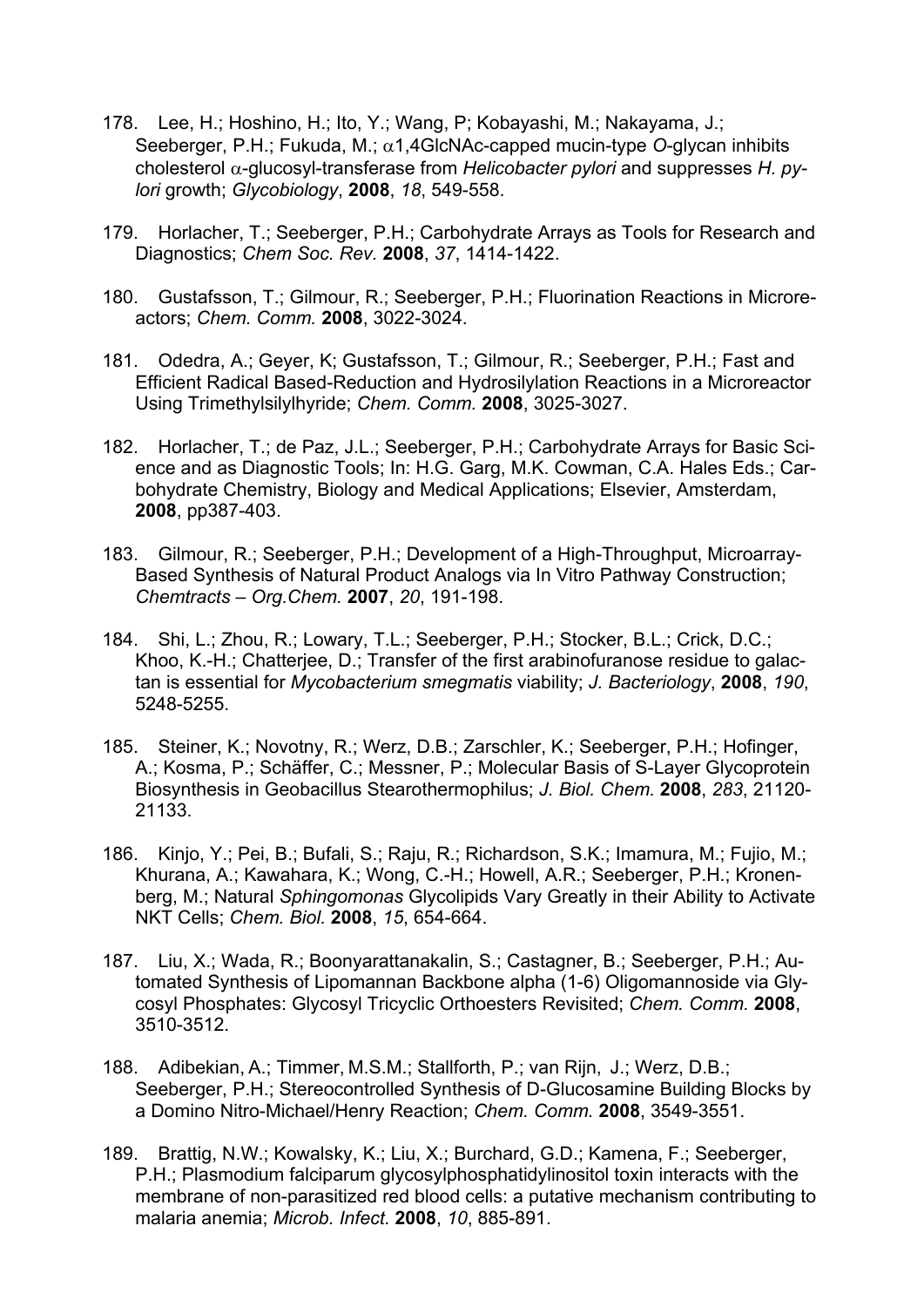- 190. Becker, C.F.W.; Liu, X.; Olschewski, D.; Castelli, R.; Seidel, R.; Seeberger, P.H.; Semisynthesis of a Glycosylphosphatidylinositol-Anchored Prion Protein; *Angew. Chem. Int. Ed.* **2008**, *47*, 8215-8219.
- 191. Seeberger, P.H.; Finley, N.; Rabuka, D.; Bertozzi, C.R.; Synthesis of Glycans and Glycoconjugates. In: A. Varki; R. Cummings; J. Esko; H. Freeze; P. Stanley; C.R. Bertozzi, G. Hart; M.E. Etzler, Eds.; Essentials of Glycobiology. Cold Spring Harbor Laboratory Press, Cold Spring Harbor, NY, 2nd Edition **2009**, Chapter 49.
- 192. Wippo, H.; Seeberger, P.H.; Functionalized Resins for Oligosaccharide Synthesis; Functional Resis in Organic Synthesis; In: Tulla-Puche, J.; Albericio, F. Eds.; The Power of Functional Resins in Organic Synthesis; Wiley-VCH Verlag, Weinheim, **2008**, Chapter 20, p. 585-612.
- 193. Cramer, J.P.; Lepenies, B.; Kamena, F.; Hölscher, C.; Freudenberg, M.; Burchard, G.D.; Wagner, H.; Kirschning, C.; Seeberger, P.H.; Jacobs; T.; MyD88/IL-18-dependent pathways rather than TLRs control early parasitaemia in non-lethal Plasmodium yoelii infection; *Microb. Infect.* **2008**, 10, 1259-1265.
- 194. Boonyarattanakalin, S.; Liu, X.; Michieletti, M.; Lepenies, B.; Seeberger, P.H.; Chemical Synthesis of All Phosphatidylinositol Mannoside (PIM) Glycans from *Mycobacterium tuberculosis*; *J. Am. Chem. Soc.* **2008**, *130*, 16791-16799.
- 195. Kikkeri, R.; García-Rubio, I.; Seeberger, P.H.; Ru(II)-Carbohydrate Dendrimers as Photoinduced Electron Transfer Lectin Biosensors; *Chem. Comm.* **2009**, 235- 237.
- 196. Hecht, M.-L.; Horlacher, T.; De Paz, J.L.; Noti, C.; Schauer, C.; Porgador, A.; Seeberger, P.H.; NCR – synthetic HS/heparin interaction study reveals different binding characteristics of Nkp30, Nkp44 and Nkp46; *J. Proteome Res.* **2009**, *8*, 712-720.
- 197. Kikkeri, R.; Lepenies, B.; Adibekian, A.; Laurino, P.; Seeberger, P.H.; *In Vitro*  Imaging and *In Vivo* Liver Targeting with Carbohydrate Capped Quantum Dots; *J. Am. Chem. Soc.* **2009**, *131*, 2110-2112.
- 198. Odedra, A.; Seeberger, P.H.; 5-(Pyrrolidine-2-yl)tetrazole Catalyzed Aldol and Mannich Reactions: Acceleration and Lower Catalyst Loading in a Continuous-flow Reactor; *Angew. Chem. Int. Ed.* **2009**, *48*, 2699-2702.
- 199. Geyer, K.; Seeberger, P.H.; Microreactors as the Key to the Chemistry Laboratory of the Future; In: *Proceedings of the International Beilstein Symposium on Systems Chemistry*, Bozen, Italy, May 26 - 30, 2008; M. G. Hicks and C. Kettner, Eds.; Logos-Verlag Berlin, ISBN 978-8325-2188-2, **2009**; pp 87-107.
- 200. Crouch, E.; Hartshorn, K.; Horlacher, T.; McDonald, B.; Smith, K.; Cafarella, T.; Seeberger, P.H.; Head, J.; Recognition of mannosylated ligands and influenza a virus by human surfactant protein D: contributions of an extended site and residue 343; *Biochemistry*, **2009**, *48*, 3335-3345.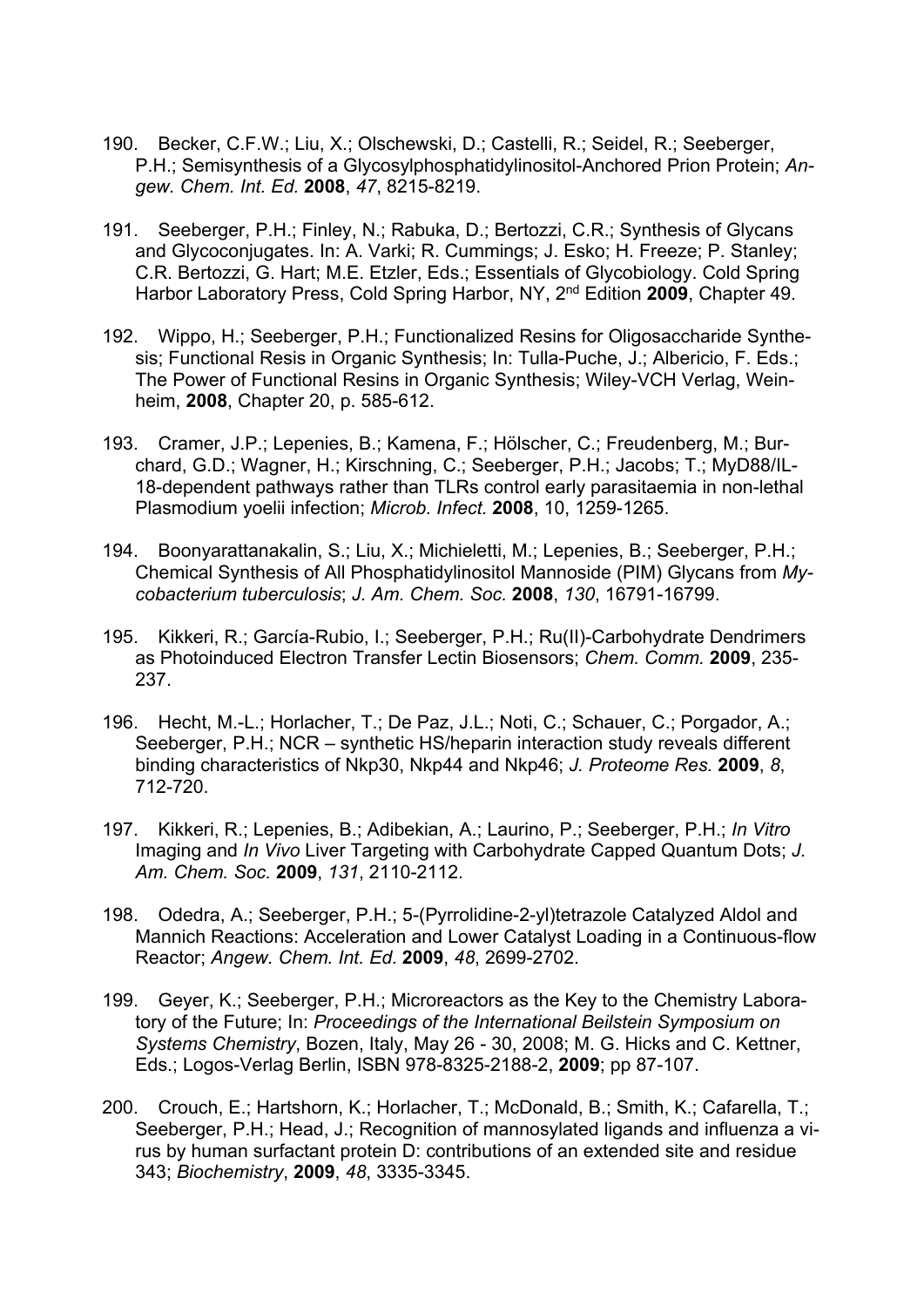- 201. Tamborrini, M.; Oberli, M.; Werz, D.B.; Schürch, N.; Frey, J.; Seeberger, P.H.; Pluschke, G.; Immuno-detection of anthrose containing tetrasaccharide in the exosporium of Bacillus anthracis and *Bacillus cereus* strains; *J. Appl. Microbiol.* **2009**, *106*, 1618-1628.
- 202. Seeberger, P.H.; Chemical Glycobiology Why Now? *Nature Chem. Bio.* **2009**, *5*, 368-372.
- 203. Mak, X.Y.; Laurino, P.; Seeberger, P.H.; Asymmetric Reaction in Continuous Flow; *Beilstein J. Org. Chem.* **2009**, 5, 19.
- 204. Mitoma, J.; Miyazaki, T.; Sutton-Smith, M.; Suzuki, M.; Saito, H.; Yeh, J.-C.; Kawano, T.; Hindsgaul, O.; Seeberger, P.H.; Panico, M.; Haslam, S.M.; Morris, H.R.; Cummings, R.D.; Dell, A.; Fukuda, M.; The *N*-glycolyl form of mouse sialyl Lewis X is recognized by selectins but not by human-specific HECA-452 or FH6 antibodies; *Glycoconj. J.* **2009**, *26*, 511-523.
- 205. Seeberger, P.H.; Organic synthesis: Scavengers in full flow; *Nature Chem.* **2009**, *1*, 258 – 260.
- 206. Hecht, M.-L.; Stallforth, P.; Silva, D.V.; Adibekian, A.; Seeberger, P.H.; Recent Advances in Carbohydrate-based Vaccines; *Curr.Opin.Chem.Bio.* **2009**,*13*, 354- 359.
- 207. Liu, X.; Varon Silva, D.; Kamena, F.; Seeberger, P.H.; GPI-Based Malaria Vaccine: Past, Present and Future; *The Enzymes* **2009**, *26*, 230-245.
- 208. Mak, X.Y.; Laurino, P.; Seeberger, P.H.; Synthesis of Pharmaceutical and Bioactive Compounds in Microreactors; *Chem Today Chimia Oggi*, **2009**, *27* (2), 15- 17.
- 209. Geyer, K.; Gustafsson, T.; Seeberger, P.H.; Developing Continuous-Flow Microreactors as Tools for Synthetic Chemists; *SynLett*, **2009**, 2382-2391.
- 210. Bernardes, G.J.L., Castagner, B.; Seeberger, P.H.; Combined Approaches to the Synthesis and Study of Glycoproteins; *ACS Chem Bio*, **2009**, *4*, 703-713.
- 211. Stallforth, P.; Lepenies, B.; Adibekian, A.; Seeberger, P.H.; Carbohydrates A Frontier in Medicinal Chemistry; *J. Med. Chem.* **2009**, *52*, 5561-5577.
- 212. Carlson, T.K.; Torrelles, J.B.; Smith, K.; Horlacher, T.; Castelli, R.; Seeberger, P.H.; Crouch, E.C.; Schlesinger, L.S.; Critical role of amino acid position 343 of surfactant protein-D in the selective binding of glycolipids from *Mycobacterium tuberculosis; Glycobiology*, **2009**, *19*, 1473-1484.
- 213. de Santana Evangelista, K.; Andrich, F.; Figueiredo de Rezende, F.; Niland, S.; Cordeiro, M.N.; Horlacher, T.; Castelli, R.; Schmidt-Hederich, A.; Seeberger, P.H.; Sanchez, E.F.; Richardson, M.; Gomes de Figueiredo, S.; Eble, J.A.; Plumieribetin, a fish lectin, homologous to mannose-binding B-type lectins, inhibits the collagenbinding alpha-1-beta-1 integrin; *J. Biol. Chem.* **2009**, 284, 34747-34759.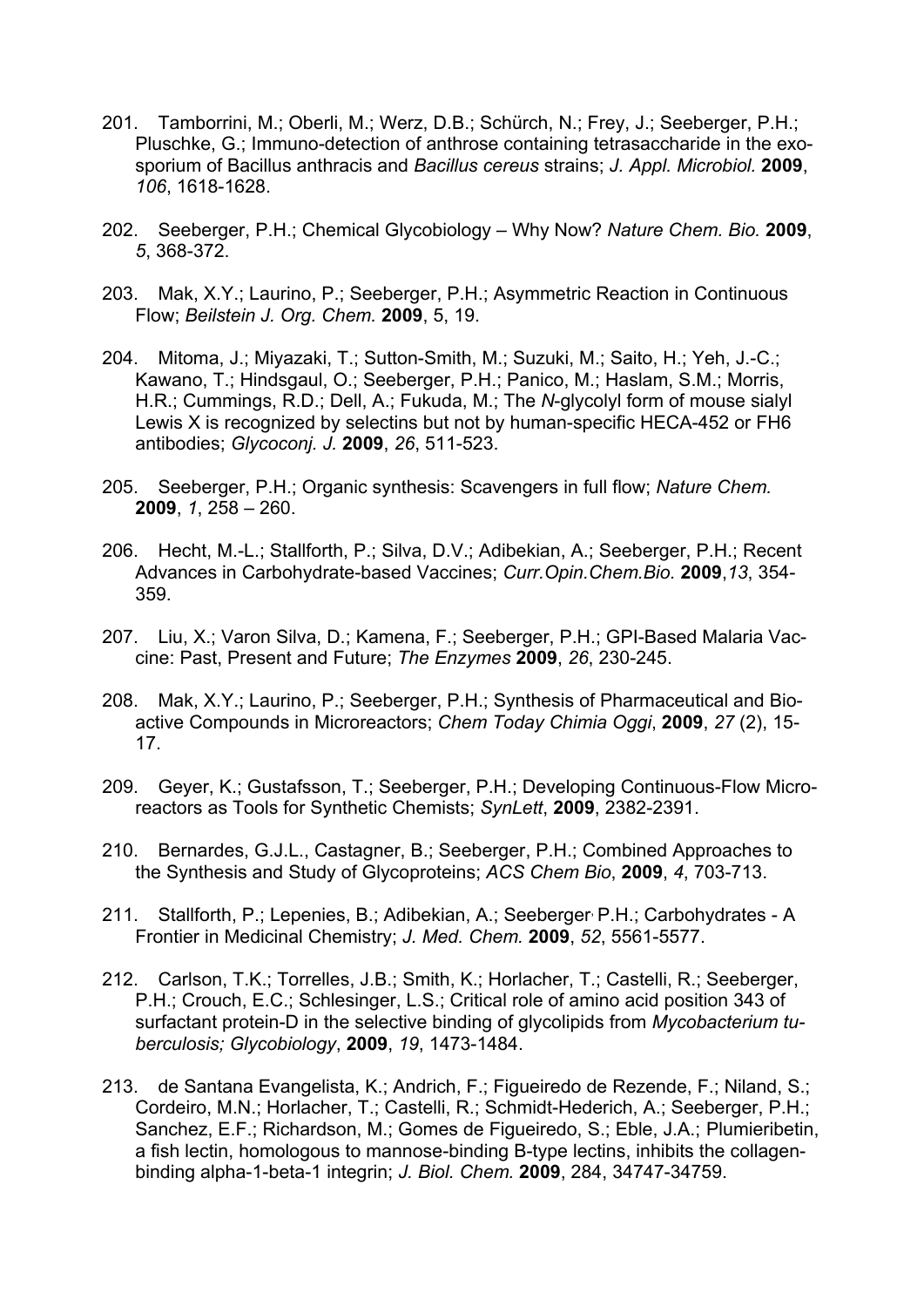- 214. Bindschädler, P.; Dialer, L.O.; Seeberger, P.H.; Synthesis of Differentially Protected Glucosamine Building Blocks and their Evaluation as Glycosylating Agents; *J. Carb. Chem.* **2009**, *28*, 395–420.
- 215. Kamena, F.; Liu, X.; Seeberger, P.H.; Carbohydrate-based Antiparasitic Vaccines; In: *Carbohydrate-based Vaccines and Immunotherapies*; Z. Guo and G.-J. Boons, Eds.; Wiley and Sons, New York, **2009**; pp 193-212.
- 216. Butschi, A.; Titz, A.; Wälti, M.; Olieric, V.; Paschinger, K.; Nöbauer, K.; Guo, X.; Seeberger, P.H.; Wilson, I.; Aebi, M.; Hengartner, M.; Künzler, M.; Caenorhabditis elegans N-glycan Core B-galactoside Confers Sensitivity towards Nematotoxic Fungal GalectinCGL; *PLOS Pathogens* **2010**, *6*, e1000717.
- 217. Laurino, P.; Odedra, A.; Mak, X.Y.; Gustafsson, T.; Geyer, K.; Seeberger, P.H.; Microfluidic Devices for Organic Processes; In: *Chemical R*e*actions and Processes under Flow Conditions*, RSC Green Chemistry Series; S.V. Luis and E. Garcia-Verdugo, Eds.; RSC Publishing Cambridge, ISBN 978-0-85404-192-3, **2010**; pp 118-162.
- 218. Gillingham, D.G.; Stallforth, P.; Adibekian, A.; Seeberger, P.H.; Hilvert, D.; Chemoenzymatic Synthesis of Differentially Protected 3-Deoxysugars; *Nature Chemistry*, **2010**, *2*, 102-105.
- 219. Kikkeri, R.; Gupta, T.; Hossain, L.H.; Kamena, F.; Gorodyska, G.; Beurer, E.; Textor, M.; Seeberger, P.H.; Ru(II)-Glycodendrimers as Probes to Study Lectin-Carbohydrate Interactions and Electrochemically Measure Mono- and Oligosaccharide Concentrations; *Langmuir* **2010**, *26*, 1520–1523.
- 220. Kikkeri, R.; Laurino, P.; Odedra, A.; Seeberger, P.H.; Microreactor Synthesis of Carbohydrate Functionalized Quantum Dots; *Angew. Chem. Int. Ed.* **2010**, *49*, 2054-2057.
- 221. Kikkeri, R.; Liu, X.; Adibekian, A.; Tsai, Y.; Seeberger, P.H.; Facile Synthesis of Size Dependent Ru(II)-Carbohydrate Dendrimers via Click Chemistry; *Chem Comm*, **2010**, *46*, 2197–2199.
- 222. Pragani, R.; Stallforth, P.; Seeberger, P.H.; *De Novo* Synthesis of a 2- Acetamido-4-amino-2,4,6-trideoxy-D-galactose (AAT) Building Block for the Preparation of a *Bacteroides fragilis* A1 Polysaccharide Fragment; *Org. Lett.*, **2010**, *12*, 1624-1627.
- 223. Bindschädler, P.; Adibekian, A.; Grünstein, D.; Seeberger, P.H.; *De Novo* Synthesis of Differentially Protected L-Iduronic Acid Glycosylating Agents; *Carb. Res.* **2010**, 345, 948-955.
- 224. Lepenies, B.; Seeberger, P.H.; The promise of glycomics, glycan arrays and carbohydrate-based vaccines; *Immunopharm. Immunotox*. **2010**, *32*, 196-207.
- 225. Lepenies, B.; Jin, Y.; Seeberger, P.H.; Applications of synthetic carbohydrates to chemical biology *Curr. Opin. Chem. Bio.*, **2010**, *14*, 404–411.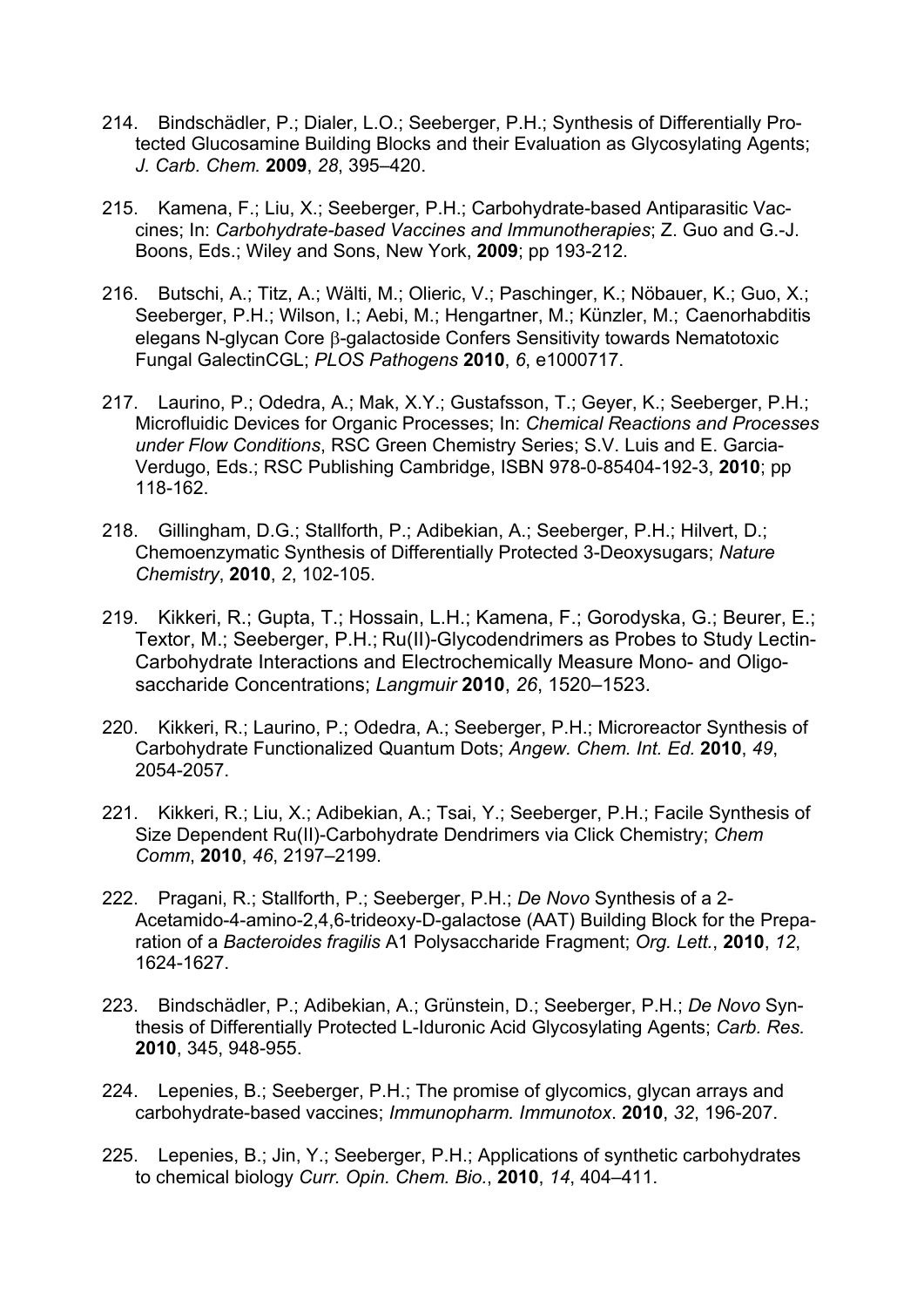- 226. Ohara, T.; Adibekian, A.; Esposito, D.; Stallforth, P.; Seeberger, P.H.; Towards the synthesis of a *Yersinia pestis* cell wall polysaccharide: Enantioselective synthesis of an L-*glycero*-D-*manno*-heptose building block; *Chem Comm*, **2010**, *46*, 4106-4108.
- 227. Tamborrini, M.; Liu, X.; Mugasa, J.P.; Kwon, Y.-U.; Kamena, F.; Seeberger, P.H.; Pluschke, G.; Synthetic glycosylphosphatidylinositol microarray reveals differential antibody levels and fine-specificities in children with mild and severe malaria; *Bioorg. Med. Chem.*, **2010**, *18*, 3747-3752.
- 228. Seeberger, P.H.; Synthetische Zucker als Impstoffkandidaten, *Avicenna*, **2009**, Dezember, 8-9.
- 229. Eller, S.; Weishaupt, M.; Seeberger, P.H.; Solution- and Solid-Phase Synthesis of Oligosaccharides; in Carbohydrate Chemistry: Chemical and Biological Approaches; Rauter, A.P.; Lindhorst, T. Eds. *Special Periodical Reports RSC*, **2010**, *36*.
- 230. Horlacher, T.; Oberli, M.A.; Mishra, R.; Werz, D.B.; Kröck, L.; Bufali, S.; Sobek, J.; Simons, K., Niki, T.; Seeberger, P.H.; Carbohydrate-binding Preferences of Human Galectins Determined by Using Carbohydrate Microarrays; *ChemBioChem* **2010**, *11*, 1563-1573.
- 231. Kikkeri, R.; Grünstein, D.; Seeberger, P.H.; Lectin Biosensing Using Digital Analysis of Ru(II)-Glycodendrimers; *J. Am. Chem. Soc.* **2010**, *132*, 10230-10232.
- 232. Oberli, M.A.; Tamborrini, M.; Tsai, Y.-H.; Werz, D.B.; Horlacher, T.; Adibekian, A.; Gauss, D.; Möller, H.M.; Pluschke, G.; Seeberger, P.H.; Molecular Analysis of Oligosaccharide-Antibody Interactions; *J. Am. Chem. Soc.* **2010**, *132*, 10239- 10241.
- 233. Azzouz, N.; Kamena F.; Seeberger, P.H. Synthetic Glycosylphosphatidylinositols as Tools for Glycoparasitology Research; *OMICS*, **2010**, *14*, 445-454.
- 234. Tamborrini, M.; Holzer, M.; Seeberger, P.H.; Schürch, N.; Pluschke, G.; Anthrax spore detection by a Luminex assay based on monoclonal antibodies recognizing anthrose-containing oligosaccharides; *Clinical Vaccine Immunology*, **2010**, *17*, 1446-1451.
- 235. Dietrich, P.; Horlacher, T.; Gross, T.; Wirth, T.; Shard, A.G.; Alexander, M.; Seeberger, P.H.; Unger<sup>,</sup> W.E.S.; Surface Analytical Characterization of Carbohydrate Microarrays; *Surf. Interface Anal.* **2010**, *42*, 1188-1192.
- 236. Yin, J.; Seeberger, P.H.; Applications of Heparin and Heparan Sulfate Microarrays; *Meth. Enzym.* **2010**, *478*, 197-218.
- 237. Eller, S.; Weishaupt, M.; Seeberger, P.H.; Solid Phase Synthesis of Oligosaccharides; *Meth. Enzym.* **2010**, *478*, 463-484.
- 238. Zhang, J.; Amin, A.; Hölemann, A.; Seeberger, P.H.; Chatterjee, D.; Development of a plate-based SPA assay for the Mycobacterium tuberculosis AftB enzyme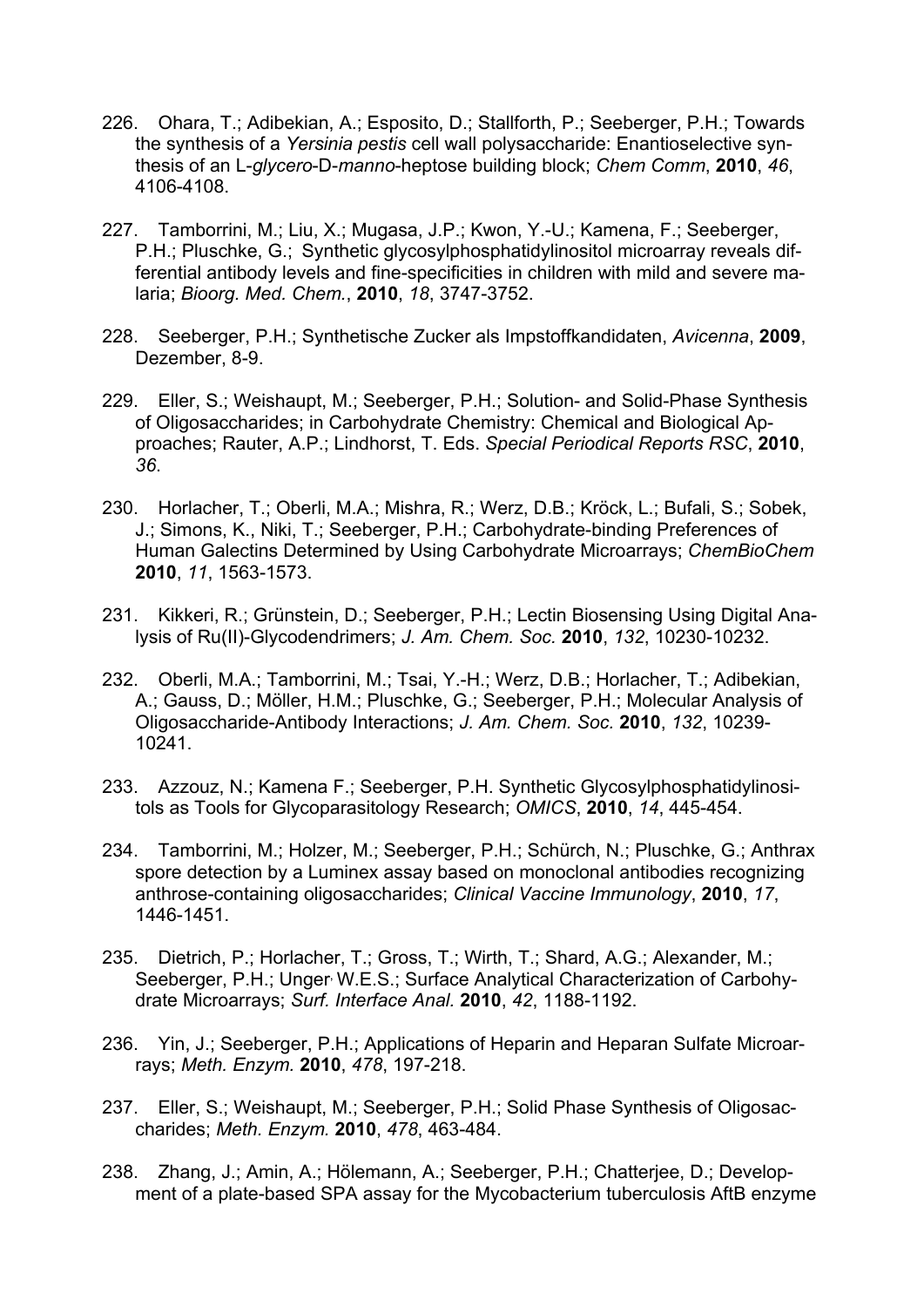involved in cell wall arabinan biosynthesis; *Bioorg. Med. Chem.*, **2010**, *18*, 7121- 7131.

- 239. Eller, S.; Weishaupt, M.; Seeberger, P.H.; Automatisierte Festphasensynthese von Oligosacchariden: Kohlenhydratstrukturen auf Knopfdruck; *Biospektrum* **2010**, *16*, 663-665.
- 240. Bernardes, G.J.L.; Kikkeri, R.; Maglinao, M.; Laurino, P.; Collot, M.; Lepenies, B.; Seeberger, P.H.; Hepatocyte-specific Targeting using Carbohydratefunctionalized Cyclodextrins and Liposomes; *Org. Biomol. Chem.* **2010**, 8, 4987- 4996.
- 241. Scurr, D.J.; Horlacher, T.; Oberli, M.; Werz, D.; Kroeck, L.; Bufali, S.; Seeberger, P.H.; Shard, A.G.; Alexander, M.R.; Surface Characterisation of Carbohydrate Microarrays; *Langmuir* **2010**, *26*, 17143-17155.
- 242. Hecht, M.-L.; Tsai, Y.-H.; Liu, X.; Wolfrum, C.; Seeberger, P.H.; Synthetic Inositol Phosphoglycans Related to GPI Lack Insulin-Mimetic Activity; *ACS Chem Bio*, **2010**, *5*, 1075-1086.
- 243. Gentsch, R.; Pippig, F.; Nilles, K.; Wiss, K.T.; Theato, P.; Kikkeri, R.; Maglinao, M.; Lepenies, B.; Seeberger, P.H.; Börner, H.G.; Modular approach towards bioactive fiber meshes exhibiting oligosaccharide signals; *Macromolecules* **2010**, *43*, 9239–9247.
- 244. Seeberger, P.H.; Designerzucker als Impfstoffe; *Labor&More*, **2010**, Issue 6, 14-20.
- 245. Kabanova, A.; Margarit, I.; Berti, F.; Romano, M.R.; Grandi, G.; Bensi, G.; Chiarot, E.; Proietti, D.; Swennen, E.; Cappelletti, E.; Fontani, P.; Casini, D.; Adamo, R.; Pinto, V.; Skibinski, D.; Capo, S.; Buffi, G.; Gallotta, M.; Christ, W.J.; Campbell, A.S.; Pena, J.; Seeberger, P.H.; Rappuoli, R.; Costantino; P.; Evaluation of a synthetic oligosaccharide Group A *Streptococcus* as vaccine candidate; *Vaccine*, **2010**, 29, 104-114.
- 246. Seeberger, P.H.; Bioinformatics to guide building block selection for the chemical synthesis of mammalian oligosaccharides; In: *Proceedings of the International Beilstein Symposium on Glycobioinformatics*, Potsdam, Germany, Ocober, 2009; M. G. Hicks and C. Kettner, Eds.; Logos-Verlag Berlin, ISBN 978-8325-2188-2, **2010**; 25-36.
- 247. Diehl, C.; Laurino, P.; Azzouz, N.; Seeberger, P.H.; Accelerated Continuous Flow RAFT Polymerization; *Macromolecules* **2010**, *43,* 10311–10314.
- 248. Pragani, R.; Seeberger, P.H.; Total Synthesis of the *Bacteroides fragilis* Zwitterionic Polysaccharide A1 Repeating Unit; *J. Am. Chem. Soc.* **2011**, *133*, 102-107.
- 249. Laurino, P.; Kikkeri, R.; Azzouz, N.; Seeberger, P.H.; Detection of Bacteria Using Glyco-dendronized Polylysine Prepared by Continuous Flow Photo-Functionalization; *Nano Lett.* **2011**, *11*, 73-78.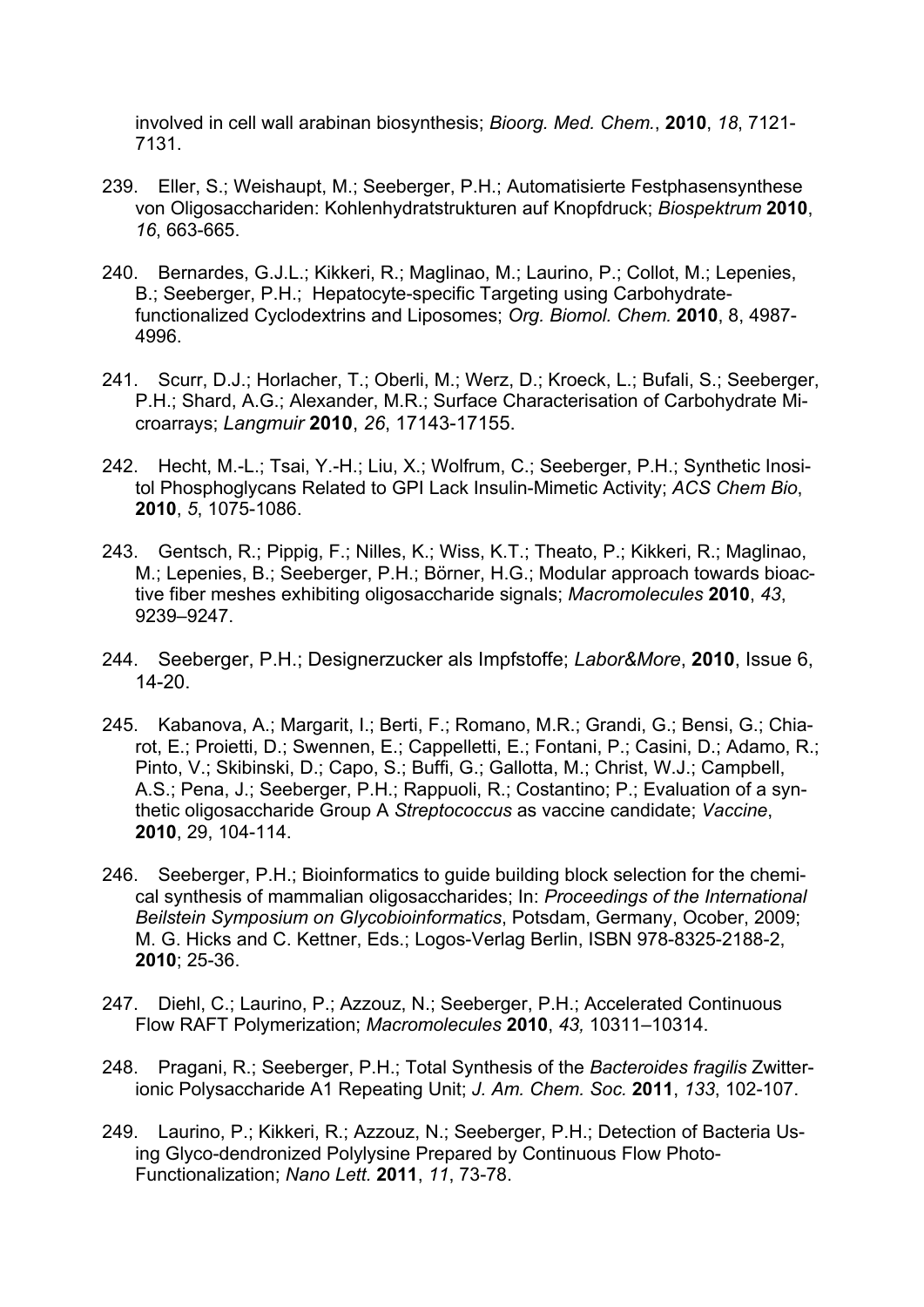- 250. Adibekian, A.; Stallforth, P.; Hecht, L.-M.; Werz, D.B.; Gagneux, P.; Seeberger, P.H.; Comparative bioinformatics analysis of the mammalian and bacterial glycomes; *Chem. Sci.*, **2011**, *2*, 337 - 344.
- 251. O'Brien, A.G.; Lévesque, F.; Seeberger, P.H.; Continuous flow thermolysis of azidoacrylates for the synthesis of heterocycles and pharmaceutical intermediates; *Chem Comm*, **2011**, *47*, 2688 - 2690.
- 252. Horlacher, T.; Noti, C.; dePaz, J.-L.; Bindschädler, P.; Smith, D.F.; Fukuda, M.N.; Seeberger, P.H.; Characterization of Annexin A1 Glycan Binding Reveals Binding to Highly Sulfated Glycans with Preference for Highly Sulfated Heparan Sulfate and Heparin; *Biochemistry*, **2011**, *50*, 2650-2659.
- 253. Dietrich, P.; Horlacher, T.; Lippitz, A.; Wirth, T.; Castelli, R.; Gross, T.; Min, H.; Girard-Lauriault, P.-L.; Seeberger, P.H.; Unger, W.; Adlayers of Dimannoside Thiols on Gold: Surface Chemical Analysis; *Langmuir* **2011**, *27*, 4808-4815.
- 254. Coste, G.; Horlacher, T.; Molina, L.; Moreno-Vargas, A.J.; Carmona, A.T.; Robina, I.; Seeberger, P.H.; Gerber-Lemaire, S.; Synthesis and Biological Evaluation of Modified 2-Deoxystreptamine Dimers; *Synthesis*, **2011**, 1759–1770.
- 255. Gruber, K.; Horlacher, T.; Castelli, R.; Seeberger, P.H.; Hermann, B.A.; Detecting Carbohydrate-Protein Recognition in Nanomolar Sensitivity with Cantilever Array Sensors; *ACS Nano* **2011**, 5, 3670-3678.
- 256. Oberli, M.A.; Hecht, M.-L.; Bindschädler, P.; Adibekian, A.; Adam, T.; Seeberger, P.H.; A Possible Oligosaccharide-Conjugate Vaccine Candidate for *Clostridium difficile* is Immunogenic and Antigenic; *Chem. Bio.* **2011**, 18, 580-588.
- 257. O´Brien, A.G.; Levesque, F.; Suzuki, Y.; Seeberger, P.H.; Safe use of azides in continuous flow; *Chimia Oggi/Chemistry Today*, **2011**, *29*, 56-60.
- 258. Barylyuk, K.; Balabin, R.M.; Grünstein, D., Kikkeri, R.; Frankevich, V.; Seeberger, P.H.; Zenobi, R.; What Happens to Hydrophobic Interactions during Transfer from the Solution to the Gas Phase? The Case of Electrospray-Based Soft Ionization Methods; *JASMS*, **2011**, *22*, 1167-1177.
- 259. Tamborrini, M.; Bauer, M.; Bolz, M.; Maho, A.; Oberli, M.A.; Werz, D.B.; Schelling, E.; Zinsstag, J.; Seeberger, P.H.; Frey, J.; Pluschke, G.; Identification of an African *Bacillus anthracis* lineage that lacks expression of the spore surface associated anthrose containing oligosaccharide; *J. Bacteriology*; **2011**, *193*, 3506-3511.
- 260. Laurino, P.; Kikkeri, R.; Seeberger, P.H.; Continuous Flow Synthesis of Carbohydrate Capped Quantum Dots; *Nature Protocols*, **2011**, 8, 1209-1220.
- 261. Bou-Hamdan, F.; Lévesque, F.; O'Brien, A.G.; Seeberger, P.H.; Continuous flow photolysis of aryl azides: Preparation of 3H-azepinones; *Beilstein J. Org. Chem.* **2011**, 7, 1124–1129.
- 262. Grünstein, D.; Maglinao, M.; Kikkeri, R.; Collot, M.; Barylyuk, K.; Lepenies, B.; Kamena, F.; Zenobi, R.; Seeberger, P.H.; Hexameric Supramolecular Scaffold Ori-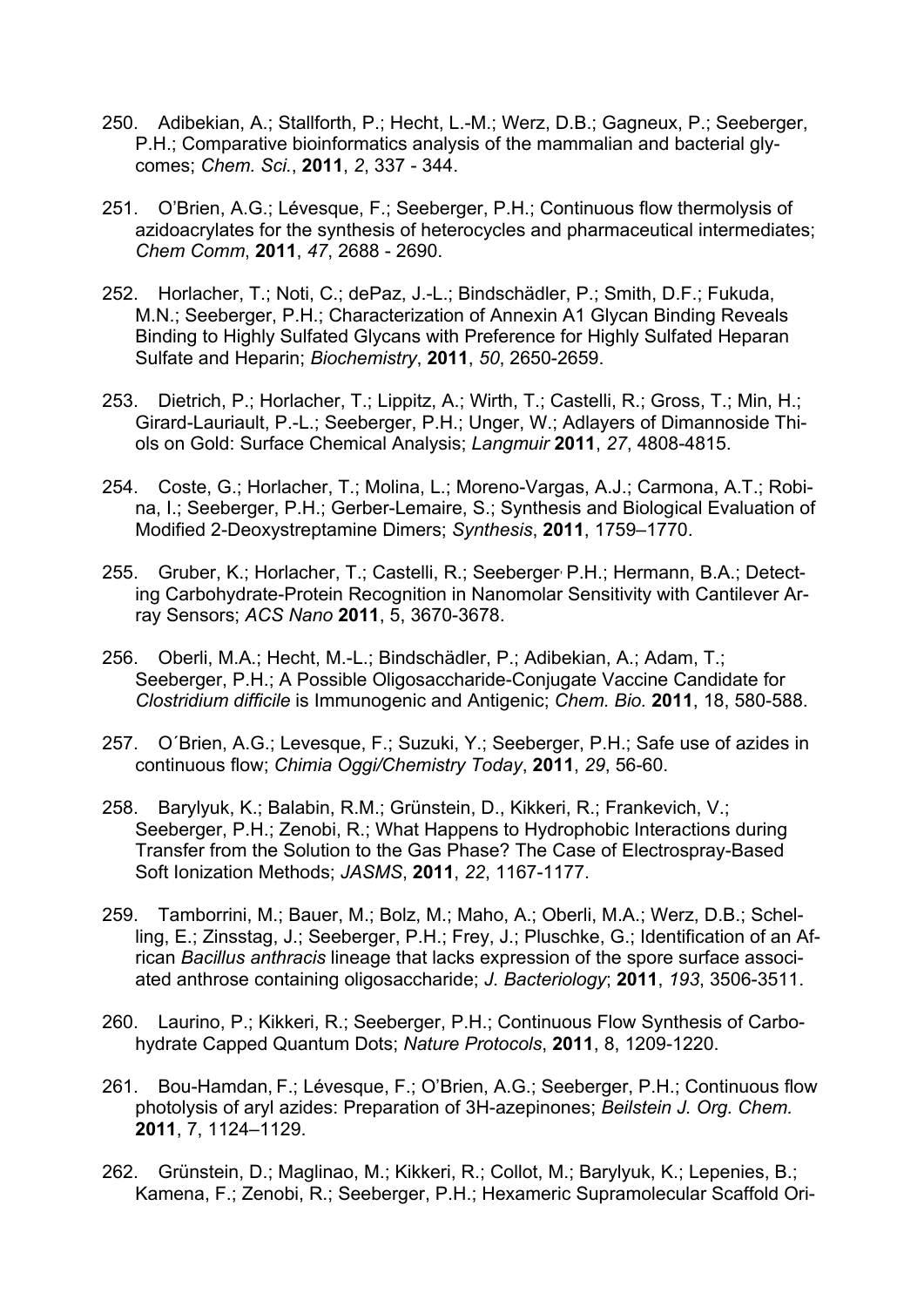ents Carbohydrates to Sense Bacteria; *J. Am. Chem. Soc.* **2011**, *133*, 13957- 13966.

- 263. Martin, C.E.; Weishaupt, M.W.; Seeberger, P.H.; Progress toward developing a carbohydrate-conjugate vaccine against *Clostridium difficile* ribotype 027: Synthesis of the cell-surface polysaccharide PS-I repeating unit; *Chem. Comm.* **2011**, *47*, 10260 - 10262.
- 264. Lévesque, F.; Seeberger, P.H.; Highly Efficient Continuous Flow Reactions Using Singlet Oxygen as a "Green" Reagent; *Org. Lett.* **2011**, *13*, 5008-5011.
- 265. Gruber, K., Hermann, B.A.; Seeberger, P.H.; Sensing Carbohydrate Protein Interactions at Picomolar Concentrations Using Cantilever Arrays; *Angew. Chem. Int. Ed.* **2011**, *50*, A46-51.
- 266. Kikkeri, R.; Hong, S.Y.; Grünstein, D.; Laurino, P.; Seeberger, P.H.; Carbohydrate-based Nanoscience: Metallo-glycodendrimers and Quantum Dots as Multivalent Probes; Proceedings of the International Beilstein Symposium: "Functional Nanoscience", Hicks, M.G.; Ketner, C. Eds.; Beilstein, Frankfurt, **2011**, 143-166.
- 267. Tsai, Y.-H.; Götze, S.; Azzouz, N.; Hahm, H.-S.; Seeberger, P.H.; Varon Silva, D.; A General Method for Synthesis of GPI Anchors Illustrated by the Total Synthesis of the Low Molecular Weight Antigen from *Toxoplasma gondii*; *Angew. Chem. Int. Ed.* **2011**, *50*, 9961-9964.
- 268. Khil'chenko, S.R.; Zaporozhets, T.S.; Shevchenko, N.M.; Zvyagintseva, T.N.; Vogel, U.; Seeberger, P.H.; Lepenies, B.; Immunostimulatory activity of fucoidan from the brown alga Fucus evanescens: role of sulfates and acetates*; J. Carb. Chem.* **2011**, 30, 291-305.
- 269. Dietrich, P.M.; Horlacher, T.; Girard-Lauriault, P.-L.; Gross, T.; Lippitz, A.; Min, H.; Wirth, T.; Shard, A.G.; Castelli, R.; Seeberger, P.H.; Unger, W.E.S.; Multimethod chemical characterization of carbohydrate-functionalised surfaces; *J. Carb. Chem.* **2011**, 30 361-372.
- 270. Merbouh, N.; Brown, J. R.; Wallner F.; Morton, M.; Esko, J. D.; Seeberger P. H.; Rapid chemo-enzymatic synthesis of peracetylated GlcNAcβ3Galβ-aglycones; *J. Carb. Chem.* **2011**, 30, 372-383.
- 271. Horlacher, T.; Seeberger, P.H.; Glycan Arrays; In: *Essential Reviews in Experimental Biology,* **2011***,* Volume 4, Eds. Brooks, S.A.; Rudd, P.M.; Appelmelk, B.J.; Chapter 10,*197-212*.
- 272. Castagner, B.; Esposito, D.; Seeberger, P.H.; Automated Solid Phase Oligosaccharide Synthesis; In: *Essential Reviews in Experimental Biology,* **2011***,* Volume 4, Eds. Brooks, S.A.; Rudd, P.M.; Appelmelk, B.J.; Chapter 12*;* 237-270.
- 273. Schlegel, M.K.; Hütter, J.; Eriksson, M.; Lepenies, B.; Seeberger, P.H.; Defined presentation of carbohydrates on a duplex DNA scaffold; *ChemBioChem* **2011**, *12*, 2791-2800.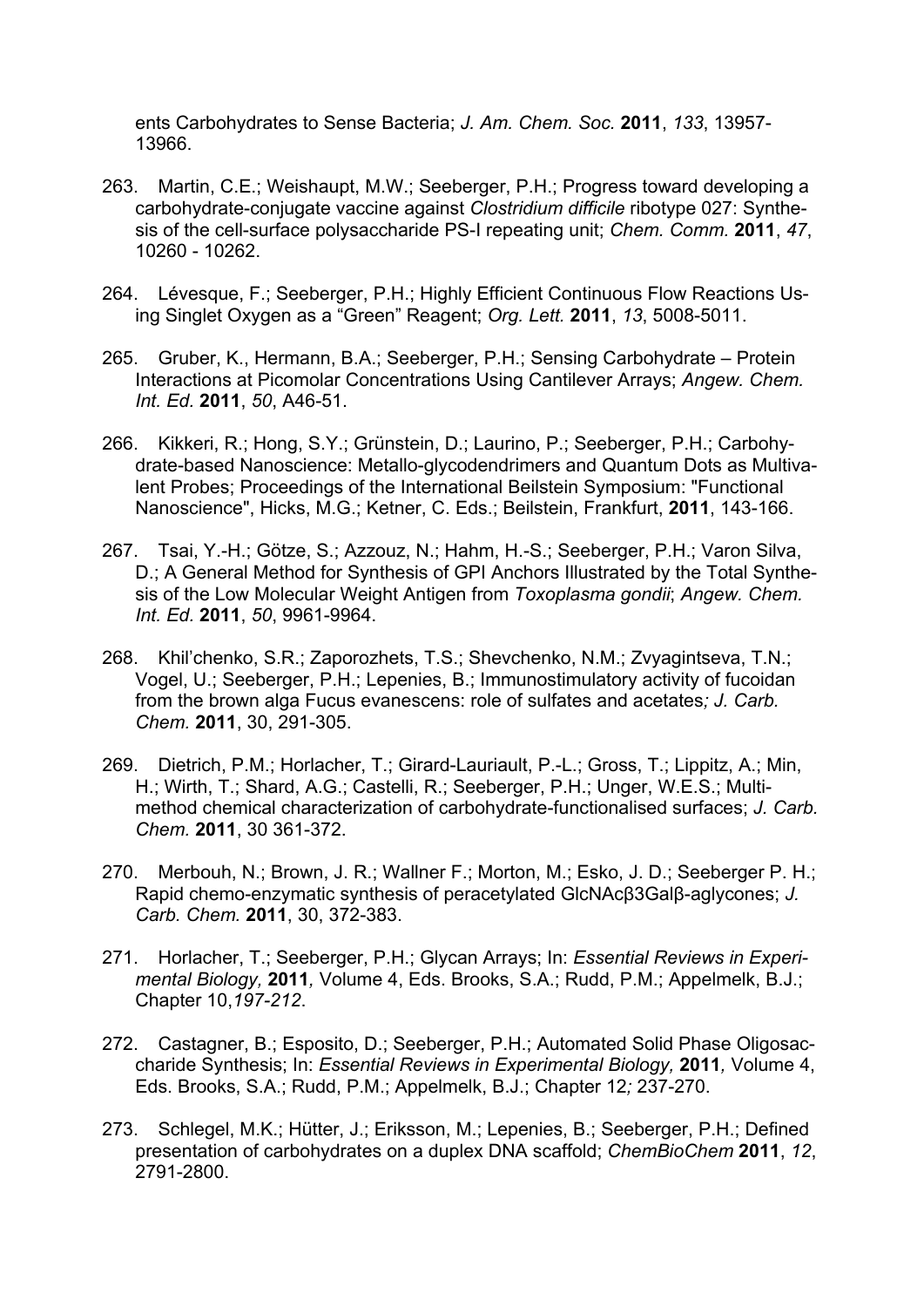- 274. dePaz, J.-L.; Seeberger, P.H.; Recent advances and future challenges in glycan microarray technology; *Methods Mol Biol.* **2012**, *808*, 1-12.
- 275. Mader, A.; Gruber, K.; Castelli, R.; Hermann, B.A.; Seeberger, P.H.; Rädler, J.O.; Leisner, M.; Discrimination of Bacterial Species using Glycan Cantilever Array Sensors; *Nano. Lett.* **2012**,12, 420-423.
- 276. Bellapadrona, G.; Tesler, A.B.; Grünstein, D.; Hossain, L.H.; Kikkeri, R.; Seeberger, P.H.; Vaskevitch, A.; Rubinstein, I.; Localized Surface Plasmon Resonance (LSPR) Transducers for Sensing Carbohydrate-Protein Interactions; *Anal. Chem.* **2012**, 84, 232-240.
- 277. Calin, O.; Pragani, R.; Seeberger, P.H.; *De Novo* Synthesis of Colitose and Rhodinose Building Blocks; *J. Org. Chem.* **2012**, 77, 870-877.
- 278. Williams, C.C.; Thang, S.H.; Hantke, T.; Vogel, U.; Seeberger, P.H.; Tsanaktsidis, J.; Lepenies, B.; RAFT-derived Polymer-Drug Conjugates: Poly(hydroxypropyl methacrylamide)-SN-38 Conjugates; *ChemMedChem* **2012**, *7*, 281–291.
- 279. Yang, Y.; Martin, C.E.; Seeberger, P.H.; Total Synthesis of the Core Tetrasaccharide of Neisseria meningitidis Lipopolysaccharide Based on Versatile Heptose Building Blocks Obtained by de novo Synthesis; *Chem. Sci.* **2012**, *3*, 896 – 899.
- 280. Levesque, F.; Seeberger, P.H.; Continuous flow synthesis of the antimalarial drug artemisinin; *Angew. Chem. Int. Ed.* **2012**, *51*, 1706-1709.
- 281. Shibata, T.K.; Matsumura, F.; Wang, P.; Yu, S.-Y.; Khoo, K.-H.; Kitayama, K.; Akama, T.O.; Sugihara, K.; Kojima-Aikawa, K.; Seeberger, P.H.; Fukuda, M.; Suzuki, A.; Aoki, D.; Fukuda, M.N.; Identification of mono- and di-sulfated N-acetyllactosaminyl oligosaccharide structures as epitopes specifically recognized by humanized monoclonal antibody HMOCC-1 raised against ovarian cancer; *J.Biol. Chem.* **2012**, *287*, 6592–6602.
- 282. Zhu, B.; Trikudanathan, S.; Zozulya, A.L.; Sandoval-Garcia, C.; Kennedy, J.K.; Atochina, O.; Norberg, T.; Castagner, B.; Seeberger, P.H.; Fabry, Z.; Harn, D.; Khoury, S.J.; Guleria, I.; Immune modulation by Lacto-N-fucopentaose III in experimental autoimmune encephalomyelitis; *Clin. Immunol.* **2012**, 142, 351-361.
- 283. Bou-Hamdan, F.; Seeberger, P.H.; Visible-Light-Mediated Photochemistry: Accelerating Ru(bpy)3 2+-catalyzed Reactions in Continuous Flow; *Chem. Sci.* **2012**, 3, 1612-1616.
- 284. Castagner, B.; Kröck, L.; Esposito, D.; Wang, C.-C.; Bindschädler, P.; Seeberger, P.H.; Streamlined Access to Conjugation-Ready Glycans by Automated Synthesis; *Chem. Sci.* **2012**, *3*, 1617-1622.
- 285. Oberli, M.A.; Horlacher, T.; Werz, D.B.; Seeberger, P.H.; Synthetic Oligosaccharide Bacterial Antigens to Produce Monoclonal Antibodies for Diagnosis and Treatment of Disease Using *Bacillus anthracis* as a Case Study; In: *Anti-Carbohydrate Antibodies: From Molecular Basis to Clinical Applications*; P. Kosma and S. Müller-Loennies; Springer, Wien, **2012**; Chapter 2, pp 37-54.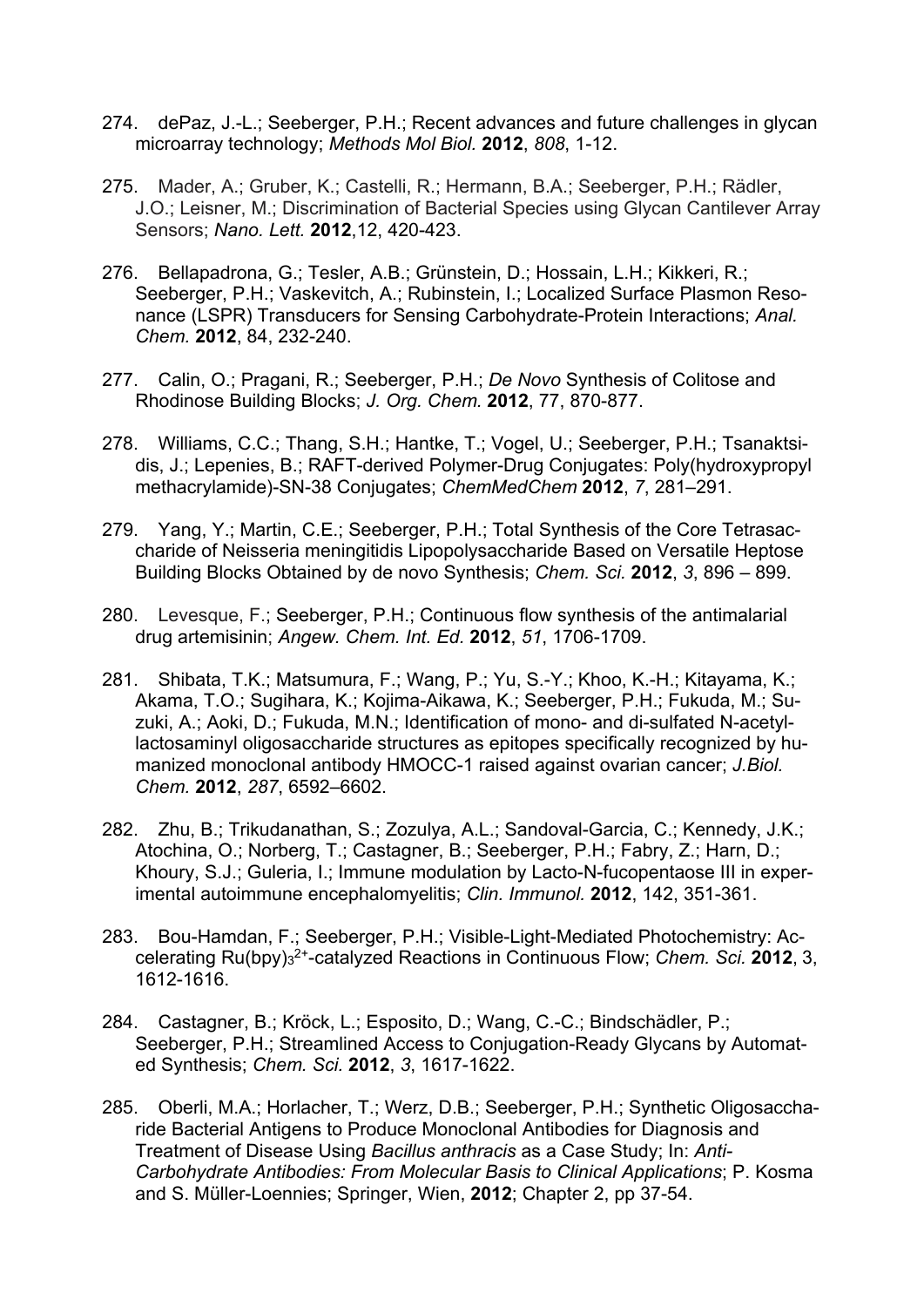- 286. Kolarich, D.; Lepenies, B.; Seeberger, P.H.; Glycomics, Glycoproteomics and the Immune System; *Curr. Opin. Chem. Bio.* **2012**, *16*, 214-220.
- 287. Seeberger, P.H.; Kopetzki, D.; Mit Licht im Kampf gegen Malaria; *q&more* **2012**, 1/12, 27-32.
- 288. Walvoort, M.T.C.; van den Elst, H.; Plante, O.J.; Kröck, L.; Seeberger, P.H.; Overkleeft, H.S.; van der Marel, G.A.; Codée, J.D.C.; Automated solid-phase synthesis of β-mannuronic acid alginates; *Angew. Chem. Int. Ed.* **2012**, *51*, 4393- 4396.
- 289. Kopetzki, D.; Seeberger, P.H.; Photochemie im Kampf gegen Malaria; *Nachr. Chem.* **2012**, 60, 714-717.
- 290. O'Brien, A.G.; Horváth, Z.; Lévesque, F.; Lee, J.; Seidel-Morgenstern, A.; Seeberger, P.H.; Continuous synthesis and purification by direct coupling of a flow reactor with simulated moving bed chromatography; *Angew. Chem. Int. Ed.* **2012**, *51*, 7028-7030.
- 291. Kolarich, D.; Seeberger, P.H.; Bioinformatics Analysis of the Glycome Guides Automated Oligosaccharide Synthesis; In: *Proceedings of the International Beilstein Symposium on Cracking the Sugar Code by Navigating the Glycospace*, Potsdam, Germany, July, 2011; M. G. Hicks and C. Kettner, Eds.; Logos-Verlag Berlin, **2012**; 85-92.
- 292. Esposito, D.; Hurevich, M.; Castagner, B.; Wang, C.-C.; Seeberger, P.H.; Automated Synthesis of Sialylated Oligosaccharides; *Beilstein J. Org. Chem.* **2012**, *8*, *8*, 1601-1609.
- 293. Leonori, D.; Seeberger, P.H.; De Novo Synthesis of the Bacterial 2-Amino-2,6- Dideoxy Sugar Building Blocks D-Fucosamine, D-Bacillosamine and D-xylo-6- Deoxy-4-Keto-Hexosamine; *Org. Lett.* **2012**, *14*, 4954-4957.
- 294. Tsai, Y.-H.; Grube, M.; Seeberger, P.H.; Varon Silva, D.; Glycosylphosphatidylinositols of Protozoan Parasites; *TIGG* **2012**, *24*, 231-243.
- 295. Laurino, P.; Hernandez, H.F.; Bräuer, J.; Grützmacher, H.; Tauer, K.; Seeberger, P.H.; Snowballing Radical Generation Leads to Ultrahigh Molecular Weight Polymers; *Macromol. Rapid Commun.* **2012**, *33*, 1770-1774.
- 296. Tsai, Y.-H.; Liu, X.; Seeberger, P.H.; Chemical Biology of Glycosylphosphatidylinositol Anchors; *Angew. Chem. Int. Ed.* **2012**, *51*, 11438-11456.
- 297. Stallforth, P.; Matthies, S.; Adibekian, A.; Gillingham, D.G.; Hilvert, D.; Seeberger, P.H.; Chemoenzymatic de Novo Synthesis of Sialic Acid; *Chem. Comm.* **2012**, *48*, 11987-11989.
- 298. Santer, M.; Wehle, M.; Vilotijevic, I.; Lipowsky, R.; Seeberger, P.H.; Varon-Silva, D.; "How Flexible is the Glycosylphosphatidylinositol (GPI) Anchor Glycan Backbone? Challenges in Simulation Studies of Oligosaccharides"; *J. Am. Chem. Soc.* **2012**, *134*, 18964-18972.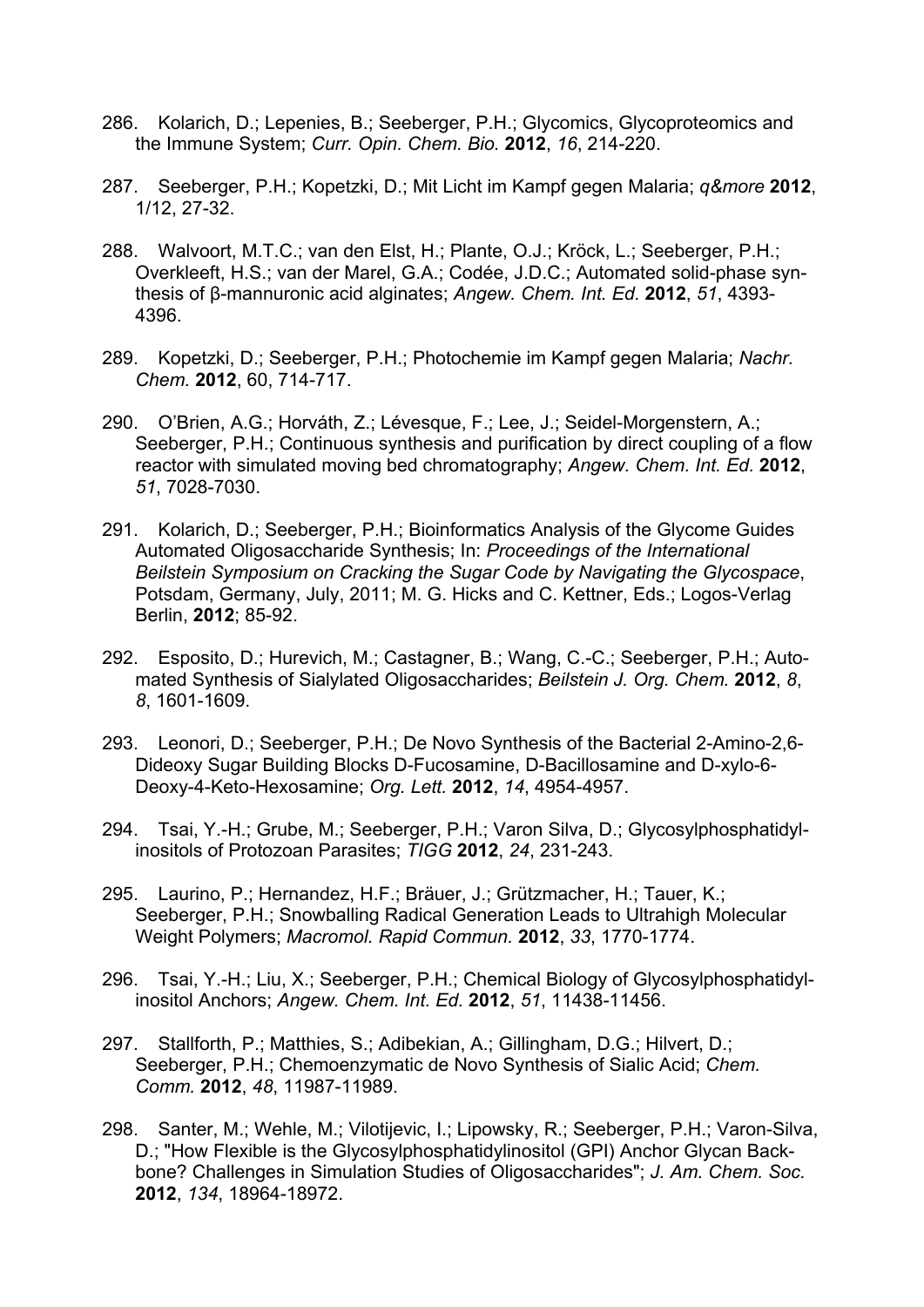- 299. Yin, J.; Eller, S.; Collot, M.; Seeberger, P.H.; Acylsulfonamide safety-catch linker: promise and limitations for solid–phase oligosaccharide synthesis; *Beilstein J. Org. Chem.* **2012**, *8*, 2067-2071.
- 300. Stefaniu, C.; Vilotijevic, I.; Varón Silva, D.; Santer, M.; Brezesinski, G.; Seeberger, P.H.; Subgel Phase Structure in Monolayers of Glycosylphosphatidylinositol Glycolipids; *Angew. Chem. Int. Ed.* **2012**, *51*, 12874-12878.
- 301. Suzuki, Y.; Laurino, P.; McQuade, D.T.; Seeberger, P.H.; A Capture and Release Catalytic Flow System; *Helv. Chim. Acta* **2012**, 95, 2578–2588.
- 302. Tsai, Y.-H.; Götze, S.; Vilotijevic, I.; Grube, M.; Silva, D.V.; Seeberger, P.H.; A General and Convergent Synthesis of Diverse Glycosylphosphatidylinositol Glycolipids; *Chem. Sci.* **2013**, *4*, 468–481.
- 303. Azzouz, N.; Kamena, F.; Laurino, P.; Kikkeri, R.; Mercier, C.; Cesbron-Delauw, M.-F.; Dubremetz, J.-F.; De Cola, L.; Seeberger, P.H.; *Toxoplasma gondii* Secretory Proteins bind to Sulfated Heparin Structures; *Glycobiology* **2013**, 23, 106-120.
- 304. Hütter, J.; Rödig, J.; Reichl, U.; Seeberger, P.H.; Rapp, E.; Lepenies, B.; Impact of Influenza A virus hemagglutinin *N*-glycosylation on immunogenicity; *J. Immunol.,* **2013**, 190, 220-230.
- 305. Collot, M.; Eller, S.; Weishaupt, M.; Seeberger, P.H.; Glycosylation efficiencies on different solid supports using a hydrogenolysis-labile linker; *Beilstein J. Org. Chem.* **2013**, *9*, 97-105.
- 306. Zhang, K.; Kopetzki, D.; Seeberger, P.H.; Antonietti, M.; Vilela, F.; Surface Area Control and Photocatalytic Activity of Conjugated Microporous Poly(benzothiadiazole) Networks; *Angew. Chem. Int. Ed.* **2013**, *52*, 1432-1436.
- 307. Bou-Hamdan, F.R.; Krüger, K.; Tauer, K.; McQuade, D.T.; Seeberger, P.H.; Visible Light-Initiated Preparation of Functionalized Polystyrene Monoliths for Flow Chemistry; *Aus. J. Chem.* **2013**, *66*, 213-217.
- 308. Leonori, D.; Seeberger, P.H.; *De Novo* Synthesis of D- and L-Fucosamine Containing Disaccharides; *Beilstein J. Org. Chem.* **2013**, *9*, 332–341.
- 309. Wojcik, F.; O'Brien, A.G.; Götze, S.; Seeberger, P.H.; Hartmann, L.; Synthesis of carbohydrate-functionalized sequence-defined oligo(amidoamines) by photochemical thiol–ene coupling in a continuous flow reactor; *Chem Eur. J.* **2013**, *19*, 3090-3098.
- 310. Kennedy, D.C.; Grünstein, D.; Lai, C.-H.; Seeberger, P.H.; Glycosylated Nanoscale Surfaces: Preparation and Applications in Medicine and Molecular Biology; *Chem Eur. J.* **2013**, 19, 3794-3800.
- 311. Calin, O.; Eller, S.; Hahm, H.S.; Seeberger, P.H.; Total Synthesis of the Escherichia coli O111 O-Specific Polysaccharide Repeating Unit; *Chem Eur. J.* **2013**, 19, 3995-4002.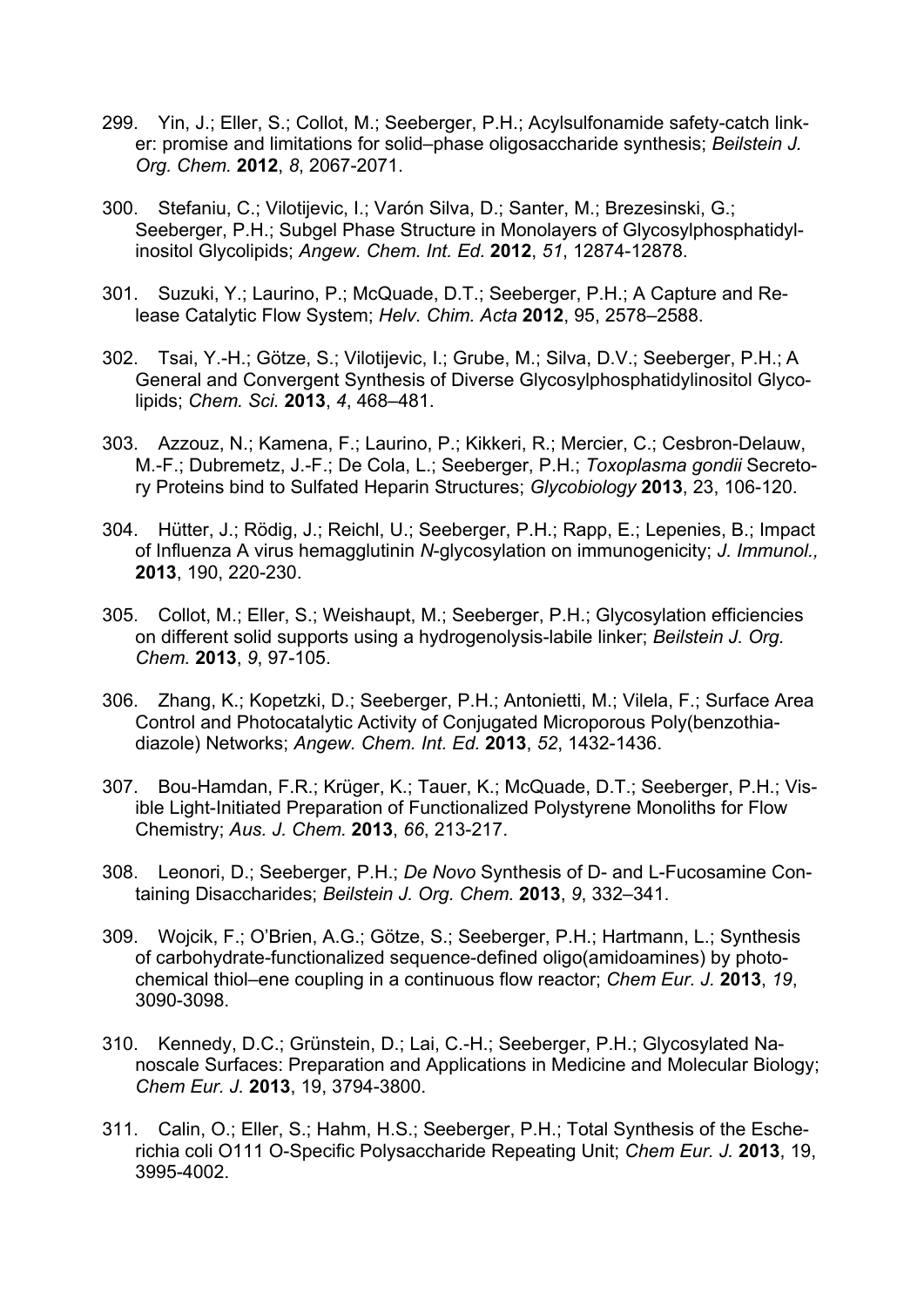- 312. Karton-Lifshina, N.; Vogel, U.; Sellaa, E.; Seeberger, P.H.; Shabat, D.; Lepenies, B.; Enzyme-mediated nutrient release: glucose-precursor activation by βgalactosidase to induce bacterial growth; *Org. Biomol. Chem.* **2013**, 11, 2903- 2910.
- 313. Kopetzki, D.; Lévesque, F.; Seeberger, P.H.; A Continuous Flow Synthesis of Artemisinin; *Chem Eur. J.* **2013**, 19, 5450-5456.
- 314. Kandasami, J.; Hurevich, M.; Seeberger, P.H.; Automated Solid Phase Synthesis of Oligoarabinofuranosides; *Chem. Comm.* **2013**, *49*, 4453-4455.
- 315. Yang, Y.; Oishi, S.; Martin, C.; Seeberger, P.H.; Diversity-oriented Synthesis of Inner Core Oligosaccharides of the Lipopolysaccharide of Pathogenic Gramnegative Bacteria; *J. Am. Chem. Soc.* **2013**, *135*, 6262-6271.
- 316. Eller, S.; Collot, M.; Yin, J.; Hahm, H.-S.; Seeberger, P.H.; Automated Solid-Phase Synthesis of Chondroitin Sulfate Glycosaminoglycans; *Angew. Chem. Int. Ed.* **2013**, *52*, 5858-5861.
- 317. Calin, O.; Eller, S.; Seeberger, P.H.; Automated Polysaccharide Synthesis: Assembly of a 30mer Mannoside; *Angew. Chem. Int. Ed.* **2013**, *52*, 5862-5865.
- 318. Stavenhagen, S.; Hinneburg, H.; Thaysen-Andersen, M.; Hartmann, L.; Varón Silva, D.; Fuchser, J.; Kaspar, S.; Rapp, E.; Seeberger, P.H.; Kolarich, D.; Quantitative Mapping Of Glycoprotein Micro- And Macro-Heterogeneity Via Evaluation Of Mass Spectrometry Signal Strengths Using Synthetic Peptides And Glycopeptides; *J. Mass. Spectr.* **2013**, *48*, 627-639.
- 319. Behra, M.; Azzouz, N.; Schmidt, S.; Volodkin, D.; Mosca, S.; Chanana, M.; Seeberger, P.H.; Hartmann, L.; Magnetic Porous Sugar-Functionalized PEG Microgels for Efficient Isolation and Removal of Bacteria from Solution; *Biomacromolecules* **2013**, *14*, 1927-1935.
- 320. Martin, C.E.; Broecker, F.; Oberli, M.A.; Komor, J.; Mattner, J.; Anish, C.; Seeberger, P.H.; Immunological Evaluation of a Synthetic *Clostridium difficile* Oligosaccharide Conjugate Vaccine Candidate and Identification of a Minimal Epitope; *J. Am. Chem. Soc.* **2013**, *135*, 9713-9722.
- 321. McQuade, D.T.; Seeberger, P.H.; Applying Flow Chemistry: Methods, Materials and Multi-Step Synthesis; *J. Org. Chem.* **2013**, *78*, 6384-6389.
- 322. McQuade, D.T.; Plutschack, M.B.; Seeberger, P.H.; Passive fructose transporters in disease: a molecular overview of their structural specificity; *Org. Biomol. Chem.* **2013**, *11*, 4909-4920.
- 323. Martin, C.E.; Broecker, F.; Eller, S.; Oberli, M.A.; Anish, C.; Pereira, C.L.; Seeberger, P.H.; Glycan Arrays Containing Synthetic *Clostridium difficile* Lipoteichoic Acid Oligomers as Tools Toward A Carbohydrate Vaccine; *Chem. Comm.* **2013**, *49*, 7159-7161.
- 324. Eriksson, B.; Johannssen, T.; von Smolinski, D.; Gruber, A.D.; Seeberger, P.H.; Lepenies, B.; The C-type Lectin Receptor SIGNR3 Binds to Commensal Microbiota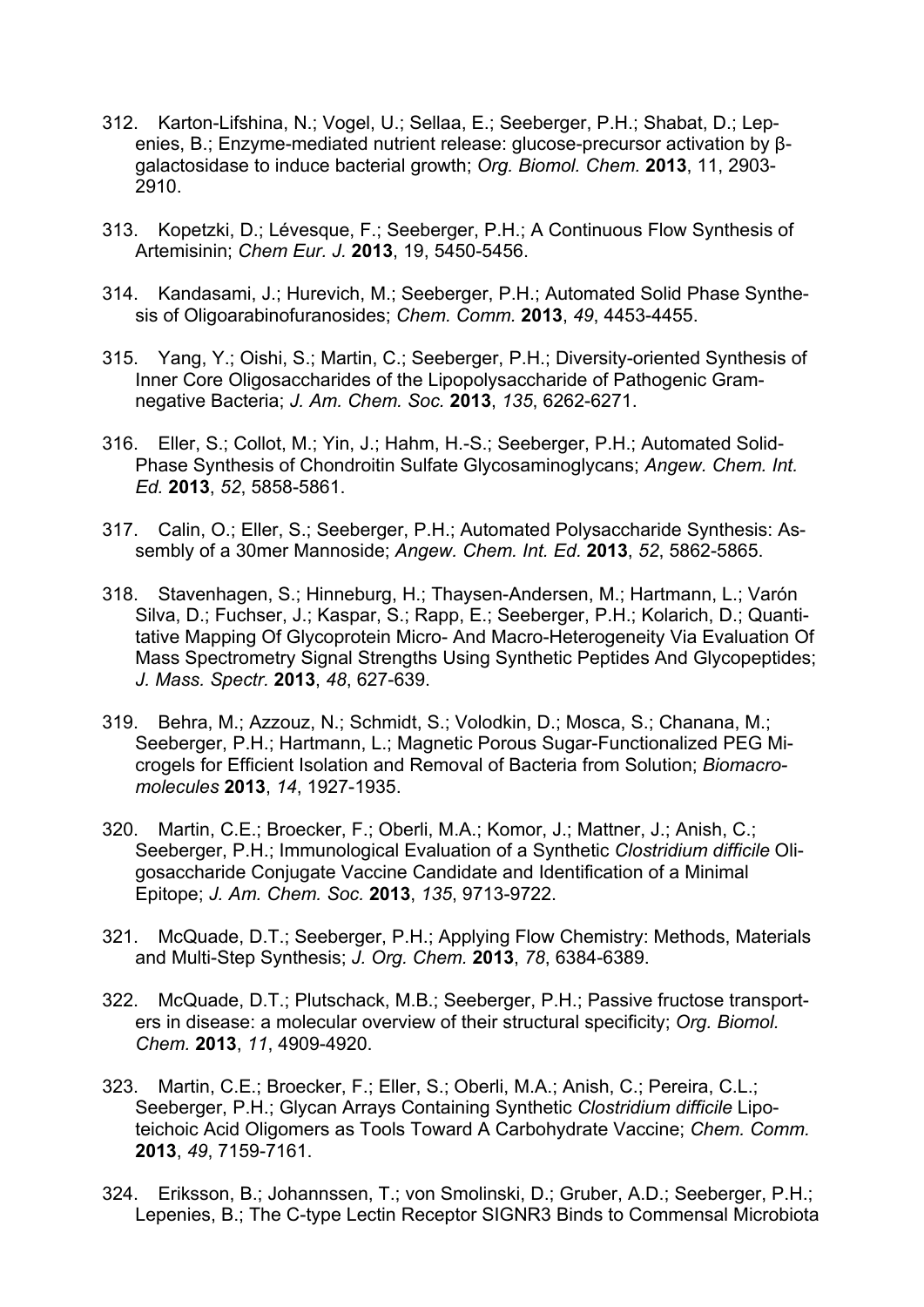and Influences Immune Regulation in Experimental Colitis; *Frontiers in Immunology* **2013**, 4, 196.

- 325. Doknic, D.; Abramo, M.; Sutkeviciute, I.; Reinhardt, A.; Guzzi, C.; Schlegel, M.; Potenza, D.; Nieto, P.M.; Fieschi, F.; Seeberger, P.H.; Bernardia, A.; Synthesis and characterization of linker-armed fucose-based glycomimetics; *Eur. J. Org. Chem.* **2013**, 5303–5314.
- 326. Maglinao, M.; Klopfleisch, R.; Seeberger, P.H.; Lepenies, B.; The C-type Lectin Receptor DCIR Is Crucial for the Development of Experimental Cerebral Malaria; *J. Imm.* **2013**, *191*, 2551-2559.
- 327. Anish, C.; Guo, X.; Wahlbrink, A.; Seeberger, P.H.; Plague Detection by Anticarbohydrate Antibodies; *Angew. Chem. Int. Ed.* **2013**, *52*, 9524-9528.
- 328. Witt, R.M.; Hecht, M.-L.; Pazyra-Murphy, M.F.; Cohen, S.M.; Perez Ortiz, J.; Allard, P.; van Kuppevelt, T.H.; Fuller, M.; Hopwood, J.J.; Seeberger, P.H.; Segal, R.A.; Glycan structures that specify Mitogenic Niches in the Brain; *J. Biol. Chem.*  **2013**, *288*, 26275-26288.
- 329. Weishaupt, M.W.; Matthies, S.; Seeberger, P.H.; Automated Solid-Phase Synthesis of a β-(1,3)-Glucan Dodecasaccharide, *Chem Eur. J.* **2013**, 19, 12497- 12503.
- 330. McQuade, D.T.; O'Brien, A.G.; Dörr, M.; Rajaratnam, R.; Eisold, U.; Monnanda, B.; Nobuta, T.; Löhmannsröben, H.-G.; Meggers, E.; Seeberger, P.H.; Continuous synthesis of pyridocarbazoles and initial photophysical and bioprobe characterization; *Chem. Sci.* **2013***, 4,* 4067-4070.
- 331. Schumann, B.; Anish, C.; Pereira, C.L.; Seeberger, P.H.; Carbohydrate Vaccines; in 'Biotherapeutics: Recent Developments using Chemical and Molecular Biology'; Editors: Jones, L.; McKnight, A.J.; Royal Society of Chemistry **2013**, 68- 104.
- 332. Plutschack, M.; McQuade, D.T.; Valenti, G.; Seeberger, P.H.; Flow Synthesis of a Versatile Fructosamine Mimic and Quenching Studies of a Fructose Transport Probe; *Beilstein J. Org. Chem.* **2013**, *9*, 2022-2027.
- 333. Vilotijevic I., Götze S., Seeberger P.H., Varon Silva D., Chemical Synthesis of GPI Anchors and GPI-Anchored Molecules. In Modern Synthetic Methods in Carbohydrate Chemistry: Wiley-VCH Verlag GmbH & Co. KGaA; **2013**. p. 335-372.
- 334. Wojcik, F.; Lel, S.; O'Brien, A.G.; Seeberger, P.H.; Hartmann, L.; Synthesis of homo- and heteromultivalent carbohydrate-functionalized oligo(amidoamines) using novel glyco-building blocks; *Beilstein J. Org. Chem.* **2013**, *9*, 2395–2403.
- 335. Anish, C.; Martin, C.E.; Wahlbrink, A.; Bogdan, C.; Ntais, P.; Antoniou, M.; Seeberger, P.H.; Immunogenicity and Diagnostic Potential of Synthetic Antigenic Cell Surface-Glycans of Leishmania; *ACS Chem Bio.* **2013**, *8*, 2412-2422.
- 336. Ito, Y.; Vela, J.L.; Matsumura, F.; Hoshino, H.; Tyznik, A.; Lee, H.; Kobayashi, M.; Bao, X.; Jin, R.; Zong, Y.; Seeberger, P.H.; Nakayama, J.; Kronenberg, M.; Fu-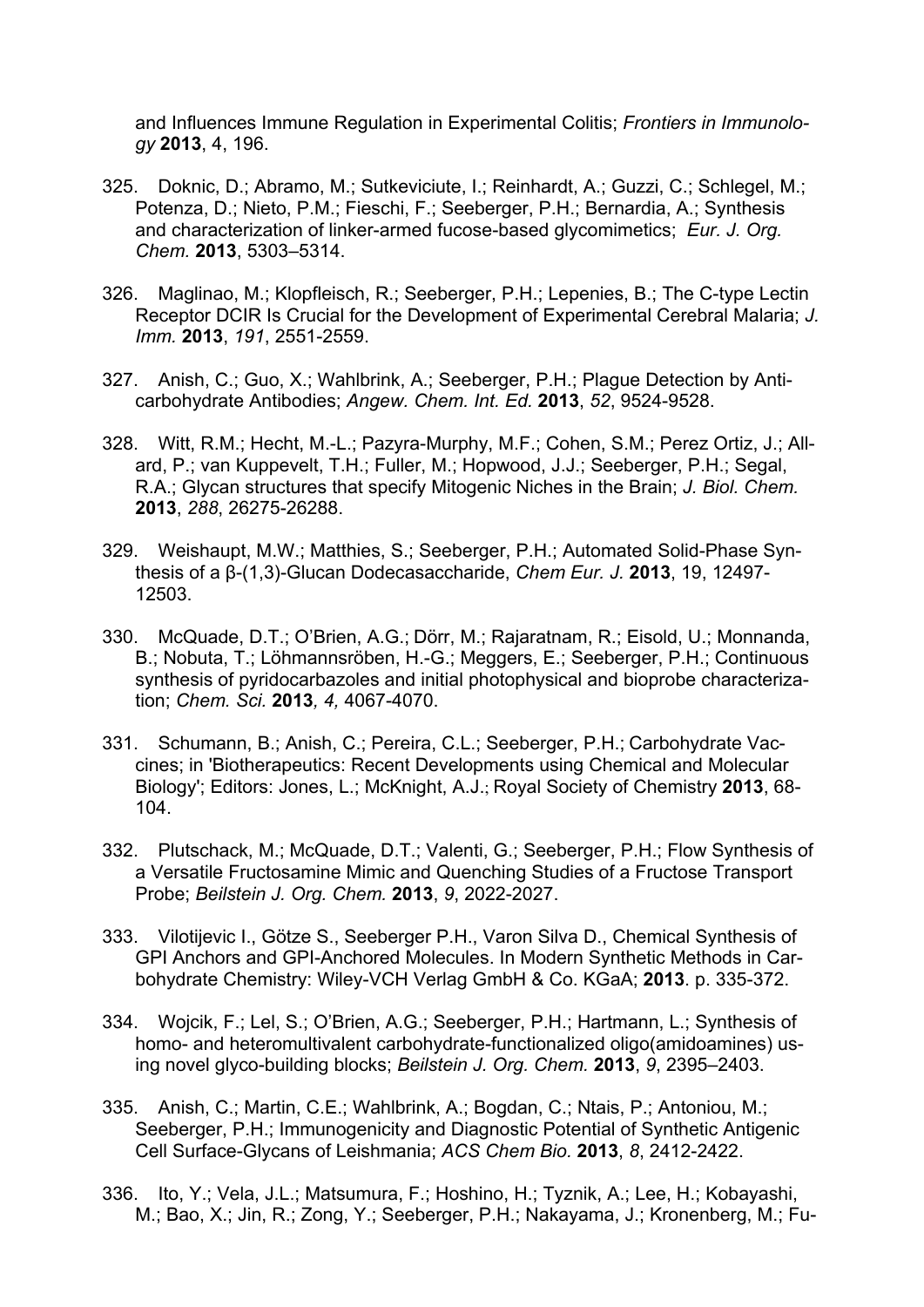kuda, M.; Helicobacter pylori cholesteryl  $\alpha$ -glucosides contribute to its pathogenicity and immune response by natural killer T cells; *PLOS One* **2013**, *8;* e78191.

- 337. Goh, B.C.; Rynkiewicz, M.J.; Cafarella, T.R.; White, M.R.; Hartshorn, K.L.; Allen, K.; Crouch, E.C.; Calin, O.; Seeberger, P.H.; Schulten, K.; Seaton, B.A.; Molecular Mechanisms of Influenza Inhibition by Surfactant Protein D Revealed by Largescale Molecular Dynamics Simulation; *Biochemistry* **2013**, *52*; 8527-8538.
- 338. Correia, C.C.; McQuade, T.D.; Seeberger, P.H.; Copper(I)-NHC Catalyzed Addition of Terminal Alkynes to Trifluoromethylketones for Use in Continuous Reactors; *Adv. Synth. Catal.* **2013***, 355,* 3517–3521.
- 339. Geissner, A.; Anish, C.; Seeberger, P.H.; Glycan Arrays as Tools for Infectious Disease Research; *Curr. Opin. Chem. Bio.* **2013**, *18*, 38-45.
- 340. Ushakov, D.B.; Gilmore, K.; Kopetzki, D.; McQuade, T.D.; Seeberger, P.H.; Continuous Flow Oxidative Cyanation of Primary and Secondary Amines Using Singlet Oxygen; *Angew. Chem. Int. Ed.* **2014**, *53*, 557–561.
- 341. Anish, C.; Schumann, B.; Pereira, C.L.; Seeberger, P.H.; Chemical Biology Approaches to Designing Defined Carbohydrate Vaccines; *Chem. Bio.* **2014**, *21*, 38- 50.
- 342. Hurevich, M.; Seeberger, P.H.; Automated Glycopeptide Assembly by Combined Solid-Phase Peptide and Oligosaccharide Synthesis; *Chem. Comm.* **2014**, *50*, 1851-1853.
- 343. Kandasamy, J.; Hahm, H.S.; Schuhmacher, F.; Klein, J.C.; Seeberger, P.H.; Modular Automated Solid Phase Synthesis of Dermatan Sulfate Oligosaccharides; *Chem. Comm.* **2014**, *50*, 1875-1877.
- 344. Mietzsch, M.; Bröcker, F.; Reinhardt, A.; Seeberger, P.H.; Heilbronn, R.; Differential AAV Serotype-Specific Interaction Patterns with Synthetic Heparins and Other Glycans; *J. Virol.,* **2014**, *88*, 2991-3003.
- 345. Ponader, D.; Maffre, P.; Aretz, J.; Pussak, D.; Ninnemann, N.M.; Schmidt, S.; Seeberger, P.H.; Rademacher, C.; Nienhaus, G.U.; Hartmann, L.; Carbohydrate-Lectin Recognition of Sequence-defined Heteromultivalent Glycooligomers; *J. Am. Chem. Soc.* **2014**, *136*, 2008-2016.
- 346. Hurevich, M.; Kandasamy, J.; Ponnappa, B.M.; Collot, C.; Kopetzki, D.; McQuade, D.T.; Seeberger, P.H.; Continuous Photochemical Cleavage of Linkers for Solid Phase Synthesis; *Org. Lett.* **2014**, *16*, 1794-1797.
- 347. Maglinao, M.; Eriksson, M.; Schlegel, M.K.; Zimmermann, S.; Johannssen, T.; Götze, S.; Seeberger, P.H.; Lepenies, B.; A platform to screen for C-type lectin receptor-binding carbohydrates and their potential for cellspecific targeting and immune modulation; *J. Contrl. Release,* **2014**, 175, 36-42.
- 348. Miltsch, S.M.; Seeberger, P.H.; Lepenies, B.; The C-type lectin-like domain containing proteins Clec-39 and Clec-49 are crucial for Caenorhabditis elegans im-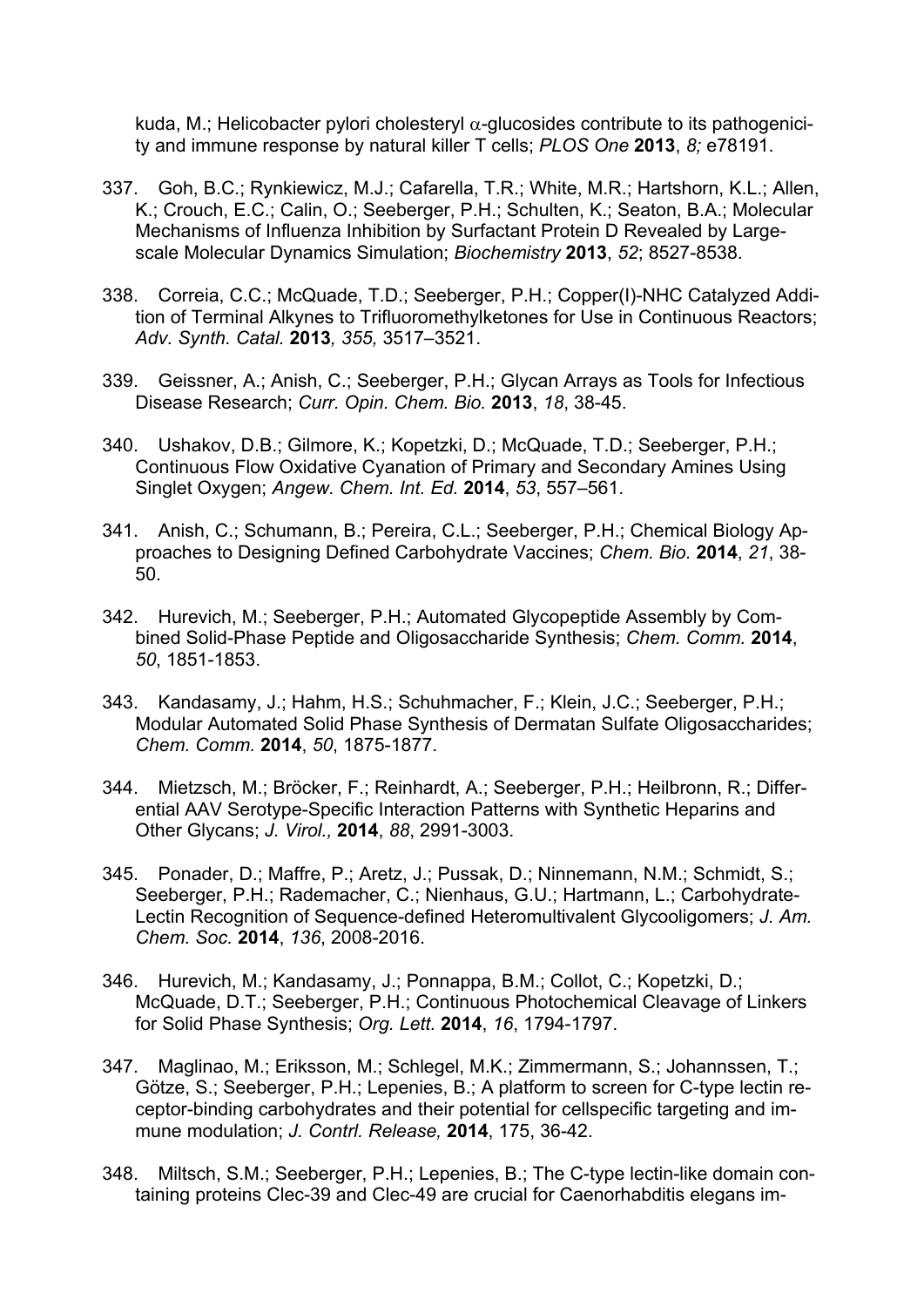munity against Serratia marcens infection; Dev*elop. Comp. Immunol*. **2014**, 45, 67- 73.

- 349. Schumann, B.; Pragani, R.; Pereira, C.L.; Seeberger, P.H.; Synthesis of Conjugation-ready Zwitterionic Oligosaccharides by Chemoselective Thioglycoside Activation; *Chem. Sci.* **2014***, 5,* 1992-2002.
- 350. Eriksson, M.; Serna, S.; Maglinao, M.; Schlegel, M.K.; Seeberger, P.H.; Reichardt, N.-C.; Lepenies, B.; Biological evaluation of multivalent Lewis XMGL-1 interactions; *ChemBioChem* **2014**, *15*, 844-851.
- 351. Farr, T.D.; Lai, C.-H.; Grünstein, D.; Orts-Gil, G.; Wang, C.-C.; Boehm-Sturm, P.; Seeberger, P.H.; Harms, C.; Imaging early endothelial inflammation following stroke by core shell silica superparamagnetic glyconanoparticles that target selectin; *NanoLett* **2014**, *14*; 2130-2134.
- 352. Broecker, F.; Aretz, J.; Yang, Y.; Hanske, J.; Guo, X.; Reinhardt, A.; Wahlbrink, A.; Rademacher, C.; Anish, C.; Seeberger, P.H.; Epitope Recognition of Antibodies against a *Yersinia pestis* Lipopolysaccharide Trisaccharide Component; *ACS Chem Bio.* **2014**, *9*, 867-873.
- 353. Stefaniu, C.; Vilotijevic, I.; Santer, M.; Brezesinski, B.; Seeberger, P.H.; Varon Silva, D.; Comparative Structural Studyin Monolayers of GPI Fragments and Their Binary Mixtures, *Phys.Chem.Chem.Phys.* **2014**, 16, 9259-9265.
- 354. Barandov, A.; Grünstein, D.; Apostolova, I.; Roger, M.; Abram, U.; Brenner, W.; Seeberger, P.H.; A new bifunctional chelator for  $[{}^{99m}Tc(CO)_3]$ <sup>+</sup>-based radiolabeling of biomolecules and preliminary *in vivo* evaluation with carbohydrates; *ChemBio-Chem* **2014**, *15*, 986-894.
- 355. Lepenies, B.; Seeberger, P.H.; Simply Better Glycoproteins, *Nature Biotech* **2014**, *32*, 443-445.
- 356. Mosca, S.; Keller, J.; Azzouz, N.; Wagner, S.; Titz, A.; Seeberger, P.H.; Brezesinski, G.; Hartmann, L.; Amphiphilic cationic β3R3-peptides are membrane active peptidomimetics and potential antimicrobial agents; *Biomacromolecules* **2014**, 15, 1687-1695.
- 357. Stefaniu, C.; Vilotijevic, I.; Santer, M.; Brezesinski, B.; Seeberger, P.H.; Varon Silva, D.; Versatility of a GPI-fragment in Forming Highly Ordered Polymorphs; *Langmuir* **2014**, 30, 5185-5192.
- 358. Lee, J.W.; Horváth, Z.; O'Brien, A.G.; Seeberger, P.H.; Seidel-Morgenstern, A.; Design and optimization of coupling a continuously operated reactor with simulated moving bed chromatography; *Chem. Eng. J.* **2014**, 251C, 355-370.
- 359. Nonaka, M.; Bao, X.; Matsumura, F.; Götze, S.; Kandasamy, J.; Kononov, A.; Broide, D.H.; Nakayama, J.; Seeberger, P.H.; Fukuda, M.; An unusual di-sulfated iduronic acid attenuates asthmatic response in mice by interfering with chemokineheparan sulfate-mediated T cell recruitment; *Proc. Nat. Acad. Sci. USA* **2014**, *111*, 8173-8178.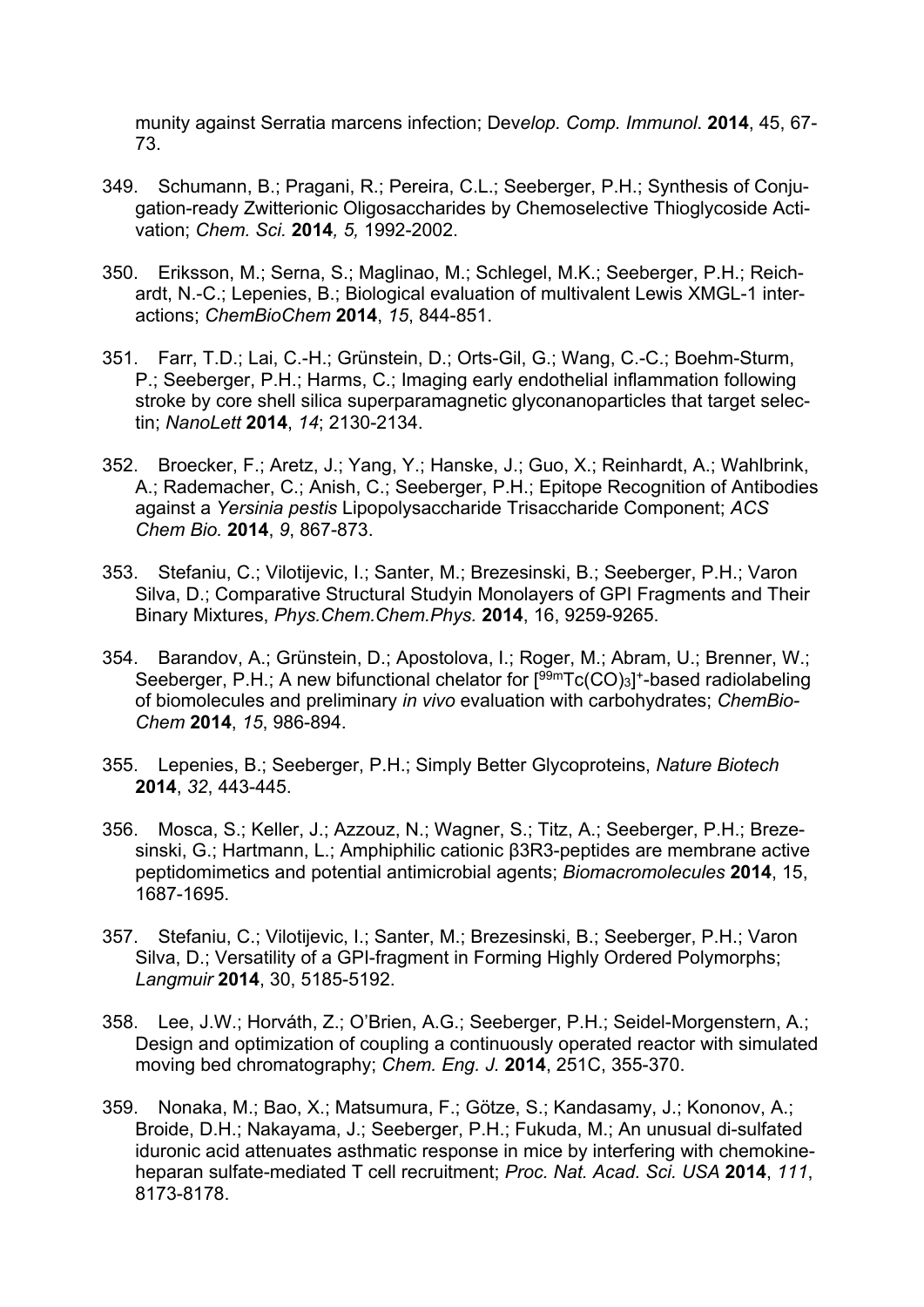- 360. Gilmore, K.; Seeberger, P.H.; Continuous Flow Photochemistry; *Chem. Record*; **2014**, 14, 410-418.
- 361. Wallbrecher, R.; Verdurmen, W.P.R.; Schmidt, S.; Bovee-Geurts, P.H.; Bröcker, F.; Reinhardt, A.; van Kuppevelt, T.H.; Seeberger, P.H.; Brock, R.; The stoichiometry of peptide-heparan sulfate binding as a determinant of uptake efficiency of cellpenetrating peptides; *Cell Mol Life Sci.* **2014** *71,* 2717-2729.
- 362. Hütter, J.; Eriksson, M.; Klopfleisch, R.; Gruber A.; Johannssen, T.; Seeberger, P.H.; Lepenies, B.; Role of the C-type lectin receptors MCL and DCIR in experimental colitis; *PLoS One* **2014**, 9, e103281.
- 363. Kesel, S.; Mader, A.; Seeberger, P.H.; Lieleg, O.; Opitz, M.; Carbohydratecoating reduces adhesion of biofilm forming Bacillus subtilis to gold surfaces; *Appl. Environ. Microbiol.* **2014**, *80*, 5911-5917.
- 364. Ushakov, D.B.; Gilmore, K.; Seeberger, P.H.; Two Oxygen-based Oxidations Convert Amines to α-Cyanoepoxides; *Chem. Comm.* **2014**, *50*, 12649-12651.
- 365. Gilmore, K.; Kopetzki, D.; Lee, J.W.; Horvath, Z.; Horosanskaia, E.; McQuade, D.T.; Lorenz, H.; Seidel-Morgenstern, A.; Seeberger, P.H.; Continuous Synthesis of Artemisinin-Based Medicines; *Chem. Comm.* **2014**, *50*, 12652-12655.
- 366. Cavallari, M.; Stallforth, P.; Kalinichenko, A.; Rathwell, D.; Gronewold, T.M.A.; Adibekian, A.; Mori, L.; Landmann, R.; Seeberger, P.H.; De Libero, G.; A lipidcarbohydrate conjugate vaccine elicits long-lasting anti-carbohydrate antibodies that protect against *Streptococcus pneumoniae*; *Nature Chem. Bio.* **2014**, *10*, 950- 956.
- 367. Liang, C.-F.; Hahm, H.S.; Seeberger, P.H.; Automated Synthesis of Chondroitin Sulfate Oligosaccharides; *Methods Mol. Biol.* **2015**; *1229*, 3-10.
- 368. Götze, S.; Azzouz, N.; Tsai, Y.-H.; Groß, U.; Reinhardt, A.; Anish, C.; Seeberger, P.H.; Varón Silva, D.; Diagnosis of Toxoplasmosis Using a Synthetic Glycosylphosphatidylinositol Glycan; *Angew. Chem. Int. Ed.* **2014**, *53*, 13701-13705.
- 369. Seeberger, P.H.; Automated Oligosaccharide Synthesis: From Insights Into Fundamental Glycobiology To Vaccines And Diagnostics; In: New Chemistry and New Opportunities from the Expanding Protein Universe *Proceedings of the 23rd International Solvay Conference on Chemistry; Wüthrich, Wilson, Hilvert, Wolan, DeWit, Eds.*; World Scientific; **2014**; p 136-140.
- 370. Seeberger, P.H.; Impfstoffe und Wirkstoffe von der Grundlagenforschung zur Anwendung; In: Wie kommt das Neue in Technik und Medizin*; Popp, M. (Ed.).*; Karl Heinz Beckurts Stiftung; **2014**; p 238-246.
- 371. Kennedy, D.C.; Orts-Gil, G.; Lai, C.-H.; Müller, L.; Haase, A.; Luch, A.; Seeberger, P.H.; Carbohydrate Functionalization of Silver Nanoparticles Modulates Cytotoxicity and Cellular Uptake; *J. Nanobiotech*. **2014**, *12*, 59.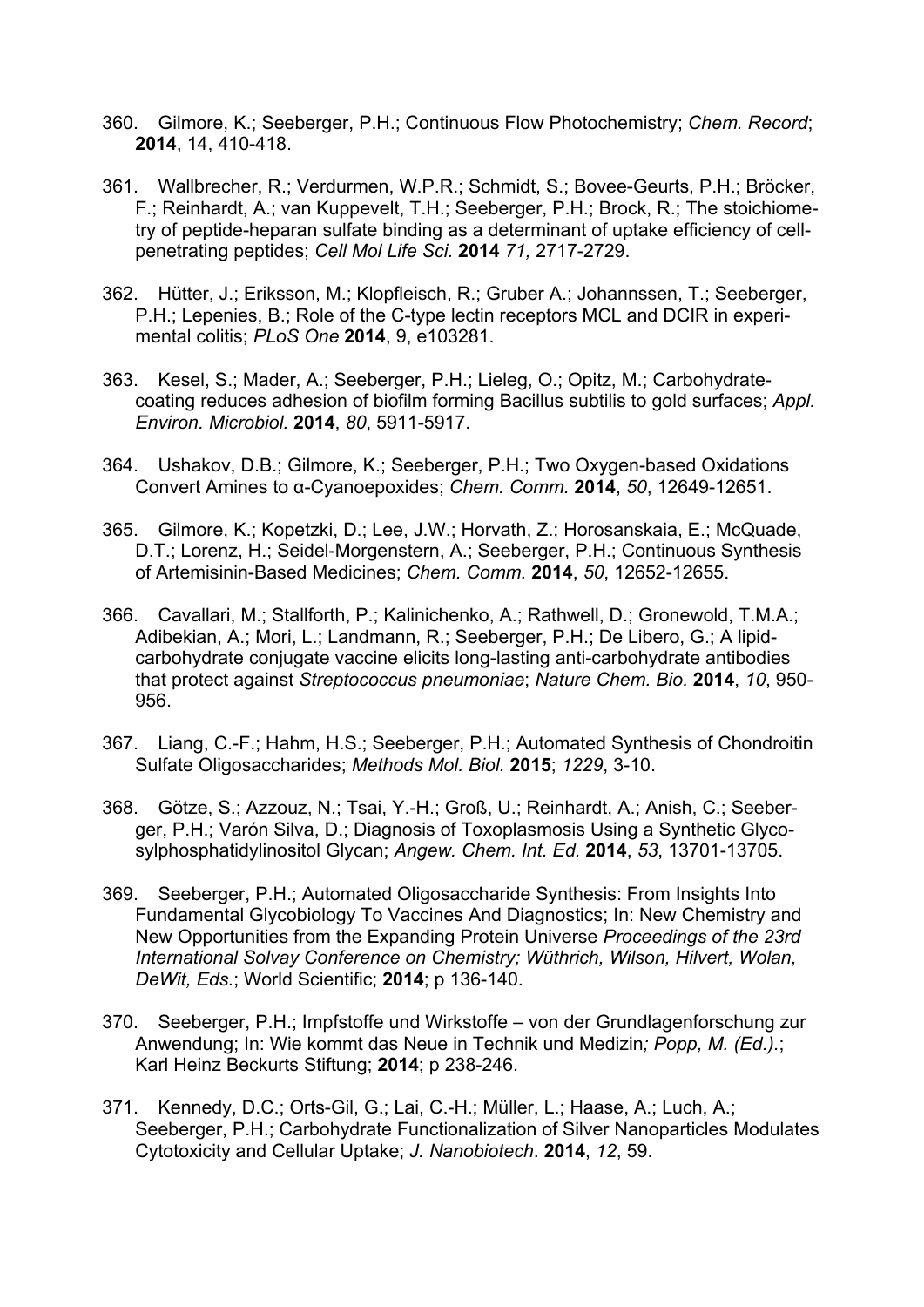- 372. Gilmore, K.; Vukelić, S.; McQuade, D.T.; Koksch, B.; Seeberger, P.H.; Continuous Reductions and Reductive Aminations Using Solid NaBH4; *Org. Process Res. Dev.* **2014**, *18*, 1771–1776.
- 373. Manzano-López, J.; Martín, M.E.; Okano, T.; Varon, D.; Seeberger, P.H.; Funato, K.; Wellingeyr, R.; Riezman, H.; Goder, V.; Muniz, M.; COPII coat composition is actively regulated by luminal cargo maturation; *Curr. Bio.* **2015**, *25*, 152-162.
- 374. Reinhardt, A.; Yang, Y.; Pereira, C.L.; Cox, A.D.; Claus, H.; Vogel, U.; Anish, C.; Seeberger, P.H.; Antigenic Potential of a Highly Conserved *Neisseria meningitidis* Lipopolysaccharide Inner Core Structure Defined by Chemical Synthesis; *Chem. Bio.* **2015**, *22*, 38–49.
- 375. Ghislieri, D.; Gilmore, K.; Seeberger, P.H.; Chemical Assembly Systems: Layered Control for Divergent, Continuous, Multi-Step Syntheses of APIs; *Angew. Chem. Int. Ed.* **2015**, *54*, 678-682.
- 376. Rabes, A.; Zimmermann, S.; Lang, R.; Reppe, K.; Seeberger, P.H.; Suttorp, N.; Witzenrath, M.; Lepenies, B.; Opitz, B.; The C-Type Lectin Receptor Mincle Binds to *Streptococcus pneumoniae* but Plays a Limited Role in the Anti-Pneumococcal Innate Immune Response; *PLOS One* **2015**, *10*, e0117022.
- 377. Matthies, S.; Stallforth, P.; Seeberger, P.H.; Total Synthesis of Conjugation-Ready Legionaminic Acid; *J. Am. Chem. Soc.* **2015**, 137, 2848-2851.
- 378. Fluri, F.; Grünstein, D.; Cam, E.; Ungethuem, U.; Hatz, F.; Schäfer, J.; Samnick, S.; Israel, I.; Kleinschnitz, C.; Orts-Gil, G.; Moch, H.; Zeis, T.; Schaeren-Wiemers, N.; Seeberger, P.H.; Functionalized fullerenes reduce infarct volume and cerebral inflammation after ischemic stroke; *Experimental Neurology*, **2015**, 265, 142-151.
- 379. Fair, R.J.; Hahm, H.S.; Seeberger, P.H.; Combination of Automated Solid-Phase and Enzymatic Oligosaccharide Synthesis Provides Access to  $\alpha(2,3)$ -Sialylated Glycans; *Chem. Comm.* **2015**, *51*, 6183-6185.
- 380. Schmidt, D.; Schuhmacher, F.; Geissner, A.; Seeberger, P.H.; Pfrengle, F.; Automated Synthesis of Arabinoxylan-Oligosaccharides Enables Characterization of Antibodies that Recognize Plant Cell Wall Glycans; *Chem. Eur. J.* **2015**, 21, 5709- 5713.
- 381. Correia, C.A.; Gilmore, K.; McQuade, D.T.; Seeberger, P.H.; A Concise Flow Synthesis of Efavirenz; *Angew. Chem. Int. Ed.* **2015**, *54*, 4945-4948.
- 382. Redy Keisara, O.; Vogel, U.; Lepenies, B.; Seeberger, P.H.; Haag, R.; Shabat, D.; Enhancement of Fluorescent Properties of Near-Infrared Dyes using Clickable Polyglycerol Dendrons; *Org. Biomol. Chem.* **2015**, *13*, 4727-4732.
- 383. Ushakov, D.B.; Plutschack, M.B.; Gilmore, K.; Seeberger, P.H.; Factors Influencing the Regioselectivity of the Oxidation of Asymmetric Secondary Amines with Singlet Oxygen: Towards the Selective Cross Coupling of Amines; *Chem. Eur. J.*  **2015**, *21*, 6528-6534.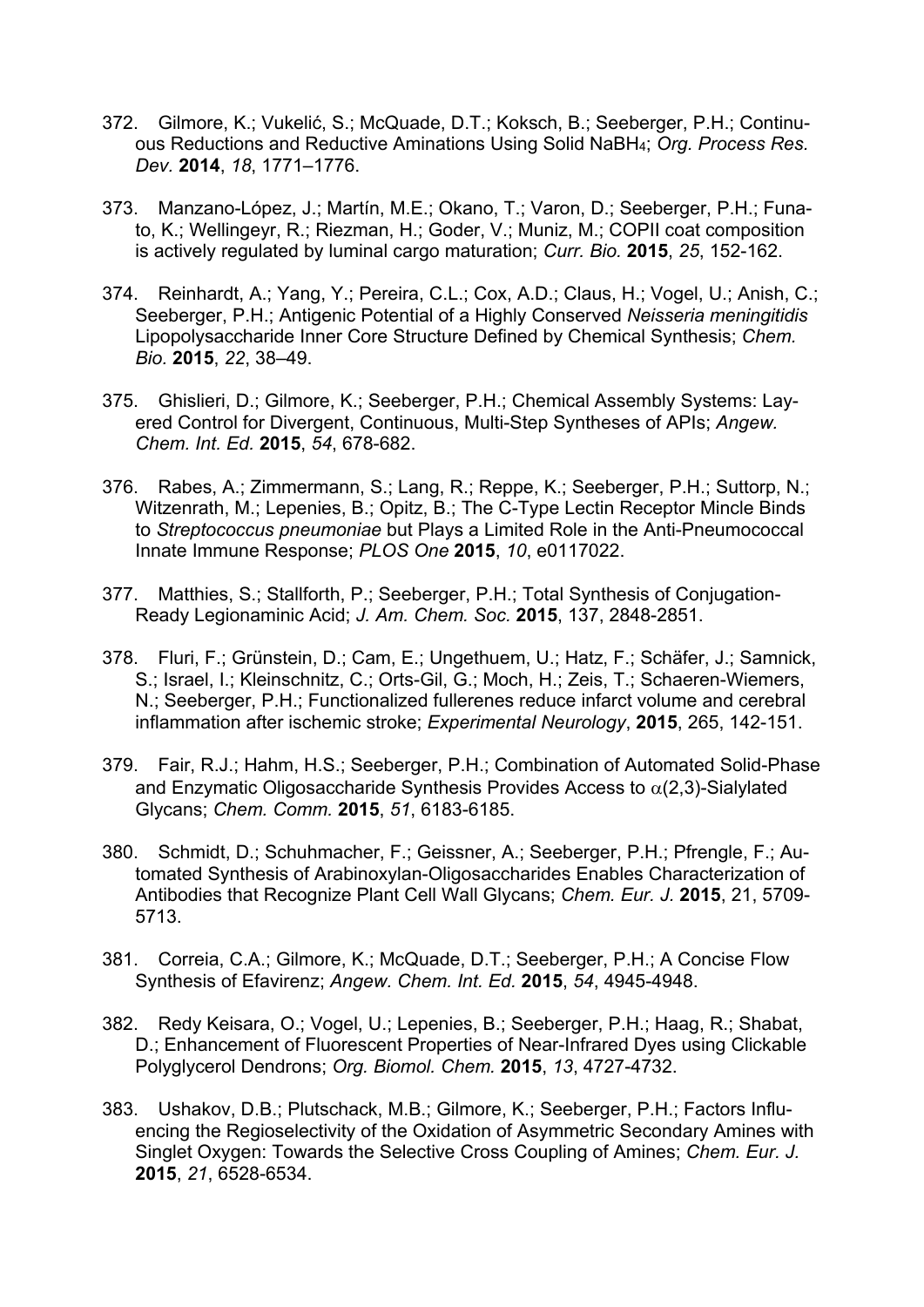- 384. Lai, C.-H.; Hahm, H.S.; Liang, C.-F.; Seeberger, P.H.; Automated Solid Phase Synthesis of Oligosaccharides Containing Sialic Acids; *Beilstein J. Org. Chem.*  **2015***, 11,* 617–621.
- 385. Chan, C.E.; Götze, S.; Seah, G.T.; Seeberger, P.H.; Tukvadze, N.; Wenk, M.R.; Hanson, B.J.; MacAry, P.A.; The diagnostic targeting of a carbohydrate virulence factor from *M.Tuberculosis*; *Sci Rep.* **2015,** *5,* 10281.
- 386. Seeberger, P.H.; The Logic of Automated Oligosaccharide Assembly; *Acc. Chem. Res.* **2015**, 48, 1450-1463.
- 387. Vukelić, S.; Ushakov, D.B.; Gilmore, K.; Koksch, B.; Seeberger, P.H.; Flow Synthesis of Fluorinated α-Amino Acids; *Eur. J. Org. Chem.* **2015**, 3036–3039.
- 388. Horváth, Z.; Horosanskaia, E.; Lee, J.W.; Lorenz, H.; Gilmore, K.; Seeberger, P.H.; Seidel-Morgenstern, A.; Recovery of artemisinin from a complex reaction mixture using continuous chromatography and crystallization; *Org. Process Res. Dev.* **2015**, *19*, 624−634.
- 389. Hanashima,S.; Götze, S.; Liu, Y.; Kato, M.; Ikeda, A.; Kojima-Aikawa, K.; Taniguchi, N.; Varón Silva, D.; Feizi, T.; Seeberger, P.H.; Yamaguchi, Y.; Defining the interaction of human soluble lectin ZG16p and mycobacterial phosphatidylinositol mannosides; *Chem.Bio.Chem.* **2015**, *16*, 1502-1511.
- 390. Jeon, H.B.; Baek, J.; Kwon, H.-W.; Myung, S.J; Park, J.J.; Kim, M.Y.; Rathwell, D.; Seeberger, P.H.; Kim, K.-S.; Directing Effect by Remote Electron-Withdrawing Protecting Groups at O-3 or O-4 Position of Donors in Glucosylations and Galactosylations; *Tetrahedron* **2015**, *71,* 5315-5320.
- 391. Zacco, E.; Anish, C.; Martin, C.E.; v. Berlepsch, H.; Brandenburg, E.; Seeberger, P.H.; Koksch, B.; A Self-Assembling Peptide Scaffold for the Multivalent Presentation of Antigens; *Biomacromolecules* **2015**, *16*, 2188-2197.
- 392. Seeberger, P.H.; Impfen mit Zucker; *Spektrum der Wissenschaft* **2015**, August, 28-34.

Published again: Seeberger, P.H.; Impfen mit Zucker; *Spektrum der Wissenschaft Spezial* **2016**, May, 12-18.

- 393. Broecker, F.; Anish, C.; Seeberger, P.H.; Generation of Monoclonal Antibodies against Defined Oligosaccharide Antigens; *Methods Mol. Biol.*, **2015**, 1331, 57-80.
- 394. Götze, S.; Reinhardt, A.; Azzouz, N.; Tsai, Y.-H.; Kurucz, R.; Geißner, A.; Varón Silva, D.; Seeberger, P.H.; Investigation of the protective properties of glycosylphosphatidylinositol-based vaccine candidates in a *Toxoplasma gondii* mouse challenge model**;** *Glycobiol.* **2015**, 25, 984-991.
- 395. Matthies, S.; McQuade, D.T.; Seeberger, P.H.; Homogeneous Gold-Catalyzed Glycosylations in Continuous Flow; *Org. Lett.* **2015**, *17*, 3670-3673.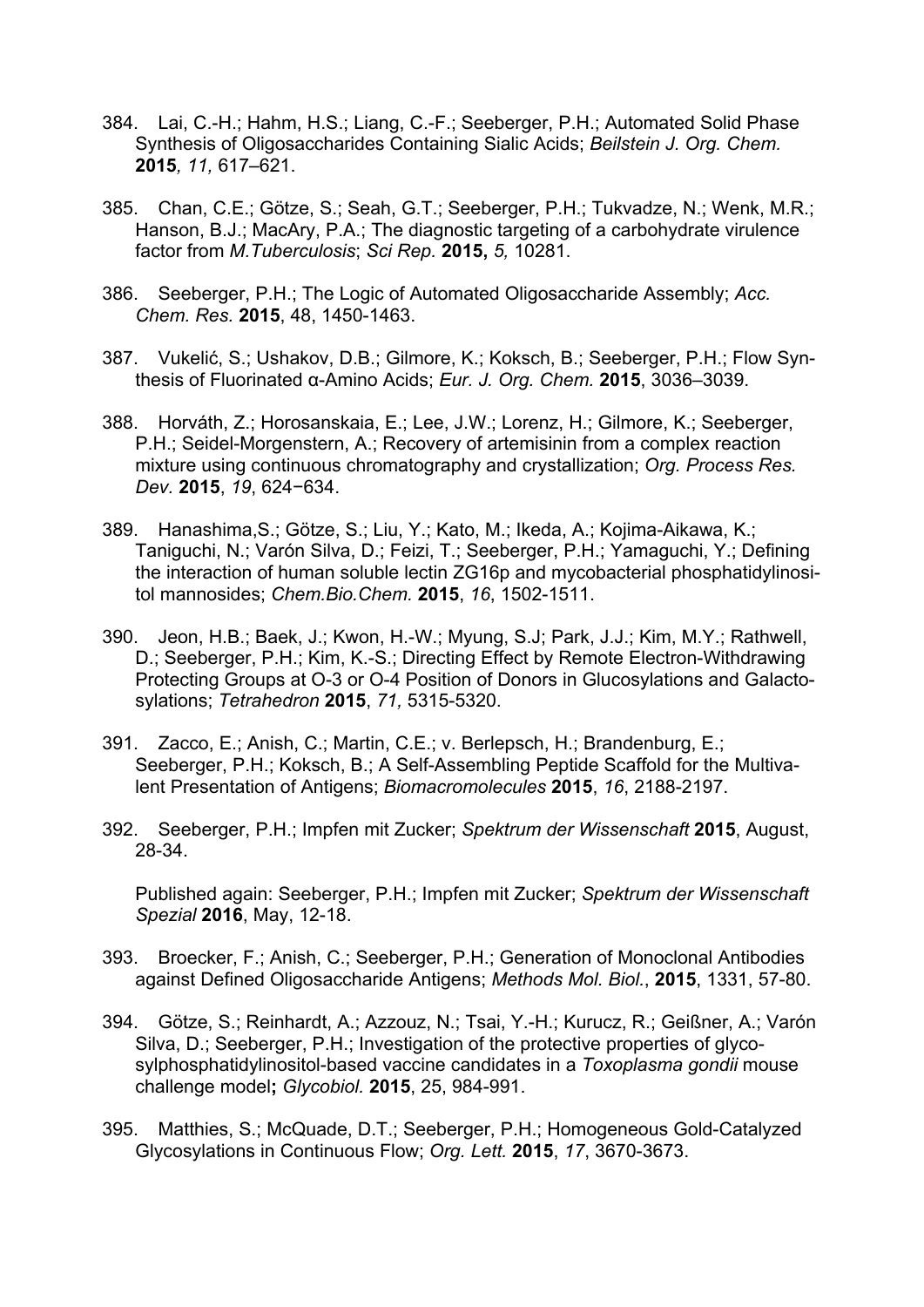- 396. Pereira, C.L.; Geissner, A.; Anish, C.; Seeberger, P.H.; Defining antigenic determinants of *Streptococcus pneumoniae* serotype 4 capsular polysaccharide by total synthesis; *Angew. Chem. Int. Ed.* **2015**, *54*, 10016-10019.
- 397. Bartetzko, M.P.; Schuhmacher, F.; Hahm, H.S.; Seeberger, P.H.; Pfrengle, F.; Automated Glycan Assembly of Oligosaccharides Related to Arabinogalactan Proteins; *Org. Lett.* **2015**, *17*, 4344-4347.
- 398. Qi, Z.; Bharate, P.; Lai, C.-H.; Ziem, B.; Böttcher, C.; Schulz, A.; Beckert, F.; Hatting, B.; Mülhaupt, R.; Seeberger, P.H.; Haag, R.; Multivalency at an Interface: Supramolecular Carbohydrate-Functionalized Graphene Derivatives for Bacterial Capture, Release, and Disinfection; *Nano. Lett.* **2015**, *15,* 6051-6057.
- 399. Zacco, E.; Hütter, J.; Heier, J.L.; Mortier, J.; Seeberger, P.H.; Lepenies, B.; Koksch, B.; Towards a tailored presentation of ligands: coiled coil-based glycopeptides for ASGPR-targeting; *ACS Chem. Bio.* **2015**, *10*, 2065-2072.
- 400. Nobuta, T.; Xiao, G.; Ghislieri, D.; Gilmore, K.; Seeberger, P.H.; Continuous and Convergent Access to Vicinyl Amino Alcohols; *Chem. Comm.* **2015**, *51*, 2015 15133-15136.
- 401. Hofmann, J.; Hahm, H.S.; Seeberger, P.H.; Pagel, K.; Identification of Carbohydrate Anomers Using Ion Mobility-Mass Spectrometry; *Nature* **2015**, *526*, 241-244.
- 402. Varki, A.; Cummings, R.D.; Aebi, M. Packer, N.H.; Seeberger, P.H.; Esko, J.D.; Stanley, P.; Hart, G.; Darvill, A.; Kinoshita, T.; Prestegaard, J.J.; Schnaar, R.L.; Freeze, H.H.; Marth, J.D.; Bertozi, C.R.; Etzler, M.E.; Frank, M.; Vliegenhart, J.F.G.; Lütteke, T.; Perez, S.; Bolton, E.; Rudd, P.; Paulson, J.; Kanehisa, M., Toukach, P; Aoki-Kinoshita, K.F.; Dell, A.; Narimatsu, H.; York, W.; Taniguchi, N.; Kornfeld, S.; Symbol Nomenclature for Graphical Representations of Glycans; *Glycobiol.* **2015**, 25, 1323-1324.
- 403. Mejia, P.; Diez-Silva, M.; Rogeiro, A.; Kamena, F.; Lu, F.; Fernandes, S.; Seeberger, P.H.; Davis, A.; Human C1-Inhibitor Interacts with Plasmodium falciparum and Blocks Multiple Pathogenic Mechanisms; *J.Infect.Dis.* **2016**, 213, 80-89.
- 404. Dallabernardina, P.; Schuhmacher, F.; Seeberger, P.H.; Pfrengle, F.; Automated Glycan Assembly of Xyloglucan Oligosaccharides; *Org. Biomol. Chem.* **2016**, 14, 309-313.
- 405. Lai, C.-H.; Hütter, J.; Hsu, C.-W.; Tanaka, H.; Varela-Aramburu, S.; De Cola, L.; Lepenies, B.; Seeberger, P.H.; Analysis of carbohydrate-carbohydrate interactions using sugar-functionalized silicon nanoparticles for cell imaging; *Nano Lett.* **2016**, *16*, 807-11.
- 406. Lee, B.-Y.; Seeberger, P.H.; Varon Silva, D.; Synthesis of Glycosylphosphatidylinositol (GPI) Anchor Glycolipids Bearing Unsaturated Lipids; *Chem. Comm.* **2016**, *52*, 1586-1589.
- 407. Möginger, U.; Resemann, A.; Martin, C.E.; Parameswarappa, S.; Govindan, S.; Wamhoff, E.; Broecker, F.; Suckau, D.; Pereira, C.L.; Anish, C.; Seeberger, P.H.;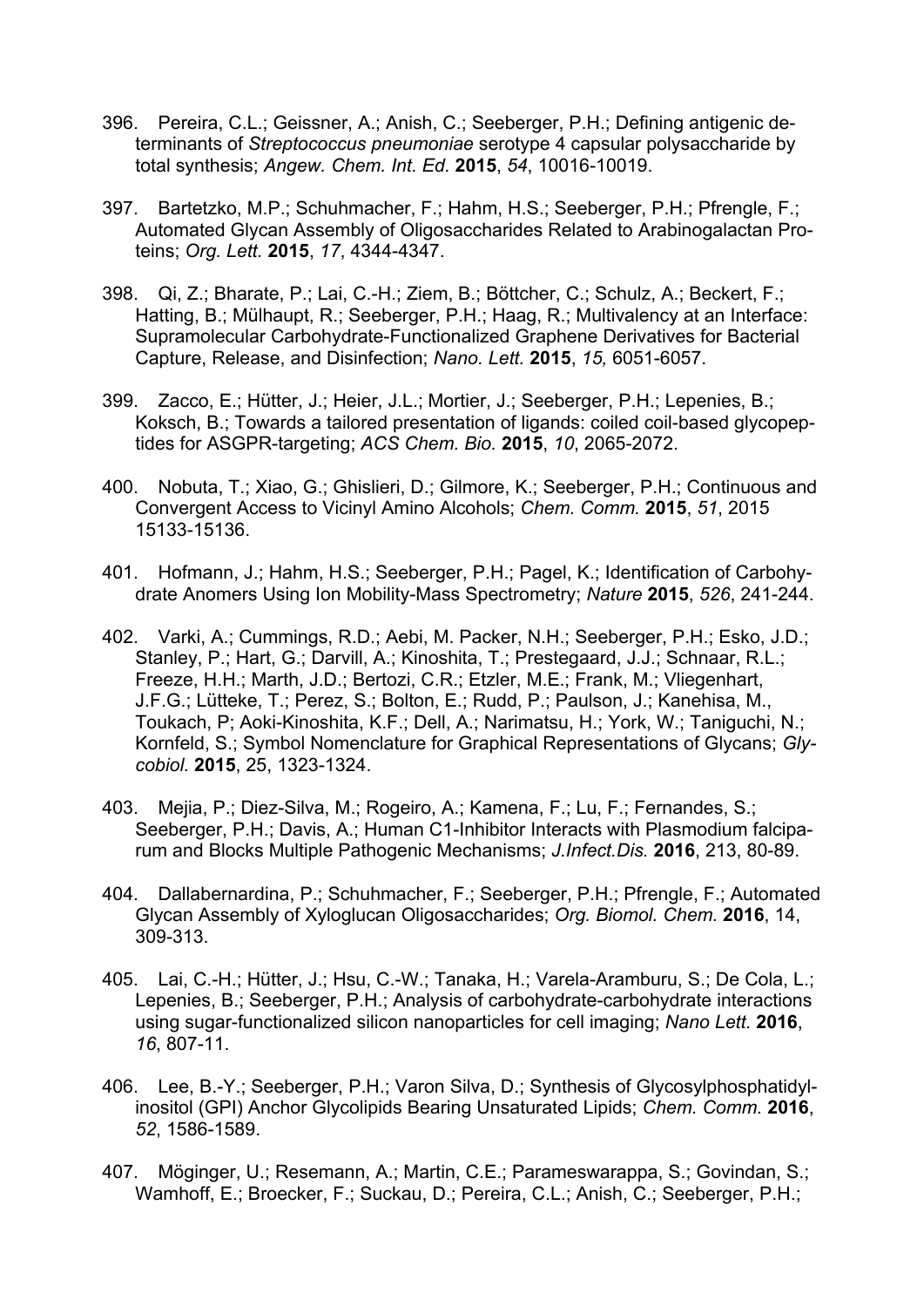Kolarich, D.; Cross Reactive Material 197 glycoconjugate vaccines contain privileged conjugation sites; *Sci. Rep.* **2016**, 6, 20488.

- 408. Hinneburg, H.; Stavenhagen, K.; Schweiger-Hufnagel, U.; Pengelley, S.; Jabs, W.; Seeberger, P.H.; Varón Silva, D.; Wuhrer, M.; Kolarich, D.; The art of destruction: Optimizing collision energies in quadrupole-time of flight (Q-TOF) instruments for glycopeptide based glycoproteomics; *J.Am.Soc.Mass.Spectrom.* **2016**, 27, 507- 519.
- 409. Geissner, A.; Pereira, C.L.; Leddermann, M.; Anish, C.; Seeberger, P.H.; Deciphering Antigenic Determinants of *Streptococcus pneumoniae* Serotype 4 Capsular Polysaccharide using Synthetic Oligosaccharides; *ACS Chem. Bio.* **2016**, *11*, 335-344.
- 410. Wörmann, X.; Lesch, M.; Welke, R.-W.; Okonechnikov, K.; Abdurishid, M.; Sieben, C.; Geissner, A.; Brinkmann, V.; Kastner, M.; Karner, A.; Zhu, R.; Hinterdorfer, P.; Anish, C.; Seeberger, P.H.; Herrmann, A.; Meyer, T.F.; Karlas, A.; Genetic characterization of an adapted pandemic 2009 H1N1 influenza virus that reveals improved replication rates in human lung epithelial cells; *Virology* **2016**, 492, 118-129.
- 411. Delbianco, M.; Bharate, P.; Varela-Aramburu, S.; Seeberger, P.H.; Carbohydrates in Supramolecular Chemistry; *Chem. Rev.* **2016**, 116, 1693-1752.
- 412. Hinneburg, H.; Hofmann, J.; Struwe, W.B.; Thader, A.; Altmann, F.; Silva, D.V.; Seeberger, P.H.; Pagel, K.; Kolarich, D.; Distinguishing *N*-Acetylneuraminic Acid Linkage Isomers on Glycopeptides by Ion Mobility-Mass Spectrometry; *Chem. Comm.* **2016**, *52*, 4381-4384.
- 413. Stefaniu, C.; Ries, A.; Gutowski, O.; Ruett, U.; Seeberger, P.H.; Werz, D.B.; Brezesinski, G.; Minor structural differences in galactocerebrosides have a strong influence on the behavior of 2D monolayers; *Langmuir* **2016**, 32, 2436-2444.
- 414. Broecker, F.; Hanske, J.; Martin, C.; Baek, J.Y.; Wahlbrink, A.; Wojcik, F.; Hartmann, L.; Rademacher, C.; Anish, C.; Seeberger, P.H.; Multivalent Display of Minimal *Clostridium difficile* Glycan Epitopes Mimics Antigenic Properties of Larger Glycans; *Nature Comm.* **2016**, *7*, 11224.
- 415. Plutschack, M.B.; Correia, C.A.; Seeberger, P.H.; Gilmore, K.; Organic Photoredox Chemistry in Flow; *Top. Organomet. Chem.* **2016**, *57*, 43-76.
- 416. Geissner, A.; Seeberger, P.H.; Glycan Arrays: From Basic Biochemical Research to Bioanalytical and Biomedical Applications; *Ann Rev Anal Chem* **2016**, *9*, 223-247.
- 417. Rademacher, C.; Seeberger, P.H.; High throughput synthesis of diverse compound collections for lead discovery and optimization; *Handb Exp Pharmacol.* **2016**, *232*, 73-89.
- 418. Reinhardt, A.; Wehle, M.; Kang, Y.; Geissner, A.; Crouch, E.C.; Yang, Y.; Anish, C.; Santer, M.; Seeberger, P.H.; Structure binding relationship of human surfactant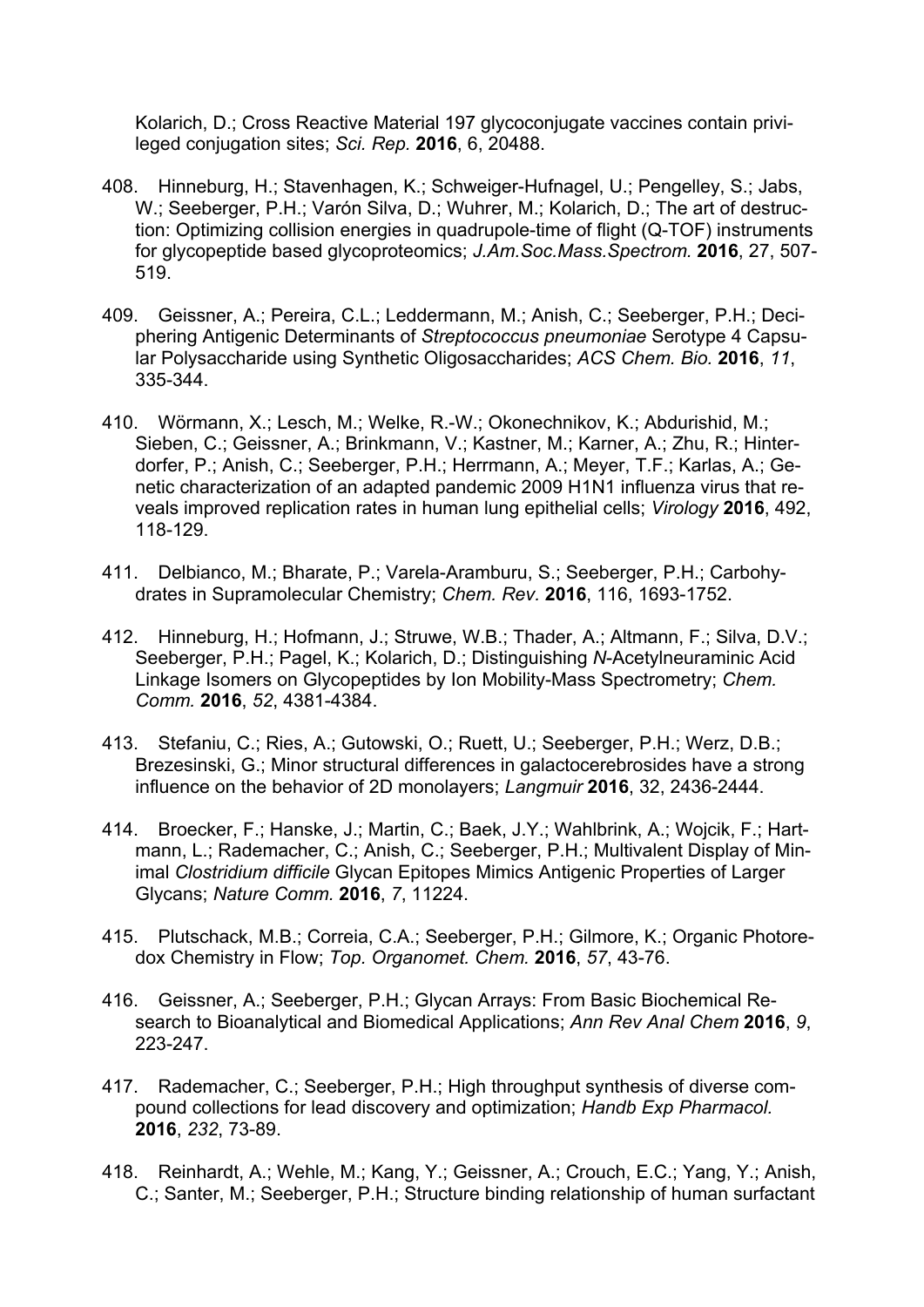protein D and various lipopolysaccharide inner core structure; *J. Struct. Biol.* **2016**, *16*, 30134-301344.

- 419. Weishaupt, M.W.; Matthies, S.; Hurevich, M.; Pereira, C.L.; Hahm, H.-S.; Seeberger, P.H.; Automated Glycan Assembly of S. Pneumoniae Serotype 3 CPS Antigens; *Beilstein J. Org. Chem* **2016**, *12*, 1440–1446.
- 420. Hahm, H.S.; Liang, C.-F.; Lai, C.-H.; Fair, R.J.; Schuhmacher, F.; Seeberger, P.H.; Automated Glycan Assembly of Complex Oligosaccharides Related to Blood Group Determinants; *J. Org. Chem* **2016**, *81*, 5866-5877.
- 421. Wilsdorf, M.; Schmidt, D.; Bartetzko, M.; Dallabernardina, P.; Schuhmacher, F.; Seeberger, P.H.; Pfrengle, F.; A traceless photocleavable linker for the automated glycan assembly of carbohydrates with free reducing ends; *Chem. Comm.* **2016**, 52, 10187-10189.
- 422. Broecker, F.; Martin, C.E.; Anish, C.; Seeberger, P.H.; Synthetic Lipoteichoic Acid Glycans are Vaccine Candidates to Protect from *Clostridium difficile* Infections; *Cell Chem. Bio.* **2016**, *23*, 1014-1022.
- 423. Dietze, C.; Schulze, S.; Ohlaa, S.; Seeberger, P.H.; Belder, D.; Integrated onchip mass spectrometry reaction monitoring of microfluidic devices containing porous polymer monolithic columns; *Analyst* **2016**, 141, 5412-5416.
- 424. Vukelić, S.; Koksch, B.; Seeberger, P.H.; Gilmore, K.; A Sustainable, Semi-Continuous-Flow Synthesis of Hydantoins; *Chem. Eur. J.* **2016**, *22*, 13451-13454.
- 425. Varela-Aramburu, S.; Wirth, R.; Lai, C.-H.; Orts-Gil, G.; Seeberger, P.H.; Straightforward and Robust Synthesis of Monodisperse Surface-functionalized Gold Nanoclusters; *Beilstein J. Nanotechnol.* **2016**, *7*, 1278–1283.
- 426. Hu, J.; Seeberger, P.H.; Yin, J.; Using Carbohydrate-based Biomaterials as Scaffolds to Control Human Stem Cell Fate; *Org. Biomol. Chem.* **2016**, *14*, 8648- 8658.
- 427. Ye, Z.; Zhang, Q.; Wang, S.; Bharate, P.; Varela-Aramburu, S.; Lu, M.; Seeberger, P.H.; Yin, J.; Tumour-Targeted Drug Delivery with Mannose-Functionalized Nanoparticles Self-Assembled from Amphiphilic β-Cyclodextrins; *Chem. Eur. J.* **2016**, *22*, 15216-15221.
- 428. Chentsova A.; Ushakov, D.B.; Seeberger, P.H.; Gilmore, K.; Synthesis of α-Nitro Carbonyls via Rapid Nitrations in Flow; *J. Org. Chem.* **2016**, *81*, 9415-9421.
- 429. Hahm, H.S.; Hurevich, M.; Seeberger, P.H.; Automated assembly of oligosaccharides containing multiple *cis-*glycosidic linkages; *Nature Comm.* **2016**, *7*, 12482.
- 430. Schumann, B.; Parameswarappa, S.G.; Lisboa, M.P.; Kottari, N.; Guidetti, F.; Pereira, C.L.; Seeberger, P.H.; Nucleophile-directed Stereocontrol Over Glycosylations Using Geminal Difluorinated Nucleophiles; *Angew. Chem. Int. Ed.* **2016**, *55*, 14431-14434.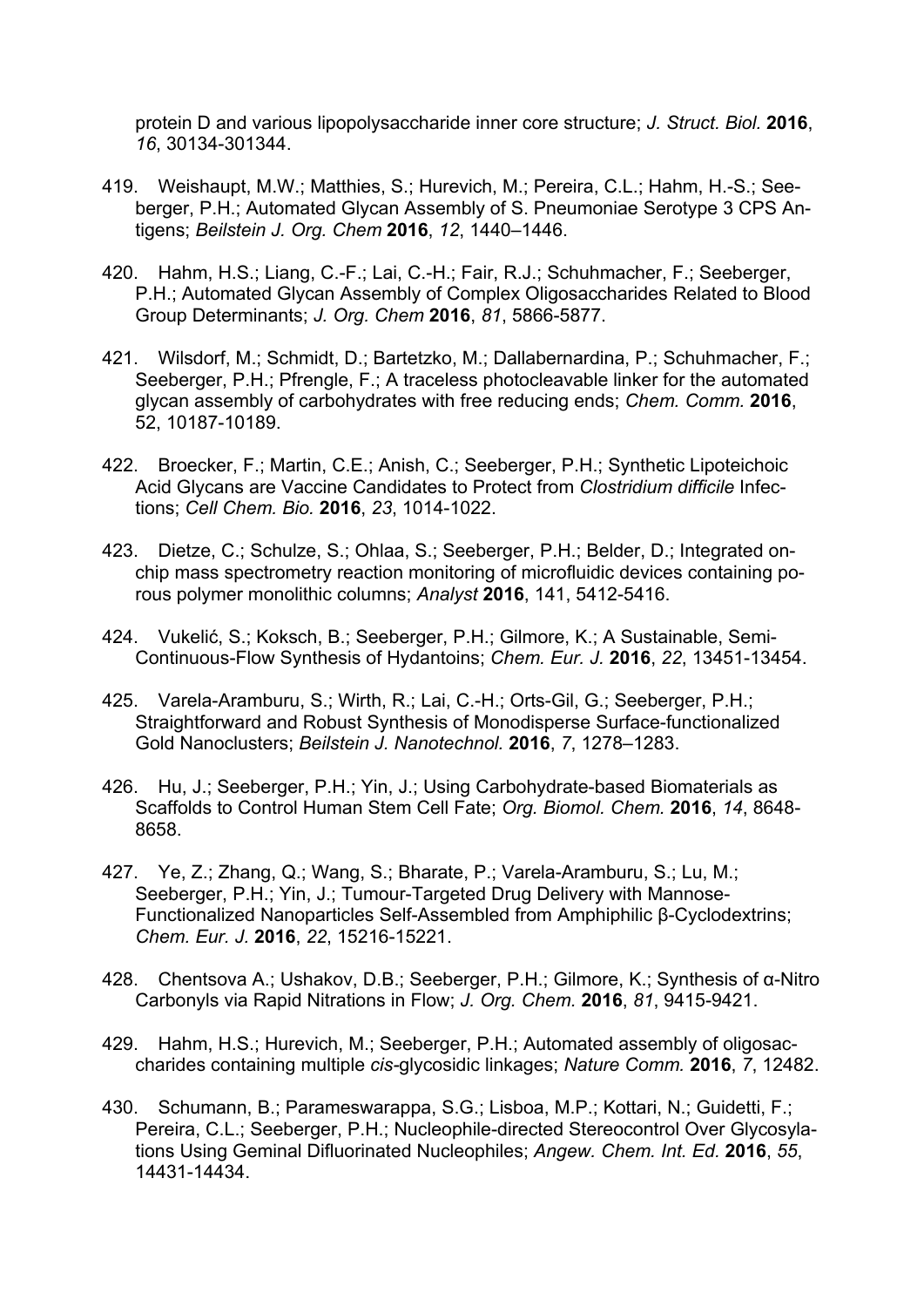- 431. Parameswarappa, S.G.; Reppe, K.; Geissner, A.; Ménová, P.; Govindan, S.; Calow, A.D.J.; Wahlbrink, A.; Weishaupt, M.W.; Monnanda, B.P.; Bell, R.L.; Pirofski, L.-a.; Suttorp, N.; Sander, L.E.; Witzenrath, M.; Pereira, C.L.; Anish, C.; Seeberger, P.H.; A semi-synthetic oligosaccharide conjugate vaccine candidate confers protection against *Streptococcus pneumoniae* serotype 3 infection; *Cell Chem. Bio.* **2016**, *23*, 1407-1416.
- 432. Hurevich, M.; Kandasamy, J.; Seeberger, P.H.; Recent Developments in Automated Oligosaccharide Synthesis: Techniques and Applications; in Glycochemical Synthesis: Strategies and Applications, Huang, S.-C.; Zulueta, M.M.L. (Eds.) Wiley, **2016**, 189-233.
- 433. Bröcker, F.; Seeberger, P.H.; Synthetic Glycan Microarrays; *Meth. Mol. Biol.,* **2017**, 227-240.
- 434. Zhang, Q.; Cai, Y.; Wang, X.-Y.; Xu, J.-L.; Ye, Z.; Wang, S.; Seeberger, P.H.; Yin, J.; Targeted Photodynamic Killing of Breast Cancer Cells Employing Heptamannosylated β-Cyclodextrin Mediated Nanoparticle Formation of an Adamantane-Functionalized BODIPY Photosensitizer; *ACS Appl. Mat. Interf.*, **2016**, *8*, 33405-33411.
- 435. Plutschack, M.B.; Seeberger, P.H.; Gilmore, K.; Visible-light-mediated Achmatowicz rearrangement; *Org. Lett.,* **2017**, *19*, 30-33.
- 436. Seeberger, P.H.; Pereira, C.L.; Govindan, S.; Total Synthesis of a *Streptococcus pneumoniae* serotype 12F CPS Repeating Unit Hexasaccharide; *Beilstein J. Org. Chem.* **2017***, 13,* 164-173.
- 437. Hahm, H.S.; Kawasaki, F.; Broecker, F.; Mietzsch, M.; Heilbronn, R.; Fukuda, M.; Seeberger, P.H.; Automated glycan assembly of oligo-N-acetyllactosamine glycan probes to characterize virus-glycan interactions; *Chem.,* **2017**, *2*, 114–124.
- 438. Bartetzko, M.P.; Schuhmacher, F.; Seeberger, P.H.; Pfrengle, F.; Investigations into the Substrate Specificities of 1,4-Endo-Galactanases Using Plant Arabinogalactan Oligosaccharides Synthesized by Automated Glycan Assembly; *J. Org. Chem.* **2017***, 82*, 1842-1850.
- 439. Gao, G.; Fujinawa, R.; Yoshida, T.; Ueno, M.; Ota, F.; Hirayama, T.; Korekane, H.; Kitazume, S.; Maeno, T.; Ohtsubo, K.; Yoshida, K.; Yamguchi, Y.; Lepenies, B.; Aretz, J.; Rademacher, C.; Seeberger, P.H.; Betsuyaku, T.; Kida, K.; Taniguchi, N.; Keratan sulfate disaccharides prevent inflammation and progression of emphysema in the mouse lung by targeting to langerin, a C-type lectin; *Am. J. Phys. Lung Cell. Mol. Phys*., **2017**, 312, L268-L276.
- 440. Dallabernardina, P.; Schuhmacher, F.; Seeberger, P.H.; Pfrengle, F.; Glucan Oligosaccharides Produced by Automated Glycan Assembly Serve as Tools to Determine the Substrate Specificity of Lichenase; *Chem. Eur. J.* **2017***, 23*, 3191-3196.
- 441. Senf, D.; Ruprecht, C.; de Kruijff, g.H.M.; Simonetti, S.O.; Schuhmacher, F.; Seeberger, P.H.; Pfrengle, F.; Active Site-Mapping of Xylan-Deconstructing Enzymes with Arabinoxylan Oligosaccharides Produced by Automated Glycan Assembly; *Chem. Eur. J.* **2017***, 23,* 3197-3205.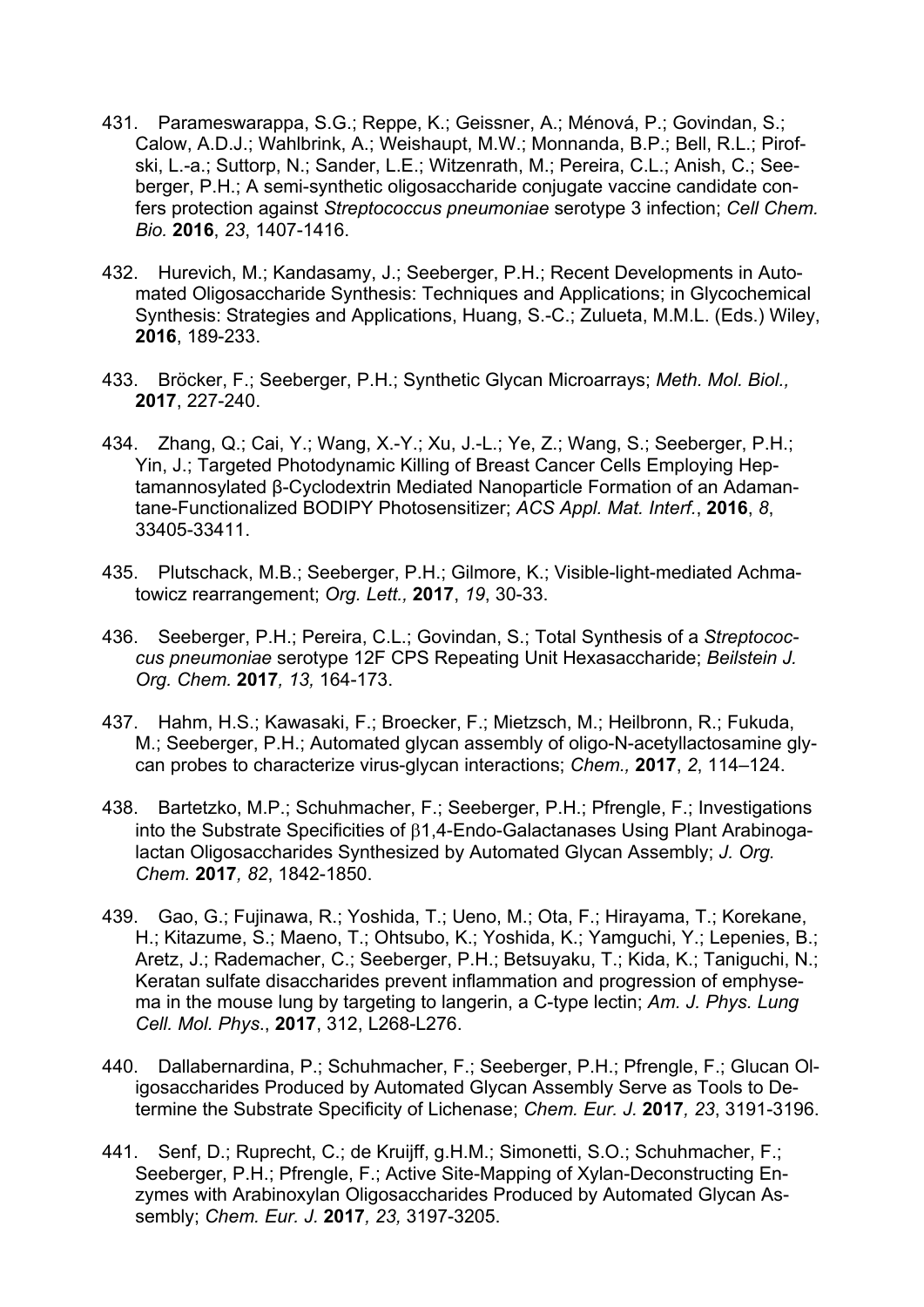- 442. Weishaupt, M.W.; Hahm, H.S.; Geissner, A.; Götze, S.A.; Seeberger, P.H.; Automated Glycan Assembly of Branched β-(1,3)-Glucans to Identify Antibody Epitopes; *Chem Comm*, **2017**, *53*, 3591-3594.
- 443. Schumann, B.; Hahm, H.S.; Parameswarappa, S.G.; Reppe, K.; Wahlbrink, A.; Govindan, S.; Kaplonek, P.; Pirofski, L.-a.; Witzenrath, M.; Anish, C.; Pereira, C.L.; Seeberger, P.H.; A Semisynthetic *Streptococcus pneumoniae* Serotype 8 Glycoconjugate Vaccine Candidate; *Science Transl. Med.* **2017**, 9, eaaf5347.
- 444. Hinneburg, H.; Korac, P.; Schirmeister, F.; Gasparov, S.; Seeberger, P.H.; Zoldoš, V.; Kolarich, D.; Unlocking cancer glycomes from histopathological formalin-fixed and paraffin-embedded (FFPE) tissue microdissections; *Mol. Cell. Proteomics*, **2017**, 16, 524-536.
- 445. Seeberger, P.H.; Arrays and Other Tools Produced by Automated Glycan Assembly; *Perspectives in Science*, **2017**, *11*, 11–17.
- 446. Zhang, Q.; Savagatrup, S.; Kaplonek, P.; Seeberger, P.H.; Swager, T.M.; Janus Emulsions for the Detection of Bacteria; *ACS Centr Sci*, **2017**, 3, 309-313.
- 447. Hahm, H.S.; Schlegel, M.K.; Hurevich, M.; Eller, S.; Schuhmacher, F.; Hofmann, J.; Pagel, K.; Seeberger, P.H.; Automated Glycan Assembly Using the Glyconeer 2.1® Synthesizer; *Proc Nat Acad Sci USA*, **2017**, *114*, E3385-E3389.
- 448. Dunst, J.; Azzouz, N.; Liu, X.; Tsukita, S.; Seeberger, P.H.; Kamena, F.; Specific interaction between Plasmodium glycosylphosphatidylinositol and the host protein moesin has no implication in malaria pathology; *Front. Cell. Inf. Microbio*. **2017**, *7*, 183.
- 449. Hsu, C.-W.; Septiadi, D.; Lai, C.-H.; Chen, P.; Seeberger, P.H.; De Cola, L.; Glucose modified silicon nanoparticles for cellular imaging; *ChemPlusChem*, **2017**, 82, 660-667.
- 450. Seeberger, P.H.; Monosaccharide Diversity; In: A. Varki; R. Cummings; J. Esko; H. Freeze; P. Stanley; G. Hart; M. Aebi, A.G. Darvill, T. Kinoshita, N.H. Packer, J.H. Prestegard, R.L. Schnaar, P.H. Seeberger Eds.; Essentials of Glycobiology. Cold Spring Harbor Laboratory Press, Cold Spring Harbor, NY, 3rd Edition **2017**, Chapter 2, p 19-30.
- 451. Seeberger, P.H.; Overkleeft, H.S.; Chemical Synthesis of Glycans and Glycoconjugates; In: A. Varki; R. Cummings; J. Esko; H. Freeze; P. Stanley; G. Hart; M. Aebi, A.G. Darvill, T. Kinoshita, N.H. Packer, J.H. Prestegard, R.L. Schnaar, P.H. Seeberger Eds.; Essentials of Glycobiology. Cold Spring Harbor Laboratory Press, Cold Spring Harbor, NY, 3rd Edition **2017**, Chapter 53, 681-690.
- 452. Overkleeft, H.S.; Seeberger, P.H.; Chemoenzymatic Synthesis of Glycans and Glycoconjugates; In: A. Varki; R. Cummings; J. Esko; H. Freeze; P. Stanley; G. Hart; M. Aebi, A.G. Darvill, T. Kinoshita, N.H. Packer, J.H. Prestegard, R.L. Schnaar, P.H. Seeberger Eds.; Essentials of Glycobiology. Cold Spring Harbor Laboratory Press, Cold Spring Harbor, NY, 3rd Edition **2017**, Chapter 54, 691-700.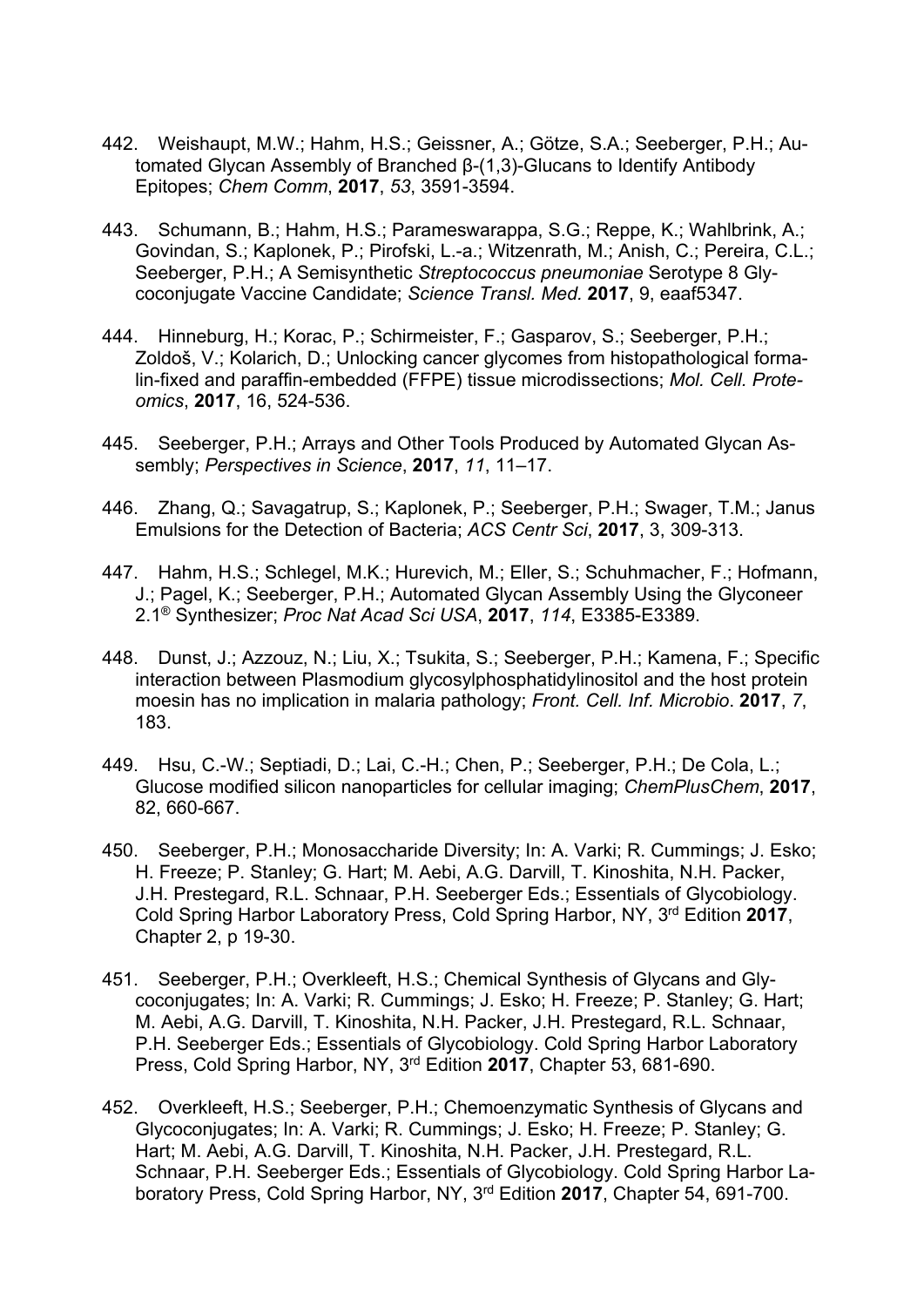- 453. Seeberger, P.H.; Cummings, R.; Glycans in Biotechnology and the Pharmaceutical Industry; In: A. Varki; R. Cummings; J. Esko; H. Freeze; P. Stanley; G. Hart; M. Aebi, A.G. Darvill, T. Kinoshita, N.H. Packer, J.H. Prestegard, R.L. Schnaar, P.H. Seeberger Eds.; Essentials of Glycobiology. Cold Spring Harbor Laboratory Press, Cold Spring Harbor, NY, 3rd Edition **2017**, Chapter 57, 729-742.
- 454. Penades, S.; Davis, B.; Seeberger, P.H.; Glycans in Nanotechnology; In: A. Varki; R. Cummings; J. Esko; H. Freeze; P. Stanley; G. Hart; M.E. Etzler, P.H. Seeberger Eds.; Essentials of Glycobiology. Cold Spring Harbor Laboratory Press, Cold Spring Harbor, NY, 3rd Edition **2017**, Chapter 58, 742-754.
- 455. Aretz, J.; Baukmann; H.; Shanina, E.; Hanske, J.; Wawrzinek, R.; Zapol'skij, V.; Seeberger, P.H.; Kaufmann, D.; Rademacher, C.; Fragment screening against DC-SIGN identifies multiple druggable secondary sites; *Angew.Chem.Int.Ed.* **2017**, *56*, 7292-7296.
- 456. Jaurige, J.A.; Seeberger, P.H.; Parasite carbohydrate vaccines; *Front. Cell. Inf. Microbio*. **2017**, *7*, 248.
- 457. Snyder N.L.; Seeberger, P.H.; Mukosera, G.T.; Held, E.M.K. "Technology Enabled Synthesis of Carbohydrates: Solid Phase Oligosaccharide Synthesis." in *Comprehensive Organic Synthesis (2 ed.);* Eds. Molander, G. and Knochel, P. Elsevier **2014**, *9*, 111-142.
- 458. Hanske, J.; Wawrzinek, R.; Geissner, A.; Wamhoff, E.-C.; Sellrie, K.; Schmidt, K.; Seeberger, P.H.; Rademacher, C.; Calcium-independent activation of an allosteric network in Langerin by glycosaminoglycan oligosaccharides; *ChemBioChem*, **2017**, 18, 1183-1187.
- 459. Naresh, K.; Schuhmacher, F.; Hahm, H.S.; Seeberger, P.H.; Pushing the Limits of Automated Glycan Assembly: Synthesis of a 50mer Oligomannoside; *Chem.Comm.* **2017**, *53*, 9085-9088.
- 460. Mucha, E.; González Flórez, A.I.; Marianski, M.; Thomas, D.A.; Gewinner, S.; Schöllkopf, W.; Seeberger, P.H.; von Helden, G.; Pagel, K.; Glycan Fingerprinting using Cold-Ion Infrared Spectroscopy; *Angew.Chem.Int.Ed.* **2017**, *56*, 11248- 11251.
- 461. Gustafsen, C.; Olsen, D.; Jensen, S.L.; Vilstrup, J.; Reinhardt, A.; Wellner, N.; Larsen, T.; Andersen, C.B.S.; Weyer, K.; Seeberger, P.H.; Thirup, S.; Madsen, P.; Glerup, S.; Heparan sulfate proteoglycans present PCSK9 to the LDL receptor; *Nature Comm.* **2017**, *8*, 503.
- 462. Xu, F.-F.; Pereira, C.-L.; Seeberger, P.H.; 1,3-Dibromo-5,5-dimethylhydantoin as Promoter for Glycosylations Using Thioglycosides; *Beilstein J. Org. Chem.*  **2017***, 13,* 1994-1998.
- 463. Bröcker, F.; Seeberger, P.H.; Identification and Design of Synthetic B Cell Epitopes for Carbohydrate-based Vaccines; *Meth Mol Biol*, **2017**, 597, 311-334.
- 464. Plutschack, M.; Pieber, B.; Gilmore, K.; Seeberger, P.H.; The Hitchhiker's Guide to Flow Chemistry; *Chem.Rev.* **2017**, *117*, 11796-11893.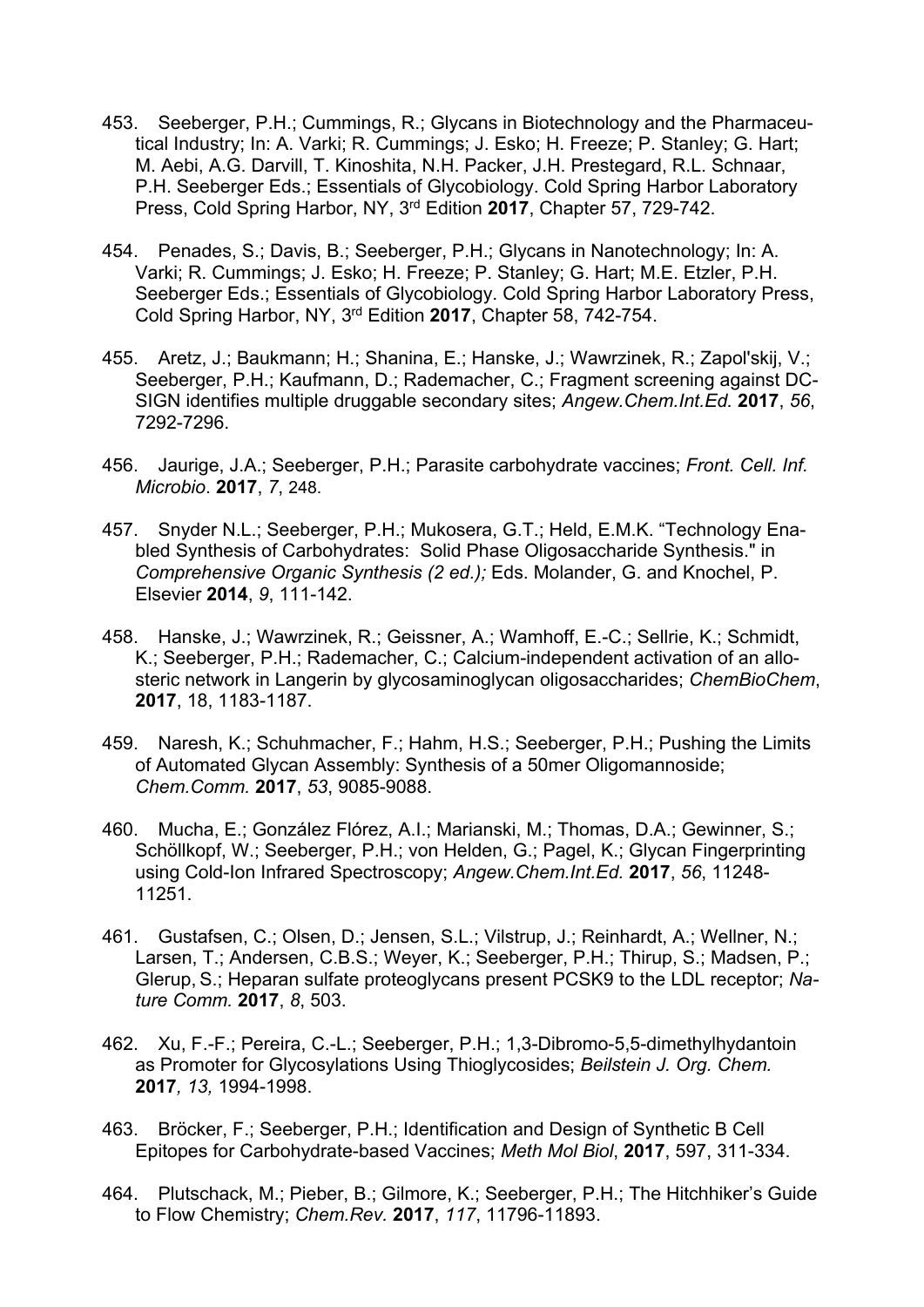- 465. Seeberger, P.H.; Synthetische Zucker und die Molekulare Medizin; in in "Alles Zucker! Nahrung - Werkstoff – Energie" Koesling, V.; Spierling, R. (Eds.). 256 pages, ISBN 978-3-89809-142-8 be.bra-Verlag **2017,** 153-160.
- 466. Seeberger, P.H.; Zuckermoleküle in der regenerativen Medizin; in "Alles Zucker! Nahrung - Werkstoff – Energie" Koesling, V.; Spierling, R. (Eds.). 256 pages, ISBN 978-3-89809-142-8 be.bra-Verlag **2017**, 161-169.
- 467. Emmadi, M.; Khan, N.; Lykke, L.; Reppe, K.; Parameswarappa, S.G.; Lisboa, M.P.; Wienhold, S.-M.; Witzenrath, M.; Pereira, C.L.; Seeberger, P.H.; A *Streptococcus pneumoniae* type 2 oligosaccharide glycoconjugate elicits opsonic antibodies and is protective in an animal model of invasive pneumococcal disease; *J. Am. Chem. Soc.,* **2017**, 139, 14783-14791.
- 468. Seeberger, P.H.; Pereira, C.L.; Khan, N.; Xiao, G.; Diago-Navarro, E.; Fries, B.C.; Witzenrath, M.; A semi-synthetic glycoconjugate vaccine candidate for carbapenem-resistant *Klebsiella pneumoniae*; *Angew.Chem.Int.Ed.* **2017**, *56*, 13973-13978.
- 469. Lisboa, M.P.; Khan, N.; Martin, C.; Xu, F.-F.; Reppe, K.; Geissner, A.; Witzenrath, M.; Govindan, S.; Pereira, C.L.; Seeberger, P.H.; A semi-synthetic glycoconjugate vaccine candidate against *Streptococcus pneumoniae* serotype 5; *Proc Nat Acad Sci USA*, **2017**, *114*, 11063-11068.
- 470. Pieber, B.; Gilmore, K.; Seeberger, P.H.; Integrated Flow Processing Challenges in Continuous Multistep Synthesis; *J. Flow Chem.* **2017***, 7,* 129-136.
- 471. Baek, J.Y.; Geissner, A.; Rathwell, D.; Meierhofer, D.; Pereira, C.L.; Seeberger, P.H.; A modular synthetic route to size-defined immunogenic *Haemophilus influenzae* b antigens is key to the identification of an octasaccharide lead vaccine candidate; *Chem. Sci.* **2018***, 9*, 1279-1288.
- 472. Zou, X.; Qin, C.; Pereira, C.L.; Tian, G.; Hu, J.; Seeberger, P.H.; Yin, J.; Synergistic Glycosylation as Key to the Total Synthesis of an Outer Core Octasaccharide of *Helicobacter pylori*; *Chem. Eur. J.* **2018***, 24,* 2868-2872.
- 473. Grube, M.; Lee, B.-Y.; Garg, M.; Michel, D.; Vilotijević, I.; Malik, A.; Seeberger, P.H.; Varón Silva, D.; Synthesis of Galactosylated Glycosylphosphatidylinositol Derivatives from Protozoan Parasite *Trypanosoma brucei; Chem. Eur. J.* **2018***, 24,*  3271-3282.
- 474. Qin, C.; Schumann, B.; Zou, X.; Pereira, C.L.; Tian, G.; Hu, J.; Seeberger, P.H.; Yin, J.; Total Synthesis of a Densely-functionalized *Plesiomonas shigelloides* Serotype 51 Aminoglycoside Trisaccharide Antigen; *J. Am. Chem. Soc.,* **2018**, *140*, 3120-3127.
- 475. Giglio, V.; Varela-Aramburu, S.; Fiorini, F.; Travaglini, L.; Seeberger, P.H.; Maggini, L.; De Cola, L.; Reshaping Silica Particles: Mesoporous Nanodiscs for Bimodal Delivery and Improved Cellular Uptake; *Chem. Eng. J.* **2018***, 340,* 148-154.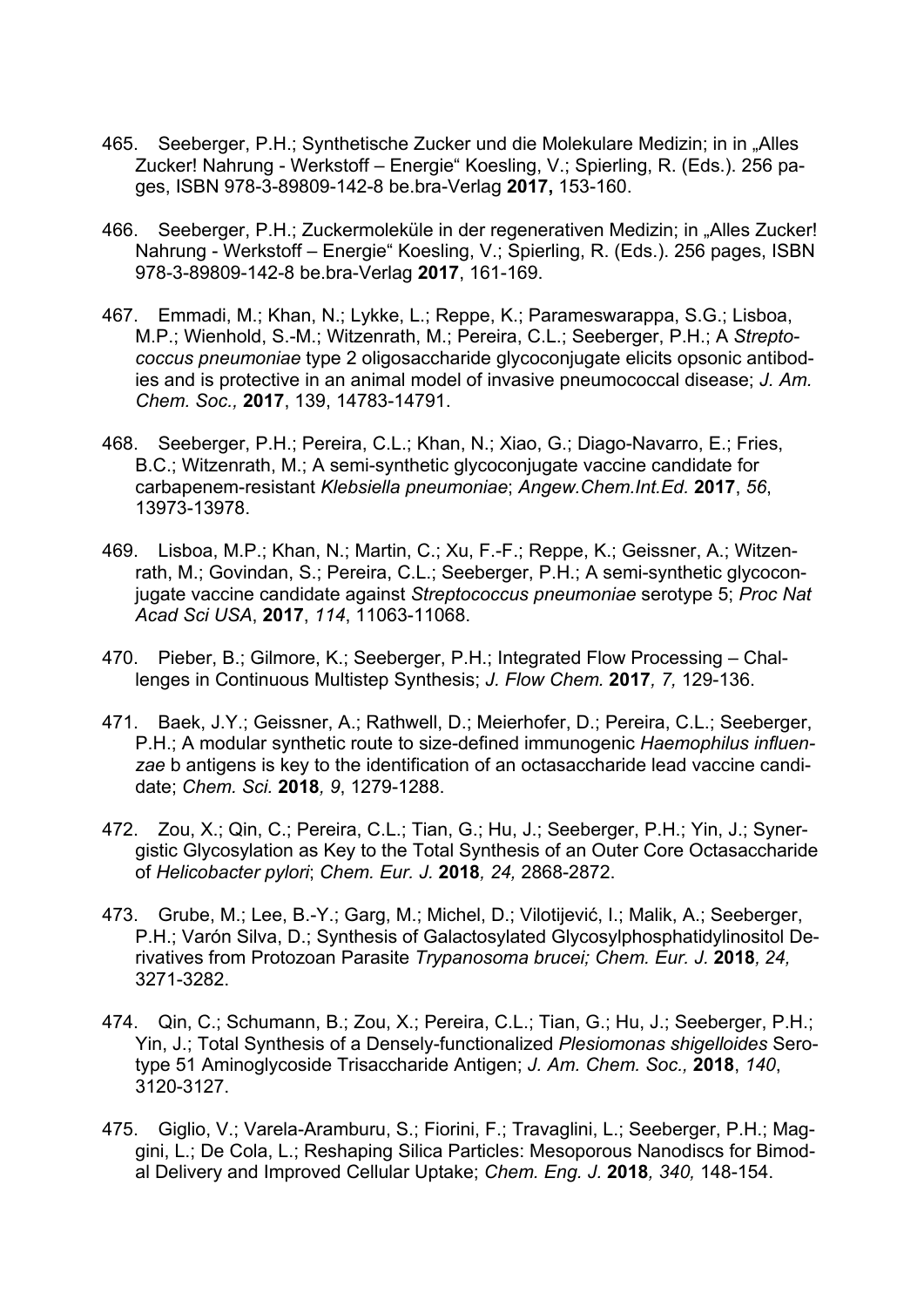- 476. Ménová, P.; Sella, M.; Sellrie, K.; Pereira, C.L.; Seeberger, P.H.; Identification of the minimal glycotope of *Streptococcus pneumoniae* 7F capsular polysaccharide using synthetic oligosaccharides; *Chem. Eur. J.* **2018***, 24,* 4181-4187.
- 477. Schumann, B.; Reppe, K.; Kaplonek, P.; Wahlbrink, A.; Anish, C.; Witzenrath, M.; Pereira, C.L.; Seeberger, P.H.; An efficacious, semisynthetic glycoconjugate vaccine candidate against *Streptococcus pneumoniae* serotype 1; *ACS Central Sci.* **2018**, *4*, 357−361.
- 478. Rath, C.B.; Schirmeister, F.; Figl, R.; Seeberger, P.H.; Schäffer, C.; Kolarich, D.; Flagellin of the periodontal bacterium *Selenomonas sputigena* is a highly glycosylated protein carrying novel *O*-glycans; *Mol. Cell. Proteomics* **2018***, 17,* 721-736*.*
- 479. Diago-Navarro, E.; Motley, M.P.; Ruiz-Peréz, G.; Yu, W.; Austin, J.; Mara-Silva, B.; Xiao, G.; Chikhalya, A.; Seeberger, P.H.; Fries, B.C.; Protective Monoclonal Antibodies against Carbapenem-Resistant *Klebsiella pneumoniae* Infections; *mBio*  **2018***, 9, e00091-18.*
- 480. Möginger, U.; Grunewald, S.; Averbeck, M.; Voth, H.; Seeberger, P.H.; Simon, J.C.; Kolarich, D.; Human skin N-glycomics reveals high mannose N-glycan upregulation in basal cell carcinoma; *Front Oncol.* **2018***, 8,* 70*.*
- 481. Yu, Y.; Kononov, A.; Delbianco, M.; Seeberger, P.H.; A Capping Step During Automated Glycan Assembly Enables Access to Complex Glycans in High Yield; *Chem. Eur. J.* **2018***, 24*, 6075-6078.
- 482. Delbianco, M.; Kononov, A.; Poveda, A.; Yu, Y.; Jiménez-Barbero, J.; Seeberger, P.H.; Well-defined oligo- and polysaccharides as ideal probes for structural studies; *J. Am. Chem. Soc.,* **2018**, *140*, 5421-5426.
- 483. Triemer, S.; Gilmore, K.; Truong Vu, G.; Seeberger, P.H.; Seidel-Morgenstern, A.; Literally green chemical synthesis of artemisinin from plant extracts; *Angew.Chem.Int.Ed.* **2018**, *57*, 5525-5528.
- 484. Pardo-Vargas, A.; Delbianco, M.; Seeberger, P.H.; Automated Glycan Assembly as an Enabling Technology; *Curr. Opin. Chem. Bio.,* **2018**, *46*, 48–55.
- 485. Ota, F.; Hirayama, T.; Kizuka, Y.; Yamaguchi, Y.; Fujinawa, R.; Nagata, M.; Ismanto, H.S.; Yamasaki, Y.; Lepenies, B.; Aretz, J.; Rademacher, C.; Seeberger, P.H.; Angata, T.; Kitazume, S.; Yoshida, K.; Betsuyaku, T.; Kida, K.; Taniguchi, N.; High affinity and immunomodulatory sugar ligands of C-type lectin receptor langerin; *B.B.A.,* **2018**, 1862, 1592-1601.
- 486. Mucha, E.; Lettow, M.; Marianski, M.; Thomas, D.A.; Struwe, W.B.; Harvey, D.J.; Meijer, G.; Seeberger, P.H.; von Helden, G.; Pagel, K.; Fucose Migration in Intact Protonated Glycan Ions – A Universal Phenomenon in Mass Spectrometry; *Angew.Chem.Int.Ed.* **2018**, *57*, 7440-7443.
- 487. Broecker, F.; Götze, S.; Hudon, J.; Rathwell, D.C.K.; Pereira, C.L.; Stallforth, P.; Anish, C.; Seeberger, P.H.; Synthesis, Liposomal Formulation, and Immunological Evaluation of a Minimalistic Carbohydrate-α-galactosylceramide Conjugate Vaccine Candidate; *J. Med. Chem.,* **2018**, 61, 4918-4927.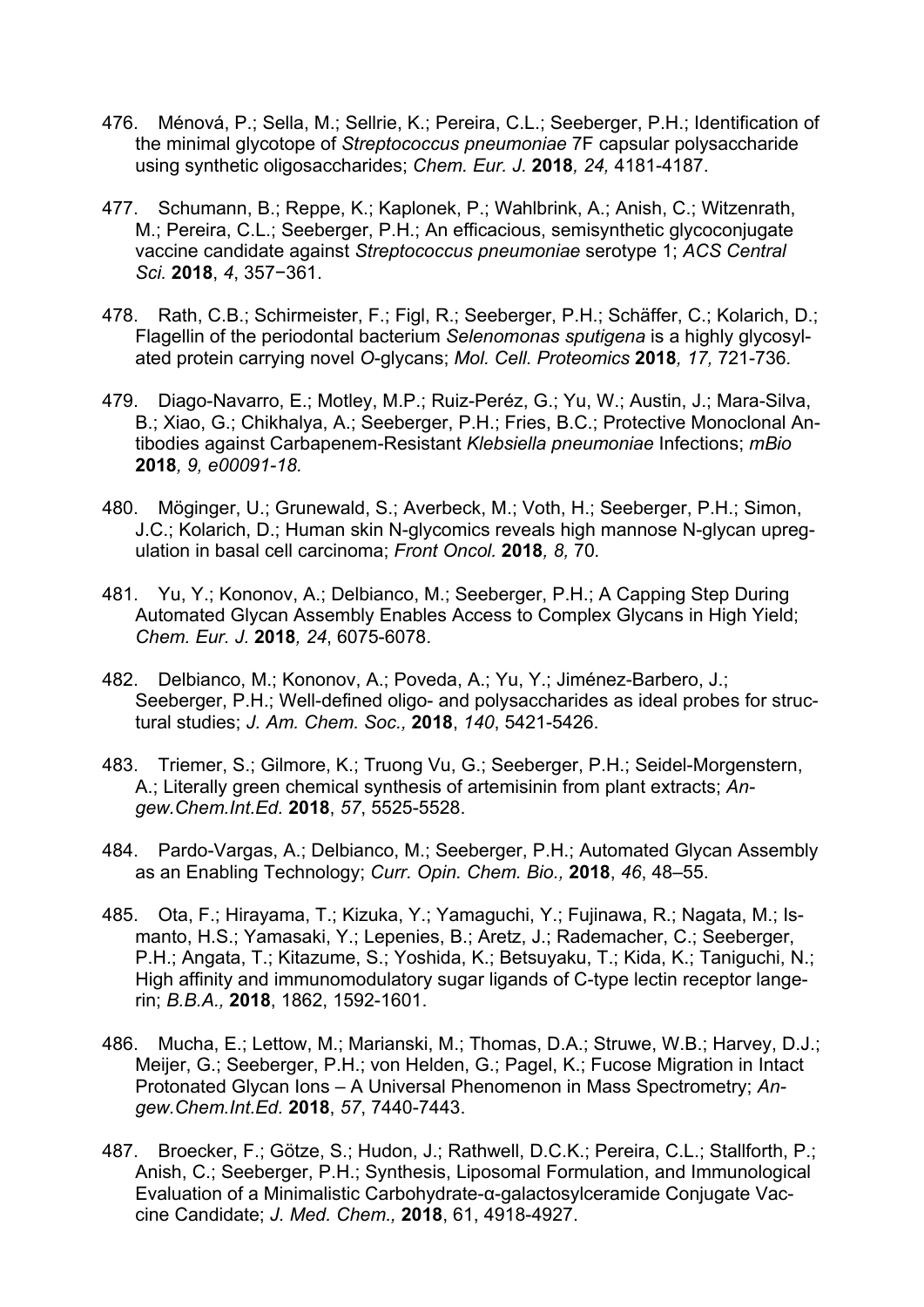- 488. Ye, Z.; Wu, W.-r.; Qin, Y.-f.; Hu, J.; Liu, C.; Seeberger, P.H.; Yin, J.; An integrated therapeutic delivery system for the treatment of hepatocellular carcinoma; *Adv. Funct.Mat.* **2018**, *28*, 1706600.
- 489. Rong, J.; Seeberger, P.H.; Gilmore, K.; Chemoselective Photoredox Synthesis of Unprotected Primary Amines Using Ammonia; *Org.Lett.* **2018**, *20*, 4081-4085.
- 490. Pieber, B.; Shalom, M.; Antonietti, M.; Seeberger, P.H.; Gilmore, K.; Continuous Photochemistry using Solids in Serial Micro-Batch Reactors; *Angew.Chem.Int.Ed.* **2018**, *57*, 9976 –9979.
- 491. Ditgena, D.; Anandarajaha, E.M.; Reinhardt, A.; Younisa, A.E.; Witte, S.; Hansmann, J.; Lorenz, E.; García-Hernández, M.; Paclik, D.; Soblika, H.; Jolodar, A.; Seeberger, P.H.; Liebau, E.; Brattig, N.W.; Exported galectins of the intestinal nematode *Strongyloides* are involved in the interaction of the parasite with mucosa-associated host cells; *Mol. Bio. Parasitol,* **2018**, *225*, 73-83.
- 492. Chatterjee, S.; Moon, S.; Hentschel, F.; Gilmore, K.; Seeberger, P.H.; An Empirical Understanding of the Glycosylation Reaction; *J. Am. Chem. Soc.,* **2018**, *140*, 11942-11953.
- 493. Riggs, D.; Hofmann, J.; Hahm, H.; Seeberger, P.H.; Pagel, K.; Julian, R.; Ultraviolet Photodissociation Initiated Radical Chemistry Enables Facile Glycan Isomer Identification; *Anal. Chem.,* **2018**, *90*, 11581-11588.
- 494. Mucha, E.; Marianski, M.; Xu, F.-F.; Thomas, D.A.; Meijer, G.; von Helden, G.; Seeberger, P.H.; Pagel, K.; Unraveling the Structure of Glycosyl Cations via Cold-Ion Infrared Spectroscopy; *Nature Comm.,* **2018**, *9*, 4174.
- 495. Viana, H.; Marques, C.S.; Correa, C.; Gilmore, K.; Galvão, L.; Vieira, L.; Seeberger, P.H.; Burke, A.J.; Controlling the Synthesis of 3,3-Dimethylchroman-4 ones and 3,3-Dimethylchroman-4-ols: Palladium-Catalyzed Intramolecular Addition of Aryl bromides to Aldehydes; *ChemSelect.* **2018**, *3*, 11333-11338.
- 496. Moon, S.; Gilmore, K.; Seeberger, P.H.; The Controlled Synthesis of Carbohydrates; *Science of Synthesis: Flow Chemistry in Organic Synthesis* **2018**, *1*, 399- 428.
- 497. Hu, J.; Wei, P.; Seeberger, P.H.; Yin, J.; Mannose-functionalized Nanoscaffolds for Targeted Delivery in Biomedical Applications; *Chem Asian J.* **2018**, *13*, 3448- 3459.
- 498. Pfrengle, F.; Seeberger, P.H.; Chapter 16. Orthogonally protected building blocks for automated glycan assembly; In: Protecting Groups in Carbohydrate Chemistry, Wiley, New York, **2018**, 451-472.
- 499. Gerlach, D.; Guo, Y.; de Castro, C.; Kim, S.-H.; Xu, F.-F.; Pereira, C.; Seeberger, P.H.; Ali, S.; Codee, J.; Sirisan, W.; Schulte, B.; Wolz, C.; Larsen, J.; Molinaro, A.; Lee, B.-L.; Xia, G.; Stehle, T.; Peschel, A.; Methicillin-resistant Staphylococcus aureus alter cell wall antigen glycosylation to subvert protective host defense; *Nature* **2018**, *563*, 705-709.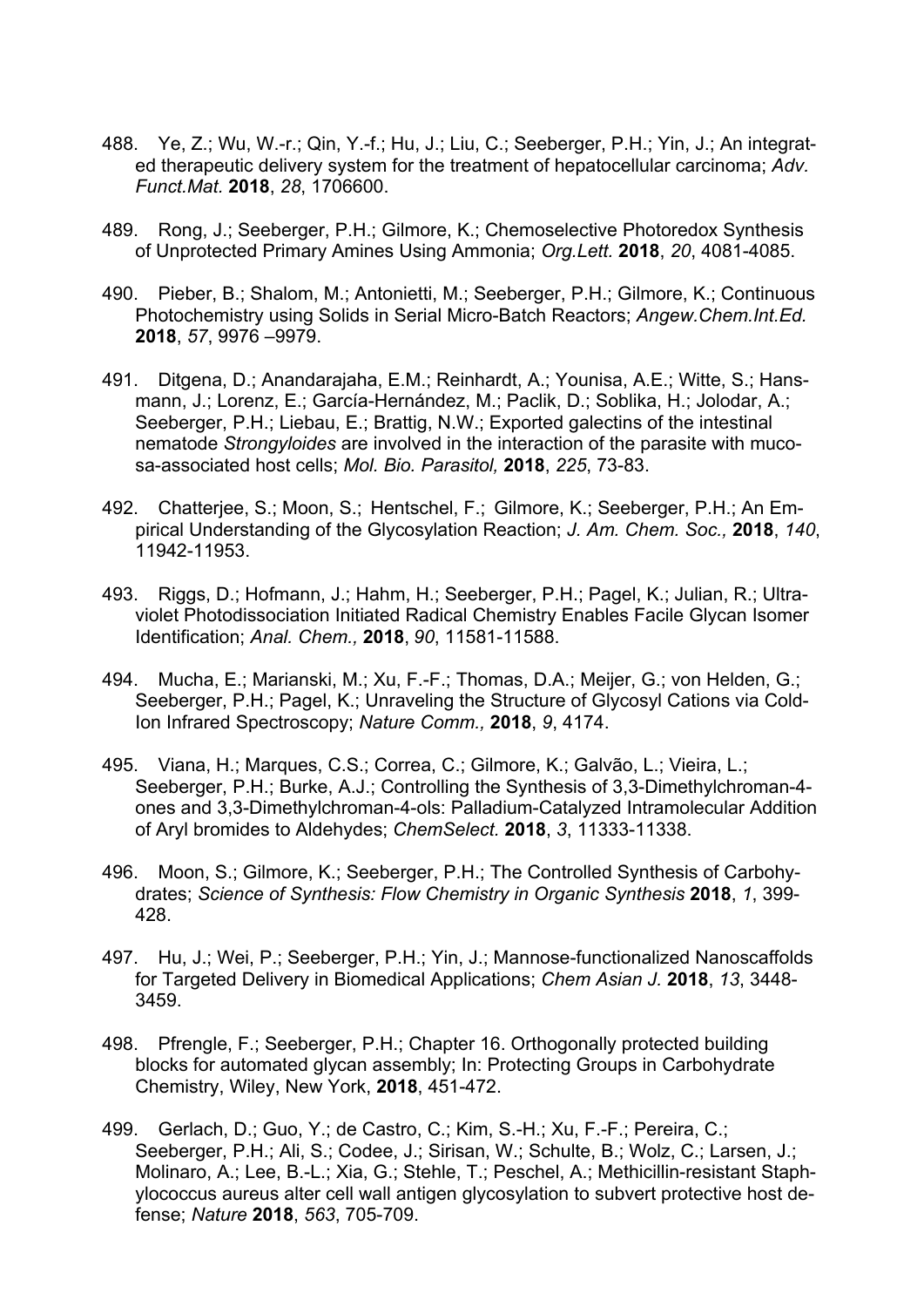- 500. Kaplonek, P.; Khan, N.; Reppe, K.; Schumann, B.; Emmadi, M.; Lisboa, M.P.; Xu, F.-F.; Calow, A.D.J.; Parameswarappa, S.G.; Witzenrath, M.; Pereira, C.L.; Seeberger, P.H.; Improving vaccines against *Streptococcus pneumoniae* using synthetic glycans; *Proc Nat Acad Sci USA*, **2018**, *115,* 13353-13358.
- 501. Warias, R.; Zaghi, A.; Heiland, J.J.; Piendl, S.K.; Gilmore, K.; Seeberger, P.H.; Massi, A.; Belder, D.; An integrated lab-on-a-chip approach to study heterogeneous enantioselective catalysts at the microscale; *ChemCatChem.* **2018**, *10*, 5382- 5385.
- 502. Geissner, A.; Reinhardt, A.; Rademacher, C.; Johannssen, T.; Lepenies, B.; Thépaut, M.; Fieschi, F.; Malinovska, L.; Wimmerova, M.; Schuhmacher, F.; Götze, S.; Grünstein, D.; Guo, X.; Kandasamy, J.; Martin, C.E.; Pasari, S.; Schlegel, M.K.; Tanaka, H.; Weishaupt, M.W.; Xiao, G.; Yang, Y.; Pereira, C.L.; Anish, C.; Seeberger, P.H.; A microbe-focused glycan array screening platform; *Proc Nat Acad Sci USA*, **2019**, *116,* 1958-1967.
- 503. Yu, Y.; Gim, S.; Kim, D.; Arnon, Z.A.; Gazit, E.; Seeberger, P.H.; Delbianco, M.; Oligosaccharides self-assemble and intrinsically fluoresce; *J. Am. Chem. Soc.,* **2019**, *141*, 4833-4838.
- 504. Jaenisch, T.; Heiss, K.; Fischer, N.; Geiger, C.S.; Bischoff, F.R.; Moldenhauer, G.; Rychlewski, L.; Sié, A.; Nesterov-Mueller, A.; Coulibaly, B.; Seeberger, P.H.; Wyrwicz, L.S.; Breitling, F.; Loeffler, F.F.; High-density peptide arrays help to identify linear immunogenic B cell epitopes in individuals naturally exposed to malaria infection; *Mol. Cell. Proteomics*, **2019**, *18*, 642-656.
- 505. Guberman, M.; Seeberger, P.H.; Automated Glycan Assembly: A Perspective; *J. Am. Chem. Soc.,* **2019**, *141*, 5581-5592.
- 506. Guberman, M.; Bräutigam, M.; Seeberger, P.H.; Automated Glycan Assembly of Lewis Type I and II Oligosaccharide Antigens; *Chem Sci.,* **2019**, *10*, 5634-5640.
- 507. Le Mai Hoang, K.; Pardo-Vargas, A.; Zhu, Y.; Yu, Y.; Loria, M.; Delbianco, M.; Seeberger, P.H.; Traceless Photolabile Linker Expedites Chemical Synthesis of Complex Oligosaccharides by Automated Glycan Assembly; *J. Am. Chem. Soc.,* **2019**, *141*, 9079-9086.
- 508. Ruprecht, C.; Geissner, A.; Seeberger, P.H.; Pfrengle, F.; Practical considerations printing high-density glycan microarrays to study weak carbohydrate-protein interactions; *Carb. Res.* **2019**, *481*, 31-35.
- 509. Cavedon, C.; Madani, A.; Seeberger, P.H.; Pieber, B.; Semi-Heterogeneous Dual Nickel/Photocatalytic (Thio)Etherification using Carbon Nitrides; *Org. Lett.* **2019**, 21, 5331-5334.
- 510. Raulf, M.K.; Johannssen, T.; Matthiesen, S.; Neumann, K.; Hachenberg, S.; Mayer-Lambertz, S.; Steinbeis, F.; Hegermann, J.; Seeberger, P.H.; Baumgärtner, W.; Strube, C.; Ruland, J.; Lepenies, B.; The C-type lectin receptor CLEC12A recognizes plasmodial hemozoin and contributes to cerebral malaria development; *Cell Reports,* **2019**, *28*, 30-38.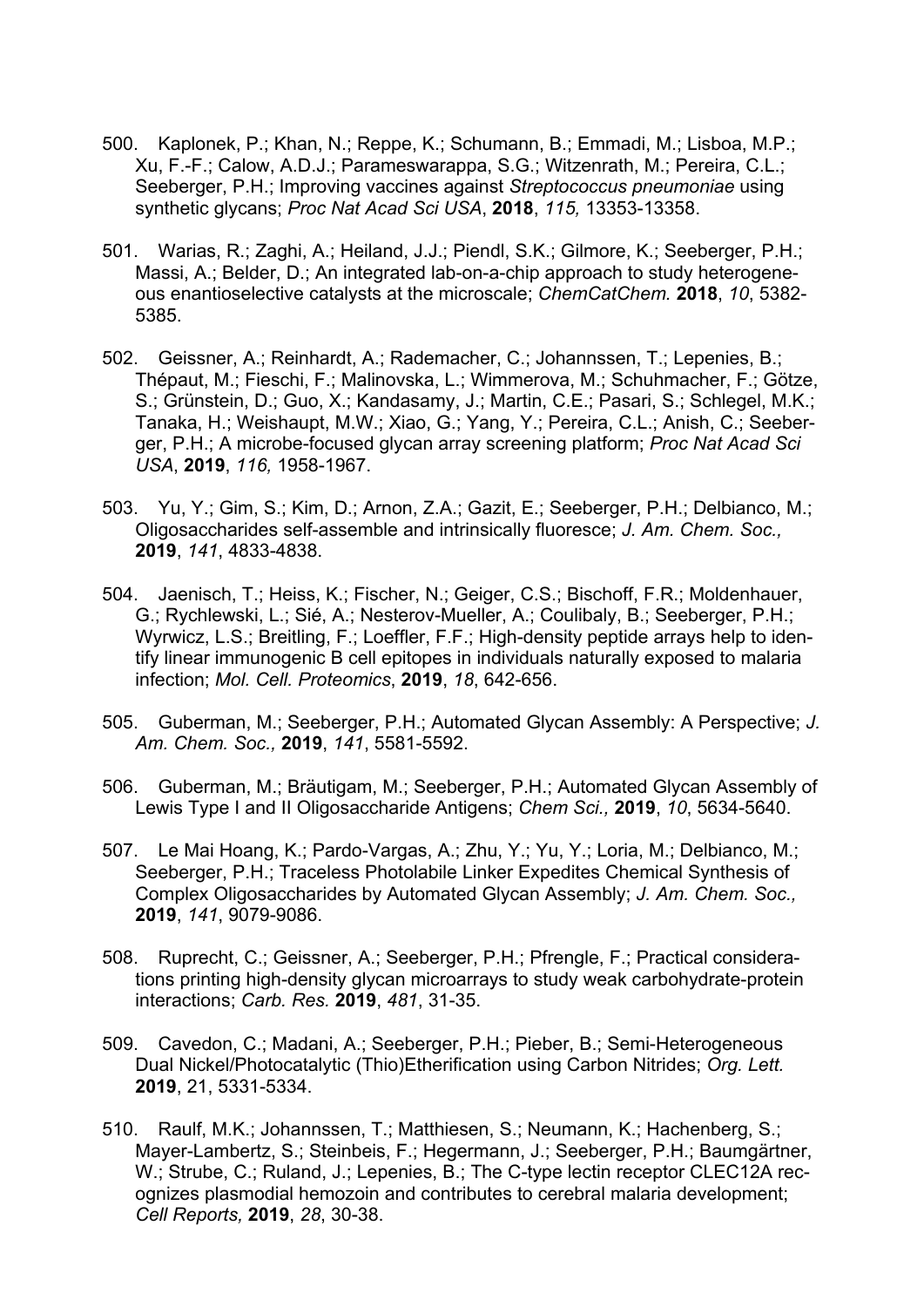- 511. Downey, A.M.; Kapłonek, P.; Seeberger, P.H.; MAIT Cells Are Attractive Vaccine Targets; *FEBS Lett,* **2019**, *593*, 1627-1640.
- 512. Pieber, B.; Malik, J.A.; Cavedon, C.; Gisbertz, S.; Savateev, A.; Cruz, D.; Heil, T.; Zhang, G.; Seeberger, P.H.; Combining Nickel and Carbon Nitride Catalysis for the Esterification of Carboxylic Acids with Aryl Iodides; *Angew.Chem.Int.Ed.* **2019**, *58*, 9575-9580.
- 513. Gim, S.; Zhu, Y.; Seeberger, P.H.; Delbianco, M.; Carbohydrate-based nanomaterials for biomedical applications; *WIREs Nanomed. Nanobiotech.,* **2019**, *11*, e1558.
- 514. Garg, M.; Stern, D.; Gross, J.; Seeberger, P.H.; Seeber, F.; Silva, D.V.; Detection of Anti-Toxoplasma gondii Antibodies in Human Sera Using Synthetic Glycosylphosphatidylinositol Glycans on a Bead-Based Multiplex Assay; *Anal.Chem.* **2019**, *91*, 11215-11222.
- 515. Yu, Y.; Tyrikos-Ergas, T.; Zhu, Y.; Fittolani, G.; Bordoni, V.; Singhal, A.; Fair, R.J.; Grafmüller, A.; Seeberger, P.H.; Delbianco, M.; Establishing structurefunction correlations of cellulose using tailor-made derivatives; *Angew.Chem.Int.Ed.* **2019**, *58*, 13127-13132.
- 516. Gray, C.J.; Lukasz, G., Migas, L.; Barran, P.E.; Pagel, K.; Seeberger, P.H.; Eyers, C.E.; Boons, G.-J.; Pohl, N.L.B.; Compagnon, I.; Widmalm, G.; Flitsch, S.L.; ESI: Advancing Solutions to the Carbohydrate Sequencing Challenge; *J. Am. Chem. Soc.,* **2019**, *141*, 14463-14479.
- 517. Cambié, D.; Dobbelaar, J.; Riente, P.; Vanderspikken, J.; Shen, C.; Seeberger, P.H., Gilmore, K.; Debije, M.G.; Noël, T.; *Angew.Chem.Int.Ed.* **2019**, *58*, 14374- 14378.
- 518. Pinzón Martín, S.; Seeberger, P.H.; Varón Silva, D.; Mucins and Pathogenic Mucin-Like Molecules: Immunomodulators in Infections and Targets for Diagnosis and Vaccines; *Front. Chem.*, **2019**, *7*, 710.
- 519. Mende, M.; Bordoni, V.; Tsouka, A.; Loeffler, F.F.; Delbianco, M.; Seeberger, P.H.; Multivalent Glycan Arrays; *Faraday Trans.* **2019**, *219*, 9-32.
- 520. Sletten, E.T.; Nuno, M.; Guthrie, D.; Seeberger, P.H.; Real-Time Monitoring of Solid-Phase Peptide Synthesis Using a Variable Bed Flow Reactor; *Chem.Comm.* **2019**, *55*, 55, 14598-14601
- 521. Pardo-Vargas, A.; Bharate, P.; Delbianco, M.; Seeberger, P.H.; Automated Glycan Assembly of Arabinomannan Oligosaccharides from *Mycobacterium tuberculosis*; *Beilstein J. Org. Chem.* **2019***, 15,* 2936–2940.
- 522. Alagesan, K.; Hinneburg, .H; Seeberger, P.H.; Silva, D.V.; Kolarich, D.; Glycan size and attachment site location affect electron transfer dissociation (ETD) fragmentation and automated glycopeptide identification; *Glycoconj. J.* **2019**, 36, 487- 493.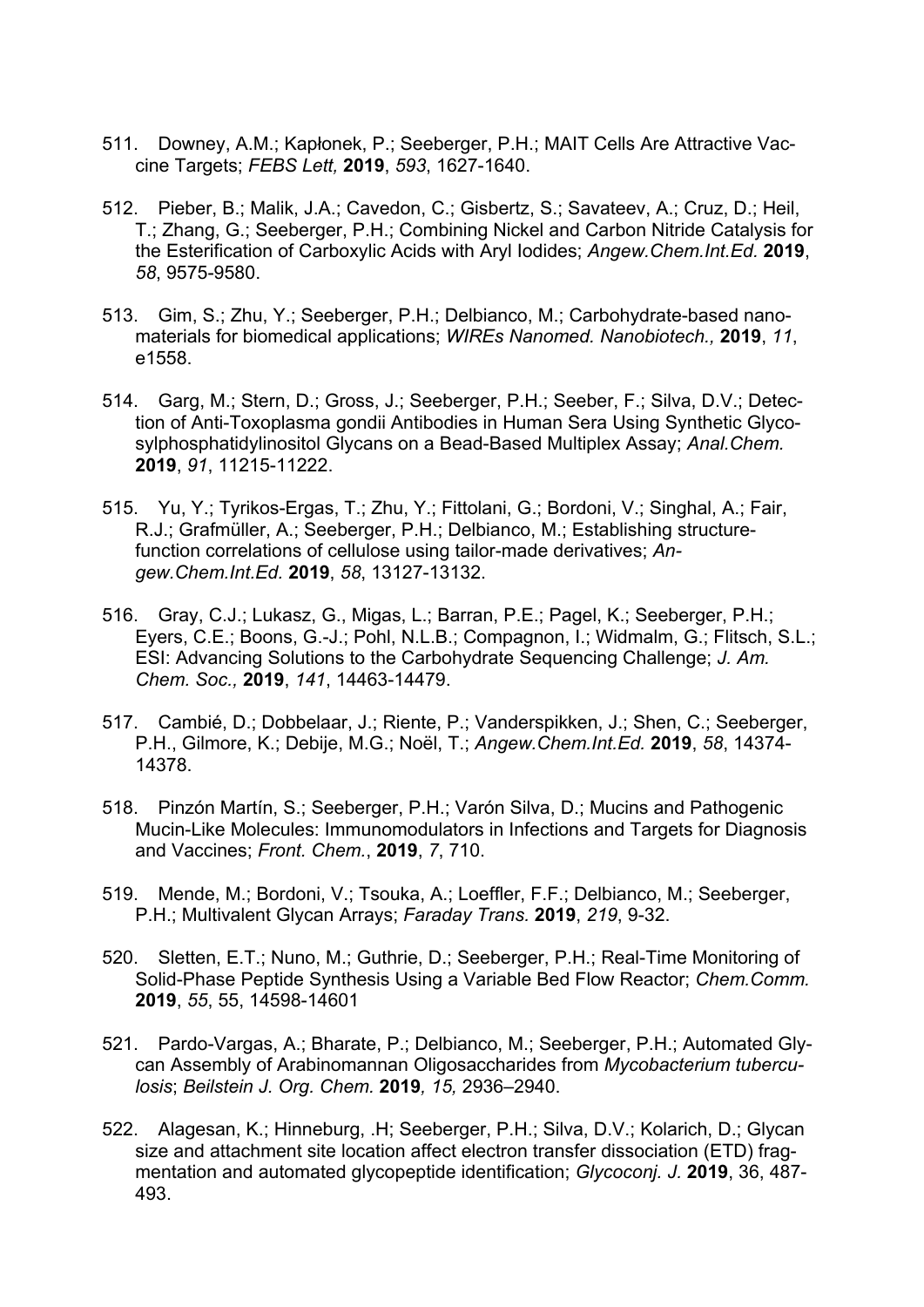- 523. Broecker, F.; Wegner, E.; Seco, B.; Kaplonek, P.; Bräutigam, M.; Ensser, A.; Pfister, F.; Daniel, C.; Martin, C.E.; Mattner, J.; Seeberger, P.H.; Synthetic oligosaccharide-based vaccines protect mice from *Clostridium difficile* infections; *ACS Chem. Bio.* **2019**, *14*, 2720-2728.
- 524. Guberman, M.; Pieber, B.; Seeberger, P.H.; Safe and Scalable Continuous Flow Azidophenylselenylation of Galactal to Prepare Galactosamine Building Blocks; *Org. Process Res. Dev.* **2019**, *23*, 2764-2770.
- 525. Erturk-Hasdemir, D.; Oh, S.F.; Okan, N.A.; Stefanetti, G.; Gazzaniga, F.; Seeberger, P.H.; Plevy, S.E.; Kasper, D.L.; Symbionts exploit complex signaling to educate the immune system; *Proc Nat Acad Sci USA*, **2019**, *116*, 26157-26166.
- 526. Tiwari, V.; Singh, A.; Chaudhary, P.; Seeberger, P.H.; Kandasamy, J.; Synthesis of photolabile protected uronic acid building blocks: Applications in carbohydrate synthesis with the assistance of continuous flow photoreactor; *Org.Chem.Front.,* **2019**, 6, 3859-3863.
- 527. Tian, G.; Qin, C.; Liu, Z.; Shen, D.; Zou, X.; Fu, J.; Hu, J.; Seeberger, P.H.; Yin, J.; Total Synthesis of the Unique (1→2)- and (1→3)-Linked α-Oligoglucosides from *Helicobacter pylori* Serotype O2 O-antigen; *Chem.Comm.* **2020**, *56*, 344-347.
- 528. Tyrikos-Ergas, T.; Fittolani, G.; Seeberger, P.H.; Delbianco, M.; Structural studies using unnatural oligosaccharides: towards sugar foldamers; *Biomacromol.,* **2020**, *21*, 18-29.
- 529. Malik, A.; Steinbeis, F.; Carillo, M.A.; Seeberger, P.H.; Lepenies, B.; Varón Silva, D.; Immunological Evaluation of Synthetic Glycosylphosphatidylinositol Glycoconjugates as Vaccine Candidates Against Malaria; *ACS Chem.Bio.,* **2020**, *15*, 171-178.
- 530. Brezesinski, G.; Calow, A.D.J.; Pereira, C.L.; Seeberger, P.H.; Thermodynamic and structural behaviour of *α-*Galactosylceramide and C6-functionalized α-GalCer in 2D layers at the air-liquid interface; *Chem.Bio.Chem.,* **2020**, *21*, 241-247.
- 531. Fittolani, G.; Seeberger, P.H.; Delbianco, M.; Helical polysaccharides; *Peptide Science,* **2020**, 112, e24124.
- 532. Ye, Z.; Hu, D.; Rao, Y.; Hu, J.; Seeberger, P.H.; Yin, J.; Targeted photodynamic therapy with a novel photosensitizer cercosporin encapsulated multifunctional copolymer; *Colloids Surfaces A*, **2020**, *585*, 124136.
- 533. Zhu, Y.; Tyrikos-Ergas, T.; Schiefelbein, K.; Grafmüller, A.; Seeberger, P.H.; Delbianco, M.; Automated access to well-defined ionic Oligosaccharides; *Org. Biomol. Chem.* **2020**, *18*, 1349-1353.
- 534. Chatterjee, S.; Guidi, M.; Seeberger, P.H.; Gilmore, K.; Automated Radial Synthesis of Complex Organic Molecules; *Nature* **2020**, *579*, 379–384.
- 535. Cavedon, C.; Seeberger, P.H.; Pieber, B.; Photochemical Strategies for Carbon–Heteroatom Bond Formation; *Eur.J.Org.Chem.,* **2020**, 1379–1392.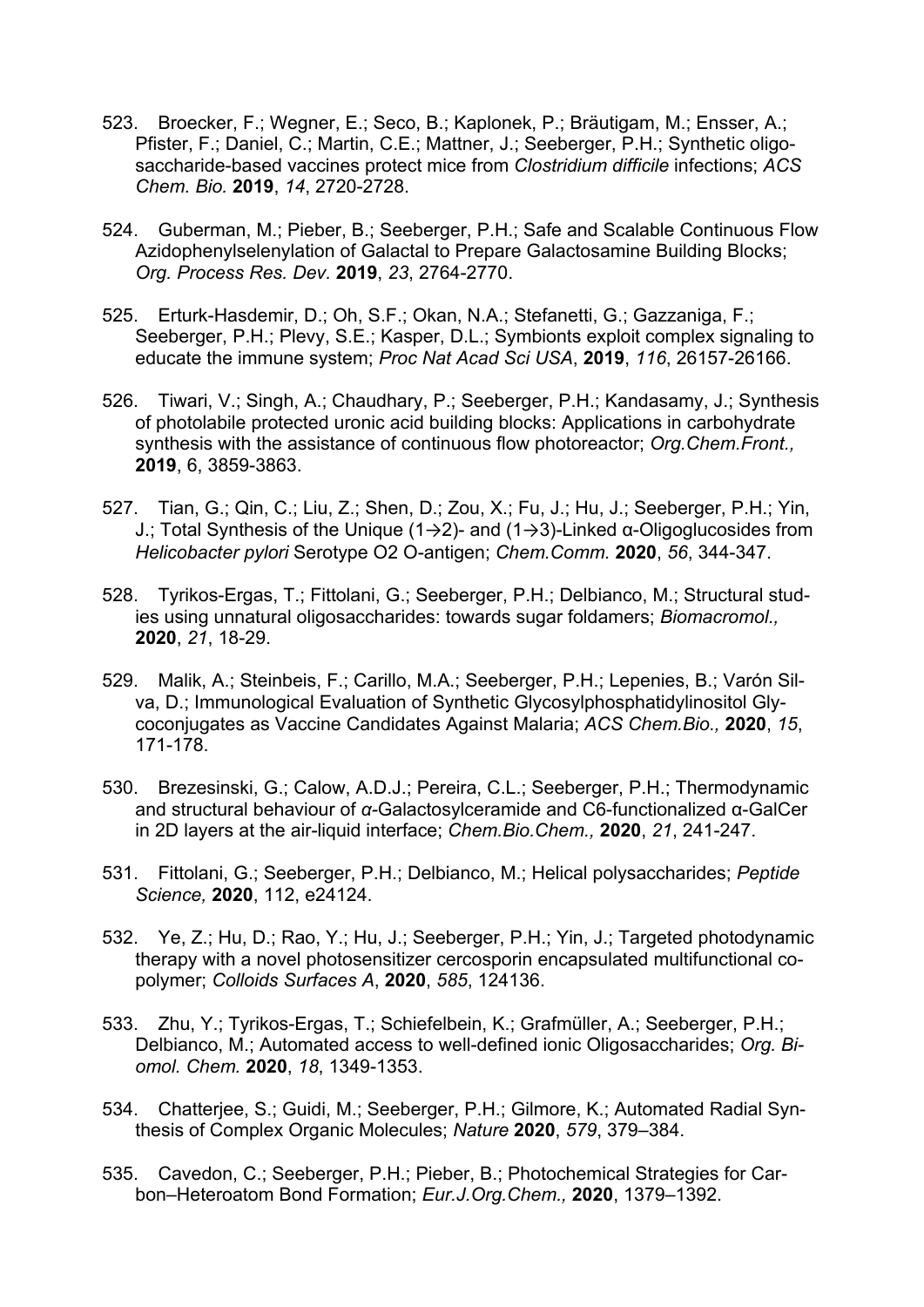- 536. Marianski, M.; Mucha, E.; Greis, K.; Moon, S.; Pardo, A.; Kirschbaum, C.; Thomas, D.A.; Meijer, G.; von Helden, G.; Gilmore, K.; Seeberger, P.H.; Pagel, K.; Direct Evidence for Remote Participation During Glycosylations Revealed by Cryogenic Vibrational Spectroscopy; *Angew.Chem.Int.Ed.* **2020**, *59*, 6166-6171.
- 537. Delbianco, M.; Seeberger, P.H.; Material Science Based on Synthetic Polysaccharides; *Mater. Horiz.* **2020**, 7, 963-969.
- 538. Wei, P.; Ye, Z.; Bai, S. Seeberger, P.H.; Yin, J.; Hu, J.; Combination therapy with amphotericin B and doxorubicin encapsulated in mannosylated nanomicelles for visceral leishmaniasis; *Coll. Surf. A.* **2020**, *598*, 124804.
- 539. Joseph, A.; Pardo-Vargas, A.; Seeberger, P.H.; Total Synthesis of Polysaccharides by Automated Glycan Assembly; *J. Am. Chem. Soc.,* **2020**, *142*, 8561-8564.
- 540. Roderer, D.; Bröcker, F.; Sitsel, O.; Kaplonek, P.; Leidreiter, F.; Seeberger, P.H.; Raunser, S.; Glycan-dependent two-step cell adhesion mechanism of Tc toxins; *Nature Comm.* **2020**, *11*, 2694.
- 541. Xiao, Q.; Delbianco, M.; Sherman, S.E.; Perez, A.M.R.; Bharate, P.; Pardo-Vargas, A.; Rodriguez-Emmenegger, C.; Kostina N.Y.; Rahimi, K.; Söder, D.; Möller, M.; Klein, M.L.; Seeberger, P.H.; Percec, V.; Nano-vesicles displaying functional linear and branched oligomannose self-assembled from sequence-defined Janus glycodendrimers; *Proc Nat Acad Sci USA*, **2020**, *117*, 11931–11939.
- 542. Buck-Wiese, H.; Fanuel, M.; Liebeke, M.; Le Mai Hoang, K.; Pardo-Vagas, A.; Seeberger, P.H.; Hehemann, J.-H.; Rogniaux, H.; Jackson, G.P.; Ropartz, D.; Discrimination of β-1,4 and β-1,3 linkages in native oligosaccharides via charge transfer dissociation mass spectrometry; *J.Am.Soc.Mass.Spec.* **2020**, *31*, 1249-1259.
- 543. Sletten, E.T.; Danglad-Flores, J.; Nuño, M.; Guthrie, D.; Seeberger, P.H.; Automated Glycan Assembly in a Variable-Bed Flow Reactor Provides Insights Into Oligosaccharide-Resin Interactions; *Org. Lett.* **2020**, *22*, 4213-4216.
- 544. Wu, X. Delbianco, M.; Anggara, K.; Michnowicz, T.; Pardo-Vargas, A.; Bharate, P.; Sen, S.; Pristl, M.; Rauschenbach, S.; Schlickum, U.; Abb, S.; Seeberger, P.H.; Kern, K.; Imaging Single Glycans; *Nature* **2020**, *582*, 375–378.
- 545. Malik, J.A.; Madani, A.; Pieber, B.; Seeberger, P.H.; Evidence for Photocatalyst Involvement in Oxidative Additions of Nickel-Catalyzed Carboxylate *O*-Arylation; *J. Am. Chem. Soc.,* **2020**, *142*, 11042-11049.
- 546. Hu, J.; Wu, W.; Qin, Y.; Liu, C.; Wei, P.; Hu, J.; Seeberger, P.H.; Yin, J.; Fabrication of Glyco-Metal-Organic Frameworks for Targeted Interventional Photodynamic/Chemotherapy for Hepatocellular Carcinoma through Percutaneous Transperitoneal Puncture; *Adv.Funct. Mat.* **2020**, 1910084.
- 547. Roller, R.F.; Malik, A.; Carillo, M.A.; Rella, A.; Lepenies, B.; Seeberger, P.H.; Varón Silva, D.; Semi-Synthesis of Active Glycosylphosphatidylinositol-Anchored Proteins; *Angew.Chem.Int.Ed.* **2020**, *59*, 12035-12040.
- 548. Budde, S.; Goerdeler, F.; Floß, J.; Hicks, E.; Moscovitz, O.; Seeberger, P.H.; Davies, H.M.L., Reiser, O.; Visible-light Mediated Oxidative Ring Expansion of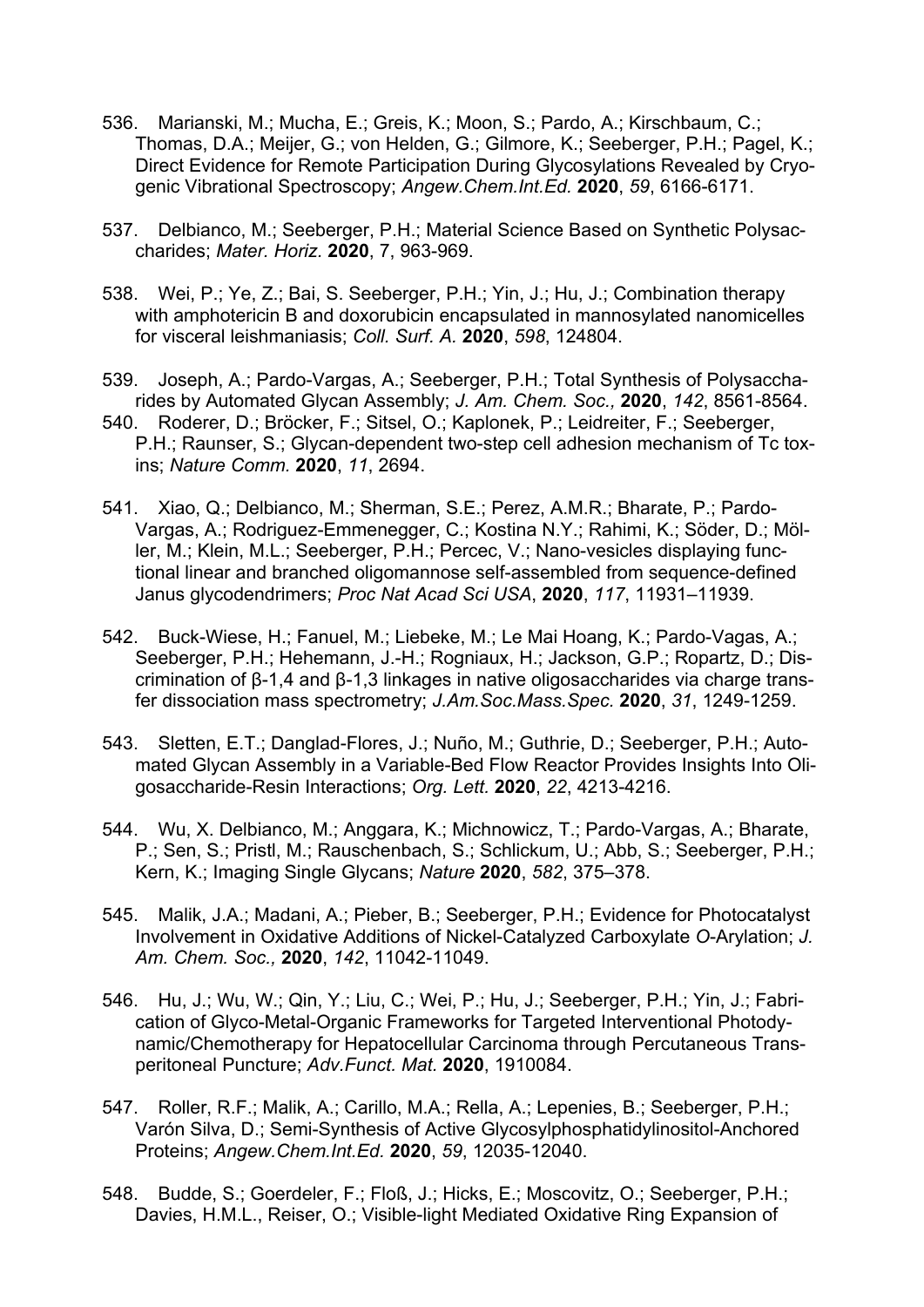Anellated Cyclopropanes to Fused Endoperoxides with Antimalarial Activity, *Org. Chem. Front.* **2020**, 7, 1789–1795.

- 549. Parameswarappa, S.G.; Pereira, C.L.; Seeberger, P.H.; Synthesis of *Streptococcus pneumoniae* Serotype 9V Oligosaccharide Antigens; *Beilstein J. Org. Chem.* **2020***, 16,* 1693–1699.
- 550. Sanapala, S.R.; Silva Seco, B.M.; Baek, J.Y.; Awan, S.I.; Pereira, C.L.; Seeberger, P.H.; Chimeric Oligosaccharide Conjugate Induces Opsonic Antibodies against *Streptococcus pneumoniae* Serotypes 19A and 19F; *Chem. Sci.* **2020***, 11,*  11, 7401-7407.
- 551. Tian, G.; Hu, J.; Qin, C.; Li, L.; Zou, X. Cai, J.; Seeberger, P.H.; Yin, J.; emical Synthesis and Immunological Evaluation of *Helicobacter pylori* Serotype O6 Tridecasaccharide *O-Antigen* Containing a dd-Heptoglycan; *Angew.Chem.Int.Ed.* **2020**, *59*, 13362-13370.
- 552. Zou, X.-P.; Qin C.-J.; Hu, J.; Fu, J.-J.; Tian, G.-Z.; Moscovitz, O.; Seeberger, P.H.; Yin, J.; Total Synthesis of D-*glycero-D-mannno-Heptose 18.7-Bisphosphate* with 3-*O*-Amyl Amine Linker and Its Monophosphate Derivative; *Chin. J. Nat. Med.* **2020**, *18*, 628-632.
- 553. Mende, M.; Tsouka, A.; Heidepriem, J.; Paris, G.; Mattes, D.S.; Eickelmann, S.; Bordoni, V.; Wawrzinek, R.; Fuchsberger, F.F.; Seeberger, P.H.; Rademacher, C.; Delbianco, M.; Mallagaray, A.; Loeffler, F.; On-Chip Neo-Glycopeptide Synthesis for Multivalent Glycan Presentation; *Chem.Eur.J.* **2020**, *26*, 9954-9963.
- 554. Seco, B.M.S.; Xu, F.-F.; Grafmüller, A.; Kottari, N.; Pereira, C.L.; Seeberger, P.H.; Combining oligosaccharide antigens to mimic capsular polysaccharides: Towards semisynthetic glycoconjugate vaccine candidates against *Streptococcus pneumoniae* serotype 14; *ACS Chem. Bio.* **2020***, 15*, 2395-2405.
- 555. Varela-Aramburu, S.; Ghosh, C.; Goerdeler, F.; Priegue, P.; Moscovitz, O.; Seeberger, P.H.; Targeting and inhibiting *Plasmodium falciparum* using ultra-small gold nanoparticles; *ACS Appl. Surf.Int.* **2020**, *12*, 43380-43387.
- 556. Greis, K.; Mucha, E.; Lettow, M.; Thomas, D.A.; Kirschbaum, C.; Moon, S.; Pardo-Vargas, A.; von Helden, G.; Meijer, G.; Gilmore, K.; Seeberger, P.H.; Pagel, K.; The Impact of Leaving Group Anomericity on the Structure of Glycosyl Cations; *ChemPhysChem.* **2020,** *21*, 1905–1907.
- 557. Cai, J.; Hu, J.; Qin, C., Li, L.; Shen, D.; Tian, G.; Zou, X.; Seeberger, P.H.; Yin, J.; Reliable Method to Install β-d-Rhamnosides is Key to the Synthesis and Immunological Evaluation of the Autism-related Bacterium *Clostridium bolteae* Capsular Octadecasaccharide; *Angew.Chem.Int.Ed.* **2020**, *59*, 20529-20537.
- 558. Greis, K.; Kirschbaum, C.; Leichnitz, S.; Gewinner, S.; Schöllkopf, W.; von Helden, G.; Meijer, G.; Seeberger, P.H.; Pagel, K.; Direct Experimental Characterization of the Ferrier Glycosyl Cation; *Org. Lett.,* **2020**, *22*, 8916-8919.
- 559. Pröbstel, A.-K.; Zhou, X.; Baumann, R.; Rojas, O.L.; Wischnewski, S.; Kutza, M.; Sellrie, K.; Kim, K.; Ramesh, A.; Dandekar, R.; Greenfield, A.L.; Schubert,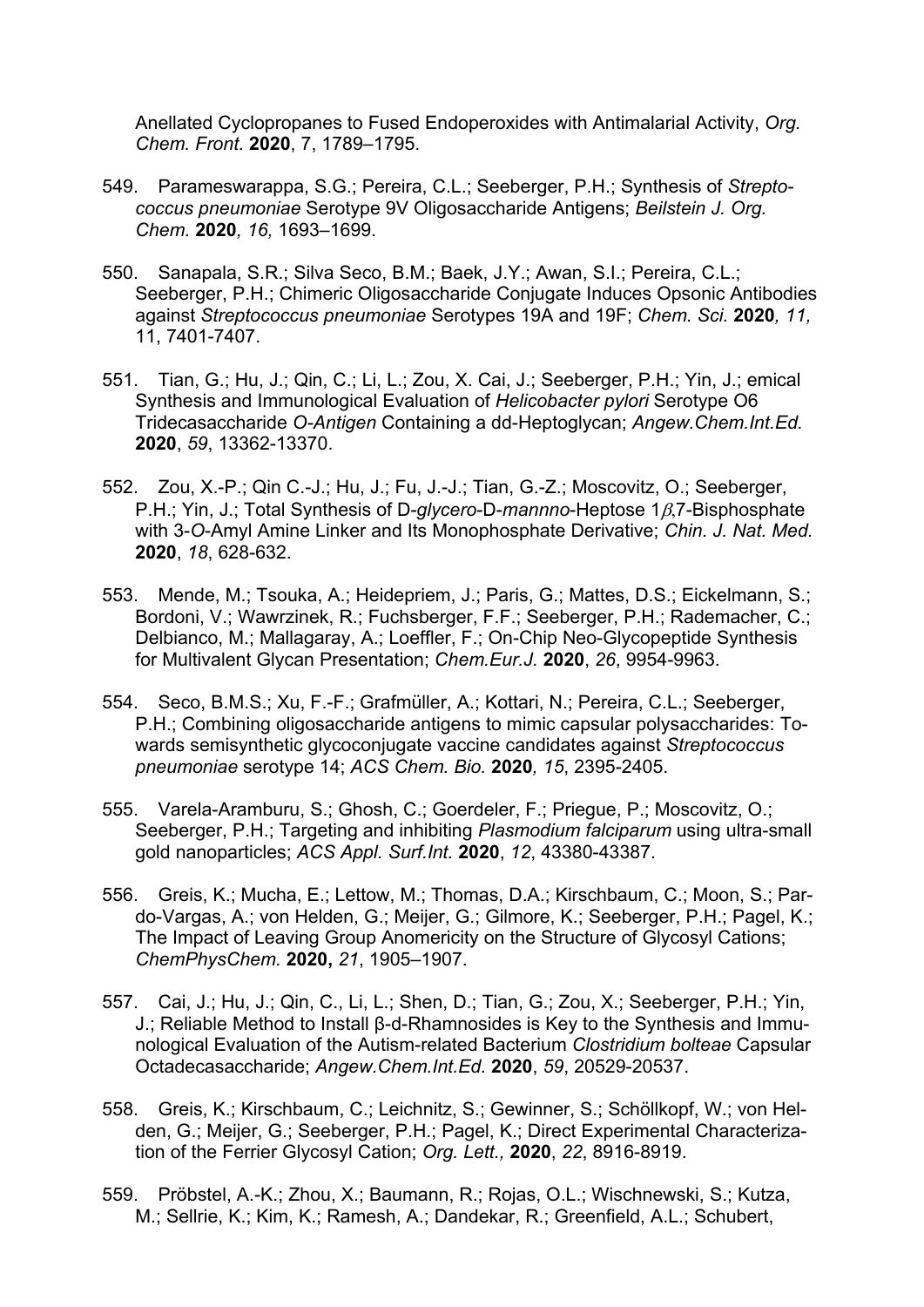R.D.; Bisanz, J.E.; Vistnes, S.; Khalegi, K.; Liesche, F.; Ramaglia, V.; Bischof, A.; Singh, S.; Tran, E.B.; Barba, P.; Zorn, K.; Heijnen, I.; Oechtering, J.; Forsberg, K.; Henry, R.; Helmuth, J.; Shiow, L.R.; Gelfand, J.M.; Graves, J.; Cree, B.A.C.; Hauser, S.L.; Kuhle, J.; Weishaupt, J.H.; Andersen, P.M.; Schlegel, J.; Turnbaugh, P.J.; Seeberger, P.H.; Gommerman, J.L.; Schirmer, L.; Wilson, M.R.; Baranzini, S.E.; Gut microbiota-specific IgA+ B cells 1 traffic to the CNS in active multiple 2 sclerosis *Science Immunology* **2020**, 5, eabc7191.

- 560. Gim, S.; Fittolani, G.; Seeberger, P.H.; Ogawa, Y.; Delbianco, M.; Supramolecular assembly and chirality of synthetic carbohydrate materials; *Angew.Chem.Int.Ed.* **2020**, *59*, 22577–22583.
- 561. Fu, J.; Seeberger, P.H.; Yin, J.; Glycoconjugates for glucose transportermediated cancer-specific targeting and treatment; *Carb. Res.,* **2020**, 498, 108195.
- 562. Guidi, M.; Seeberger, P.H.; Gilmore, K.; How to Approach Flow Chemistry; *Chem.Soc.Rev.* **2020**, 49, 8910-8932.
- 563. Qin, C.; Liu, Z.; Ding, M.; Cai, J.; Fu, J.; Hu, J.; Seeberger, P.H.; Yin, J.; Chemical synthesis of the *Pseudomonas aeruginosa* O11 O-antigen trisaccharide based on neighbouring electron-donating effect; *J. Carb.Chem.* **2020**, *39*, 374-397.
- 564. Anggara, A.; Zhu, Y.; Delbianco, M.; Rauschenbach, S.; Abb, S.; Seeberger, P.H.; Kern, K.; Exploring the Conformation Space of an Oligosaccharide; *J. Am. Chem. Soc.,* **2020**, *142*, 21420-21427.
- 565. Cavedon, C.; Sletten, E.T.; Madani, A.; Niemeyer, O.; Seeberger, P.H.; Pieber, B.; Visible light-mediated oxidative debenzylation; *Org. Lett.* **2021***,* 23, 514-518.
- 566. Guidi, M.; Moon, S.; Anghileri, L.; Cambié, D.; Seeberger, P.H.; Gilmore, K.; Combining Radial and Continuous Flow Synthesis to Optimize and Scale-up the Production of Medications; *Reaction Chemistry & Enginering.* **2021***,* 6, 220-224.
- 567. Tyrikos-Ergas, T.; Bordoni, V.; Fittolani, G.; Chaube, M.; Grafmüller, A.; Seeberger, P.H.; Delbianco, M.; Systematic structural characterization of chitin oligosaccharides enabled by Automated Glycan Assembly; *Chem. Eur. J.,* **2021**, *27*, 2321-2325.
- 568. Moon, S.; Chatterjee, S.; Seeberger, P.H.; Gilmore, K.; Predicting Glycosylation Stereoselectivity Using Machine Learning; *Chem. Sci.* **2021***, 12,* 2931-2939.
- 569. Nicolardi, S.; Abragam Joseph, A.; Zhu, Q.; Shen, Z.; Pardo-Vargas, A.; Chiodo, F.; Molinaro, A.; Silipo, A.; van der Burgt, Y.E.M.; Yu, B.; Seeberger, P.H.; Wuhrer, M.; Analysis of synthetic oligo- and polysaccharides by ultrahigh-resolution MALDI mass spectrometry; *Anal. Chem.* **2021***, 93*, 4666-4675.
- 570. Heidepriem, M.; Dahlke, C.; Kobbe, R.; Santer, R.; Koch, T.; Fathi, A.; Silva Seco, B.M.; Ly, M.L.; Schmiedel, S.; Schwinge, D.; Serna, S.; Sellrie, S.; Reichardt, N.-C.; Seeberger, P.H.; Addo, M.M.; Loeffler, F.F.; Longitudinal development of antibody responses in COVID-19 patients of different severity with ELISA, peptide, and glycan arrays: an immunological case series; *Pathogens* **2021**, *10*, 438.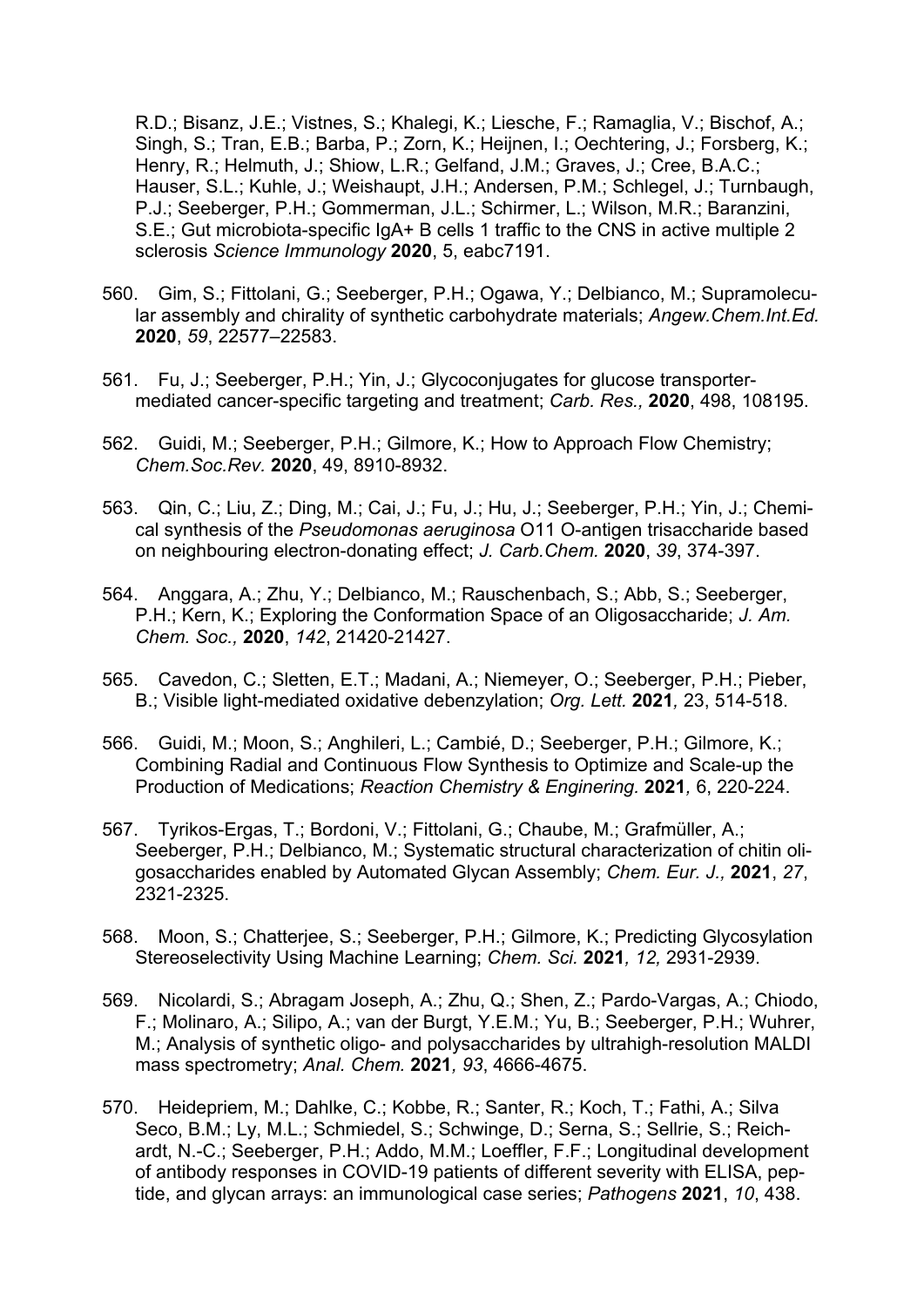#### **Publications in Press**

- 571. Malik, A.; Seeberger, P.H.; Varón Silva, D.; Advances in the Chemical Synthesis of Carbohydrates and Glycoconjugates; *Adv. Biochem. Eng. Biotechnol.,* **2020**, in press.
- 572. Downey, A.M.; Seeberger, P.H.; Automated Oligosaccharide Synthesis: The Past, Present, and Future; in Comprehensive Glycoscience 2nd Ed. **2021***,* in press.
- 573. Malik, A.; Seeberger, P.H.; Brezesinski, G.; Silva, D.V.; Zwitterionic Character and Lipid Composition Determine the Behaviour of GPI Fragments on Monolayers; *Chem.Phys.Chem.* **2021***,* in press.
- 574. Seeberger, P.H.; Discovery of Semi- and Fully-Synthetic Carbohydrate Vaccines Against Bacterial Infections Using a Medicinal Chemistry Approach; *Chem. Rev.,* **2021**, in press.
- 575. Ghosh, C.; Varela-Aramburu, S.; Eldesouky, H.E.; Hossainy, S.S.; Seleem, M.N.; Aebischer, A.; Seeberger, P.H.; Non-toxic glycosylated gold nanoparticleamphotericin B conjugates reduce biofilms and intracellular burden of fungi and parasites; *Advanced Therapeutics*, **2021**, in press.
- 576. Seeberger, P.H.; Raus aus der Abhängigkeit; *Spektrum der Wissenschaft,* **2021**, in press.
- 577. Zhang, J.; Zou, Y.; Heil, T.; Njel, C.; Eickelmann, S.; Ronneberger, S.; Strauss, V.; Seeberger, P.H.; Savateev, A.; Loeffler, F.F.; Laser-driven growth of singlelayer transition metal oxide nanostructures on carbon nitride films in milliseconds; *Nature Comm.* **2021**, in press.
- 578. Fittolani, G.; Shanina, E.; Guberman, M.; Seeberger, P.H.; Rademacher, C.; Delbianco, M.; Automated glycan assembly of 19F labelled glycan probes enables high-throughput NMR studies of protein-glycan interactions; *Angew.Chem.Int.Ed.* **2021**, *60*, in press.
- 579. Zhang, S.; Sella, M.; Sianturi, J.; Priegue, P.; Shen, D.; Seeberger, P.H.; Discovery of oligosaccharide antigens for semi-synthetic glycoconjugate vaccine leads against *Streptococcus suis* serotypes 2, 3, 9 and 14; *Angew.Chem.Int.Ed.* **2021**, *60*, in press.

#### **Manuscripts Submitted for Publication**

- 580. Stavenhagen, K.; Steinhagen, P.R.; Schirmeister, F.; Hennig, R.; Reichl, U.; Seeberger, P.H.; IBD-BIOM Consortium; Rapp, E.; Baumgart, D.C.; Kolarich, D.C.; Region-specific N-glycosylation differences in the small and large intestine; submitted for publication.
- 581. Chatterjee, S.; Moon, S.; Rowlands, A.; Chin, F.; Seeberger, P.H.; Merbouh, N.; Gilmore, K.; Click, Zoom, Explore: Interactive 3D (*i*-3D) Figures in Standard Manuscript PDFs; submitted for publication.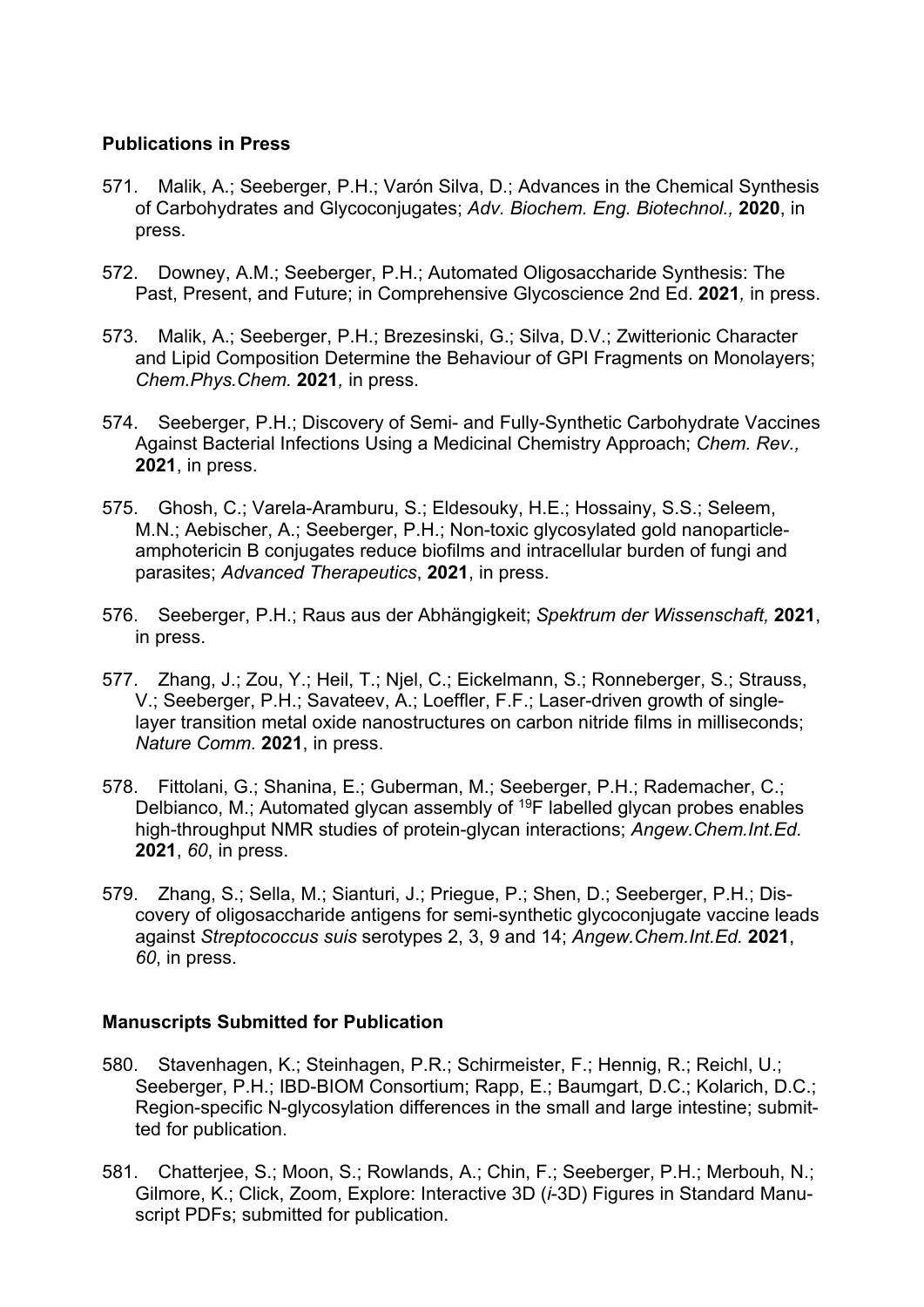- 582. Alagesan, K.; Varon Silva, D.; Seeberger, P.H.; Kolarich, D.; A novel, ultrasensitive approach for quantitative carbohydrate composition and linkage analysis using LC-ESI ion trap tandem mass spectrometry; submitted for publication.
- 583. Li, C.; Palma, A.S.; Zhang, P.; Zhang, Y.; Gao, C.; Silva, L.M.; Li, Z.; Trovão, F.; Weishaupt, M.; Seeberger, P.H.; Likhos-herstov, L. M.; Piskarev, V.; Yu, J.; Westerlind, U.; Feizi, T.; Chai, W.; New Strategy for Non-Covalent Microarrays from Synthetic Amino-Terminating Glycans: Implications in Expanding Glycan Microarray Diversity and Platform Comparison; submitted for publication.
- 584. Wang, X.; Hu, J.; Ye, Y.; Huang, Z.; Dai, Z.; Seeberger, P.H.; Yin, J.; *In vivo*  Dual Fluorescence Imaging of Mucin 1 and Its Glycoform in Tumor Cells; submitted for publication.
- 585. Kastner, M.; Karner, A.; Zhu, R.; Huang, Q.; Zhang, D.; Liu, J.; Geissner, A.; Sadewasser, A.; Lesch, M.; Wörmann, X.; Karlas, A.; Seeberger, P.H.; Wolff, T.; Hinterdorfer, T.; Herrmann, A.; Sieben, C.; Relevance of host cell surface glycan structure for cell specificity of influenza A virus; submitted for publication.
- 586. Goerdeler, F.; Khan Khilji, S.; Lühle, J.; Frensemeier, K.; Warschkau, D.; Schirmeister, F.; Chen, Z.A.; Malik, A.; Garg, M.; Varon Silva, D.; Turak, O.; Mallagaray, A.; Boerno, S.; Timmermann, B.; Rappsilber, J.; Seeberger, P.H.; Moscovitz, O.; Production of glycan-binding nanobodies; submitted for publication.
- 587. Liang, C.-F.; Hahm, H.S.; Sabbavarapu, N.M.; Seeberger, P.H.; Automated Synthesis of Chondroitin Sulfate Oligosaccharides; submitted for publication.
- 588. Gilmore, K.; Zhou, Y.; Ramirez, S.; Pham, L.V.; Fahnøe, U.; Feng, S.; Offersgaard, A., Trimpert, J.; Bukh, J.; Osterrieder, K.; Gottwein, J.M.; Seeberger, P.H.; *In vitro* efficacy of Artemisinin-based treatments against SARS-CoV-2; submitted for publication.
- 589. Guidi, M.; Anghileri, L.; Seeberger, P.H.; Gilmore, K.; When and How to Start Flow Chemistry; submitted for publication.
- 590. Anggara, K.; Zhu, Y.; Fittolani, G.; Yu, Y.; Tyrikos-Ergas, T.; Delbianco, Rauschenbach, S.; Abb, S.; Seeberger, P.H.; Kern, K.; Identifying the Origin of Local Flexibility in a Carbohydrate Polymer; submitted for publication.
- 591. Qiu, N.; Abegg, D.; Guidi, M.; Gilmore, K.; Seeberger, P.H.; Adibekian, A.; Artemisinin Inhibits NRas Palmitoylation by Targeting the Protein Acyltransferase ZDHHC6; submitted for publication.
- 592. Kaplonek, P.; Yao, L.; Reppe, K.; Voß, F.; Kohler, T.; Ebner, F.; 5, Schäfer, A.; Blohm, U.; Bräutigam, M.; Pereira, C.L.; Parameswarappa, S.G.; Emmadi, M.; Ménová, P.; Witzenrath, M.; Hammerschmidt, S.; Hartmann, S.; Sander, L.E.; Seeberger, P.H.; A semisynthetic glycoconjugate containing containing pneumococcal proteins provides expanded cross-serotype protection against *Streptococcus pneumoniae*; submitted for publication.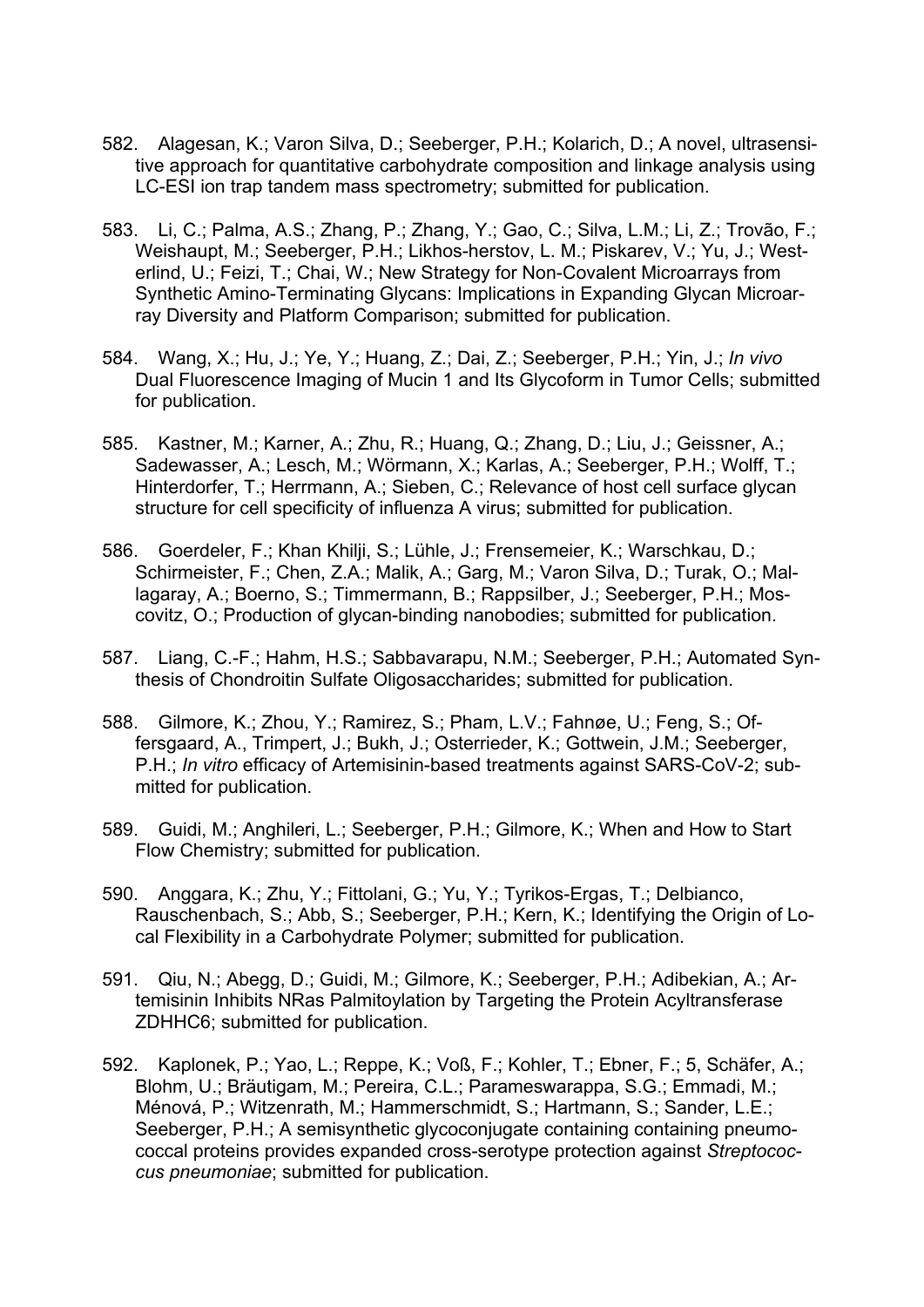- 593. Stadtmueller, M.N.; Bhatia, S.; Kiran, P.; Hilsch, M.; Adam, L.; Parshad, B.; Klenk, S.; Sellrie, K.; Lauster, D.; Seeberger, P.H.; Hackenberger, C.; Herrmann, A.; Haag, R.; Wolff, T.; Evaluation of Multivalent Sialylated Polyglycerols for Resistance and Broad Antiviral Activity against Influenza Viruses; submitted for publication.
- 594. Zhu, Y.; Delbianco, M.; Seeberger, P.H.; Automated Assembly of Starch and Glycogen Polysaccharides; submitted for publication.
- 595. Nie, C.; Trimpert, J.; Moon, S.; Haag, R.; Gilmore, K.; Kaufer, B.B.; Seeberger, P.H.; *In vitro* efficacy of Artemisia extracts against SARS-CoV-2; submitted for publication.
- 596. Sabbavarapu, N.M.; Seeberger, P.H.; Automated Glycan Assembly of Oligogalactofuranosides Reveals the Influence of Protecting Groups on Oligosaccharide Stability; submitted for publication.
- 597. Ghosh, C.; Priegue, P.; Leelayuwapan, H.; Fuchsberger, F.F.; Rademacher, C.; Seeberger, P.H.; Synthetic glyco-nanoparticles modulate innate immunity without activating the complement system; submitted for publication.
- 598. Danglad-Flores, J.; Leichnitz, S.; Sletten, E.T.; Joseph, A.A.; Bienert, K.; Le Mai Hoang, K.; Seeberger, P.H.; Microwave-assisted Automated Glycan Assembly; submitted for publication.

#### **Non-Science Articles**

- 1. Seeberger, P.H.; Die Chance etwas zu bewegen; *Nachr. Chem.* **2003**, 51, 537.
- 2. Seeberger, P.H.; Neue Herausforderungen in der alten Welt; *Nachr. Chem.* **2005**, 53, 28-30.
- 3. Seeberger, P.H.; Journal Club; *Nature*, **2005**, *436*, 757.
- 4. Seeberger, P.H.; Microreactor Technology The Chemist's Round Bottom Flask of the 21st Century; *ChemFiles*, **2005**, *5* (7), 1.
- 5. Kiessling, L.L.; Doudna, J.A.; Johnsson, K.; Mapp, A.K.; Marletta, M.A.; Seeberger, P.H.; Williamson, J.R.; Wedde, S.G.; A higher degree of difficulty; *ACS Chem Biol.* **2007**, *2*, 197-199.
- 6. Seeberger, P.H.; Vorbeugung Früherkennung Individuelle Medizin; *ETH Globe*, **2007** (2) 36-37.
- 7. Seeberger, P.H.; Brain drain brain gain: Wie Wissenschaftler Ihren Arbeitsplatz wählen; in "Keine Wissenschaft für sich" Schavan, A. (Ed.), edition Körber Stiftung, Hamburg, **2008**, 189-197.
- 8. Seeberger, P.H.; Land of Opportunity; *ACS Chem Biol.* **2009**, *4*, 589–590.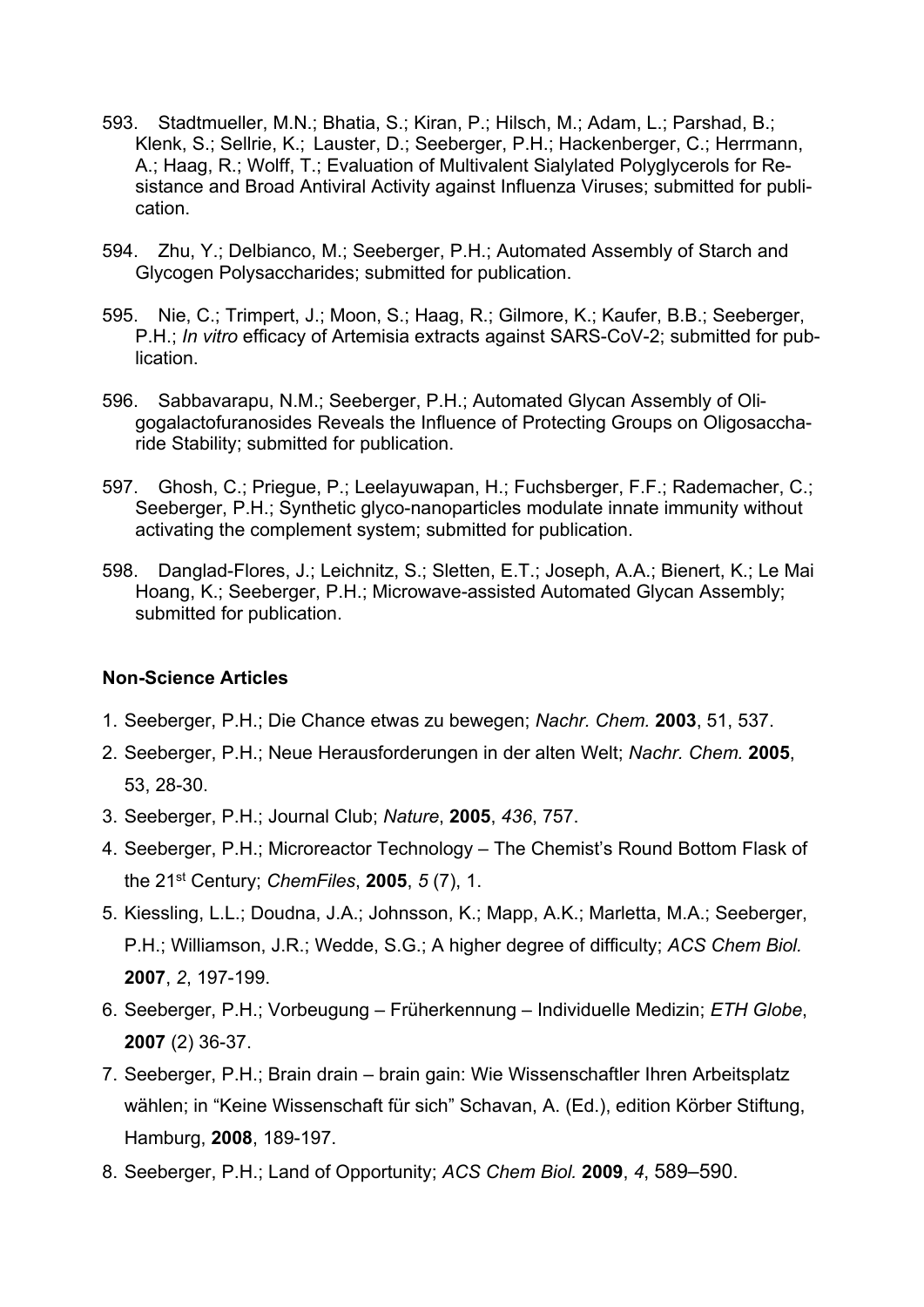- 9. Seeberger, P.H.; Preface: 2010 Tetrahedron Young Investigator Award for Medicinal and Bioorganic Chemistry; *Bioorg. Med. Chem.* **2010**, *18*, 3642.
- 10. Seeberger, P.H.; Controlling Science; *ACS Chem Biol.* **2010**, *5*, 623-624.
- 11. Seeberger, P.H.; Malaria; in "Biologie für Einsteiger" Fritsche, Spektrum Akademischer Verlag, **2010**; Seite 239.
- 12. Seeberger, P.H.; Har Gobind Khorana Obituary; *Angew. Chem. Int. Ed.* **2012**, *51*, 1516-1517.
- 13. Seeberger, P.H.; Beilstein Journal of Organic Chemistry: Open Access comes of age in Organic Chemistry; *Beilstein J. Org. Chem.* **2012**, *8*, 1284-1286.
- 14. Seeberger, P.H.; "warum die reiche Pharmaindustrie krank ist und Hilfe braucht *GEO*, **2013**, (5) 50-51.
- 15. Seeberger, P.H. "Rezept für neue Medikamente" Max-Planck Forschung, **2013** (4), 12-17.
- 16. Seeberger, P.H.; Open Access ist nur ein erster Schritt; *Nachr. Chem.* **2014**, *62*, 749.
- 17. Seeberger, P.H.; Die Wissenschaftsstadt Berlin-Grundlage für die moderne Hightechindustrie; Themenheft 2014 der Berliner Wirtschaftsgespräche e.V.; 2014,139- 140.
- 18. Seeberger, P.H.; Stock, G.; Bindsail, K.; Cluster Gesundheitswirtschaft Berlin-Brandenburg-Healthcapital; Wissenschaftsregionen – Regional verankert, global sichtbar; Friedrich Ebert Stiftung, **2015**, 47-54.
- 19. Hicks, M.G.; Seeberger, P.H.; The Beilstein Journal of Organic Chemistry and the changing face of scientific publishing; *Beilstein J. Org. Chem.* **2015**, *11*, 2242–2244.
- 20. Seeberger, P.H.; Impfstoffe aus Zucker; VfA Biotech Report **2016**, 35.
- 21. Seeberger, P.H.; The age of home synthesis is here we must guide it, Chemistry World, **2016**, September, 23.
- 22. Seeberger, P.H.; Kapitel 10: Immunologie und Gesundheit; in "Unendliche Weiten: Kreuz und quer durchs Chemie-Universum", Lindhorst Quadbeck-Seeger (Eds.); Wiley, **2017,** 156-167.
- 23. Hahm, H.S.; Schlegel, M.K.; Hurevich, M.; Eller, S.; Schuhmacher, F.; Hofmann, J.; Pagel, K.; Seeberger, P.H.; Literature Coverage: Automated Glycan Assembly Using the Glyconeer 2.1 Synthesizer *Synform* **2017**/09, A149–A153.
- 24. Schumann, B.; Seeberger, P.H.; Ein süßer Impfstoff gegen Pneumokokken; *GIT Laborjournal*, **2017/11**, 35-36.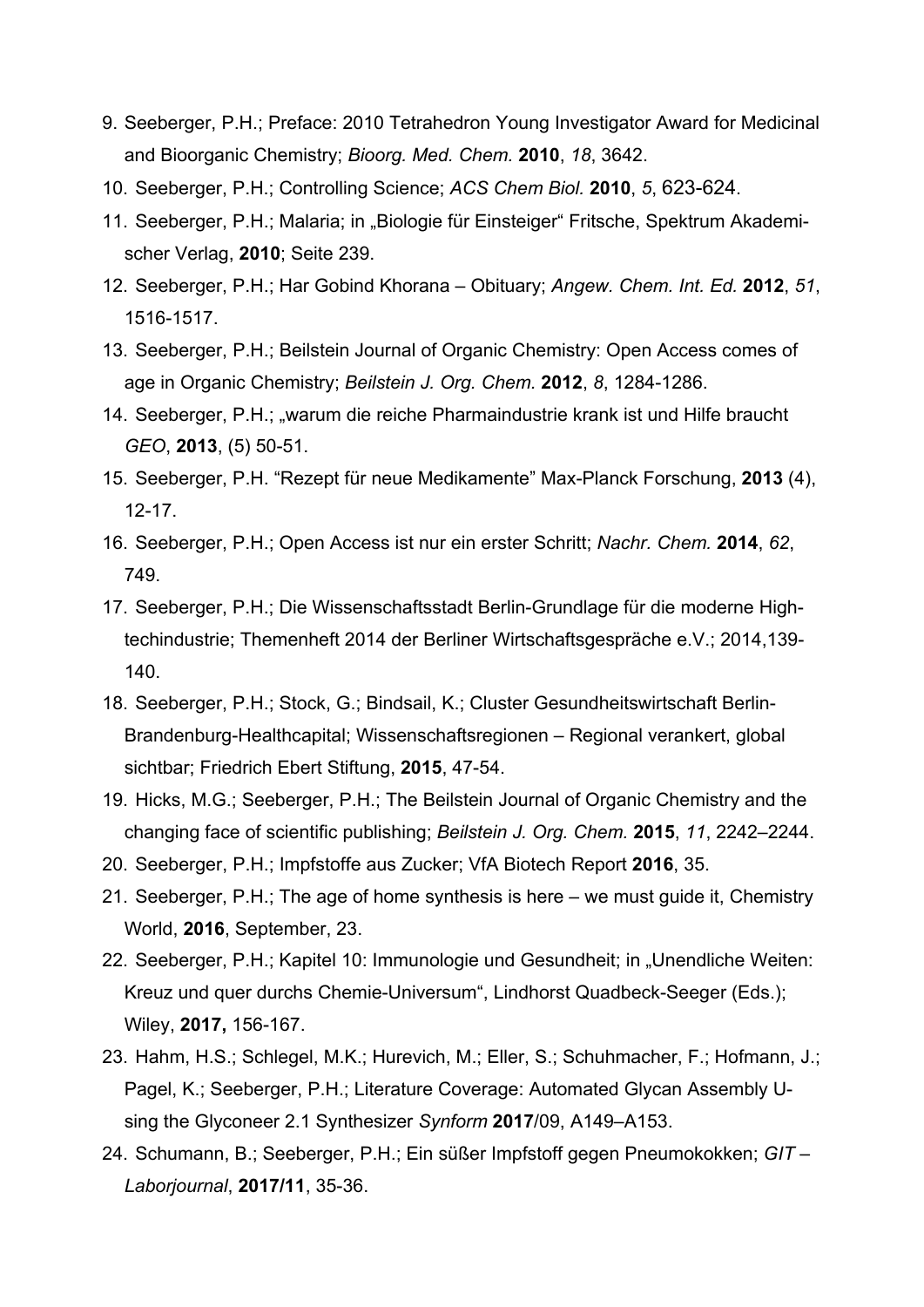- 25. Koksch, B.; Seeberger, P.H.; Editorial overview: Synthetic biomolecules: Biopolymers; *Curr. Opin. Chem. Biol.* **2017**, *40*, A4-A5
- 26. Koksch, B.; Seeberger, P.H.; Editorial: Peptide Engineering Meeting 8, *Peptide Sci.* **2020**, *112*, e24146.

## **Books Edited**

- 1. Solid Support Oligosaccharide Synthesis and Combinatorial Carbohydrate Libraries (Seeberger, P.H.; Ed.), Wiley-VCH, New York, 336pp, 2001.
- 2. New Avenues to Efficient Chemical Synthesis (Seeberger, P.H.; Blume, T. Eds.), Springer-Verlag, Berlin, Heidelberg, pp240, 2007.
- 3. Carbohydrates as Drugs (Seeberger, P.H.; Rademacher, C.; Eds.), Springer-Verlag, Berlin, Heidelberg, pp237, 2014.
- 4. Glycoscience: Biology and Medicine (Taniguchi, N.; Endo, T.; Hart, G.W.; Seeberger, P.H.; Wong, C.-H., Eds.) Springer-Verlag, New York, Berlin, Heidelberg, pp1568, 2015.
- 5. Essentials of Glycobiology (A. Varki; R. Cummings; J. Esko; H. Freeze; P. Stanley; G. Hart; M. Aebi, A.G. Darvill, T. Kinoshita, N.H. Packer, J.H. Prestegard, R.L. Schnaar, P.H. Seeberger Eds.); Cold Spring Harbor Laboratory Press, Cold Spring Harbor, NY, 3rd Edition, pp **2017**.

#### **Book Reviews**

- 1. Seeberger, P.H. "Bioorganic Chemistry: Carbohydrates. Edited by S.M. Hecht", *Carb. Res.* **2000**, *323*,240-241.
- 2. Gilmour, R.; Seeberger, P.H. "Handbook of Chemical Glycosylation: Advances in Stereoselectivity and Therapeutic Relevance. Edited by Alexei V. Demchenko" *J. Am.Chem.Soc.* **2008**, *130*, 11241.

#### **Encyclopedia Articles**

- 1. Hunt, D.K.; Seeberger, P.H.; "Polymer-bound Diphenyl Chlorosilane"; Electronic Encyclopedia of reagents for Organic Synthesis, Wiley, Weinheim, 2002.
- 2. Hunt, D.K.; Seeberger, P.H.; "Polymer-bound Diisopropyl Chlorosilane"; Electronic Encyclopedia of reagents for Organic Synthesis, Wiley, Weinheim, 2002.
- 3. Melean, L.G.; Seeberger, P.H.; "*p*-Iodobenzyl Bromide"; Electronic Encyclopedia of reagents for Organic Synthesis, Wiley, Weinheim, 2002.
- 4. Herzner, H.; Seeberger, P.H.; "*p*-Bromobenzyl Bromide"; Electronic Encyclopedia of reagents for Organic Synthesis, Wiley, Weinheim, 2002.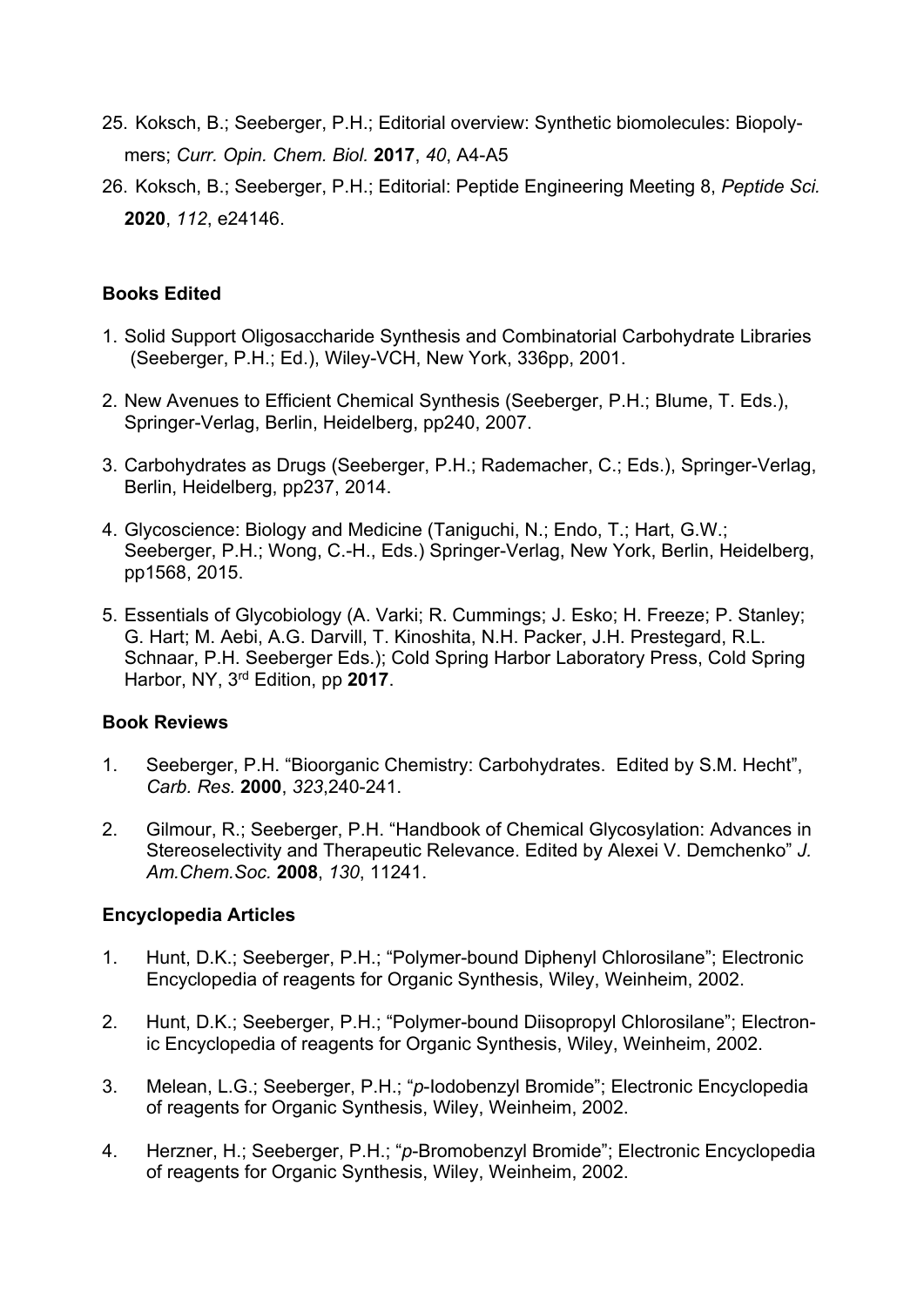5. Castagnetti, E.; Seeberger, P.H.; "*p*-Chlorobenzyl Bromide"; Electronic Encyclopedia of reagents for Organic Synthesis, Wiley, Weinheim, 2002.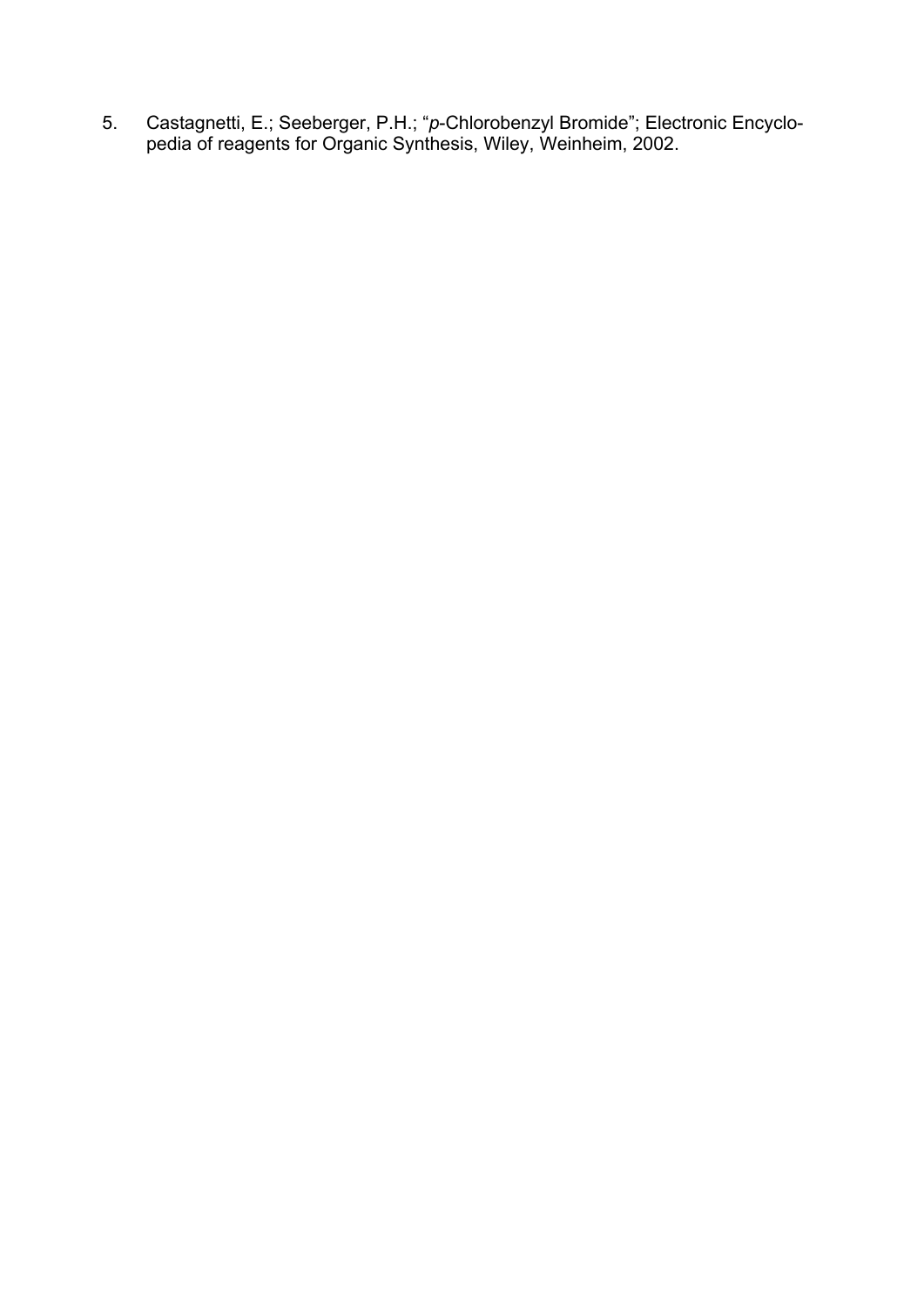# **Patent Applications**

- 1. Seeberger, P.H.; Plante, O.J. "Synthesis of Oligosaccharides, Reagents and Methods Related Thereto" US 6,323,339.
- 2. Buchwald, S.L.; Plante, O.J.; Seeberger, P.H. "Protecting Groups Useful in the Synthesis of Polysaccharides, Natural Products, and Combinatorial Libraries" US Patent Numbers: US 7,102,023; US 6,693,178; US 6,426,421.
- 3. Seeberger, P.H.; Andrade, R.B. "Linkers for Synthesis of Oligosaccharides on Solid Supports". US 6,579,725.
- 4. Seeberger, P.H.; Plante, O.J.; "Apparatus and Methods for the Automated Synthesis of Oligosaccharides", US 7,160,517, Granted Jan 9., 2007.
- 5. Seeberger, P.H.; Orgueira, H.A.; Schell, P. "Preparation of glycosaminoglycan used for treating e.g. cancer and inflammation, comprises reacting first mono-, dior tri-saccharide with second mono-, di- or tri-saccharide to form oligosaccharides"; WO200258633-A2, published August 1, 2002; US2003013862-A1, published January 16, 2003; EP1353556-A2, October 22, 2003; AU2002243630-A1, published August 6, 2002; US6846917-B2, published January 25, 2005; US2005187381-A1, published August 25, 2005 ; AU2002243630-A8, published September 15, 2005
- 6. Seeberger, P.H.; Hewitt, M.C.; Palmacci, E.R.; Plante, O.J.; "Purification of e.g. biopolymers and ologisaccharides, synthesized on a solid support comprises treating a compound tethered to a solid support with a capping-tagging reagent and removing the resulting compound", WO2003017930-A2; Published March 6, 2003; US2003232978-A1; Published December 18, 2003; EP1418877-A2; Published May 19, 2004; AU2002336357-A1, published March 10, 2003.
- 7. Seeberger, P.H.; Hewitt, M.C.; Snyder, D.A.; "Preparation of glycosylphosphatidylinositol glycans useful for the treatment of malaria involves binding a mannopyranoside to a solid support, followed by reactions with mannopyranose trichloroacetimidate and then cleaving the support", WO2004005532-A2 Published January 14, 2004; AU2003248927-A1; Published January 23, 2004; US2006089330-A1; Published April 27, 2006. 7,943,594, May 20, 2011.
- 8. Seeberger, P.H.; Ratner, D.M.; Adams, E.W.; "Array for detecting the interaction of carbohydrate with binding molecule, e.g. protein, includes spot comprising substrate which is carbohydrate-containing molecule, attached to solid support", US2005221337-A1; Published October 6, 2005.
- 9. Hacohen, N.; Nassr, R.L.; Schievello, A.; Adams, E.W.; Seeberger, P.H.; "Antige-Carbohydrate Conjugates", provisional application filed July 16, 2004.
- 10. Swager, T.M.; Seeberger, P.H.; Zheng, J.; Disney, M.D.; "Analyte determination method for detection of a biological entity e.g. pathogenic bacteria, comprises arranging an energy donor polymer and energy acceptor indicator with respect to each other", US 8,617,819 B2 issued 21 December 2013.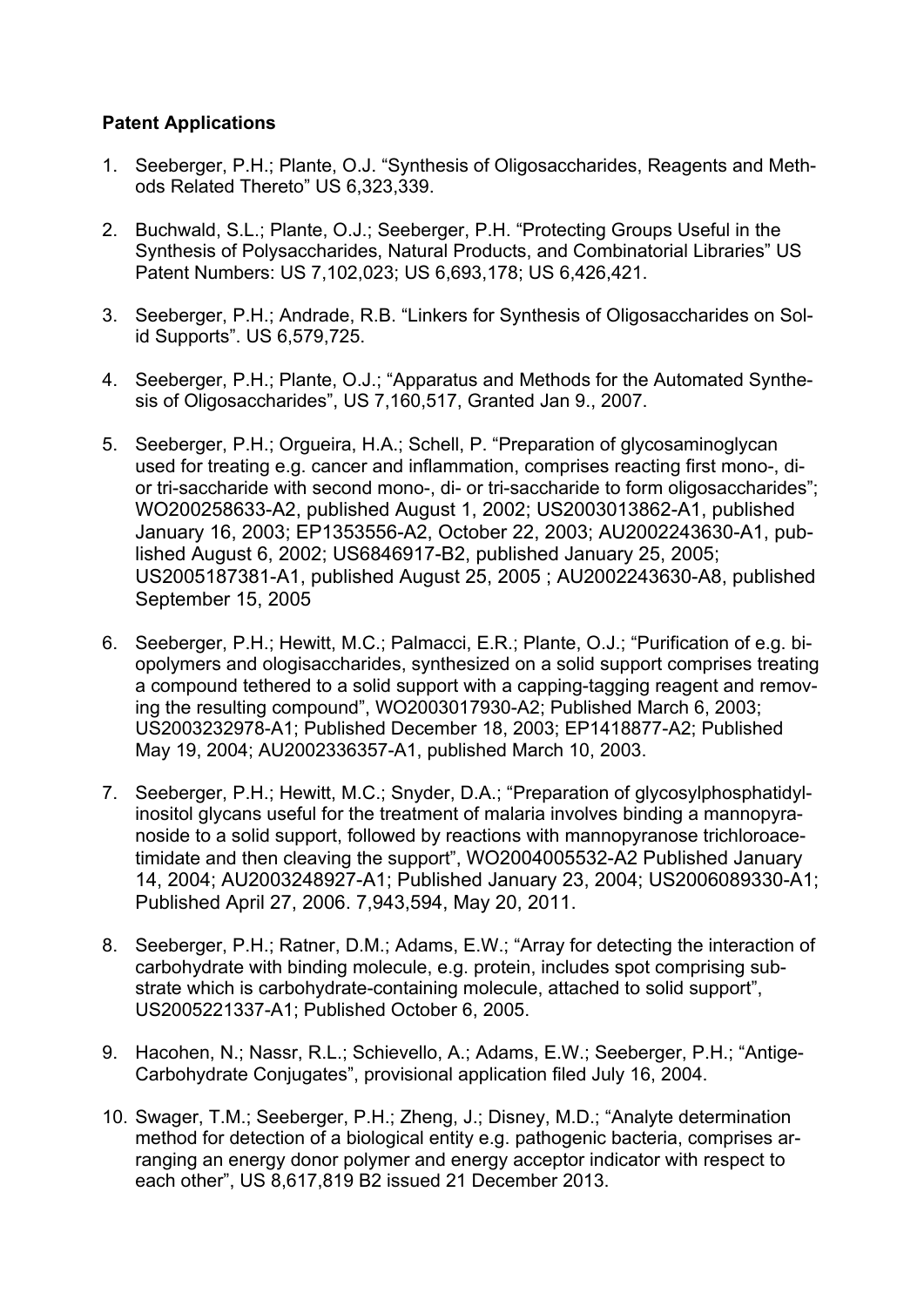- 11. Seeberger, P.H.; Disney, M. "Microarrays for Analyte Detection" PCT/US05/42209 application filed November 21, 2005.
- 12. Seeberger, P.H.; Timmer, M.; Adibekian, A. "De Novo Synthesis of Carbohydrate Building Blocks ", provisional application filed September 29, 2005.
- 13. Werz, D.B.; Seeberger, P.H.; Tamborrini, M.; Pluschke, G.; "Detection of *Bacillus anthracis* and a vaccine against *B. anthracis* infections"; WO 2007/125089 A2 application filed April 27, 2006.
- 14. Seeberger, P.H.; Boonyarattanakalin, S.; Lepenies, B.; Chemical Synthesis of Phosphatidylinositol mannoside glycans from mycobacterium tuberculosis; US 8,536,153 issued September 17, 2013; EP 2414372; issued October 23, 2013.
- 15. Christ, W.; Kröck, L.; Plante, O.J.; Castagner, B.; Seeberger, P.H.; Automated Oligosaccharide Synthesizer; PCT/2009/51517 filed July 23, 2009.
- 16. Seeberger, P.H.; Grützmacher, H.; Tauer, K.; Braeuer, J.; Laurino, P.; Ultra fast process for the preparation of polymer nanoparticles; US 8,921,442 B2 issued Dec. 30, 2014.
- 17. Seeberger, P.H.; Grützmacher, H.; Tauer, K.; Braeuer, J.; Laurino, P.; Process for the modification of polymers, in particular polymer nanoparticles; US 8,921,444 B2 issued Dec. 30, 2014.
- 18. Seeberger, P.H.; Martin, C.; Bröcker; F.; Anish, C.; Oligosaccharides and oligosaccharide-protein conjugates derived from clostridium difficile polysaccharide PS-1, methods of synthesis and uses thereof, in particular as vaccines and diagnostic tools; EP 11006355.9-2101 filed August 2, 2011. US 9,238,669 B2 issued Jan. 19, 2016
- 19. Seeberger, P.H.; Yang, Y.; Total synthesis of the core tetrasaccharide of the lipopolysaccharide Neisseria meningitidis; EP 11075215.1-2101 filed September 23, 2011.
- 20. Seeberger, P.H.; Oberli, M.; Hecht, L.-M.; Oligosaccharides and Oligosacharideprotein conjugates derived from Clostridium polysaccharide PS-II, methods or synthesis and uses thereof, in particular as a vaccine"; PCT/P2012/001014 filed March 7, 2012.
- 21. Seeberger, P.H.; Stallforth, P.; De Libero, G.; Cavallari, M.; Synthetische Glycolipide als Träger für neue Kohlenhydratimpfstoffe; EP 2827899 issued August 5, 2015, MX 337202, issued February 17, 2016; JP 5933106 issued May 13, 2016.
- 22. Azzouz, N.; Götze, S.; Seeberger, P.H.; Silva, D.V.; Tsai, Y.; Synthesis of Diverse Glycosylphosphatidylinositol Glycans and Glycolipids from Toxoplasma gondii and their Application as Vaccines and Diagnostics; US 9,802,974 B2July issued October 31, 2017.
- 23. Seeberger, P.H., Pereira, C.L.; Anish, C.K.; Saccharides from *Salmonella Typhi*  and their use for vaccination EP 13 164 206.8, filed April 17, 2013.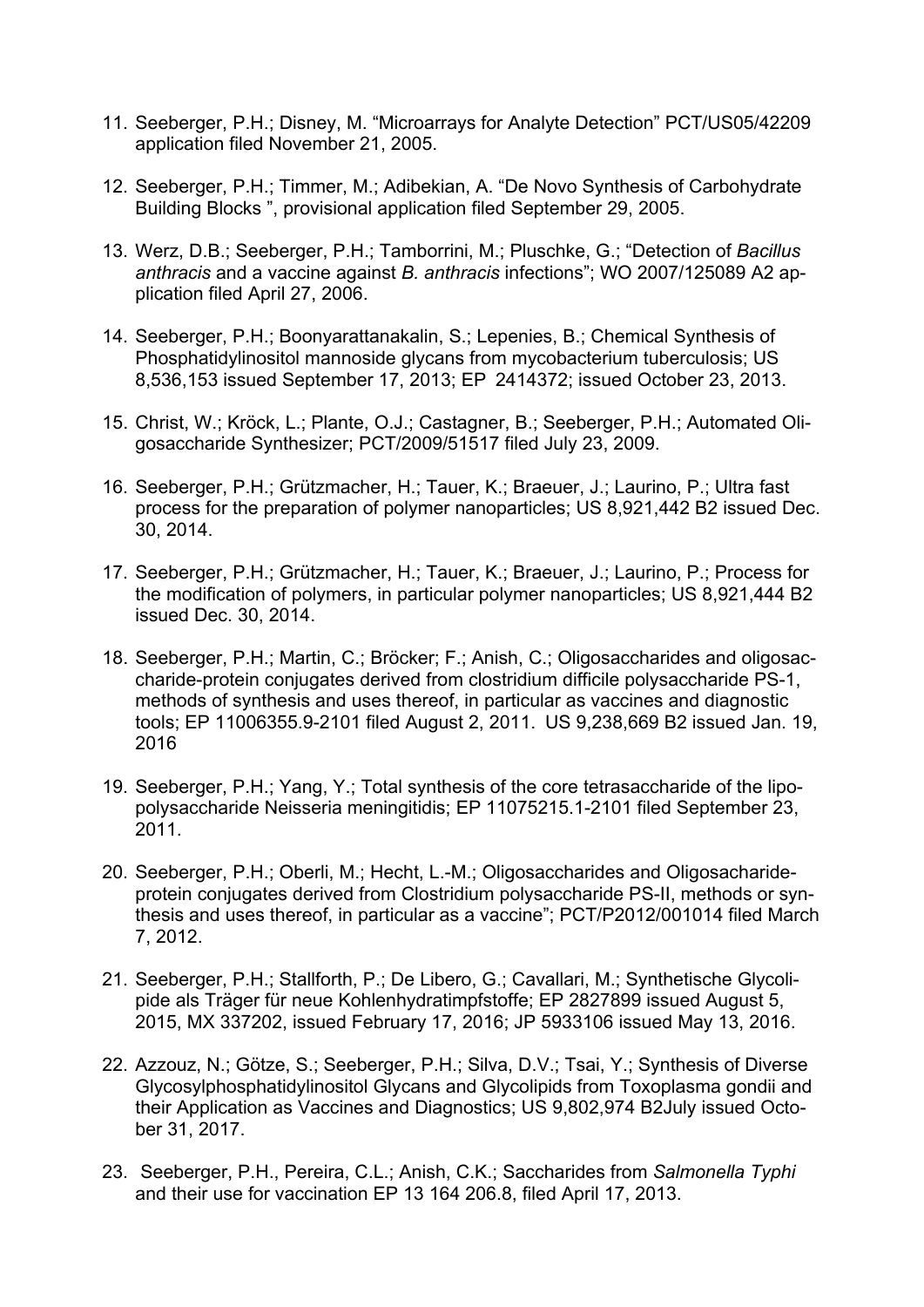- 24. Seeberger, P.H.; Kopetzki, D.; Levesque, F.; Method and Device for the Synthesis of Artemisinin; US 9,150,535 B2, issued Oct. 6, 2015; EP 2751113 B1 issued July 5, 2017. Indian Patent No.325932 was allowed on November 27, 2019.
- 25. Rathwell, D.; Baek, J.-Y.; Anish, C.; Pereira, C.L.; Seeberger, P.H. Protein and peptide-free synthetic vaccines against Haemophilus influenzae type b (Hib-GSL); EP 13185047, filed October 11, 2014.
- 26. Seeberger, P.H.; Pereira, C.L.; Anish, C.; Schuman, B.; Synthetic vaccine against Streptococcus pneumoniae serotype 1, EP 13175447, filed July 7, 2013.
- 27. Gilmore, K.; Kopetzki, D.; McQuade, D.T.; Seeberger, P.H.; Method and Apparatus for the Synthesis of Dihydroartemisinin and Artemisinin Derivatives; EP 13176539, filed July 15, 2013. Indian Patent No.325909 allowed November 27, 2019. ARIPO Patent AP 4985, allowed February 1, 2020. Vietnam Patent No. 24503 allowed June 10, 2020.
- 28. Rathwell, D.; Parameswarappa, S.G.; Govindan, S.; Anish, C.; Pereira, C.L.; Seeberger, P.H., Broecker, F.; Protein and peptide-free synthetic vaccines against Streptococcus pneumoniae type 3; EP 13185039, filed September 18, 2013.
- 29. Seeberger, P.H.; Pereira, C.L.; Anish, C.; Geissner, A.; Schliephack; Eickhoff, H.; Malik, A.; A Point of care diagnostic system for monitoring vaccination success; Method to Determine Vaccination Sucvcess in Recipients of Polysaccharide Vaccines; EP 15151203, filed January 14, 2015.
- 30. Seeberger, P.H.; Martin, C.E.; Lisboa, M.; Pereira, C.L.; Anish, C.; Khan, N.; S.pneumoniae serotype 5", (SP-5) Synthetic oligosaccharides related to Streptococcus pneumoniae and their application as vaccines and diagnostics; EP 14159312, filed March 12, 2014.
- 31. Seeberger, P.H.; Hib derivates (-F, -OMe) Synthetic oligosaccharides related to Haemophylis influenzae type b and their application as vaccines and diagnostics; EP 14164313; filed April 10, 2014. Japanese patent 6784841 allowed Oct. 27, 2020. US 16/320,732 allowed.
- 32. Seeberger, P.H.; Parameswarappa, S.G.; Pereira, C.L.; Anish, C.; Schumann, B.; Streptococcus pneumoniae serotype 9A/9V (SP-9A/9V); EP 14164306, filed April 10, 2014.
- 33. Seeberger, P.H.; Pereira, C.L.; Anish, C.; Schumann, B.; Parameswarappa, S.G.; Govindan, S.; Hahm, H.-S.; Streptococcus pneumoniae serotype 8 (SP-8); EP 14164310, filed April 10, 2014. Chinese Patent ZL201580061613.0. allowed August 11, 2020; Hong Kong Patent HK1242329 issued October 9, 2020.
- 34. Seeberger, P.H.; Pereira, C.L.; Anish, C.; Geissner, A.; Streptococcus pneumoniae serotype 4 (SP-4); EP 14164304, filed April 10, 2014.
- 35. Seeberger, P.H.; Pereira, C.L.; Anish, C.; Khan, N.; Emmadi, M.; Synthetic vaccine against Streptococcus pneumoniae serotype 2 (SP-2); EP 15200729, filed December 17, 2015. EP 3 331 556 B1 issued. Singapore No. 11 2018 038 81R issued. HK1256630 issued May 20, 2020. US 10,864,261 B2 issued December 15, 2020.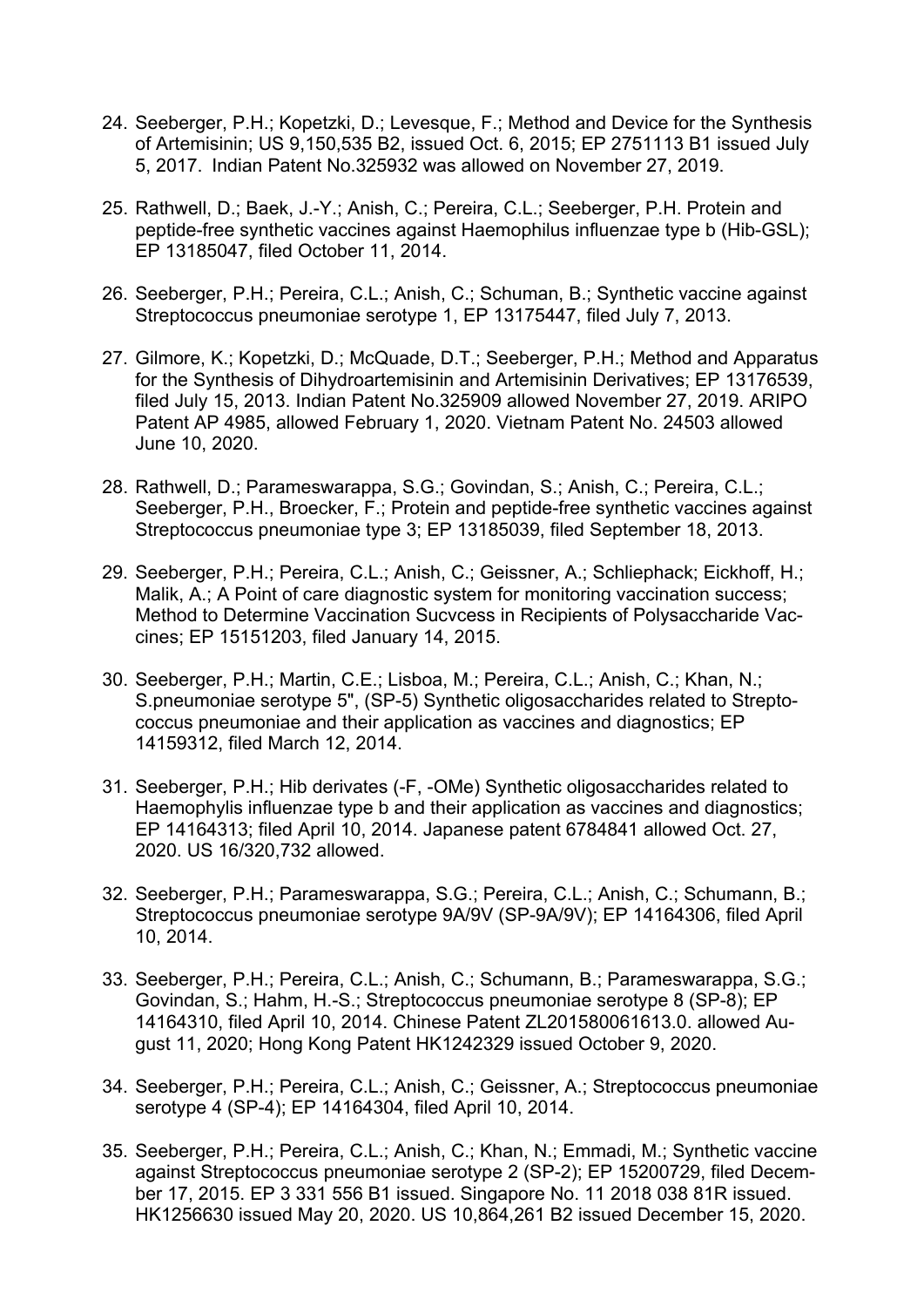- 36. Seeberger, P.H.; Pereira, C.L.; Xiao, G.; Khan, N.; Anish, C.; Synthetic vaccine against Carbapenem Klebsiella pneumonia; EP 15161528 filed March 27, 2015; US 10,688,169 B2 issued June 23, 2020; EP 3 274 358 B1 issued September 16, 2020 .
- 37. Schmidt, J.; Hahm, H.S.; Seeberger, P.H.; Pagel, K.; Method for Determining Carbohydrates Structure; US 10,359,398 B2, issued July 23, 2019. Canada Patent No. 3,032,871
- 38. Seeberger, P.H.; Gilmore, K.; Correira, C.; McQuade, D.T.; Reaktoren für die Herstellung von Efavirenz sowie Zwischenprodukte; DE/GM 2015104551, issued December 3, 2015.
- 39. Seeberger, P.H.; Gilmore, K.; Pieber, B.; Chatterjee, S.; Radial Synthesizer for Small Molecule Production; EP 16/157958, filed February 29, 2016. Japan patent No. is 6682005 issued on March 26, 2020. Chinese patent 2017800140117 issued on August 13, 2020.
- 40. Seeberger, P.H.; Pereira, C.L.; Calow, A.; Parameswarappa, S.G.; Baek, J.Y.; Menova, P.; Govindan, S.; Anish, C.; Seeberger, P.H., Broecker, F.; Protein and peptide-free synthetic vaccines against Streptococcus pneumoniae type 3; EP 13185039, filed September 18, 2013.
- 41. Seeberger, P.H.; Disney, M. "Aminoglycoside Microarrays to Explore Carbohydrate – RNA Interactions" provisional application filed March 2003.
- 42. Geyer, K.; von Trachsel, F.; Seeberger, P.H.; Microreactor System and Method for Operating and Manufacturing such Microreactor System; 08013239.2-2104 application filed July 23, 2008.
- 43. Seeberger, P.H.; Laurino, P.; Kikkeri, R.; O´Brien, A.; Klein, J.C.; Götze, S.; Continuous flow processes for photoconjugation of high-molecular chemical entities; US 61/416,995 filed November 21, 2010.
- 44. Seeberger, P.H.; Pneumococcal Polysaccharide-Protein Conjgate Composition; EP16179133.0-1412 filed on July, 12, 2016
- 45. Yin, J.; Hu, J.; Seeberger, P.H.; Ye, Z.; A Liver Targeted Nano Integrated System of Co-delivery of Gene and Drug and Its Preparation, filed December 10, 2018, US 10,512,605 B2 allowed Dec 24, 2019.
- 46. Seeberger, P.H., Single Domain Antibodies Specifically Binding Globo-Series Glycans; EP19201562.6 - 1116, filed October 4, 2019.
- 47. Seeberger, P.H., Device for Rapid Automated Synthesis of Oligo- and Polysaccharides; EP19207015, filed November 4, 2019. PCT/EP2020/080979 filed filed November 4, 2019
- 48. Seeberger, P.H.; Ghosh, C.; Amphotericin B conjugated stabilized gold nanoparticles and uses thereof; EP19215765.9 - 1109 filed December 12, 2019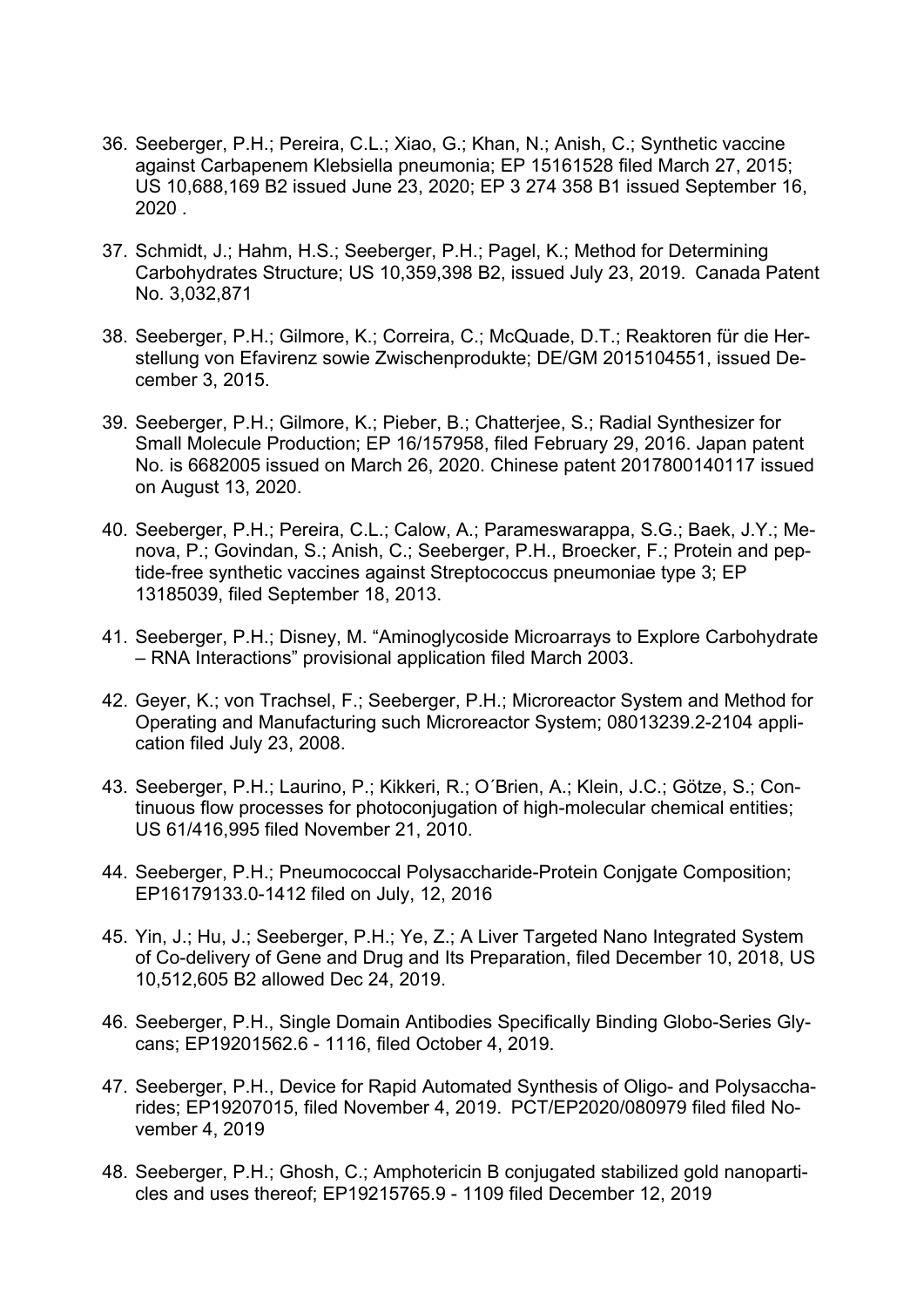- 49. Seeberger, P.H.; Danglad Flores, J.; Le Mai Hoang, K.; Pardo Vargas, K.; Sletten, E.; Salwiczek, M.; EP19216206, Microwave-assisted Method for Synthesis of Oligo- and Polysaccharides on Solid Phase filed December 13, 2019.
- 50. Seeberger, P.H.; Kaplonek, P.; Sander, L.; Synthetic Streptococcus pneumoniae saccharide conjugates to conserved membrane protein; EP 20 170 605.8 filed April 21, 2020.
- 51. Seeberger, P.H.; Ghosh, Chandrakish; Amphotericin B conjugated stabilized gold nanoparticles and uses thereof; EP20189716.2 filed August 5, 2020.
- 52. Löffler, F.F.; Mende, M.; Eickelmann, S.; Heidepriem, J.; Tsouka, P.; Seeberger, P.H.; Paris, G.; Method and device for producing saccharides and saccharide arrays; EP18213784.4 Filed December 17, 2019.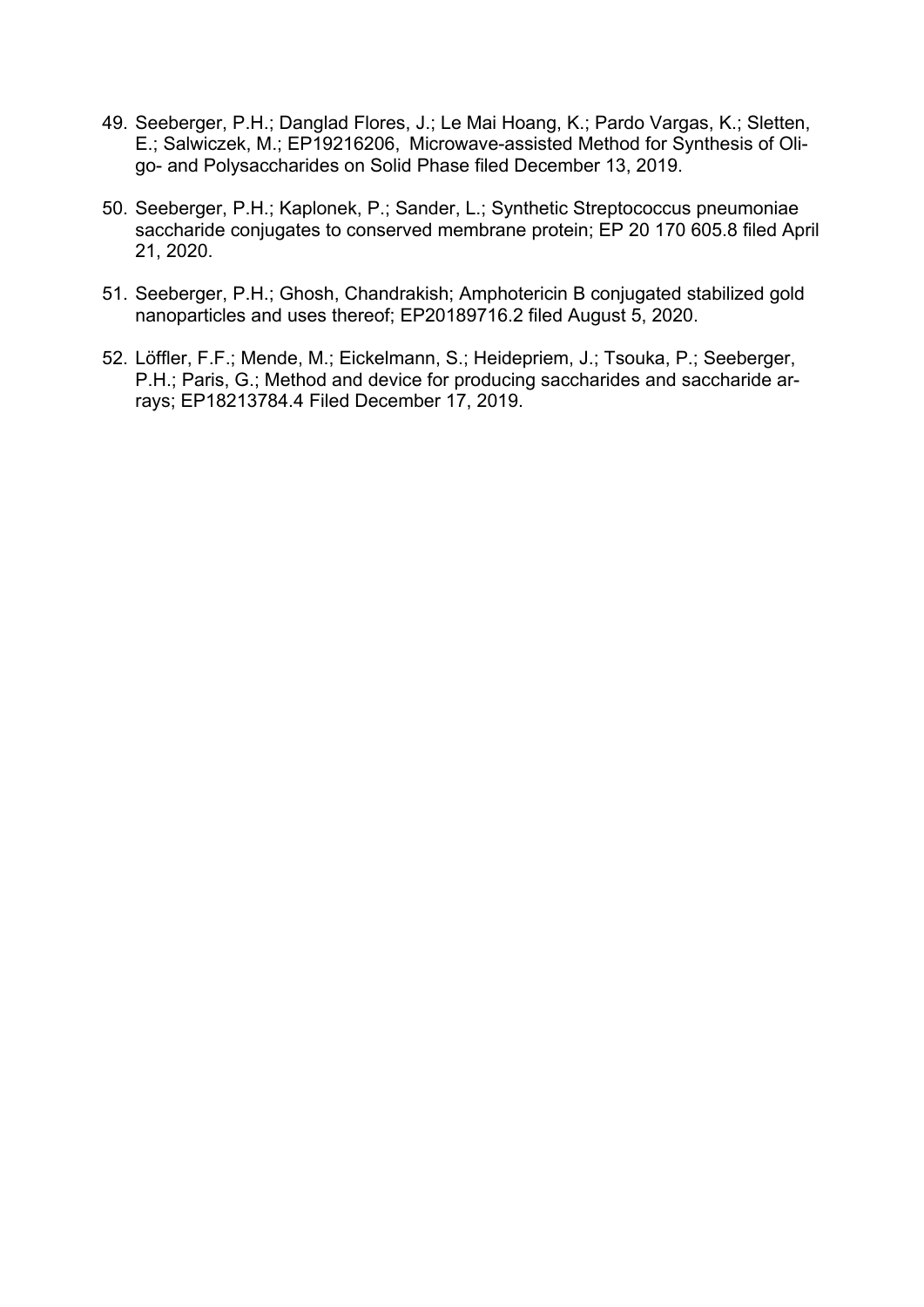### **Invited Lectures**

1993 (1)

Amgen Inc., Boulder, CO

1994 (2)

207th National ACS Meeting, San Diego, CA 9<sup>th</sup> Colorado Biotechnology Symposium, Fort Collins, CO

1995 (2)

Hewlett-Packard Inc, Palo Alto, CA 4<sup>th</sup> Int. Solid Phase Symposium Edinburgh, UK

1996 (3)

10<sup>th</sup> Ann. Symp. Gene Structure and Function Center, New York, NY 18<sup>th</sup> Int. Carbohydr. Symp. Milan, Italy Johannes-Guttenberg Univ., Mainz (Germany)

1997 (3)

Columbia Univ., New York, NY (USA) Massachusetts Institute of Technology, Cambridge, MA (USA) 5<sup>th</sup> Int. Solid Phase Symposium London, UK

1998 (6)

Eisai Research Institute, Andover, MA Repligen Inc., Needham, MA 19th International Carbohydrate Symposium, San Diego, CA Boston University School of Medicine, MA Novabiochem Inc. (Switzerland) Boston Glycobiology Discussion Group, MA

1999 (14)

Eberhard-Karls Universität Tübingen (Germany) 217th National ACS Meeting, Anaheim, CA Ibis Pharmaceuticals, San Diego, CA Carbohydrate Gordon Research Conference, Tilton, NH Combinatorial Chemistry Gordon Research Conference, Tilton, NH Xth Eurocarb, Galway (Ireland) ArQule Inc., Medford, MA CaPCURE Research Conference, Lake Tahoe, NV ACS Southeastern Regional Meeting, Knoxville, TN Boston University, Dental School, Boston, MA Sphinx Pharmaceuticals, Cambridge, MA Harvard Medical School, Boston, MA National Glycobiology Symposium, San Francisco, CA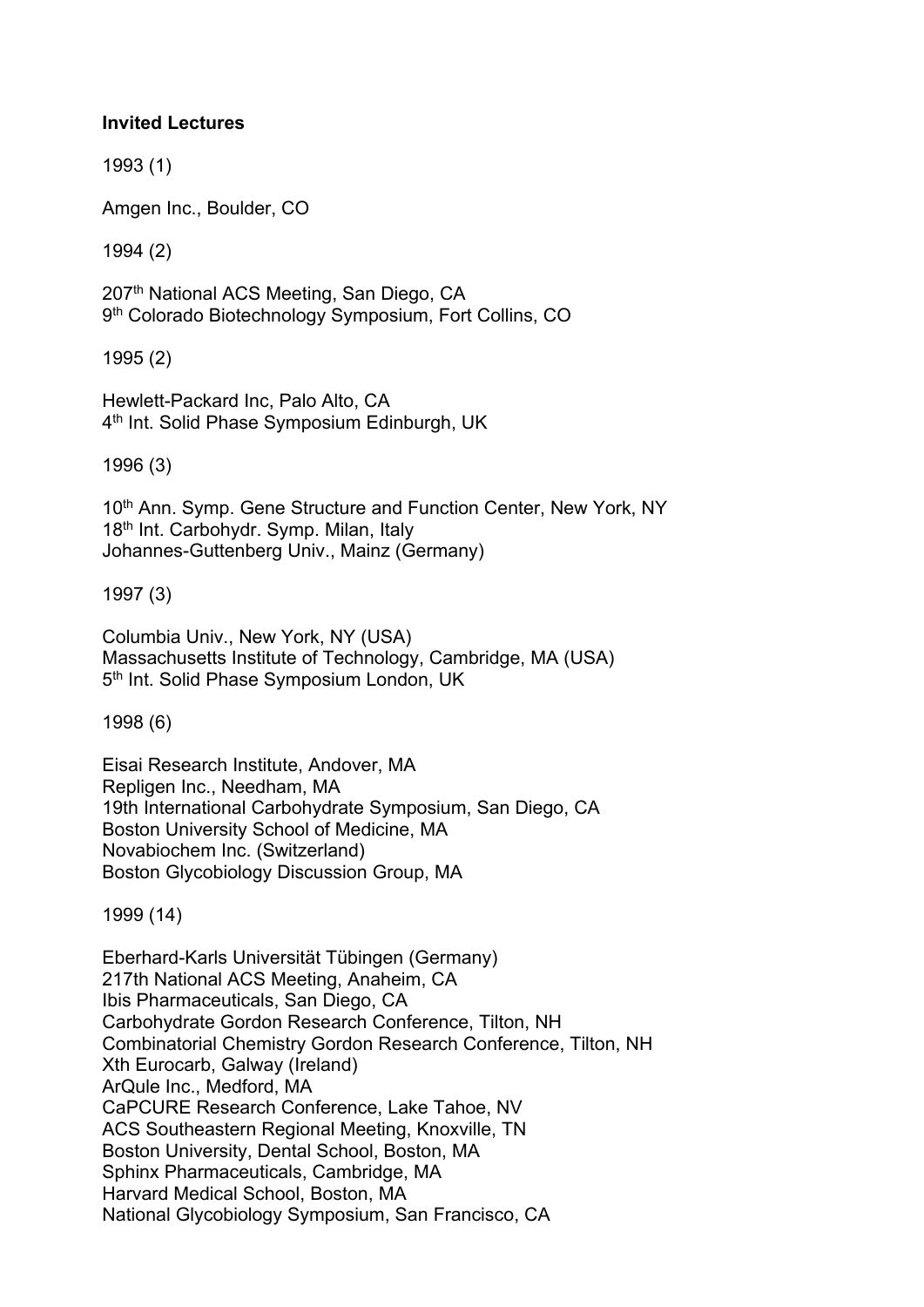Universität Karlsruhe (Germany)

2000 (34)

Universität Konstanz (Germany) Bayer AG, Leverkusen, (Germany) Johannes-Gutenberg Universität, Mainz (Germany) Aventis Pharma, Frankfurt (Germany) Aventis Crop Sciences, Frankfurt (Germany) Ludwig-Maximilians Universität, Munich (Germany) Organic Syntheses Symposium, MIT, Cambridge, MA University of New Hampshire, Durham, NH BASF, Worcester, MA Merck, West Point, PA City University New York, Hunter College, New York, NY Sugen Inc., San Francisco, CA Isis Pharmaceuticals, Carlsbad, CA 219th National ACS Meeting, San Francisco Biogen Inc., Cambridge, MA National Cancer Institute, Frederick, MD NSF "Frontiers in Glycoscience Workshop", Arlington, VA Carlsberg Laboratory, Copenhagen (Denmark) Combinatorial Chemistry Gordon Research Conference, Il Ciocco, (Italy) Ciba Specialty Chemicals, Grenzach (Germany) Boehringer-Ingelheim, Biberach (Germany) Merck KGaA, Darmstadt (Germany) Bioorganic Gordon Research Conference, Andover, NH ACS Northeastern Regional Meeting, Storrs, CT Advances in Streamlined Synthesis Symposium, Boston University, Boston, MA Whitehead Institute, Cambridge, MA Proteoglycan Gordon Research Conference, Andover, NH Boehringer-Ingelheim, Ridgefield, CT Bayer AG, Leverkusen (Germany) 220th National ACS Meeting, Washington, DC 20th International Carbohydrate Symposium, Hamburg (Germany) Brandeis University, Waltham, MA CaPCURE Research Conference, Lake Tahoe, NV Albany Molecular Research, Albany, NY

2001 (34)

California Institute of Technology, Pasadena, CA National Cancer Institute, Frederick, MD Ludwig-Maximilians Universität Munich (Germany) University of Chicago, Chicago, IL Wayne State University, Detroit, MI University of Utah, Salt Lake City, UT Glycobiology Gordon Research Conference, Ventura, CA Cotton Medal Symposium, Texas A&M University, College Station, TX University of Illinois at Chicago, Chicago, IL 221st National ACS Meeting, San Diego, CA Diversa Inc., San Diego, CA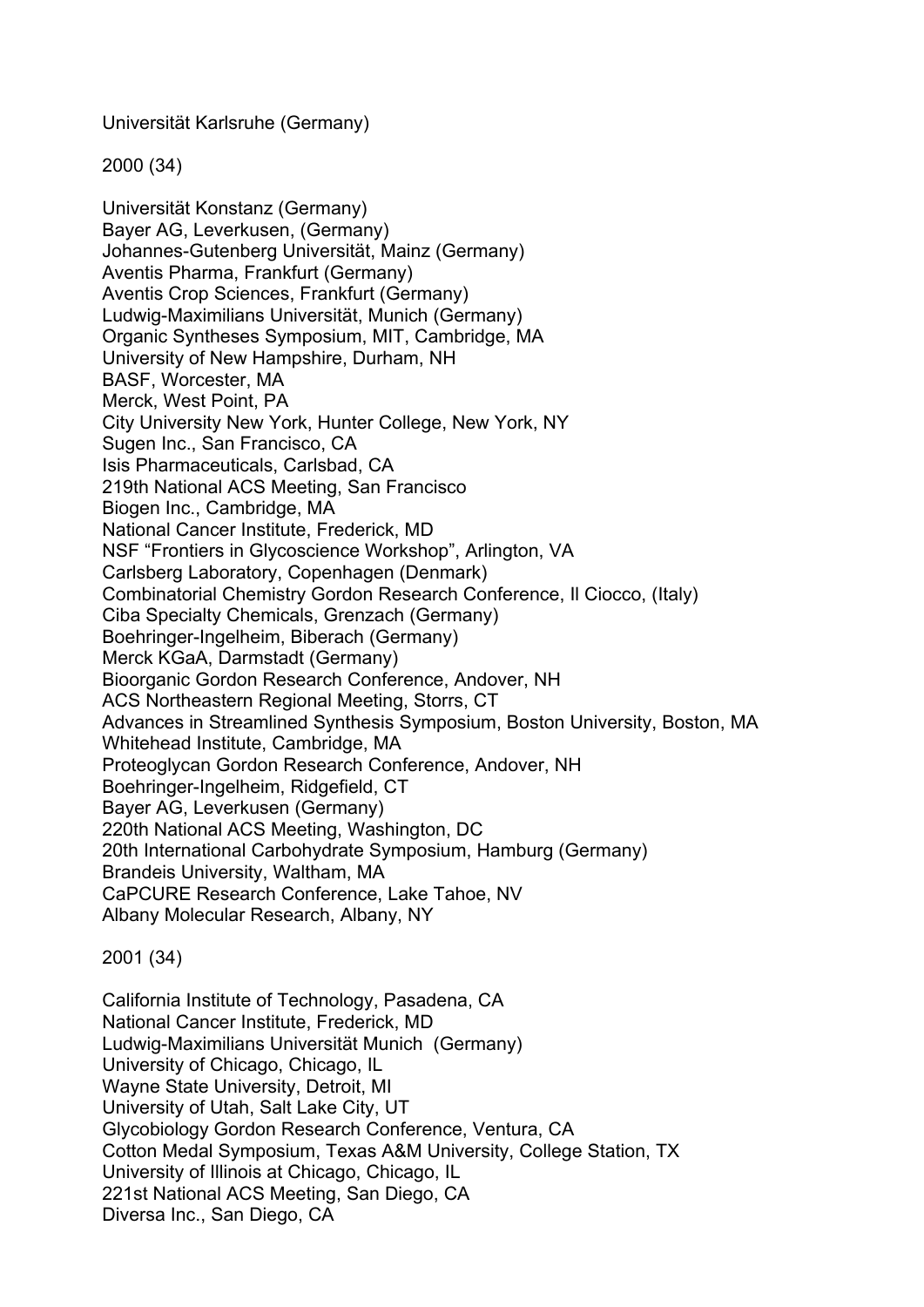SurfaceLogix Inc., Brighton, MA NEOSE Technologies Inc., Horsham, PA Eisai Research Institute, Andover, MA Pfizer Inc., Groton, CT Sigma Xi Lecture, Massachusetts Institute of Technology, Cambridge, MA Pharmacia Inc., Kalamazoo, MI Lemieux Symposium, Chemical Institute of Canada, Montreal (Canada) NSF "Physical Organic Chemistry Workshop", Utica, IL Caruthers Symposium, Boulder, CO Alchemia Inc., Brisbane (Australia) World Chemistry Congress, Brisbane (Australia) Heterocycles Gordon Research Conference, Newport, RI Ely Lilly, Indianapolis, IN 222nd National ACS Meeting, Chicago, IL University of California, Berkeley, CA CaPCURE Research Conference, Lake Tahoe, NV University of Pennsylvania, Philadelphia, PA Brown University, Providence, RI Tufts University, Medford, MA University of Rochester, Rochester, NY 45th Welch Foundation Conference, Houston, TX DuPont Inc., Wilmington, DE Swarthmore College, Swarthmore, PA

2002 (31)

University of Toronto, Toronto (Canada) Haynes-Morris Lecture, University of Tennessee, Knoxville, TN Cornell University, Ithaca, NY New York University, New York City, NY ETH, Zürich (Switzerland) Chemistry and Biology of Peptides Gordon Research Conference, Ventura, CA University of Illinois, Urbana-Champaign, IL Purdue University, West Lafayette, IN Northwestern University, Evanston, IL University of Texas, Southwestern Medical Center, Dallas, TX University of Missouri St. Louis, MO Washington University, St. Louis, MO Schering-Plough, North Orange, NJ North Jersey ACS Spring Symposium, Woodbridge, NJ TechCon, DuPont Inc., Wilmington, DE Bristol-Myers-Squibb, Princeton, NJ 21st International Carbohydrate Symposium, Cairns (Australia) International GPI Anchor Symposium, Port Darwin (Australia) 14th International Conference on Organic Synthesis, Christchurch (New Zealand) Victoria University, Wellington (New Zealand) Massey University, Palmerston North (New Zealand) 224th National ACS Meeting, Boston, MA National Institute of Health, Bethesda, MD ACS Prospectives Conference "Combinatorial Chemistry". Leesburg, VA GlaxoSmithKline, Chemistry Scholars Symposium, Research Triangle Park, NC Yale University, New Haven, CT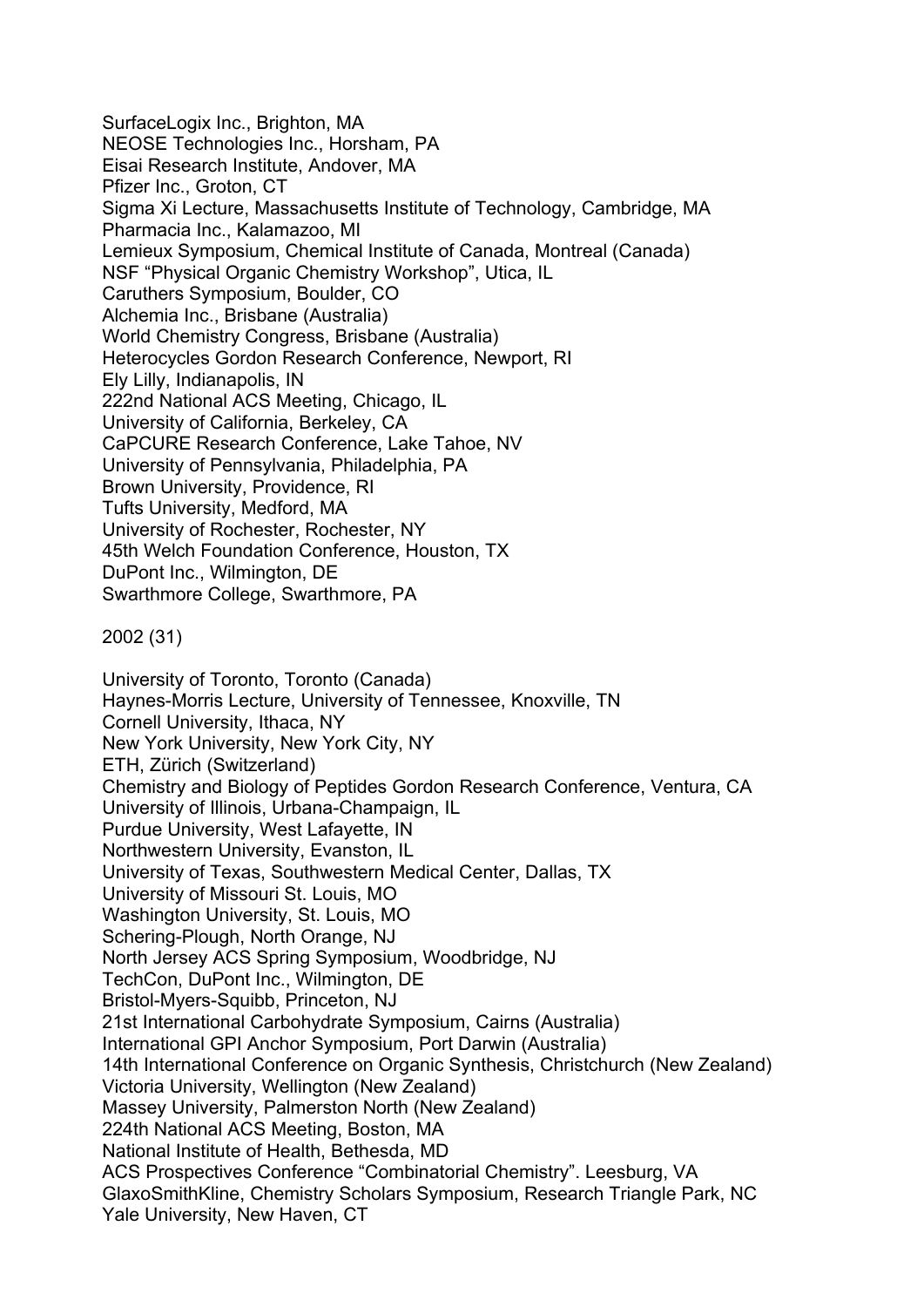Syracuse University, Syracuse, NY University of Connecticut, Storrs, CT Columbia University, New York, NY Ohio State University, Columbus, OH Albert Einstein College of Medicine, Bronx, NY

2003 (52)

University of Leiden, Leiden (Netherlands) XVII International Symposium on Glycoconjugates, Bangalore (India) Hoffmann-La Roche, Nutley, NY Case Western Reserve University, Cleveland, OH LabAutomation 2003, Palm Springs, CA Pfizer, La Jolla, CA University of Missouri, Columbia, MO Boston College, Chestnut Hill, MA Institute of Human Virology, Univ. of Maryland, Baltimore, MD 5th Combinatorial Chemistry Week, Barcelona (Spain) New England Biolabs, Beverly, MA Glycobiology Gordon Research Conference, Ventura, CA Joining Forces Symposium, ETH Zürich (Switzerland) CHI Molecular Marketplace, Target-Driven Chemistry Meeting, St.Clara, CA 225th National ACS Meeting, New Orleans, LA Bristol-Myers-Squibb, Wallingford, CT CHI "Glycomics-Carbohydrates in Drug Development", Cambridge, MA TechCon, DuPont Inc., Wilmington, DE Senomyx Inc., San Diego, CA The Burnham Institute, La Jolla, CA Pennsylvania State University, Hershey, PA 4<sup>th</sup> Advanced Vaccinology Course, Annecy (France) Laboratoires Fournier, Dijon (France) Carbohydrate Gordon Research Conference, Tilton, NH 12<sup>th</sup> Eurocarb, Grenoble (France) Pevion Biotech, Berne (Switzerland) Wyeth Vaccines, Pearl River, NY Aventis, Frankfurt (Germany) 19<sup>th</sup> International Congress of Heterocyclic Chemistry, Fort Collins, CO Karolinska Instituted, Stockholm (Sweden) Stockholm University, Stockholm (Sweden) 5th Glibs Meeting, Skåvsjöholm (Sweden) 226<sup>th</sup> National ACS Meeting, Isbell Award Symposium, New York, NY 226<sup>th</sup> National ACS Meeting, Carbohydrates in Industry Symposium, New York, NY 226<sup>th</sup> National ACS Meeting, Artur C. Cope Scholar Award Symposium, New York, NY Johnson & Johnson, Spring House, PA Bachem, Bubendorf (Switzerland) GlaxoSmithKline Chemistry Scholars Symposium, Research Triangle Park, NC BASF AG, Ludwigshafen (Germany) Fall Wokshop "Modern NMR Techniques and Applications", ETH Zurich (Switzerland) RNA Symposium, Universität Frankfurt (Germany) RSC Symposium "Novel Frontiers in Chemical Biology" Edinburgh (Scotland) IBC Conference "Posttranslational Modifications" Tysons Corner, VA Schweizerisches Tropeninstitut, Basel (Switzerland)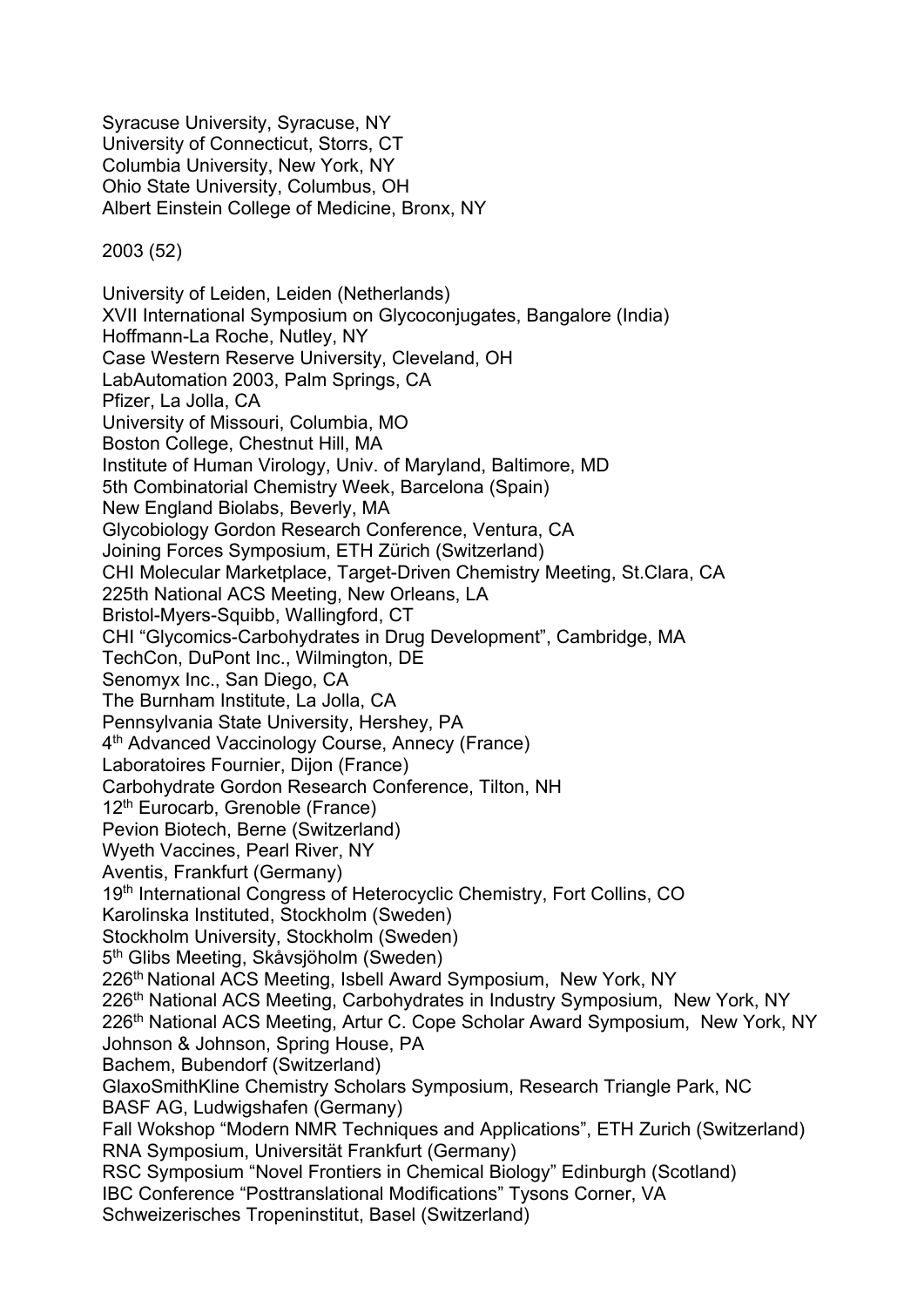Group for Research on Automated and Microreactor Synthesis (GRAMS), Tokyo (Japan) Kyoto University, Kyoto (Japan) Osaka University, Osaka (Japan) First International Symposium on Biomolecular Chemistry, Awaji Island (Japan) Kyushu University, Fukuoka (Japan) Gifu University, Gifu (Japan) Takeda Chemicals, Osaka (Japan) Apovia Inc, La Jolla, CA 2004 (55) ETH Zürich, Department of Pharmacy (Switzerland) Knud Lind Larsen Symposium, Danish Academy of Technical Sciences, Copenhagen (Denmark) Universität Leipzig (Germany) 3<sup>rd</sup> i-lab Workshop on Chemical Biology, Kloster Eberbach (Germany) Universita degli Studi di Milano, Milano (Italy) 3M Inc., St. Paul, MN 7<sup>th</sup> San Diego Glycobiology Symposium, San Diego, CA Advancing Library Design and Organic Synthesis Meeting, La Jolla, CA 2<sup>nd</sup> International Microwaves in Chemistry Conference, Orlando, FL SHARE Nanotechnology Symposium, Cambridge, MA Boston Glycobiology Discussion Group, Cambridge, MA Genome Frontier Research Symposium, Tokyo (Japan) RIKEN, Wako-shi (Japan) Kinderspital, Zürich (Switzerland) ETH Chemistry Forum on Medicinal Chemistry, Zürich (Switzerland) Wageningen Organic Chemistry Symposium, Wageningen (Netherlands) CHI Glycomics Meeting, Cambridge, MA 2<sup>nd</sup> Annual Meeting, Albert Ingenuity Center for Carbohydrate Science, Canmore (Canada) Freie Universität Berlin, Berlin (Germany) Schering AG, Berlin (Germany) Technische Universität Berlin, Berlin (Germany) F.Hoffmann-La Roche, Basel (Switzerland) Berner Chemische Gesellschaft, Bern (Switzerland) Fluka Inc., Buchs (Switzerland) Böhringer-Ingelheim, Ingelheim (Germany) Horizon Symposium, Black Point Inn, ME EPFL Lausanne, Lausanne (Switzerland) Chemical Biology Symposium, University of Chicago, Chicago, IL EMBL Meeting: Chemistry Meets Biology, Heidelberg (Germany) Chiral Europe 2004, Mainz (Germany) Nestle, Lausanne (Switzerland) Italian Carbohydrate Symposium, Certona di Pontignano (Italy) Universität Heidelberg, Heidelberg (Germany) GDCh Vortrag, Bayer AG, Wuppertal (Germany) LanXess, Leverkusen (Germany) 3<sup>rd</sup> German-American Frontiers of Chemistry Meeting, Kloster Seeon (Germany) 22nd International Carbohydrate Symposium, Glasgow (United Kingdom) GRC Glycolipids, Spring-8, Hyogo (Japan)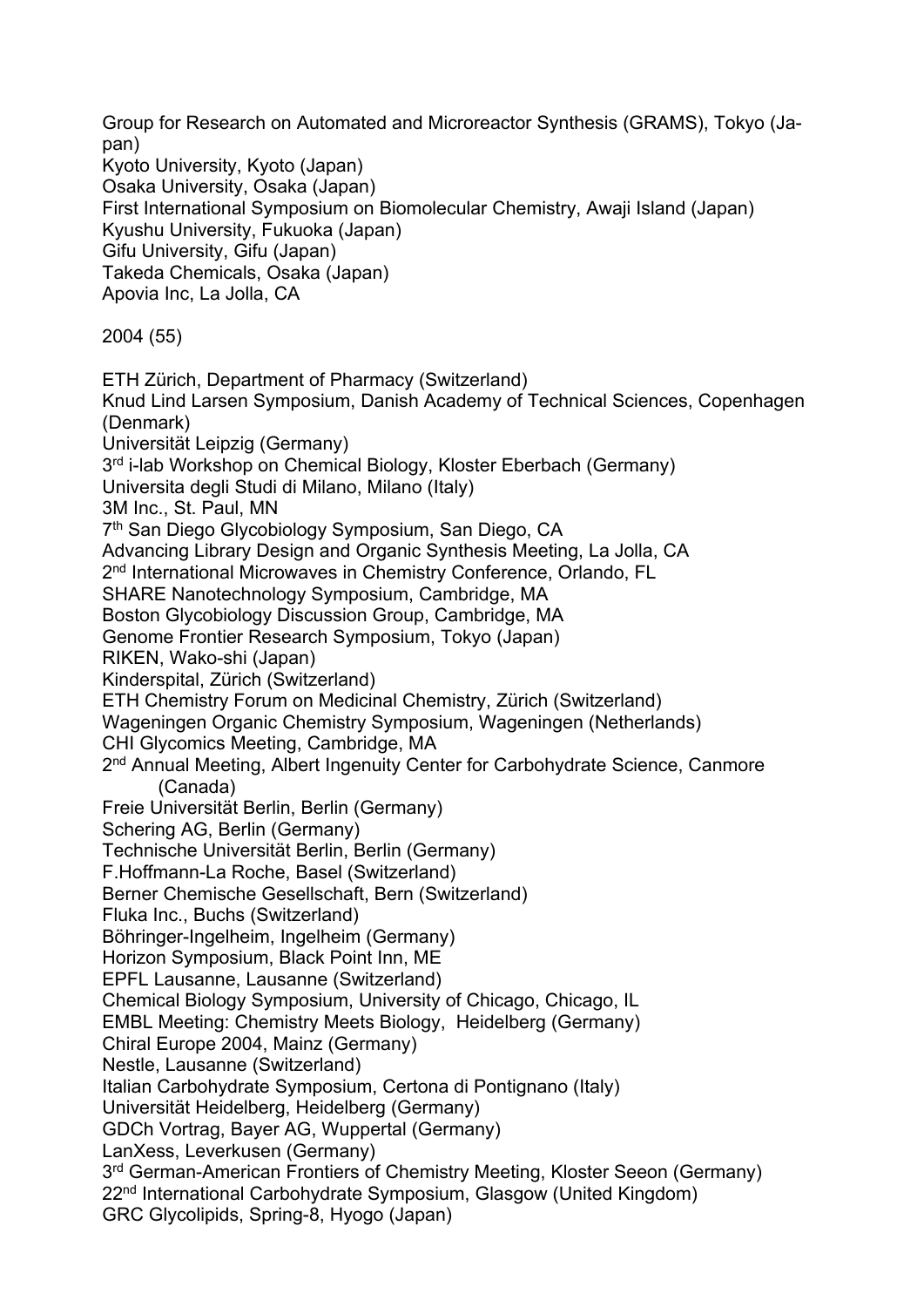General Electrics, Albany, NY 228<sup>th</sup> National ACS Meeting, Philadelphia, PA Malariology Module, Berlin Institute of Tropical Medicine, Berlin (Germany) Novartis, Basel (Switzerland) Fall Meeting of the Norwegian Chemical Society, Lillestrom (Norway) 7<sup>th</sup> Jornadas Carbohidratos, Spanish Royal Society of Chemistry, Tarragona (Spain) European Workshop on Biotechnology, Ittingen (Switzerland) NIH "Carbohydrate Moieties as Vaccine Candidates" Meeting, Bethesda, MD French Atomic Energy Commission (CEA), Grenoble (France) Fidia Farmaceutici, Padova (Italy) Otto-Klung-Weberbank Prize Lecture, Berlin (Germany) Universität Hamburg, Hamburg (Germany) Society for Glycobiology and the Japan Society for Carbohydrate Research Meeting, Honolulu, HI Colorado State University, Fort Collins, CO Merck KGaA, Darmstadt (Germany) Lilly Lecture, Universität Braunschweig, Braunschweig (Germany) EPFL Lausanne (Switzerland) 2005 (50) 8<sup>th</sup> San Diego Glycobiology Symposium, San Diego, CA University of Umea, Umea (Sweden) Deutsches Tropenforschungsinstitut, Hamburg (Germany) Universität Genf, Genf (Switzerland) Lab Automation 2005, San Jose, CA GlaxoSmithKline Vaccines, Rixensart (Belgium) 49<sup>th</sup> Biophysical Society Meeting, Long Beach, CA ETH Zurich, Material Sciences Department, Zurich (Switzerland) 17. Irseer Naturstofftage, Kloster Irsee (Germany) Albert Einstein College of Medicine, Bronx, NY Novartis, Cambridge, MA 3<sup>rd</sup> International Microwaves in Chemistry Conference, Orlando, FL 229<sup>th</sup> National ACS Meeting, San Diego, CA CHI Glycomics Meeting, LaJolla, CA Illumina Inc., LaJolla, CA ASBMB Meeting, San Diego, CA Firmenich SA, Geneva (Switzerland) Haworth Medal Symposium, Leeds (UK) The University of Tokyo, Tokyo (Japan) 20th Conference on Combinatorial Chemistry, Japan (JCCF 20), Osaka (Japan) AstraZeneca, Gothenburg (Sweden) Annual Meeting NIAID Internat. Centers for Tropical Diseases Research, Washington D.C. NIH Glycomics Meeting, Washington D.C. EPFL Lausanne, Lausanne (Switzerland) Universität Konstanz, Konstanz (Germany) Kinderspital Zürich (Switzerland) Lonza AG, Visp (Switzerland) GDCh Lecture, Universität Stuttgart, Stuttgart (Germany) 14<sup>th</sup> European Symposium on Organic Chemistry (ESOC14), Helsinki (Finland) GDCh Lecture, Universität Giessen (Germany)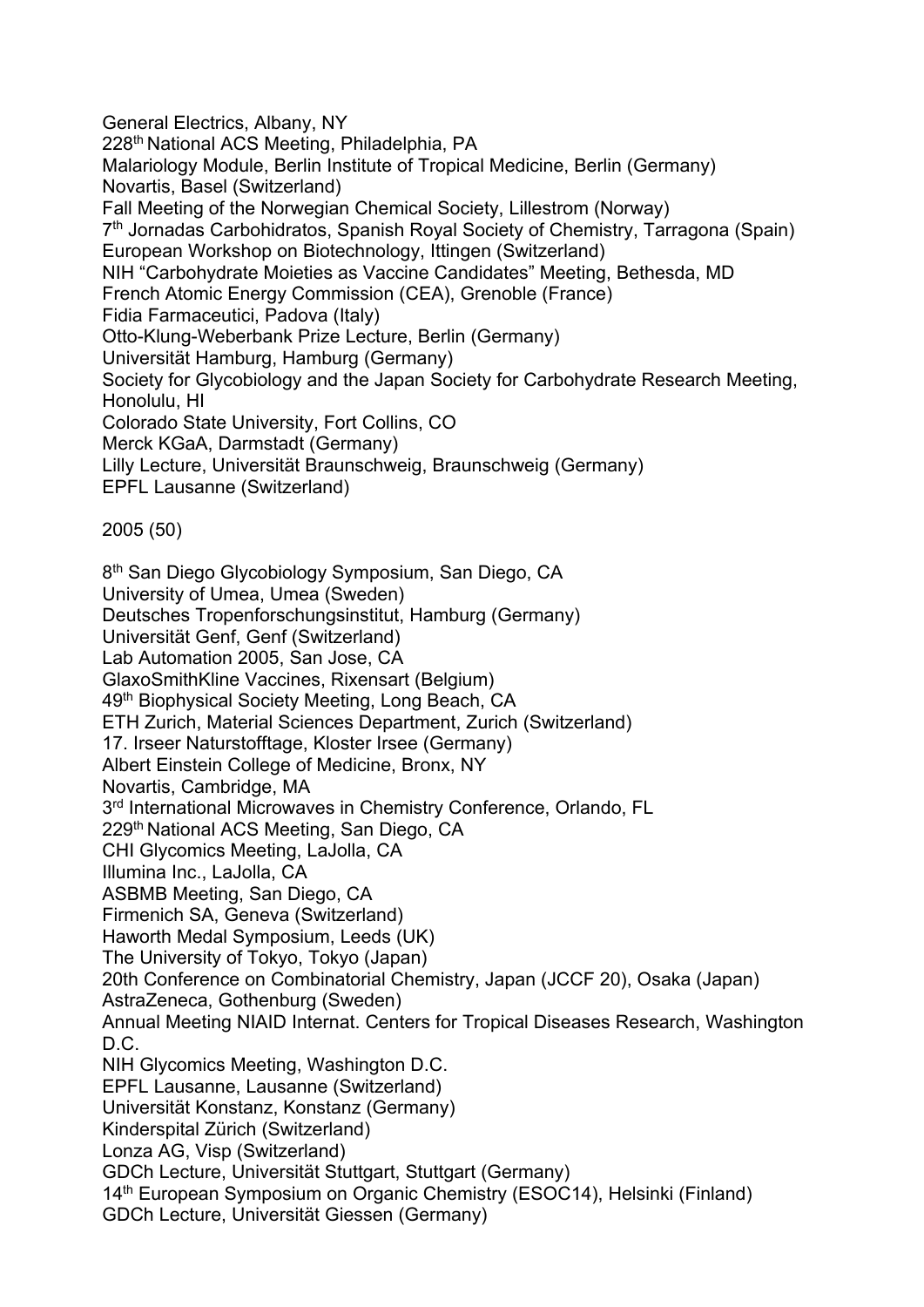Summer School " Chemistry Meets Biology", Spetses Island (Greece) Summer School " Chemistry Meets Biology", Spetses Island (Greece) Summer School " Chemistry Meets Biology", Spetses Island (Greece) 13th Eurocarb, Bratislava (Slovakia) ComGenex Inc., Budapest (Hungary) XVIII International Symposium of Glycoconjugates, Florence (Italy) 2<sup>nd</sup> Swiss-Italian Meeting on Medicinal Chemistry, Modena (Italy) 20<sup>th</sup> Annual W.S. Johnson Symposium in Organic Chemistry, Stanford University, Stanford, CA Duke University, Raleigh, NC ESF Symposium, Probing Protein Function with Chemistry, Sant Feliu de Guixols (Spain) American Vacuum Society Meeting, Boston, MA Griess Lecture, University of Leicester (United Kingdom) Griess Lecture, University of Loughborough (United Kingdom) Griess Lecture, University of Nottingham (United Kingdom) Trends in Organic Chemistry, Swedish Royal Academy of Sciences, Stockholm (Sweden) 2<sup>nd</sup> Glycan Forum, Berlin (Germany) 191<sup>st</sup> Meeting Belgian Biochemical Society Meeting, Brussels (Belgium) Universität Marburg (Germany) Pacifichem 2005, Honolulu, HI 2006 (47) Bioveris Inc., Gaithersburg, MD Max-Planck-Institute for Medical Research, Heidelberg (Germany) GDCh Lecture, Universität Dresden (Germany) Firmenich SA, Geneva (Switzerland) Neurocrine Inc., La Jolla, CA 9<sup>th</sup> San Diego Glycobiology Symposium, San Diego, CA University of California, San Diego, CA 6<sup>th</sup> Southampton Organic Synthesis Symposium, Southampton (UK) Universität Basel (Switzerland) GDCh Lecture, Universität Bayreuth (Germany) New Agents Against Infectious Diseases Symposium, Universität Würzburg (Germany) 3<sup>rd</sup> Workshop "Microtrechnology for Chemistry and Biology Labs" Ilmenau (Germany) Annual Meeting "Neuronal Plasticity and Repair", Ittingen (Switzerland) Novartis Institute for Biomedical Research, Cambridge, MA Bristol-Myers-Sqibb, New Brunswick, NJ Bristol-Myers-Sqibb, Hopewell, NJ GDCh Medicinal Chemistry Group, Annual Meeting, Frankfurt (Germany) ERA Chemistry Workshop, Madrid (Spain) Young Chemist Workshop on Microreactors, Univ. of Twente, Enschede (Netherlands) CHI Glycomics Meeting, La Jolla, CA Max-Planck-Institute for Infection Biology, Berlin (Germany) Senomyx Inc., La Jolla, CA Chiron Inc., Siena (Italy) 41st EUCHEM Stereochemistry Conference, Bürgenstock (Switzerland) Novartis, Vienna (Austria) Max-Planck-Institute for Medical Research, Heidelberg (Germany)

EuroCombi 3, Winchester (United Kingdom)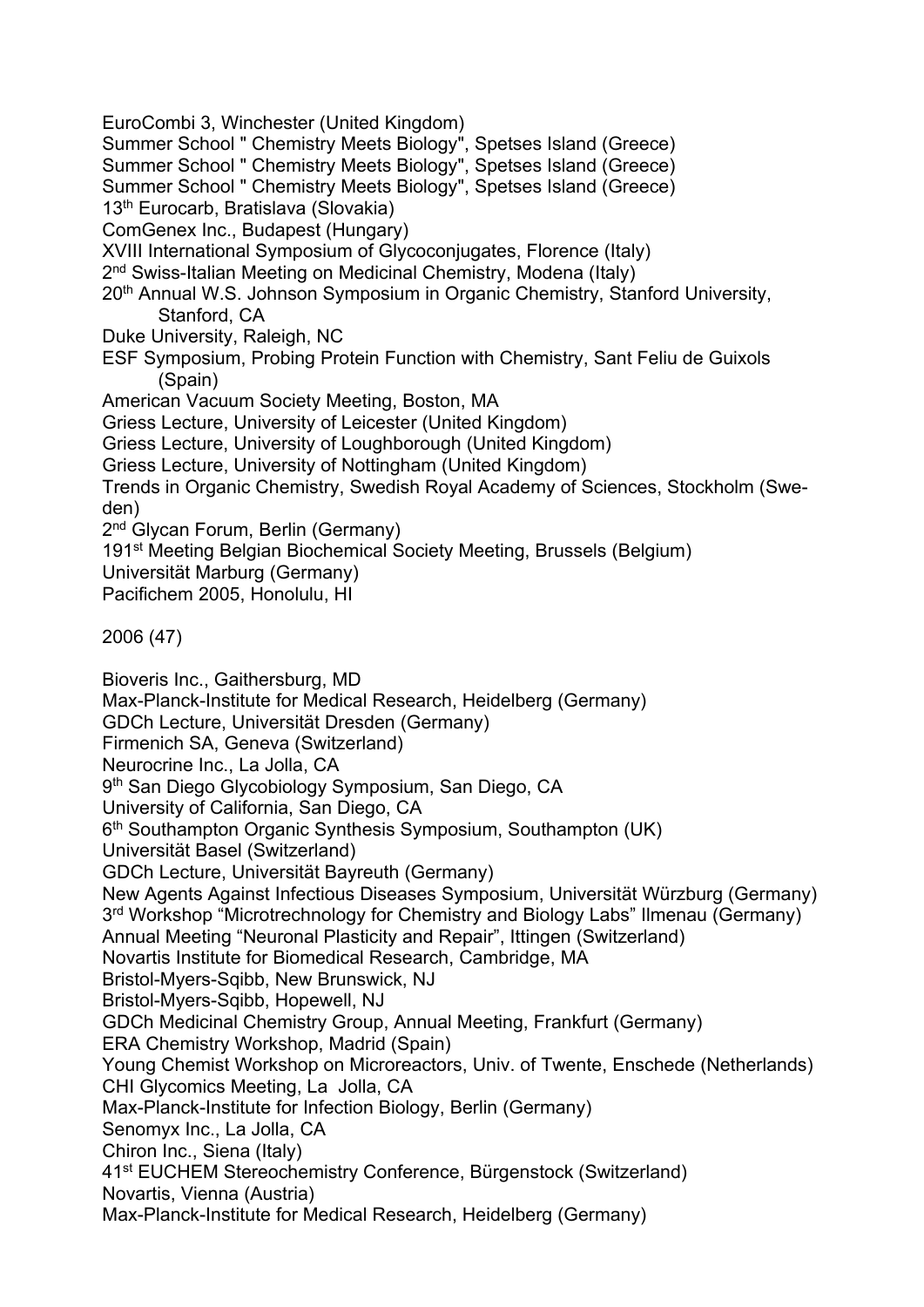Beilstein Workshop "Bringing Chemistry to Life", Bolzano (Italy)

EPFL Lausanne, Lausanne (Switzerland)

6th ETH Biology Conference, Davos (Switzerland)

Bayer Animal Healthcare, Mohnheim (Germany)

Merck KGaA, Darmstadt (Germany)

9. Steinheimer Gespräche, Darmstadt (Germany)

9<sup>th</sup> HFSP Meeting, Paris (France)

Zürcher Hochschule Winterthur, Winterthur (Switzerland)

Technische Universität München (Germany)

Carbohydrate Synthesis Symposium, Vancouver (Canada)

IUPAC Conference on Biodiversity and Natural Products, Kyoto (Japan)

IUPAC Post Symposium, Sapporo (Japan)

Bioorganic Chemistry, Gordon Research Conference, Oxford (UK)

Combinatorial Chemistry, Gordon Research Conference, Oxford (UK)

Ernst Schering Foundation Scientific Symposium, Berlin (Germany)

12<sup>th</sup> International Advanced School of Organic Chemistry, Ischia Porto (Italy)

Award Lecture, AstraZeneca, Aldersley Park (UK)

Biological Chemistry & Genomics Research Center, Academia Sinica, Taipei (Taiwan) National Tsing Hua University, Hsinchu (Taiwan)

10<sup>th</sup> International Kyoto Conference on New Aspects of Organic Chemistry, Kyoto (Japan)

5th International Forum on Chemistry of Functional Organic Chemicals, Tokyo (Japan)

2007 (53)

Max-Planck-Institute für Molekulare Physiologie, Dortmund (Germany) Universität Tübingen (Germany) 3rd Glycan Forum, Berlin (Germany) Max-Planck-Institute for Colloid Research, Golm (Germany) CERC-3 Young Chemists Workshop on Carbohydrate Chemistry, Dublin (Ireland) University of Milan (Italy) University of Milan (Italy) Weizman Institute, Rehovot (Israel) David Ginsburg Annual Lectureship, Technion, Haifa (Israel) IUPAC/OPWC Workshop: Impact of Advances in Science and Technology on the Chemical Weapons Convention, Zagreb (Croatia) University of Alberta, Edmonton (Canada) 2007 Lemieux Biotechnology Lecture, Univ. of Alberta, Edmonton (Canada) Firmenich, Geneva (Switzerland) University of Tarragona (Spain) 41st European Symposium on Bio-Organic Chemistry, Gregynog (Wales) Plenary Lecture, 10<sup>th</sup> Spring Meeting of Synthetic Chemistry, Helsinki (Finnland) University of Helsinki (Finnland) Njimwegen University (Netherlands) Utrecht University (Netherlands) Havinga Medal Lecture, Leiden University (Netherlands) Symposium 85<sup>th</sup> Birthday of Prof. Hans Paulsen, University Hamburg (Germany) Symposium "Innovative Drugs and Carrier Systems" Free University Berlin (Germany) Merck & Co., Rahway, NJ Danishefsky Symposium, Columbia University, New York, NY Benzon Symposium, Copenhagen (Denmark) Swiss-Japanese Chemical Biology Symposium, Lausanne (Switzerland)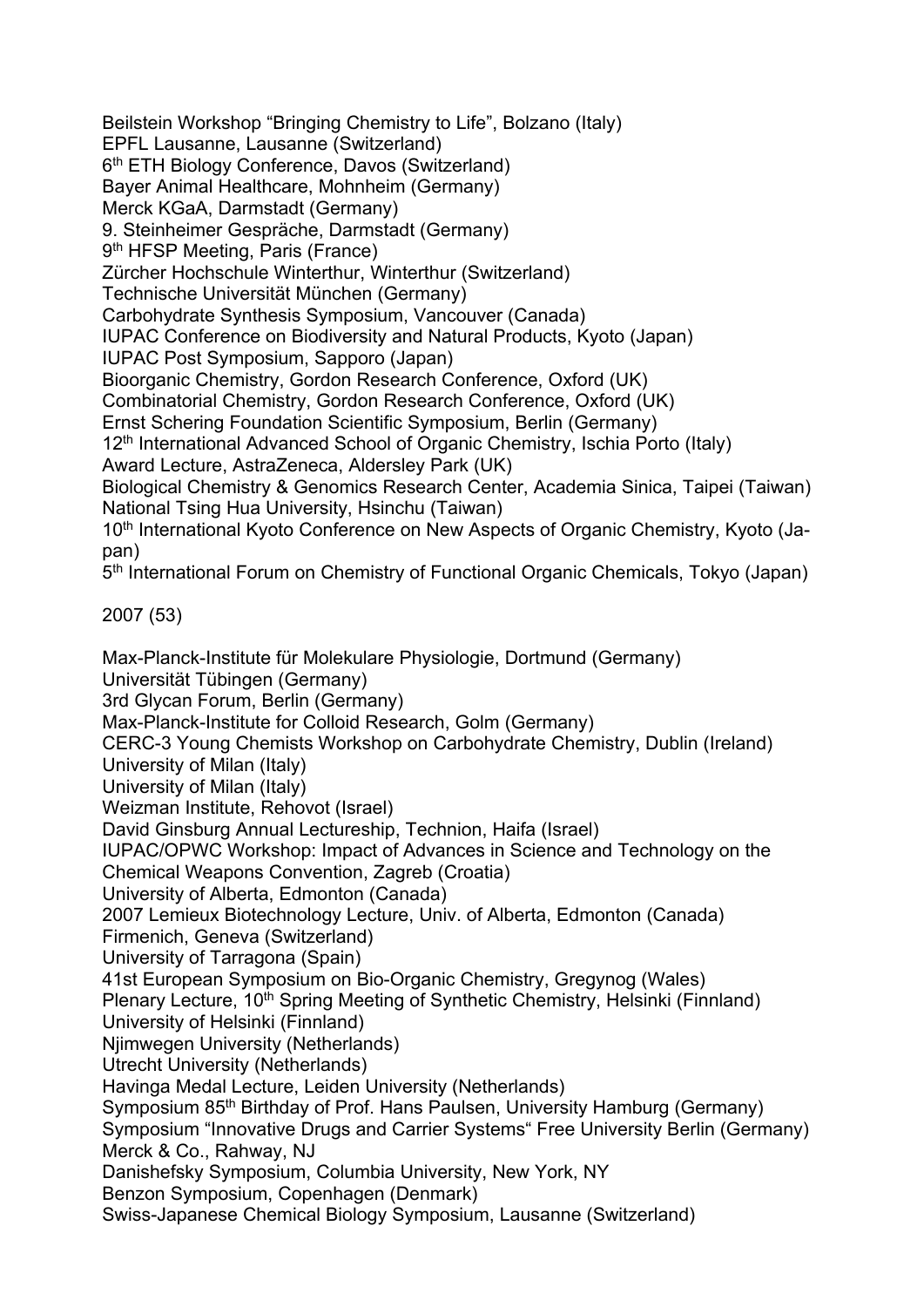Synthetic Biology 3.0, Zurich (Switzerland) Ernst Schering Foundation Young Leaders Course, Berlin (Germany) Solvias Science Day, Basel (Switzerland) Ernst Schering Foundation Yound Scientists Conference, Berlin (Germany) European School of Medicinal Chemistry, Urbino (Italy) John Innes Research Centre, Norwich (UK) Summer School, Institute of Chemical Research of Catalonia, Tarragona (Spain) Summer School, Institute of Chemical Research of Catalonia, Tarragona (Spain) IMD Business School, Lausanne (Switzerland) Festvortrag "Körber Preis", Hamburg (Germany) NIH Symposium Carbohyrate Vaccines, Bethesda, MD Plenary Lecture, Jahrestagung der deutschen und österreichischen labormedizinischen Fachgesellschaften, Vienna (Austria) Stereochemistry Symposium, Society for Chemical Industry, London (UK) ACS Prospectives Course "New Technologies", Budapest (Hungary) Israeli-German Symposium on Nanomedicine, Potsdam (Germany) Carbohydrate Arrays - Synthesis and Applications, University of Manchester (UK) Leiden University, Leiden (The Netherlands) Plenary Lecture:2007 Meeting Royal Dutch Chemical Society, Delft (The Netherlands) Plenary Lecture, Hanseatic India Colloquium, Hamburg (Germany) Merck Research Laboratories, Pomezia (Italy) Yoshimasa Hirata Memorial Lecture, Nagoya University (Japan) Swiss Microreactor Workshop, Buchs (Switzerland) Italian Chemical Society New Trends in Organic Chemistry Symposium, Milano (Italy) 6thCSCB Symposium: Recent Advances in Synthesis and Chemical Biology, Dublin (Ireland) 2008 (52)

Plenary Lecture, 23rd Organic Chemistry Winter Meeting, Geilo (Norway) Pfizer, Sandwich (UK) Astra Zeneca Lecture, 41st Annual Sheffield Stereochemistry Meeting, Sheffield (UK) Sanofi-Aventis, Frankfurt (Germany) Boehringer Ingelheim Lecture, Universite de Montreal (Canada) Boehringer Ingelheim Lavalle (Canada) McRae Lecture, Queens University (Canada) 2nd Singapore Lipid Symposium, National Singapore University (Singapore) GDCh Lecture, Bayer Wuppertal (Germany) Young Chemists 08 Symposium, Imperial College, London (UK) Seniorenuniversität, Universität Zürich, Zürich (Switzerland) Drugs from Natural Products IV, Cambridge (UK) MRC Molecular Biology Research Laboratories, Cambridge (UK) Advances in Synthetic Chemistry Symposium, Frankfurt (Germany) BristolMyers-Sqibb Lecture, Univ. of Illinois, Champaign-Urbana, IL Universität Fribourg (Switzerland) High Throughput Medicinal Chemistry Symposium IV, Sandwich (UK) Yale Chemical Biology Symposium 2008, New Haven, CT Beilstein Workshop "Systems Chemistry", Bolzano (Italy) CDU Wissenschaftsforum, Berlin (Germany) Biovalley Stammtisch, Carbogen Amcis, Bubendorf (Switzerland) ISMB Symposium 2008, University College London, London (UK) Yonsei University, Seoul (South Korea)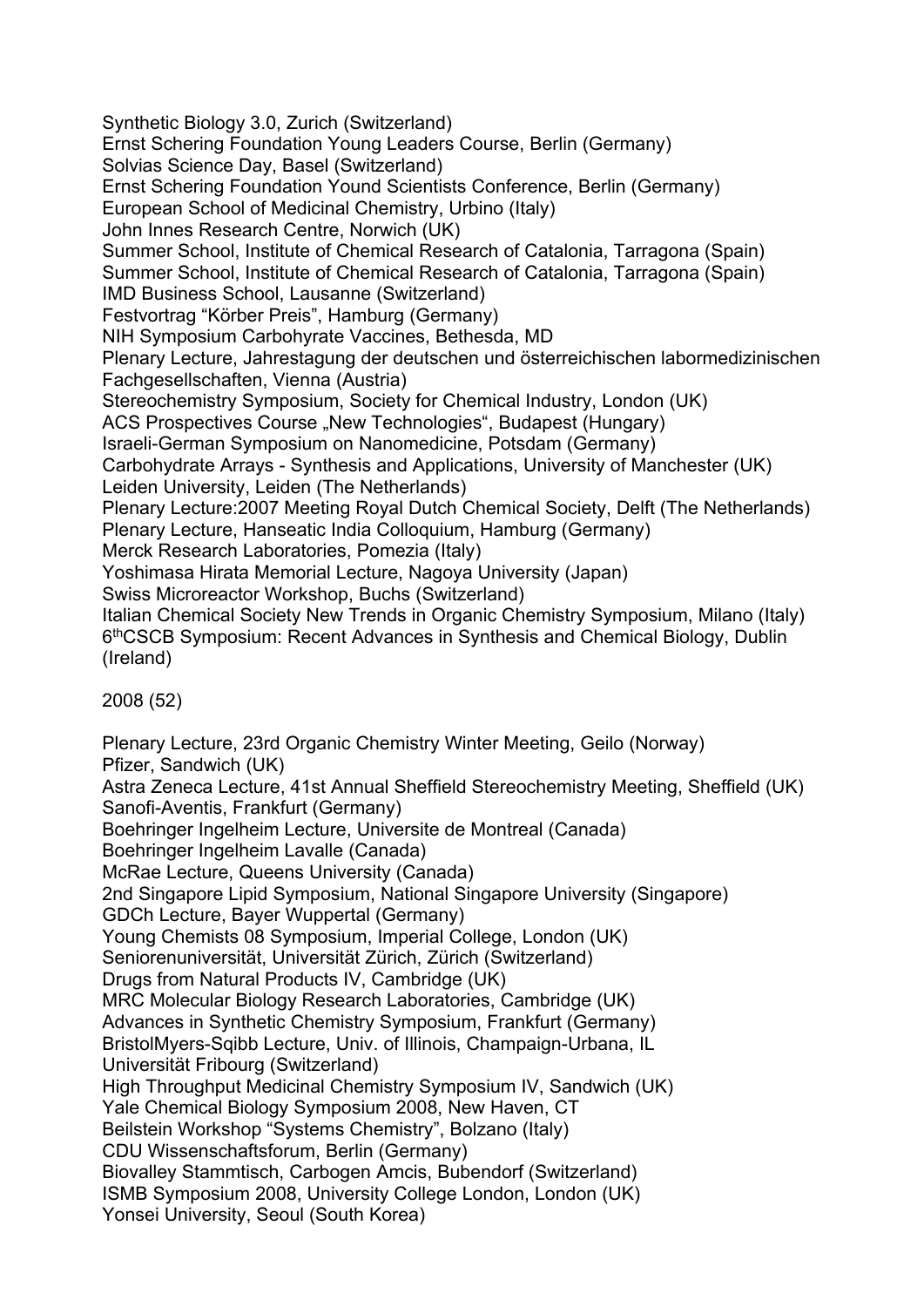ICOS 17, Daejeon (South Korea) Genzyme Inc., Waltham, MA 9<sup>th</sup> Annual CMLD Symposium, Boston University, Boston, MA BMBF-AVS Workshop "Biotechnologie 2020+", Berlin (Germany) SEB Meeting, Marseilles (France) SEB Meeting, Marseilles (France) Stereochemistry, Gordon Research Conference, Newport, RI XXIV International Carbohydrate Symposium, Oslo (Norway) Euroimmune AG, Lübeck (Germany) 70th Birthday Sympoisum for Prof. J. Baldwin, Basel (Switzerland) UCB Ehrlich Award Lecture, XX<sup>th</sup> Int. Symp. Med. Chem; Vienna (Austria) Plenary Lecture, ORCHEM2008, Weimar (Germany) 17. Nachwuchswissensch. Symposium Bioorg. Chemie, Konstanz (Germany) Department of Biology, University of Lausanne, Lausanne (Switzerland) Chemical Biology 2008, EMBL, Heidelberg (Germany) BMS Lecture, University of Michigan, Ann Arbor, MI GDCh Lecture, Aalen-Ostalb, Aalen (Germany) Merckle Biotec, Ulm (Germany) Bonner Symposium der Molekularen Biomedizin, Universität Bonn, Bonn (Germany) Nano-Molecular Analysis for Emerging Technologies, Teddington (UK) International Symposium on Chemical Biology, FMP, Berlin (Germany) GDCh Lecture, Universität Münster (Germany) Micro Process Technologies Symposium Solvay -Universität Hannover (Germany) University of Lyon, Lyon (France) Sanofi-Aventis, Vitry-sur-Seine (France) Eurotides Conference, Düsseldorf (Germany) Universität Mainz, Mainz (Germany) Gymnasium Moosach (Germany) Karl-Heinz Beckurts Prize Lecture, Munich (Germany) 2009 (44) Plenary Lecture: 72nd Meeting Israel Chemical Society, TelAviv (Israel) Ben Gurion University, Ber-Sheva (Israel) J.J. Fox Presidential Lecture, Sloan Kettering Cancer Center, New York, NY (USA) Synthesefest 2009, LMU München (Germany) Claude S. Hudson Award Symp., 235<sup>th</sup> ACS National Meet., Salt Lake City, UT (USA) Carbohydrate Biosensing Symp., 235<sup>th</sup> ACS National Meet., Salt Lake City, UT (USA)

Max-Planck-Institute for Cell Biology and Genetics, Dresden (Germany)

Beiersdorf AG, Hamburg (Germany)

Freie Universität Berlin, Berlin (Germany)

Plenary Lecture, PERCH-CIC Congress 6, Pattaya (Thailand)

PERCH-CIC Congress 6, Pattaya (Thailand)

Chulabhorn Research Institute, Bangkok (Thailand)

5<sup>th</sup> Canadian National Carbohydrate Symposium, Banff (Canada)

Plenary Lecture, Italian Chemical Society Meeting, Forte dei Marmi (Italy)

GDCh Lecture, Universität Bochum (Germany)

Bayer-Schering AG, Berlin (Germany)

Fraunhofer Institute for Applied Polymer Research, Potsdam (Germany)

ESF-EMBO Symp. "Biological Surfaces and Interfaces", Sant Feliu de Guixols (Spain) Forschungszentrum Borstel (Germany)

Proteros GmbH, Martinsried (Germany)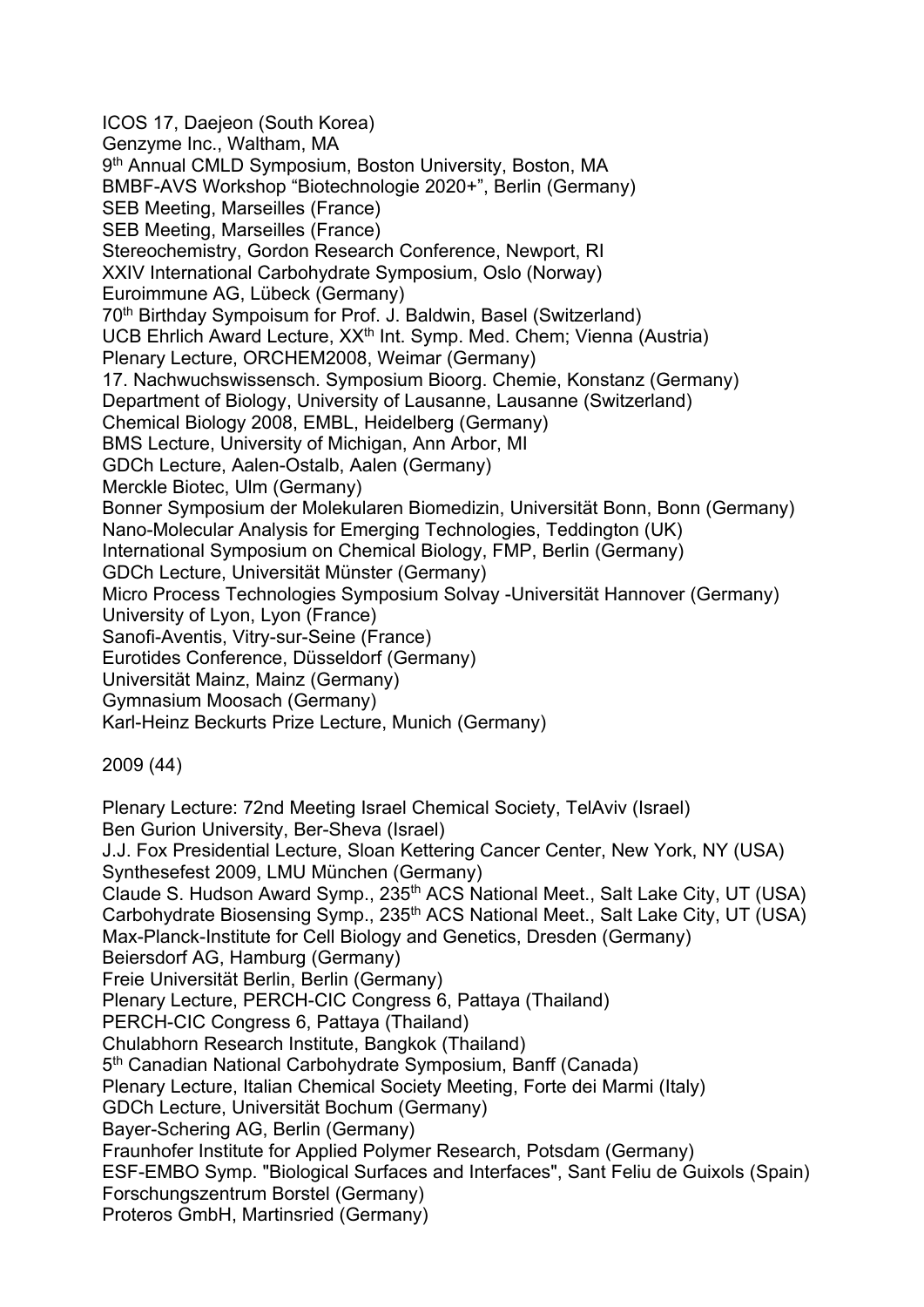Sanofi-Pasteur, Lyon (France)

Natural Products, Gordon Research Conference, Tilton, NH (USA) GDCh Wissenschaftsforum Chemie 2009, Frankfurt (Germany) 50th Groupe d'Etude de Chimie Organique Meeting, Obernai (France) 3rd European Congress on Chemistry for Life Sciences, Frankfurt (Germany) European Summer School Medicinal Chemistry, Urbino (Italy) Merck & Co, Rahway, NJ (USA) 2<sup>nd</sup> International Symposium on Combinatorial Sciences, Beijing (China) CCCB Internat. Symp.Toward A New Paradigm for Drug Discovery, Osaka (Japan) Beilstein Institute Symposium on Glycobioinformatics, Potsdam (Germany) Plenary Lecture, 3<sup>rd</sup> International Symp. Bio-Inspired Engin. (ISBIE), Taipei (Taiwan) 6<sup>th</sup> Japanese-German Frontiers of Science Meeting, Tokyo (Japan) Berlin Conference on Frontiers of Science, "Bringing Down Walls", Berlin (Germany) Plenary Lecture, 10<sup>th</sup> Joint Glycobiology Meeting, Cologne (Germany) Backer Lecture, University of Groningen (The Netherlands) Sanofi-Aventis, Sisteron (France) Max-Planck Society BMS Symposium, Berlin (Germany) Festvortrag 35 Jahre Sonnenfeld Stiftung, Berlin (Germany) Universität Göttingen (Germany) TB Metabolomics Workshop, MPI Inf. Biol., Berlin (Germany) BioBilanz 2009, Berlin (Germany) Roche, Penzberg (Germany) 1<sup>st</sup> Chemical Biology Symposium, Leeds Univ. (UK) Universität Lübeck (Germany)

2010 (46)

San Diego Glycobiology Conference, San Diego, CA (USA) St. Jude Children's Research Hospital, Memphis, TN (USA) Genzyme Inc. Waltham, MA (USA) Singapore National University (Singapore) Nanyang Technological University (Singapore) A-Star Institute for Bioengineering and Nanotechnology (Singapore) CSIRO, Clayton (Australia) Flinders University, Adelaide (Australia) Walter and Eliza Hall Insitute for Medical Research, Melbourne (Australia) Melbourne University Chemical Society, Melbourne (Australia) Griffith University, Glycomics Center, Gold Coast (Australia) Melbourne University, Melbourne (Australia) CSIRO, Clayton (Australia) Monash University, Clayton (Australia) Macquarie University, Sydney (Australia) Deutsche Biotechnologietage 2010, Berlin (Germany) Beilstein Symposium "Functional Nanotechnology", Bolzano (Italy) Johnson and Johnson, Beerse (Belgium) Plenary Lecture: Journées de Chimie Moléculaire, P.M.C. Univ-Paris VI, Paris (France) 459th W.E. Heraeus-Seminar "Biodegradable Polymers", Bad Honneff (Germany) Institut für Pharmazie, Universität Wien (Austria) Shanghai Institute for Organic Chemistry, Shanghai (China) WUXI Pharma, Pudong (China) Chinese Academy of Sciences, Beijing (China) Tetrahedron Young Investigator Award Lecture, Tetrahedron Symp., Beijing (China)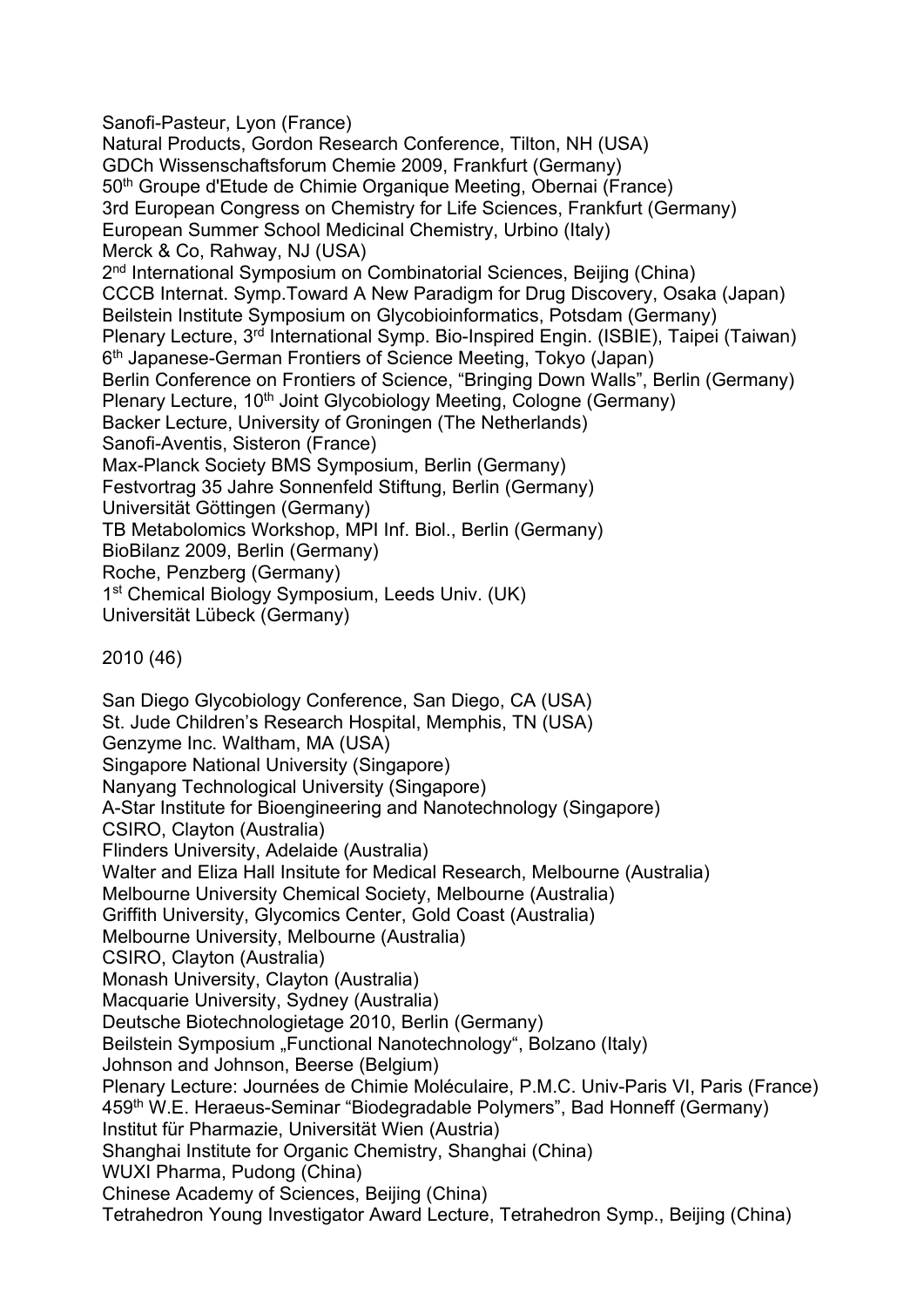Plenary Lecture: Balticum Organicum Syntheticum (BOS 10), Riga (Latvia) Plenary Lecture: RSC Int. Conf. Advan. Chemical Sciences, San Francisco, CA (USA) Plenary Lecture: 12<sup>th</sup> Belgian Organic Chemistry Symp. (BOSS XII), Namur (Belgium) 13th Int. Conf. on Biol. Chem. of Sialic Acids – SialoGlyco 2010, Potsdam (Germany) 240<sup>th</sup> ACS National Meeting, Boston, MA (USA) Analyticon GmbH, Potsdam (Germany) Frontiers in Carbohydrate Vaccines Conf. Novartis Sienna (Italy) Opening Lecture: 5<sup>th</sup> Summer School Med Chem; University Regensburg (Germany) 14th International Biotechnology Symposium and Exhibition, Rimini (Italy) World Health Summit, Berlin (Germany) SFB 765 Symposium, Zeuthen (Germany) CIC biomaGUNE, San Sebastian (Spain) Technische Universität München (Germany) Leibnitz Institute for Molecular Pharmacology (FMP), Berlin (Germany) Plenary Lecture: 1st RSC/SCI Symp. on Cont. Process. Flow Chem., Stevenage (UK) 6th iCeMS International Symposium, Kyoto (Japan) Workshop Transregio SFB 67, Grimma (Germany) GDCh Vortrag, University Potsdam (Germany) Syngenta, Basel (Switzerland) University Strasbourg, Strasbourg (France) Max-Planck Institute for Plant Physiology, Potsdam (Germany)

2011 (48)

LOreal, Paris (France) Plenary Lecture, ACTS Symposium, Lunteren (The Nederlands) Singapore National University (Singapore) Singapore National University (Singapore) Singapore National University (Singapore) Singapore National University (Singapore) 5<sup>th</sup> Glycan Forum, Berlin (Germany) BBRV Lectures "Chemistry and Health", Bilbao (Spain) 241<sup>st</sup> ACS National Meeting, Anaheim, CA (USA) RSC Carbohydrate/Bioorganic Chemistry Meeting, Kings College, London (UK) Hans Herloff Inhoffen Lecture, Braunschweig (Germany) American Soc. for Biochem. and Molecular Biology, ASBMB, Washington, DC (USA) Wayne State University, Detroit, MI (USA) Michigan State University, Lansing, MI (USA) 11<sup>th</sup> Bristol Synthesis Meeting, University of Bristol (UK) Entrpreneurship Club, University Potsdam (Germany) Free University Berlin, Bioclub, Berlin (Germany) IFCC World Congress Diagnostic Medicine, Berlin (Germany) TEDx Conference, Hamburg (Germany) Avi Shanzer Symposium, The Weizmann Institute, Rehovot (Israel) 2<sup>nd</sup> Int. Symp. Active Pharm. Ingredients from Biotech. Symp., Madrid (Spain) 2nd Beilstein Institute Symposium on Glycobioinformatics, Potsdam (Germany) Plenary Lecture: 16th European Carbohydrate Symposium, Sorrento (Italy) Plenary Lecture: 22nd Int. Symp: Synth in Org. Chem. Churchill Coll, Cambridge (UK) Institute for Radiopharmacy, Hermholtz Center Dresden-Rossendorf (Germany) Short Course: 14th Brazilian Meeting on Organic Synthesis, Brasilia (Brazil) Plenary Lecture: 14th Brazilian Meeting on Organic Synthesis, Brasilia (Brazil) RIKEN, Waco City (Japan)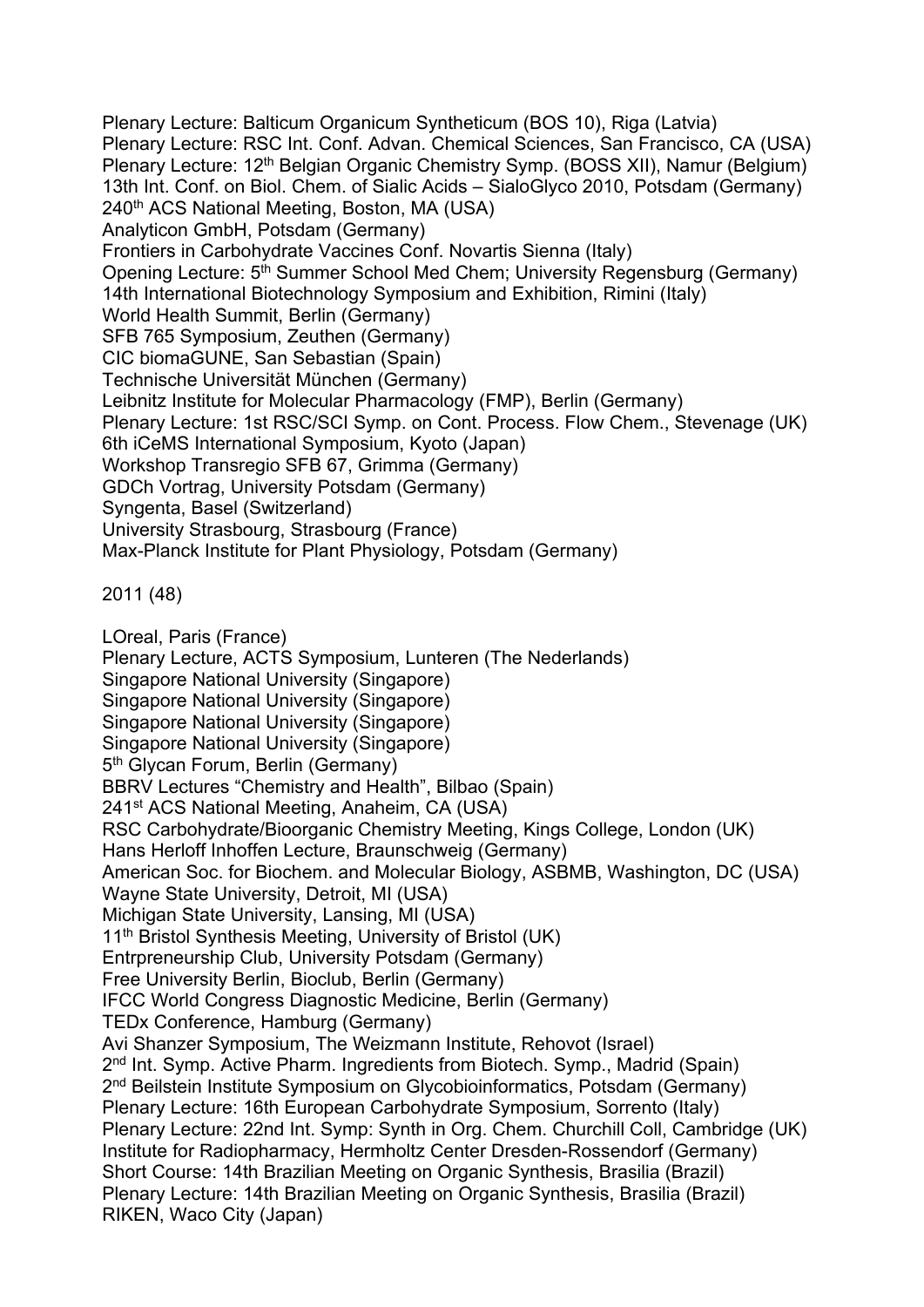31st Naito Conference, Sapporo (Japan) Hokkaido University, Sapporo (Japan) Plenary Opening Lecture: 8<sup>th</sup> Eur. Congr. Chemical Engineering, Berlin (Germany) NIH Workshop: Carbohydrates as Vaccine Moieties, Rockville, MD (USA) Asymchem Symposium, TEDA, Teijan (China) Dillon-Steele Lecture, Univ. of Queensland, Brisbane (Australia) 19th Hans-Fischer Symposium for bioorganic Chemistry, TU Munich (Germany) Humboldt-Kolleg on Science Globalization and Human Development, Goa (India) National Institute of Science Research and Education, Pune (India) Serum Institute of India, Pune (India) Mashelkar Endowment Lecture, Nat. Chem. Lab., Pune (India) Hilleman Laboratories, New Delhi (India) Chemical Ecology Symposium, Schloss Ringberg (Germany) Berlin-Brandenburgische Akademie der Wissenschaften, Berlin (Germany) 100 Year Anniversary Meeting, Chinese Chemical Society, Taipei (Taiwan) Karlsruhe Institute of Technology, Karlsruhe (Germany) Aldrich Lecture, Univ. of Wisconsin, Madison, WI (USA) Hirschmann Lecture, Univ. of Wisconsin, Madison, WI (USA) 2012 (36) Masterclass "Molecular Mechanisms of Disease", Nijmegen University (Holland) NAS USA, Workshop on the Future of Glycosciences, Washington, DC (USA) Leibniz Symposium 2012, Universität Hannover, Hannover (Germany) University Birmingham (UK) University Manchester (UK) Plenary Lecture: IMRET 12, Lyon (France) Keynote Lecture: Macromolecular Symposium, Freiburg (Germany) 6<sup>th</sup> Glycan Forum, Berlin (Germany) 6<sup>th</sup> Glycan Forum, Berlin (Germany) ACS National Meeting, San Diego, CA (USA) ACS National Meeting, San Diego, CA (USA) Abbott Lecture, Univ. of Pittsburgh, Pittsburgh, PA (USA) International Aids Vaccine Initiative, Brooklyn, NY (USA) Institute of Polymer Research Helmholtz Center, Teltow (Germany) Spring Retreat Transregio 67 – SFB Nimbschen (Germany) 'Modern Synthetic Methods & Chiral Europe', Prague (Czech Republic) Physicomedizinische Gesellschaft, Universität Erlangen-Nürnberg (Germany) TEDx "Change" Berlin, Berlin (Germany) GRC "Bioinspired Materials", Davidson College, NC (USA) Karl-Franzens-University Graz, Graz (Austria) IOCD Symposium, University Naumur, Naumur (Belgium) Gordon Research Conference Reactions and Processes, Smithfield, RI (USA) Whistler Award Lecture: 14th International Carbohydrate Symposium, Madrid (Spain) Max-Planck Symposium: A Bold Look at Chemistry, Berlin (Germany)

42<sup>nd</sup> Europ. Soc. Dermatology Research Meeting, Venice (Italy)

20th Glycosaminoglycan Symposium 2012, Lago di Como (Italy)

Oligonucleotide Delivery: Biology, Eng. and Development, Schloss Hernstein (Austria) Chemical Biology Symposium, Copenhagen (Denmark)

EFRE Workshop, Investitionsbank Land Brandenburg, Potsdam (Germany)

World Health Summit, Berlin (Germany)

Health Cluster Workshop, Berlin (Germany)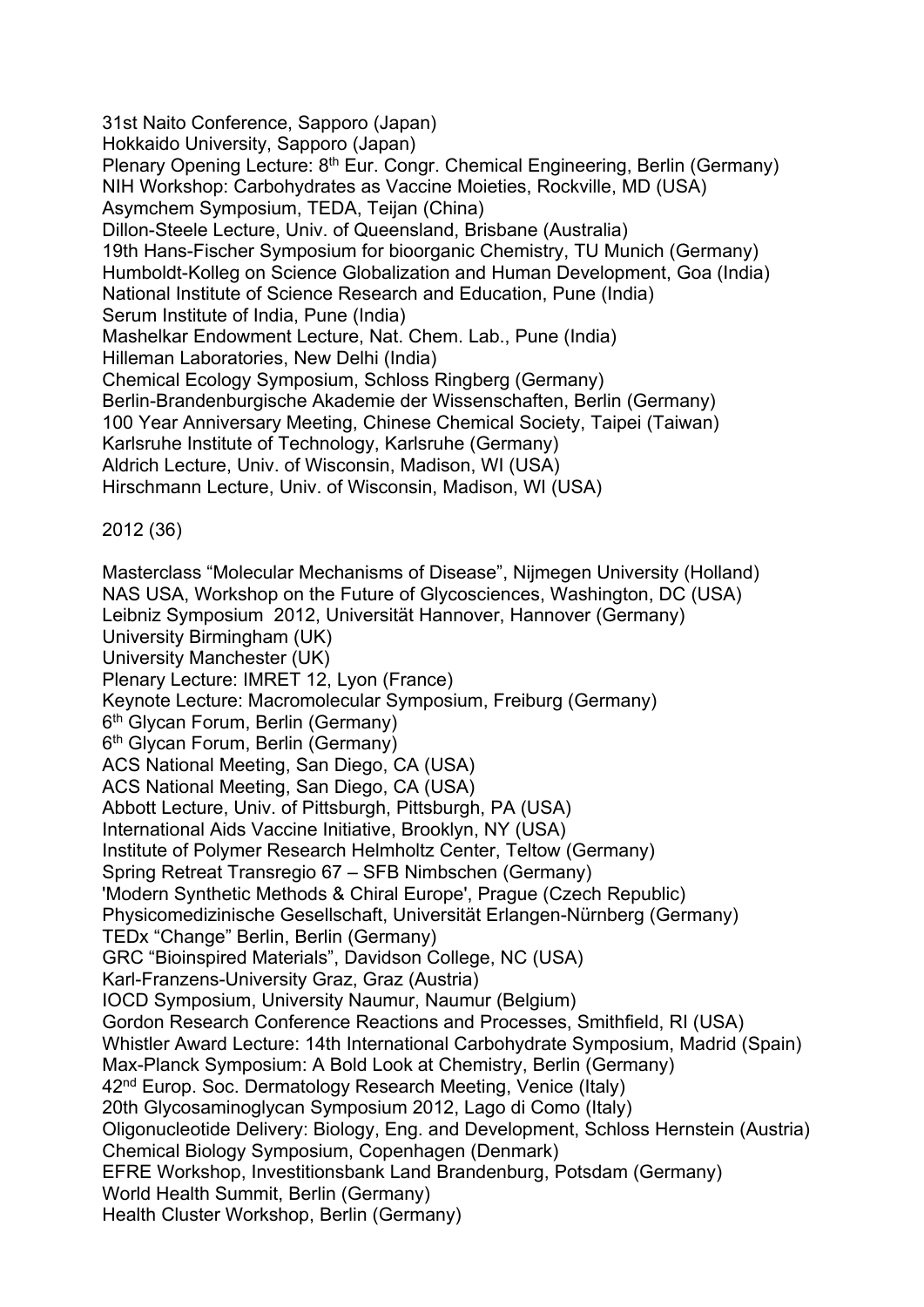AStar Nano Institute, Singapore (Singapore)

Jiangnan University, Wuxi (China)

The 4th Yao Yuan Biotech-Pharma International Symposium, Changsha (China) The 4th Yao Yuan Biotech-Pharma International Symposium, Changsha (China) Technical University Munich, Munich (Germany)

2013 (47)

Berlin Parasitology Seminar, Humboldt Universät Berlin, Berlin (Germany) Bundesinstitut für Risikobewertung BfR, Berlin (Germany) Scynexis Lectureship, University North Carolina, Chapel Hill (USA) C. S. Hamilton Lectureship, Univ. of Nebraska, Lincoln (USA) Organic Chemistry Lecture, Univ. of Nebraska, Lincoln (USA) German-Japanese Colloqium, Karlsruhe (Germany) Open Innovation Forum – Partnering for Global Health, EMBL Heidelberg (Germany) Irseer Naturstofftage 2013, Irsee (Germany) Plenary Lecture: 8. Deutsches BioSensor Symposium, Wildau (Germany) Plenary Lecture: European Young Investigator Workshop, Potsdam (Germany) 25th Anniversary Beckurts Foundation, Karlsruhe (Germany) Plenary Lecture: Frontiers in Medicinal Chemistry, Munich (Germany) 7<sup>th</sup> Glycan Forum, Berlin (Germany) Universite Paris VI, Paris (France) Ecole Normale Supérieure de Cachan, Cachan (France) Actelion New Technologies Workshop, Zurich (Switzerland) Int. Symp. Adv. in Synthetic and Medicinal Chemistry, Moscow (Russia) Durham Lectures, Durham University, Durham (UK) Durham Lectures, Durham University, Durham (UK) Durham Lectures, Durham University, Durham (UK) Plenary Lecture: Chemistry - Biology Interface Meeting, IISER Pune, Pune (India) 5<sup>th</sup> Berlin-Brandenburg Technology Forum in vitro Diagnostics, Potsdam (Germany) Romanian Academy of Sciences Bucharest, Bucharest (Romania) 6th C.I. Simionescu Symposium, Petru Poni Romanian Aca of Sci, Iasi (Romania) Innovationsforum Artemisinin, Dessau (Germany) Plenary Lecture: ACS-EFMC Symp "New Frontiers in Med Chem" San Francisco (USA) Plenary Lecture: ZING Conference on Flow Chemistry, Napa, CA (USA) Plenary Lecture: Horizons of Molecular Biology 2013; Göttingen (Germany) Diagnostics 3.0, Berlin (Germany) Plenary Lecture, 2nd RSC/SCI Symp. on Cont. Proc. and Flow Chem, Horsham (UK) 34. Max-Bergmann Konferenz, Badenweiler (Germany) Csaba Horvath Memorial Lect., ACS-HU, Budapest (Hungary) 23rd Solvay Conference on Chemistry, Brussels (Belgium) World Health Summit, Berlin (Germany) Cluster Conference, Berlin (Germany) "Festvortrag" VBKI Award Ceremony, Berlin (Germany) 3er Encuentro Nacional de Ciencias Químicas, Montevideo (Uruguay) Max-Planck Institute, Buenos Aires (Argentina) Maprimed, Buenos Aires (Argentina) Abbvie, Evanston, IL (USA) 3rd Int. Symposium SFB 630; Universität Würzburg, Würzburg (Germany) GDCh Lecture, Mühlheim an der Ruhr (Germany) Invite, Leverkusen (Germany)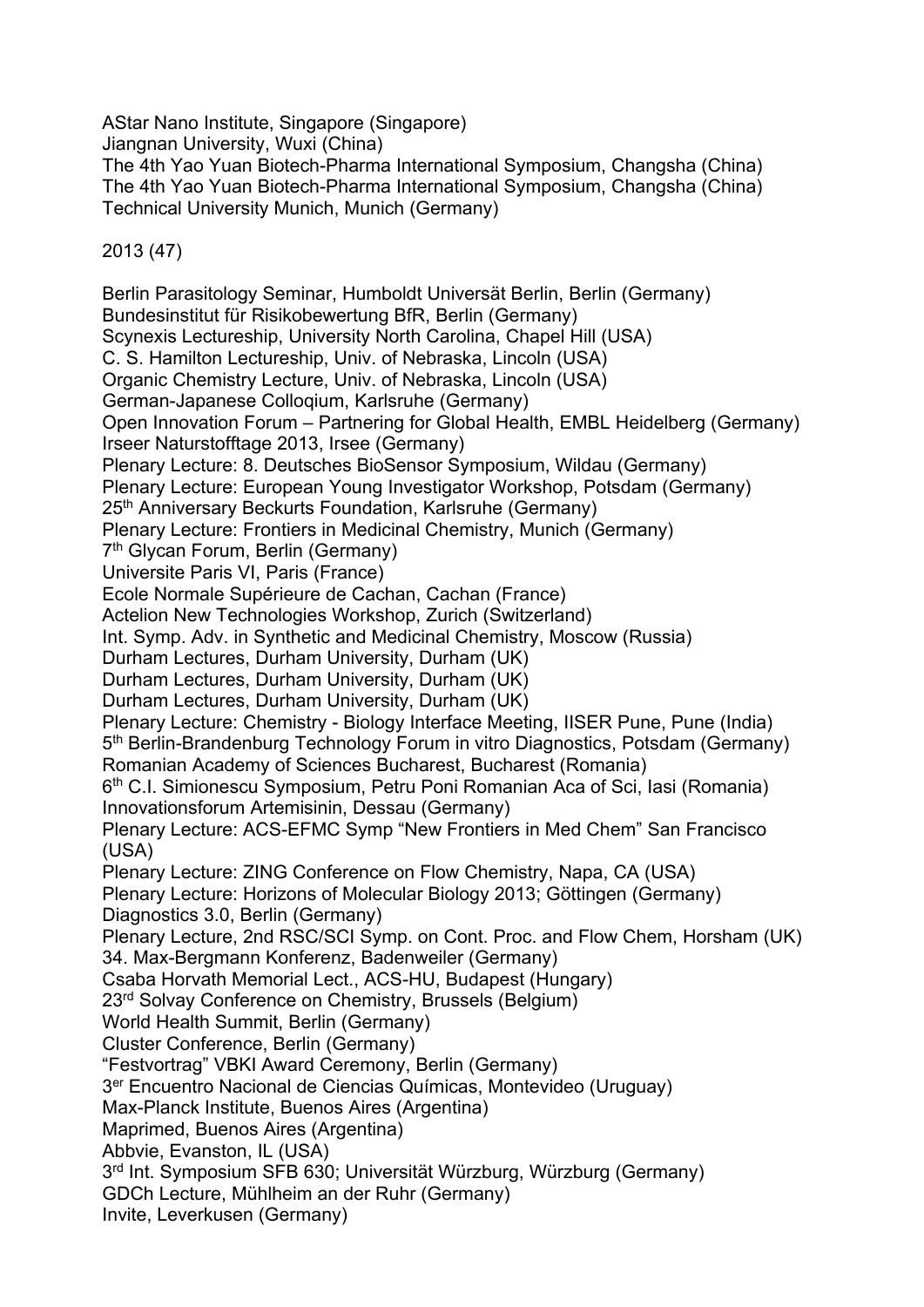24<sup>th</sup> Joint Glycobiology Meeting, Wittenberg, (Germany) University of Colorado, Boulder, CO (USA) BerlinMinds, Berlin (Germany) Peking University, Peking (China)

2014 (35)

27<sup>th</sup> International Carbohydrate Symposium, Bangalore (India) Astra-Zeneca, Bangalore (India) Syngene, Bangalore (India) Plenary Lecture: Indo-German Chem. Biol. of Inf. Diseases, New Delhi (India) UAEM Symposium "Für wen forschen wir?"; Charite, Berlin (Germany) German Research and Innovation Forum, Tokyo (Japan) 30th Anniversary Celebration of RIKEN-MPG Collaboration, Tokyo (Japan) Merck & Co., Whitehouse Station, PA (USA) Dean's Disting. Lecture, Temple Univ., Philadelphia, PA (USA) Novartis Lecture, Univ. of Pennsylvania, Philadelphia, PA (USA) DuPont Inc. Wilmington DE (USA) Alferd Bader Award Symposium, 247<sup>th</sup> ACS Meeting, Dallas, TX (USA) French Chemical Society Spring Meeting, Paris (France) Fraunhofer IBMT, Potsdam (Germany) Seoul National University, Seoul (S. Korea) 8th Int. Symp. on Intelligent Drug Delivery Systems, Seoul (S. Korea) 5<sup>th</sup> Münster Synthesis Symposium, Münster (Germany) Roche, Penzberg (Germany) Exploring the Frontiers of Chemical Glycosciences, Bethesda, MD (USA) Plenary Lecture: 37th Annual Meeting Brazilian Chemical Society, Natal (Brazil) "Vom Selbstverständnis der Naturwissenschaften", Einstein Forum, Potsdam (Germ.) Plenary Lecture: IMRET 13, Budapest (Hungary) Gordon Research Conference Natural Products (USA) Germany-Japan Bilateral Meeting, Berlin (Germany) Plenary Lecture: 31<sup>st</sup> Slovak and Czech Organic Conference, Smolence (Slovakia) 2014 Ringberg Castle Meeting, Wildbad Kreut (Germany) 35. Max-Bergmann Konferenz, Pfofeld-Langlau (Germany) Klocke Pharma & Biotech Conference, Munich (Germany) Plenary Lecture: SFB-TR84 Meeting, Berlin (Germany) Friedrich-Ebert Stiftung: Wissenschaftsregionen, Berlin (Germany) Opening Lecture: Potsdam Days on Bioanalysis 2014, Potsdam (Germany) Technologie Stiftung Berlin, Berlin (Germany) University of Chicago, Chicago, IL (USA) Plenary Lecture RSC Symposium Peking University, Beijing (China) GDCh Lecture, Universität Leipzig, Leipzig (Germany)

2015 (37)

Plenary Lecture, ISBOC 10, Pune (India) Keynote Lecture: DECHEMA Wissenforum, Frankfurt (Germany) MPI for Developmental Biology, Tübingen (Germany) 5<sup>th</sup> Flow Chemistry Conference, Berlin (Germany) "Humanity of Science Award Lecture", Pittcon, New Orleans (USA) Universidad Nacional de Colombia, Bogota (Colombia) Astra Zeneca, Waltham, MA (USA)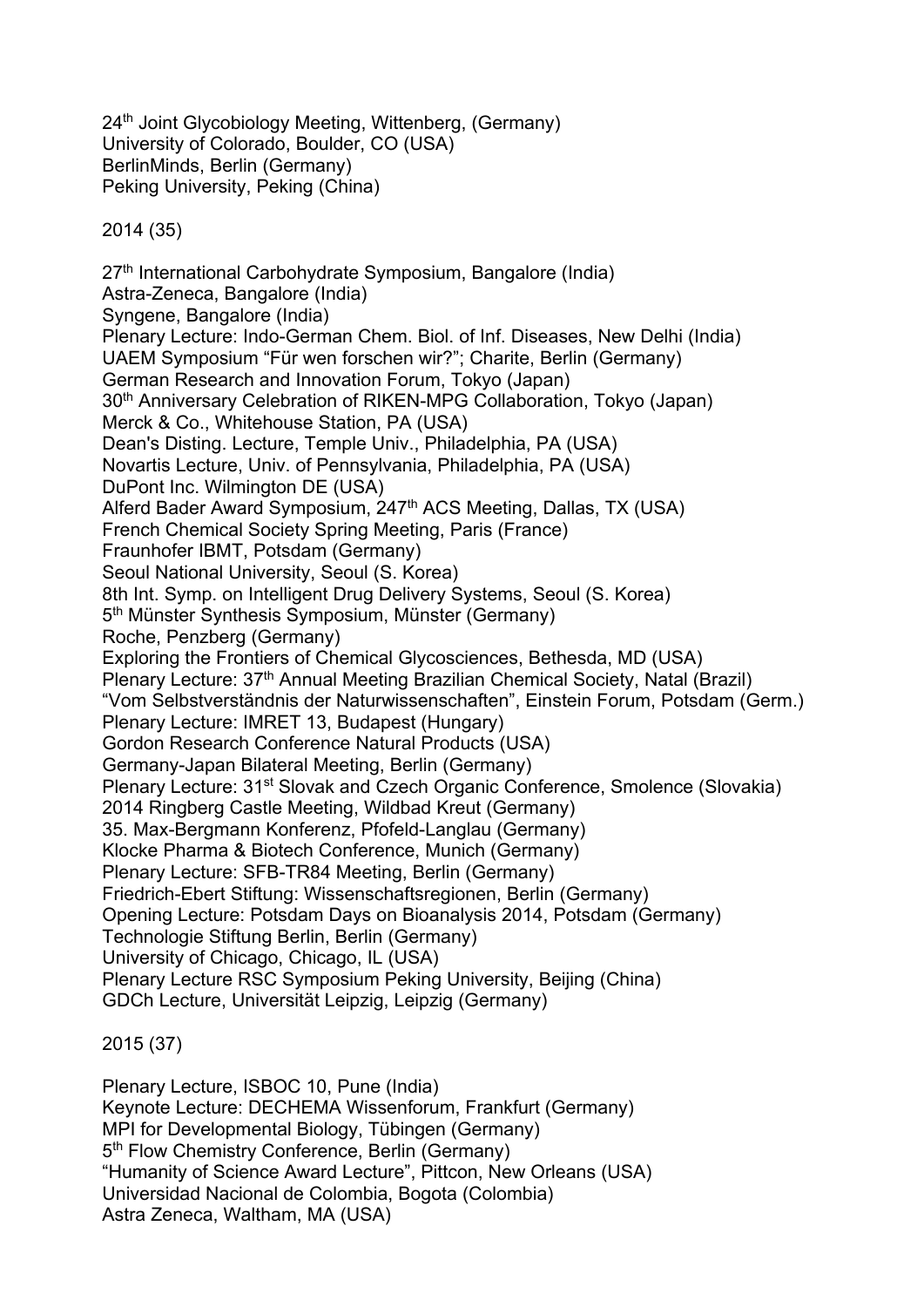Tufts University, Medford, MA (USA) Büchi Lectures, MIT, Cambridge, MA (USA) Büchi Lectures, MIT, Cambridge, MA (USA) 9th Georgia Glycoscience Symposium, Athens, GA (USA) Georgia State University, Atlanta, GA (USA) Plenary Lecture: GlyCom 2015, Banff (Canada) 4th RIKEN-MPI Center Meeting, Osaka (Japan) The Hassel Lectures, Oslo (Norway) The Hassel Lectures, Oslo (Norway) The Hassel Lectures, University of Bergen, Bergen (Norway) The Hassel Lectures, University of Trondheim, Trondheim (Norway) The Hassel Lectures, University of Tromso, Tromso (Norway) Romanian Academy of Sciences Bucharest, Bucharest (Romania) 7<sup>th</sup> C.I. Simionescu Symposium, Petru Poni Romanian Aca of Sci, Iasi (Romania) Sanofi, Frankfurt (Germany) Plenary Lecture: 15<sup>th</sup> Blue Danube Meeting on Heterocycles 2015, Balaton (Hungary) Beilstein Symposium on Bioinformatics, Potsdam (Germany) Plenary Lecture: ESOC 2015, Lisbon (Portugal) Plenary Lecture: ISySyCat, Evora (Portugal) 2015 Ringberg Castle Meeting, Wildbad Kreut (Germany) Keynote Lecture 8th GGL Meeting, Giessen (Germany) Phenomenex Deutschland, Aschaffenburg (Germany) Yale University, New Haven, CT (USA) Böhringer Ingelheim, Ridgefield, CT (USA) Conference on Infection and Diabetes, Patras University, Patras (Greece) Paul-Ehrlich Institut, Langen (Germany) Plenary Lecture: XX Simposio Nacional Química Orgánica, Mar del Plata (Argentina) GDCh Lecture: University Jena, Jena (Germany) 3rd Winter Process Chemistry Conference, Bath (UK) Actelion Science Day, Basel (Switzerland) 2016 (42)

V Congreso del Futuro: Las grandes colisiones del Siglo XXI; Santiago (Chile) Plenary Lecture: V Congreso del Futuro; Valparaiso (Chile) Milenio – Max-Planck Symposium; Valparaiso (Chile) University of Liverpool, Liverpool (UK) ISIS, Universite de Strasbourg, Strasbourg (France) GDCh Lecture: Universität Köln, Cologne (Germany) "Metrology of Carbohydrates", Brussels (Belgium) "Wissenschaft und Musik"; Philharmonie Hamburg (Germany) "Potsdamer Köpfe", Potsdam (Germany) Plenary Lecture: 12th Biannual Meeting Spanish Carbohydrate Society, Madrid (Spain) Plenary Lecture: 19th Int. Conf. Adv. Chem. Sciences, Irvine, CA (USA) 5<sup>th</sup> RIKEN-MPI Center Meeting, Berlin (Germany) Plenary Lecture, 4th Zing Flow Chemistry Conference, Albufeira (Portugal) Plenary Lecture, 1st Young European Chemist Conference, Porto (Portugal) Studienstiftung des Deutschen Volkes Symposium, Berlin (Germany) "Humanity of Science Award - Update", Munich (Germany) "Bioloquium" TU Munich, Weihenstephan, Munich (Germany) GDCh Lecture: Universität Magdeburg, Magdeburg (Germany) 8<sup>th</sup> C.I. Simionescu Symp., Romanian Academy of Sciences, Bucharest (Romania)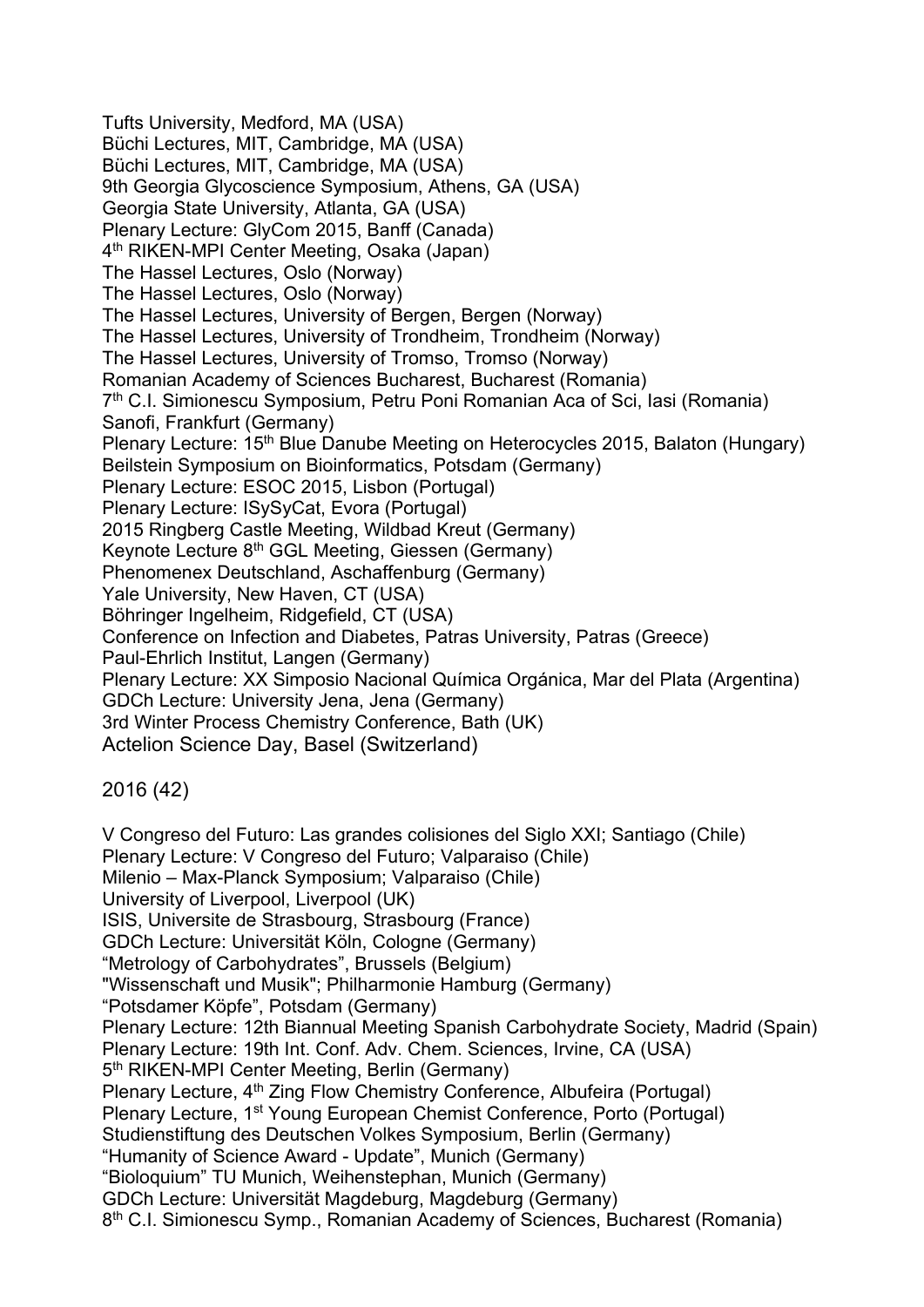Plenary Lecture: 26<sup>th</sup> Spanish National Organic Chemistry Meeting, Huelva (Spain) GDCh Lecture: Universität Marburg, Marburg (Germany) Keynote Lecture: 28th Intern. Carbohydr. Symposium, New Orleans, LA (USA) Keynote Lecture: Gordon Res. Conf. Natural Products, Andover, NH (USA) Merck & Co, Rahway, NJ (USA) Spiez CONVERGENCE; Thun (Switzerland) ERC Workshop, EuCheMS Conference, Seville (Spain) Topic Plenary Lecture, EuCheMS Conference, Seville (Spain) 9th International VPM "Translational Development " Hannover (Germany) 2nd Int. Conf. Innate Immunity of the Lung, Berlin (Germany) Plenary Lecture: Interface of Chemistry and Biology Symp., Heraklion (Greece) 37. Max-Bergmann Konferenz, Ilsenfeld (Germany) Pharma Market Resaerch Conference, Berlin (Germany) Plenary Lecture: Intern. Biotechnology Symposium, Melbourne (Australia) CSIRO, Clayton (Australia) Howard Memorial Lecture, Univ. of Sydney (Australia) Howard Memorial Lecture, Univ. of New South Wales (Australia) Nanyang Technical University, Singapore (Singapore) Keynote Lecture: 2016 Science4Life Symposium, Utrecht (Holland) 1<sup>st</sup> Workshop Forschergruppe 2177, Wittenberg (Germany) Tierärztliche Hochschule Hannover, Hannover (Germany) Helmholtz Zentrum Braunschweig, Braunschweig (Germany) Plenary Lecture: MicroNano Conference 2016, Amsterdam (Holland)

2017 (40)

Plenary Lecture: Intern. Conf. Cell. & Mol. Bioeng. (ICCMB4), Singapore (Singapore) "Perlen der Forschung", Berlin (Germany)

Public Lecture, King Abdullah University of Science and Techn (KAUST), (Saudi Arabia)

King Abdullah University of Science and Technology (KAUST), (Saudi Arabia) Geneva Chemistry Days, Univ. of Geneva, Geneva (Switzerland)

Plenary Lecture: Indo-German Workshop on Carbohydrates, IIT Varanasi (India)

Plenary Lecture: 11<sup>th</sup> Fred Chaoul Nanotech Workshop, Dead Sea (Israel)

Plenary Lecture: Photochemistry Symposium; Univ. of York (UK)

ERC 10 Year Anniversary, Brussels (Belgium)

Plenary Lecture: Annual Meeting NCCR-Molec. Systems Engineering, Grindelwald (CH)

Keynote Lecture: MDC-FMP-BIH-Charite Postdoc Day, Berlin (Germany)

Tony Holý Lecture, Czech Academy of Sciences, Prague, (Czech Republic) Brno University, Brno (Czech Republic)

Plenary Lecture: 2nd Nordic Chemical Biology Meeting, Copenhagen (Denmark) Romanian Academy of Sciences Bucharest, Bucharest (Romania)

9<sup>th</sup> C.I. Simionescu Symposium, Petru Poni Romanian Aca of Sci, Iasi (Romania) Gordon Res. Conf. on Carbohydrates, Waterville, VT (USA)

Werner Reuter Memorial Symposium, Berlin (Germany)

Plenary Lecture: 24th Int. Symp. on Glycoconjugates; Jeju Island (South Korea) Plenary Lecture: Cells in Motion Excellence Cluster Symposium, Münster (Germany) Keynote Lecture: 3rd NSERC CREATE Flow Symposium, Montreal (Canada) Plenary Lecture: GDCh Wissensforum, Berlin (Germany)

Plenary Lecture: Interface of Chemistry&Medicine Symp.; Heraklion (Greece) Plenary Lecture: 26. Nachwuchs-Symp. Bioorganische Chemie; Berlin (Germany)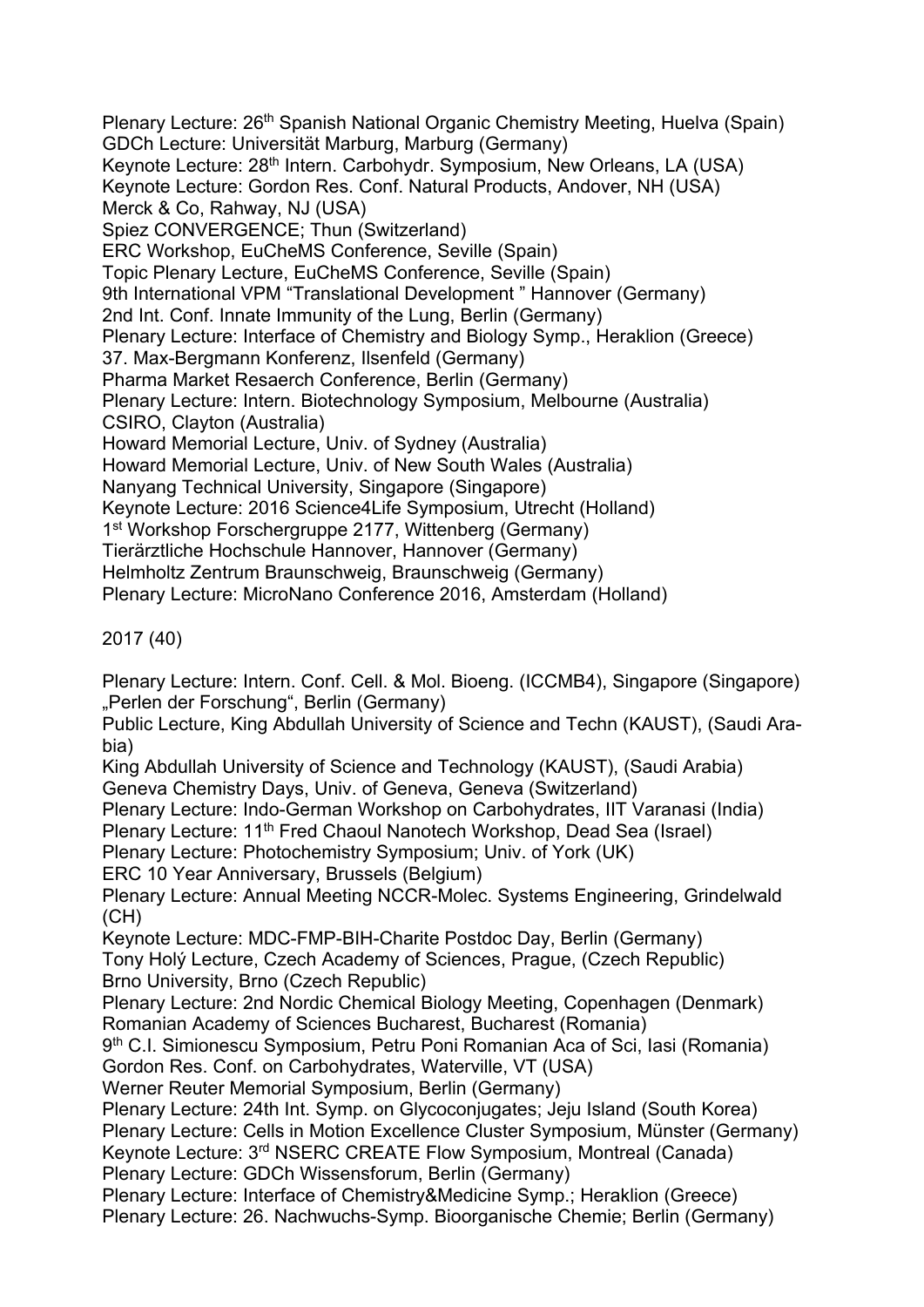Ringberg Conference "Carbohydrate Materials", Schloss Ringberg (Germany) Plenary Lecture: RSC-NOST Meeting Leeds (UK) Plenary Lecture: RSC MIBio2017, Cambridge (UK) Max-Planck Institute for Comlex Technical Systems, Magdeburg (Germany) Keynote Lecture: 1<sup>st</sup> Int Symp Frontiers Natural Biomimetic Drugs, Bejing (China) Hans Fischer Symposium 2017, TU Munich, München (Germany) BIO Europe, Berlin (Germany) 2nd Workshop Forschergruppe 2177, Leipzig (Germany) Osaka University, Osaka (Japan) Okayama University, Okayama (Japan) Plenary Lecture: ISONIS-11 and 3rd ISMMS, Osaka (Japan) Otto-Warburg-Lecture, University Bayreuth (Germany) Johnson&Johnson Vaccines, Leiden (Netherlands) Plenary Lecture: ACS Industry Symposium, Mumbay (India) Cipla Inc., Mumbay (India) IIT Mumbay, Mumbay (India)

2018 (36)

Fraunhofer Institute IZI, Leipzig (Germany) 10<sup>th</sup> HPLC Workshop; Helmholtz-Center (HZDR), Dresden (Germany) 255th ACS National Meeting, New Orleans, LA (USA) 255<sup>th</sup> ACS National Meeting, New Orleans, LA (USA) The Scripps Research Institute, Jupiter, FL (USA) Ernst Hellmut Viets Prize Lecture, Univ. Münster, Münster (Germany) 2nd Theodore von Kármán Conf. on Materials for Life, Bensberg (Germany) CHEM Symposium, Univ. of East Anglia, Norwich (UK) Beilstein Symposium on Photoredox Chemistry, Potsdam (Germany) HCDD 2018, Helmholtz Center for Drug Discovery, Munich (Germany) Andy Derome Lecture, Oxford Univ. (UK) Andy Derome Lecture, Oxford Univ. (UK) Potsdamer Forschungsgespräche, IHK Potsdam, Potsdam (Germany) International Day of Light Celebration, Univ. Potsdam, Potsdam (Germany) ARD/ZDF Campus Talks, Berlin (Germany) Polish Academy of Sciences, Lodz (Poland) Polish Academy of Sciences, Warswaw (Poland) MPI Foundation, Schloss Elmau (Germany) VCI Innovationskongress, Magdeburg (Germany) Romanian Academy of Sciences Bucharest, Bucharest (Romania) 19th Tetrahedron Symposium 2018, Riva del Garda (Italy) Jiangnan University, Wuxi (China) Plenary Lecture: Immunoshape Symposium San Sebastian (Spain) Plenary Lecture: 29<sup>th</sup> Int. Carbohydrate Symposium, Lisbon (Portugal) 256<sup>th</sup> ACS National Meeting, Boston, MA (USA) Plenary Lecture: XXV EFMC Int. Symp. Med. Chem., Ljubljana (Slovenia) Spiez CONVERGENCE 2018, Spiez (Switzerland) Plenary Lecture: 25 Years of MPIKG, Potsdam (Germany) Life Sciences Baltic, Vilnius (Lithuenia) Plenary Lecture: 2nd GlycoCom, Dubrovnik (Croatia) Kymab, Cambridge (UK) Keynote Lecture: 7th Flow Chemistry Congress, Miami, FL (USA) Akademievorlesung, BBAW, Berlin (Germany)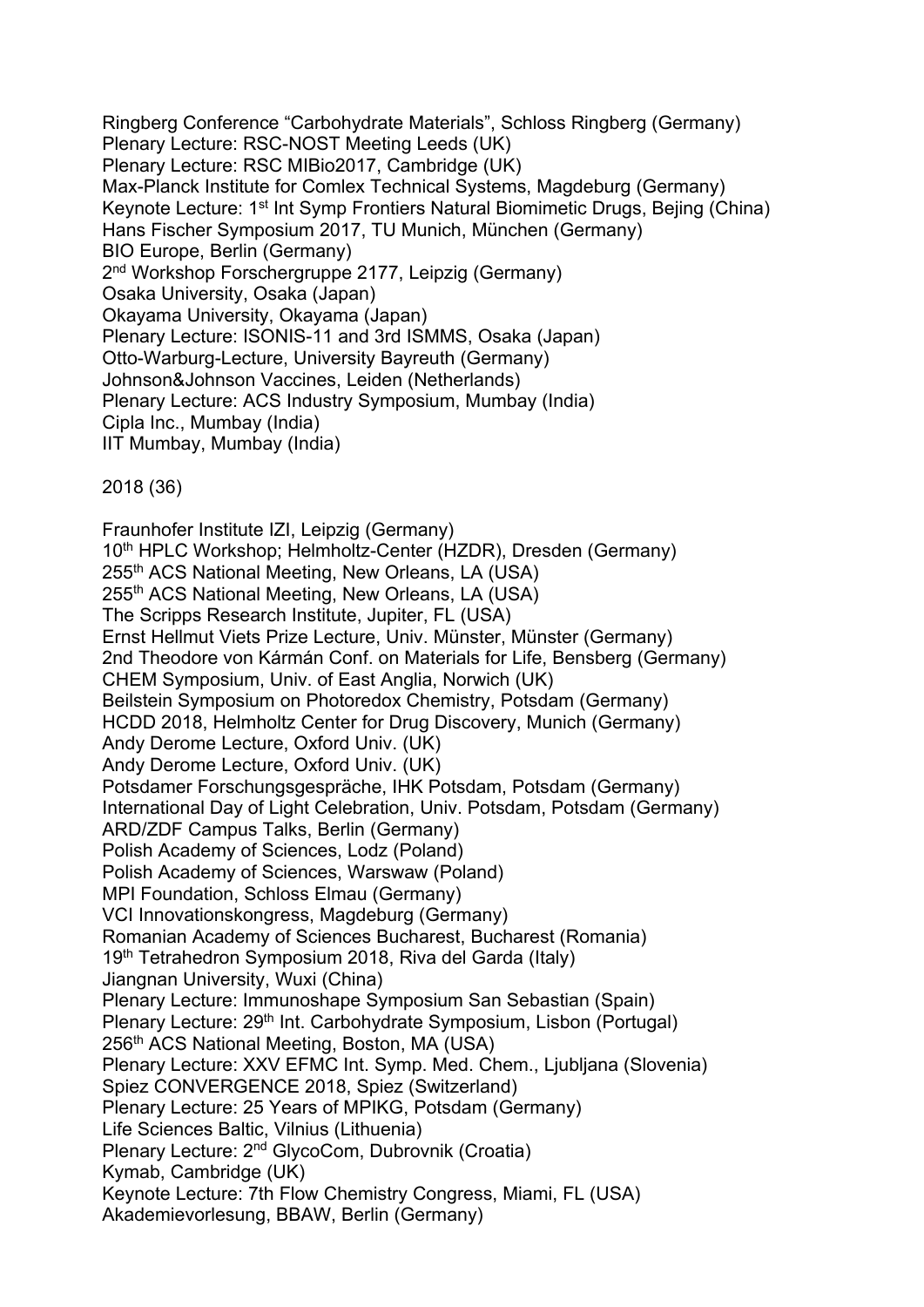Keynote Lecture: 70<sup>th</sup> Anniversary Universidad des los Andes, Bogota (Colombia) University of Hong Kong, Hong Kong (China) ADAMA-BGU Organic Chemistry Symposium; Beer Sheva (Israel)

2019

E-WISPOC19 Winter School on Physical Organic Chemistry, Bressanone (Italy) World Government Summit, Dubai (United Arab Emirates) IIT Bombay, Mumbai (India) IIT Bombay, Mumbai (India) IIT Bombay, Mumbai (India) IIT Bombay, Mumbai (India) IIT Bombay Diamond Jubilee Chemistry Symposium, Mumbai (India) Leadership for Academicians Program, IIT Bombay, Mumbai (India) Finlay Institute for Vaccine Research, Havanna (Cuba) Max-Planck-Cuban Symposium Havanna (Cuba) 257<sup>th</sup> ACS National Meeting, Orlando, FL (USA) 257th ACS National Meeting, Orlando, FL (USA) 4th ViroCarb Meeting, Münster (Germany) Northwestern University, Evanston, IL (USA) 2019 H.C. Brown Symposium; Purdue University, Bloomington, IN (USA) Bionnale, Berlin (Germany) 4th NanoBio Surfaces and Interfaces, Potsdam (Germany) Keynote: 53rd ESBOC Symp. "Chemistry + Biology of Glycoconjugates"; Gregynog (UK) Glyconeer Workshop, Potsdam (Germany) Special Lecture: CRC1340 Conference, Fleesensee (Germany) Keynote: MCS-ISC Meeting, Rehovot (Israel) 2019 Gordon Research Conference (GRC) on Carbohydrates, Hong Kong (China) Introductory Lecture: Faraday Discussion: Nanolitography, London (UK) Keynote Lecture: 44th FEBS Congress, Krakow (Poland) Jiangnan University, Wuxi (China) Food and Drug Administration, Silver Spring, MD (USA) Univ. of Maryland, College Park, MD (USA) 258th ACS National Meeting, San Diego, CA (USA) Ringberg Symposium, Kreuth (Germany) Plenary Lecture: Molecular Nanotour Symposium, Berlin (Germany) German-Canadian Science Hangout, Berlin (Germany) OpenAccess 2020 Meeting, KNT, Prague (Czech Republic) Wissenschaftstag, Weinberg Gymnasium, Kleinmachnow (Germany) "Next Challenge Symposium" The Royal Swedish Academy of Sciences, Lund (Sweden) POMPU – FOR 2406 Symposium, Berlin (Germany) 1st Anniversary RIKEN Symposium, Brussels (Belgium) 1st Polysaccharide Symposium, Zhenjang (China) 2020 (5)

Volkshochschule Freising, Munich, Germany (virtual) Vanderbilt University, Nashville TN (USA) (virtual) Northeastern University, Boston, MA (virtual) World Health Summit, Berlin (Germany) (virtual)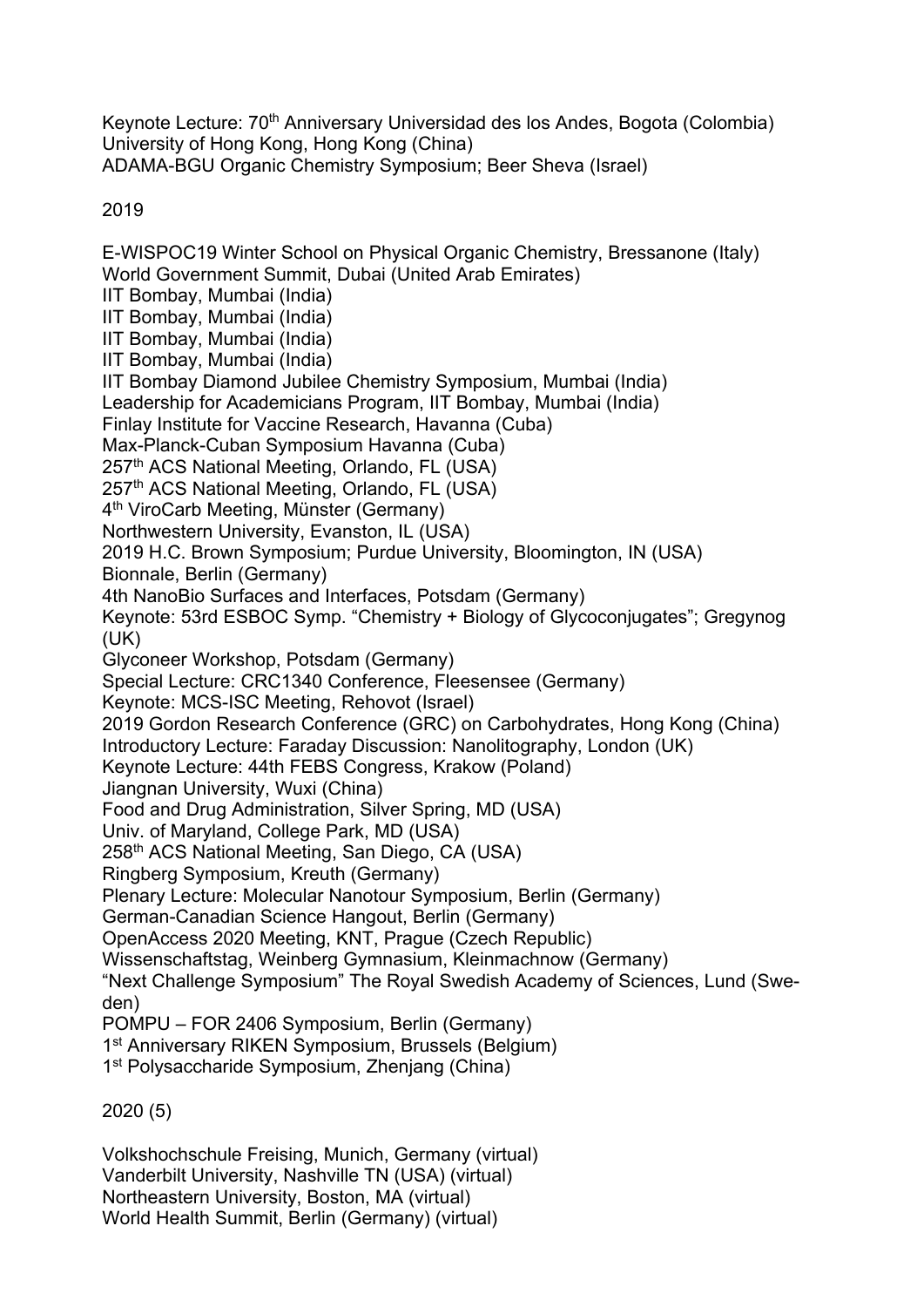2020 Midwest Carbohydrate and Glycobiology Symposium (virtual)

#### 2021

Brandenburg Medical School, Faculty for Health Sciences, Potsdam, Germany (virtual) University of Leeds, Leeds (UK) Ohio State University "Plant Sciences Symposium" (USA) (virtual)

ACS Award for Affordable Green Chemistry, ACS Spring Meeting (USA) (virtual)

### **Scheduled**

Automating Synthesis from Planning to Execution Symposium (virtual) CDG Symposium 2021, Amsterdam, Netherlands (virtual) 2021 Keystone Symposia on Innovative Vaccine Approaches, Vancouver, BC (Canada)

13th International Conference on Biological Barriers, Saarbrücken (Germany)

### 2022

Academy for Animal Health Spring Meeting, Berlin (Germany)

### **Podium Discussions**

April 18, 2012: Malaria Week 2012, "Coherence in the Fight Against Malaria: Recognizing Challenges" Berlin (Germany)

May 14, 2012: Chiral Europe: "Flow Chemistry – What is all the fuss about" Prague, Czech Republic

October 22, 2012: Forscher fragen: Gesunde Chemie, Körber Forum, Hamburg (Germany)

June 5, 2013: Frühsommersymposium der VFA, "Innovation neu denken", Berlin (Germany)

November 27, 2013; 17. BioBilanz, Berlin (Germany)

September 27, 2016; Innovationsforum Brandenburg, Berlin (Germany)

November 10, 2016; Forscher fragen, Körber Forum, Hamburg (Germany)

May 9, 2017; Gesundheitsstandort Potsdam, Potsdam (Germany)

November 16, 2018: 8. Transferwerkstatt, Berlin (Germany)

### **Testimony Before Political Bodies**

June 16, 2014: Berliner Abgeordnetenhaus: Ausschuss für Wirtschaft, Technologie Forschung August 22, 2018: State of Kentucky – Board of Agriculture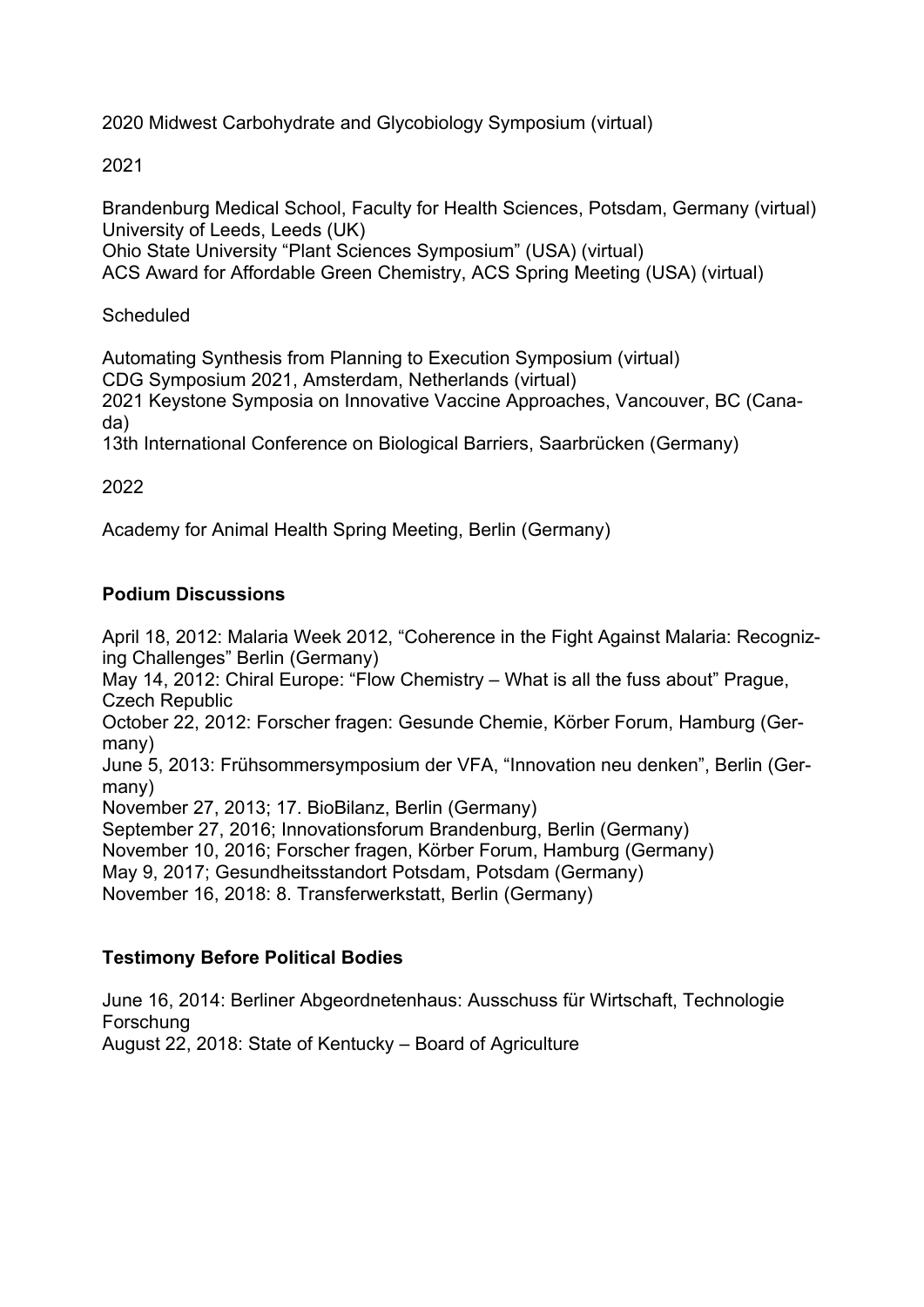## **Coworkers**

| <b>Group Leaders</b>                              |                               | <b>Current Employer</b>                 | <b>Position</b>                 |
|---------------------------------------------------|-------------------------------|-----------------------------------------|---------------------------------|
| Cambie, Dario                                     | $20 -$                        |                                         |                                 |
| <b>Chakkumkal Anish</b>                           | $11 - 14$                     | Johnson&Johnson                         | <b>Senior Scientist</b>         |
| Delbianco, Martina                                | $18 -$                        |                                         |                                 |
| Gilmore, Kerry                                    | $14 - 18$                     | <b>MPI Colloids and Inter-</b><br>faces | <b>W2 Professor</b>             |
| Hartmann, Laura                                   | $09 - 14$                     | Universität Düsseldorf                  | Professor                       |
| Kolarich, Daniel                                  | $10 - 16$                     | <b>Griffith University</b>              | <b>Associate Pro-</b><br>fessor |
| Lepenies, Bernd<br>Löffler, Felix                 | $09 - 15$<br>$17 -$           | Universität Hannover                    | Professor                       |
| McQuade, Tyler<br>Molloy, John<br>Moscovitz, Oren | $12 - 13$<br>$21 -$<br>$18 -$ | <b>DARPA</b>                            | <b>Acting Director</b>          |
| Neu, Ursula                                       | $15 - 18$                     | <b>FU Berlin</b>                        | Habilitation                    |
| Pereira, Claney                                   | $11 - 15$                     | Vaxxilon                                | <b>Head Vaxxilon</b><br>Germany |
| Pieber, Bartholomäus                              | $18 -$                        |                                         |                                 |
| Pfrengle, Fabian                                  | $13 - 20$                     | Universität für Bodenkul-<br>tur        | Professor                       |
| Rademacher, Chris-<br>toph                        | $11 - 20$                     | Universität Wien                        | Professor                       |
| Roth, Christian                                   | $18 -$                        |                                         |                                 |
| Varon-Silva, Daniel                               | $10 - 21$                     |                                         | Professor                       |

| <b>Postdoctoral Fel-</b><br>lows       |           | <b>Current Employer</b>                | <b>Position</b>                            |
|----------------------------------------|-----------|----------------------------------------|--------------------------------------------|
| Ali, Asif                              | $09 - 10$ |                                        | <b>Senior Researcher</b>                   |
| Awan, Shahid                           | $13 - 14$ | Danish Technical Uni-<br>versity       | Postdoc                                    |
| Azzouz, Nahid                          | $05 - 13$ |                                        |                                            |
| Baek, Juyuel                           | $12 - 15$ | LegoChemBio                            | <b>Project Leader</b>                      |
| Barandov, Ali                          | $11 - 12$ | MIT                                    | Postdoc                                    |
| Bartolozzi, Alessan-<br>dra            | $01 - 02$ | Boehringer-Ingelheim                   | <b>Senior Associate</b><br><b>Director</b> |
| Baumann, Michael                       | $00 - 01$ | Sanofi-Aventis Pharma                  | <b>Senior Scientist</b>                    |
| Bellapadrona,<br>Giuliano              | 11        | <b>Teva Pharmaceuticals</b>            | <b>Scientist</b>                           |
| Bernardes, Goncalo                     | $08 - 09$ | Univ. Cambridge                        | Lecturer                                   |
| Boonyarattanakalin,<br><b>Siwarutt</b> | $06 - 08$ | Sirindhorn Int. Inst. Of<br>Technology | <b>Assistant Professor</b>                 |
| Bosse, Folkert                         | $00 - 01$ | Sireen                                 | <b>Senior Scientist</b>                    |
| Bou Hamdan, Farhan                     | $10 - 12$ | Syngenta                               | <b>Senior Scientist</b>                    |
| Calow, Adam                            | $15 - 16$ | <b>Bristol Univ.</b>                   | Instructor                                 |
| Carell, Frederic                       | $05 - 07$ | <b>BASF</b>                            | <b>Senior Scientist</b>                    |
| Castagner, Bastien                     | $05 - 08$ | McGill Univ.                           | <b>Assistant Professor</b>                 |
| Castagnetti, Eva                       | $02 - 04$ | Anergis                                | <b>Director Product</b><br>Development     |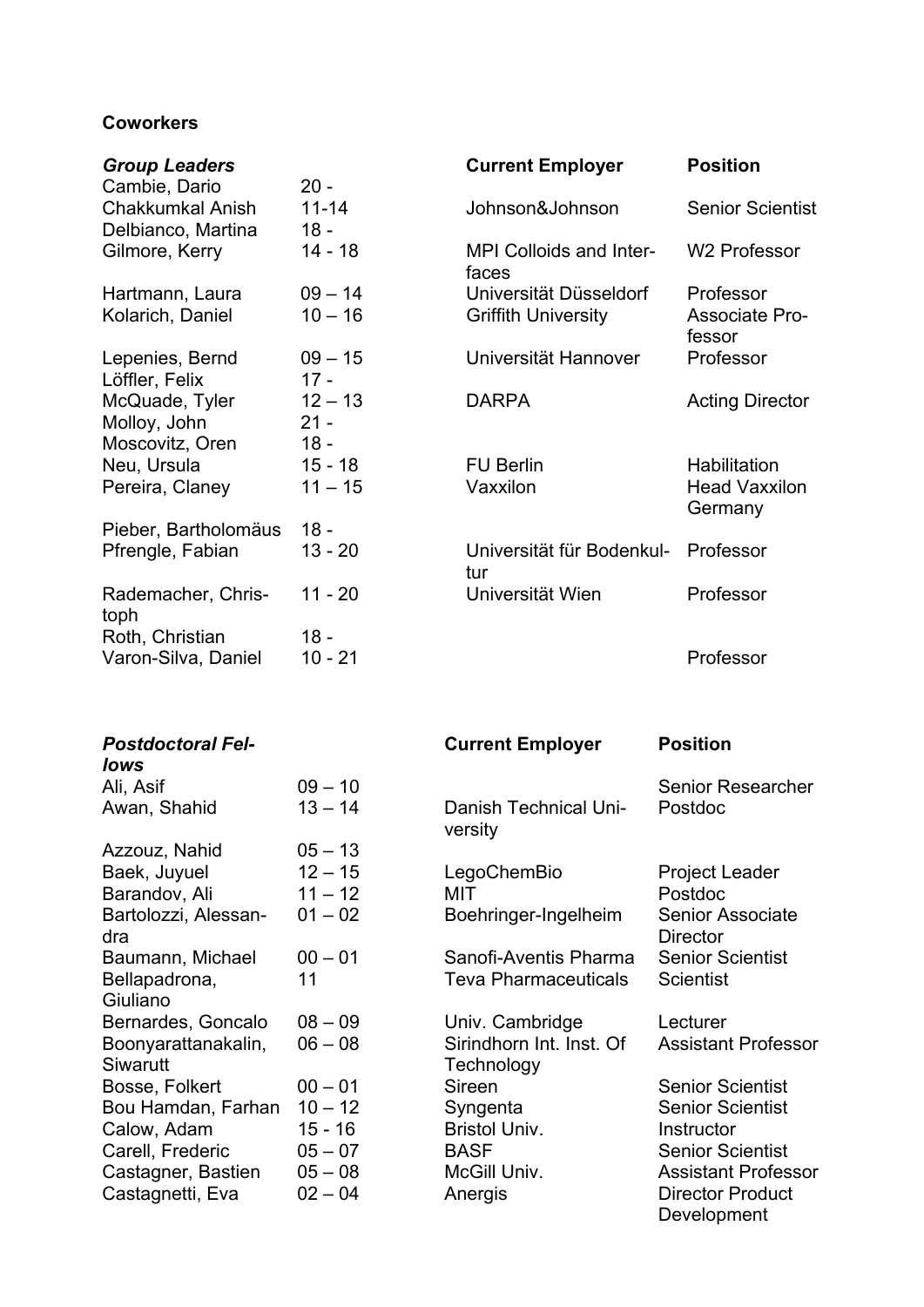| Chatterjee, Sourav<br>Childs, Jessica<br>Christiansson, Carl<br>Codee, Jeroen                                                                           | $16 - 20$<br>$03 - 05$<br>$09 - 11$<br>$04 - 06$                                                     | <b>ETH Zurich</b><br><b>Casinius College</b><br><b>NorthEast Processing</b><br>Univ. of Leiden                                                       | <b>Senior Scientist</b><br><b>Assistant Professor</b><br><b>CEO</b><br><b>Associate Profes-</b><br>sor                                                                        |
|---------------------------------------------------------------------------------------------------------------------------------------------------------|------------------------------------------------------------------------------------------------------|------------------------------------------------------------------------------------------------------------------------------------------------------|-------------------------------------------------------------------------------------------------------------------------------------------------------------------------------|
| Collot, Meyeul<br>Cociorva, Oana<br>Correia, Camille<br>De Paz, Jose<br>Delbianco, Martina<br>Diehl, Christina<br>Disney, Matthew<br>Downey, A. Michael | $08 - 10$<br>$04 - 05$<br>$12 - 15$<br>$05 - 07$<br>$15 - 18$<br>$09 - 10$<br>$02 - 05$<br>$18 - 20$ | <b>CNRS Strasbourg</b><br><b>ActivX</b><br><b>Merck</b><br>Univ. of Seville<br><b>MPI Colloids+Interfaces</b><br>Evonik<br>Scripps Institute Florida | <b>Principle Scientist</b><br><b>Senior Scientist</b><br><b>Senior Scientist</b><br><b>Assistant Professor</b><br><b>Group Leader</b><br><b>Senior Scientist</b><br>Professor |
| Edupuganti, Ramesh<br>Eller, Steffen                                                                                                                    | $14 - 15$<br>$09 - 12$<br>$15 - 16$                                                                  | ChemSpeed<br>Vaxxilon                                                                                                                                | <b>Senior Scientist</b><br><b>Senior Scientist</b>                                                                                                                            |
| Emmadi, Madhu                                                                                                                                           |                                                                                                      |                                                                                                                                                      |                                                                                                                                                                               |
| Fair, Richard<br>Floden, Nils<br>Ghislieri, Diego<br>Gilmour, Ryan                                                                                      | $14 - 16$<br>$20 - 21$<br>$13 - 14$<br>$07 - 08$                                                     | <b>BASF</b><br>Universität Münster                                                                                                                   | <b>Senior Scientist</b><br><b>Senior Scientist</b><br><b>Senior Scientist</b><br>Professor                                                                                    |
| Govindan, Subrama-<br>nian                                                                                                                              | $12 - 14$                                                                                            | <b>IIT</b>                                                                                                                                           | <b>Project Officer</b>                                                                                                                                                        |
| Guddehalli<br>Parameswarappa,<br>Sharavathi                                                                                                             | $11 - 15$                                                                                            | Vaxxilon                                                                                                                                             | <b>Senior Scientist</b>                                                                                                                                                       |
| Gustafsson, Thomas                                                                                                                                      | $07 - 08$                                                                                            | AstraZeneca, Gothen-<br>burg                                                                                                                         | <b>Senior Scientist</b>                                                                                                                                                       |
| Haase, Wilm-<br>Christian                                                                                                                               | $99 - 00$                                                                                            | <b>Schwabe Sandmair</b><br>Marx                                                                                                                      | Partner                                                                                                                                                                       |
| Hanashima, Shinya<br>Herzner, Holger                                                                                                                    | $05 - 07$<br>$01 - 02$                                                                               | <b>Osaka University</b><br>Corden Pharma                                                                                                             | <b>Assistant Prof.</b><br><b>Senior Scientist</b>                                                                                                                             |
| Hölemann, Alexandra<br>Hong, Sung You                                                                                                                   | $04 - 06$<br>$09 - 10$                                                                               | Univ. Dortmund<br>UNIST, Ulsan South Ko- Associate Prof.<br>rea                                                                                      | Akademische Rätin                                                                                                                                                             |
| Hudon, Jonathan<br>Hurevich, Mattan<br>Hyldtoft, Lene<br>Kamena, Faustin                                                                                | $12 - 13$<br>$09 - 13$<br>$00 - 00$<br>$05 - 09$                                                     | <b>McGill University</b><br><b>Hebrew University</b><br>Glycom Aps.<br><b>MPI f. Infection Biology</b>                                               | <b>Medical Doctor</b><br><b>Senior Lecturer</b><br><b>Senior Scientist</b><br>Postdoc                                                                                         |
| Kandasami, Jeykumar 11 - 13                                                                                                                             |                                                                                                      | IIT-BHU, Varanasi                                                                                                                                    | Associate Prof.                                                                                                                                                               |
| Kanemitsu, Takuya                                                                                                                                       | $02 - 03$                                                                                            | <b>Showa University</b>                                                                                                                              | <b>Assistant Prof.</b>                                                                                                                                                        |
| Kennedy, David                                                                                                                                          | $11 - 13$                                                                                            | <b>National Research</b><br><b>Council Canada</b>                                                                                                    | <b>Research Officer</b>                                                                                                                                                       |
| Kikkeri, Raghavendra                                                                                                                                    | $07 - 10$                                                                                            | Ind. Inst. Science Edu-<br>cation                                                                                                                    | Associate Prof.                                                                                                                                                               |
| Kikic, Dana<br>Klein, James Cullen                                                                                                                      | $12 - 13$<br>$09 - 12$                                                                               | Parexcel<br><b>Siemens Healthcare</b><br><b>Laboratory Diagnostics</b>                                                                               | <b>Reliability Engineer</b>                                                                                                                                                   |
| Kopetzki, Daniel<br>Kottari, Naresh<br>Kwon, Yong-Uk                                                                                                    | $12 - 13$<br>$13 - 15$<br>$02 - 04$                                                                  | <b>Ewha Womans Univer-</b>                                                                                                                           | <b>Senior Scientist</b><br><b>Senior Scientist</b><br>Professor                                                                                                               |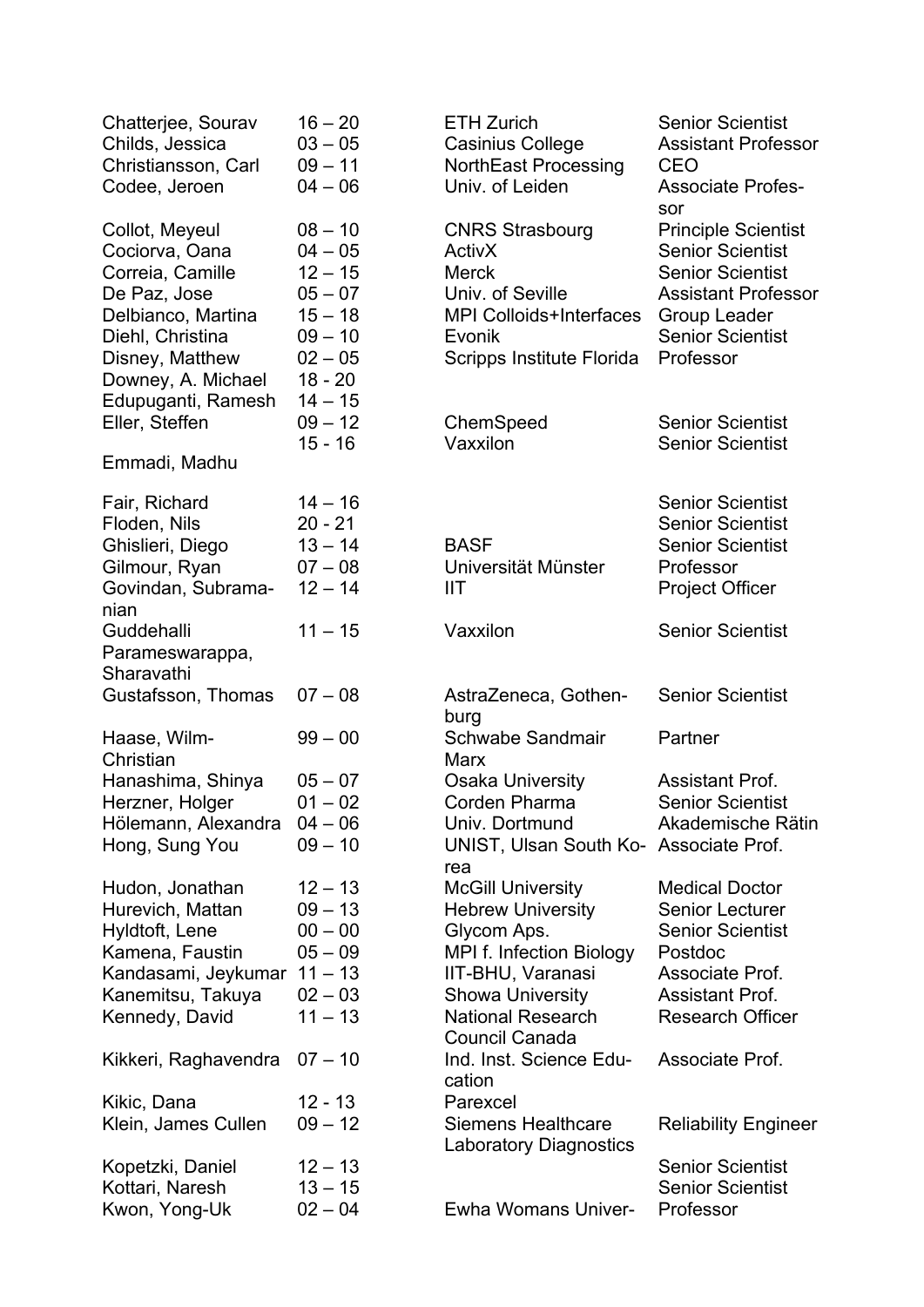|                                   |           | sity, Korea                                                     |                                              |
|-----------------------------------|-----------|-----------------------------------------------------------------|----------------------------------------------|
| Lai, Chian-Hui                    | $13 - 15$ | Kaohsiung Medical Uni- Assistant Prof.<br>versity               |                                              |
| Lee, Bo Young                     | $12 - 15$ | Vaxxilon                                                        | <b>Scientist</b>                             |
| Leelayuwapan, Harin               | $18 - 19$ | <b>BioNet Asia</b>                                              | <b>Scientific Affairs</b><br>Associate       |
| Leonori, Daniele                  | $11 - 12$ | University of Manches-<br>ter                                   | Professor                                    |
| Lepenies, Bernd                   | $08 - 09$ | Tierärztl. Hochschule<br>Hannover                               | <b>W2 Professor</b>                          |
| Levesque, Francois                | $09 - 11$ | Merck, Rahway                                                   | <b>Senior Scientist</b>                      |
| Liang, Chien-Fu                   | $12 - 14$ | <b>National Chung Hsing</b><br><b>University</b>                | <b>Assistant Prof.</b>                       |
| Lisboa, Marilda                   | $13 - 16$ | Vaxxilon                                                        | <b>Scientist</b>                             |
| Lundrigan-Soucy,<br>Regina        | $02 - 03$ | Ironwood Pharmaceuti-<br>cals                                   | <b>Senior Scientist</b>                      |
| Lykke, Lennart                    | $14 - 15$ | Novo Nordisk                                                    | <b>Senior Scientist</b>                      |
| Mak, Xiao Yin                     | $08 - 09$ | <b>Pharma Concepts</b>                                          | <b>Patent Attorney</b><br><b>Trainee</b>     |
| Malik, Jamal                      | $17 - 20$ | <b>Nature Communications</b>                                    | <b>Associate Editor</b>                      |
| Marcaurelle, Lisa A               | $01 - 02$ | The Broad Institute                                             | <b>Director</b>                              |
| Matsumura, (Kawa-<br>saki) Fumiko | $09 - 13$ | <b>Cambridge University</b>                                     | Postdoc                                      |
| Menova, Petra                     | $15 - 17$ | Univ. for Chemical<br>Technology, Prague                        | <b>Assistant Professor</b>                   |
| Merbouh, Nabyl                    | $04 - 05$ | <b>Simon Fraser University</b>                                  | Lecturer                                     |
| Moscowitz, Oren                   | $14 - 18$ | <b>Max Planck Institute</b><br><b>Colloids &amp; Interfaces</b> | <b>Group Leader</b>                          |
| Nobuta, Tomoya                    | $13 - 14$ |                                                                 |                                              |
| Nokami, Toshiki                   | $04 - 05$ | <b>Tottori University</b>                                       | Professor                                    |
| O'Brien, Alexander                | $10 - 12$ | <b>Merck</b>                                                    | <b>Senior Scientist</b>                      |
| Odedra, Arjan                     | $07 - 09$ | Syngene Inc.                                                    | <b>Senior Scientist</b>                      |
| Ohara, Takafumi                   | $08 - 09$ | Shionogi                                                        | Director Med.<br>Chem.                       |
| Oishi, Shunsuke                   | $12 - 13$ | Nagoya University                                               | <b>Assistant Professor</b>                   |
| Orgueira, Hernan                  | $99 - 01$ | <b>Stemcell Technologies</b>                                    | <b>Associate Director</b><br>Manufacturing   |
| Park, Sung Jin                    | $10 - 12$ | <b>Yonsei University</b>                                        | <b>Research Assistant</b><br>Professor       |
| Pasari, Sandip                    | $13 - 14$ | <b>IISER Pune</b>                                               | Postdoc                                      |
| Pragani, Rajan                    | $09 - 11$ | <b>NIH</b>                                                      | <b>Senior Scientist</b>                      |
| Rathwell, Dominea                 | $09 - 13$ | <b>Yonsei University</b>                                        | <b>Research Assistant</b><br>Prof.           |
| Röhrig, Susanne                   | $98 - 99$ | <b>Bayer AG</b>                                                 | <b>Senior Scientist</b>                      |
| Schell, Peter H                   | $99 - 01$ | Astra-Zeneca, Sweden                                            | <b>Senior Scientist</b>                      |
| Schlegel, Mark                    | $09 - 11$ | Alnylam                                                         | <b>Senior Scientist</b>                      |
| Shao, Lidong                      | $11 - 12$ | Shanghai Electrical Uni-<br>versity                             | Professor                                    |
| Someswara, Sana-<br>pala          | $17 - 19$ | Vaxxilon                                                        | <b>Senior Scientist</b>                      |
| Snyder, Nicole                    | $10 - 11$ | Davidson College                                                | <b>Professor and As-</b><br>sistant Dean for |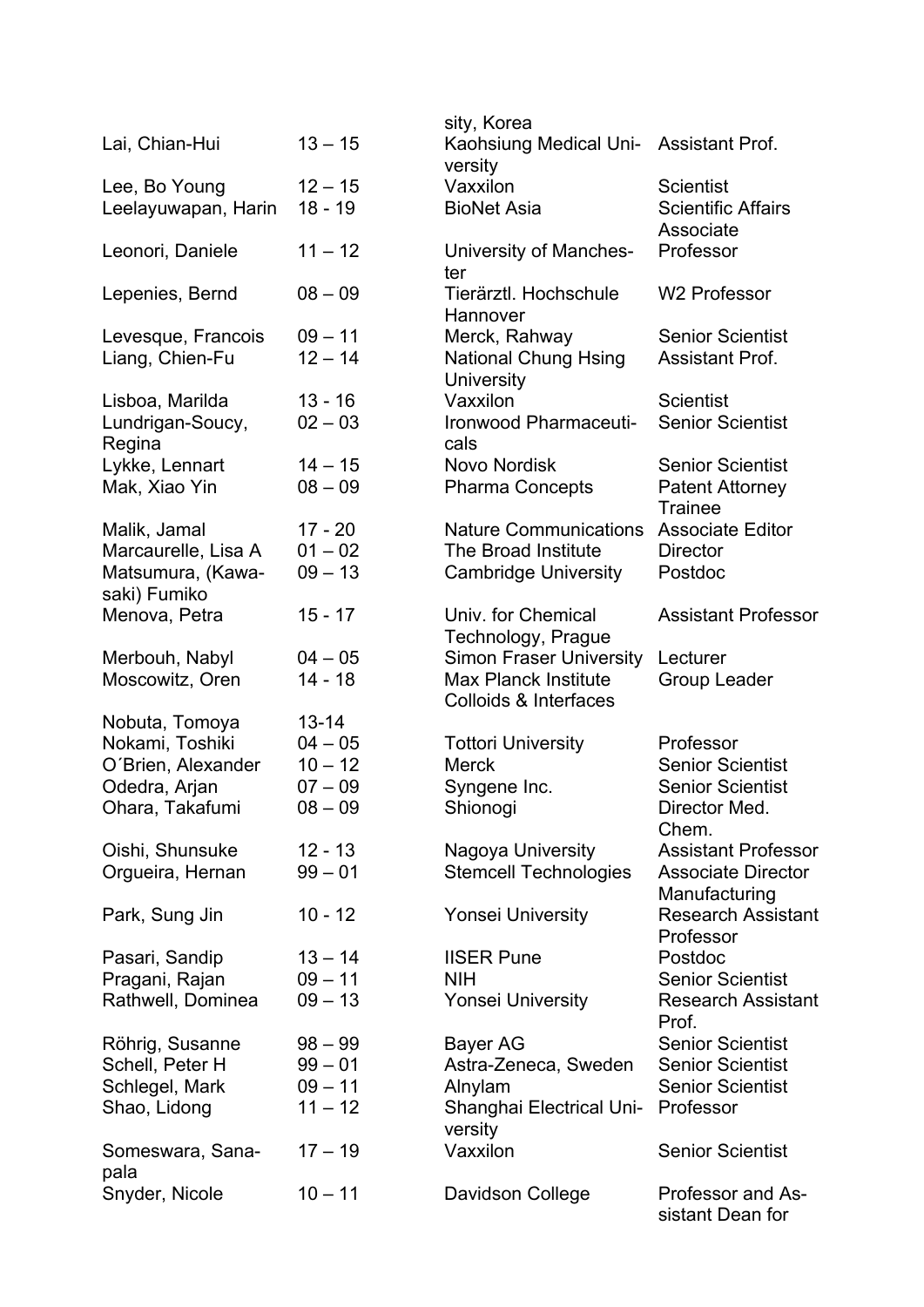Research and Creative Works

| Stefaniu, Cristina        | $11 - 13$ |                                         |                             |
|---------------------------|-----------|-----------------------------------------|-----------------------------|
| Stocker, Bridget          | $04 - 06$ | Victoria Univ. of Welling- Assoc. Prof. |                             |
|                           |           | ton, NZ                                 |                             |
| Suzuki, Yoshikazu         | $09 - 11$ | University Zurich                       | Postdoc                     |
| Takano, Yutaka            | $06 - 07$ |                                         |                             |
| Tanaka, Hidenori          | $12 - 13$ | Kochi University                        | <b>Assistant Professor</b>  |
| Timmer, Mattie            | $04 - 06$ | Victoria Univ. of Welling- Assoc. Prof. |                             |
|                           |           | ton, NZ                                 |                             |
| Ushakov, Dmitry           | $13 - 15$ | <b>Merck</b>                            | <b>Senior Scientist</b>     |
|                           |           |                                         |                             |
| Varon-Silva, Daniel       | $07 - 10$ | <b>MPI Colloids and Inter-</b>          | Group Leader                |
|                           |           | faces                                   |                             |
| Vilotijevic, Ivan         | $10 - 14$ | University Jena                         | Professor                   |
| Wada, Reiko               | $06 - 08$ | Müller-Boré & Partner                   | <b>Patent Attorney</b>      |
|                           |           |                                         | Candidate                   |
| <b>Wallner, Frederick</b> | $06 - 06$ | <b>Irlab Therapeutics</b>               | <b>Senior Research</b>      |
|                           |           |                                         | <b>Scientist</b>            |
| Wang, Cheng-Chung         | $08 - 09$ | Academia Sinica Taipai                  | Assoc. Prof.                |
| Wang, Ping                | $05 - 08$ | Shanghai Jiao Tong                      | Assoc. Prof.                |
|                           |           | University                              |                             |
| Werz, Daniel              | $04 - 06$ | <b>TU Braunschweig</b>                  | Professor                   |
| Wippo, Harald             | $06 - 07$ | <b>Bachem</b>                           | Departm. Head               |
|                           |           |                                         | Production                  |
| Xiao, Guozhi              | 14 - 15   | Kunming Institute of                    | Professor                   |
|                           |           | Botany, Chinese Acad-                   |                             |
|                           |           | emy of Sciences                         |                             |
|                           |           |                                         |                             |
| Yabe, Tomio               | $99 - 02$ | Gifu University, Japan                  | Professor                   |
| Yang, You                 | $10 - 14$ | East China University of                | Professor                   |
|                           |           | Science and Technolo-                   |                             |
|                           |           | gу                                      |                             |
| Yin, Jian                 | $09 - 12$ | Jiangnan University,                    | Professor and As-           |
|                           |           | China                                   | sociate Dean                |
| Yraola, Francesc          | $08 - 09$ | Asphalion                               | <b>Regulatory Affairs</b>   |
|                           |           |                                         | <b>Specialist</b>           |
| Zhang, Guangtao           | $99 - 00$ | Eleison China Pharma-                   | President                   |
|                           |           | ceuticals                               |                             |
| Zinngrebe, (Major)        | $07 - 08$ | <b>BASF</b>                             | <b>Global Marketing</b>     |
| Julia                     |           |                                         | Manager Fungi-              |
|                           |           |                                         | cides                       |
|                           |           |                                         |                             |
| Ph. D. Students           |           |                                         |                             |
| Adams, Eddie              | $02 - 05$ | Micronoma                               | <b>Chief Scientific Of-</b> |
|                           |           |                                         | ficer                       |
|                           | $04 - 08$ |                                         | Associate Prof.             |
| Adibekian, Alexander      |           | The Scripps Research                    |                             |
|                           |           | Inst. Florida                           |                             |
| Andrade, Rodrigo B.       | $98 - 01$ | <b>Temple University</b>                | Associate Prof.             |
| Bharate, Priya            | 14 - 18   |                                         |                             |
| Bindschädler, Pascal      | $05 - 09$ | <b>BASF</b>                             | <b>Senior Scientist</b>     |
| Bröcker, Felix            | $12 - 16$ | Vaxxilon                                | <b>Senior Scientist</b>     |
| Bufali, Simone            | $03 - 07$ | Novartis, Siena                         | <b>Department Head</b>      |
|                           |           |                                         | <b>Technical Devel-</b>     |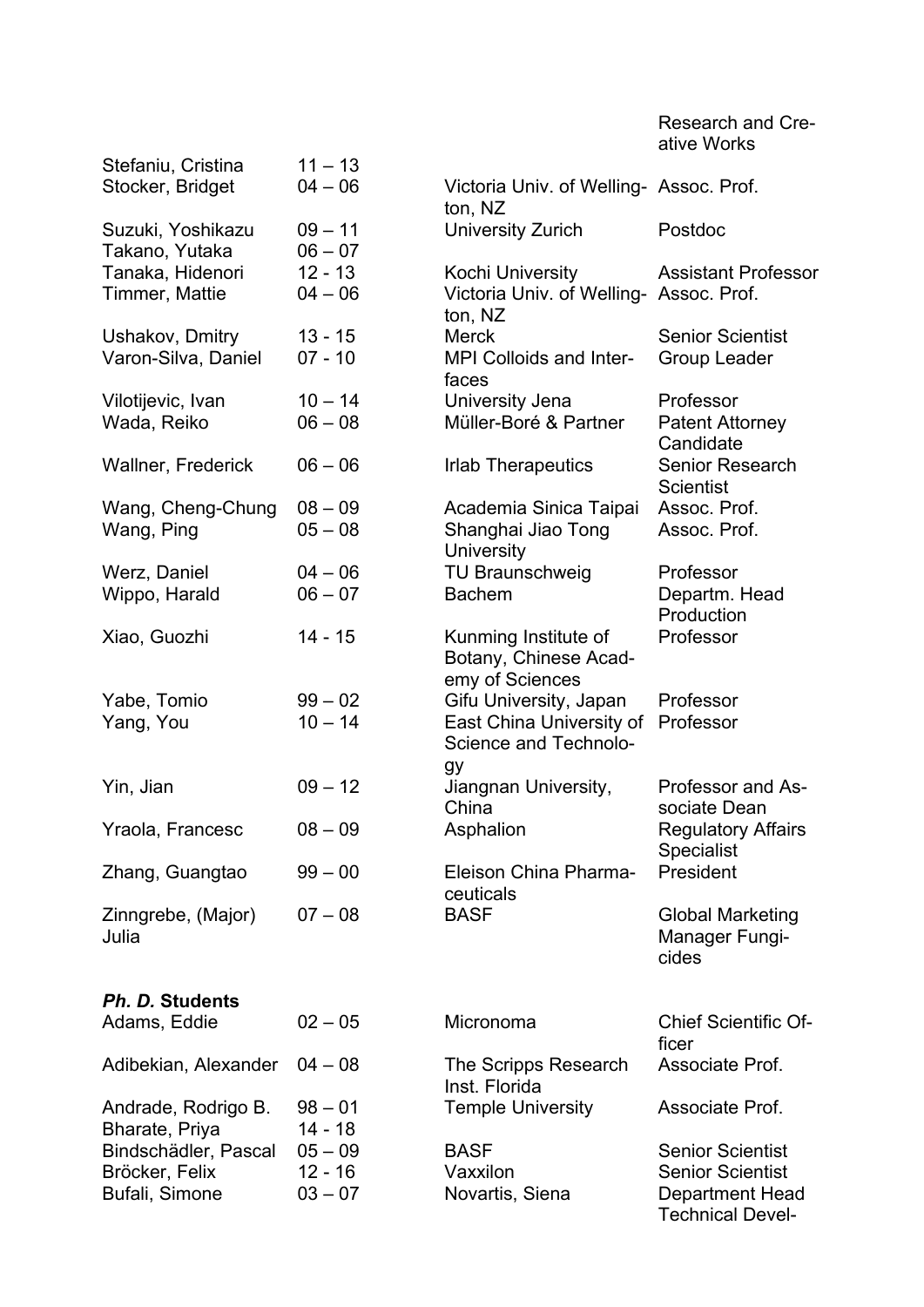|                     |           |                                           | opment Drug Prod-<br>uct   |
|---------------------|-----------|-------------------------------------------|----------------------------|
| Calin, Oliviana     | $09 - 13$ | <b>ABK Anwälte</b>                        | <b>Patent Attorney</b>     |
| Castelli, Riccardo  | $05 - 09$ | Univ. Parma                               | <b>Research Scientist</b>  |
| Eriksson, Magdalena | $09 - 13$ | Getinge                                   | <b>Application Spe-</b>    |
|                     |           |                                           | cialist                    |
| Esposito, Davide    | $06 - 11$ | <b>Nature Catalysis</b>                   | Editor                     |
| Geißner, Andreas    | $12 - 17$ | Univ. of British Colum-                   | Postdoc                    |
|                     |           | bia                                       |                            |
| Geyer, Karolin      | $05 - 09$ | <b>BASF</b>                               | <b>Senior Scientist</b>    |
| Götze, Sebastian    | $10 - 14$ | Univ. of Tokyo                            | Postdoc                    |
| Grünstein, Daniel   | $09 - 13$ | <b>InterfAlce</b>                         | <b>Executive Manag-</b>    |
|                     |           |                                           | ing Director               |
| Guberman, Monica    | $15 -$    | Max Delbrück Center                       | Postdoc                    |
| Guo, Xiaoqiang      | $06 - 11$ | Novartis Shanghai                         | <b>Senior Scientist</b>    |
| Gupta, Tanistha     | $15 - 19$ | <b>Scientist</b>                          | <b>BASF</b>                |
| Hahm, Heung-Sik     | $09 - 15$ | Penn State Univ.                          | Postdoc                    |
| Hecht, Marie-Lyn    | $07 - 10$ | <b>BoozAllen Hamilton</b>                 | Consultant                 |
| Hewitt, Michael C.  | $98 - 02$ | <b>Constellation Pharma-</b><br>ceuticals | <b>Principle Scientist</b> |
| Horlacher, Tim      | $05 - 09$ | <b>Boston Consulting</b>                  | Project Leader             |
|                     |           | Group                                     |                            |
| Hossain, Laila      | $04 - 08$ | Sika                                      | <b>Senior Scientist</b>    |
| Jaurige, Jonnel     | $15 - 19$ |                                           |                            |
| Kaplonek, Paulina   | $15 - 19$ | <b>Postdoctoral Fellow</b>                | <b>Massachusetts</b>       |
|                     |           |                                           | <b>General Hospital</b>    |
| Kononov, Andrew     | $13 - 18$ |                                           | <b>Senior Consultant</b>   |
| Kröck, Lorenz       | $05 - 09$ | Clariant                                  | Assistant to the           |
|                     |           |                                           | <b>Board</b>               |
| Kurucz, Reka        | $09 - 14$ | Sanofi                                    | <b>Manager Medical</b>     |
|                     |           |                                           | <b>Projects Diabetes</b>   |
|                     |           |                                           | & Cardiovascular           |
| Laurino, Paola      | $07 - 11$ | Okinawa Institute for                     | <b>Assistant Prof.</b>     |
|                     |           | Science and Technolo-                     |                            |
|                     |           | gy                                        |                            |
| Liu, Xinyu          | $03 - 07$ | Univ. of Pittsburgh                       | <b>Assistant Prof.</b>     |
| Lohman, Gregory     | $01 - 06$ | <b>New England Biolabs</b>                | <b>Group Leader</b>        |
| Love, Kerry         | $00 - 04$ | MIT                                       | <b>Research Scientist</b>  |
| Maglinao, Maha      | $09 - 13$ | Accenture                                 | Consultant                 |
| Martin, Christopher | $10 - 14$ | <b>Bachem</b>                             | <b>Senior Director API</b> |
|                     |           |                                           | Production                 |
| Matthies, Stefan    | $11 - 15$ | Clariant                                  | Deputy Plant Man-          |
|                     |           |                                           | ager                       |
| Monnanda, Bopanna   | $09 - 15$ | Vaxxilon                                  | <b>Scientist</b>           |
| Moon, Soo-Yeon      | $16 - 20$ | <b>ETH Zurich</b>                         | Postdoc                    |
| Noti, Christian     | $03 - 07$ | Lonza                                     | <b>Senior Scientist</b>    |
| Oberli, Matthias    | $06 - 09$ | Xibus Inc.                                | Director of Bio-           |
|                     |           |                                           | technology                 |
| Palmacci Emma R.    | $99 - 03$ | <b>Collins Aerospace</b>                  | Senior Director,           |
|                     |           |                                           | <b>Global Strategy</b>     |
|                     |           |                                           | and Integration            |
| Pardo, Alonso       | $16 - 19$ |                                           |                            |
|                     |           |                                           |                            |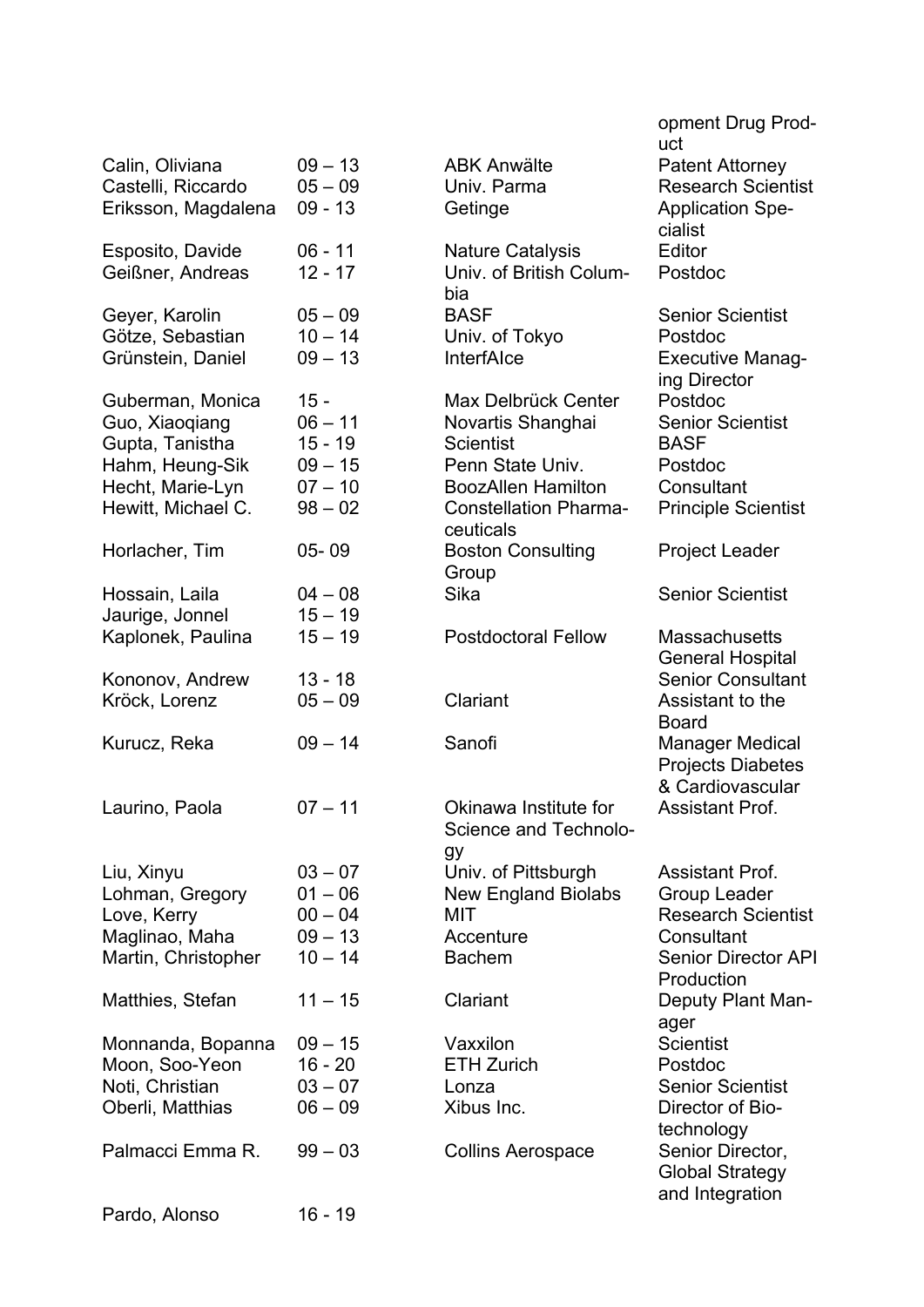| Plante, Obadiah J.<br>Plutschack, Matthew                                                            | $98 - 01$<br>$13 - 18$                                        | Visterra<br><b>Postdoctoral Fellow</b>                                                                 | <b>Director Research</b><br><b>MPI</b> for Coal Re-<br>search                                            |
|------------------------------------------------------------------------------------------------------|---------------------------------------------------------------|--------------------------------------------------------------------------------------------------------|----------------------------------------------------------------------------------------------------------|
| Ratner, Daniel                                                                                       | $00 - 04$                                                     | University of Washing-<br>ton                                                                          | Associate Dean for<br><b>Academic Affairs</b>                                                            |
| Reinhard, Anika<br>Schumann, Benjamin<br>Schuhmacher, Frank<br>Shen, Dacheng<br>Stallforth, Pierre   | $11 - 15$<br>$11 - 15$<br>$10 - 17$<br>$16 - 20$<br>$06 - 11$ | Scienion<br><b>Imperial College</b><br>Elexon<br><b>Harvard University</b><br>Hans-Knöll Institute     | <b>Senior Scientist</b><br>Assist. Prof.<br><b>CEO</b><br>Postdoc<br>Head of Depart-<br>ment of Paleobi- |
| Steinbeis, Friedolin<br>Tsai, Yu-Hsian<br>Varela, Silvia<br>Xu, Fei-Fei                              | $15 - 16$<br>$09 - 12$<br>$13 - 18$<br>$14 - 18$              | <b>Charite Berlin</b><br>Cardiff Univ.<br><b>Eindhoven University</b>                                  | otechnology<br>Assistenzarzt<br>Lecturer<br><b>Postdoctoral Fellow</b>                                   |
| Yu, Yang<br>Weishaupt, Markus                                                                        | $16 - 20$<br>$09 - 15$                                        | <b>Northwestern University</b><br><b>Iris Biotech GmbH</b>                                             | <b>Postdoctoral Fellow</b><br><b>Project Manager</b>                                                     |
| <b>Diploma Students</b><br>Brocke, Constanze<br>Brun, Matthias<br>Dialer, Lukas                      | $98 - 99$<br>$04 - 05$<br>08                                  | Symrise<br>Lonza<br>Janssen-Cilag                                                                      | <b>Scientist</b><br>Chemist<br><b>Scientist Process</b><br>R&D                                           |
| Imhof, Ingrid<br>Kehl, Marianne<br>Lochmatter, Corinne<br>Oswald, Tina<br>Schützenmeister, Ni-<br>na | 06<br>06<br>$04 - 05$<br>04<br>06                             | Univ. Edinburgh<br><b>ETH Zürich</b><br><b>Oxford University</b><br><b>ETH Zürich</b><br>Univ. Hamburg | <b>PhD Student</b><br><b>PhD Student</b><br>Postdoc<br><b>PhD Student</b><br>Professor                   |
| Seif, Philip<br>Sielaff, India<br>Stanek, Kyril<br>Suna, Gonca                                       | $05 - 06$<br>$01 - 02$<br>05<br>10                            | Serono<br><b>ETH Zürich</b>                                                                            | Postdoc<br><b>PhD Student</b>                                                                            |
| Westfeld, Thomas                                                                                     | 04                                                            | <b>Currenta GmbH</b>                                                                                   | Fachbereichsleiter<br><b>Chemisch Phar-</b><br>mazeutische Ana-<br>lytik                                 |
| <b>M.S. Students</b>                                                                                 | $09 - 10$                                                     |                                                                                                        | <b>PhD Student</b>                                                                                       |
| Hart, Felix<br>Kozakowski, Martha<br>Melean, Luis G.                                                 | $10 - 11$<br>$98 - 01$                                        | Glycotope                                                                                              | Professor                                                                                                |
| Poremski, Simon<br>Swanson, Erika R                                                                  | $10 - 11$<br>$01 - 03$                                        | <b>McKinsey</b>                                                                                        | Consultant                                                                                               |
| <b>Visiting Scientists</b>                                                                           |                                                               |                                                                                                        |                                                                                                          |
| Soh, Tom<br>Swager, Tim<br>Woo, Hee-Gweon                                                            | 13<br>14<br>11                                                | Univ. of California<br>MIT                                                                             | Professor<br>Professor                                                                                   |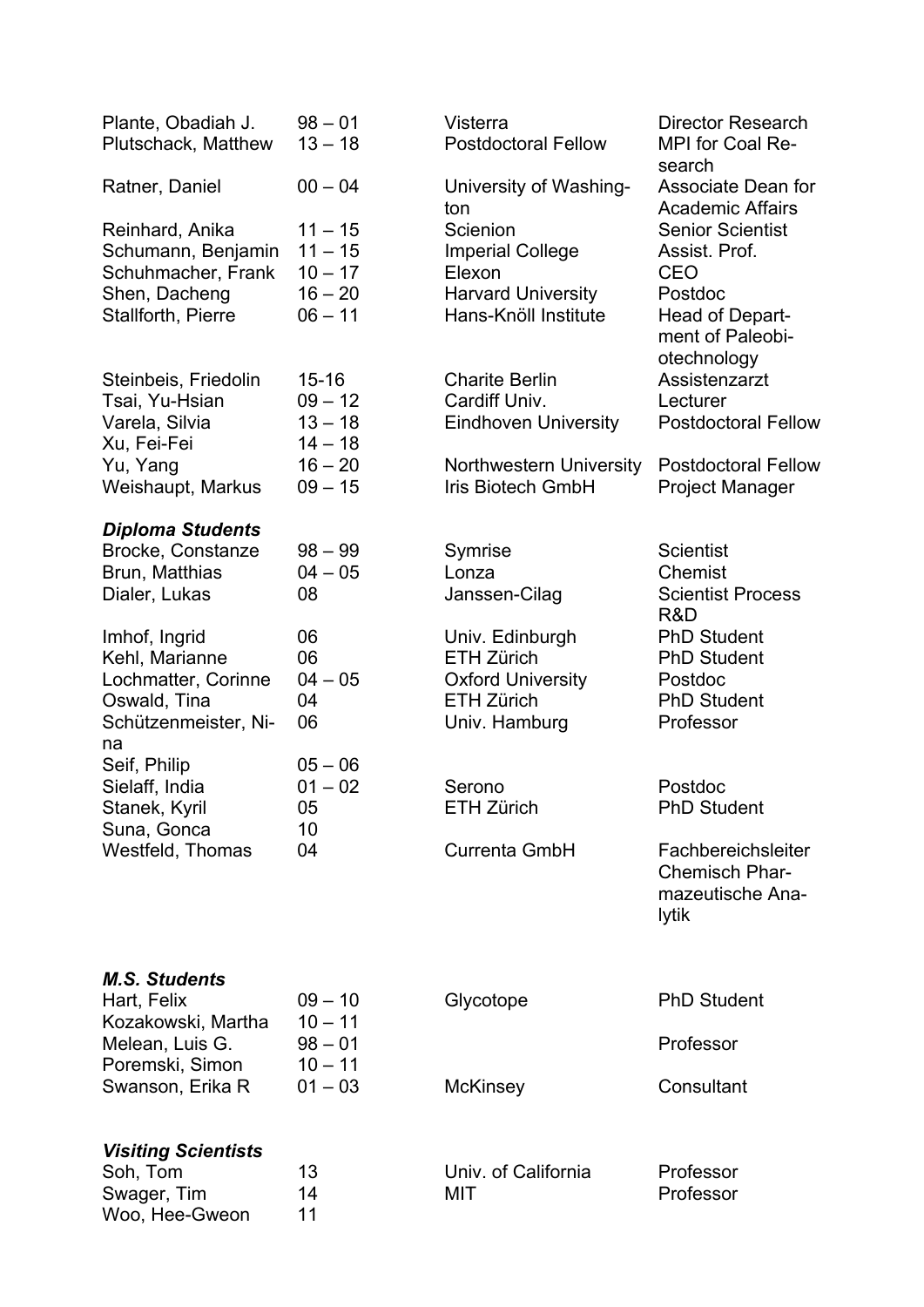| Zhang, Quan                         | $15 -$          |                                          |                              |
|-------------------------------------|-----------------|------------------------------------------|------------------------------|
| Berensmeier, Sonja                  | 06              | <b>TU Munich</b>                         | Professor                    |
| <b>Visiting Students</b>            |                 |                                          |                              |
| Bodoni, Vittorio                    | 17              | Univ. of Pisa                            | <b>PhD Student</b>           |
| Doknic, Daniela                     | 11              |                                          |                              |
| Guidetti, Fabio                     | 13              |                                          |                              |
| Hoegermeier, Jens<br>Hsu, Chien-Wei | $00 - 01$<br>14 | Continental                              | Project Manag.               |
| Kovacs, Linda                       | $05 - 06$       | <b>ETH</b>                               | <b>PhD Student</b>           |
| Krafft, Maximilian                  | 15              | Charite                                  | <b>Medical Student</b>       |
| Lastdrager, Bas                     | $99 - 00$       | TNO Science and In-                      | <b>Research Scientist</b>    |
|                                     |                 | dustry                                   | Process Intensifica-<br>tion |
| Litjens, Remy                       | $99 - 00$       | Cambridge Major La-<br>boratories Europe | <b>Project Director</b>      |
| Michelietti, Mario                  | $06 - 07$       | University of Novara                     | <b>PhD Student</b>           |
| Pippig, Falco                       | 09              | Univ. of Pardubice                       | Postdoc                      |
| Polito, Laura                       | $04 - 05$       | <b>CNR Milano</b>                        | <b>Research Scientist</b>    |
| Qin, Chunjun                        | $14 -$          |                                          |                              |
| Ravida, Alessandra                  | $05 - 06$       | University of Dublin                     | Postdoc                      |
| Rodriguez, Javier                   | $05 - 05$       | Universitad de Tarrago-                  | Researcher                   |
|                                     |                 | na                                       |                              |
| Steinbeis, Fridolin                 | $14 - 15$       | Charité                                  |                              |
| Tirakarn, Srisuda                   | $09 - 10$       | Fusion Solution co., Itd.                | Consultant                   |
| Valenti, Giulio                     | 13              |                                          |                              |
| Valsecchi, Elena                    | $04 - 05$       |                                          | Pharmacist                   |
| Van Mechelen,                       | 13              | Leiden University                        | <b>PhD Student</b>           |
| Jeanine                             |                 |                                          |                              |
| Van Rijn, Jimmy                     | $04 - 05$       |                                          |                              |
| Vukelic, Stella                     | $13 - 16$       | Galapagos                                | <b>Senior Scientist</b>      |
| Ye, Zhou                            | $15 - 17$       | Jiangnan University                      | <b>PhD Student</b>           |
| Zacco, Elsa                         | $13 - 15$       |                                          |                              |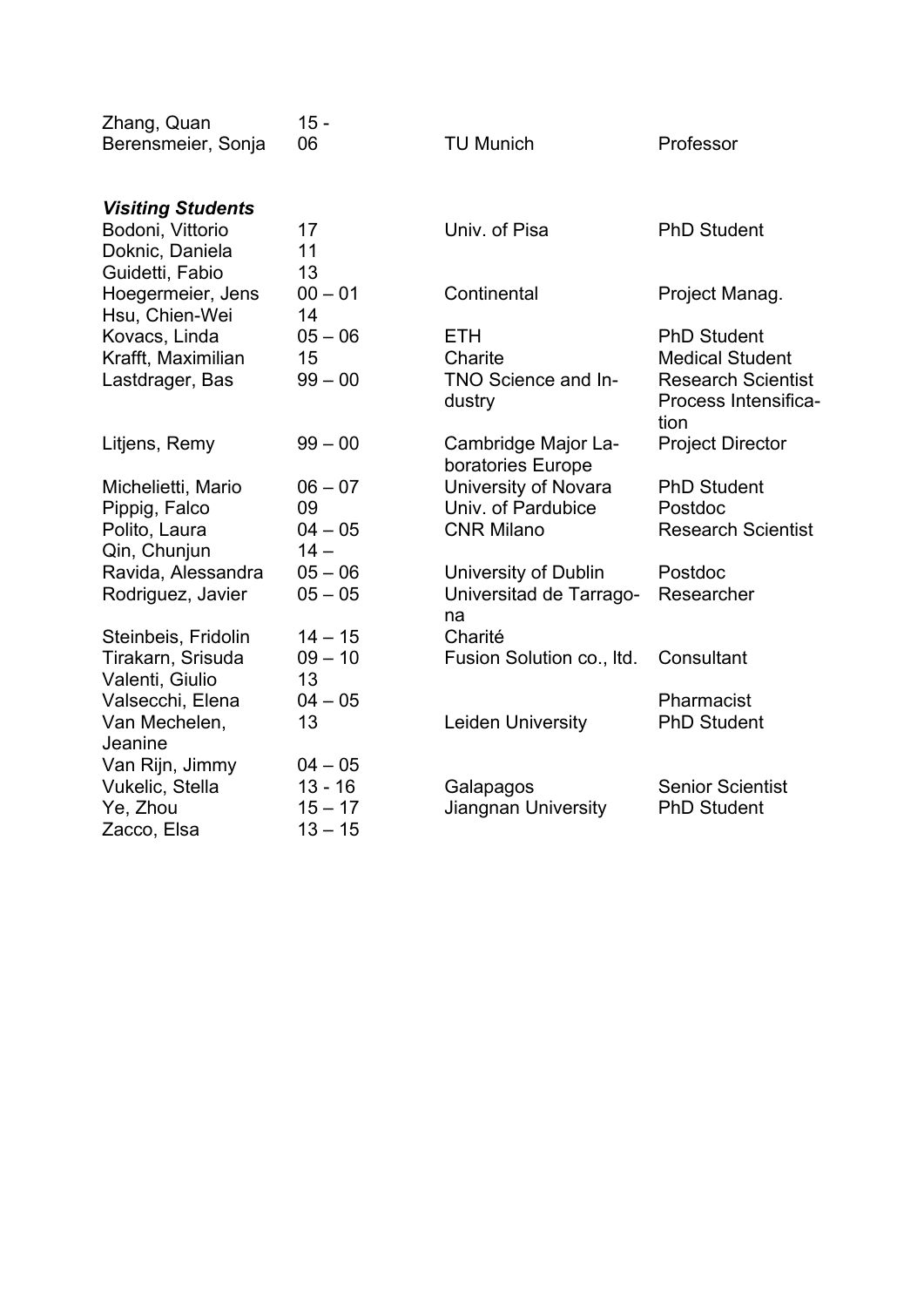### **Professional Activities**

### *University Committees*

| Member Perspective Commission - Max-Planck Society                                | 2018-         |
|-----------------------------------------------------------------------------------|---------------|
| Member Senat - Max-Planck Society                                                 | $2017 -$      |
| Member "Ethikrat der MPG"                                                         | 2016-         |
| Berufungskommission MPI Physics of Light"                                         | 2017-         |
| <b>Member Intersectional Council MPG</b>                                          | $2011 -$      |
| Stamm-/Berufungskommission "MPI for Biochemistry"                                 | 2013-         |
| Stamm-/Berufungskommission "MPI for Medicine"                                     | 2013-         |
| Berufungskommission "MPI for Chemical Ecology"                                    | 2016-2018     |
| <b>Member International Strategy Council MPG</b>                                  | 2015-2017     |
| Uni Potsdam, Member Search Committee, Analytical Chemistry                        | 2013          |
| <b>ETH, Member Planning Commission</b>                                            | $2004 - 2008$ |
| <b>ETH, Member Research Commission</b>                                            | $2006 - 2008$ |
| ETH, Member Steering Committee, Glycolnit                                         | 2003 - 2007   |
| ETH, Member Search Committee, Biomaterials                                        | 2004          |
| ETH, Member Search Committee, Human Physiology                                    | 2004          |
| ETH, Member Search Committee, Bioengineering                                      | 2004          |
| ETH, Member Search Committee, Molecular Biology                                   | 2005          |
| ETH, Member Search Committee, Molecular Pharmacology                              | 2005          |
| ETH, Member Search Committee, Biological Engineering                              | 2005-2006     |
| ETH, Member Search Committee, Food Biochemistry                                   | 2005-2007     |
| EPFL, Member Search Committee, Organic Chemistry                                  | 2005-2006     |
| ETH, Member Search Committee, Physical Chemistry                                  | 2006          |
| MIT Faculty Advisor, Undergraduate PreMed Students                                | 2001 - 2003   |
| Harvard-MIT Biomedical Enterprise Program Steering Committee                      | 2002 - 2003   |
| MIT NIH Biotechnology Training Grant Steering Committee                           | 2002 - 2003   |
| MIT Departmental Graduate Admissions Committee                                    | 1998 - 2000   |
| <b>MIT Departmental Safety Committee</b>                                          | 1998 - 2003   |
| MIT Departmental Faculty Advisor, Undergraduate Majors                            | 1998 - 2003   |
| MITCommittee on the Chemistry Curriculum                                          | $1998 - 2003$ |
|                                                                                   |               |
| <b>Other Committees</b>                                                           |               |
|                                                                                   |               |
| Member Selection Committee Hermann-Neuhaus-Foundation"                            | $2018 -$      |
| <b>Chair Selection Committee Albrecht-Kossel Award GDCh</b>                       | $2017 -$      |
| <b>NWO Gravitation Awards Committee</b>                                           | 2016-2017     |
| Selection Committee Prous Institute-Overton and Meyer Award for NewTechnologies   |               |
|                                                                                   | 2016 - 2019   |
| Institutional Review and Scientific Advisory Committee (IRSAC) IISER Pune (India) |               |
|                                                                                   | 2014 - 2017   |
| Selection Committee Albrecht-Kossel Award GDCh                                    | $2013 - 2017$ |
| External Evaluation Committee Dept. of Chemistry TU Darmsatdt                     | 2013          |
| Deutscher Wissenschaftsrat - Arbeitsgruppe "Evaluation der hessischen Forschungs- |               |
| förderinitiative LOEWE"                                                           | 2012 - 2013   |
| Selection Committee EFMEC Prous Technology Award                                  | 2010 - 2012   |
| Selection Committee Klung-Wilhelmy-Weberbank Award                                | $2010 - 2018$ |
|                                                                                   | 2011-2018     |
| Vice Chair, Biochemistry Division German Chemical Society                         |               |

Vice Chair, Biochemistry Division German Chemical Society 2011- 2018 Member, Review Committee Radeboud University Nijmwegen 2010 Minerva-Weimann Committee 2009 - 2012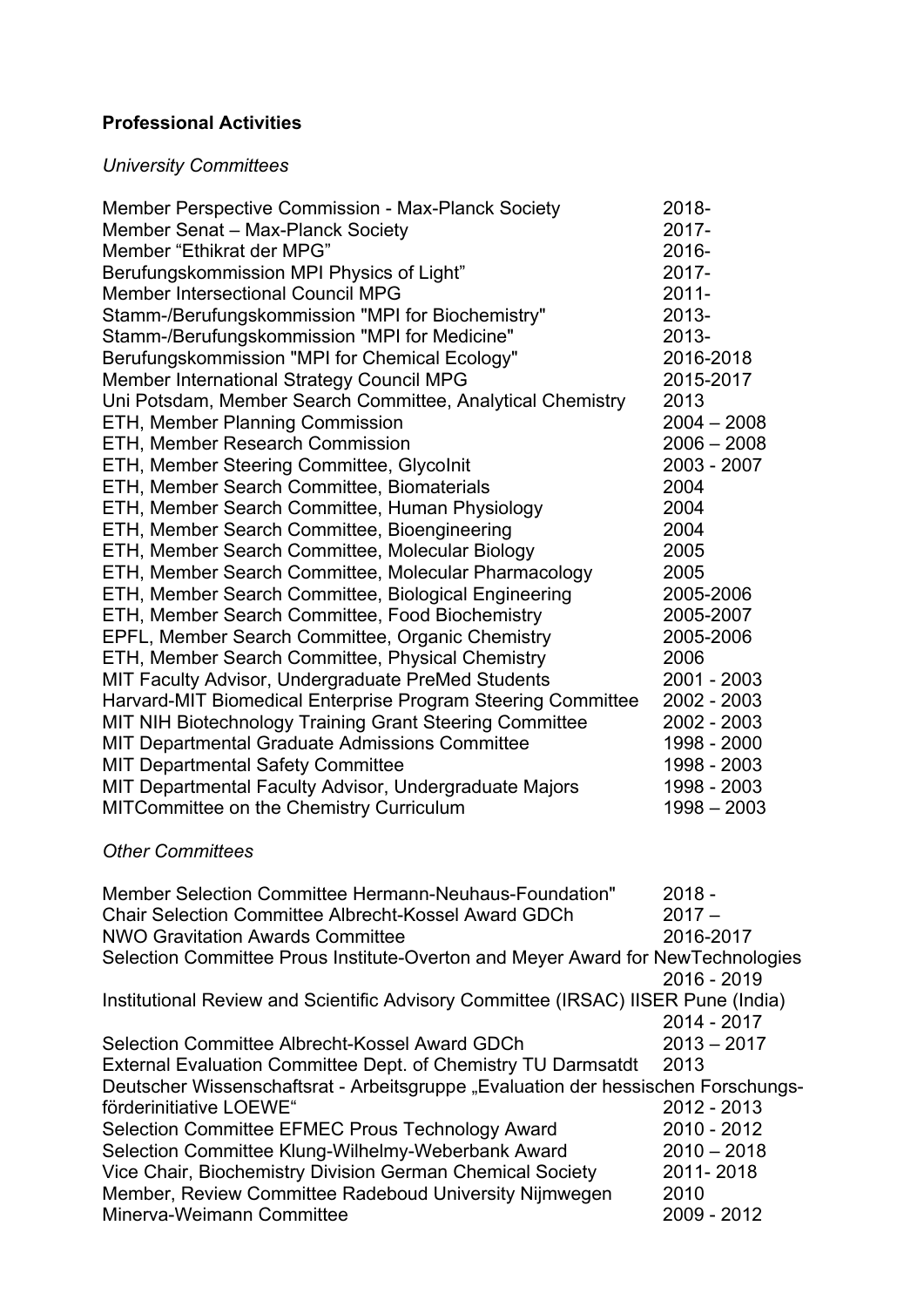Deutscher Wissenschaftsrat - Member Evaluation Group Chemistry 2006 - 2008 European Research Agency – Chemistry NET Scientific Adv. Board 2006 – 2008 External Adv. Comm. Dept. of Chem., University College, London 2009 -2012

#### *Board Memberships*

| <b>Company Boards</b>                                                                                                                                                                                                                                                                                                  |           |                                                                                   |
|------------------------------------------------------------------------------------------------------------------------------------------------------------------------------------------------------------------------------------------------------------------------------------------------------------------------|-----------|-----------------------------------------------------------------------------------|
| Member of the Scientific Advisory Board IDT Biologica                                                                                                                                                                                                                                                                  |           | $2016$ – present                                                                  |
| Co-Founder, Member of the Board and Scientific Advisory Board,<br>Vaxxilon<br>Member of the Scientific Advisory Board Symbiotix                                                                                                                                                                                        |           | $2015 - present$<br>$2011 - 2018$                                                 |
| Co-Founder, Member of the Board and Scientific Advisory Board,<br><b>Ancora Pharmaceuticals</b><br>Co-Founder, Member of the Board, i2chem<br>Member of the Scientific Advisory Board, Arsenal Biomedical<br>Member of the Scientific Advisory Board, Senomyx<br>Member of the Scientific Advisory Board, Glycogenesys |           | $2002 - 2013$<br>$2005 - 2011$<br>$2006 - 2009$<br>$2006 - 2009$<br>$2004 - 2006$ |
| <b>Non-Profit Boards</b><br>Member Advisory Board, Alberta Ingenuity Centre for Carbohydrate<br>Science                                                                                                                                                                                                                |           | $2002 - 2018$                                                                     |
| Founding Member, Tesfa-Ilg Foundation<br>Member, Expert Advisory Board, EuroCarb DB Consortium<br>Member Int. Scientific Advisory Board, CIC biomaGUNE, San Sebastian                                                                                                                                                  |           | $2004 - present$<br>$2005 - 2011$<br>$2011 - present$                             |
| Member, SAB, Genomics Res. Center, Academia Sinica, Taiwan<br>Executive Committee, Member-at-large, Carbohydrate Chemistry                                                                                                                                                                                             |           | 2017 - present                                                                    |
| Division, American Chemical Society<br>Executive Committee, Carbohydrate Chemistry Division, American                                                                                                                                                                                                                  |           | 2005-2009                                                                         |
| <b>Chemical Society</b><br>Board of Trustees "Euroglycoforum"                                                                                                                                                                                                                                                          | 2003-2005 | 2009 - 2011                                                                       |
| <b>Organizing Committees</b>                                                                                                                                                                                                                                                                                           |           |                                                                                   |
| Co-Organizer, Protein Engineering Meeting 8 (PEM.8), Berlin (Germany)<br>Beilstein Meeting "Photoredox Catalysis", Potsdam (Germany)<br>SAB EFMC-ASMC'17<br>Co-Organizer, Werner-Reutter Memorial Symposiu, Berlin (Germany)                                                                                           |           | Nov. 2018<br>April 2018<br><b>July 2017</b><br>June                               |
| 2017                                                                                                                                                                                                                                                                                                                   |           |                                                                                   |
| Co-Organizer, Indo-German Workshop RACCB-17, Varanasi (India)<br>Co-Organizer, Int. Symposium Chemistry-Biology Interface, Heraklion<br>2016                                                                                                                                                                           |           | Feb. 2017<br>Sept.                                                                |
| Scientific Committee of "Shaping Milecules of Life", Frankfurt (Germany)<br>Scientific Advisory Board of EFMC-ASMC'15, Tel Aviv (Israel)<br>Local Organizing Committee, GDCh Meeting Bioorthogonal Chemistry,                                                                                                          |           | <b>July 2016</b><br>Nov. 2015                                                     |
| Berlin (Germany)<br>Chairman, 5 <sup>th</sup> Conference on Advances in Synthetic and Medicinal Chemistry, Moscow                                                                                                                                                                                                      |           | <b>July 2014</b>                                                                  |

(Russia) May 2013 Organizer, 3<sup>rd</sup> Beilstein Conference on Glycobioinformatics, Potsdam (Germany) 2013 Organizer, 7<sup>th</sup> Glycan Forum, Berlin (Germany) March 2013 Organizer, Dahlem Research Conference "Glycomics", Berlin (Germany) Nov. 2012 Local Organizing Committee, EFMEC Meeting, Berlin (Germany) Sept. 2012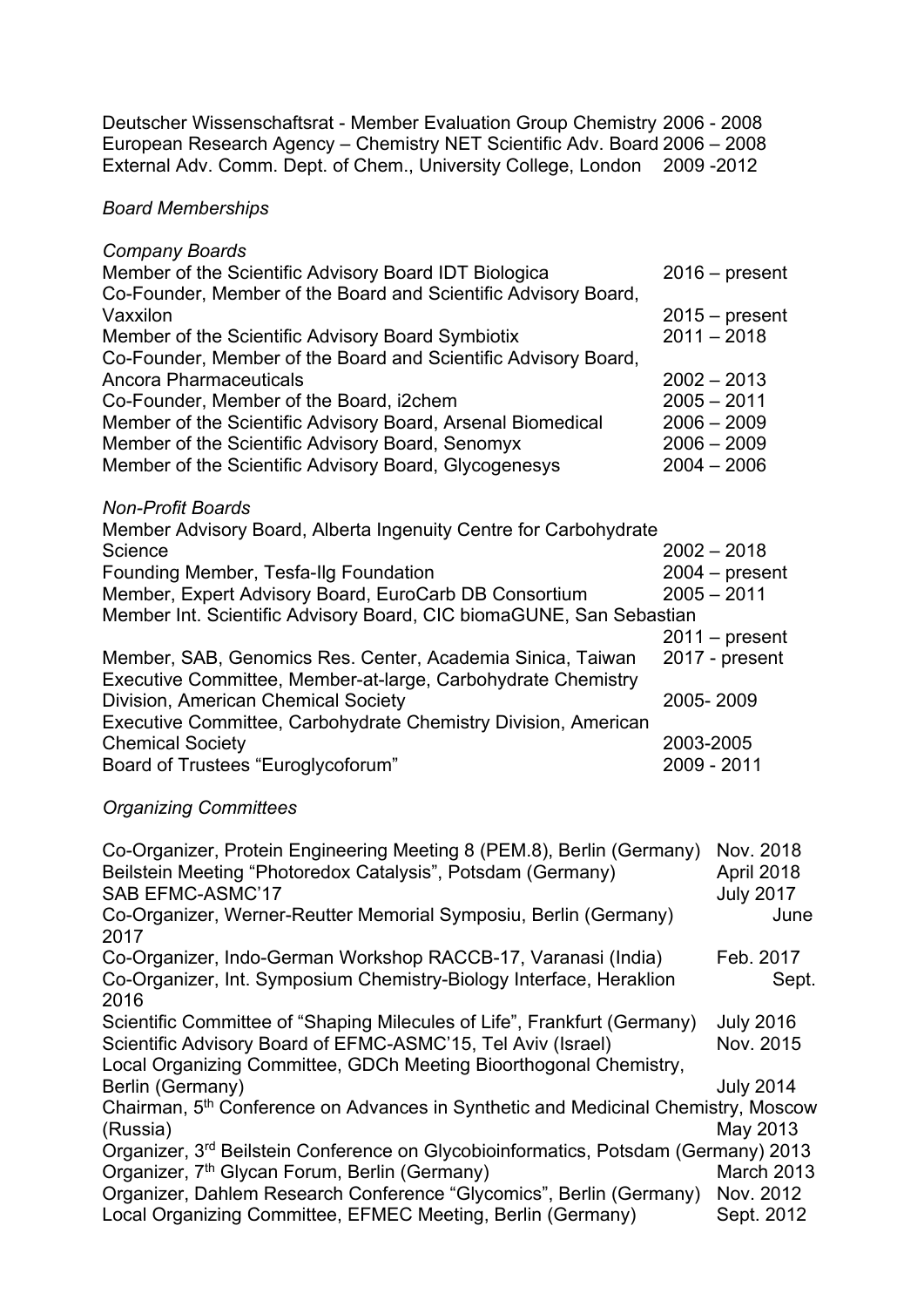| Organizer, 6 <sup>th</sup> Glycan Forum, Berlin (Germany)<br>Scientific Advisory Board, 6 <sup>th</sup> Symposium of Combinatorial Sciences, Berlin (Germany) |                   | March 2012                     |
|---------------------------------------------------------------------------------------------------------------------------------------------------------------|-------------------|--------------------------------|
|                                                                                                                                                               |                   | Aug. 2011                      |
| Organizer, 2 <sup>nd</sup> Beilstein Conference on Glycobioinformatics, Potsdam (Germany) 2011                                                                |                   |                                |
| Program Committee, Nanobiotechnology, Adelaide (Australia)                                                                                                    |                   | Dec. 2010                      |
| Organizer, Beilstein Conference on Glycobioinformatics, Potsdam (Germany) 2009                                                                                |                   |                                |
| Co-Chair, Gordon Research Conference "Carbohydrates", Tilton, NH                                                                                              |                   | <b>June 2009</b>               |
| Member, Organizing Committee, SYNTOP 2008 Potsdam (Germany)                                                                                                   |                   | <b>June 2008</b>               |
| Member, SAB, 4 <sup>th</sup> Glycan Forum Berlin (Germany)                                                                                                    |                   | February 2008                  |
|                                                                                                                                                               |                   |                                |
| Member, SAB, ERA Flash Conference Dublin (Ireland)                                                                                                            |                   | March 2008                     |
| Organizer, 2007 ERA-Chemistry Workshop "Chemical Approaches to                                                                                                |                   |                                |
| Diseases of Poverty", Amsterdam (NL)                                                                                                                          |                   | November 2007                  |
| Member, International Advisory Committee, Advanced Continuous                                                                                                 |                   |                                |
| Organic Processing (ACOP) - European Conference                                                                                                               | 2007              |                                |
| Member, International Advisory Committee, Glyko 19 Meeting,                                                                                                   |                   |                                |
| Cairns, Australia                                                                                                                                             | 2007              |                                |
| Organizer, Swiss Academy of Natural Sciences Meeting "Chemistry                                                                                               |                   |                                |
| of Life"                                                                                                                                                      | 2006              |                                |
| Co-Chair, Ernst-Schering Foundation Workshop "New Technologies                                                                                                |                   |                                |
| for Chemical Synthesis"                                                                                                                                       | 2006              |                                |
| Member of the Organizing Committee, "Run-Against-Malaria 2005" 2004- 2005                                                                                     |                   |                                |
|                                                                                                                                                               |                   |                                |
| Member, Scientific Organizing Committee, CHI Glycomics Meeting March 2005                                                                                     |                   |                                |
| Member, Scientific Organizing Committee, CHI Glycomics Meeting April 2004                                                                                     |                   |                                |
| Organizer, Symposium on Carbohydrate in the Pharmaceutical                                                                                                    |                   |                                |
| Industry and Biotech, 226 <sup>th</sup> National ACS Meeting, New York September 2003                                                                         |                   |                                |
| Co-Organizer, Symposium on C-Glycoside Chemistry, 225 <sup>th</sup>                                                                                           |                   |                                |
| National ACS Meeting, New Orleans                                                                                                                             | <b>March 2003</b> |                                |
| Organizer, Symposium on Solid-Phase and Automated Synthesis of Oligosaccharides                                                                               |                   |                                |
| and Carbohydrate Libraries, 222nd National ACS Meeting, Chicago                                                                                               |                   | August                         |
| 2001                                                                                                                                                          |                   |                                |
| <b>Organizing Committee, Caruthers Symposium</b>                                                                                                              | <b>June 2001</b>  |                                |
| Organizer, Symposium on Carbohydrate Synthesis, American                                                                                                      |                   |                                |
| Chemical Society Northeastern Regional Meeting, Durham, NH                                                                                                    | <b>June 2001</b>  |                                |
|                                                                                                                                                               |                   |                                |
| <b>Review Committees</b>                                                                                                                                      |                   |                                |
|                                                                                                                                                               |                   |                                |
|                                                                                                                                                               |                   | March 2002                     |
| Member, Special Study Section NIH Peer Review                                                                                                                 |                   |                                |
| Member, NIH Postdoctoral Fellowship Study Section                                                                                                             |                   |                                |
| Member, DFG Review committee for Graduiertenkolleg "Biochemistry"                                                                                             |                   | <b>March 2003</b>              |
|                                                                                                                                                               |                   | <b>July 2005</b>               |
|                                                                                                                                                               |                   |                                |
| <b>Consultant Work</b>                                                                                                                                        |                   |                                |
| <b>Alnylum Pharmaceuticals</b>                                                                                                                                |                   | 2003 - 2004                    |
| Diversa Inc.                                                                                                                                                  |                   | 2001 - 2002                    |
| <b>HBM Partners</b>                                                                                                                                           |                   | 2004 - 2008                    |
|                                                                                                                                                               |                   |                                |
| <b>Isis Pharmaceuticals</b>                                                                                                                                   |                   | 1999 - 2002                    |
| Kirkpatrick and Lockhardt LLP                                                                                                                                 |                   | $2002 - 2004$                  |
| Microbia Inc.                                                                                                                                                 |                   | $2000 - 2001$                  |
| <b>Millenium Pharmaceuticals</b>                                                                                                                              | 2000              |                                |
| <b>Novartis</b>                                                                                                                                               | 2004, 2005        |                                |
| SurfaceLogix                                                                                                                                                  |                   | $2002 - 2006$                  |
| <b>Arsenal Biomedical</b><br>Firmenich                                                                                                                        |                   | $2006 - 2011$<br>$2006 - 2010$ |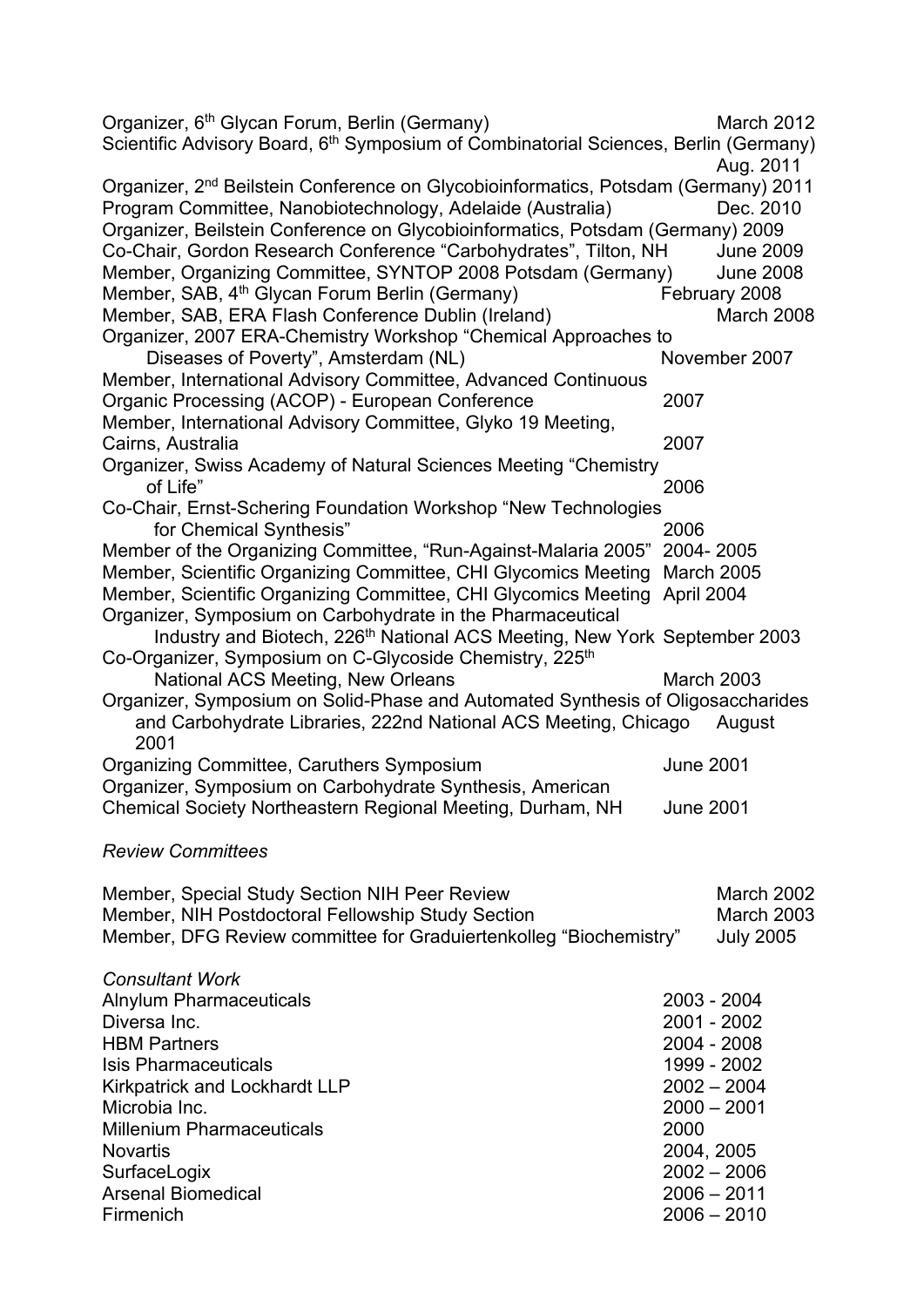Genzyme 2008 - 2010 Cambridge Major Laboratories 2009 – 2010 Yves Saint Laurent 2011 – 2011 – 2011 – 2012 – 2014 – 2014 – 2014 – 2014 – 2014 – 2014 – 2014 – 2014 – 2014 – Hogan Lovells 2018 - 2018 - 2018 - 2018 - 2018 - 2018 - 2018 - 2018 - 2018 - 2018 - 2018 - 2018 - 2018 - 2018 -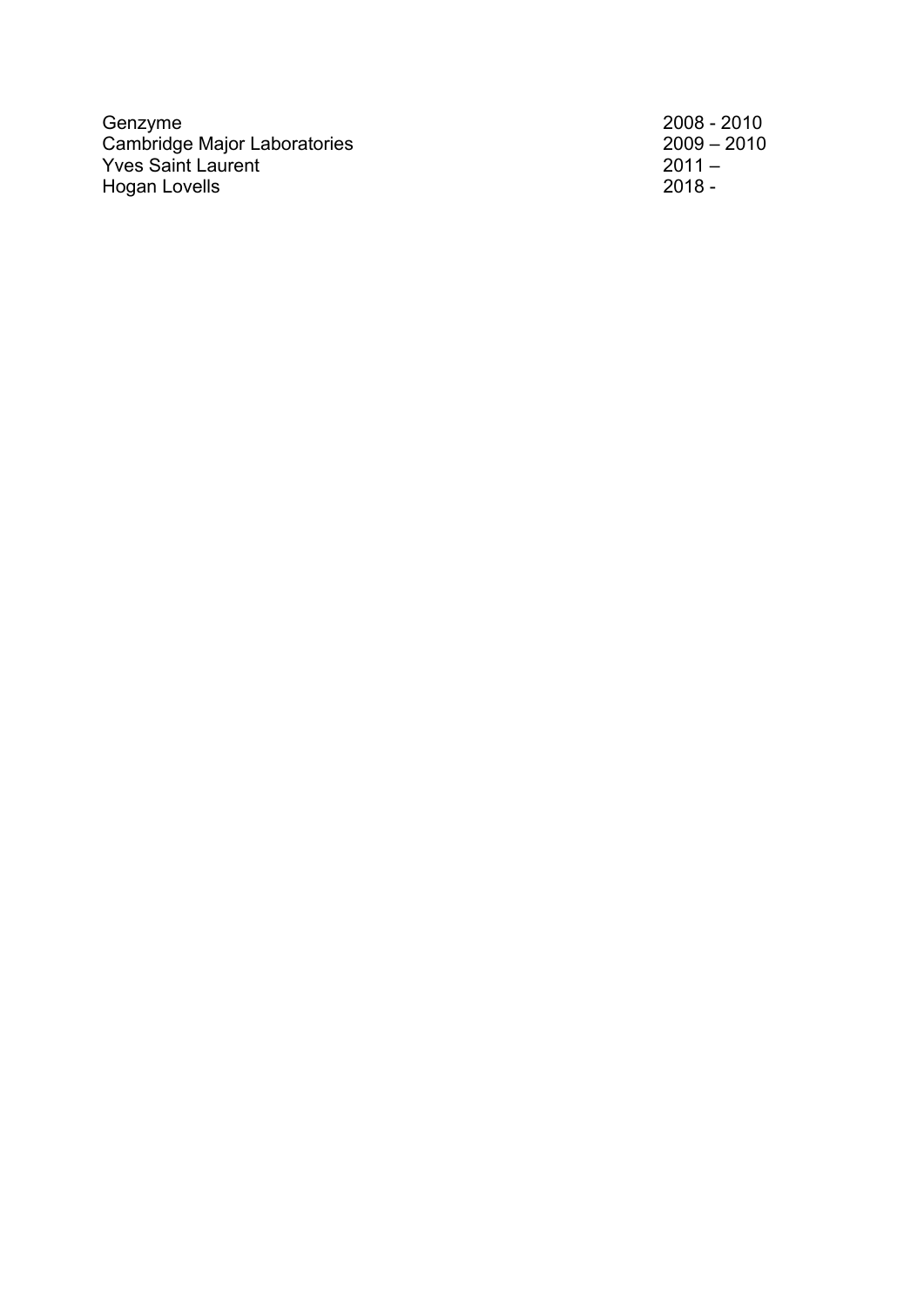# **Reports in the Media**

|                   | <b>Date Publication</b>                      | <b>Title</b>                                     | Country            |
|-------------------|----------------------------------------------|--------------------------------------------------|--------------------|
|                   | 19.7.1999 The Scientist                      | Sugars and splice: Gly-                          |                    |
|                   |                                              | cobiology - the next<br>frontier                 | <b>USA</b>         |
|                   | 15.12.1999 MIT Tech Talk                     | Scientists will unravel                          |                    |
|                   |                                              | certain diseases and                             | <b>USA</b>         |
|                   |                                              | develop therapies                                |                    |
|                   | 28.8.2000 Chemical & Engineering             | Automated Synthesis of                           | <b>USA</b>         |
|                   | <b>News</b><br>1.2.2001 MIT News             | Oligosaccharides<br><b>MIT Chemists automate</b> |                    |
|                   |                                              | production of synthetic                          |                    |
|                   |                                              | complex                                          | <b>USA</b>         |
|                   |                                              | carbohydrates                                    |                    |
|                   | 14.2.2001 de Ingenieur                       | Een geautomatiseerde                             | <b>Netherlands</b> |
|                   |                                              | suikermachine                                    |                    |
|                   | 7.3.2001 TechTalk                            | Innovations showcased                            | <b>USA</b>         |
|                   |                                              | to venture capitalist                            |                    |
|                   | 4.4.2001 TRENDS in Biochemical Sci-<br>ences | Sweet, sweet chemistry                           | <b>USA</b>         |
|                   | 15.5.2001 Nachrichten aus der Chemie         | Festphasensynthese                               |                    |
|                   |                                              | nun auch von Oligosac-                           | Germany            |
|                   |                                              | chariden                                         |                    |
|                   | 15.5.2001 MIT Report                         | Carbohydrates von                                | <b>USA</b>         |
|                   |                                              | Demand<br>The sweet side of sci-                 |                    |
|                   | 30.6.2001 NCRR Reporter                      | ence                                             | <b>USA</b>         |
|                   | 3.10.2001 Technology Review                  | <b>Glycomics</b>                                 | <b>USA</b>         |
|                   | 2.12.2001 European Chemical News             | Rapid carbohydrate                               | <b>UK</b>          |
|                   |                                              | production                                       |                    |
|                   | 21.1.2002 Chemical & Engineering             | Vaccines by automated                            | <b>USA</b>         |
|                   | <b>News</b>                                  | synthesis                                        |                    |
|                   | 13.4.2002 Science News                       | The true sweet science                           |                    |
|                   |                                              | - Researchers develop<br>a taste for the         | <b>USA</b>         |
|                   |                                              | study of sugars                                  |                    |
|                   | 24.4.2002 MIT Tech Talk                      | <b>Edgerton faculty award</b>                    |                    |
|                   |                                              | goes to Peter                                    | <b>USA</b>         |
|                   |                                              | Seeberger                                        |                    |
| 20.5.2002 Tepkime |                                              | Sekerin özdevinime                               | Turkey             |
|                   | 21.5.2002 MIT Sloan School                   | <b>Two Sloanies win MIT</b>                      | <b>USA</b>         |
|                   | 22.5.2002 MIT Tech Talk                      | \$50K<br>Ancora Pharmaceuti-                     |                    |
|                   |                                              | cals Inc. takes top prize                        |                    |
|                   |                                              | in \$50K business plan                           | <b>USA</b>         |
|                   |                                              | contest                                          |                    |
|                   | 15.6.2002 Technology Review                  | <b>TR100 Update - Where</b>                      |                    |
|                   |                                              | are they now                                     | <b>USA</b>         |
|                   | 15.7.2002 Sientific American                 | Sweet Medicine - Build-                          |                    |
|                   |                                              | ing better drugs from                            | <b>USA</b>         |
|                   |                                              | sugars                                           |                    |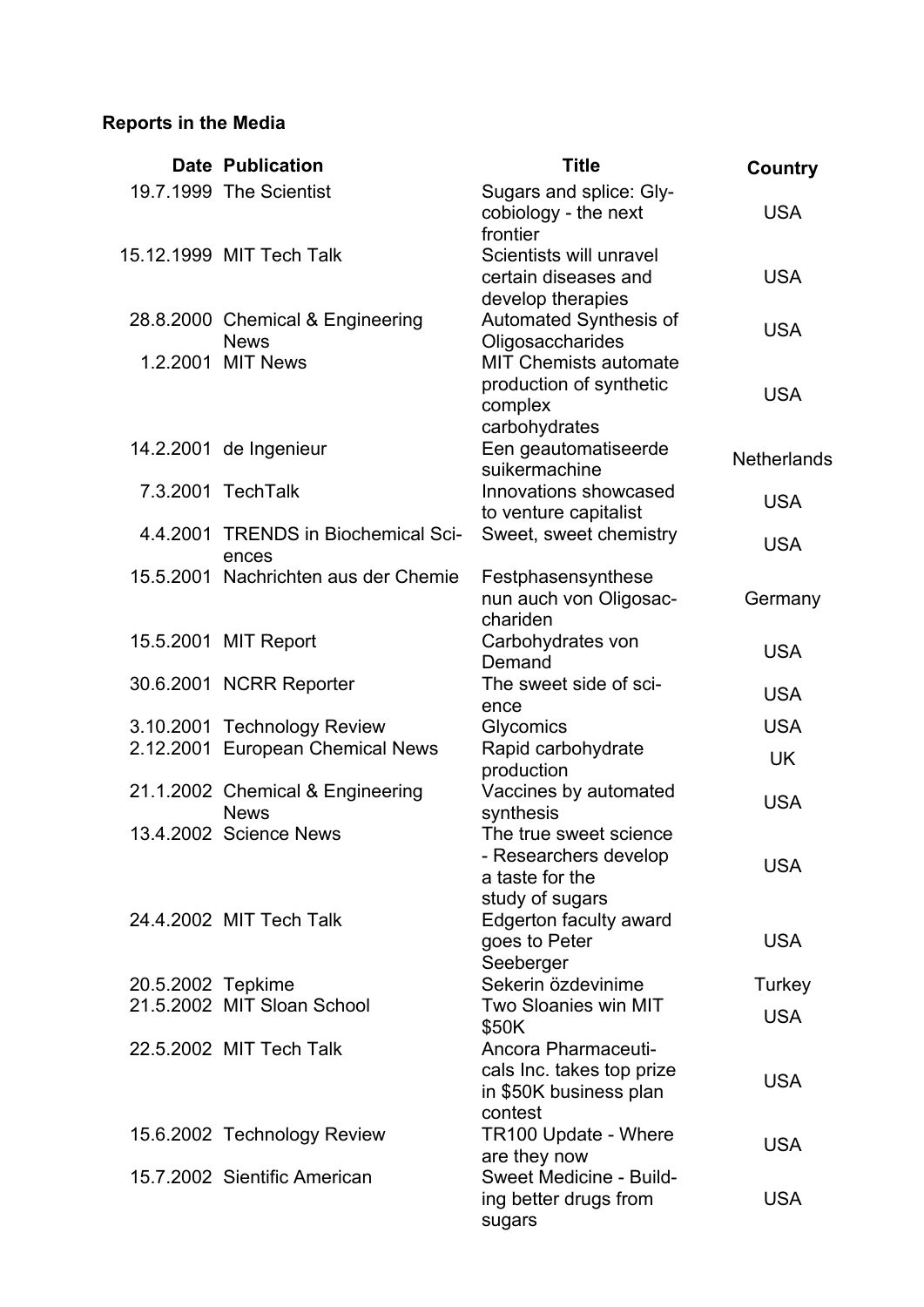|                    | 15.8.2002 El Nuevo Herald                       | Cientificos cifran es-                           | <b>USA</b>  |
|--------------------|-------------------------------------------------|--------------------------------------------------|-------------|
|                    |                                                 | peranzas en nueva va-<br>cuna contra la malaria  |             |
|                    | 21.8.2002 La Prensa de Minnesota                | Desarrollan una vacuna                           |             |
|                    |                                                 | prometedora contra la                            | <b>USA</b>  |
|                    |                                                 | malaria                                          |             |
|                    | 28.8.2002 MIT Tech Talk                         | Research may yield                               | <b>USA</b>  |
|                    |                                                 | malaria vaccine                                  |             |
|                    | 2.9.2002 BusinessWeek                           | A Breakthrough in the                            | <b>USA</b>  |
|                    |                                                 | Battle against Malaria                           |             |
|                    | 9.9.2002 Chemical & Engineering                 | New type of malaria                              | <b>USA</b>  |
|                    | <b>News</b>                                     | vaccine shines in mice                           |             |
|                    | 9.9.2002 MIT Research Digest                    | Promising results may<br>lead to malaria vaccine | <b>USA</b>  |
|                    | 15.9.2002 MIT Faculty Newsletter                | <b>Younger MIT Faculty</b>                       |             |
|                    |                                                 | Researchers are their                            |             |
|                    |                                                 | disipline's future                               | <b>USA</b>  |
|                    |                                                 | stars                                            |             |
|                    | 15.10.2002 Neue Zürcher Zeitung                 | Ein Synthese-Automat                             |             |
|                    |                                                 | für Kohlenhydrate                                | Switzerland |
|                    | 26.10.2002 NewScientist                         | <b>Sugar Rush</b>                                | <b>USA</b>  |
|                    | 30.10.2002 Start-Up Windhover Infor-            | Ancora Pharmaceuti-                              |             |
|                    | mation Inc.                                     | cals Inc. - Plug-and-                            | <b>USA</b>  |
|                    |                                                 | play carbohydrate syn-                           |             |
|                    |                                                 | thesis                                           |             |
|                    | 11.11.2002 Chemical & Engineering               | Cover Story - Combina-                           | <b>USA</b>  |
|                    | <b>News</b>                                     | torial Chemistry                                 |             |
|                    | 12.11.2002 Frankfurter Allgemeine Zei-          | Natur und Wissenschaft                           |             |
|                    | tung                                            | - Biochips der dritten<br>Art                    | Germany     |
|                    | 15.11.2002 MIT Report                           | Carbohydrate synthe-                             |             |
|                    |                                                 | sizer could yield treat-                         |             |
|                    |                                                 | ments for malaria                                | <b>USA</b>  |
|                    |                                                 | and other major dis-                             |             |
|                    |                                                 | eases                                            |             |
| 28.11.2002 L'agefi |                                                 | L'EPZ de Zurich arra-                            |             |
|                    |                                                 | che l'étoile montante de                         | Switzerland |
|                    |                                                 | la glycomique au MIT                             |             |
|                    | 12.12.2002 Environmental Health Per-            | <b>Innovations - Break-</b>                      |             |
|                    | spectives                                       | throughs put the bite on                         | <b>USA</b>  |
|                    |                                                 | malaria                                          |             |
|                    | 16.12.2002 Chemical & Engineering               | <b>Cover Story - Chemistry</b>                   | <b>USA</b>  |
|                    | <b>News</b>                                     | Highlights 2002                                  |             |
|                    | 30.12.2002 Technology Review                    | New ammunition                                   | <b>USA</b>  |
|                    |                                                 | against malaria                                  |             |
|                    | 10.2.2003 Chemical & Engineering<br><b>News</b> | Award                                            | <b>USA</b>  |
|                    | 15.5.2003 CCR Frontiers in Science              | Cyanovirin-N hits the                            |             |
|                    |                                                 | "Sweet Spot" of HIV                              | <b>USA</b>  |
| 3.10.2003 Science  |                                                 | Arraymaker speeds                                |             |
|                    |                                                 | analyses by months                               | <b>USA</b>  |
|                    | 8.10.2003 TV-Broadcast "MTW"                    | Impfstoff gegen Malaria                          | Switzerland |
|                    |                                                 |                                                  |             |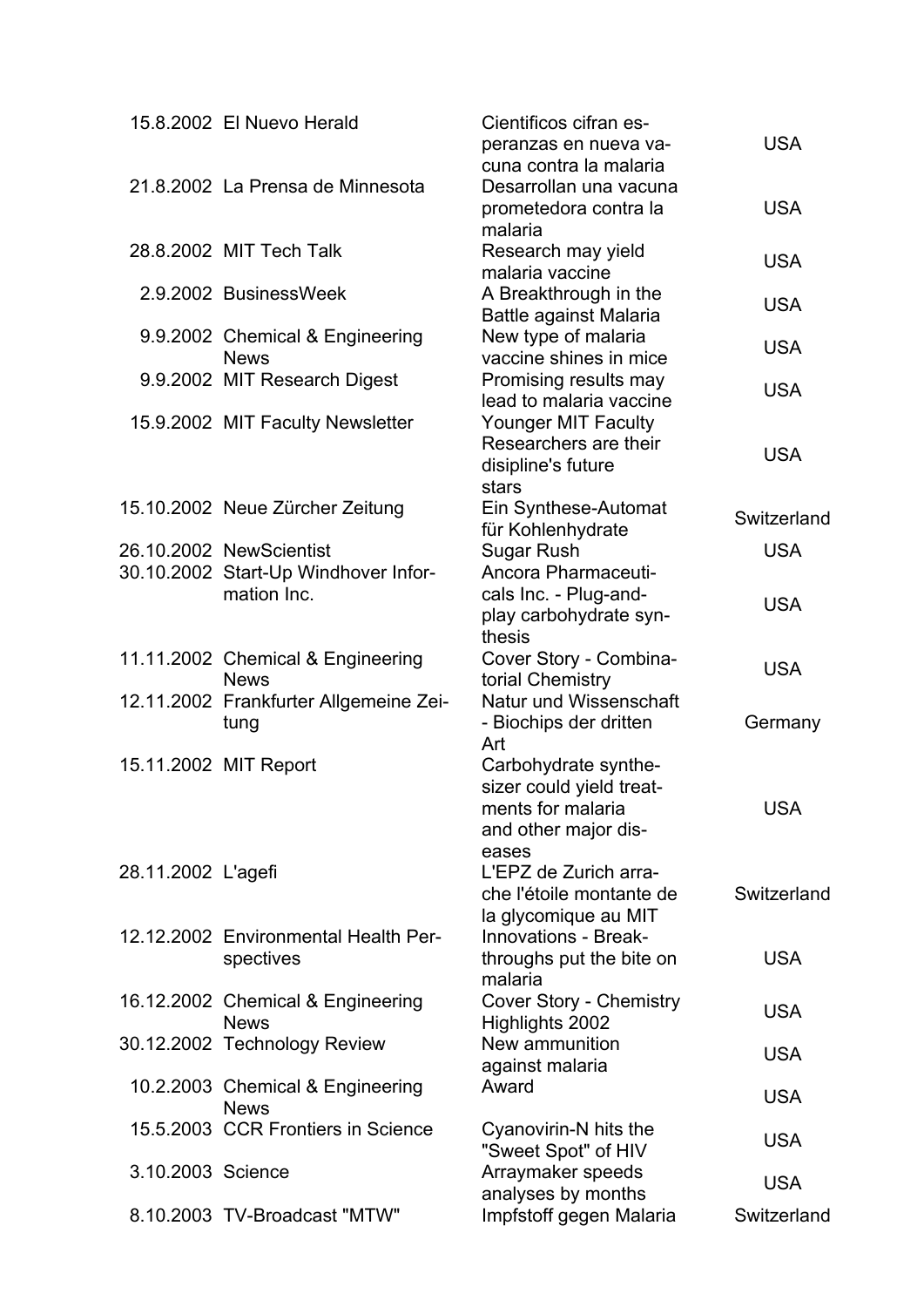|                     | 15.11.2003 Bulletin ETH Zürich                             | Peter Seeberger ist seit<br>dem 1. April 2003 or-<br>dentlicher Professor   | Switzerland |
|---------------------|------------------------------------------------------------|-----------------------------------------------------------------------------|-------------|
|                     | 23.2.2004 Chemical & Engineering<br><b>News</b>            | The personal dimen-<br>sions of moving to Zur-                              | <b>USA</b>  |
|                     | 9.3.2004 Neue Zürcher Zeitung                              | ich<br><b>US-Chemiker zieht es</b><br>nach Zürich                           | Switzerland |
|                     | 26.3.2004 TV-Broadcast "nano"                              | <b>Brain Drain Richtung</b><br>Europa                                       | Germany     |
|                     | 15.4.2004 Technology Review                                | Sweet hope for a malar-<br>ia vaccine                                       | <b>USA</b>  |
|                     | 15.6.2004 BIOspektrum                                      | <b>Biochemiker Peter</b><br>Seeberger erhält Otto-<br>Klung-Weberbank Preis | Germany     |
|                     | 21.7.2004 Frankfurter Allgemeine Zei-<br>tung              | Sturm und Drang                                                             | Germany     |
|                     | 9.8.2004 Chemical & Engineering<br><b>News</b>             | Carbohydrate vaccines                                                       | <b>USA</b>  |
|                     | 15.8.2004 Chemical Science                                 | A malarial miracle?                                                         | <b>USA</b>  |
|                     | 30.9.2004 BerliNews                                        | Otto-Klung-Weberbank-<br>Preis 2004                                         | Germany     |
|                     | 2.10.2004 Neue Zürcher Zeitung                             | <b>Deutsche Auszeich-</b><br>nung für ETH Forscher                          | Switzerland |
|                     | 2.10.2004 Berliner Zeitung                                 | Süsser Angriff auf<br>Plasmodien                                            | Germany     |
|                     | 4.10.2004 Der Tagesspiegel (Freie Uni-<br>versität Berlin) | Süsse Rache                                                                 | Germany     |
|                     | 15.10.2004 duz Magazin                                     | Wie man mit Kohlen-<br>hydraten Leben rettet                                | Germany     |
|                     | 16.10.2004 Der Tagesspiegel                                | Ehrung für Peter See-<br>berger                                             | Germany     |
|                     | 25.10.2004 scienzz.com                                     | Impfstoff gegen Malaria                                                     | Germany     |
|                     | 29.10.2004 TV-Broadcast "heute-<br>Nachrichten"            | Otto-Klung-Weberbank-<br>Preis 2004                                         | Germany     |
| 30.10.2004 Die WELT |                                                            | Zuckermoleküle als<br>Waffe gegen Malaria                                   | Germany     |
|                     | 31.10.2004 Berliner Morgenpost                             | Zuckermoleküle als<br>Waffe gegen Malaria                                   | Germany     |
|                     | 11.11.2004 Neue Zürcher Zeitung                            | Zuckerforschung - das<br>Feld der Zukunft?                                  | Switzerland |
| 15.11.2004 BioWorld |                                                            | Vom Oligosaccha-<br>ridarray zum Mala-<br>riaimpfstoff                      | Germany     |
|                     | 17.11.2004 Neue Zürcher Zeitung                            | Zuckerforschung - das<br>Feld der Zukunft?                                  | Switzerland |
|                     | 7.2.2005 Chemical & Engineering<br><b>News</b>             | Finding the best condi-<br>tions rapidly                                    | <b>USA</b>  |
|                     | 16.3.2005 Laborjournal                                     | Vom lästigen An-<br>hängsel zum Molekül-<br><b>Star</b>                     | Germany     |
|                     | 4.5.2005 Radio Broadcast DRS I                             | Die Pillenmischer in der                                                    | Switzerland |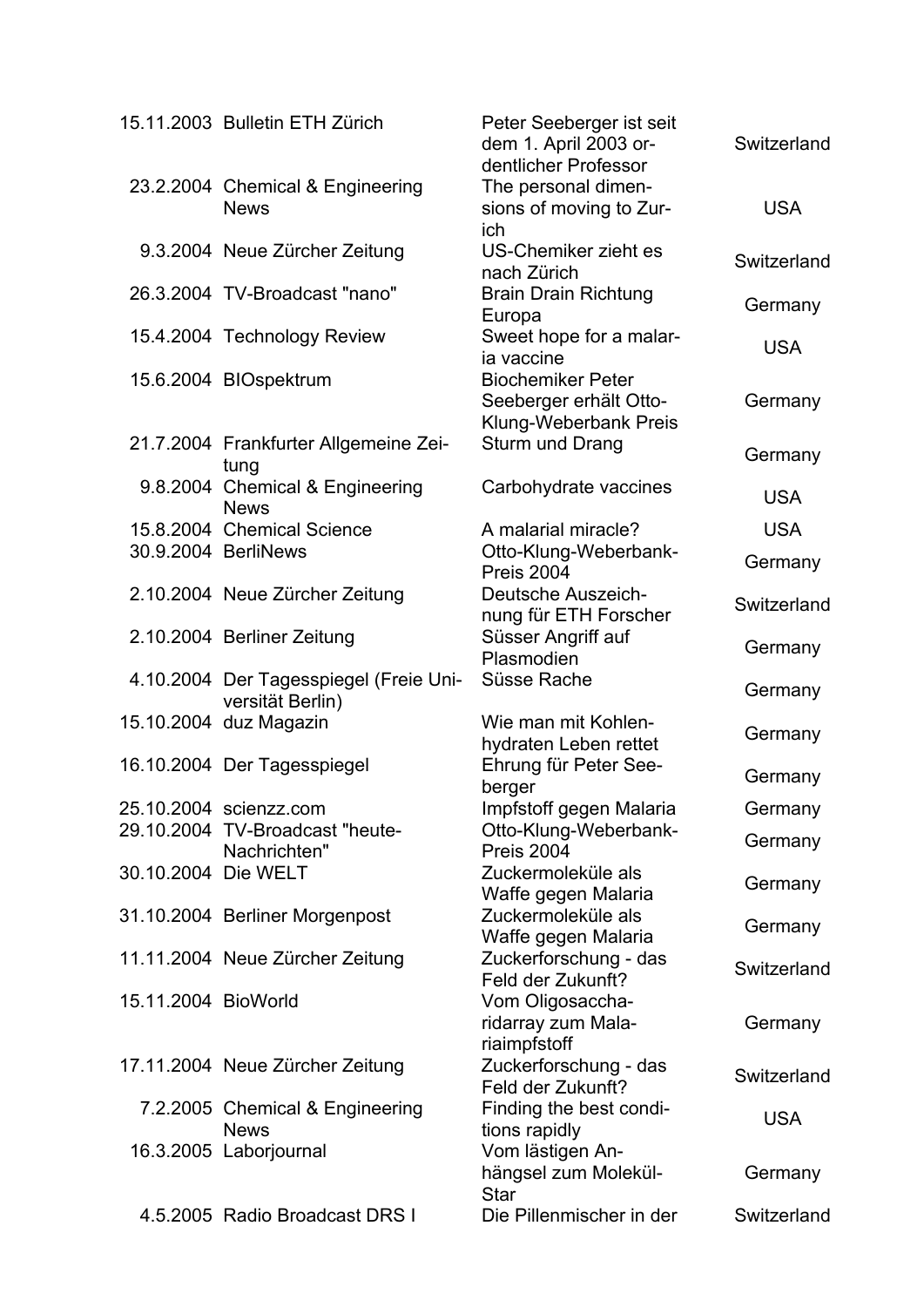|                      | "Treffpunkt"<br>15.5.2005 GIT Labor-Fachzeitschrift | Wissenschaft<br>Spezialgefertigte Oli-<br>gosaccharid-Bausteine<br>aus dem Synthesizer | Germany     |
|----------------------|-----------------------------------------------------|----------------------------------------------------------------------------------------|-------------|
|                      | 5.7.2005 Finnish TV station YLE24                   | 8.30 pm evening news                                                                   | Finnland    |
|                      | 5.7.2005 Finnish Radio                              | Towards a Malaria<br>Vaccine                                                           | Finnland    |
|                      | 5.7.2005 Finnish Radio Station in<br>Swedish        | Towards a Malaria<br>Vaccine                                                           | Finnland    |
|                      | 8.7.2005 ETH life - Personalia                      | Carbohydrate Research<br>Award for Creativity in<br>Carbohydrate Chemis-<br>try 2005   | Switzerland |
|                      | 2005 Kemia-Kemi                                     | Orgaanista kemia hilili-<br>palloista malariaro-<br>kotteeseen                         | Finnland    |
|                      | 24.10.2005 Chemical & Engineering<br><b>News</b>    | <b>Preventing Malaria</b>                                                              | <b>USA</b>  |
|                      | 7.11.2005 Deutschlandfunk                           | <b>Anthrax Vaccine</b><br>Candidate                                                    | Germany     |
|                      | Nov. 2005 Nachrichte aus der Chemie                 | Milzbrand-Impfstoff auf<br><b>Zuckerbasis</b>                                          | Germany     |
| 16.12.2005 Yliopisto |                                                     | <b>Mullistava Pistos</b>                                                               | Finnland    |
|                      | 22.4.2006 United Press International                | Leishmaniasis Vaccine<br><b>Within Sight</b>                                           | <b>USA</b>  |
|                      | 23.4.2006 BBC News                                  | Hope for Tropical Dis-<br>ease Vacccine                                                | <b>UK</b>   |
|                      | 25.4.2006 Medical News Today                        | <b>Potential Vaccine De-</b><br>veloped for Deadly<br>Leishmaniasis Disease            | <b>USA</b>  |
|                      | 27.4.2006 Chemical & Engineering<br><b>News</b>     | Vaccine Candidate for<br>Leishmaniasis                                                 | <b>USA</b>  |
|                      | 19.6.2006 Zeit-Wissen Magazin                       | Süsse Versprechen                                                                      | Germany     |
|                      | June 2006 SNF Horizonte                             | Impfung gegen<br>Leishmaniose                                                          | Switzerland |
|                      | 5.7.2006 Spiegel Online                             | Süsse Versprechen                                                                      | Germany     |
| 2006                 | Juli/August Nachrichten aus der Chemie              | Chemie im Kampf ge-<br>gen Malaria                                                     | Germany     |
|                      | 18.8.2006 SF DRS (TV)                               | Anthrax-Antikörper an<br>der ETH entwickelt                                            | Switzerland |
| 2006                 | 18.8. BBC News                                      | "Simple" way to<br>test anthrax                                                        | UK          |
|                      | 18.8. FOCUS Online                                  | Kampf gegenTer-                                                                        |             |
| 2006                 |                                                     | ror - Schnelltest<br>für Milzbrand-                                                    | Germany     |
|                      |                                                     | Sporen                                                                                 |             |
|                      | 22. 8. Medical News Today Online                    | Monoclonal Anti-                                                                       |             |
| 2006                 |                                                     | body Recoginzes                                                                        |             |
|                      |                                                     | a Specific Sugar                                                                       | <b>USA</b>  |
|                      |                                                     | on the Surface of                                                                      |             |
|                      |                                                     | Anthrax Bacteria                                                                       |             |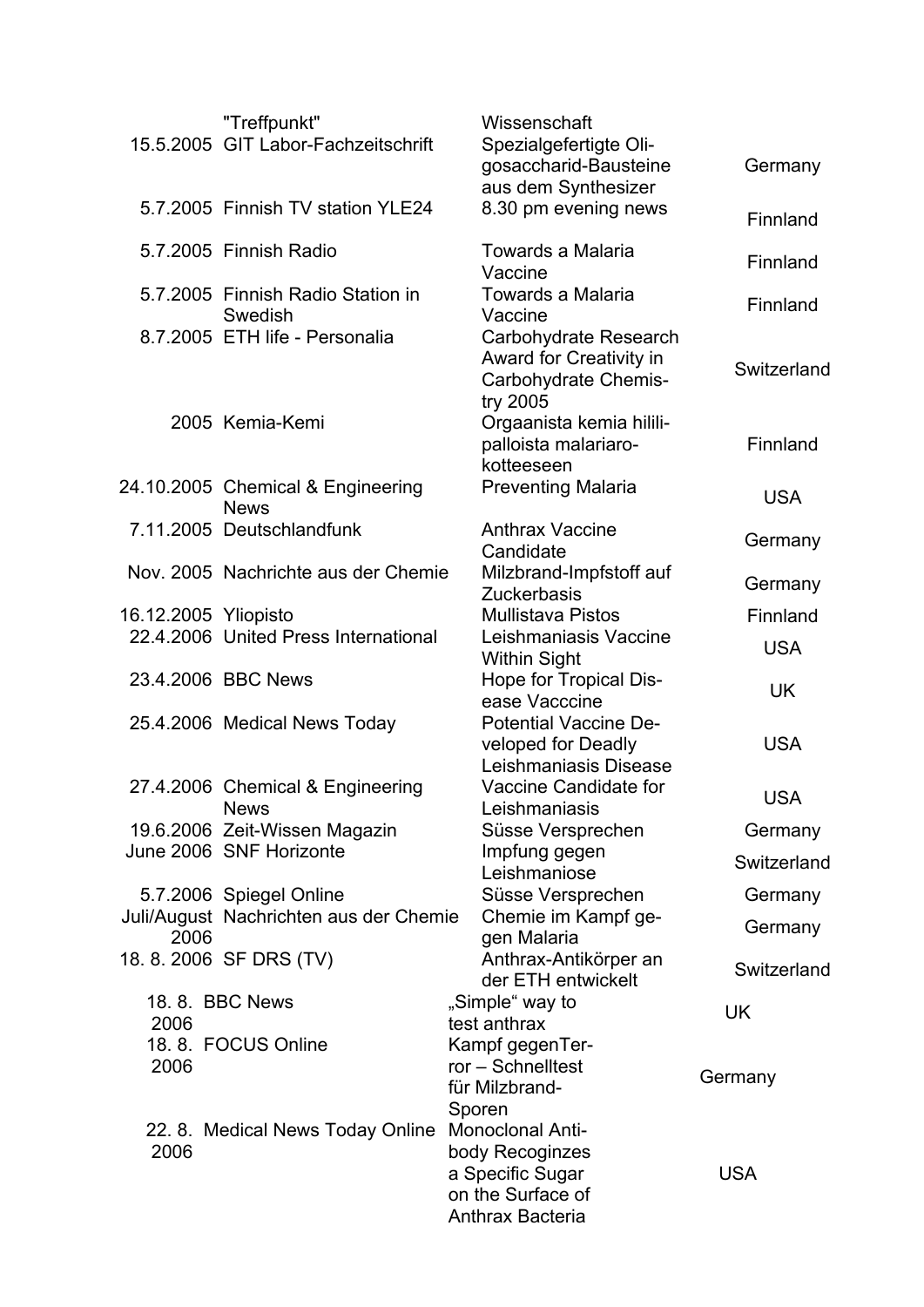|      |                                  | Spores                              |                       |
|------|----------------------------------|-------------------------------------|-----------------------|
|      | 22. 8. Medi Lexicon Online       | Monoclonal Anti-                    |                       |
| 2006 |                                  | body Recoginzes                     |                       |
|      |                                  | a Specific Sugar                    | <b>USA</b>            |
|      |                                  | on the Surface of                   |                       |
|      |                                  | Anthrax Bacteria                    |                       |
|      |                                  | Spores                              |                       |
|      | 22.8. Hospitals Worldwide Online | <b>Monoclonal Anti-</b>             |                       |
| 2006 |                                  | body Recoginzes                     |                       |
|      |                                  | a Specific Sugar                    |                       |
|      |                                  | on the Surface of                   | <b>USA</b>            |
|      |                                  | <b>Anthrax Bacteria</b>             |                       |
|      |                                  | Spores                              |                       |
|      | 18. 8. Juraforum Online          | ETH-Forschende                      |                       |
| 2006 |                                  | entwickeln ein De-                  |                       |
|      |                                  | tektionssystem für                  | Germany               |
|      |                                  | Milzbrand-Sporen                    |                       |
|      | 18.8. Tages-Anzeiger             | ETH-Team entwi-                     |                       |
| 2006 |                                  | ckelt Anthrax-Test                  | Switzerland           |
|      | 18.8. 20Minuten Online           | <b>ETH-Forscher</b>                 |                       |
| 2006 |                                  | entwickeln Anth-                    | Switzerland           |
|      |                                  | rax-Test                            |                       |
|      | 18.8. NZZ Online                 |                                     |                       |
|      |                                  | Mittel gegen Bio-<br>waffe $-$ ETH- |                       |
| 2006 |                                  |                                     |                       |
|      |                                  | Forscher entwi-                     | Switzerland           |
|      |                                  | ckeln Test und                      |                       |
|      |                                  | mögliche Therapie                   |                       |
|      |                                  | gegen Anthrax                       |                       |
|      | 18.8. ETH-Life Online            | Ein Zucker verrät                   | Switzerland           |
| 2006 |                                  | Anthrax                             |                       |
|      | 18. 8. Basler Zeitung Online     | Anthrax-Antikörper                  |                       |
| 2006 |                                  | an der ETH entwi-                   | Switzerland           |
|      |                                  | ckelt                               |                       |
|      | 17.8. Physorg.com                | <b>Anthrax Detector</b>             | <b>USA</b>            |
| 2006 |                                  | Developed                           |                       |
|      | 18.8. innovations report         | <b>ETH-Forschende</b>               |                       |
| 2006 |                                  | entwickeln ein De-                  | Germany               |
|      |                                  | tektionssystem für                  |                       |
|      |                                  | Milzbrand-Sporen                    |                       |
|      | 18. 8. Al Jazeera                | The fast way to                     |                       |
| 2006 |                                  | detect and to pro-                  | <b>Arab Countries</b> |
|      |                                  | tect from Anthrax                   |                       |
|      |                                  | spores                              |                       |
|      | 18.8. Aargauer Zeitung           | Anthrax - Schwei-                   |                       |
| 2006 |                                  | zer entwickeln                      | Switzerland           |
|      |                                  | Test                                |                       |
|      | 19. 8. Der Bund                  | Anthrax-Detektor                    |                       |
| 2006 |                                  |                                     | Switzerland           |
|      | 19.8. Neues Bülacher Tagblatt    | Anthrax-Antikörper                  |                       |
| 2006 |                                  | an der ETH entwi-                   | Switzerland           |
|      |                                  | ckelt                               |                       |
|      | 19.8. Neue Zuger Zeitung         | Neuer Anthrax-                      | Switzerland           |
|      |                                  |                                     |                       |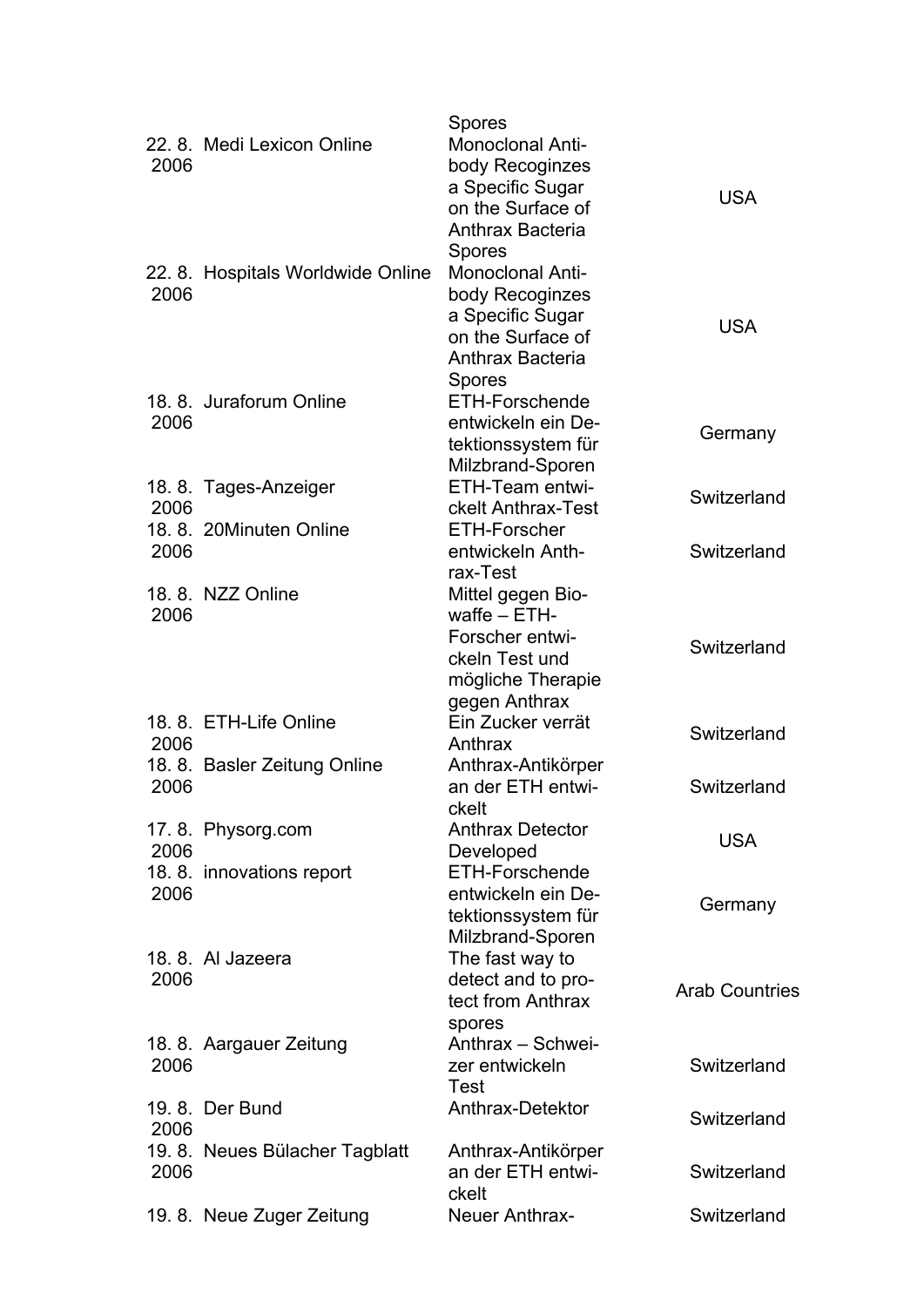2006 Test entwickelt 20. 8. NZZ am Sonntag Schneller Milz-2006 24. 8. Solothurner Zeitung Anthrax-Schweizer 2006 22. .8. St. Galler Tagblatt Anthrax-Test Switzerland 2006 19. 8. Zürichsee-Zeitung ETH Zürich – 2006 Neuer Anthrax-Test 18. 8 Radio DRS 1 2006 **Neues System für** den Nachweis von Anthrax-Sporen 18. 8. Radio Sunshine Meuer Anthrax-2006 18. 8. Radio Zürichsee ETH entwickelt 2006 18. 8. SF DRS Tagesschau ldentifikation vo 2006 19.8. Tele Züri 2006 FTH-Forscher entwickeln Anthrax-Test 18. 8. Associated Press 2006 Anthrax-Antikörper an der ETH entwickelt 25. 8. Tages-Anzeiger Online ETH-Team entwi-2006 18. 8. Swiss Teletext 2006 **ETH entwickelt** 18. 8. uni-protokoll.de 2006 ETH-Forschende entwickeln ein Detektionssystem für Milzbrand-Sporen 24.8.2006 People's Daily Swiss scientists find new testing system for anthrax 25. 8. analytik-news.de Detektionssystem 2006 für Milzbrand-Sporen entwickelt 25.8. Chemie Online 2006 Monoklonaler Antikörper erkennt spezifischen Zucker auf der **Sporenoberfläche** von Anthrax-Bakterien 21.8. morgenwelt 2006 Schnelltest auf 25.8. heise online 2006 Forscher entwickeln Nachweis für

Schneller Milz-<br>
brand-Test<br>
Switzerland Anthrax-Schweizer<br>
entwickeln Test<br>
External Switzerland **Switzerland Switzerland** Neuer Anthrax-<br>Test Switzerland ETH entwickelt<br>Anthrax-Antikörper Switzerland Identifikation vo<br>Anthrax Switzerland **Switzerland Switzerland** ETH-Team entwi-<br>ckelt Anthrax-Test Switzerland Anthrax-Antikörper Switzerland **Germany** China **Germany Germany** Milzbrand-Sporen Germany **Germany** 28. 8. Chemical and Engineering Confirming Anth- USA

Milzbrand-Sporen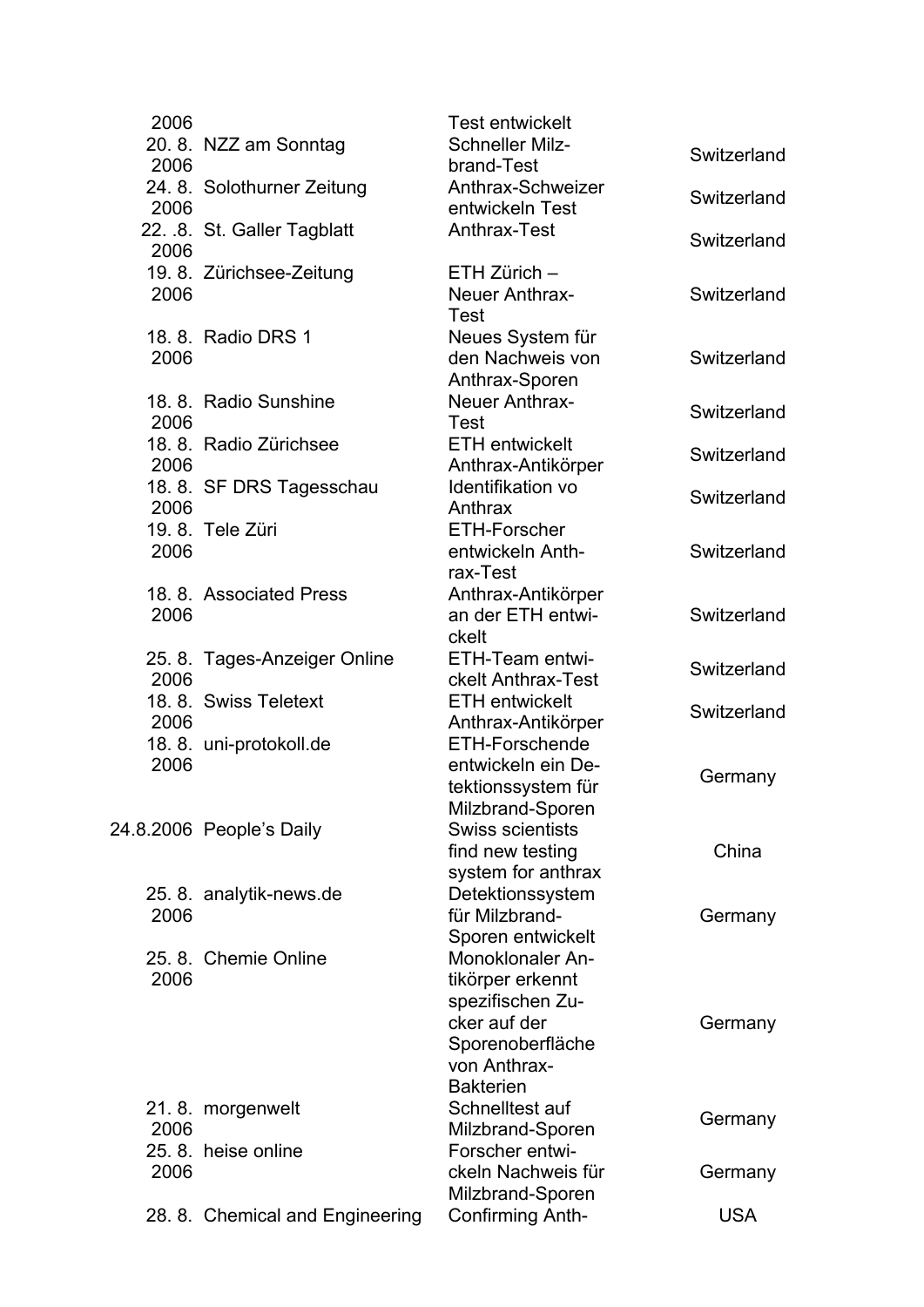|                    | <b>2006 News</b><br>13.9.2006 Chemie plus         | rax<br>Detektionssystem                                                  |                                    |
|--------------------|---------------------------------------------------|--------------------------------------------------------------------------|------------------------------------|
|                    |                                                   | für Milzbrand-<br>Sporen                                                 | Switzerland                        |
|                    | 15.9.2006 Apotheken Umschau                       | Süsse Medizin                                                            | Germany                            |
|                    | 26.9.2006 Chemische Rundschau                     | Zucker verrät<br>Sporen                                                  | Germany                            |
|                    | 5.2.2007 Tagesanzeiger                            | Den Zuckermole-<br>külen auf der Spur                                    | Switzerland                        |
|                    | 1.3.2007 Handelsblatt                             | Dem Zucker auf<br>den Pelz gerückt                                       | Germany                            |
|                    | 20.3.2007 Der Tagesspiegel                        | Süße Hoffnung                                                            | Germany                            |
|                    | 26.4.2007 Tagesanzeiger                           | ETH Forscher ge-<br>ehrt                                                 | Switzerland                        |
|                    | 26.4.2007 Neue Züricher Zeitung                   |                                                                          | Switzerland                        |
|                    | 26.4.2007 Berliner Zeitung                        | Körber Preis für<br>den Chemiker Pe-<br>ter Seeberger                    | Germany                            |
|                    | 27.4.2007 Tagesspiegel                            | Körber Preis<br><b>Chemiker Seeber-</b><br>ger                           | Germany                            |
|                    | 28.4.2007 NDR Radio 90.3                          | Mit Zuckerketten<br>gegen Malaria                                        | Germany                            |
|                    | 28.4.2007 Schweizer Radio DRS 2                   | Interview                                                                | Switzerland                        |
|                    | April 2007 Comet Themenzeitung                    | Zuckerhaltige<br>Impfstoffe zum<br>Schutz vor Mala-<br>ria, Leishmaniose | Switzerland                        |
|                    | 2.5.2007 Hamburger Abendblatt                     | und Anthrax<br>Mit Zuckerketten<br>gegen Malaria                         | Germany                            |
|                    | May 2007 Deutsche Hochschulzeitung                | Seeberger sagt<br>Malaria den Kampf                                      | Germany                            |
|                    | June 2007 Chemie Plus                             | an<br><b>ETH Professor Pe-</b><br>ter Seeberger er-<br>hält Körber Preis | Switzerland                        |
|                    | Juni 2007 BioSpektrum                             | Körber-Preis 2007<br>an ETH-<br>Arbeitsgruppe                            | Germany                            |
|                    | July 30, Chemical&Engineering<br><b>2007 News</b> | <b>Sugar Medicine</b>                                                    | <b>USA</b>                         |
| 2007               | August Bild der Wissenschaft                      | Zucker sorgt für<br>wirksame Impfstof-<br>fe                             | Germany                            |
|                    | 26.8.2007 SonntagsZeitung                         | Der Zuckerbauer<br>vom Hönggerberg                                       | Switzerland                        |
| 30.8.2007 Die Zeit |                                                   | Die Zukunft ist süß                                                      | Germany                            |
|                    | 3.9.2007 Financial Times Deutsch-<br>land         | <b>Alles Zucker</b>                                                      | Germany                            |
|                    | 6.9.2007 3SAT (TV)                                | Nano:                                                                    | Germany, Switzer-<br>land, Austria |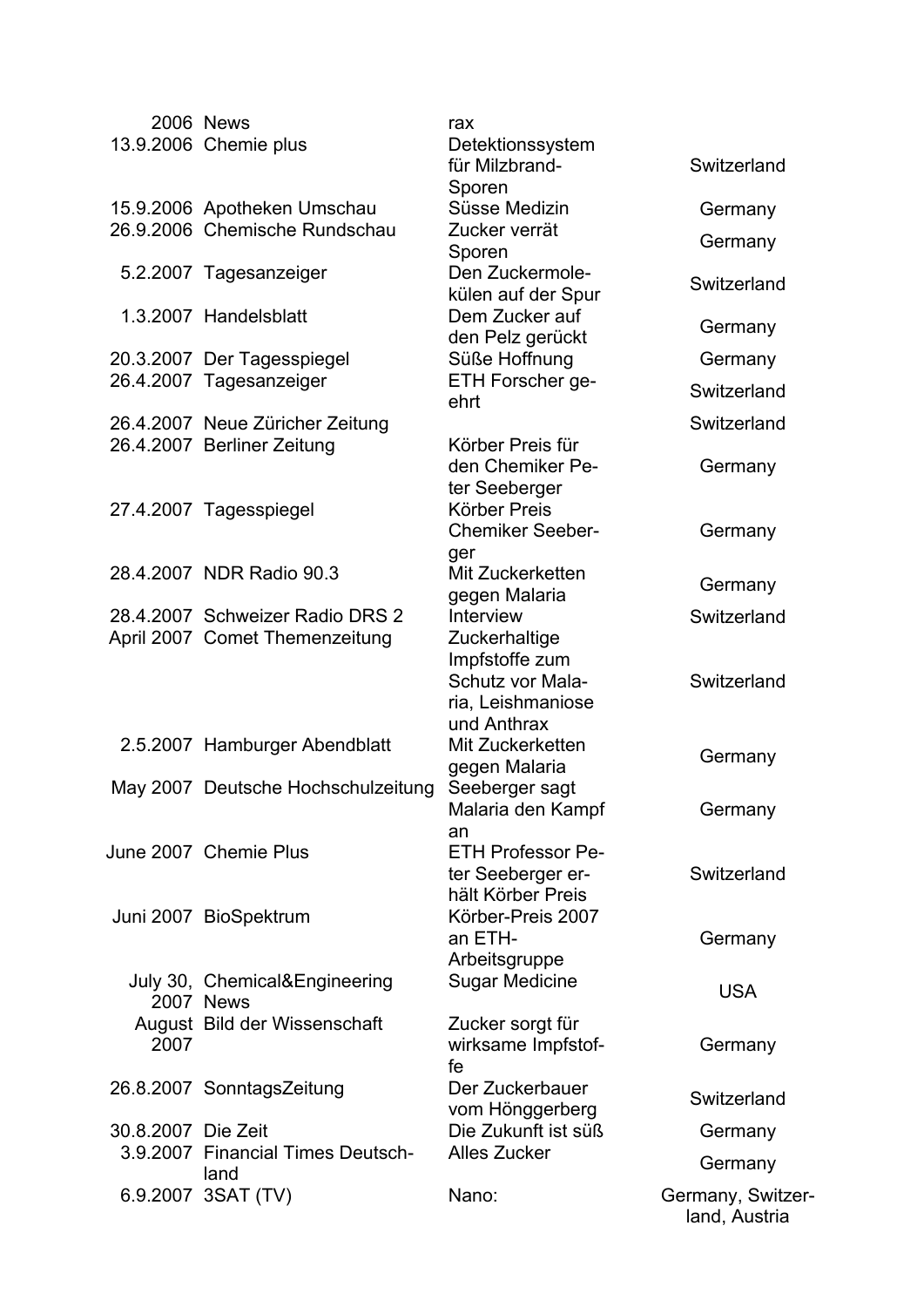|                         | 7.9.2007 Tagesanzeiger                                                   | Zucker as Waffe<br>gegen gefährliche<br>Parasiten              | Switzerland                   |
|-------------------------|--------------------------------------------------------------------------|----------------------------------------------------------------|-------------------------------|
|                         | 7.9.2007 VDI Nachrichten                                                 | Der süße Tod der<br>Parasiten                                  | Germany                       |
|                         | 7.9.2007 ZDF (TV)<br>7.9.2007 ARD (TV)<br>7.9.2007 Deutschlandfunk Radio | Tagesschau                                                     | Germany<br>Germany<br>Germany |
|                         | 7.9.2007 Hessischer Rundfunk (Ra-<br>dio)                                |                                                                | Germany                       |
|                         | 7.9.2007 Norddeutscher Rundfunk<br>(Radio)                               | Mikado                                                         | Germany                       |
|                         | 7.9.2007 Bayrischer Rundfunk (BR1<br>Radio)                              |                                                                | Germany                       |
|                         | 8.9.2007 Hamburger Abendblatt                                            | Forschen – weil<br>der Mensch neu-<br>gierig ist               | Germany                       |
|                         | 8.9.2007 Nürnberger Zeitung                                              | Forschung mit Zu-<br>cker                                      | Germany                       |
| 15.9.2007 Die Welt      |                                                                          | Alles ist Zucker                                               | Germany                       |
| 7                       | 17.10.200 Spiegel online                                                 | Hoffnung auf Ma-<br>laria-Impfstoff<br>wächst                  | Germany                       |
| 10.12.200 ETH Life<br>7 |                                                                          | Infektionskrankhei-<br>ten im Aufwind                          | Switzerland                   |
|                         | Dec. 2007 Angewandte Chemie                                              | Körber Prize for<br>P.H. Seeberger                             | Germany                       |
| 7                       | 23.12.200 Tagesanzeiger                                                  | Aufsteiger 2007                                                | Switzerland                   |
|                         | Feb 2008 Chemistry World                                                 | A Town Called<br>Science                                       | <b>UK</b>                     |
| 3.3.2008 News           |                                                                          | <b>Wichtiger Schritt</b><br>im Kampf gegen<br><b>Malaria</b>   | Switzerland                   |
|                         | 3.3.2008 World Radio Switzerland                                         |                                                                | Switzerland                   |
|                         | 3.3.2008 Hamburger Abendblatt                                            | <b>Wichtiger Schritt</b><br>im Kampf gegen<br>Malaria          | Germany                       |
| 3.3.2008 Stern.de       |                                                                          | Die Hoffnung ist<br><b>Süss</b>                                | Germany                       |
|                         | 3.3.2008 Netzzeitung.de                                                  | Chancen für Mala-<br>ria-Impfstoff stei-                       | Germany                       |
|                         | 3.3.2008 Basler Zeitung                                                  | gen<br>Neuer Test für<br>Nachweis von Ma-<br>laria-Antikörpern | Switzerland                   |
|                         | 3.3.2008 GesundheitPro.de                                                | So wehrt sich der<br>Körper                                    | Germany                       |
|                         | 4.3.2008 Medical News Today                                              | New Test For Ma-<br>laria Protection                           | <b>USA</b>                    |
|                         | 17.3.2008 Chemical&Engineering<br><b>News</b>                            | <b>Sugar Arrays</b><br>Gauge Malaria                           | <b>USA</b>                    |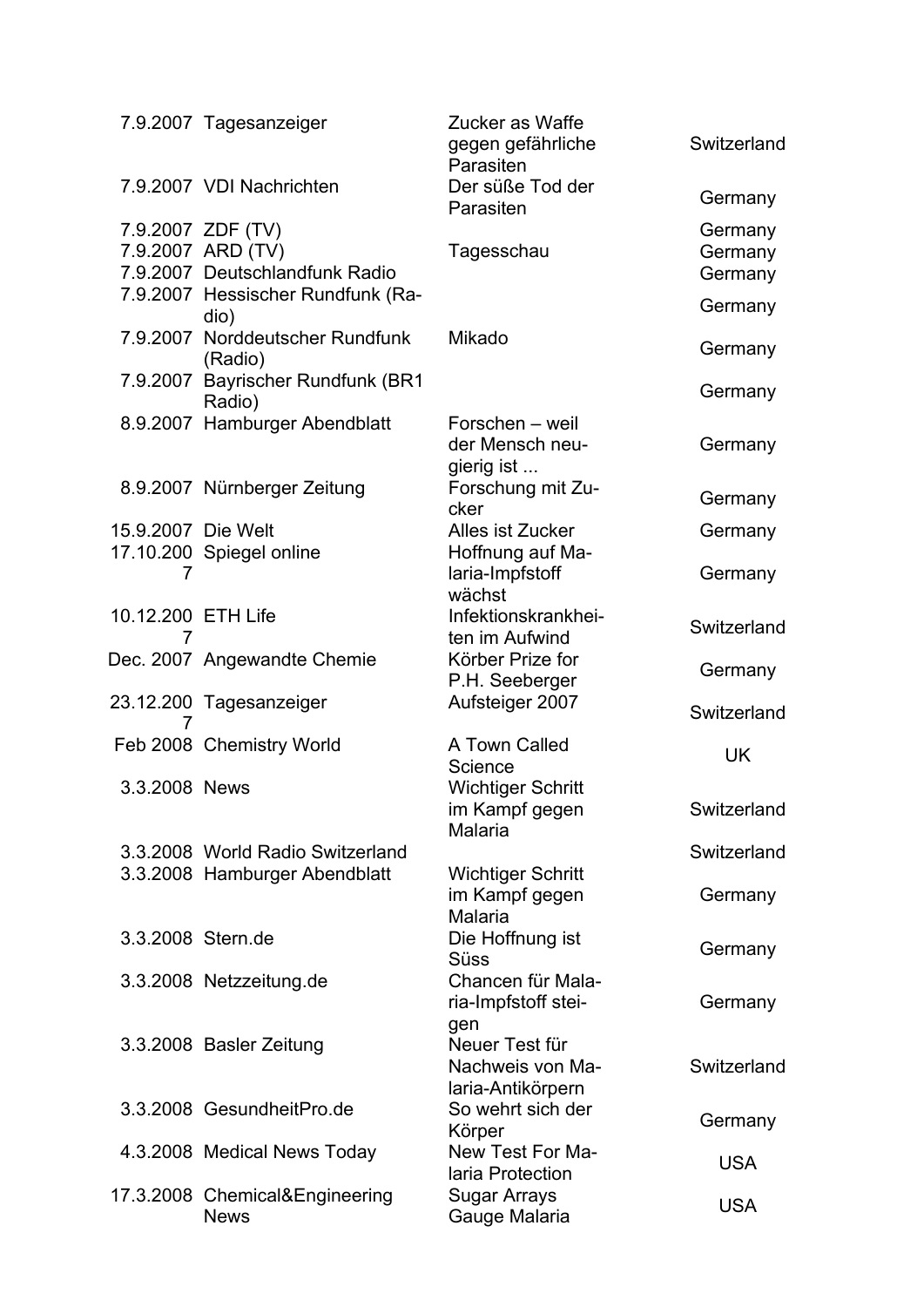|                          |                                                                 | Response                                                                            |                |
|--------------------------|-----------------------------------------------------------------|-------------------------------------------------------------------------------------|----------------|
|                          | 19.3.2008 Frankfurter Allgemeine Zei-<br>tung                   | Süße Waffe gegen<br>Malaria                                                         | Germany        |
|                          | 21.4.2008 Glocalist Review                                      | <b>Sweet Dreams are</b><br>made of this  Ist<br>das Ende der Ma-<br>laria in Sicht? | Germany        |
|                          | 4.5.2008 Frankfurter Allgemeine<br>Sonntagszeitung              | Zuckerstoff und<br>Protein                                                          | Germany        |
|                          | 23.5.2008 ARTE (TV)                                             | Der Zucker Code                                                                     | Germany/France |
|                          | 27.5.2008 Chemical Biology                                      | Sugar Rush                                                                          | <b>UK</b>      |
|                          | June 2008 Chemistry World                                       | Boosting the flow<br>in pharma's pipe-<br>lines                                     | UK             |
|                          | 12.9.2008 Chemische Rundschau                                   | Vom Automaten<br>zum Impfstoff                                                      | Germany        |
|                          | Septem- Schweizerischer National-<br>ber 2008 fonds - Horizonte | Zucker gegen Ma-<br>laria                                                           | Switzerland    |
|                          | 9.10.2008 New Scientist                                         | First synthetic pri-<br>on could settle<br>vCJD controversy                         | <b>USA</b>     |
| December CHemie+<br>2008 |                                                                 | Auf der Spur des<br>Erregers des Rin-<br>derwahnsinns                               | Switzerland    |
| 29.1.2009 Nature         |                                                                 | A Spoonful of Su-<br>gar                                                            | <b>UK</b>      |
|                          | 27.4.2009 Chemical & Engineering<br><b>News</b>                 | <b>Automated Glycan</b><br><b>Synthesis</b>                                         | <b>USA</b>     |
|                          | May 2009 Technology Review                                      | Die Mühsame<br>Jagd nach Zucker                                                     | Germany        |
|                          | 10.6.2009 Financial Times Deutsch-<br>land                      | Wissenschaft im<br>Wettlauf mit der<br>Weltseuche                                   | Germany        |
| 9                        | 10.11.200 Der Tagesspiegel                                      | Kontakt mit der<br>Zukunft                                                          | Germany        |
| 9                        | 11.11.200 Süddeutsche Zeitung                                   | Auf zum nächsten<br>Mauerfall                                                       | Germany        |
|                          | 12.11.200 Berliner Zeitung                                      | Der Traum vom<br>besseren Leben                                                     | Germany        |
| 9                        | 12.11.200 Handelsblatt                                          | Die nächsten<br>Durchbrüche                                                         | Germany        |
| 9                        | 14.11.200 Radio 1 RBB                                           | Die Profis                                                                          | Germany        |
|                          | Nov. 2009 Management&Krankenhaus Zuckerketten nach              | Maß                                                                                 | Germany        |
|                          | 11.2.2010 Rheinischer Merkur                                    | Süßes gegen<br>Sumpffieber                                                          | Germany        |
| 2010                     | March Chemistry&Biology                                         | Ancora Pharma-<br>ceuticals: Counting<br>Carbs Synthetical-<br>lу                   | <b>USA</b>     |
|                          | 19.4.2010 TV RBB Abendschau                                     | Thailändische                                                                       | Germany        |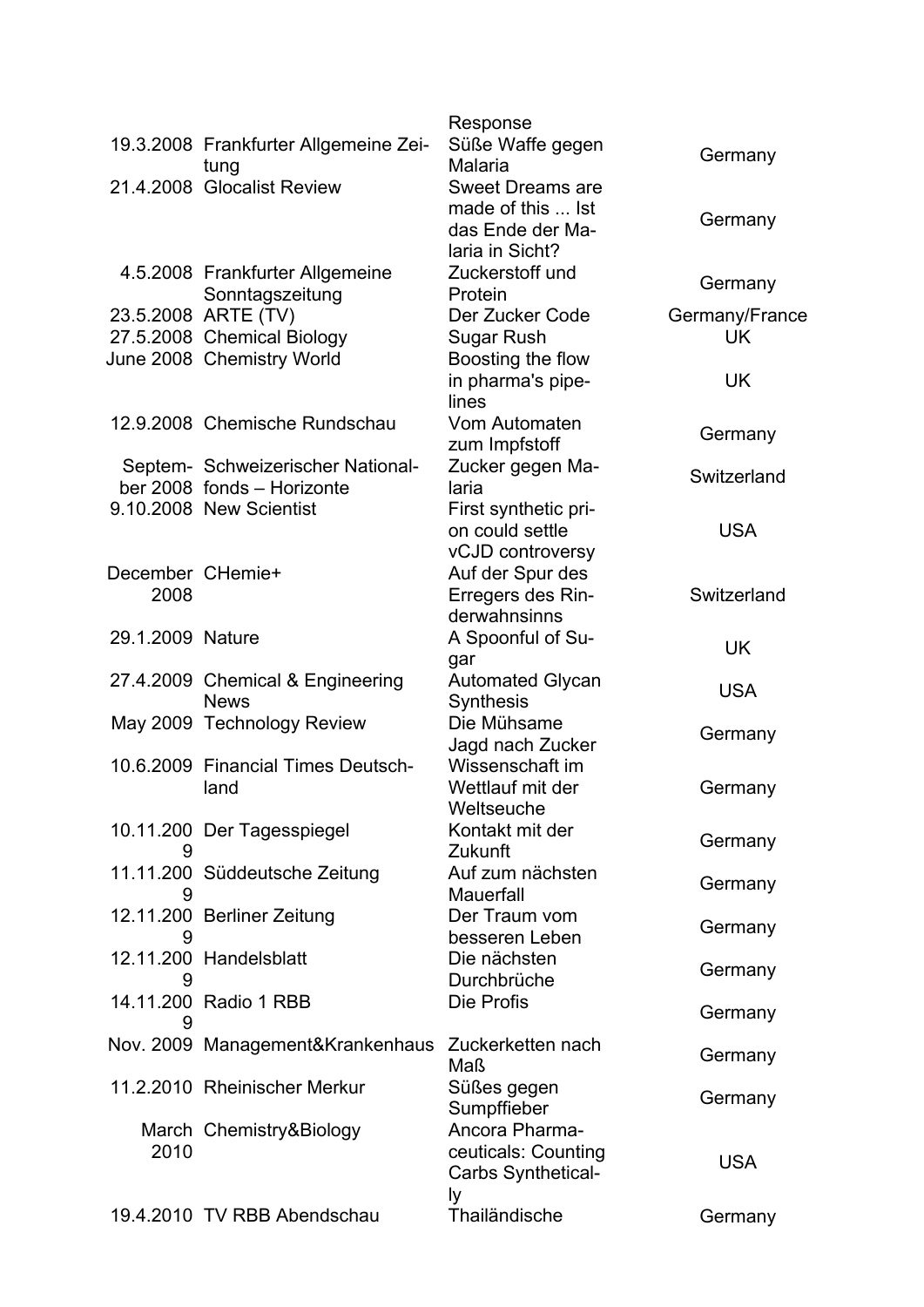|                     |                                     | <b>Prinzessin besucht</b><br><b>MPI</b> |           |
|---------------------|-------------------------------------|-----------------------------------------|-----------|
|                     | June 2010 Welt der Wunder           | Gesundmacher                            |           |
|                     |                                     | <b>Zucker</b>                           | Germany   |
| 26.8.2010 Nature    |                                     | Sugar syntehsis                         |           |
|                     |                                     | speeds up                               | <b>UK</b> |
|                     | August Max Planck Journal           | Königliches Inte-                       |           |
| 2010                |                                     | resse an Malari-                        | Germany   |
|                     |                                     | abekämpfung                             |           |
|                     | 14.3.2011 Europapress.es            | El químico suizo                        |           |
|                     |                                     | Peter H.                                |           |
|                     |                                     | Seeberger presen-                       |           |
|                     |                                     | ta los avances                          | Spain     |
|                     |                                     | científicos en ma-                      |           |
|                     |                                     | teria de enferme-                       |           |
|                     |                                     | dades infecciosas                       |           |
| 21.3.2011 El Correo |                                     | La crisis ha re-                        |           |
|                     |                                     | trasado tres años                       | Spain     |
|                     |                                     | la investigación en                     |           |
|                     |                                     | vacunas                                 |           |
|                     | 14.4.2011 Märkische Allgemeine Zei- | Medaille für Pots-                      | Germany   |
|                     | tung                                | damer                                   |           |
|                     | 30.5.2011 Bionity.com               | Zucker gegen ge-<br>fährliche Bakterien | Germany   |
|                     |                                     |                                         |           |
|                     | 31.5.2011 Ärzte Zeitung             | Kohlenhydrat-<br>Vakzine für resis-     |           |
|                     |                                     | tenten Keim                             | Germany   |
|                     | 6.6.2011 Stuttgarter Studentenrund- | Zucker gegen ge-                        |           |
|                     | funk                                | fährliche Bakterien                     | Germany   |
|                     | 6.10.2011 L'espresso                | Come dolce il mio                       |           |
|                     |                                     | elisir                                  | Italy     |
|                     | 31.10.201 RBB Inforadio             | Globetrotter - wis-                     |           |
| $\blacksquare$      |                                     | senschaftliches                         | Germany   |
|                     |                                     | Reiseziel: Berlin                       |           |
|                     | Jan. 2012 Bild der Wissenschaft     | Seebergers Zu-                          |           |
|                     |                                     | ckermaschine                            | Germany   |
|                     | 30.12.201 Deutschland Funk Radio    | Ein neuer Impf-                         |           |
|                     |                                     | stoffkandidate ge-                      |           |
|                     |                                     | gen Meningocok-                         | Germany   |
|                     |                                     | ken                                     |           |
|                     | 16.02.201 Deutsche Welle Online -   | <b>Berlin scientists</b>                |           |
|                     | 2 Medicine                          | develop cheap an-                       | Germany   |
|                     |                                     | ti-malaria drug                         |           |
|                     | 20.02.201 Deutsche Welle - Spectrum | Higher volume of                        |           |
| 2                   |                                     | anti-malarial drugs                     | Germany   |
|                     |                                     | on the way                              |           |
|                     | 23.04.201 DRadio Wissen             | Impfstoff auf Zu-                       |           |
| 2                   |                                     | ckerbasis                               | Germany   |
|                     | April 2012 Apotheken Rundschau      | Mit Licht zum Ma-                       | Germany   |
|                     |                                     | lariamittel                             |           |
| 23.7.2012 BBC TV    |                                     | Horizons: The                           | UK        |
|                     |                                     | <b>Truth About Look-</b>                |           |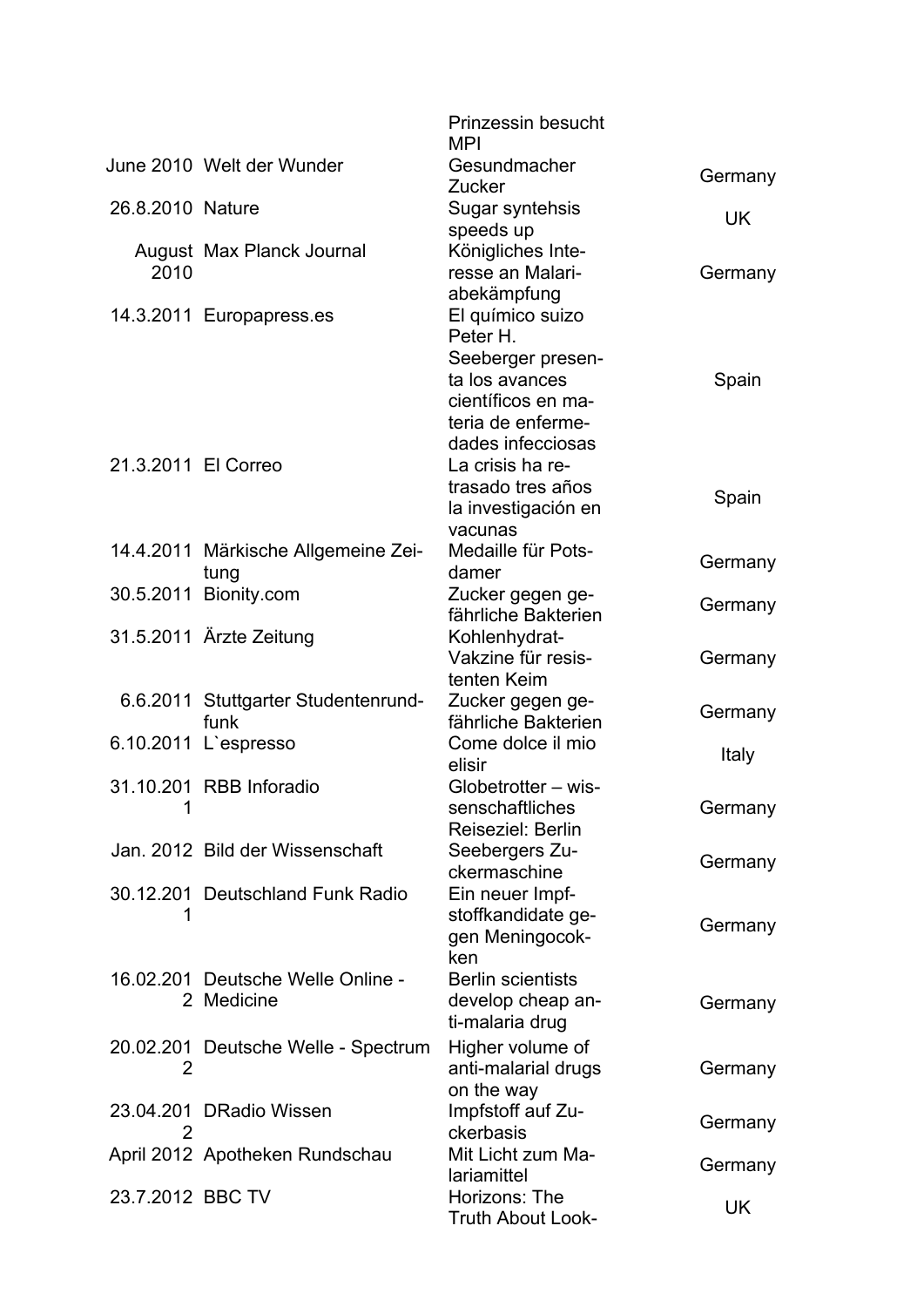| 20.10.201 TV14<br>2     |                                              | ing Young<br>Kann Zucker<br>Krebszellen in den<br>Selbstmord treiben | Germany |
|-------------------------|----------------------------------------------|----------------------------------------------------------------------|---------|
| 2                       | 22.10.201 RBB Kulturradio                    | Malaria                                                              | Germany |
| 2                       | 26.10.201 Die Tageszeitung                   | Gesundheitsgei-<br>ßeln der Mensch-<br>heit                          | Germany |
| 2                       | 16.11.201 Manager Magazin                    | Helden des Fort-<br>schritts                                         | Germany |
| 2                       | 20.11.201 RBB Kulturradio                    | Glycobiologie                                                        | Germany |
| $\overline{2}$          | 21.11.201 Dutschlandfunk Radio               | Dahlem Konferenz<br>Glycowissenschaf-<br>ten                         | Germany |
| 03.12.201 Die Welt<br>2 |                                              | Ein Impfstoffgegen<br>viele Keime                                    | Germany |
| Feb 2013 GEO            |                                              | Alles auf Zucker                                                     | Germany |
|                         | Feb 2013 Vogue Germany                       | Süße Verlockung                                                      | Germany |
|                         | 22.3.2013 Deutschlandfunk                    | <b>Forschung Aktuell</b>                                             | Germany |
|                         | 24.3.2013 Deutschlandfunk                    | Forschung im                                                         | Germany |
|                         |                                              | <b>Brennpunkt</b>                                                    |         |
|                         | 24.4.2013 infection-research.de              | Urgently sought:<br>Breakthroughs in<br>malaria control              | Germany |
|                         | 25.4.2013 Deutschlandfunk                    | <b>Forschung Aktuell</b>                                             | Germany |
|                         | 25.4.2013 SWR2 Radio                         | Medikamente ge-                                                      |         |
|                         |                                              | gen Malaria aus<br>Pflanzenabfall                                    | Germany |
|                         | 27.4.2013 Deutschlandradio Kultur            | Pflanzenabfall ge-                                                   | Germany |
| May 2013 P.M.           |                                              | gen Malaria<br>Das neue Wun-<br>dermittel der Me-                    |         |
|                         |                                              | dizin: Zucker auf<br>Rezept                                          | Germany |
|                         | 11.6.2013 Tagesspiegel                       | Freie Fahrt auf der<br><b>Silicon Alley</b>                          | Germany |
|                         | 13.6.2013 Pharmazeutische Zeitung            | Innovationskraft in<br>Gefahr                                        | Germany |
|                         | 19.7.2013 Chemistry World                    | Dipstick test for<br>plague on the way                               | UK      |
|                         | 21.7.2013 Potsdamer Neueste Nach-<br>richten | Dem schwarzen<br>Tod auf der Spur                                    | Germany |
|                         | 21.7.2013 Der Standard                       | Schnelltest für die<br>Pest                                          | Austria |
|                         | 25.7.2013 Märkische Allgemeine Zei-<br>tung  | Schnelltest für den<br>Schwarzen Tod                                 | Germany |
|                         | 1.8.2013 RBB Kulturradio                     | <b>Pest Test</b>                                                     | Germany |
|                         | 6.9.2013 Ärztezeitung                        | <b>Pest: Schnelltest</b><br>Entwickelt                               | Germany |
|                         | 11.10.201 Berliner Morgenpost                | <b>Cleveres Geheim-</b>                                              | Germany |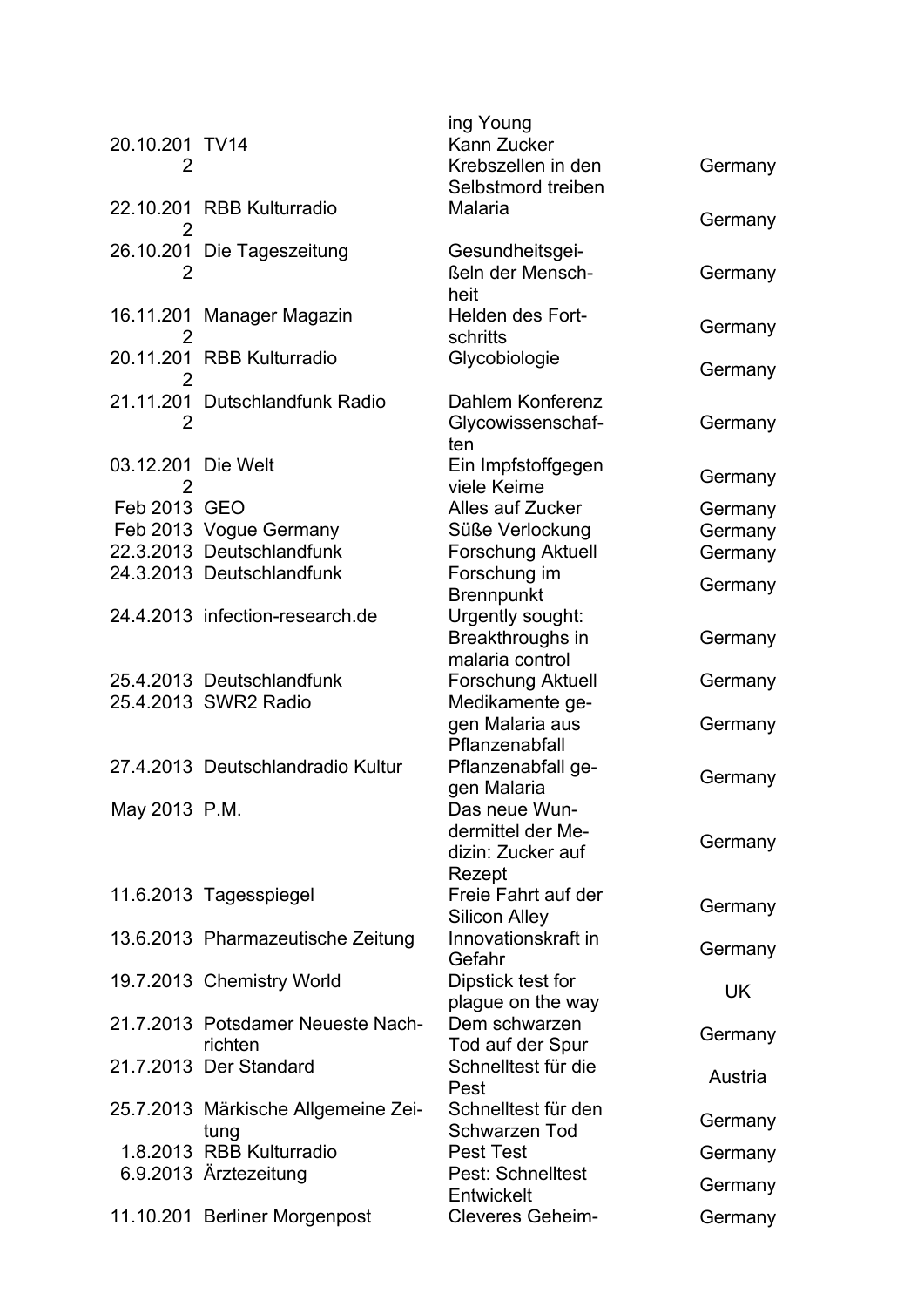| 3              |                                              | rezept für Attrakti-<br>vität              |         |
|----------------|----------------------------------------------|--------------------------------------------|---------|
|                | 12/2013 Transkript                           | Lost in Translation                        | Germany |
|                | 29.3.2014 Potsdamer Neueste Nach-<br>richten | 100 weitere For-<br>scher für Golm         | Germany |
|                | 13.4.2014 RBB Inforadio                      | Wissenswerte                               | Germany |
|                | 11.6.2014 BR alpha TV                        | Forum                                      | Germany |
|                | 25.6.2014 Potsdamer Neueste Nach-            | Mit Zucker gegen                           |         |
|                | richten                                      | Malaria                                    | Germany |
| 31.7.2014 BILD |                                              | Ich habe ein güns-                         |         |
|                |                                              | tiges Medikament                           | Germany |
|                |                                              | gegen Malaria er-                          |         |
|                |                                              | funden                                     |         |
|                | 4.9.2014 RBB Kulturradio                     | Höhrerstreit "Ebo-                         | Germany |
|                |                                              | la"                                        |         |
|                | 10.9.2014 Management & Kranken-<br>haus      | Zucker gegen<br>Atemnot                    | Germany |
|                | 11.9.2014 Deutschlandfunk Radio              | <b>Wissenschaft Ak-</b>                    |         |
|                |                                              | tuell                                      | Germany |
|                | 11.9.2014 Potsdamer Neueste Nach-            | Malariamittel für                          |         |
|                | richten                                      | die ganze Welt                             |         |
|                |                                              | Forscher                                   |         |
|                |                                              | gewinnen billige                           | Germany |
|                |                                              | Medikamente aus                            |         |
|                |                                              | Abfall                                     |         |
|                | 2.10.14 Potsdamer Neueste Nach-              | Potsdam droht der                          |         |
|                | richten                                      | Verlust von Spit-                          | Germany |
|                |                                              | zen-Start-ups                              |         |
|                | 30.10.14 RBB Kulturradio                     | Ebola                                      | Germany |
|                | 25.2.15 Potsdamer Neueste Nach-<br>richten   | <b>Effizientes Verfah-</b><br>ren für HIV- |         |
|                |                                              | <b>Medizin Max-</b>                        |         |
|                |                                              | <b>Planck-Forscher</b>                     | Germany |
|                |                                              | entwickeln neue                            |         |
|                |                                              | Methode                                    |         |
|                | 25.2.15 RBB Kulturradio                      | Durchflussynthese                          | Germany |
| 28.2.15 BILD   |                                              | Diese Wunderma-                            |         |
|                |                                              | schine macht Me-                           | Germany |
|                |                                              | dizin billiger                             |         |
|                | 28.2.15 RBB Radio Eins                       | "Die Profis"                               | Germany |
|                | 4.3.15 RBB Fernsehen                         | "Praxis" - Impfen                          | Germany |
|                | 24.6.15 Märkische Allgemeine                 | Peter H. Seeber-                           |         |
|                |                                              | ger in den Medizi-                         | Germany |
|                | 25.6.15 Potsdamer Neueste Nach-              | ner-Top-Ten<br>Peter H. Seeber-            |         |
|                | richten                                      | ger in den Medizi-                         | Germany |
|                |                                              | ner-Top-Ten                                |         |
|                | 10.7.15 Wirtschaftswoche                     | Impfen mit Zucker                          | Germany |
|                | 21.9.15 Märkische Allgemeine Zei-            | Endlich wird ein                           |         |
|                | tung                                         | Traum wahr                                 | Germany |
|                | 5.10.15 Frankfurter Allgemeine Zei-          | Die Entschlüsse-                           |         |
|                | tung                                         | lung der Zu-                               | Germany |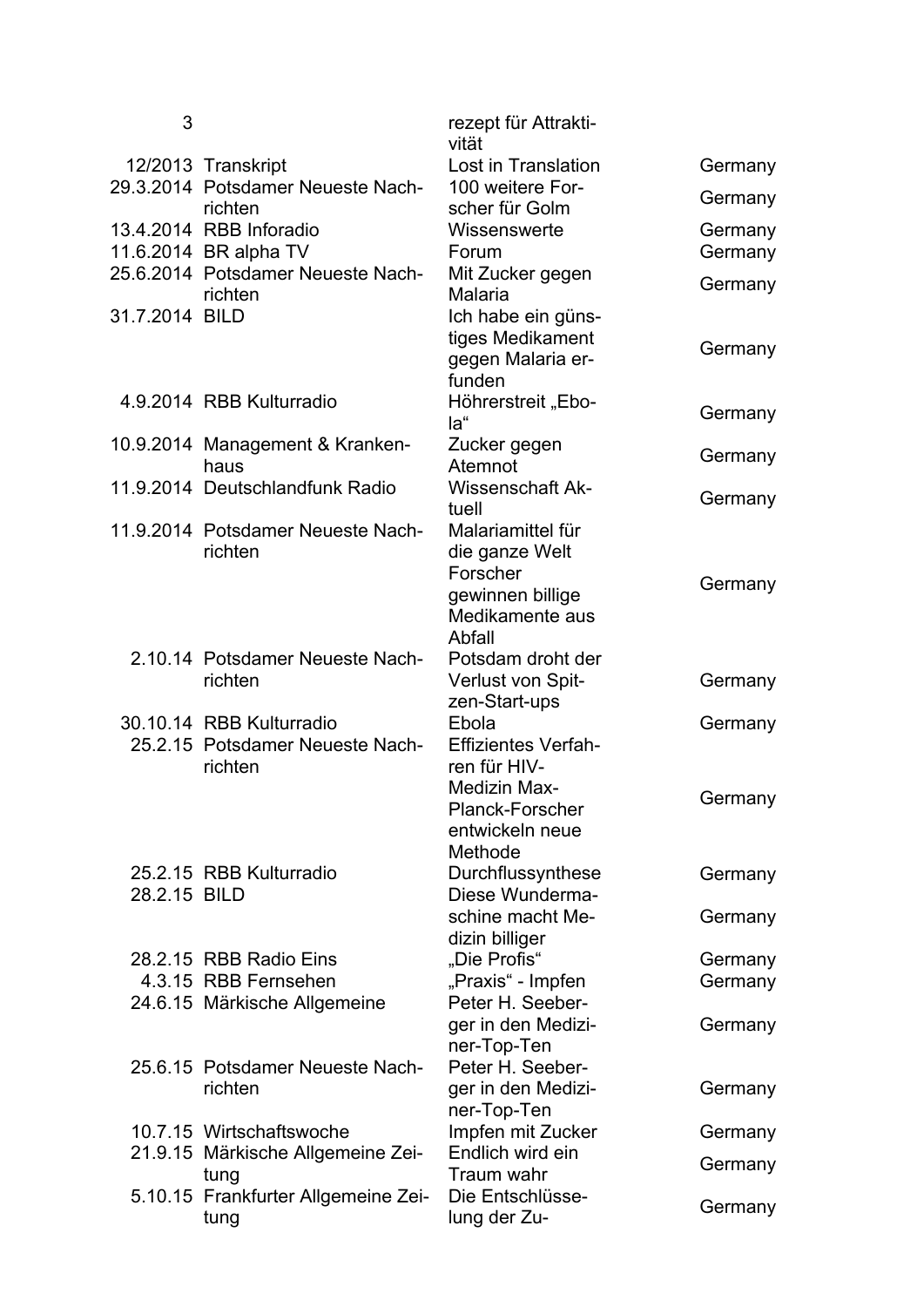| 8.10.15 Die Zeit                           | ckersphäre<br>Heilkraft des<br>Krauts                                                                                                | Germany |
|--------------------------------------------|--------------------------------------------------------------------------------------------------------------------------------------|---------|
| 8.10.15 XinHuaNet                          | Interpretation of<br>the Nobel Prize in<br>physiology and                                                                            | China   |
| 21.10.15 Märkische Allgemeine Zei-<br>tung | medicine in 2015<br>Mit Kunstzucker<br>gegen Keime                                                                                   | Germany |
| 24.11.15 Berliner Zeitung                  | Der Molkültüftler                                                                                                                    | Germany |
| 31.12.15 Nürnberger Zeitung                | ich wollte nie<br>aus Franken weg-<br>gehen                                                                                          | Germany |
| 6.1.16 Märkische Allgemeine Zei-<br>tung   | Vom laufenden<br><b>Band</b>                                                                                                         | Germany |
| 18.1.16 El Mostrador                       | Peter Seeberger,<br>el químico y doctor<br>en Medicina que<br>trabaja en la<br>elaboración de<br>medicamentos a<br>bajo costo        | Chile   |
| 20.1.16 Cooperativa TV                     | Peter Seeberger:<br>Chile podría fab-<br>ricar sus propios<br>medicamentos a                                                         | Chile   |
| 21.1.16 RBB TV                             | un costo muy bajo<br>Revolutionäre Me-<br>dikamentenfor-<br>schung in Pots-<br>dam                                                   | Germany |
| 22.1.16 Radio Allen                        | Congreso del Fu-<br>turo: Seeberger<br>"Cada peso que se<br>invierte en ciencia,<br>se multiplica siete<br>veces en desarrol-<br>lo" | Chile   |
| 20.4.16 Potsdamer Neueste Nach-<br>richten | Ansatz für Thera-<br>pie gegen Kran-<br>kenhauskeim                                                                                  | Germany |
| 23.4.16 Märkische Allgemeine               | Kampf gegen<br>Keime und den<br>Klimawandel                                                                                          | Germany |
| 11.5.16 Frankfurter Rundschau              | Zuckerperlz verrät<br>Erreger                                                                                                        | Germany |
| 1.10.16 Deutschlandradio Kultur            | Kekse - Wahl-<br>kampf in der Back-<br>röhre                                                                                         | Germany |
| 30.11.16 Bayrischer Rundfunk 2             | Herstellung von<br>Imofstoffen                                                                                                       | Germany |
| 2.12.16 RBB Kulturradio                    | Tagesthema: Er-                                                                                                                      | Germany |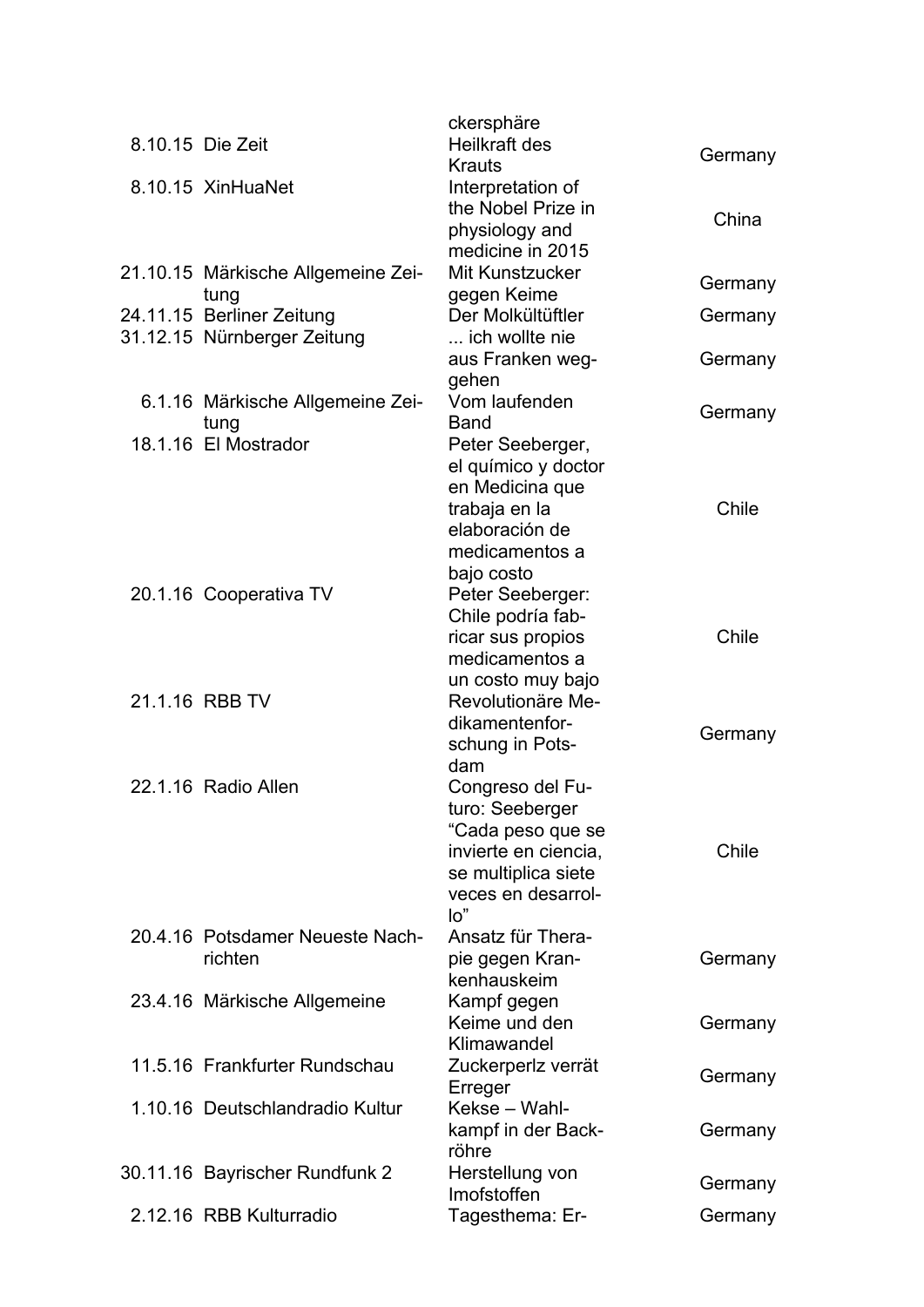|              |                                             | findungen                                                                     |            |
|--------------|---------------------------------------------|-------------------------------------------------------------------------------|------------|
|              | 1.1.17 Tagesspiegel - Köpfe                 | 100 Unternehmen<br>die Berlin bewe-                                           | Germany    |
|              | 8.3.17 Potsdamer Neueste Nach-<br>richten   | gen<br>Potsdamer Impf-<br>stoff gegen resis-<br>tenten Erreger                | Germany    |
|              | 13.3.17 XinhuaNet                           | 人工合成"甜"疫苗可                                                                    |            |
|              |                                             | 有效预防肺炎                                                                        |            |
|              |                                             | A semisynthetic 'sweet'<br>vaccine against pneu-<br>moniae                    | China      |
|              | 19.4.17 Detektor.fm (Radio)                 | Aus Zucker gewonnen                                                           | Germany    |
|              | 22.6.17 MDR - Thüringen Journal<br>(TV)     | Wissenschaftspreis für<br>Impfstoff aus Zucker                                | Germany    |
|              | 22.6.17 MDR Radio                           | Jahrestagung der Max-<br><b>Planck Gesellschaft</b>                           | Germany    |
|              | 24.6.17 Deutschland aktuell 3/17            | Zucker gegen Bakte-<br>rien                                                   | Germany    |
|              | 15.8.17 Chemistry World                     | Automated synthesis<br>yields sugar high                                      | <b>UK</b>  |
| 8.9.17 Zeit  |                                             | Wenn aus Wissen-<br>schaft Wirtschaft wird                                    | Germany    |
|              | 5.10.17 Deutschlandfunk                     | Impfstoffe aus Zucker                                                         | Germany    |
|              | 18.10.17 RBB Kulturradio                    | Thadeusz und die Visi-<br>onäre                                               | Germany    |
|              | 8.11.17 WDR 2 Radio                         | <b>WDR 2 TalkShow</b>                                                         | Germany    |
|              | 21.2.18 RBB Fernsehen                       | Abendschau: Forscher<br><b>Revolutioniren Produk-</b><br>tion von Malarimedi- | Germany    |
|              | 21.2.18 Deutschlandfunk Radio               | kament<br><b>Forschung Aktuell</b>                                            | Germany    |
| 21.2.18 WDR5 |                                             | Logo: Produktion eines                                                        | Germany    |
|              | 21.2.18 Antenne Brandenburg                 | <b>Malariawirkstoffs</b><br>Wissenschaftspark<br>Golm - Zentrum mo-           | Germany    |
|              |                                             | derner Forschung und<br>Lehre                                                 |            |
|              | 22.2.18 RBB Kulturradio                     | Tagesthema: Neuer<br>Produktionsweg für ein<br>Malariamedikament              | Germany    |
|              | 12.3.18 Chemical&Engineering<br><b>News</b> | Looking for cheaper<br>routes to malaria medi-                                | <b>USA</b> |
|              | 16.3.18 Märkische Allgemeine Zei-<br>tung   | cines<br>Künstliche Zucker für<br>Impfstoffe                                  | Germany    |
|              | 25.3.18 Le Monde                            | Une « soupe verte »<br>pour fabriquer les anti-<br>paludiques                 | France     |
|              |                                             |                                                                               |            |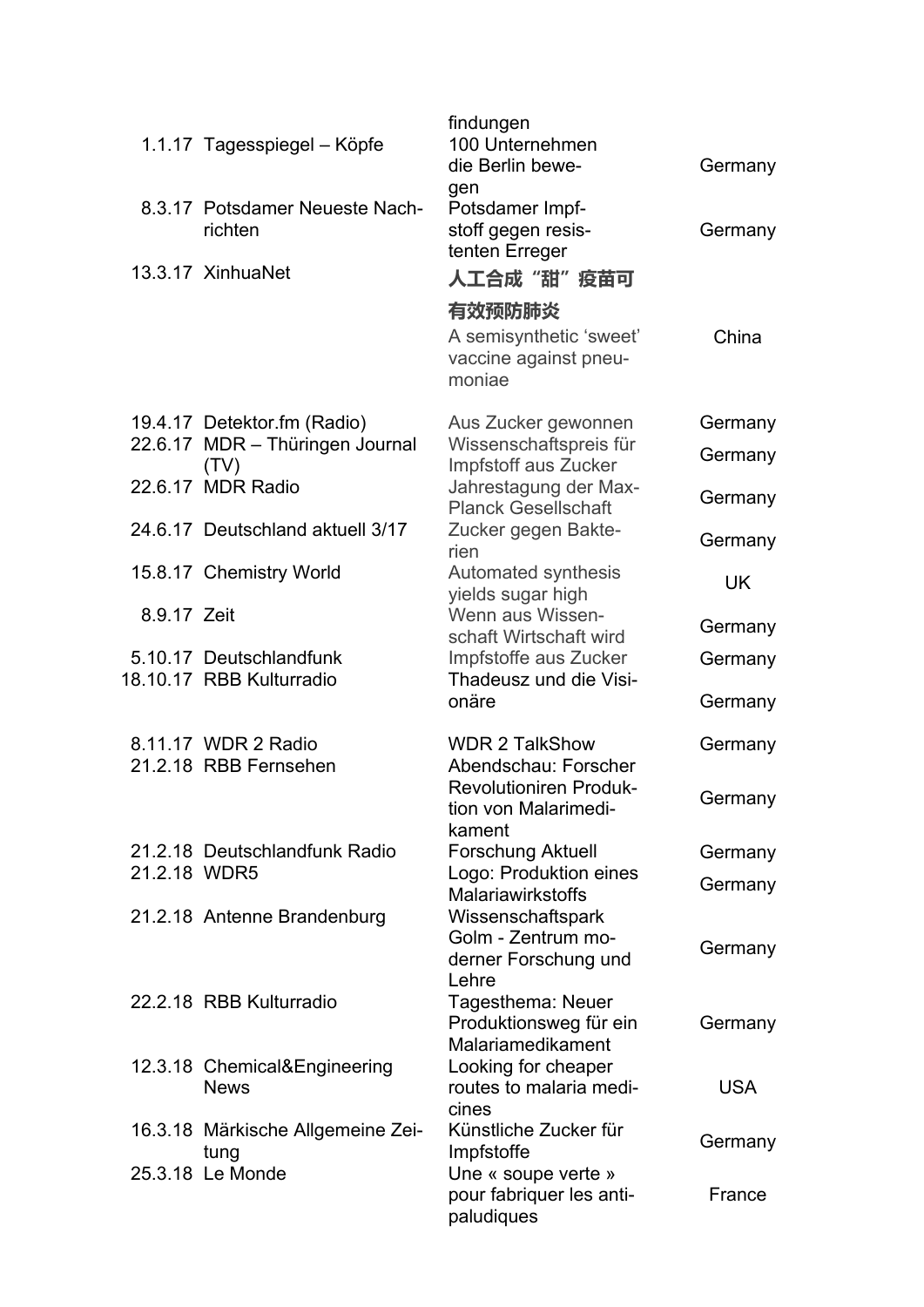|                 | 18.4.18 RBB Berlin TV<br>19.5.18 RBB Radio  | Abendschau<br>Die Profis                                                         | Germany<br>Germany |
|-----------------|---------------------------------------------|----------------------------------------------------------------------------------|--------------------|
| 1.6.2018 Forum  |                                             | 10. Potsdamer For-<br>schungsgespräche                                           | Germany            |
|                 | 14.9.18 Potsdamer Neueste Nach-<br>richten  | <b>Material der Zukunft</b>                                                      | Germany            |
|                 | 23.10.18 ARD Alpha TV                       | <b>Campus Talk</b>                                                               | Germany            |
|                 | 11.11.18 Berliner Morgenpost                | Forscher auf der grü-<br>nen Wiese                                               | Germany            |
| 19.10.19 RBB TV | 5.10.19 RBB Radio                           | Die Profis<br><b>Science Talk</b>                                                | Germany<br>Germany |
|                 | 26.10.19 Potsdamer Neueste Nach-<br>richten | Zucker bauen fürs Imp-<br>fen                                                    | Germany            |
|                 | 30.1.20 RBB Kulturradio                     | Tagesthema: Wie kann<br>man einen Coronavi-<br>simpfstoff entwickeln?            | Germany            |
|                 | 19.3.20 Chemical&Engineering<br><b>News</b> | A radial setup helps au-<br>tomated synthesis<br>branch out                      | <b>USA</b>         |
|                 | 19.3.20 RBB Kulturradio                     | Eine Chemiefabrik für<br>alle Fälle                                              | Germany            |
|                 | 25.3.20 Frankfurter Allgemeine Zei-<br>tung | <b>Lokale Chemie</b>                                                             | Germany            |
|                 | 25.3.20 Potsdamer Neueste Nach-<br>richten  | Medikamente aus dem<br>Minireaktor                                               | Germany            |
|                 | 5.4.20 Bayrischer Rundfunk (BR2)            | Aus-Wissenschaft-und-<br><b>Technik</b>                                          | Germany            |
|                 | 6.4.20 SWR Radio                            | Impuls                                                                           | Germany            |
|                 | 13.4.20 RBB Fernsehen (TV)                  | <b>Brandenburg Aktuell</b>                                                       | Germany            |
|                 | 28.4.20 Pharma+Food                         | Chemiefabrik für alle<br>Fälle                                                   | Germany            |
|                 | 30.4.20 Laborpraxis                         | Mega-Molekül: Größtes<br>synthetisches Polysac-<br>charid hergestellt            | Germany            |
|                 | 30.4.20 LaboratoryNews                      | <b>Largest Synthetic Poly-</b><br>saccharide Assembled                           | UK                 |
|                 | 3.5.20 GIT-Laborjounal                      | Größtes synthetisches<br>Polysaccharid herge-<br>stellt                          | Germany            |
|                 | 5.5.20 Radio France International           | Artemisia: Madagas-<br>car's coronavirus cure                                    | France             |
|                 | 7.5.20 Deutschlandfunk                      | or Covid-19 quackery?<br><b>Forschung Aktuell</b>                                | Germany            |
|                 | 7.5.20 Paris Match                          | En Alemagne sur la<br>piste du remede mi-<br>racle                               | France             |
| 9.11.20 Pronto  |                                             | Artemisia, la planta de<br>esperanza para curar a<br>los enfermos de<br>COVID-19 | Spain              |
|                 | 11.5.20 Deutsche Apothekerzeitung           | Artemisia Annua: For-<br>schung in Deutschland,                                  | Germany            |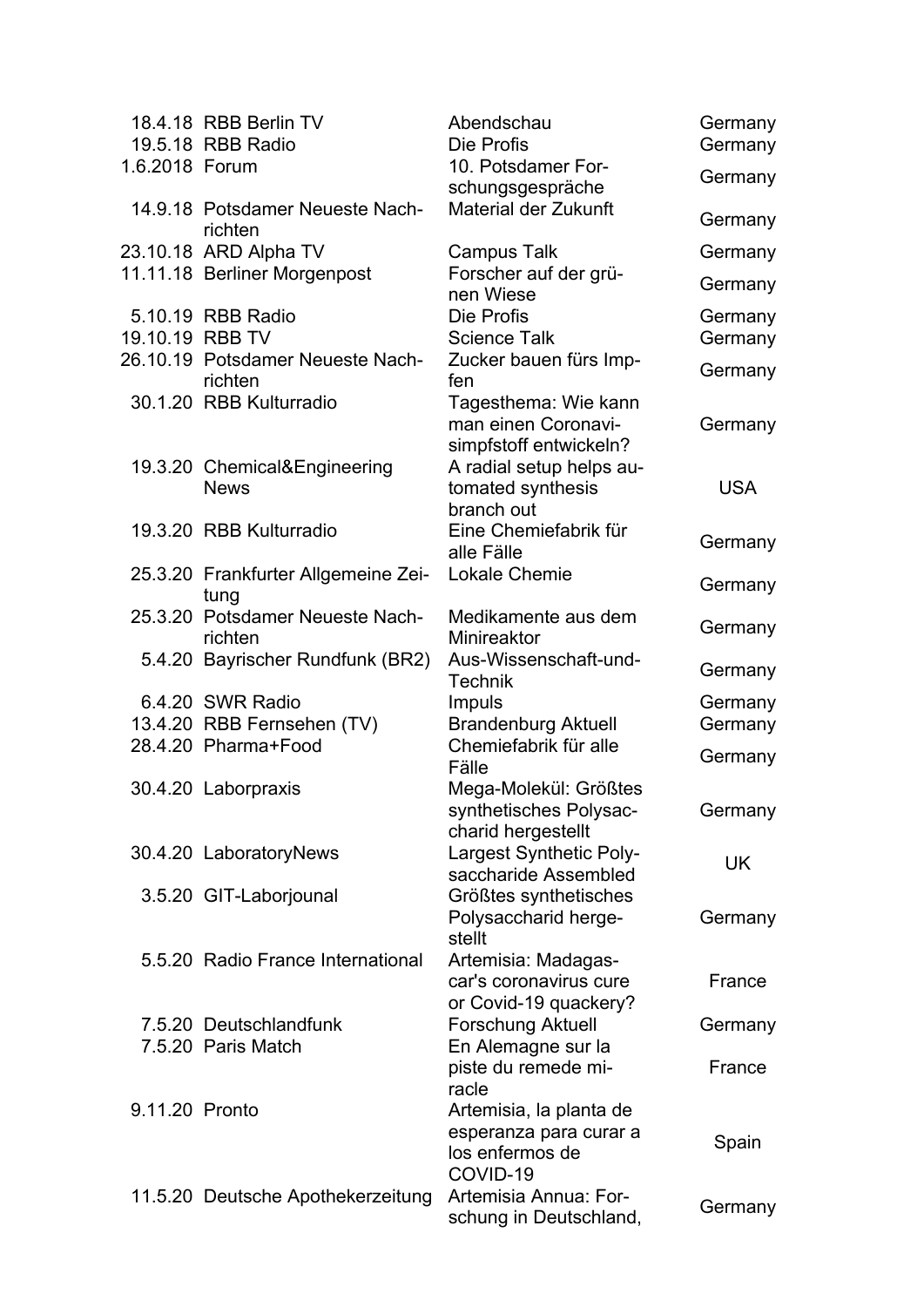| 12.5.20 Wall Street Journal        | ungeprüfter Kräutertee<br>in Madagaskar<br><b>Another Malaria Cure</b><br>Draws Notice in<br>Coronavirus Outbreak,<br>This Time in Africa            | <b>USA</b>    |
|------------------------------------|------------------------------------------------------------------------------------------------------------------------------------------------------|---------------|
| 15.5.20 Chemical&Engineerin News   | Artemisinin raises<br>hopes and fears amid<br>COVID-19                                                                                               | <b>USA</b>    |
| 15.5.20 TribunNews                 | <b>Tanaman Herbal Arte-</b><br>misia Obat Mujarab un-<br>tuk COVID-19?                                                                               | Indonesia     |
| 17.5.20 Voice of Amerika (Africa)  | No 'Miracle Cure' for<br><b>Coronavirus Until Clini-</b><br>cal Trials Prove Mada-<br>gascar's Herbal Medi-<br>cine                                  | <b>USA</b>    |
| 20.5.20 ChemieExtra                | Die radiale Synthese<br>eröffnet neue Wege                                                                                                           | Germany       |
| 21.5.20 BBC OS Radio               | <b>OS World Service</b>                                                                                                                              | <b>UK</b>     |
| 21.5.20 The New Dawn               | Despite Criticisms,<br><b>Madagascar Moves</b><br><b>Ahead With COVID-</b>                                                                           | Liberia       |
| 21.5.20 The Guardian               | Organics<br>Why are Africa's coro-<br>navirus successes be-<br>ing overlooked?                                                                       | UK            |
| 22.5.20 Time Magazine              | 'Could It Work as a<br>Cure? Maybe.' A Herb-<br>al Remedy for Corona-<br>virus Is a Hit in Africa,<br><b>But Experts Have Their</b><br><b>Doubts</b> | <b>USA</b>    |
| 22.5.20 Süddeutsche Zeitung        | Ein Trank aus Mada-<br>gaskar                                                                                                                        | Germany       |
| 27.5.20 WDR Cosmo Radio            | Tees gegen Beifuss                                                                                                                                   | Germany       |
| 28.5.20 DW TV                      | News in English: Inter-<br>view                                                                                                                      | Germany       |
| 10.6.20 Deutschlandfunk            | Afrikansicher<br>Heilkräutertrunk gegen<br>COVID-19                                                                                                  | Germany       |
| 10.6.20 Afrique magazine           | La mysteres de<br>l'artemisia malagache                                                                                                              | France/Africa |
| 22.6.20 Märkische Allgemeine Zei-  | Neue Einblicke ins                                                                                                                                   | Deutschland   |
| tung<br>24.6.20 BBC OS Radio       | Reich der Zucker<br><b>OS World Service</b>                                                                                                          | UK            |
| 24.6.20 Radio France International | Artemisia shows 'prom-<br>ise' against Covid-19 in<br>lab tests, say re-<br>searchers                                                                | France        |
| 24.6.20 MedMix                     | Pflanzliches in der                                                                                                                                  | Germany       |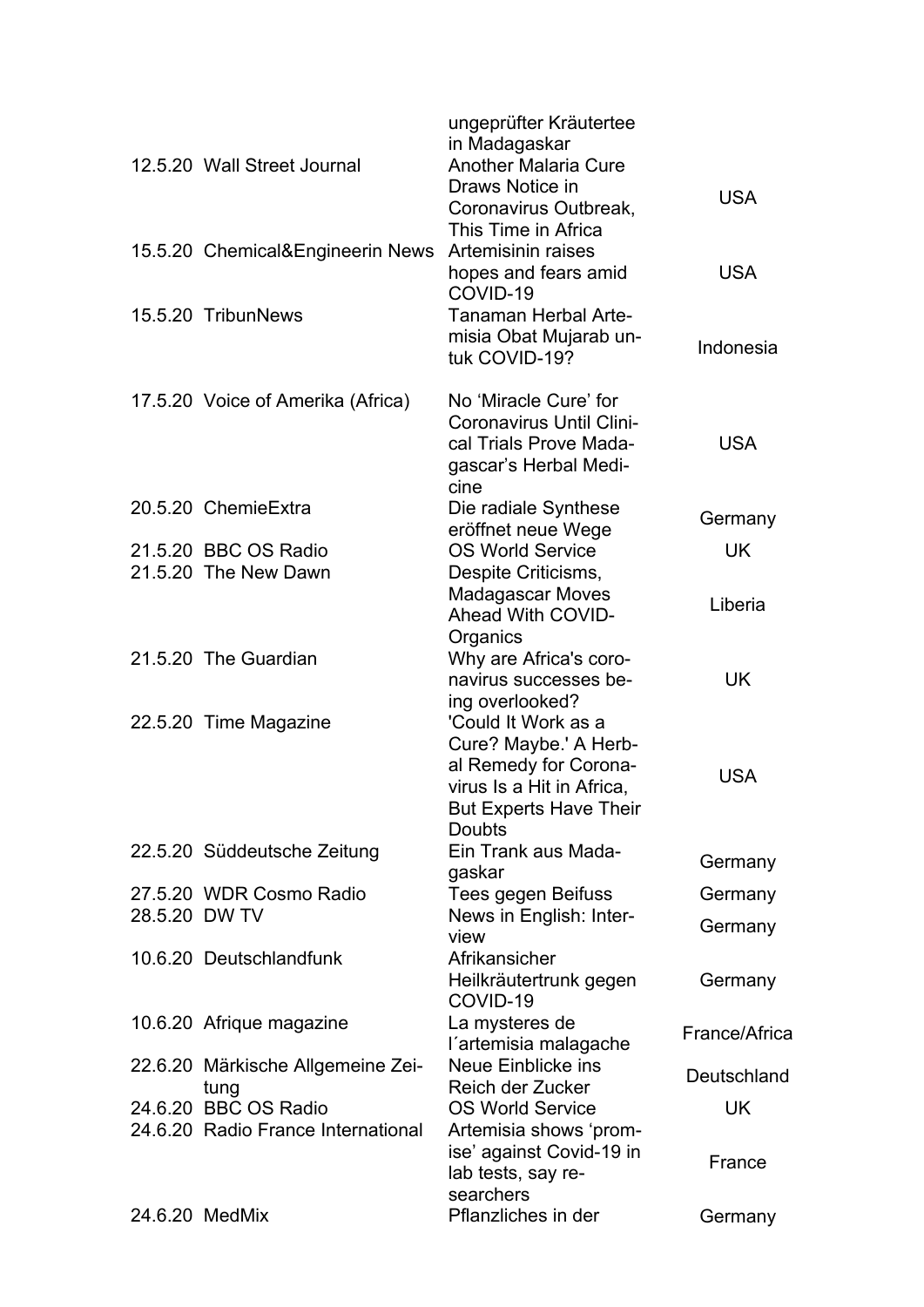|                               | Corona-Pandemie: Bei-<br>fuß gegen Coronavirus- |                 |
|-------------------------------|-------------------------------------------------|-----------------|
|                               | <b>Erkrankung Covid-19</b>                      |                 |
| 25.6.20 WKYT TV               | UK launching human                              |                 |
|                               | trials for COVID-19                             | <b>USA</b>      |
|                               | treatment                                       |                 |
| 25.6.20 Lex18 Lexington       | COVID-19 clinical trial                         |                 |
|                               | at the University of                            | <b>USA</b>      |
|                               | Kentucky uses Ken-                              |                 |
|                               | tucky-grown plants                              |                 |
| 25.6.20 Paris Match           | Artemisia: la plante                            |                 |
|                               | "miracle" agit sur le                           | France          |
|                               | Covid <sub>19</sub>                             |                 |
| 25.6.20 Die Welt              | Das afrikanische Wun-                           |                 |
|                               | dermittel gegen Covid-<br>19                    | Germany         |
| 25.6.20 Témoignages           | Institut Max Planck:                            |                 |
|                               | l'artemisia efficace con-                       | Reunion/France  |
|                               | tre le coronavirus                              |                 |
| 25.6.20 Deutsche Welle        | Germany: Scientists                             |                 |
|                               | test artemisia plant                            | Germany         |
|                               | against coronavirus                             |                 |
| 25.6.20 The Washington Time   | <b>Germany: Scientists</b>                      |                 |
|                               | test artemisia plant                            | <b>USA</b>      |
|                               | against coronavirus                             |                 |
| 25.6.20 Medical Express       | Extracts of the plant A.                        |                 |
|                               | annua are active                                | <b>USA</b>      |
|                               | against SARS-CoV-2                              |                 |
| 25.6.20 JannahNews            | <b>Germany: Scientists</b>                      |                 |
|                               | test artemisia plant                            |                 |
|                               | against coronavirus                             |                 |
| 26.6.20 Märkische Allgemeine  | <b>Potsdamer Forscher</b>                       |                 |
| Zeitung                       | sind Wirkstoff gegen                            | Germany         |
|                               | Covid-19 auf der Spur                           |                 |
| 26.6.20 Süddeutsche Zeitung   | Mit Beifuß gegen                                |                 |
|                               | Corona?                                         | Germany         |
| 26.6.20 Bild der Frau         | Hilft Beifuß gegen das                          | Germany         |
|                               | Coronavirus?                                    |                 |
| 26.6.20 Hamburger Abendblatt  | Einjähriger Beifuss                             |                 |
|                               | wirkt laut Studien ge-                          | Germany         |
|                               | gen Corona                                      |                 |
| 26.6.20 Westfälische Zeitung  | Einjähriger Beifuss                             |                 |
|                               | wirkt laut Studien ge-                          | Germany         |
|                               | gen Coronavirus                                 |                 |
| 26.6.20 FutureZone            | Überraschende                                   |                 |
|                               | Coronavirus-                                    |                 |
|                               | <b>Behandlung: Diese</b>                        | Germany         |
|                               | simple Pflanze soll Co-                         |                 |
|                               | vid-19 heilen                                   |                 |
| 26.6.20 Thailand Medical News | <b>BREAKING NEWS! Ar-</b>                       |                 |
|                               | temisia Annua: German                           | <b>Thailand</b> |
|                               | <b>Researchers Confirm</b>                      |                 |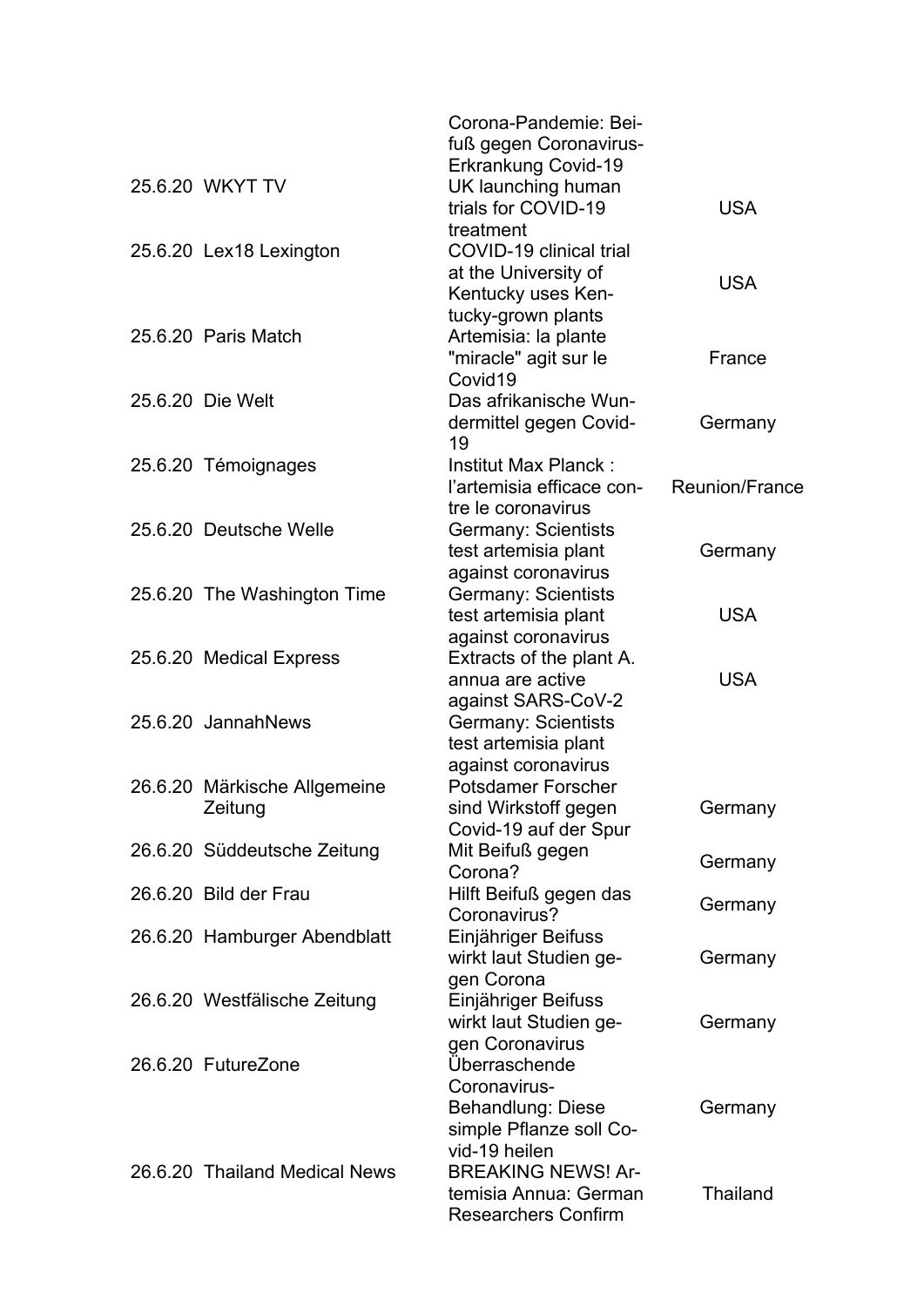|             |                                                      | That Extracts Of The<br><b>Plant Artemisia Annua</b><br>Are Active Against<br>SARS-CoV-2 Corona-                                  |              |
|-------------|------------------------------------------------------|-----------------------------------------------------------------------------------------------------------------------------------|--------------|
|             | 26.6.20 Dakaractu                                    | virus<br>Allemagne : L'artémisia<br>agit contre la Covid-19,<br>selon l'Institut Max<br>Planck.                                   | Senegal      |
| 26.6.20 Quo |                                                      | Demuestran la eficacia<br>la artemisa contra el<br>coronavirus: la base                                                           | Spain        |
|             | 26.6.20 Maderpost                                    | del remedio de Mada-<br>gascar<br>Demuestran la eficacia<br>la artemisa contra el<br>coronavirus: la base<br>del remedio de Mada- | Senegal      |
|             | 26.6.20 DEGA-Gartenbau                               | gascar<br>Hilft Artemisia annua<br>gegen Coronavirus?                                                                             | Germany      |
|             | 26.6.20 Berliner Morgenpost                          | Einjähriger Beifuss<br>wirkt laut Studien ge-<br>gen Coronavirus                                                                  | Germany      |
|             | 26.6.20 Ostthüringer Zeitung                         | Einjähriger Beifuss<br>wirkt laut Studien ge-                                                                                     | Germany      |
|             | 26.6.20 Peiner Nachrichten                           | gen Coronavirus<br>Einjähriger Beifuss<br>wirkt laut Studien ge-                                                                  | Germany      |
|             | 26.6.20 RFI Romania                                  | gen Coronavirus<br>Efectul artemisiei asup-<br>ra Covid-19                                                                        | Romania      |
|             | 26.6.20 Neue Ruhr Zeitung                            | Einjähriger Beifuss<br>wirkt laut Studien ge-<br>gen Coronavirus                                                                  | Germany      |
|             | 26.6.20 SeneScoop                                    | Allemagne:<br>L'artémisia, le remède<br>malgache agit contre la<br>Covid-19, selon                                                | Senegal      |
|             | 27.6.20 RBB Radio<br>27.6.20 Frankfurter Neue Presse | l'Institut Max Planck<br>"Die Profis"<br>Heilmittel gegen Covid-                                                                  | Germany      |
|             |                                                      | 19 in Afrika entdeckt -<br>Forscherteam belegt<br>Wirkung von Pflanze                                                             | Germany      |
|             | 27.6.20 Westdeutsche Allgemeine<br>Zeitung           | Einjähriger Beifuss<br>wirkt laut Studien ge-<br>gen Coronavirus                                                                  | Germany      |
|             | 27.6.20 ActuDaily                                    | L'artémisia agit contre<br>la Covid-19, selon                                                                                     | Senegal      |
|             | 28.6.20 Saudi24 News                                 | l'Institut Max Planck.<br>This plant  New hope                                                                                    | Saudi Arabia |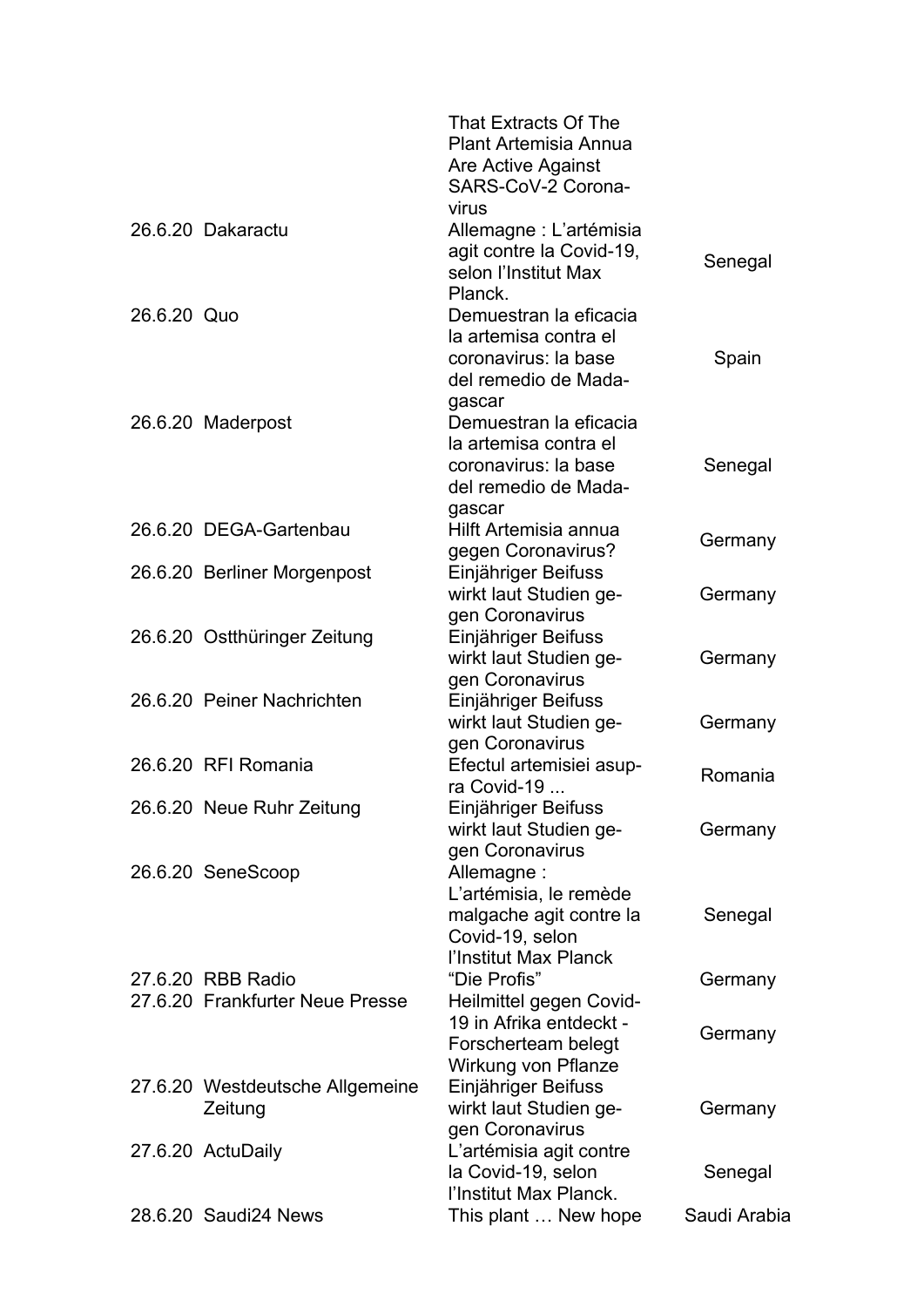| 28.6.20 East African Herald | for Corona treatment -<br>Health Statement - Life<br>Artemisia shows 'prom-<br>ise' against Covid-19 in<br>lab tests, says re- | Kenya          |
|-----------------------------|--------------------------------------------------------------------------------------------------------------------------------|----------------|
| 28.6.20 Heilpraxis          | searchers<br><b>Coronavirus: Diese</b><br>Heilpflanze wirkt gegen                                                              | Germany        |
| 28.6.20 Bolivia verfica     | SARS-CoV-2<br>No, la hierba "artemisa"<br>no cura el coronavirus                                                               | <b>Bolivia</b> |
| 28.6.20 SME News            | en tres días<br>Germany: Scientists<br>test artemisia plant                                                                    | <b>UK</b>      |
| 29.6.20 Münchner Merkur     | against coronavirus<br>Einjähriger Beifuss<br>wirkt laut Studien ge-                                                           | Germany        |
| 29.6.20 Afrique magazine    | gen Coronavirus<br>Les mystères de                                                                                             | France/Africa  |
| 29.6.20 brand eins          | l'artemisia malgache                                                                                                           |                |
| 29.6.20 Deavita             | Söder auf Speed<br>Artemisia annua in                                                                                          | Germany        |
|                             | <b>Testphase als Wirkstoff</b>                                                                                                 | Germany        |
|                             | gegen Coronavirus                                                                                                              |                |
| 29.6.20 Decorobject         | Artemisia annua in                                                                                                             |                |
|                             | <b>Testphase als Wirkstoff</b>                                                                                                 | Germany        |
|                             | gegen Coronavirus                                                                                                              |                |
| 29.6.20 Lome.com            | Effets de l'Artemisia sur<br>la Covid-19: le Covid-                                                                            |                |
|                             | Organics intéresse les                                                                                                         | Togo           |
|                             | chercheurs de l'Institut                                                                                                       |                |
|                             | allemand Max Planck                                                                                                            |                |
| 29.6.20 L'Union             | Effets de l'Artemisia sur                                                                                                      |                |
|                             | la Covid-19: le Covid-                                                                                                         |                |
|                             | Organics intéresse les                                                                                                         | Gabon          |
|                             | chercheurs de l'Institut<br>allemand Max Planck                                                                                |                |
| 29.6.20 YucatanAll          | Artemisia Annua podría                                                                                                         |                |
|                             | ser un tratamiento                                                                                                             |                |
|                             | prometedor para<br>COVID-19                                                                                                    | Mexico         |
| 29.6.20 Le Libre Penseur    | Artemisia : la plante «                                                                                                        |                |
|                             | miracle » agit sur le                                                                                                          | France         |
| 29.6.20 ZE Journal          | Covid-19<br>Artemisia: la plante «                                                                                             |                |
|                             | miracle » agit sur le                                                                                                          |                |
|                             | Covid19 (désintérêt to-                                                                                                        | France         |
|                             | tal des médias)                                                                                                                |                |
| 29.6.20 Plantes & santé     | L'Artemisia annua effi-                                                                                                        |                |
|                             | cace contre le Covid-19                                                                                                        | France         |
|                             | selon l'Institut Max<br><b>Planck</b>                                                                                          |                |
|                             |                                                                                                                                |                |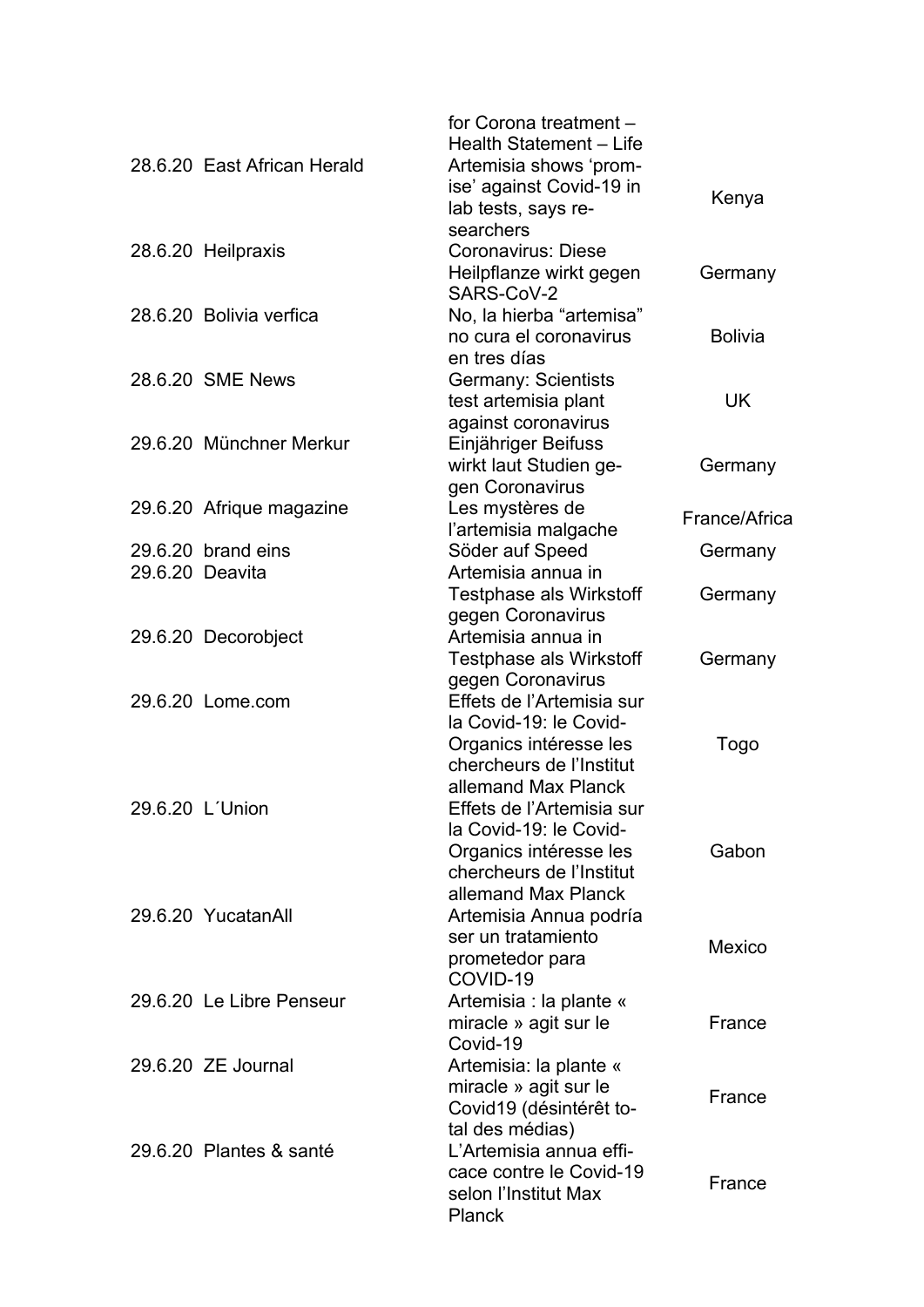|              | 30.6.20 24 Heures de Benin                 | L'Artemisia annoncée<br>ce mercredi comme le<br>remède efficace contre<br>la Covid-19                           | <b>Benin</b> |
|--------------|--------------------------------------------|-----------------------------------------------------------------------------------------------------------------|--------------|
|              | 30.6.20 Africa Feeds                       | German scientists test-<br>ing artemisia plant<br>used by Madagascar                                            | Ghana        |
|              | 30.6.20 Healthnews                         | against Covid-19<br>Beifuß-Extrakte wirk-<br>sam gegen Covid-19?                                                | Germany      |
|              | 30.6.20 Sauerlandkurier                    | Heilmittel gegen Covid-<br>19 in Afrika entdeckt -<br>Forscherteam belegt<br>Wirkung von Pflanze                | Germany      |
|              | 30.6.20 Solinger Tageblatt                 | Heilmittel gegen Covid-<br>19 in Afrika entdeckt -<br>Forscherteam belegt                                       | Germany      |
|              | 1.7.20 Midi Madigasakara                   | Wirkung von Pflanze<br>Artemisia - Efficacitee<br>prouvee par un la-<br>boratoire alleman                       | Madagascar   |
| 1.7.20 Focus |                                            | Pflanzenextrakte aus<br>Beifuß sollen vor Co-<br>vid-19 schützen - das                                          | Germany      |
|              | 1.7.20 The African Courier                 | steckt dahinter<br>COVID-19: German re-<br>searchers begin test of<br>Madagascar's 'miracle                     | Germany      |
|              | 2.7.20 Lab+Life Scientist                  | cure' for coronavirus<br>Plant extracts found to<br>be active against<br>SARS-CoV-2                             | Australia    |
|              | 2.7.20 Prevencia                           | El instituto Max Planck<br>Alemania, expertos de<br>Uk y USA valoran las<br>propiedades de Arte-<br>misia annua | Mexico       |
|              | 3.7.20 Frankfurter Allgemeine Zei-<br>tung | Die unerforschte Welt<br>der Polysaccharide                                                                     | Germany      |
|              | 6.7.20 RBB InfoRadio                       | Beifuß - ein Kraut ge-<br>gen Corona?                                                                           | Germany      |
|              | 7.7.20 Breaking Israel Use                 | Rare Plant Used by<br>Moses in Bible could<br>be Cure for Covid-19                                              | <b>USA</b>   |
|              | 8.7.20 Express                             | Bible bombshell:<br>Scholar suggests Old<br><b>Testament contains</b><br>clue for Coronavirus                   | UK           |
|              | 9.7.20 The Guardian Nigeria                | cure<br>Why COVID-19 deaths,<br>infections will continue<br>to be low in Africa                                 | Nigeria      |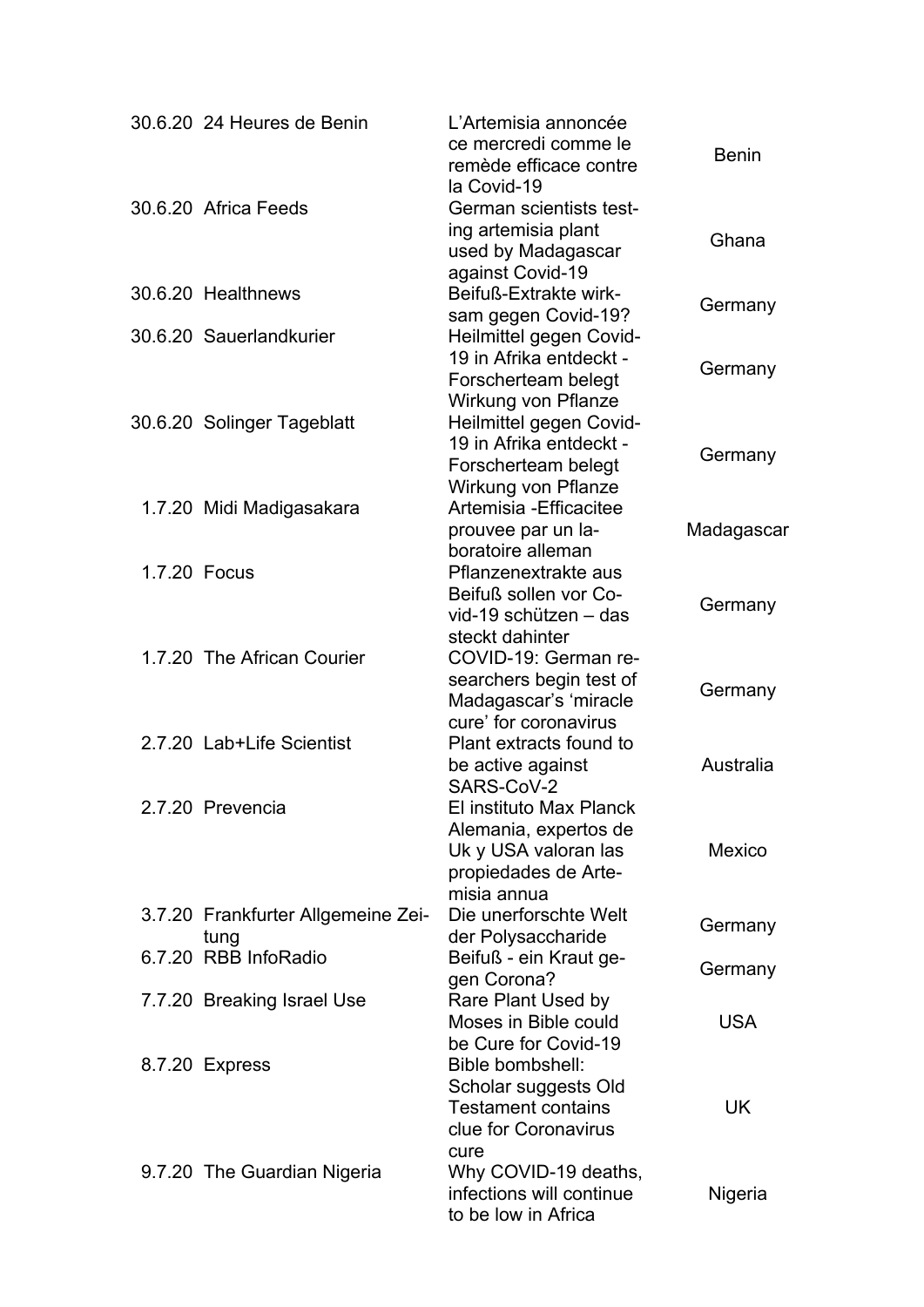|                | 9.7.20 Medical World Nigeria    | Why COVID-19<br>Deaths, Infections Will<br>Continue To Be Low In | Nigeria    |
|----------------|---------------------------------|------------------------------------------------------------------|------------|
|                |                                 | Africa                                                           |            |
|                | 10.7.20 Tagesspiegel            | Ein Heilkraut gegen<br>Covid-19?                                 | Germany    |
|                | 10.7.20 Lexington Herald Leader | This crop may contain                                            |            |
|                |                                 | a COVID-19 treatment                                             | <b>USA</b> |
|                |                                 | and be a boon for Ken-                                           |            |
|                |                                 | tucky farmers                                                    |            |
|                | 16.7.20 Neues Deutschland       | Die Mutter aller Kräuter                                         | Germany    |
|                | 22.7.20 Winnender Zeitung       | Wirkt Kräutertee gegen<br>Covid-19-Viren?                        | Germany    |
|                | 24.7.20 Der Spiegel             | Mit Kräutertee gegen                                             |            |
|                |                                 | Covid-19                                                         | Germany    |
|                | 9.8.20 Pandurul                 | COVID: Ceai de plante,                                           |            |
|                |                                 | la baza unui nou trata-                                          | Romania    |
|                |                                 | ment                                                             |            |
|                | 31.8.20 Tagesspiegel            | Klinische Studie zu<br><b>Beifuß</b>                             | Germany    |
|                | 31.8.20 Deutsches Ärzteblatt    | Unterschiedliche Ant-                                            |            |
|                |                                 | worten                                                           | Germany    |
|                |                                 | auf die Pandemie                                                 |            |
|                | 1.9.20 NDR TV                   | DAS! Einjähriger Bei-                                            |            |
|                |                                 | fuß als Heilmittel gegen                                         | Germany    |
|                |                                 | Corona                                                           |            |
| 11.9.20 Xataca |                                 | CDMX entrará a nueva                                             |            |
|                |                                 | prueba de medicamen-<br>tos contra COVID-19:                     | Mexico     |
|                |                                 | mesilato de camostat y                                           |            |
|                |                                 | artemisia annua como                                             |            |
|                |                                 | posibles tratamientos                                            |            |
|                | 11.9.20 Animal Politico         | Probarán tratamiento                                             |            |
|                |                                 | con dos fármacos en                                              | Mexico     |
|                |                                 | pacientes con COVID-                                             |            |
|                | 11.9.20 Central FM              | 19 en CDMX<br>360 pacientes en la                                |            |
|                |                                 | CDMX participan en                                               |            |
|                |                                 | ensayo clínico para tra-                                         | Mexico     |
|                |                                 | tamiento de COVID-19:                                            |            |
|                |                                 | Claudia Sheinbaum                                                |            |
|                | 11.9.20 La Politica             | La Ciudad de México y                                            |            |
|                |                                 | Alemania testean un                                              |            |
|                |                                 | coctel experimental pa-<br>ra los pacientes de                   | Spain      |
|                |                                 | riesgo de Covid                                                  |            |
|                | 11.9.20 El Financiero           | Se probarán medica-                                              |            |
|                |                                 | mentos contra COVID-                                             | Mexico     |
|                |                                 | 19 en CDMX                                                       |            |
|                | 11.9.20 Arsenal                 | CDMX iniciará ensayo                                             |            |
|                |                                 | clínico de tratamiento                                           | Mexico     |
|                |                                 | contra Covid-19                                                  |            |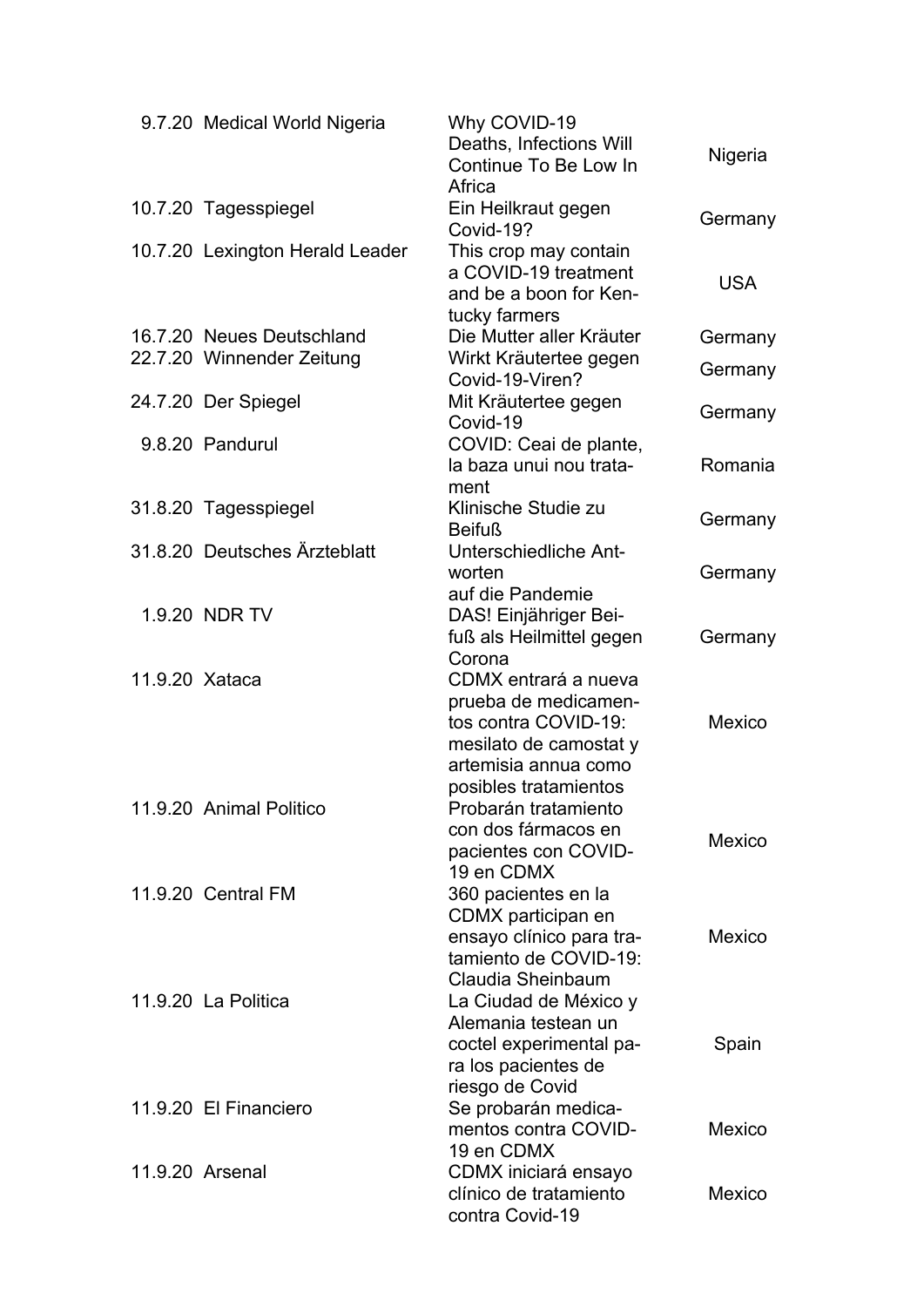|               | 11.9.20 Megalopolis        | Anuncia Sheinbaum<br>que CDMX iniciará<br>pruebas de tratamiento<br>de Covid-19                | Mexico |
|---------------|----------------------------|------------------------------------------------------------------------------------------------|--------|
|               | 12.9.20 24 horas           | Iniciarán pruebas para<br>tratamiento del Covid-<br>19 en la CDMX                              | Mexico |
|               | 11.9.20 Yahoo finanzas     | En CDMX, 360 per-<br>sonas participarán en<br>prueba de medicamen-<br>tos contra el COVID-19   | Mexico |
|               | 11.9.20 El Uinversal       | CDMX participa en<br>ensayo clínico de tra-<br>tamiento para pacien-<br>tes con Covid          | Mexico |
|               |                            | CDMX sigue en<br>semáforo naranja;<br>pondrán a prueba es-<br>tos tratamientos                 | Mexico |
| 11.9.20 unoTV |                            | CDMX sigue en<br>semáforo naranja;<br>pondrán a prueba es-<br>tos tratamientos                 | Mexico |
|               | 12.9.20 La Razn de Mexico  | Arranca CDMX ensayo<br>clínico de tratamiento<br>contra COVID-19                               | Mexico |
|               | 12.9.20 El Heraldo         | Probarán en CDMX tra-<br>tamiento alemán                                                       | Mexico |
|               | 12.9.20 WRadio             | Se mantiene semáforo<br>naranja con alerta en<br><b>CDMX: Sheinbaum</b>                        | Mexico |
|               | 12.9.20 LaJornada          | Habrá ensayos clínicos<br>con dos fármacos entre<br>pacientes con Covid-19                     | Mexico |
|               | 11.9.20 Xeva 91.7 FM Radio | Ciudad de México par-<br>ticipa en ensayo de tra-<br>tamiento para pacien-<br>tes con Covid-19 | Mexico |
|               | 12.9.20 El Heraldo         | Ofrecen nuevas medi-<br>cinas contra COVID-19                                                  | Mexico |
|               | 11.9.20 En Contactco       | CDMX participará en<br>ensayos con fármacos                                                    | Mexico |
|               | 12.9.20 Vertigo Politico   | contra el Covid-19<br>CDMX participa en<br>ensayo clínico para tra-<br>tamiento de Covid 19    | Mexico |
|               | 14.9.20 Yucatan a la mano  | Se probarán medica-<br>mentos contra COVID-<br>19 en CDMX                                      | Mexico |
|               | 15.9.20 El Universal       | Mexico City signs up<br>for COVID-19 treat-<br>ment trials                                     | Mexico |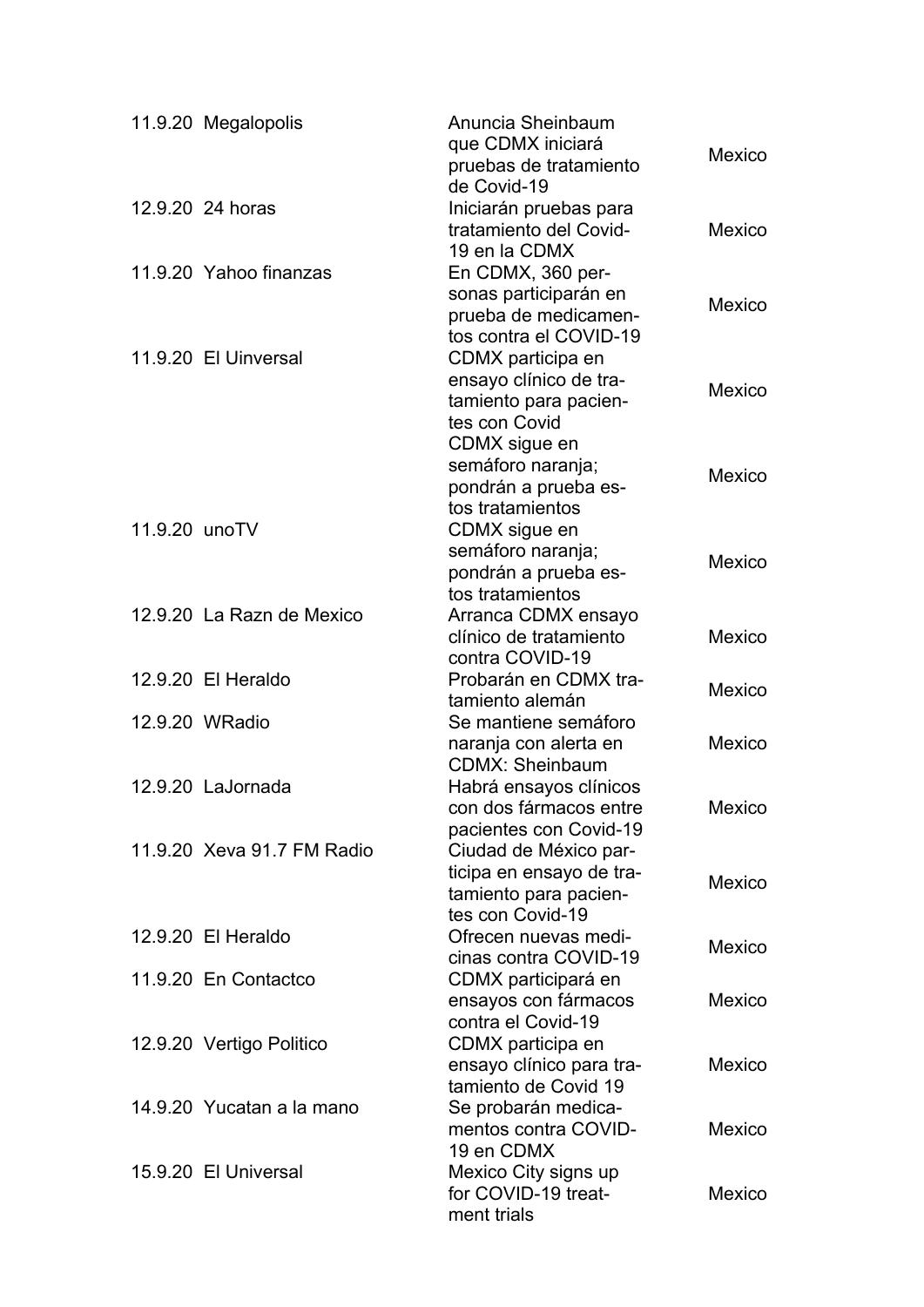|                  | 14.9.20 QS Noticias              | Medicamento<br>para tratar Co-<br>vid en Alemania<br>podría ser usa-                                       | Mexico        |
|------------------|----------------------------------|------------------------------------------------------------------------------------------------------------|---------------|
|                  | 17.9.20 Backnanger Kreiszeitung  | do en México<br>Dankbar für die "Pflan-<br>ze der Hoffnung"                                                | Germany       |
| 19.9.20 LNN      |                                  | OMS aprueba que Afri-<br>ca investigue sobre<br>remedios naturales                                         | Mexico        |
|                  | 22.9.20 Koran Jakarta            | contra la COVID-19<br>Artemisia Memiliki Efek<br>Antimalaria                                               | Indonesia     |
|                  | 2.10.20 PTA Magazin              | Beifußextrakt: Potenzi-<br>eller Kandidat gegen<br>COVID-19?                                               | Germany       |
|                  | 2.10.20 Schaffhauser Nachrichten | Ich halte die Daumen<br>gedrückt                                                                           | Switzerland   |
|                  | 8.10.20 Tribuna de los Cabos     | México participará en<br>ensayos de tratamien-<br>tos contra covid-19                                      | Mexico        |
|                  | 8.10.20 El Universal             | México participará en<br>tratamientos contra<br>Covid desarrollados en<br>Alemania y Corea del<br>Sur: SRE | <b>Mexico</b> |
| 8.10.20 El Pais  |                                  | México participa en tra-<br>tamientos contra covid-<br>19 de Alemania y<br>Corea del Sur                   | Costa Rica    |
|                  | 12.10.20 ZackZack                | Pflanzenmedizin gegen<br>Corona? Forschung<br>von WHO unterstützt                                          | Austria       |
|                  | 15.10.20 Lipjani News            | Shkencëtarët gjermanë<br>janë të bindur: Kjo bimë<br>mund të shërojë të<br>sëmurët nga coronavi-<br>rusi?  | Kosovo        |
|                  | 15.10.20 Gota News               | Sipas shkencëtarëve<br>gjermanë kjo është bi-<br>ma që mund të shërojë<br>të sëmurët nga korona-<br>virusi | Kosovo        |
|                  | 15.10.20 FastNews                | Harrojeni vaksinën!<br>Shkencëtarët gjermanë<br>zbulojnë bimën që                                          | Albania       |
|                  | 15.10.20 Tirana News             | shëron koronavirusin<br>Një bimë që shëron të<br>sëmurët nga koronavi-<br>rusi? Ja çfarë thonë             | Albania       |
| 17.10.20 Reuters |                                  | shkencëtarët gjermanë<br><b>COVID research into</b>                                                        | <b>USA</b>    |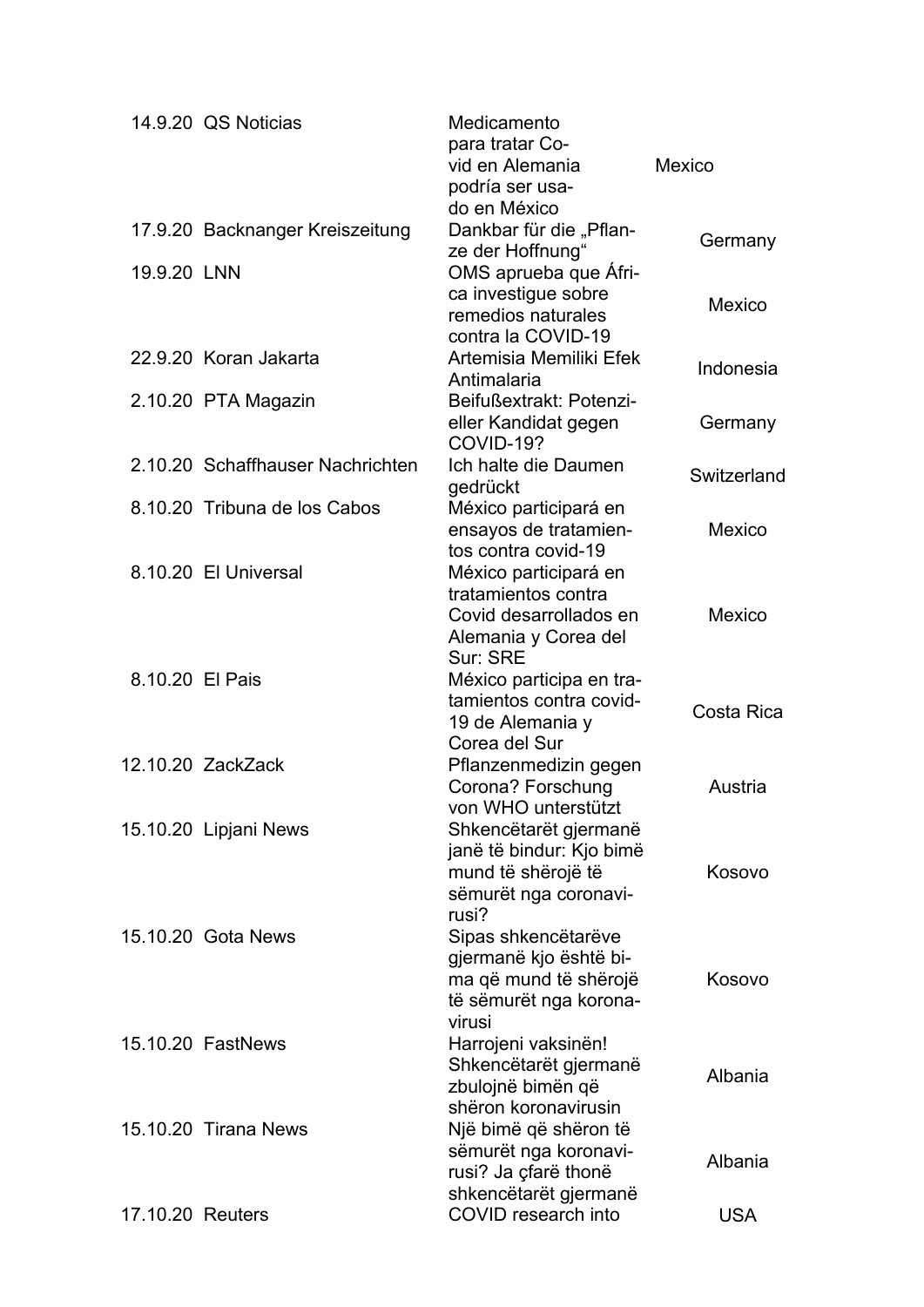|                 | 20.10.20 MexiQuense                       | wormwood gives Bos-<br>nian herbalist a boost<br>México Participará En                                      |               |
|-----------------|-------------------------------------------|-------------------------------------------------------------------------------------------------------------|---------------|
|                 |                                           | <b>Tratamientos Contra</b><br>Covid-19 De Alemania<br>Y Corea Del Sur                                       | Mexico        |
|                 | 23.10.20 Liberal del Sur                  | Participará México en<br>tres tratamientos contra<br>Covid-19: SRE                                          | Mexico        |
|                 | 11.11.20 BueneNotizie.it                  | Come la tecnologia sta<br>rallentando i contagi da<br>coronavirus in Africa                                 | Italy         |
|                 | 11.12.20 Klankosova TV                    | Bima artemisia mund të<br>shërbejë kundër koro-<br>navirusit                                                | Kosovo        |
|                 | 4.1.21 Mercola.com                        | <b>Artemisinin From</b><br>Sweet Wormwood In-<br>hibits SARS-CoV-2                                          | <b>USA</b>    |
|                 | 13.1.21 Bionity.com                       | <b>Potsdamer Forscher</b><br>erhält Wissenschafts-<br>preis für Herstellung<br>bezahlbarer Medika-<br>mente | Germany       |
|                 | 14.1.21 Märkische Allgemeine Zei-<br>tung | Max-Planck-Direktor<br>Seeberger geht für ein<br>Jahr nach Oxford                                           | Germany       |
|                 | 15.1.21 Potsdamer Neueste Nach-<br>ichten | <b>Potsdam Heute</b>                                                                                        | Germany       |
|                 | 17.1.21 BotaSot                           | Shkencëtarët gjermanë<br>janë të bindur: Kjo bimë<br>mund të shërojë të<br>sëmurët nga coronavi-<br>rusi?   | Kosovo        |
|                 | 18.1.21 Frankfurt Live                    | Herstellung bezahlba-<br>rer Medikamente                                                                    | Germany       |
|                 | 19.1.21 Deutsche Welle                    | <b>Faktencheck: Welche</b><br>Mittel helfen gegen<br>Corona - und welche<br>nicht?                          | Germany       |
|                 | 19.1.21 Shekulli                          | Mësoni cilat janë medi-<br>kamentet që ndihmojnë<br>në kurimin e COVID-19<br>dhe cilat jo                   | Albania       |
| 19.1.21 Sinjali |                                           | Ballafaqim faktesh: Ci-<br>lat medikamente<br>ndihmojnë ndaj koro-                                          | Albania       |
| 19.1.21 N1      |                                           | navirusit dhe cilat jo?<br>Provjera činjenica: Koja<br>sredstva i lijekovi<br>pomažu protiv korone?         | <b>Bosnia</b> |
| 19.1.21 N1      |                                           | Koja sredstva i lijekovi<br>pomažu protiv korone                                                            | Coratia       |
|                 |                                           |                                                                                                             |               |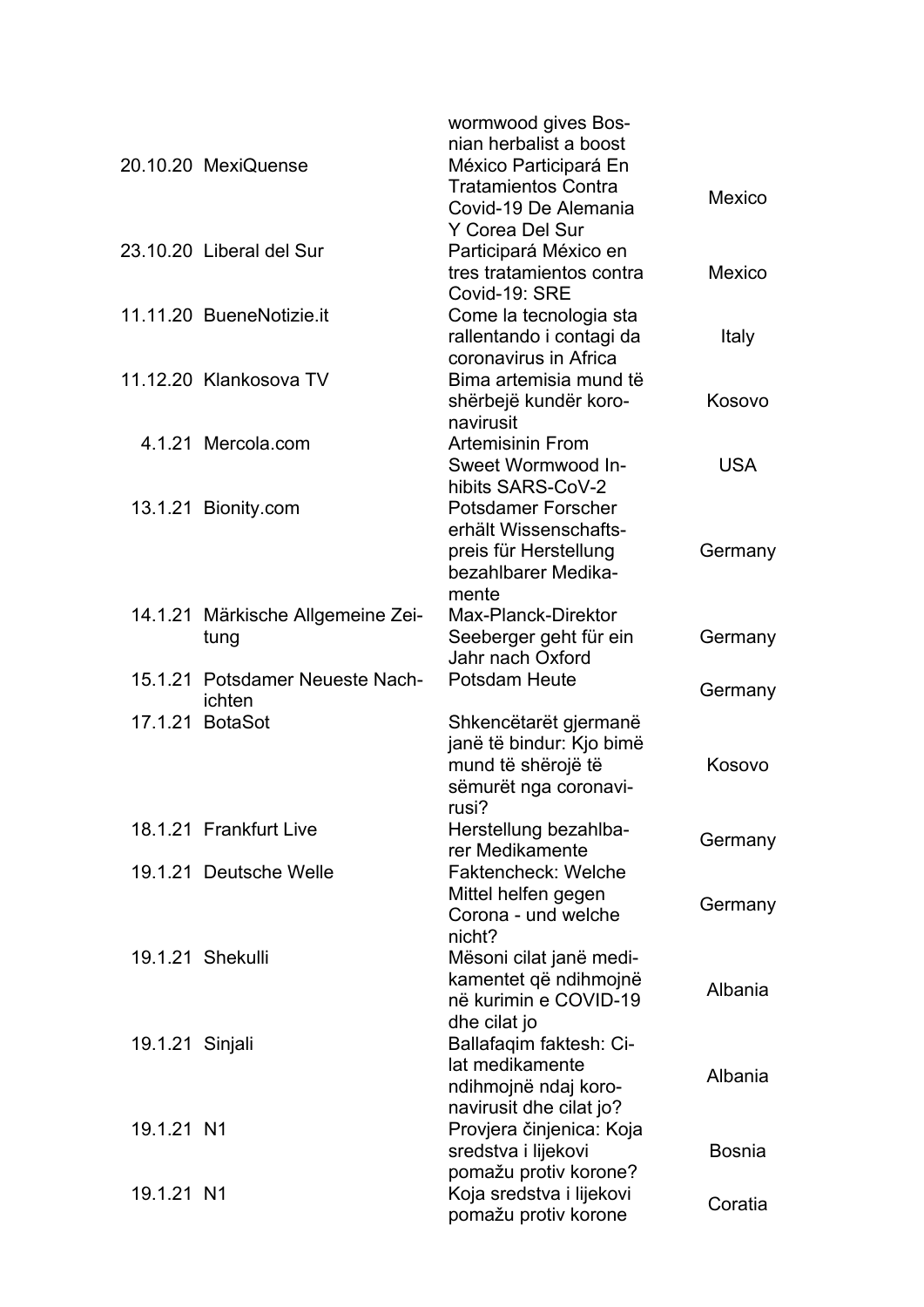|               | 19.1.21 Moje Vrijeme                    | Koji lijekovi pomažu, a<br>koji ne pomažu protiv<br>koronavirusa?                                                                                                        | Croatia       |
|---------------|-----------------------------------------|--------------------------------------------------------------------------------------------------------------------------------------------------------------------------|---------------|
|               | 19.1.21 Bioökonomie.de                  | Chemiepreis für nach-<br>haltige Arzneiprodukti-<br>on                                                                                                                   | Germany       |
|               | 19.1.21 Slobodna Dalmacija              | Popis lijekova koji mo-<br>gu pomoći kod korone,<br>ali i onih koji mogu<br>odmoći. Za jedan pre-<br>parat Amerikanci tvrde<br>da pomaže, ali SZO<br>kaže da nema dokaza | Croatia       |
|               | 19.1.21 Top Channel                     | Ekspertët nxjerrin<br>listën, ja cilat medika-<br>mente ndihmojnë ndaj<br>koronavirusit dhe cilat                                                                        | Croatia       |
|               | 19.1.21 RTL.HR                          | jo<br>Koji lijekovi pomažu, a<br>koji odmažu u liječenju<br>zaraze koronavirusom                                                                                         | Croatia       |
|               | 19.1.21 Index.hr                        | Evo koji lijekovi i<br>sredstva pomažu protiv<br>korone, a koji ne                                                                                                       | Croatia       |
|               | 19.1.21 Centralna                       | Provjera činjenica: Koja<br>sredstva i lijekovi<br>pomažu protiv korone?                                                                                                 | <b>Bosnia</b> |
| 19.1.21 UOL   |                                         | Que medicamentos<br>ajudam de fato contra o                                                                                                                              | <b>Brazil</b> |
| 19.1.21 Terra |                                         | coronavírus?<br>Há medicamentos que<br>funcionam contra a co-                                                                                                            | <b>Brazil</b> |
|               | 21.1.21 Deutsche Apotheker Zei-<br>tung | vid-19?<br>Artemisinin-Herstellung<br>wie in der Pflanze – nur<br>schneller                                                                                              | Germany       |
|               | 21.1.21 trankskript                     | <b>ACS-Award und Gast-</b>                                                                                                                                               | Germany       |
|               | 25.1.21 Gesundheitsstadt-Berlin.de      | professur<br>Malaria-Mittel nur mit<br>Beifuß, Luft und Licht                                                                                                            | Germany       |
|               | 27.1.21 RU.Delfi                        | hergestellt<br>Какими лекарствами                                                                                                                                        | <b>Russia</b> |
|               | 29.1.21 Politeia world                  | лечат коронавиру<br>Romania ramane o tara<br>profund corupta in<br>contextul pandemiei<br>COVID-19                                                                       | Romania       |
|               | 9.2.21 24 horas                         | Camostat y ajenjo,<br>agentes de protocolo<br>contra covid-19 que ap-<br>lica el instituto nacional<br>de nutrición                                                      | Mexico        |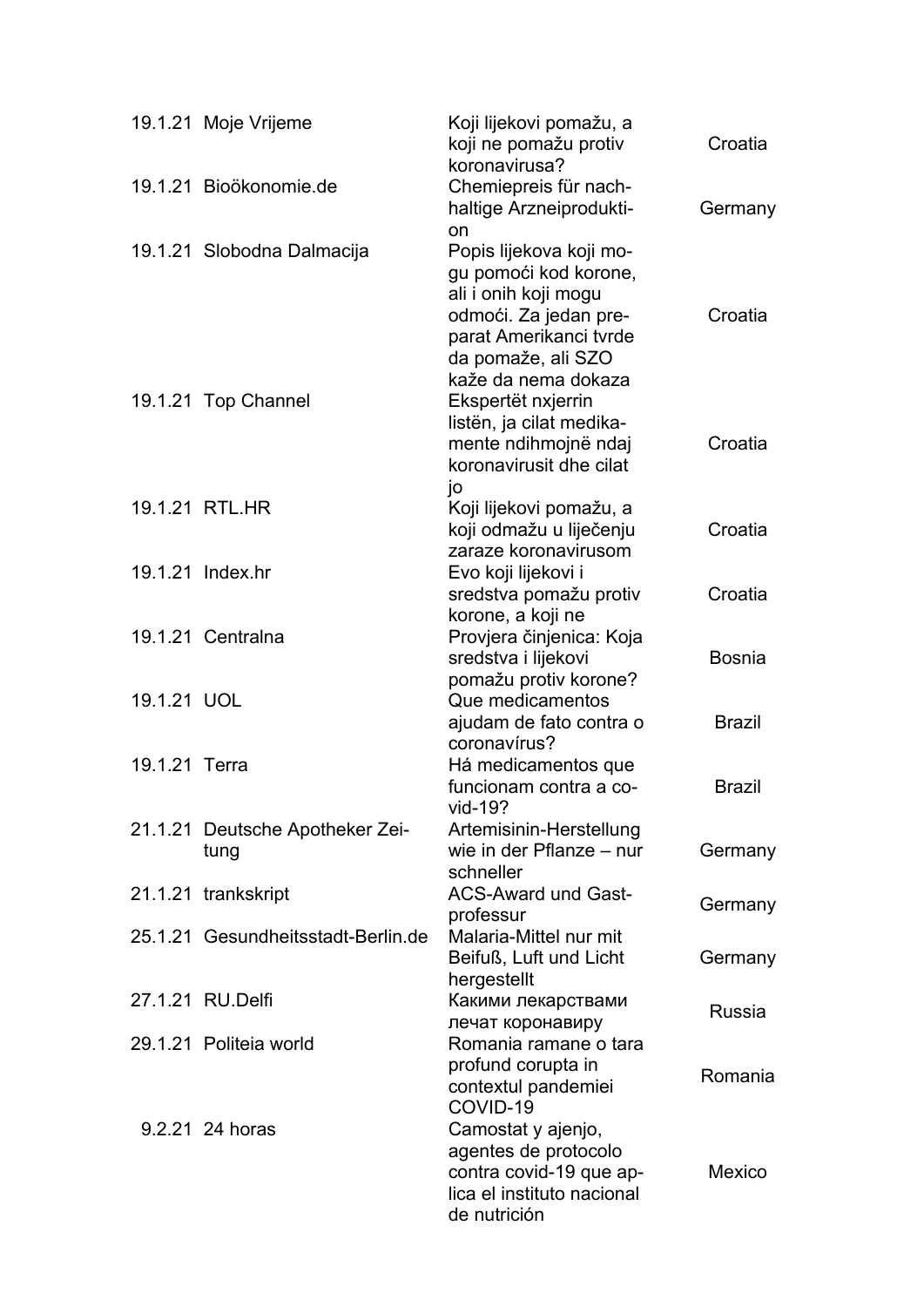| 9.2.21 Novedades Acapulco                 | ¿En qué estudio Covid<br>participó AMLO?                                                                                        | Mexico     |
|-------------------------------------------|---------------------------------------------------------------------------------------------------------------------------------|------------|
| 9.2.21 El Norte                           | ¿En qué estudio Covid<br>participó AMLO?                                                                                        | Mexico     |
| 9.2.21 Aristegui Noticias                 | Instituto Nacional de<br>Nutrición investiga uso<br>del Mesilato de Camos-<br>tat y tés de ajenjo dulce<br>para tratar Covid-19 | Mexico     |
| 10.2.21 Factor Nueve                      | Ajenjo, el té que nos<br>podría salvar del Co-<br>vid-19: Expertos                                                              | Mexico     |
| 11.2.21 Laborjournal<br>12.2.21 Vanidades | Gutes aus Grünzeug                                                                                                              | Germany    |
|                                           | Ajenjo, la hierba medi-<br>cinal que ayuda a la di-<br>gestión y, posiblemen-<br>te, inhibe el covid-19                         | Mexico     |
| 16.2.21 Medical Life Science News         | Artemisia plant extracts<br>show potential anti-<br>SARS-CoV-2 activity in<br>vitro                                             | <b>USA</b> |
| 16.2.21 Estilo Musa                       | Té de ajenjo: La in-<br>fusión que se investiga<br>para tratar Covid-19                                                         | Mexico     |
| 19.2.21 La Noticia                        | Prueban a la artemisia<br>annua como remedio<br>contra COVID-19                                                                 | Mexico     |
| 10.3.21 Amanace.es                        | Artemisia annua: una<br>planta aliada contra el<br>Coronavirus                                                                  | Spain      |
| 20.3.21 reporteroshoy.mx                  | La artemisa, una espe-<br>ranza para el tratami-<br>ento de pacientes con<br>COVID                                              | Mexico     |
| 22.3.21 Novedades Yucatan                 | Yucatán: Planta arte-<br>misa ayudaría en pro-<br>ceso curativo de pa-<br>cientes con Covid                                     | Mexico     |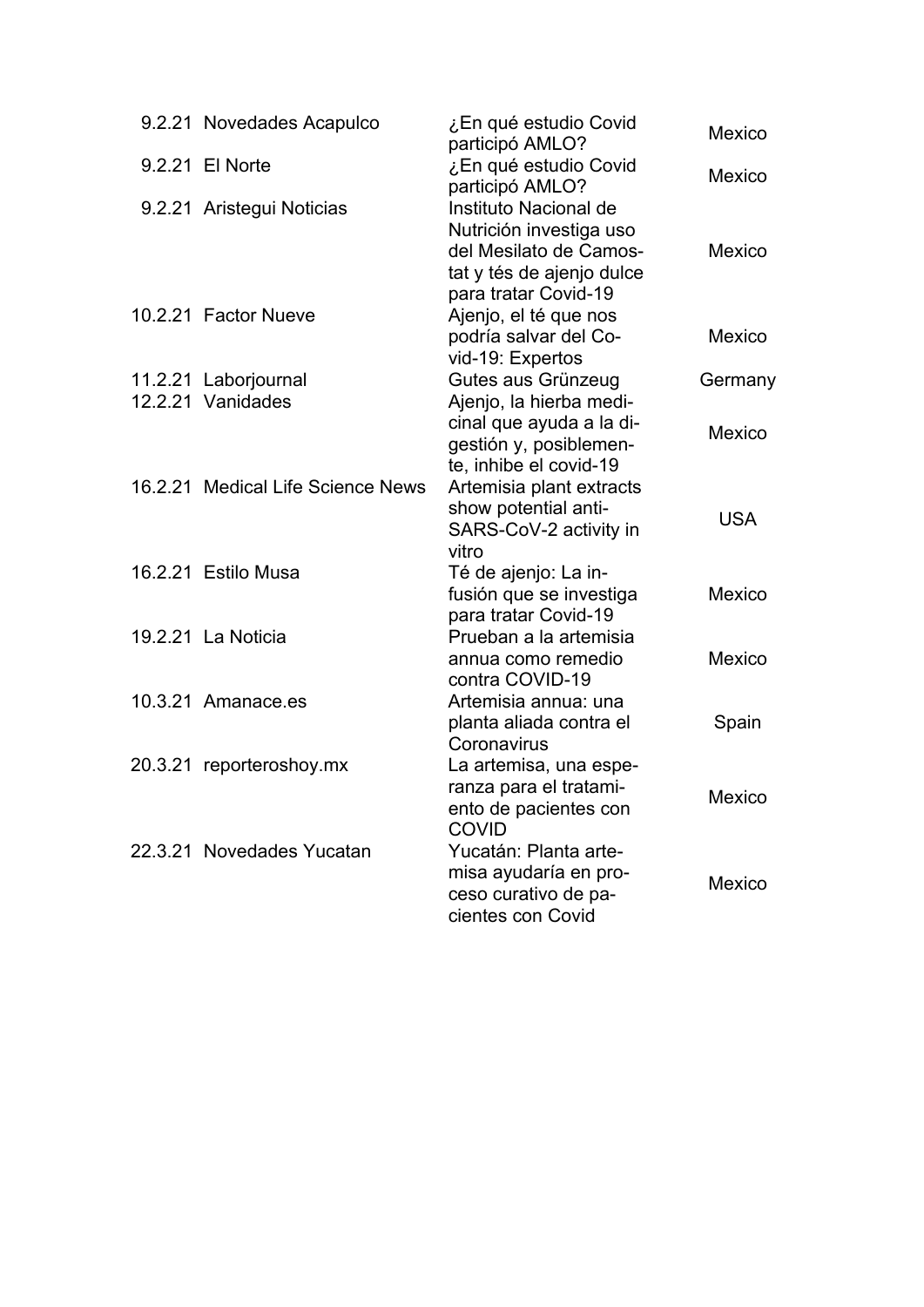## **Published Abstracts**

- 1. Seeberger, P. H.; Caruthers, M.H.; 2'-Deoxy-Nucleoside Dithiomonophosphates Synthesis and Biological Studies, MEDI-5 Abstr. Pap. Am. Chem. Soc. 1994, 207.
- 2. Seeberger, P.H.; Cirillo, P.F.; Hu, S.; Danishefsky, S.J. Synthesis of a Glycopeptide carrying a N-Linked Core Pentasaccharide by the Glycal Assembly Method, Abstract BO 002, Abstracts of the 18<sup>th</sup> International Carbohydrate Symposium 1996, 203.
- 3. Seeberger, P.H.; Plante, O.J.; Andrade, R.B. Use of glycosylphosphates for the synthesis of oligosaccharides in solution and on the solid support. 068-CARB, Abstr. Pap. Am. Chem. Soc. 1999, 217.
- 4. Seeberger, P.H.; Plante, O.J.; Andrade, R.B. New Methods for Solid-Phase Oligosaccharide Synthesis, Abstract OA17 Abstracts of the 10<sup>th</sup> European Carbohydrate Symposium 1999, 65.
- 5. Seeberger, P.H. Solid-phase oligosaccharide synthesis. Abstract 17, Glycobiology 1999, 9.
- 6. Seeberger, PH; Palmacci, ER; Plante, OJ.; Construction of glycosidic linkages using glycosyl phosphates. 17-CARB; Abstr. Pap. Am. Chem. Soc. 2000, 219.
- 7. Palmacci, E.R.; Orgueira, H.A.; Schell, P.H.; Hyldtoft, L.; Seeberger, P.H. A modular synthesis of heparin-like glycosaminoglycans to study glycosaminoglycanprotein interactions. Abstract 133, Glycobiology 2000; 10
- 8. Yabe, T.; Shukla, D.; Seeberger, P.H.; Spear, P.G.; Shworak, N.W. Sequence specificity of heparan sulfate 3-O-sulfotransferases resides in the conserved carboxyl-terminal domain. Abstract 88, Glycobiology 2000, 10
- 9. Hewitt, M.C.; Seeberger, P.H. Synthesis of a potential carbohydrate vaccine to Leish-maniasis. 358-ORGN, Abstr. Pap. Am. Chem. Soc. 2000, 220.
- 10. Andrade, R.B.; Plante, O.J.; Seeberger, P.H.; Solid-phase synthesis of complex carbohydrate antigens using a novel linker. 327-ORGN, Abstr. Pap. Am. Chem. Soc. 2000, 220.
- 11. Seeberger, P.H.; Melean, L.G.; Haase, W.C. Solid-phase synthesis of a bacterial oligosaccharide antigen. 216-ORGN, Abstr. Pap. Am. Chem. Soc. 2000, 220.
- 12. Seeberger, PH; Andrade, RB; Solid-phase synthesis of Lewis antigens. 40-CARB; Abstr. Pap. Am. Chem. Soc. 2000 220.
- 13. Hewitt, M.C.; Seeberger, P.H. Fully synthetic carbohydrate vaccine for Leishmaniasis. 39-CARB; Abstr. Pap. Am. Chem. Soc. 2000, 220
- 14. Seeberger, P.H.; Melean, L.G.; Haase, W. Solid-phase synthesis of beta(1-6) glucosamine polysaccharides. 26-CARB, Abstr. Pap. Am. Chem. Soc. 2000, 220.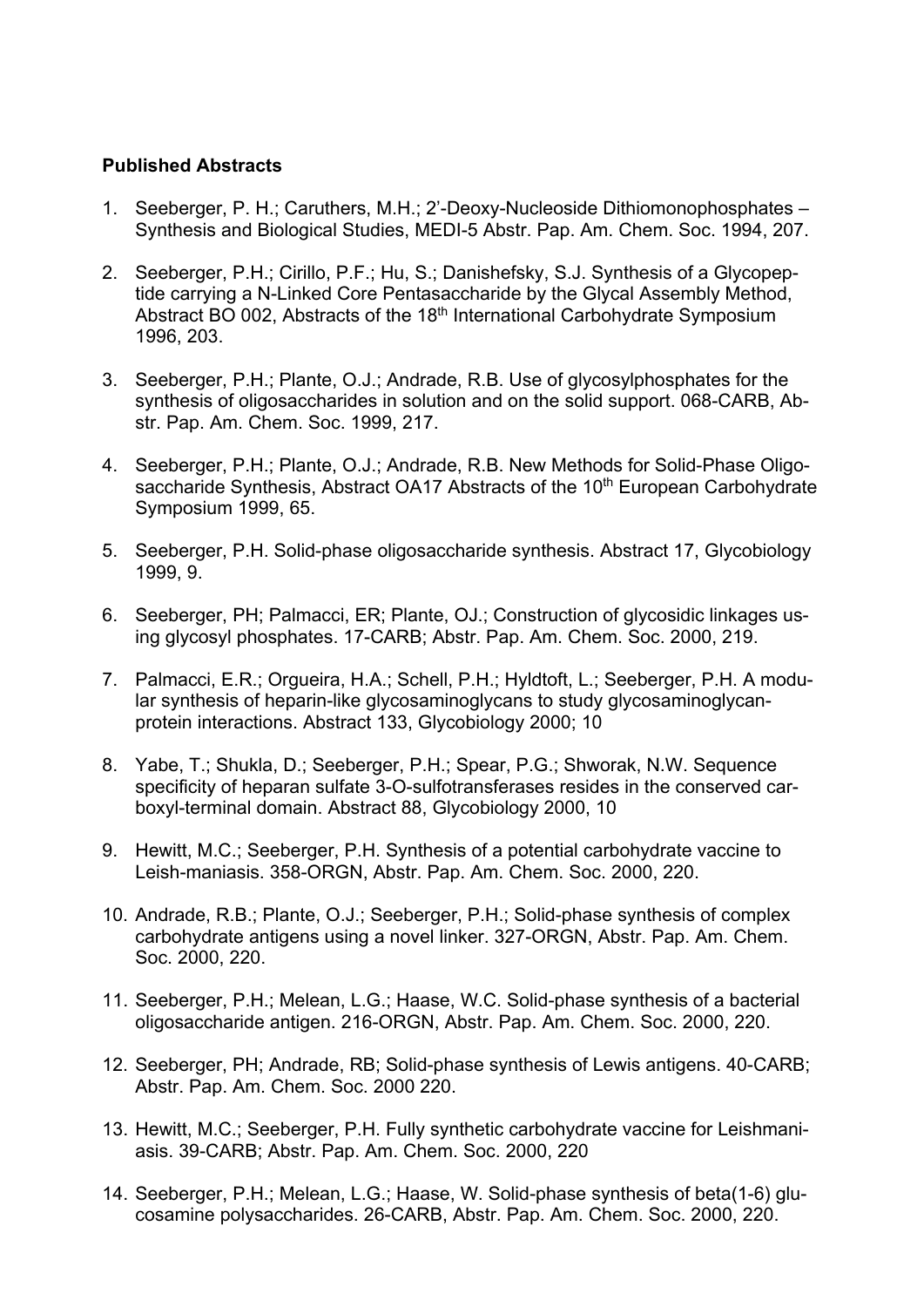- 15. Seeberger, P.H. Development of an automated oligosaccharide synthesizer. 6- CARB; Abstr. Pap. Am. Chem. Soc. 2000, 220
- 16. Plante, O.J.; Palmacci, E.R.; Seeberger, P.H.; Glycosyl Phosphates: Synthesis and Application to the Construction of Natural and Non-Natural Glycosidic Linkages, Abstract B-337 Abstracts of the 20<sup>th</sup> International Carbohydrate Symposium 2000, 226.
- 17. Haase, W.-C.; Andrade, R.B.; Love, K.R.; Seeberger, P.H.; Solid Phase Synthesis of A Combinatorial Oligosaccharide Library for the Identification of Anti-Infective Carbohydrates, Abstract B-412 Abstracts of the 20<sup>th</sup> International Carbohydrate Symposium 2000, 264.
- 18. Seeberger, P.H.; Development of An Automated Oligosaccharide Synthesizer, Abstract D-016 Abstracts of the 20<sup>th</sup> International Carbohydrate Symposium 2000, 347.
- 19. Seeberger, P.H.; Plante, O.J.; Palmacci, E.R. Glycals as versatile precursors for the synthesis of natural products and complex carbohydrates. 78-CARB, Abstr. Pap. Am. Chem. Soc. 2001,221
- 20. Seeberger, P.H. Automated synthesis of defined oligosaccharides and glycosaminoglycans as molecular tools for glycobiology. 15-CARB Abstr. Pap. Am. Chem. Soc. 2001, 221.
- 21. Seeberger, P.H.; Automated synthesis of complex carbohydrates and heparin-like gly-cosaminoglycans. 255-ORGN Abstr. Pap. Am. Chem. Soc. 2001, 221.
- 22. Love, K.R.; Andrade, R.B.; Seeberger, P.H. Automated synthesis of the Lewis group antigens. 109-CARB; Abstr. Pap. Am. Chem. Soc. 2001; 222.
- 23. Seeberger, P.H. Automated solid-phase synthesis of complex oligosaccharides. 103-CARB; Abstr. Pap. Am. Chem. Soc. 2001; 222.
- 24. Plante, O.J.; Palmacci, E.R.; Seeberger, P.H.; Automated solid-phase oligosaccharide synthesis, 44-Org, 30<sup>th</sup> American Chemical Society Nor<sup>th</sup>east Regional Meeting 2001, 44.
- 25. Seeberger, P.H. Disecting aminoglycoside-RNA interactions by systematic construction of oligosaccharide libraries. 054-CARB; Abstr. Pap. Am. Chem. Soc. 2002, 223.
- 26. Lohman, G.J.; Seeberger, P.H. Synthesis of a herpes simplex virus binding heparin octasaccharide. BP 095-CARB; Abstr. Pap. Am. Chem. Soc. 2002, 224.
- 27. Ratner, D.; Plante, O.J.; Seeberger, P.H. Linear synthesis of branched highmannose oligosaccharides from the HIV-1 viral surface envelope glycoprotein GP120. 092-CARB Abstr. Pap. Am. Chem. Soc. 2002, 224.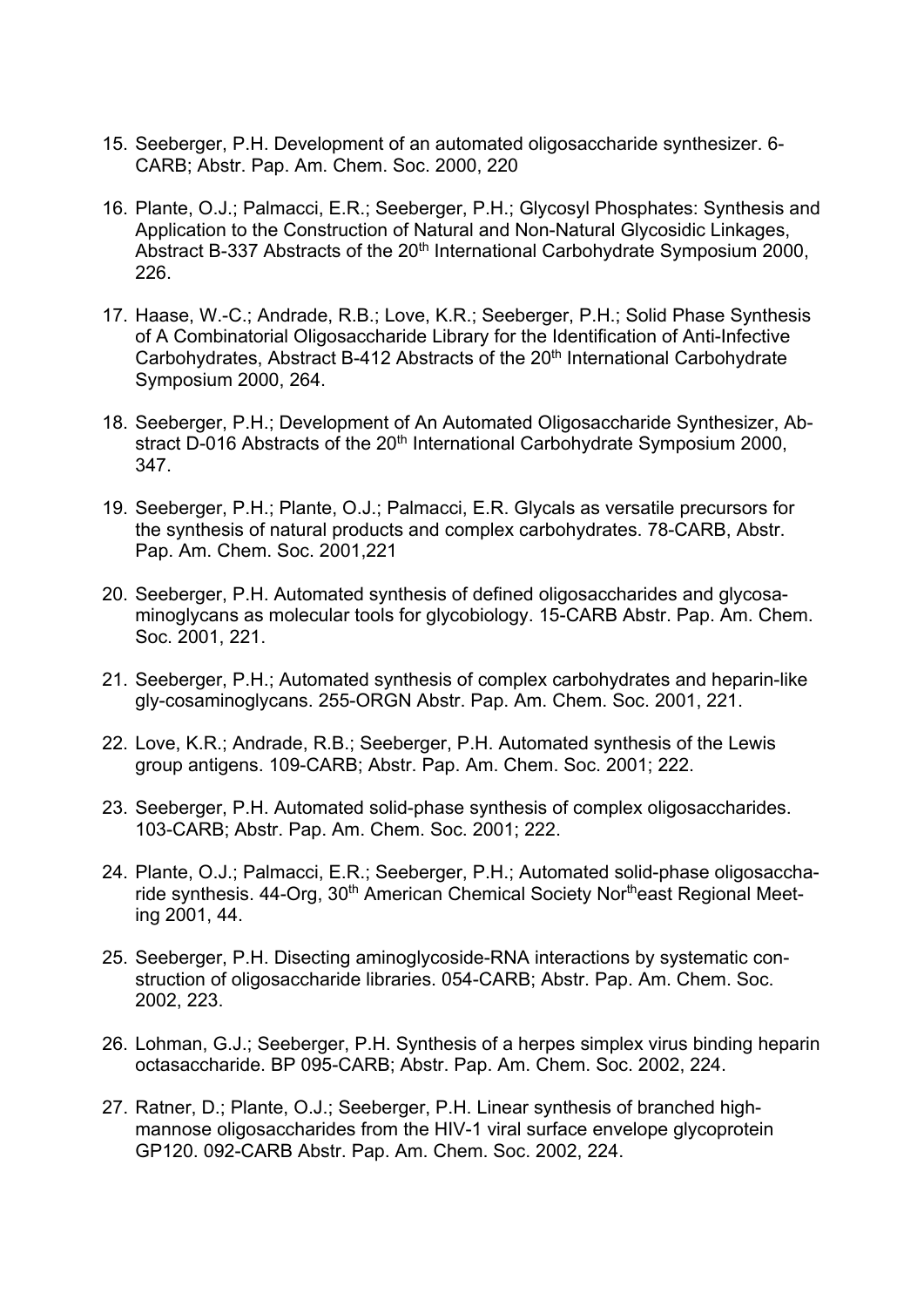- 28. Seeberger, P.H.; Hewitt, M.C.; Snyder, D.A.; Evans, K.; Siomos, M.; Schofield, L. Development of a carbohydrate-based anti-toxin malaria vaccine. 081-CARB Abstr. Pap. Am. Chem. Soc. 2002, 224.
- 29. Swanson, E.R.; Seeberger, P.H. Automated synthesis of GM3 via a practical sialic acid disaccharide donor. 061-CARB, Abstr. Pap. Am. Chem. Soc. 2002, 224.
- 30. Love, K.R.; Seeberger, P.H.; Automated synthesis of the Lewis blood group oligosaccharides. 864-ORGN; Abstr. Pap. Am. Chem. Soc. 2002, 224.
- 31. Palmacci, E.R.; Seeberger, P.H.; Synthesis of hyaluronic acid. 863-ORGN, Abstr. Pap. Am. Chem. Soc. 2002, 224.
- 32. Marcaurelle, L.A.; Bosse, F.; Seeberger, P.H., Studies toward an automated solidphase synthesis of the tumor-associated carbohydrate antigens Globo-H, Gb5 and Gb3., 437-ORGN Abstr. Pap. Am. Chem. Soc. 2002, 224.
- 33. Seeberger, P.H.; Automated Solid-Phase Oligosaccharide Synthesis to Enable Drug Discovery, Abstracts of Lab Automation 2003, p. 109, Association for Laboratory Auto-mation 2003.
- 34. Seeberger, P.H., Synthesis of C-Glycosides Using Glycosyl Phosphates; 018- CARB Abstr. Pap. Am. Chem. Soc. 2003, 225.
- 35. Castagnetti E.; Orgueira H.A.; Bartolozzi A.; Seeberger, P.H.; Modular Synthesis of Heparin Tetrasaccharides, Abstract OC 090, Abstracts of Eurocarb12, 2003
- 36. Snyder D.A.; Soucy R.L.; Hewitt M.C.; Kwon Y.-U.; Seeberger, P.H.; Solution and Solid-Phase Synthesis of Glycosylphosphatidylinositol Structures as Malaria Vaccine Candidates, Abstract PB 110, Abstracts of Eurocarb12, 2003
- 37. Seeberger P.H.; Adams E.M.; Disney M.; Ratner D.M.; The Use of Automated Oligosaccharide Synthesis to Create Carbohydrate Arrays for the Determination of Carbohydrate-Protein and Carbohydrate-RNA Interactions, Abstract OC 088, Abstracts of Eurocarb12, 2003
- 38. Love K.; Seeberger, P.H.; Automated Synthesis of the Lewis Group Oligosaccharides, Abstract PB 111, Abstracts of Eurocarb12, 2003
- 39. Kwon Y.-U.; Snyder D.A.; Soucy R.L.; Kanemitsu T.; Seeberger, P.H.; Using Small Molecules to Map the Specificity of Anti-Malarial Anibodies, Abstract PC 060, Abstracts of Eurocarb12, 2003
- 40. Seeberger, P.H.; Automated Oligosaccharide Synthesis to Drive Chemical Glycomics: From Basic Immunology to a Malaria Vaccine, Abstract ORGN 284, Abstracts of the 226<sup>th</sup> ACS National Meeting, 2003
- 41. Seeberger, P.H.; Automated Oligosaccharide Synthesis as a Driving Force for Medical Research: Synthesis of Heparin in Solution and on Solid Support Abstract 13, Abstracts of the 226<sup>th</sup> ACS National Meeting, 2003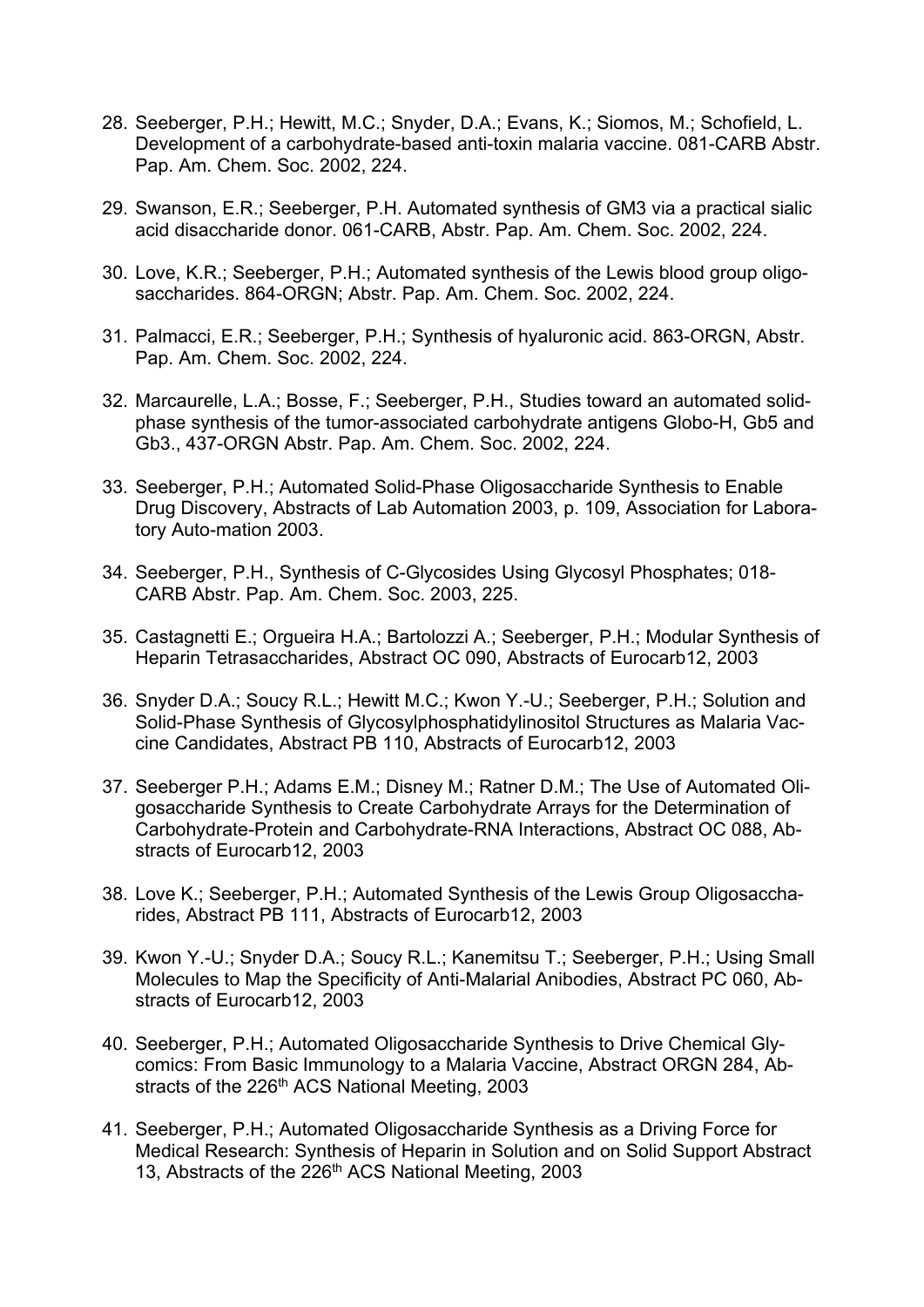- 42. Seeberger, P.H.; Automated Solid Phase Oligosaccharide Synthesis as a Versatile Platform for Drug Discovery, Abstract 20, Abstracts of the 226<sup>th</sup> ACS National Meeting, 2003
- 43. Seeberger, P.H.; Automated Solid Phase Synthesis of Blood Group Determinants and Cancer Vaccines, Abstract 1-IL-27, Abstracts of the 19<sup>th</sup> International Congress of Heterocyclic Chemistry, 2003.
- 44. Seeberger, P.H.; Carbohydrate Arrays to study carbohydrate-protein and carbohydrate-nucleic acid interactions – Application to HIV and new antibiotics, Abstracts of the Genome Frontier research Symposium, Tokyo 2004.
- 45. Seeberger, P.H.; Automated Oligosaccharide Synthesis as Driving Force for Biology and Medicine: Carbohydrate Arrays, Detection of Pathogenic Bacteria, Malaria Vaccines and Novel Microreactors, Atti del IX Convegno Sulla Chimica Dei Carbohydrati, 2004.
- 46. Seeberger, P.H.; Automated Oligosaccharide Synthesis to Drive Biology and Medicine and Microreactor Systems in Organic Synthesis, Abstract O2, Page 29, Norsk Kjemisk Selskap, 2004.
- 47. Seeberger, P.H.; Automated Oligosaccharide Synthesis as Driving Force for Biology and Medicine: Carbohydrate Arrays, Detection of Pathogenic Bacteria, Malaria Vaccines and Novel Microreactors, Abstract CP5, VII Jornadas de Carbohidratos, 2004.
- 48. Seeberger, P.H.; Disney, M.D. Carbohydrate Microarrays as Versatile Tools for Glycobiology. Abstract 68, Glycobiology 2004, 14.
- 49. Ramasamy, V.; Boeggeman, E.E.; Ramakrishnan, B.; Ratner, D.M.; Seeberger, P.H.; Quasba, P.K. Oligosaccharide Preferences of beta 1,4- Galactosyltransferase-I: Crystal Structures and Enzyme Kinetics of the Met344His Mutant of Human beta 1,4-Galactosyltransferase-I with the Trisaccharides of *N*-Glycan Moiety. Abstract 183, Glycobiology 2004, 14.
- 50. Disney, M.; Seeberger, P.H.; Screening aminoglycoside derivatives for binding to RNA motif combinatorial libraries; *Roche Research Foundation Annual Report 2004*, 45-46.
- 51. Disney, M.; Seeberger, P.H.; Screening aminoglycoside derivatives for binding to RNA motif combinatorial libraries; *Roche Research Foundation Annual Report 2004*, 210-212.
- 52. Seeberger, P.H.; Automated Synthesis and Microreactors as Key to the Next Frontier in Biotechnology and drug Discovery: Carbohydrates in Biology and Medicine, Abstracts of Lab Automation 2005, p. 49, Association for Laboratory Automation 2005.
- 53. Seeberger, P.H. Carbohydrate Microarrays to Detect Carbohydrate-Protein, Carbohydrate-RNA and Carbohydrate-Cell Interactions; Abstracts of the 49<sup>th</sup> Annual Meeting of the Biophysical Society, 2005, 62-Symp, p.12.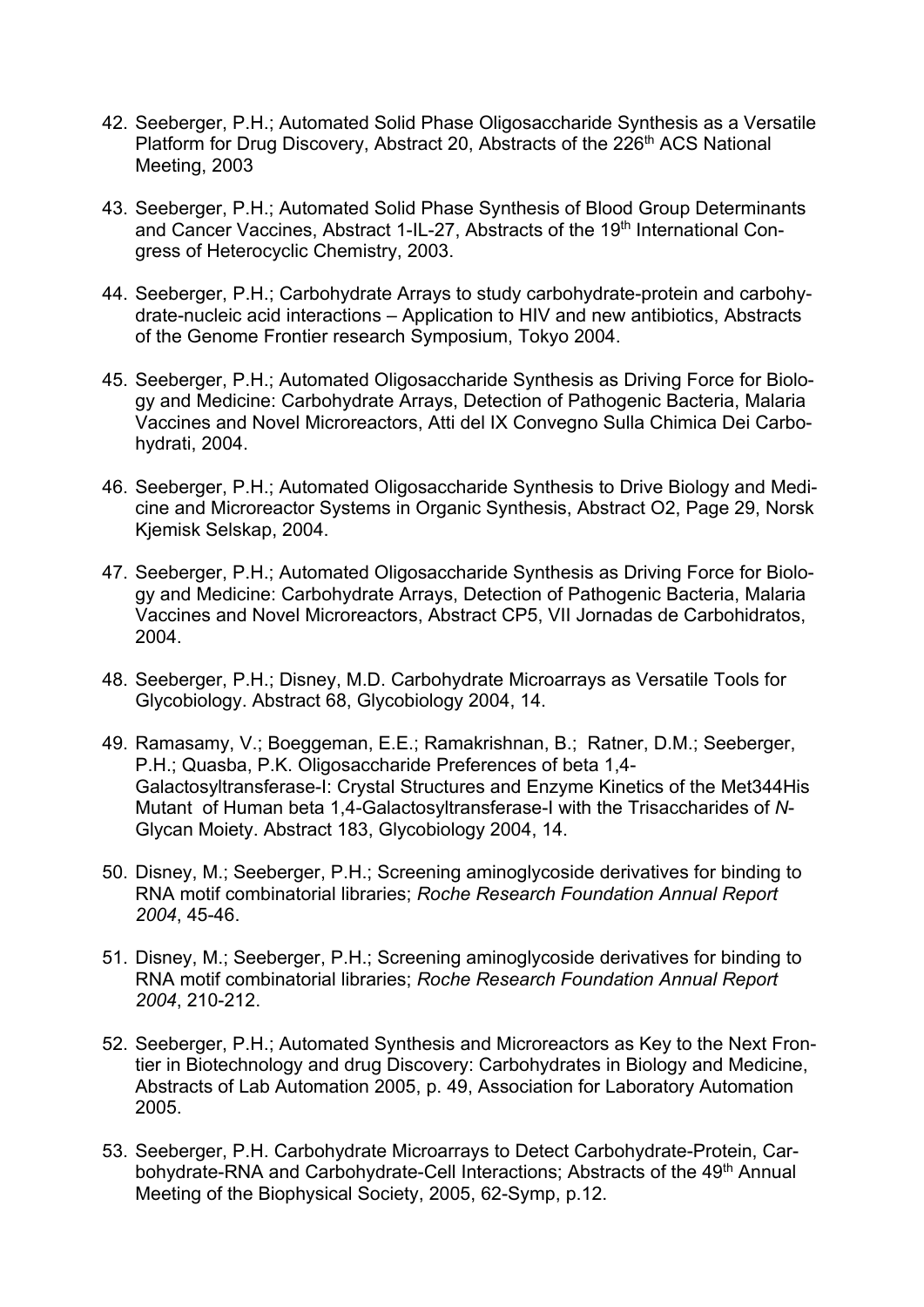- 54. Seeberger, P.H.; Automatische Synthese komplexer Oligosaccharide als Grundlage für biologische und medizinische Forschung, Abstrakte Symposium "Aktuelle Entwicklungen in der Naturstoff-Forschung" Dechema 2005, p. 54.
- 55. Seeberger, P.H.; Automated Synthesis and and Microreactors as Basis for for Biological and Medical Research. 17-CARB, Abstr. Pap. Am. Chem. Soc. 2005, 229.
- 56. Cociorva, O.M.; Seeberger, P.H.; Oligosaccharide synthesis for Helicobacter Pylori assay. 26-CARB, Abstr. Pap. Am. Chem. Soc. 2005, 229.
- 57. Seeberger, P.H.; Hölemann, A.; Automated Oligosaccharide Synthesis to create vaccines for malaria, leishmaniasis, HIV-AIDS and tuberculosis. 99-CARB, Abstr. Pap. Am. Chem. Soc. 2005, 229.
- 58. Seeberger, P.H.; Automated Synthesis of Oligosaccharides and Carbohydrate Arrays to Enable Studies in Biology and Medicine. 500.2 Abstracts Experimental Biology 2005.
- 59. Seeberger, P.H.; Automated Synthesis of Oligosaccharides as Basis for Biological and Medical Research. 500.2 Abstracts 20<sup>th</sup> Conference on Combinatorial Chemistry, 2005, p.47-55.
- 60. Seeberger, P.H.; Automated Synthesis and Microreactors as Basis for Biological and Medical Research; Abstracts 14<sup>th</sup> European Symposium on Organic Chemistry; Eds: A. Hoikkala, S. Karkola, 2005, p. 41.
- 61. Seeberger, P.H.; Automated Synthesis of Oligosaccharides: From Carbiohydrate Arrays to Vaccines; Abstracts Eurocombi 3, 2005, p.20.
- 62. Seeberger, P.H. New Methods for Automated Carbohydrate Assembly to Enable Biological and Medical Discoveries; Abstracts of the 13<sup>th</sup> European Carbohydrate Symposium, Bratislava, 2005, Award Lecture.
- 63. De Paz-Carrera, J.-L.; Noti, C.; Seeberger, P.H. The Use of Carbohydrate Microarrays to Study Heparin-Protein Interactions; Abstracts of the 13<sup>th</sup> European Carbohydrate Symposium, Bratislava, 2005, Poster 111.
- 64. Stocker, B.L.; Liu, X.; Hölemann, A.; Seeberger, P.H. The Synthesis of Antigenic Micobacterial Lipids; Abstracts of the 13<sup>th</sup> European Carbohydrate Symposium, Bratislava, 2005, Poster 111.
- 65. Seeberger, P.H.; Synthetic Tools to Elucidate the Biology of Glycoconjugates; *Glycoconjugate Journal*, **2005**, *22*, 157-158.
- 66. Seeberger, P.H.; Automated Synthesis of Oligosaccharides as Basis for Drug Discovery: From Carbohydrate Arrays to a Malaria Vaccine; *Abstracts of the Second Joint Italian-Swiss Meeting on Medicinal Chemistry*, **2005**, PL1, 29.
- 67. Seeberger, P.H.; Carbohydrate-based Vaccines Against Infectious Diseases; Abstracts of the 2nd Glycan Forum in Berlin, **2005**.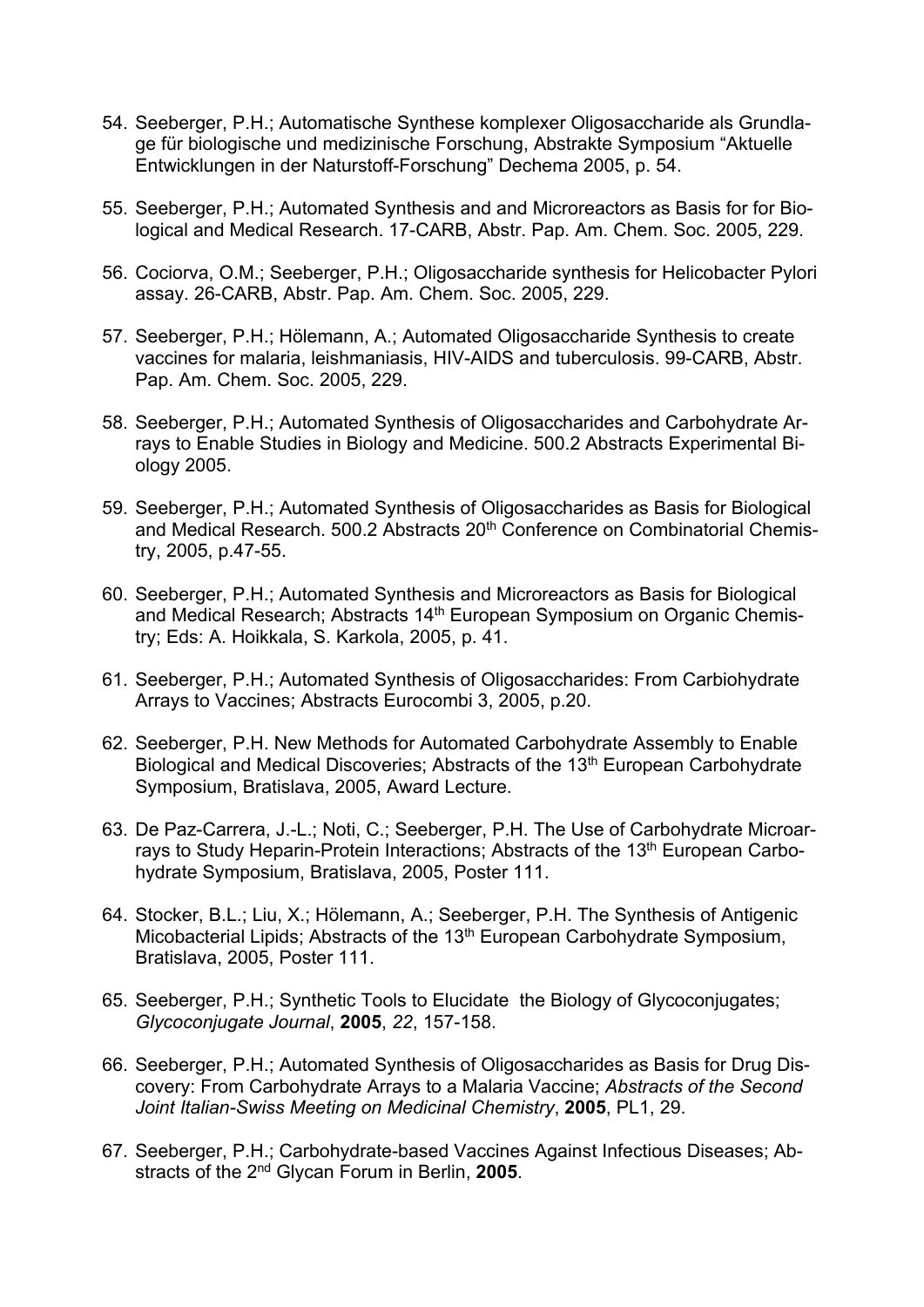- 68. Hölemann, A.; Stocker, B.L.; Liu,X.; Seeberger, P.H.; Towards a Synthetic Carbohydrate-Based Vaccine Against Tuberculosis, Abstracts of the 2<sup>nd</sup> Glycan Forum in Berlin, **2005**.
- 69. Seeberger, P.H.; Synthetic Glycolipids as Tools to Understand Infectious Diseases, Immunology and Metabolic Disease; Abstracts of Pacifichem **2005**, Numb. 55.
- 70. Stocker, B.L.; Liu,X.; Hölemann, A.; Seeberger, P.H.; Synthesis of Antigenic Microbacterial Lipids; Abstracts of Pacifichem **2005**, Numb. 1617.
- 71. Seeberger, P.H.; Carbohydrate Vaccines Against Infectious Diseases Automated Synthesis and Carbohydrate Arrays as Enabling Technologies; Abstracts of International Symposium Novel Agents Against Infectious Diseases-An Interdisciplinary Approach **2006**, page 15.
- 72. Seeberger, P.H.; Microreactors Tools in the Hands of Synthetic Chemists; Abstracts, 3.Workshop "Chemische und biologische Mikrolabortechnik"2006.
- 73. Seeberger, P.H.; Of Microreactors and Vaccines; Abstracts, Annual Meeting of the GDCh Fachgruppe Medizinische Chemie, 2006, page 55.
- 74. Seeberger, P.H.; Chemical Glycomics: Automated Oligosaccharide Synthesis as Platform for Biological and Medical Research; Abstracts, ERA Chemistry Workshop "Stereo-controlled Chemistry Related to the Solution of Major Biological Problems" 2006.
- 75. Geyer, K.; Codee, J.; Seeberger, P.H.; Microreactors in the Hands of Synthetic Chemists: Developing the Round Bottom Flask for the 21<sup>st</sup> Century; Abstracts, Young Chemists Workshop – Microreactor Technology; 2006, page 5.
- 76. Seeberger, P.H.; Chemical Glycomics: From Carbohydrate Arrays to a Malaria Vaccine; Abstracts Beilstein Institut: International Workshop Molecular Interactions-Bringing Chemistry to Life; 2006, page 31.
- 77. Seeberger, P.H.; Chemistry and Biology of Carbohydrates; Abstracts ICOB-5 & ISCNP-25 IUPAC; 2006, ILV/VI-12 .
- 78. Bufali, S.; Seeberger, P.H.; Synthesis of GSL-4 Glycosphingolipids, Candidate Antigens for CD1d-Restricted NKT Cells; 12<sup>th</sup> Ischia Advanced School for Organic Chemistry; 2006.
- 79. Ravida, A.; Liu, X.; Seeberger, P.H.; New Routes to Glycosyl Phosphates and Their Application to *in situ* Glycosylation Reactions; 12<sup>th</sup> Ischia Advanced School for Organic Chemistry; 2006.
- 80. Seeberger, P.H.; Chemistry and Biology of Carbohydrates: From de novo Synthesis to Vaccines; IKCOC-10; 2006, IL-17; page 79.
- 81. Hanashima S.; Seeberger, P.H.; Synthesis of Sialylated Glycans Related to Influenza Virus Infection; IKCOC-10; 2006, OP-16, page 94.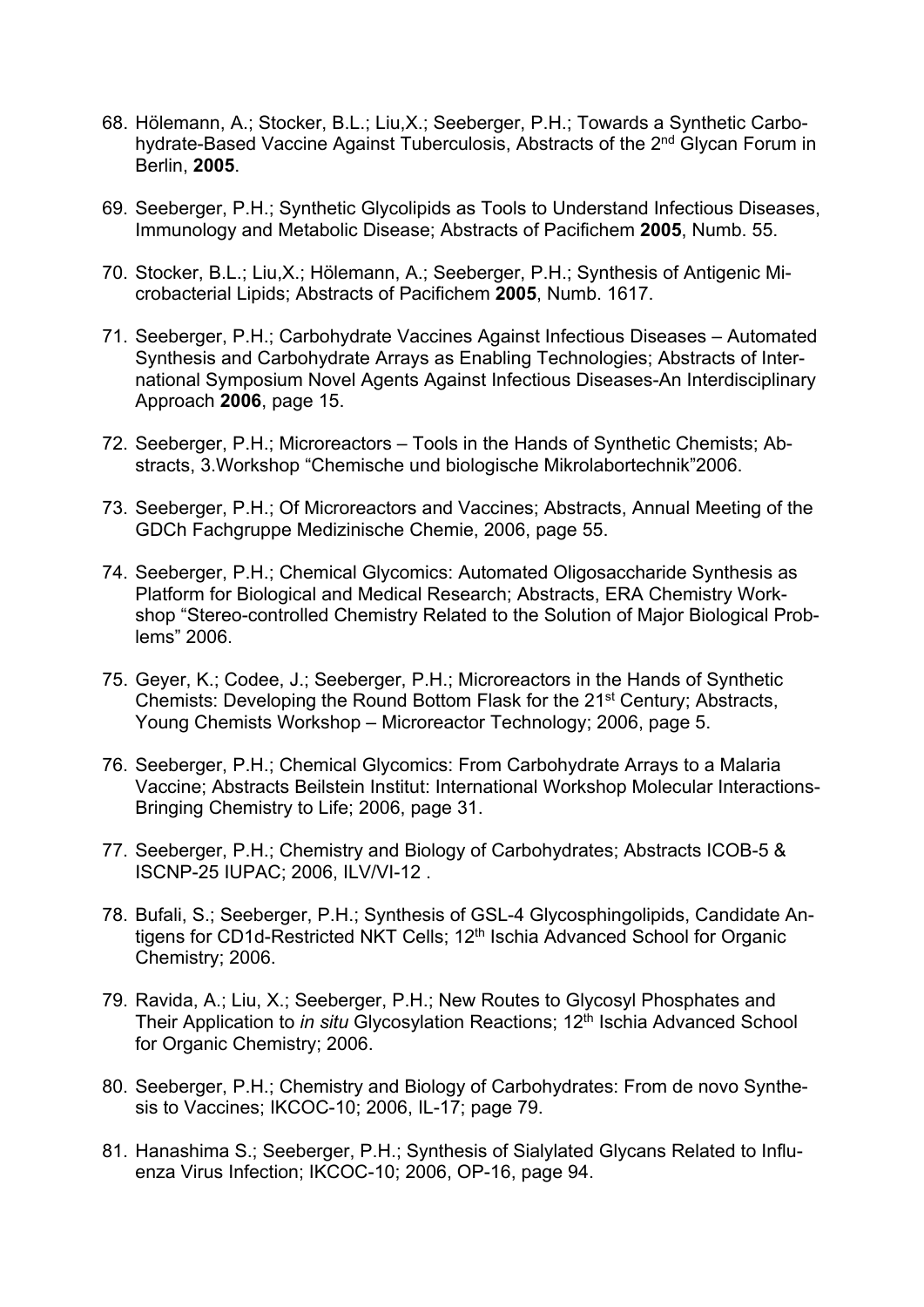- 82. Seeberger, P.H.; Organic Synthesis in Microreactors to create Biomolecules; Fifth International Forum on Chemistry of Functional Organic Materials; 2006, L-03, page 30-31.
- 83. Codee, J.D.C.; Castagner, B.; Kröck, L.; Seeberger, P.H.; Automated Solid-Phase Synthesis of b-Mannosides; CERC-3 Young Chemists Workshop on Carbohydrate Chemistry, Dublin; 2007, page 11.
- 84. Werz, D.B.; Castagner, B.; Seeberger, P.H.; Carbohydrate Antigens: From Anthrax to Automated Synthesis; CERC-3 Young Chemists Workshop on Carbohydrate Chemistry, Dublin; 2007, page 28.
- 85. Seeberger, P.H.; Automated Oligosaccharide Synthesis; CERC-3 Young Chemists Workshop on Carbohydrate Chemistry, Dublin; 2007, page 32.
- 86. Seeberger, P.H.; Microreactors as the Key to the Chemistry Laboratory of the Future; IUPAC/OPWC Workshop: Impact of Advances in Science and Technology on the Chemical Weapons Convention, Zagreb; 2007, pages 35-42.
- 87. Seeberger, P.H.; Microreactors as Tools for Synthetic Chemists; X<sup>th</sup> Spring Meeting of Synthetic Chemistry, Helsinki; 2007, page 26.
- 88. Seeberger, P.H.; Automated Oligosaccharide Synthesis; Benzon Symposium No. 54 "Glycosylation Opportunities in Drug Development", Copenhagen; 2007, page 52.
- 89. Seeberger, P.H.; "Signaling Systems Involving Carbohydrates: Applications to Systems Biology?" Synthetic Biology 3.0, Zurich; 2007, page 54.
- 90. Seeberger, P.H.; "Synthesis of Biomolecules in Microreactors" European School of Medicinal Chemistry, Volume Advanced Methodologies in Organic Synthesis; Urbino; 2007, page 43-50.
- 91. Campbell, A.S.; Christ, W.; Guo, Y.; Jones, M.; Schofield, L.; Seeberger, P.H.; Synthetic Carbohydrate Antigens: Enabling a New Paradigm in Vaccine Discovery; Abstracts of the 14th European Carbohydrate Symposium, Lübeck, 2007, Invited Lecture 25.
- 92. Bindschädler, P.; Adibekian, A.; Timmer, M.S.M.; Noti, C.; Seeberger, P.H.; De Novo Synthesis of Uronic Acid Building Blocks for Assembly of Heparin Oligosaccharides; Abstracts of the 14<sup>th</sup> European Carbohydrate Symposium, Lübeck, 2007, Poster 28.
- 93. Hossain, L.H.; Codee, J.D.C.; Seeberger, P.H.; Toward Oligosaccharide Synthesis on Gold Chips; Abstracts of the 14<sup>th</sup> European Carbohydrate Symposium, Lübeck, 2007, Poster 47.
- 94. Oberli, M.A.; Horlacher, T.; Werz, D.B.; Kröck, L.; Andre, S.; Gabius, H.-J.; Seeberger, P.H.;In Depth-Binding Analysis of Galectins to a Variety of Oligosaccharides; Abstracts of the 14<sup>th</sup> European Carbohydrate Symposium, Lübeck, 2007, Poster 174.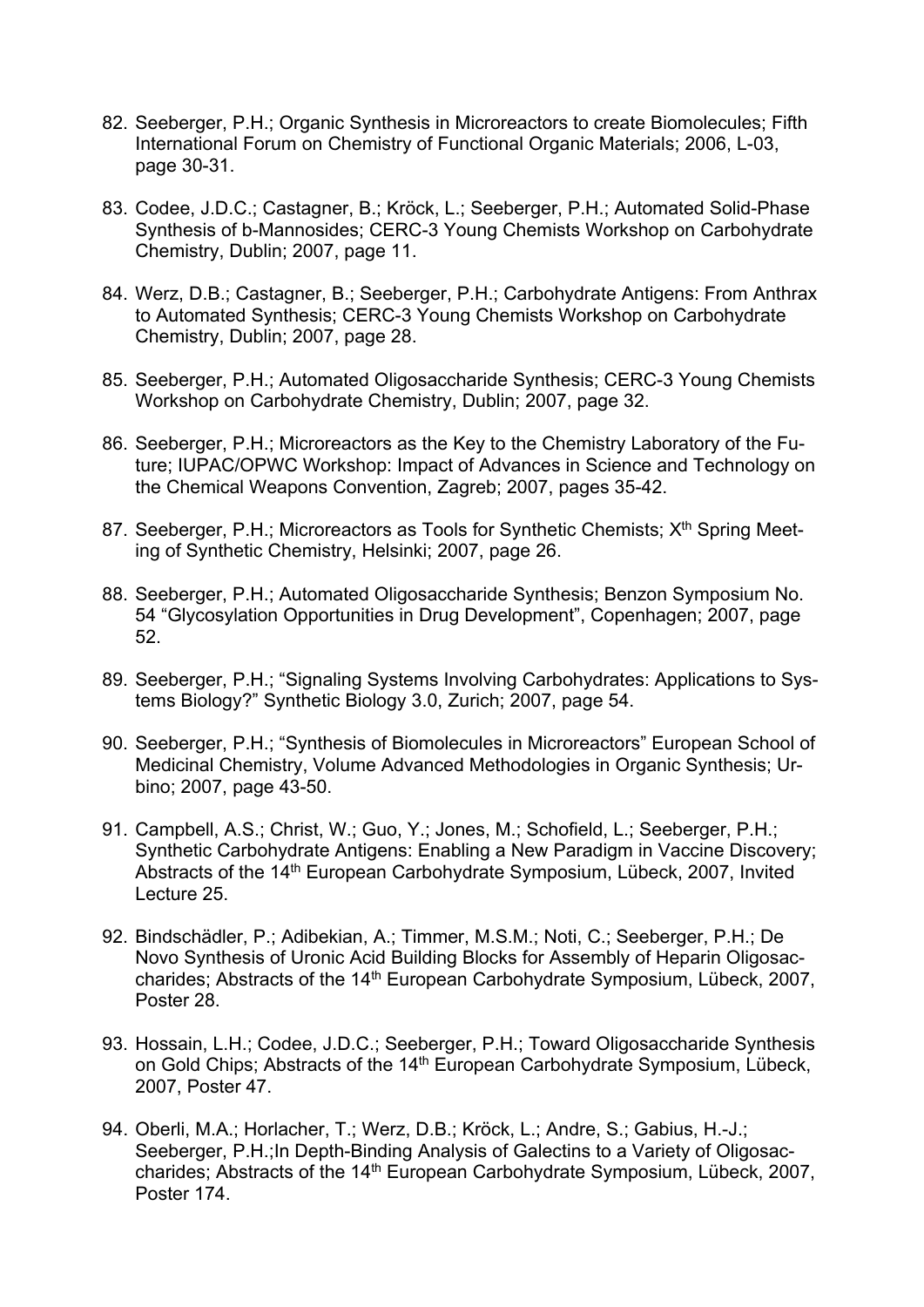- 95. Kinjo, Y.; Tupin, E.; Wu, D.; Fujio, M.; Zajonc, D.; Bufali, S.; Tsuji, M.; Seeberger, P.H.; Wilson, I.A.; Wong, C-H.; Kronenberg, M.; "Recognition of Carbohydrate Containing Antigens by NKT Cells"; Carbohydrates as Vaccine Moieties Symposium, Washington (DC); 2007, page 7.
- 96. Seeberger, P.H.; Kamena, F.; Azzouz, N.; Liu, X. "Synthetic Oligosaccharides and Glycolipidsas Tools and Vaccine Candidates"; Carbohydrates as Vaccine Moieties Symposium, Washington (DC); 2007, page 23.
- 97. Seeberger, P.H.; "From Microreactors to a Malaria Vaccine"Centre for Synthesis & Chemical Biology; Recent Advances in Synthesis and Chemical Biology VI; Dublin; 2007, page L1.
- 98. Seeberger, P.H.; "Microreactors as Tools for Organic Chemists"OKV2008 Det 23. Organisk Kjemiske Vintermote; Geilo; 2008, page 17.
- 99. Kamena, F.; Liu, X.; Tamborrini, M.; Pluschke, G.; Seeberger, P.; "Glycan Chips as Diagnostic Tools: Malaria and Autoimmune Disease"; The 4<sup>th</sup> Glycan Forum in Berlin; Berlin, 2008; page 7.
- 100. Christ, W; Campbell, A.S.; Pena, J.C.; Seeberger, P.; Schofield, L.; "Development of a Malaria GPI Vaccine Candidate: Practical Access to the Syntehtic GPI Carbohydrate" The 4<sup>th</sup> Glycan Forum in Berlin; Berlin, 2008; page 11.
- 101. Geyer, K.; Seeberger, P.H.; "Microreactors as the Key to the Chemistry Laboratory of the Future"; 1<sup>st</sup> SynTOP Smart Synthesis and Technologies for Organic Processes; VDI Berichte 2039, pages 91-98.
- 102. Seeberger, P.H.; "Glycan Arrays"*Comp. Biochem. Physiol. A* **2008**, *150*, 165.
- 103. Seeberger, P.H.; "Synthetic Carbohydrate Vaccines"*Comp. Biochem. Physiol. A* **2008**, *150*, 166.
- 104. Seeberger, P.H.; An Integrated Carbohydrate Tool Platform Based on a Fully Fully Automated Oligosaccharide Synthesizer" Abstracts of the 24<sup>th</sup> International Carbohydrate Symposium, Oslo, **2008**, IL18.
- 105. Laurino, P.; Seeberger, P.H.; Photochemical Reactions in a Microreactor; ETH Micro and Nanoscience Platform, Exhibition, Zurich, **2008**, page 7.
- 106. Odedra, A.; Seeberger, P.H.; Free Radical Reactions in a Microreactor, ETH Micro and Nanoscience Platform, Exhibition, Zurich, **2008**, page 8.
- 107. Seeberger, P.H.; Automated Oligosaccharide Synthesis as Platform for Vaccine Development; *Drugs Fut* **2008**, *33*, 3-4.
- 108. Seeberger, P.H.; "Using Synthetic Chemistry to Elucidate Fundamental Mechanisms of Malaria Infection" Abstracts of the Chemical Biology 2008 Conference, Heidelberg, page 10.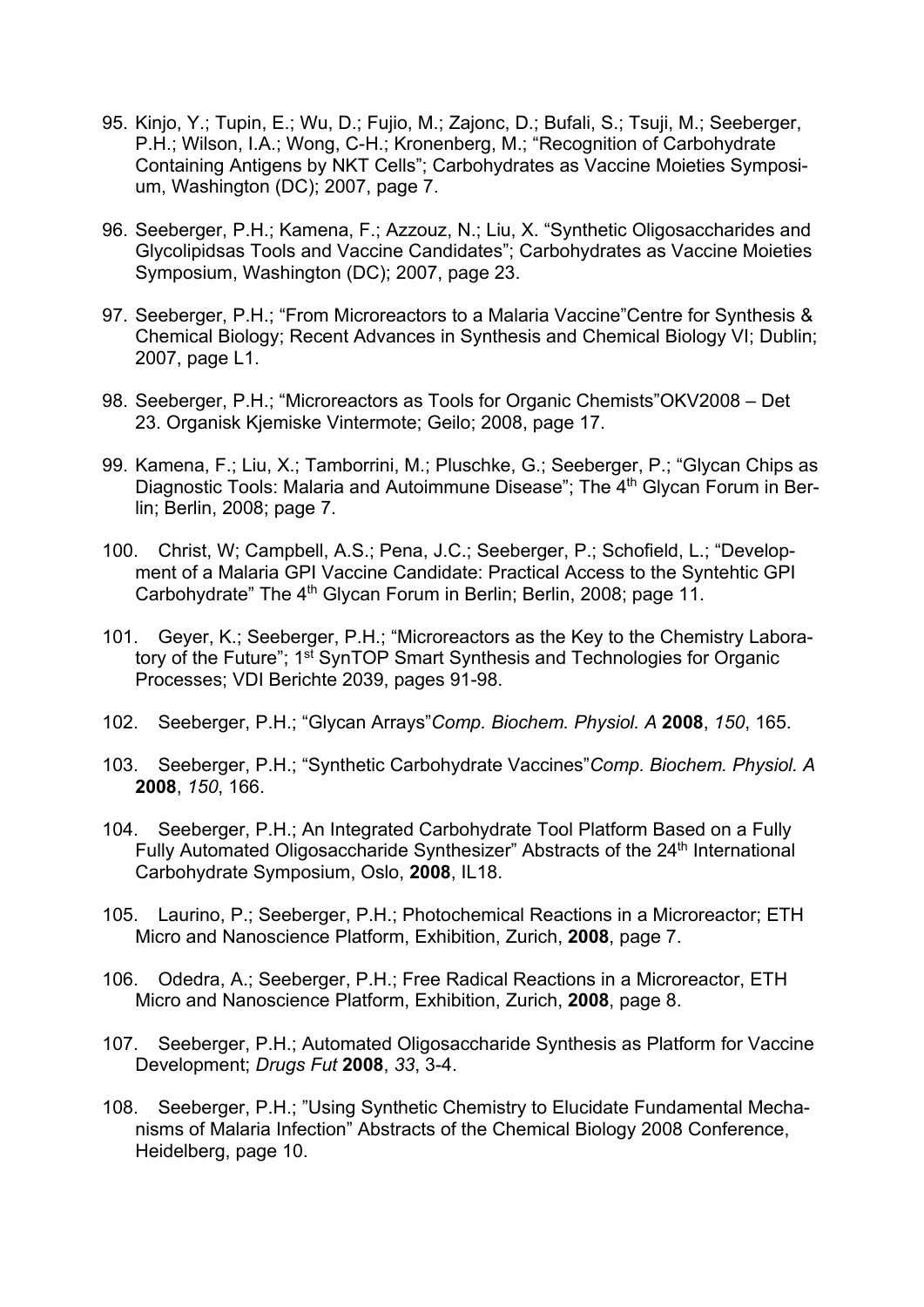- 109. Adibekian, A.; Kikkeri, R.; Lepnies, B.; Seeberger, P.H.; "*In vivo* Cell Targeting and Imaging Using Carbohydrate Capped Semiconductor Quantum Dots"; Abstracts of the Chemical Biology 2008 Conference, Heidelberg, page 125.
- 110. Seeberger, P.H.; "Using Synthetic Chemistry to Elucidate Fundamental Mechanisms of Malaria Infection and Create an Anti-Malaria Vaccine" Abstracts of PERCH-CIC Congress VI, Pattaya, PL-5, page 9.
- 111. Seeberger, P.H.; "Microreactors in the Hands of Syntehtic Chemists" Abstracts of PERCH-CIC Congress VI, Pattaya, S2-L3, page 24.
- 112. Seeberger, P.H.; "From Automated Carbohydrate Synthesis to Diagnostics and Vaccines" Abstracts of the 5<sup>th</sup> AICCS National Symposium, Banff, Canada, Page 31.
- 113. Seeberger, P.H.; "Carbohydrate-based Diagnostics and Vaccines" Abstracts of the Wissenschaftsforum Chemie 2009, Frankfurt, Germany, Page 263.
- 114. Seeberger, P.H.; "From De Novo and Automated Synthesis to Carbohydrate Vaccines and Diagnostics" Abstracts of GECO50, Obernai, France.
- 115. Seeberger, P.H.; " Automated Carbohydrate Synthesis, Diagnostics and Vaccines" Abstracts of 3rd European Congress on Chemistry for Life Sciences, Frankfurt, Germany, Page 81.
- 116. Seeberger, P.H.; " Automated Carbohydrate Synthesis, Diagnostics and Vaccines" Abstracts of the European School of Medicinal Chemistry, Urbino, Italy, Page 137-153.
- 117. Seeberger, P.H.; " Automated Oligosaccharide Synthesis and Synthetic Vaccines"; Abstracts of The 2nd International Sympoisum on Combinatorial Sciences in Biology, Chemistry, Catalysis and Materials (SCS09) Beijing, China, Page 29-30.
- 118. Seeberger, P.H.; " Automated Oligosaccharide Synthesis and Synthetic Vaccines"; Abstracts of Combinatorial Chemistry and Chemical Biology Toward a New Paradigm for Drug Discovery" Osaka, Japan, IL-14, 2009, Page 27-28.
- 119. Ohara, T.; Adibekian, A.; Esposito, D.; Seeberger, P.H.; " *De novo* Synthesis of a L-Glycero-D-manno-heptose building block towads the synthesis of a Yersenia pestis Vaccine Candidate" Osaka, Japan, P-31, 2009, Page 75.
- 120. Seeberger, P.H.; " Automated Oligosaccharide Synthesis, Microreactors and Synthetic Vaccines"; Abstracts of The 3rd International Symposium on Bio-Inspired Engineering" Taipei, Taiwan, PL-15, Page 38-39.
- 121. Seeberger, P.H.; " Automated Oligosaccharide Synthesis and Carbohydrate Vaccines"; Abstracts of Journées de Chimie Moléculaire 2010, Paris, France.
- 122. Seeberger, P.H.; "Microreactors as Tools for Synthetic Chemists"; Abstracts of the Balticum Organicum Syntheticum" Riga, Latvia, PL-15, Page 29.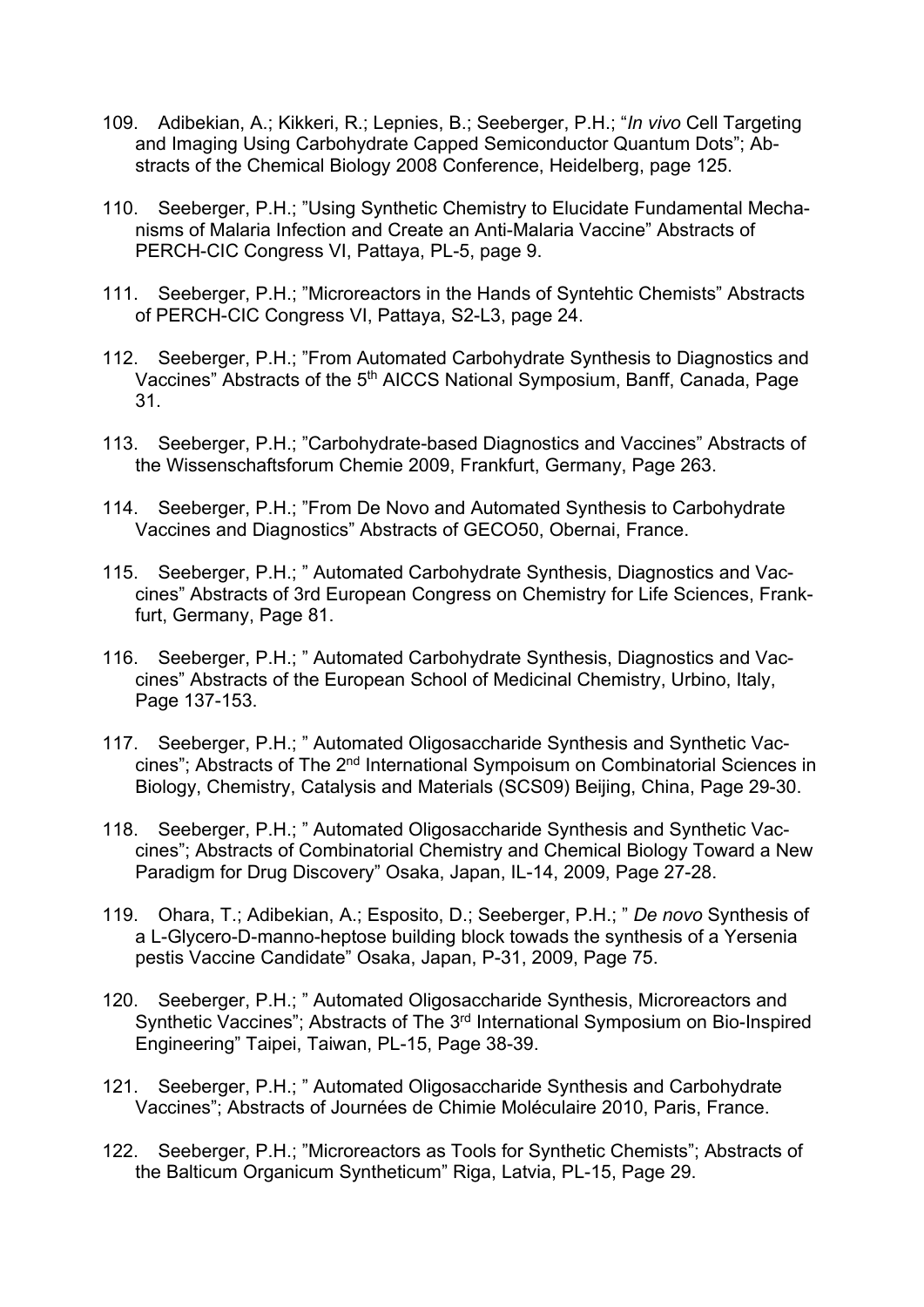- 123. Seeberger, P.H.; "From Automated Carbohydrate Synthesis to Novel Vaccines and Diagnostics"; Abstracts of the Meeting: Challenges in Organic Chemistry and Chemical Biology (ISACS1), San Francisco, USA, Pages 14-15.
- 124. Seeberger, P.H.; "Chemistry and Biology of Carbohydrates"; Abstracts of the 12th Belgian Organic Synthesis Symposium (BOSS XII) Naumur, Belgium, L-17, Pages 44-45.
- 125. Seeberger, P.H.; "Automted Synthesis and Glycan Arrays Containing Sialic Acid"; Abstracts of the Meeting: 13<sup>th</sup> International Conferenceon Biology and Chemistry of Sialic Acids (SialoGlyco 2010), Potsdam, Germany, Page 17.
- 126. Seeberger, P.H.; Carbohydrate on Nanoparticles, Surfaces and Polymer: From Basics to Diagnostic Applications; Abstract CARB 44, Abstracts of the 240<sup>th</sup> ACS National Meeting, 2010.
- 127. Christiansson, C.V.; Seeberger, P.H.; Structure Activity Studies of Syntehtic Glycosylphosphatidylinositol Anchored Proteins; Abstract CARB 94, Abstracts of the 240<sup>th</sup> ACS National Meeting, 2010.
- 128. Pragani, R.; Seeberger, P.H.; De Novo Synthesis of a 2-Acetamido-4-amino-2,4,6-trideoxy-D-galactose (AAT) Building Block for the Preparation of a Bacteroides fragilis A1 Polysaccharide Fragment; Abstract CARB 116 , Abstracts of the 240<sup>th</sup> ACS National Meeting, 2010.
- 129. Seeberger, P.H.; "Carbohydrate-based Nanoscience": Abstracts of the 8<sup>th</sup> iCeMS International Symposium "Meso-Control of Functional Architectures"; Kyoto, Japan, Page 18.
- 130. Seeberger, P.H.; "Automated synthesis as Platform for the discovery of carbohydrate vaccine candidates"; Abstracts of the 5<sup>th</sup> Glycan Forum, Berlin, Germany, Page 9.
- 131. Erickson, M.; Maglinao, M.; Irgang, M., Seeberger, P.H., Lepenies, B.; "C-Type lectin receptors as targets for immune interventions"; Abstracts of the 5<sup>th</sup> Glycan Forum, Berlin, Germany, Page 17.
- 132. Calin, O.; Seeberger, P.H.,"P-8: A divergent de novo approach to 3,6-Dideoxy hexoses as a key step for the synthesis of salmonella O-antigenic structures"; Abstracts of the 5<sup>th</sup> Glycan Forum, Berlin, Germany, Page 21.
- 133. Dietrich, P.; Girard-Lauriault, P.-L.; Gross, T.; Lippitz, A.; Min, H.; Wirth, T.; Unger, W.E.S.; Horlacher, T.; Castelli, R.; Seeberger, P.H.,"P-12: Carbohydratefunctionalized surfaces: Analysis by a multi-method approach"; Abstracts of the  $5<sup>th</sup>$ Glycan Forum, Berlin, Germany, Page 22.
- 134. Eller, S.; Hahm, H.-S., Yin, J.; Collot, M.; Seeberger, P.H.,"P-14: Automated solid phase synthesis of chondroitin"; Abstracts of the  $\bar{5}$ <sup>th</sup> Glycan Forum, Berlin, Germany, Page 23.
- 135. Erickson, M.; Maglinao, M.; Irgang, M., Seeberger, P.H., Lepenies, B.; "P-15 Analysis of the role of C-Type lectin receptors and their carbohydrate ligands in in-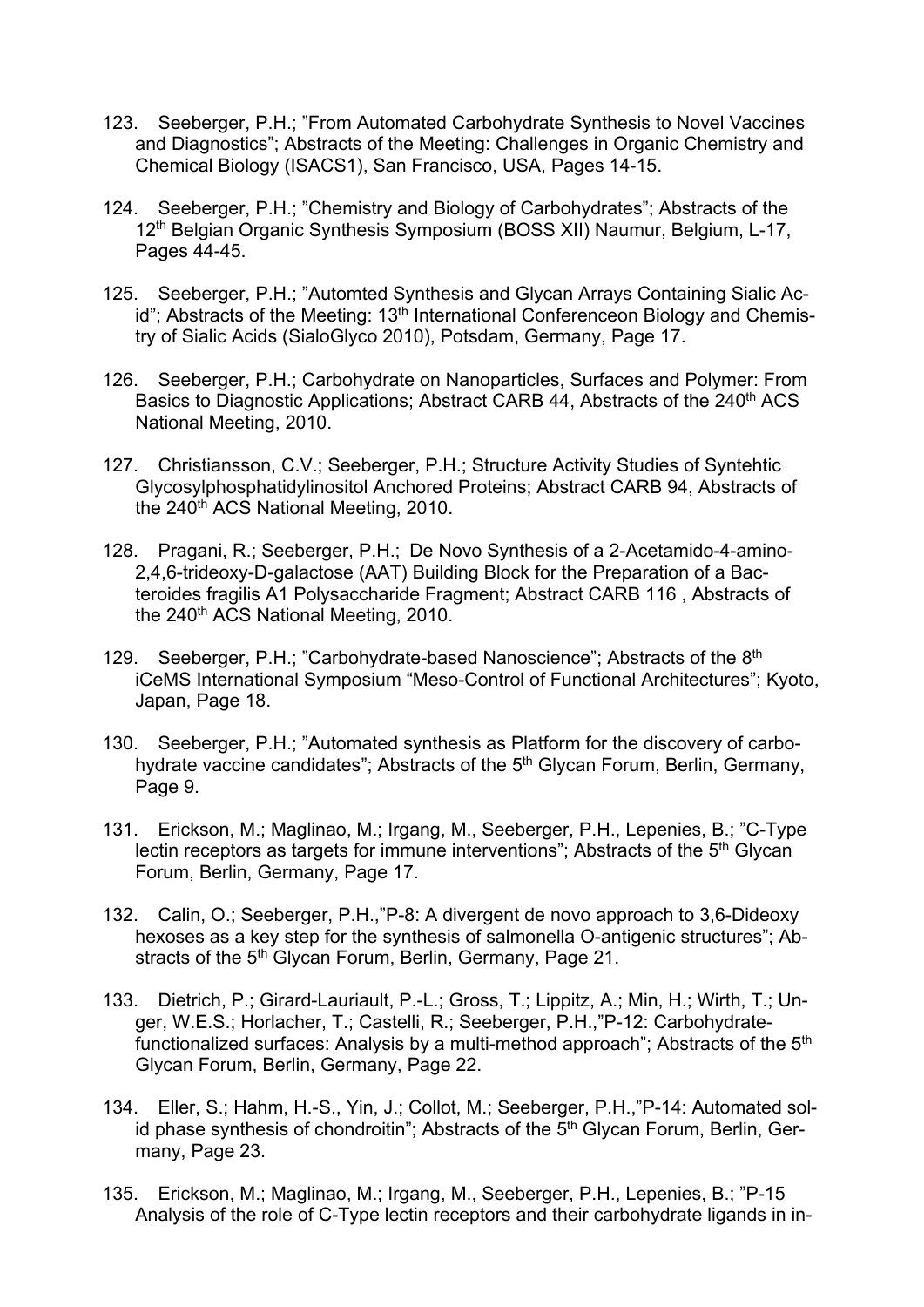flammatory processes"; Abstracts of the  $5<sup>th</sup>$  Glycan Forum, Berlin, Germany, Page 23.

- 136. Erickson, M.; Esposito, D.; Hahm, H.S.; Kikkeri, R.; Castagner, B.; Lepenies, B.; Seeberger, P.H.,"P-16 Carbohydrate-capped quantum dots as tool for in vitro imaging of the gangliosides GM3 and Gg3"; Abstracts of the 5<sup>th</sup> Glycan Forum, Berlin, Germany, Page 23.
- 137. Hütter, J.; Rödig, J., Reichl, U.; Seeberger, P.H., Rapp, E.; Lepenies, B.; "P-33 Impact of Influenza A virus hemagluttinin N-glycosylation on immunogenicity"; Abstracts of the 5<sup>th</sup> Glycan Forum, Berlin, Germany, Page 29.
- 138. Khil´chenko, S.R.; Zaporozhets, T.S.; Shevchenko, N.M.; Seeberger, P.H., Lepenies, B.; "P-38 Immunostimulatory function of native and chemically modified fucoidan from the brown ala Fucus evanescens"; Abstracts of the 5<sup>th</sup> Glycan Forum, Berlin, Germany, Page 31.
- 139. Ito, Y.; Vela, J.L.; Matsumura, F.; Tyznik, A.; Seeberger, P.H.; Kronenberg, M.; Fukuda, M.; "P-47 Chemical synthesis and properties of cholesteryl  $\alpha$ -glycosides"; Abstracts of the 5<sup>th</sup> Glycan Forum, Berlin, Germany, Page 35.
- 140. Pagel, K.; von Helden, G.; Seeberger, P.H.; Meijer, G.;"P-52 Structural characterization of complex carbohydrates using ion mobility spectrometry"; Abstracts of the 5<sup>th</sup> Glycan Forum, Berlin, Germany, Page 36.
- 141. Pragani, R.; Seeberger, P.H.; "P-54 De novo synthesis of a 2-acetamido-4 amino-2,4,6-trideoxy-D-galactose (AAT) building bock for the preparation of the zwitterionic polysaccharide A1 (PS A1) repeating subunit of Bacteroides fragilis"; Abstracts of the 5<sup>th</sup> Glycan Forum, Berlin, Germany, Page 37.
- 142. Seeberger, P.H.; Automated Synthesis of Glycosaminoglycans; Abstract CARB 5, Abstracts of the 241<sup>tst</sup> ACS National Meeting, 2011.
- 143. Seeberger, P.H.; Automated Synthesis of Glycosaminoglycans; Abstracts of the RSC Carbohydrate & bioorganic Groups Spring Meeting, Kings College, London UK, 2011.
- 144. Seeberger, P.H.; Abstract 432.3 Synthetic glycosyl phosphatidyl inositol glycolipids as molecular tools to elucidate molecular mechanisms of malaria infections; Abstracts of the Experimental Biology 2011 Meeting, Washington, DC, 2011, p 119.
- 145. Seeberger, P.H.; A Glycan Microarray Platform for the High-Throughput Analysis of BLOOD Sera; Abstracts – IFCC – WorldLab – EuroMedLab Berlin 2011 – Berlin, 15-19 May 2011 • DOI 10.1515/CCLM.2011.501 • S158 Clin Chem Lab Med 2011; 49, Special Suppl, pp S1 – S874, May 2011, Walter de Gruyter, Berlin, New York
- 146. Seeberger, P.H.; Synthetic Carbohydrate Vaccines; Abstracts of the 2<sup>nd</sup> International Symposium "Active Pharmaceutical Ingredients from Bioprocesses (APIB 2011), Madrid, Spain, 2011, p. 37.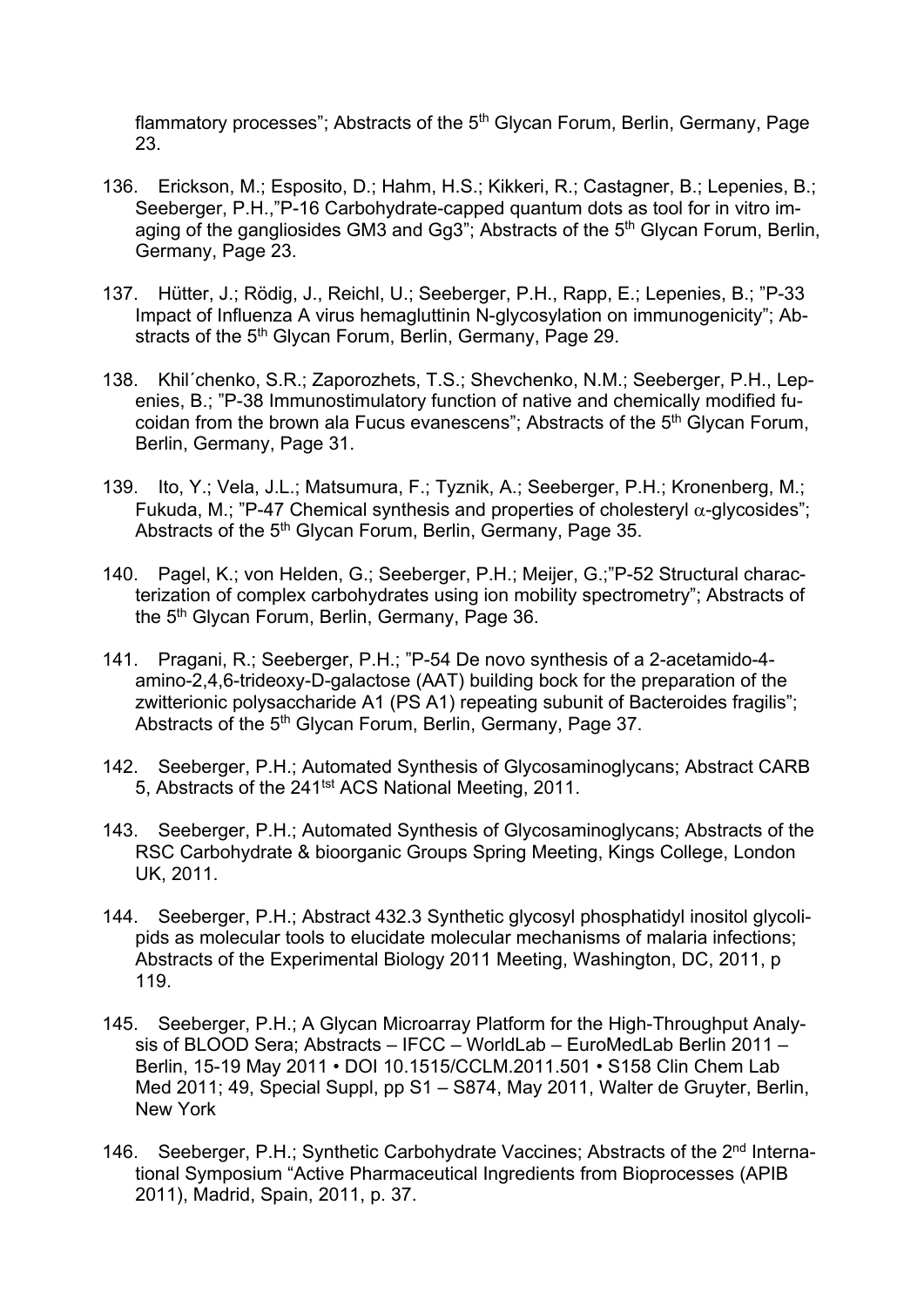- 147. Seeberger, P.H.; Bioinformatics Analysis of the Glycome Guides Automated Oligosaccharide Synthesis; Abstracts of the 2<sup>nd</sup> Beilstein Institute Symposium on Glycobioinformatics, Potsdam, Germany, p. 17.
- 148. Seeberger, P.H.; From Carbohydrate Synthesis to Medical and Materials Applications; Abstracts of the 22<sup>nd</sup> Symposium on Organic Chemistry, Cambridge, UK, p. I16.
- 149. Seeberger, P.H.; Automated Oligosaccharide Synthesis as Basis for the Development of Vaccines Against Infectious Diseases: Abstracts of the 14<sup>th</sup> Brazilian Meeting on Organic Synthesis (14<sup>th</sup> BMOS), Brasilia, Brazil, PL-5.
- 150. Seeberger, P.H.; Using Automated Oligosaccharide Synthesis to Elucidate the Basis of Infectious Disease Mechanisms; Abstracts of the 31st Naito Conference, Sapporo, Japan, A-5, pp 19-20.
- 151. Seeberger, P.H.; Automated Oligosaccharide Synthesis to Create Carbohydrate Based Vaccines Against Bacteria and Parasites; Abstracts of the Humboldt Kolleg on Science Globalization and Human Development, Goa, India, IT-2, p 4.
- 152. Seeberger, P.H.; Preventing and Curing Infectious Diseases: Carbohydrate Vaccines and Continuous Flow Synthesis; Abstracts of the 2011 Annual Meeting of the Chemical Society Located in Taipei, Taiwan, p 10.
- 153. Seeberger, P.H.; Continuous Flow Synthesis of Polymers; Abstracts of the Macromolecular Colloquium Freiburg, 2012, F-50.
- 154. Seeberger, P.H.; Automated Oligosaccharide Synthesis, Abstracts of the European Young Investigator Workshop: Deciphering the Glycome: From Synthesis to Applications, Potsdam 2013, p4.
- 155. Seeberger, P.H.; Automated Oligosaccharide Synthesis, Abstracts of the European Young Investigator Workshop: Deciphering the Glycome: From Synthesis to Applications, Potsdam 2013, p4.
- 156. Götze, S.; Grube, M.; Vilotijevic, I.; Seeberger, P.H.; Varon Silva, D.; Glycosylphosphatidyl Anchors: A Complex and Functional Bridge Between Proteins and Membranes, Abstracts of the European Young Investigator Workshop: Deciphering the Glycome: From Synthesis to Applications, Potsdam 2013, p9.
- 157. Anish, C.; Martin, C.; Guo, X.; Wahlbrink, A.; Bröcker, F.; Seeberger, P.H.; Pathogen Detection Based on Antibodies Against Surface glycans, Abstracts of the European Young Investigator Workshop: Deciphering the Glycome: From Synthesis to Applications, Potsdam 2013, p17.
- 158. Alagesan, K.; Hinneburg, H.; Möginger, U.; Varon Silva, D.; Seeberger, P.H.; Deciphering the Glycocode: The Glycoproteomic Alphabet can be Decoded Using Glycoproteomics; Abstracts of the European Young Investigator Workshop: Deciphering the Glycome: From Synthesis to Applications, Potsdam 2013, p19.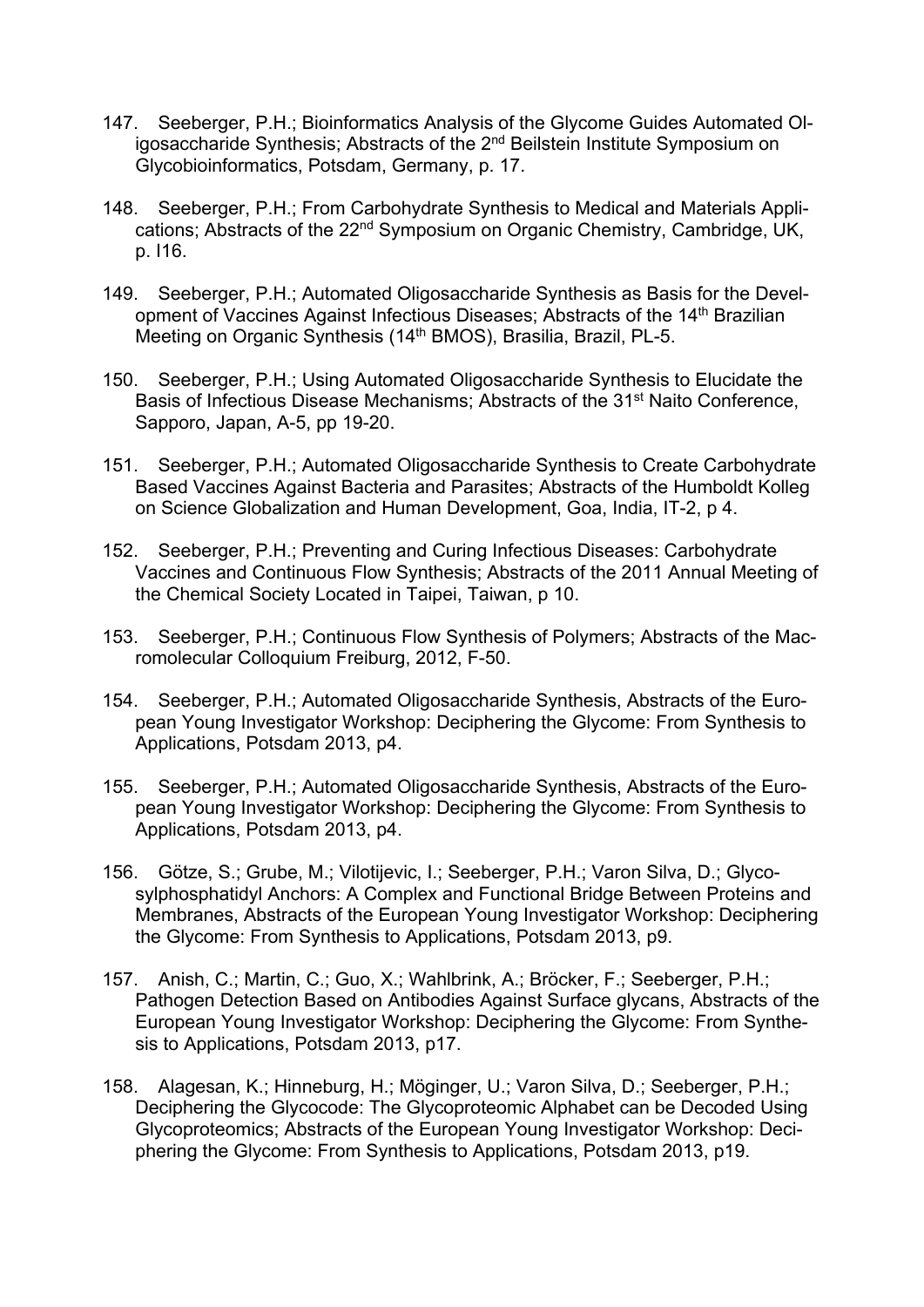- 159. Seeberger, P.H.; Synthetic Infectious Disease Vaccines: From Biologicals to Pharmaceuticals; Abstracts of "Frontiers in Medicinal Chemistry 2013"; San Francisco.
- 160. Seeberger, P.H.; Preventing and Curing Infectious Diseases: Carbohydrate Vaccines and Continuous Flow Synthesis; Abstracts of "Novel Agaengs against Infectious Diseases- an interdisciplinary approach"; Würzburg; L-05, p24.
- 161. Seeberger, P.H.; An Integrated Glycomics Platform Based on Automated Oligosaccharide Synthesis; Abstracts of "2th Joint Glycobiology Meeting"; Wittenberg (Germany); PL-3, p20.
- 162. Seeberger, P.H.; Automated Oligosaccharide Synthesis as Basis for Chemical Glycobiology and Vaccine Development; Abstracts of the 27th International Carbohydrate Symposium; Bangalore (India); 2014, p29.
- 163. Schuhmann, B.; Pragani, R.; Anish, C.; Pereira, C.L.; Seeberger, P.H.; Synthesis of Conjugation-ready Oligosaccharides to study immunomodulation by zwitterionic polysaccharides; Abstracts of the 27th International Carbohydrate Symposium; Bangalore (India); 2014, p36.
- 164. Grube, M.; Varon Silva, D.; Seeberger, P.H.; Seeberger, P.H.; Synthesis and Biological Evaluation of GPIs from *Trypanosoma brucei brucei*; Bangalore (India); 2014, p107.
- 165. Varon Silva, D.; Götze, S.; Azzouz, N.; Seeberger, P.H.; Glycosylphosphatidylinositol (GPIs). A vaccine candidate against toxoplasmosis; Abstracts of the 27th International Carbohydrate Symposium; Bangalore (India); 2014, p155.
- 166. Seeberger, P.H.; Preventing and Curing Infectious Diseases: Carbohydrate Vaccines and Continuous Flow Chemistry; Abstracts of the 31st Conference of Organic Chemists; Smolenice (Slovakia); 2014, PL-10, p20.
- 167. Seeberger, P.H.; Chemical glycobiology to understand cellular mechanisms and create novel modes for vaccination and therapy; Abstracts of the International Symposium on New Tools in Chemical Biology; Beijing, (China); 2014, PL-10, p25.
- 168. Seeberger, P.H.; Automated glycan assembly enabled chemical glycobiology; Abstracts of the 10<sup>th</sup> International Symposium on Bioorganic Chemistry; Pune, (India); 2015, p124-125.
- 169. Seeberger, P.H.; Chemical glycobiology enabled by automated glycan assembly; Abstracts of the 10<sup>th</sup> Status Seminar Chemical Biology; Frankfurt, (Germany); 2015, p11.
- 170. Seeberger, P.H.; Automated glycan assembly enables molecular glycobiology and material science; Abstracts of the 9<sup>th</sup> Georgia Glycoscience Symposium; Athens, GA, (USA); 2015.
- 171. Seeberger, P.H.; Chemical glycobiology enabled by automated glycan synthesis; Abstracts of the 4<sup>th</sup> RIKEN-MPI Joint Research Center for Systems Chemical Biology Symposium; Kobe (Japan); T23, 2015, p 34.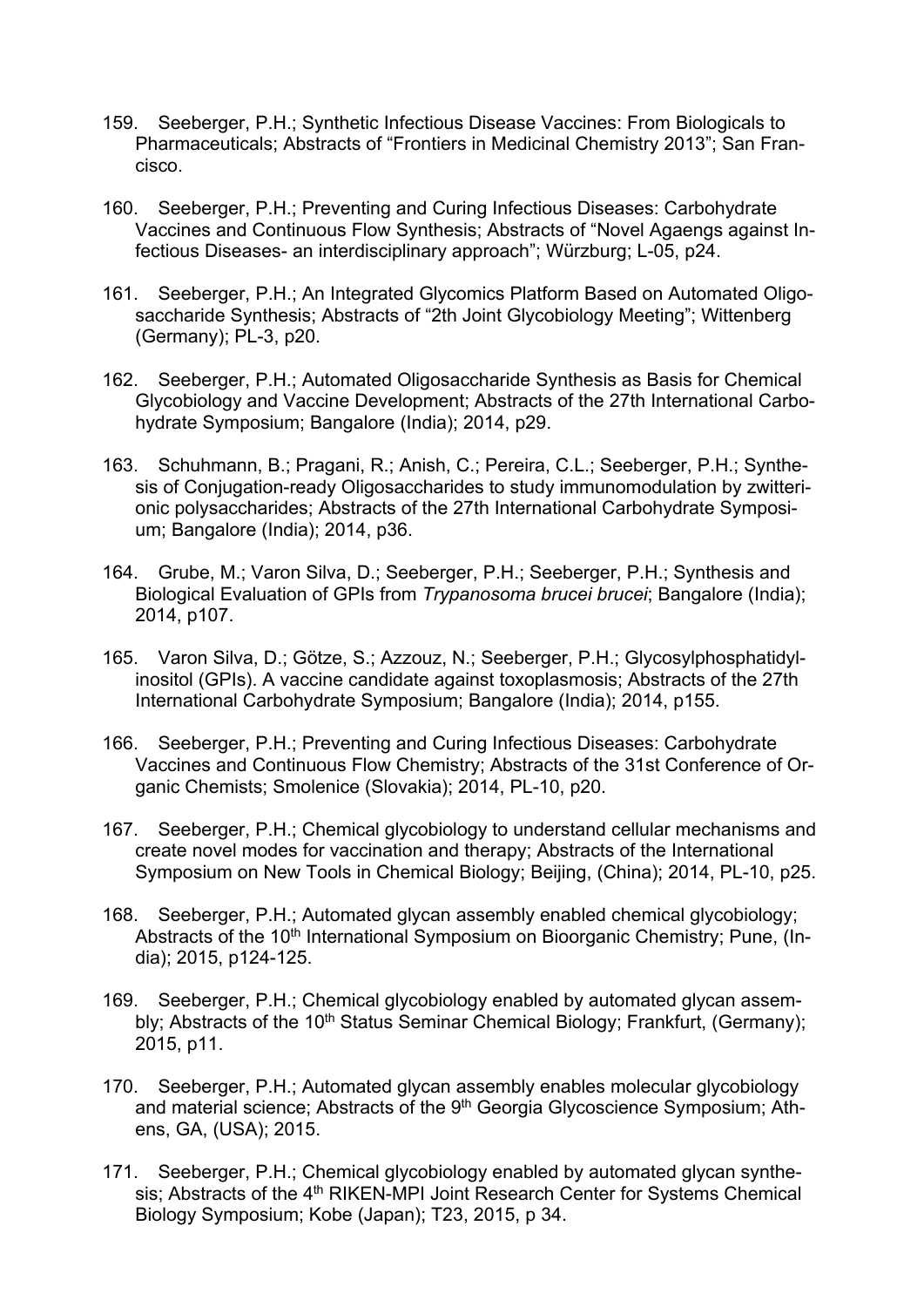- 172. Seeberger, P.H.; The Logic of Automated Glycan Assembly; Abstracts of the 16<sup>th</sup> Blue Danube Symposium on Heterocyclic Chemistry; Balatonalmadi, (Hungary); 2015; p22.
- 173. Seeberger, P.H.; Glycan Arrays and and other Tools Produced by Automated Glycan Assembly; Abstracts of the 3rd Beilstein Institute Symposium on Glycobioinformatics, Potsdam, Germany, 2015 p. 24-25.
- 174. Hofmann, J.; Hinneburg, H.; Struwe, W.B.; Seeberger, P.H.; Kolarich, D.; Pagel, K.; Identification of Isomeric Carbohydrates – Collision Cross Section Fingerprinting; Abstracts of the 3<sup>rd</sup> Beilstein Institute Symposium on Glycobioinformatics, Potsdam, Germany, 2015 p. 31.
- 175. Seeberger, P.H.; Fully Synthetic Carbohydrate Vaccines; Abstracts of the 19th European Symposium on Organic Chemistry, Lisbon, Portugal, 2015 p. 96.
- 176. Seeberger, P.H.; Continuous Flow Synthesis of Active Pharmaceutical Ingredients; Abstracts of the International Symposium on Synthesis and Catalysis, Evora, Portugal, 2015 p. 51-52.
- 177. Seeberger, P.H.; Preventing and Fighting Infetious Diseases: Carbohydrate Vaccines and Continuous Flow Chemistry; Abstracts of the XX Simposio Nacional de Quimica Organica, Mar del Plata, Argentina, 2015 p. 34.
- 178. Koksch, B.; Huhmann, S.; Vukelic, S.; Völler, J.; Budisa, N.; Seeberger, P.H.; Synthesis of Fluorinated Amino Acids and their application iin peptide and protein engineering; Abstracts of the XX Simposio Nacional de Quimica Organica, Mar del Plata, Argentina, 2015 p. 37.
- 179. Seeberger, P.H.; Automated Glycan Assembly Enables Molecular Glycobiology and Material Science; Abstracts of the XII Carbohydrate Symposium, Madrid, Spain, 2016, PL3.
- 180. Seeberger, P.H.; Automated Glycan Assembly Enables Molecular Glycobiology and Material Science; Abstracts of ISACS 19 "Challenges in Organic Chemistry", Irvine, CA, USA, 2016, INV09.
- 181. Seeberger, P.H.; PL5: Preventing and Fighting Infetious Diseases: Carbohydrate Vaccines and Continuous Flow Chemistry; Abstracts of the 5<sup>th</sup> Portuguese Young Chemists and 1<sup>st</sup> European Young Chemists Symposium, Guimaraes, Portugal, 2016 p. 17.
- 182. Seeberger, P.H.; CP4: Preventing and Fighting Infectious Diseases: Carbohydrate Vaccines and Continuous Flow Chemistry; Abstracts of the 26<sup>th</sup> Reunion Bienal de Quimica Organica, Punta Umbra, Spain, 2016 p. 13.
- 183. Seeberger, P.H.; Topic E1: Automated Glycan Assembly as Basis for Molecular Glycobiology, Vaccine Development and Material Science: Abstracts of the 6<sup>th</sup> EuCheMS, Seville, Spain, 2016 p. 44.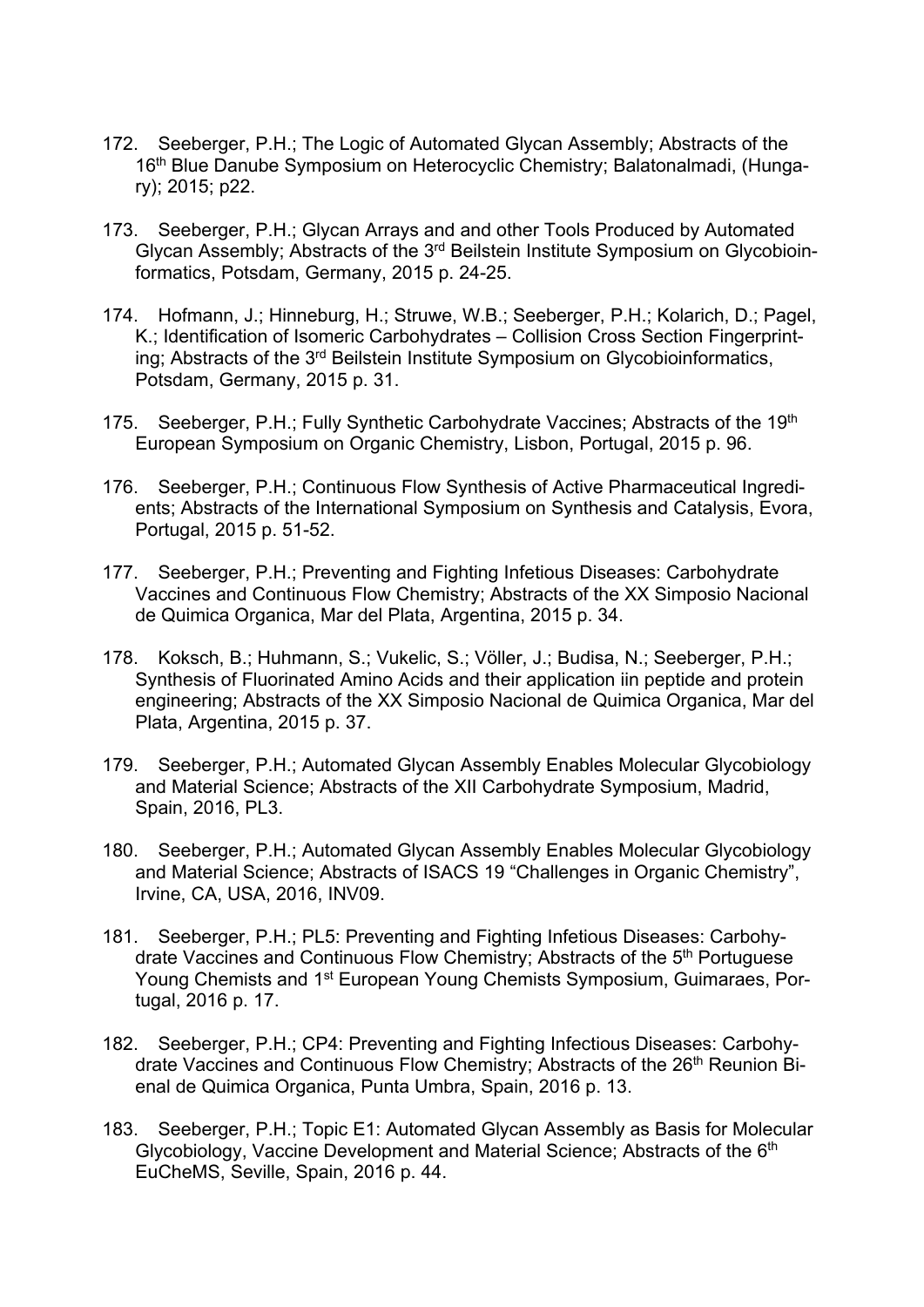- 184. Seeberger, P.H.; Preventing and Fighting Infectious Diseases: Carbohydrate Vaccines and Continuous Flow Chemistry; Abstracts of the MDC-FMP-BIH-Charite Postdoc Day, Berlin, Germany, 2017.
- 185. Seeberger, P.H.; Glycoconjugate Vaccines Against Bacterial Infections Based on Synthetic Glycans; Abstracts of the 24<sup>th</sup> Int. Sympsoium on Glycoconjugates, Jeju Island, South Korea, 2017, p. 44.
- 186. Kaplonek, P.; Bröcker, F.; Calow, A.; Yau, L.; Pereira, C.L.; Sander, L.; Seeberger, P.H.; Immune Responses to Improve Anti-Carbohydrate Vaccines Against Pneumonia; Abstracts of the 24<sup>th</sup> Int. Sympsoium on Glycoconjugates, Jeju Island, South Korea, 2017, p. 44.
- 187. Seeberger, P.H.; Glycoconjugate Vaccines Against Bacterial Infections Based on Synthetic Glycans; Abstracts of the Int. Sympsoium on Chemical Biology of Disease, Heraklion, Greece, 2017, p. 19.
- 188. Seeberger, P.H.; Automated Glycan Assembly: Basis for Vaccines, Diagnostics and Material Science; Abstracts of the 1<sup>st</sup> Int. Sympsoium on Frontiers of Natural and Biomimetic Drugs, Heraklion, Beijing, 2017, p. 14.
- 189. Seeberger, P.H.; Preventing and Fighting Infectious Diseases: Carbohydrate Vaccines and Continuous Flow Chemistry; Abstracts of ISONIS-11 and ISMMS-3, Awaji Island, Japan, 2017, PL-2.
- 190. Seeberger, P.H.; Continuous Flow Photochemistry; Abstracts ofPhotoredox Catalysis for Novel Organic Reactions, Potsdam, Germany, 2018, p.10.
- 191. Seeberger, P.H.; Glycoconjugate Vaccines Against Bacterial Infections Based on Synthetic Glycans; Abstracts of HDDC2018, Munich, Germany, 2018, p. 45.
- 192. Seeberger, P.H.; Glycoconjugate Vaccines Against Bacterial Infections Based on Synthetic Glycans; Abstracts of 19th Tetrahedron Conference, Riva del Garda, Italy, 2018.
- 193. Seeberger, P.H.; A Medicinal Chemisty Approach to Develop Semi-Synthetic Glycoconjugate Vaccines Against Bacteria; Abstracts of the Immunoshape Int. Symp. On Glycoimmunology, San Sebastian, Spain, 2018, P-4, p.12.
- 194. Seeberger, P.H.; Synthetic Glycoconjugate Vaccines Against Bacterial Infections; Abstracts of 2nd GlcoCom, Dubrovnik, Croatia, 2018, PL-3, p.32.
- 195. Malik, A.; Roller, R.; Garg, M.; Grube, M.; Carillo, M.A.; Seeberger, P.H.; Varon Silva, D.; Parasitic Glycosylphosphatidylinositols as Tools for Biomedical Research, Abstracts of 7<sup>th</sup> RIKEN-Max-Planck Joint Research Center for Systems Chemical Biology, Schloss Ringberg, Germany, 2019, PL-3, p.11.
- 196. Oh, H.; Seeberger, P.H.; Varon Silva, D.; Synthesis and applications of IgG N-Glycopeptides for MS-Based Diagnostic Analysis of Colorectal Cancer, Abstracts of 7<sup>th</sup> RIKEN-Max-Planck Joint Research Center for Systems Chemical Biology, Schloss Ringberg, Germany, 2019, PL-3, p.12.